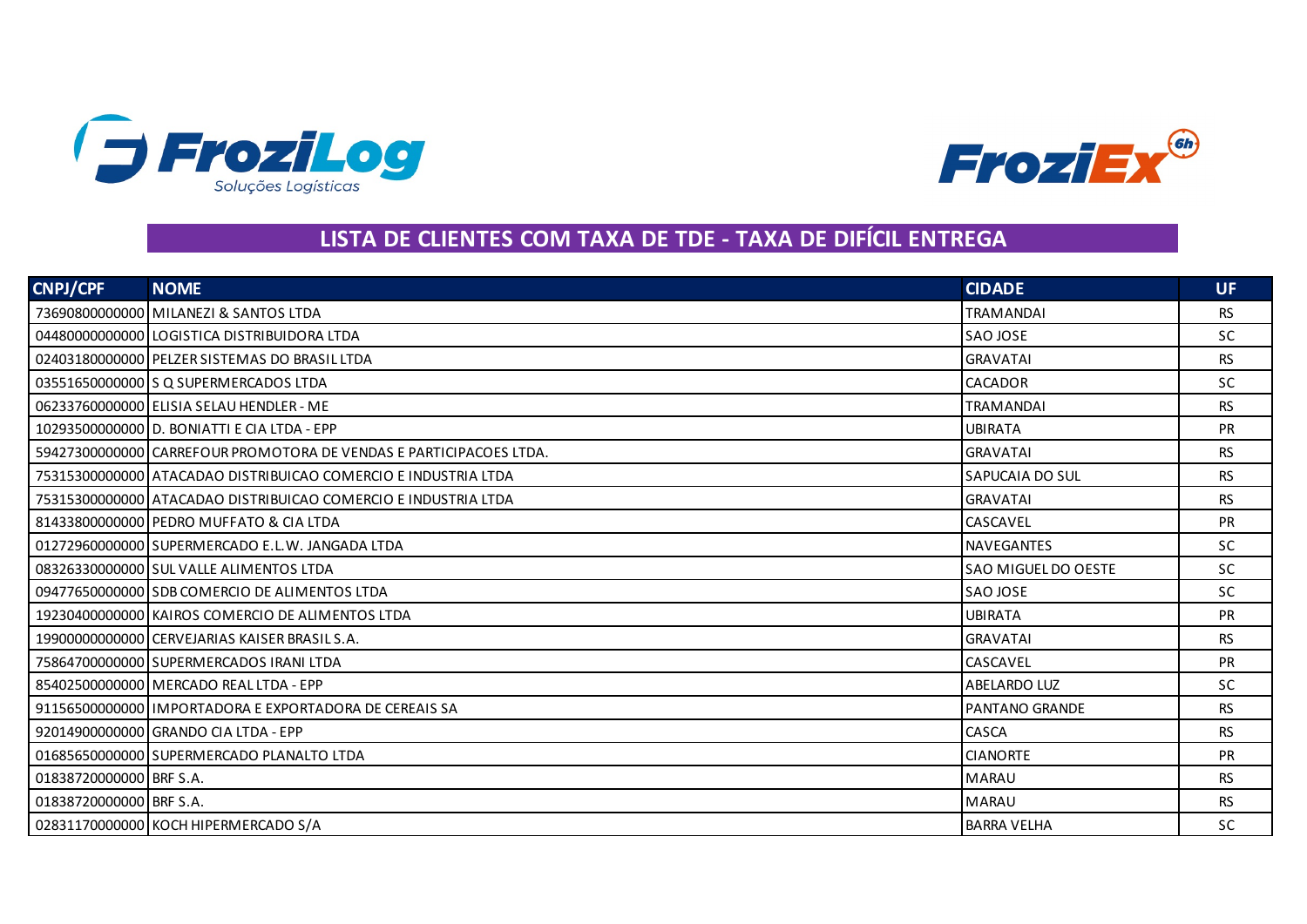|                             | 03075940000000 ALBUQUERQUE E CAMPOS LTDA                       | <b>CIANORTE</b>     | PR.       |
|-----------------------------|----------------------------------------------------------------|---------------------|-----------|
|                             | 04884410000000 SUPERMERCADO IVAZKO LTDA                        | <b>IRATI</b>        | PR        |
|                             | 04890460000000 M B SORRISO SUPERMERCADOS LTDA                  | <b>ALVORADA</b>     | <b>RS</b> |
| 07543170000000 LEONATO JOST |                                                                | <b>IBIRUBA</b>      | RS.       |
|                             | 09361110000000 DIONISIO ALBINO                                 | <b>GARUVA</b>       | SC        |
|                             | 17737500000000 JJ VARGAS SUPERMERCADO LTDA                     | SAO JOSE            | <b>SC</b> |
|                             | 21013000000000 DIONISIO ALBINO HOLDING EIRELI                  | <b>GARUVA</b>       | <b>SC</b> |
|                             | 22320000000000 VILSON DIAS MERCEARIA ME                        | <b>TRAMANDAI</b>    | <b>RS</b> |
|                             | 77883300000000 SUPERMERCADO SUPERPAO LTDA                      | <b>GUARAPUAVA</b>   | <b>PR</b> |
|                             | 77883300000000 SUPERMERCADO SUPERPAO LTDA                      | <b>GUARAPUAVA</b>   | <b>PR</b> |
|                             | 80749700000000 DOMINGOS MARCON E CIA LTDA                      | SAO MIGUEL DO OESTE | <b>SC</b> |
|                             | 93332500000000 COMERCIO JM RAMOS EIRELI ME                     | <b>GRAVATAI</b>     | <b>RS</b> |
|                             | 05111450000000 SUPERMERCADO GLORIA LTDA                        | <b>NAVEGANTES</b>   | <b>SC</b> |
|                             | 07721890000000 SUPERMERCADO MANO RUDI LTDA                     | NAVEGANTES          | <b>SC</b> |
|                             | 764304000000001IRMAOS MUFATTO E CIA LTDA                       | CASCAVEL            | <b>PR</b> |
|                             | 76430400000000 IRMAOS MUFFATO & CIA LTDA                       | CASCAVEL            | <b>PR</b> |
|                             | 77883300000000 SUPERMERCADO SUPERPAO LTDA                      | CACADOR             | <b>SC</b> |
|                             | 014387800000001LEROY MERLIN COMPANHIA BRASILEIRA DE BRICOLAGEM | SAO JOSE            | <b>SC</b> |
|                             | 09533760000000 SUPERMERCADOS BUZZI LTDA                        | <b>ASCURRA</b>      | <b>SC</b> |
|                             | 93209800000000 WMS SUPERMERCADOS DO BRASIL LTDA.               | <b>GRAVATAI</b>     | <b>RS</b> |
|                             | 02914460000000 SEARA ALIMENTOS LTDA                            | <b>IPUMIRIM</b>     | <b>SC</b> |
|                             | 05926990000000 DNA BRASIL COMERCIO DE ALIMENTOS LTDA           | CASCAVEL            | <b>PR</b> |
|                             | 05964780000000 CENTERMASTERSUL DISTRIBUIDORA DE ALIMENTOS LTDA | ALVORADA            | <b>RS</b> |
|                             | 07457760000000 EDUARDO COMERCIO DE MOVEIS LTDA - ME            | <b>CACADOR</b>      | <b>SC</b> |
|                             | 16417100000000 BOCCHI ATACADO LTDA                             | CASCAVEL            | <b>PR</b> |
|                             | 76062500000000 COMERCIAL DESTRO LTDA                           | CASCAVEL            | PR        |
|                             | 76062500000000 COMERCIAL DESTRO LTDA                           | CASCAVEL            | <b>PR</b> |
|                             | 76098400000000 REAL CARNES LTDA - EPP                          | CASCAVEL            | <b>PR</b> |
|                             | 78116700000000 CIA BEAL DE ALIMENTOS                           | CASCAVEL            | PR        |
|                             | 78116700000000 CIA BEAL DE ALIMENTOS                           | CASCAVEL            | <b>PR</b> |
|                             | 78116700000000 CIA BEAL DE ALIMENTOS                           | CASCAVEL            | <b>PR</b> |
|                             | 81433800000000 PEDRO MUFFATO & CIA LTDA                        | CASCAVEL            | <b>PR</b> |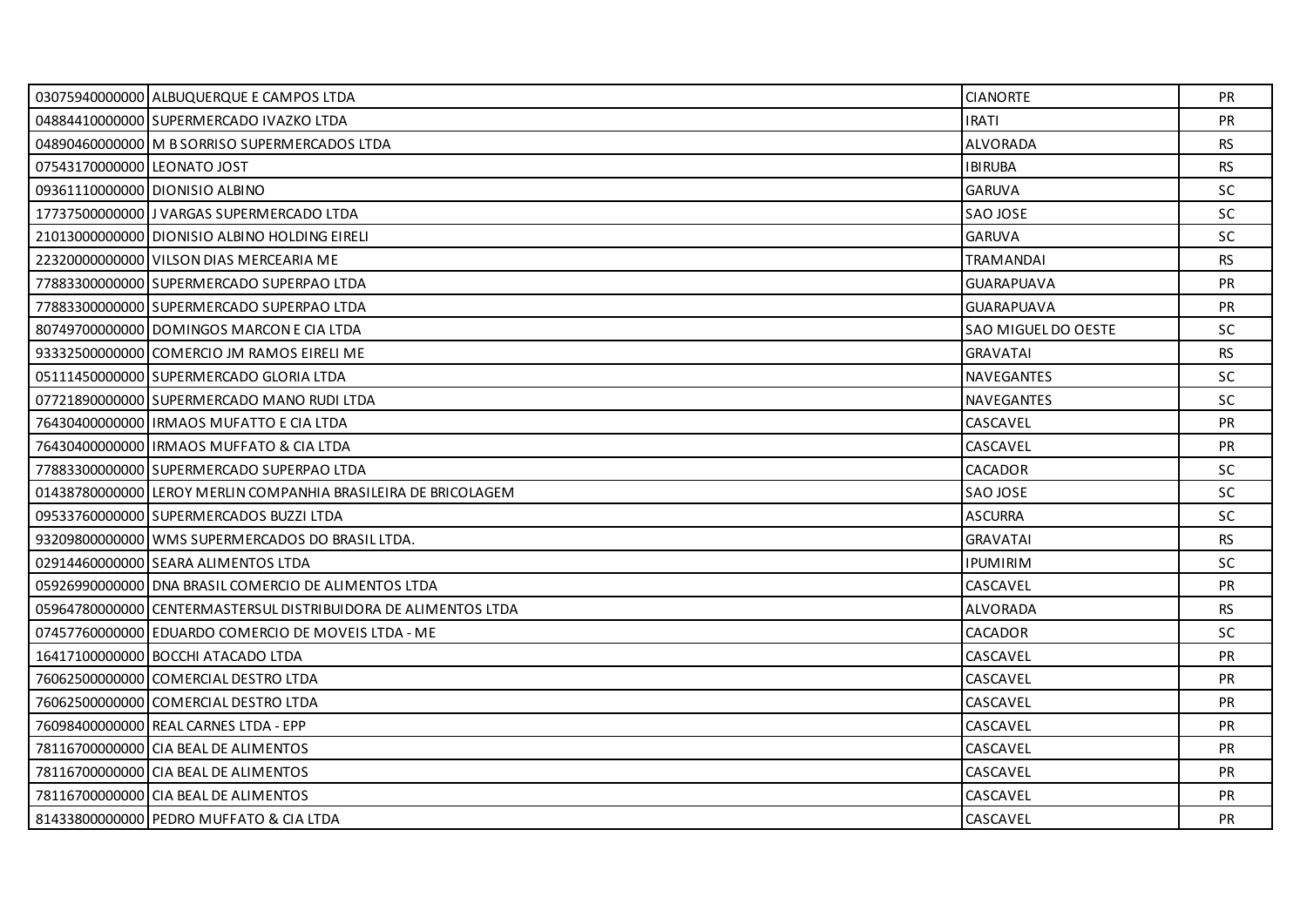| 88020100000000 DIGICON S A CONTROLE ELETRONICO PARA MECANICA  | <b>GRAVATAI</b>            | <b>RS</b> |
|---------------------------------------------------------------|----------------------------|-----------|
| 90180600000000 CEREALISTA OLIVEIRA LTDA                       | <b>ALVORADA</b>            | <b>RS</b> |
| 92091900000000 ASUN COMERCIO DE GENEROS ALIMENTICIOS EIRELI   | <b>GRAVATAI</b>            | <b>RS</b> |
| 92091900000000 ASUN COMERCIO DE GENEROS ALIMENTICIOS EIRELI   | <b>TRAMANDAI</b>           | <b>RS</b> |
| 00594052000000 SUPER MORESCO LTDA                             | <b>SALTO DO JACUI</b>      | <b>RS</b> |
| 01272960000000 SUPERMERCADO E.L.W. JANGADA LTDA               | NAVEGANTES                 | <b>SC</b> |
| 02714660000000 ADAIR CARLOS BAZANA                            | SANTIAGO                   | <b>RS</b> |
| 02914460000000 SEARA ALIMENTOS LTDA                           | <b>SAO MIGUEL DO OESTE</b> | SC        |
| 04035590000000 ROSANE PEREIRA DA SILVA EIRELI - EPP           | <b>ITAPEMA</b>             | <b>SC</b> |
| 04768480000000 ITALO SUPERMERCADOS LTDA                       | AMPERE                     | <b>PR</b> |
| 05390660000000 FENNER E CIA LTDA                              | <b>BARRA VELHA</b>         | SC        |
| 05621540000000 SUPERMERCADOS IRMAOS UNIDOS LTDA.              | <b>BOMBINHAS</b>           | <b>SC</b> |
| 18579800000000 MERCADO GMAC LTDA                              | <b>BARRA DO QUARAI</b>     | <b>RS</b> |
| 75864700000000 SUPERMERCADOS IRANI LTDA                       | CASCAVEL                   | PR        |
| 76639300000000 FERRAGENS NEGRAO COMERCIAL LTDA                | SAPUCAIA DO SUL            | <b>RS</b> |
| 77883300000000 SUPERMERCADO SUPERPAO LTDA                     | <b>GUARAPUAVA</b>          | <b>PR</b> |
| 83261400000000 BISTEK - SUPERMERCADOS LTDA.                   | SAO JOSE                   | <b>SC</b> |
| 83261400000000 BISTEK - SUPERMERCADOS LTDA.                   | NAVEGANTES                 | <b>SC</b> |
| 91495500000000 COTRIJAL COOPERATIVA AGROPECUARIA E INDUSTRIAL | NAO-ME-TOQUE               | <b>RS</b> |
| 91495500000000 COTRIJAL COOPERATIVA AGROPECUARIA E INDUSTRIAL | NAO-ME-TOQUE               | <b>RS</b> |
| 96662200000000 DREBES & CIA LTDA                              | <b>GRAVATAI</b>            | <b>RS</b> |
| 00253137000000 DANA INDUSTRIAS LTDA                           | <b>GRAVATAI</b>            | <b>RS</b> |
| 08507450000000 SUPERMERCADO MLE LTDA                          | <b>PAROBE</b>              | <b>RS</b> |
| 09461640000000 GUERRO & PAGNUSSAT LTDA                        | <b>ITAPEJARA D'OESTE</b>   | <b>PR</b> |
| 10644900000000 SOELENE MARIA BRASILEIRO ME                    | <b>BARRA VELHA</b>         | <b>SC</b> |
| 12364100000000 REDE PARTEKA DE SUPERMERCADOS LTDA             | <b>GUARAPUAVA</b>          | PR        |
| 18895100000000 COM DE ALIMENTOS DO SUL TRAMANDAI              | <b>TRAMANDAI</b>           | <b>RS</b> |
| 19230400000000 KAIROS COMERCIO DE ALIMENTOS EIRELI            | <b>UBIRATA</b>             | <b>PR</b> |
| 23595800000000 DIEGO DA SILVA ROSA                            | <b>TRAMANDAI</b>           | <b>RS</b> |
| 25257600000000 ALESSANDRO NASCIMENTO DOS SANTOS               | <b>PAROBE</b>              | <b>RS</b> |
| 26590400000000 BOM GOSTO SUPERMERCADO EIRELI - EPP            | <b>TRAMANDAI</b>           | <b>RS</b> |
| 74101600000000 AGRICOLA JANDELLE S/A                          | <b>ROLANDIA</b>            | <b>PR</b> |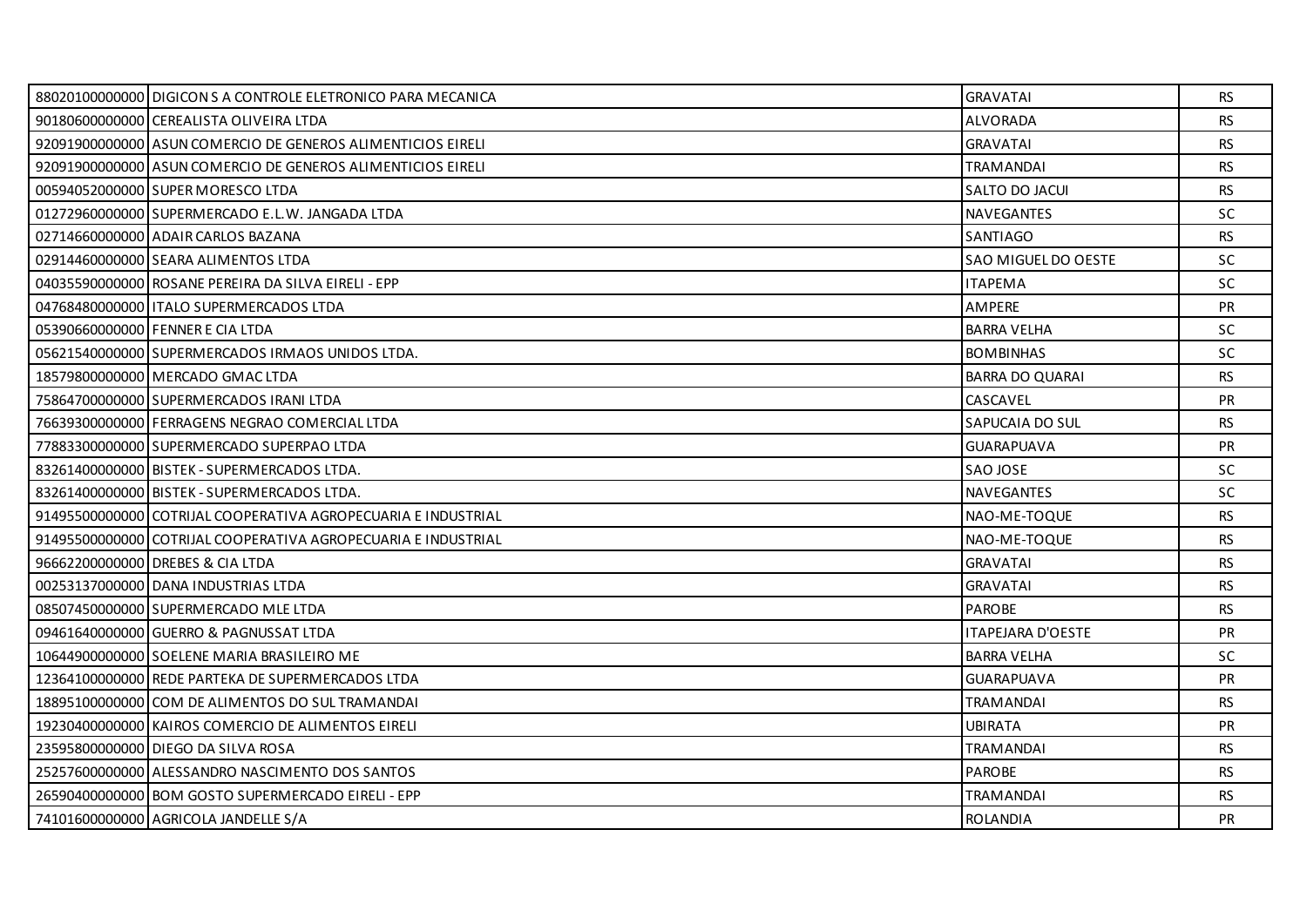| 74101600000000 AGRICOLA JANDELLE S A                           | <b>ROLANDIA</b>     | PR.       |
|----------------------------------------------------------------|---------------------|-----------|
| 77883300000000 SUPERMERCADO SUPERPAO LTDA                      | <b>GUARAPUAVA</b>   | <b>PR</b> |
| 778833000000001SUPERMERCADO SUPERPAO LTDA                      | <b>GUARAPUAVA</b>   | <b>PR</b> |
| 83054900000000 INDUSTRIAL MOAGEIRA LTDA                        | <b>CACADOR</b>      | <b>SC</b> |
| 83240000000000 COPAPEL COMERCIO E REPRESENTACOES DE PAPEL LTDA | SAO JOSE            | <b>SC</b> |
| 01874170000000 MASTER ATS SUPERMERCADO LTDA                    | CAMPINAS DO SUL     | <b>RS</b> |
| 03551650000000 S Q SUPERMERCADOS LTDA                          | CACADOR             | <b>SC</b> |
| 04001640000000 LT DISTRIBUIDORA ATACADISTA LTDA                | <b>GRAVATAI</b>     | <b>RS</b> |
| 05932020000000 MARINA S SIVEIRA E CIA LTDA                     | CASCAVEL            | <b>PR</b> |
| 06310550000000 MERCADO & ACOUGUE JORUCAL LTDA-ME               | <b>ALVORADA</b>     | <b>RS</b> |
| 08308850000000 VILA GLORIA SUPERMERCADO LTDA                   | <b>NAVEGANTES</b>   | <b>SC</b> |
| 72186000000000 J.A COMERCIO DE GENEROS ALIMENTICIOS            | SAO JOSE            | <b>SC</b> |
| 76430400000000 IRMAOS MUFFATO & CIA LTDA                       | CASCAVEL            | <b>PR</b> |
| 93209800000000 WMS SUPERMERCADOS DO BRASIL LTDA.               | <b>GRAVATAI</b>     | <b>RS</b> |
| 93209800000000 WMS SUPERMERCADOS DO BRASIL LTDA.               | <b>GRAVATAI</b>     | RS.       |
| 05816030000000 DESING DISTRIBUIDORA DE ALIM LTDA               | <b>PAROBE</b>       | <b>RS</b> |
| 14116100000000 ADEGA BEAL LTDA - EPP                           | CASCAVEL            | <b>PR</b> |
| 76062500000000 COMERCIAL DESTRO LTDA                           | CASCAVEL            | <b>PR</b> |
| 78516400000000 CRESTANI & FILHOS LTDA                          | SAO MIGUEL DO OESTE | SC        |
| 82745900000000 ABI BELEM & CIA LTDA                            | <b>RIO NEGRO</b>    | <b>PR</b> |
| 829007000000000 COPAL ALIMENTOS LTDA                           | SAO JOSE            | SC.       |
| 82900700000000 COPAL ALIMENTOS LTDA                            | SAO JOSE            | <b>SC</b> |
| 83261400000000 BISTEK - SUPERMERCADOS LTDA.                    | SAO JOSE            | <b>SC</b> |
| 92016800000000 COMERCIAL ZAFFARI LTDA                          | MARAU               | <b>RS</b> |
| 95410200000000 PENNACCHI & CIA LTDA                            | <b>ROLANDIA</b>     | <b>PR</b> |
| 02831170000000 KOCH HIPERMERCADO LTDA                          | <b>ITAPEMA</b>      | <b>SC</b> |
| 03602160000000 SUPERMERCADO AREIAS LTDA 010589-9               | SAO JOSE            | SC.       |
| 05958970000000 TERRA NOSSA SUPERMERCADO LTDA                   | TERRA DE AREIA      | <b>RS</b> |
| 06114940000000 KOMLOG IMPORTACAO LTDA                          | SAO JOSE            | <b>SC</b> |
| 06960810000000 G.LOPES & CIA LTDA - EPP                        | <b>ROLANDIA</b>     | <b>PR</b> |
| 07513140000000 E. B. JORGE & CIA. LTDA - ME                    | TRAMANDAI           | RS.       |
| 80418200000000 CARBONIFERA CATARINENSE LTDA                    | LAURO MULLER        | <b>SC</b> |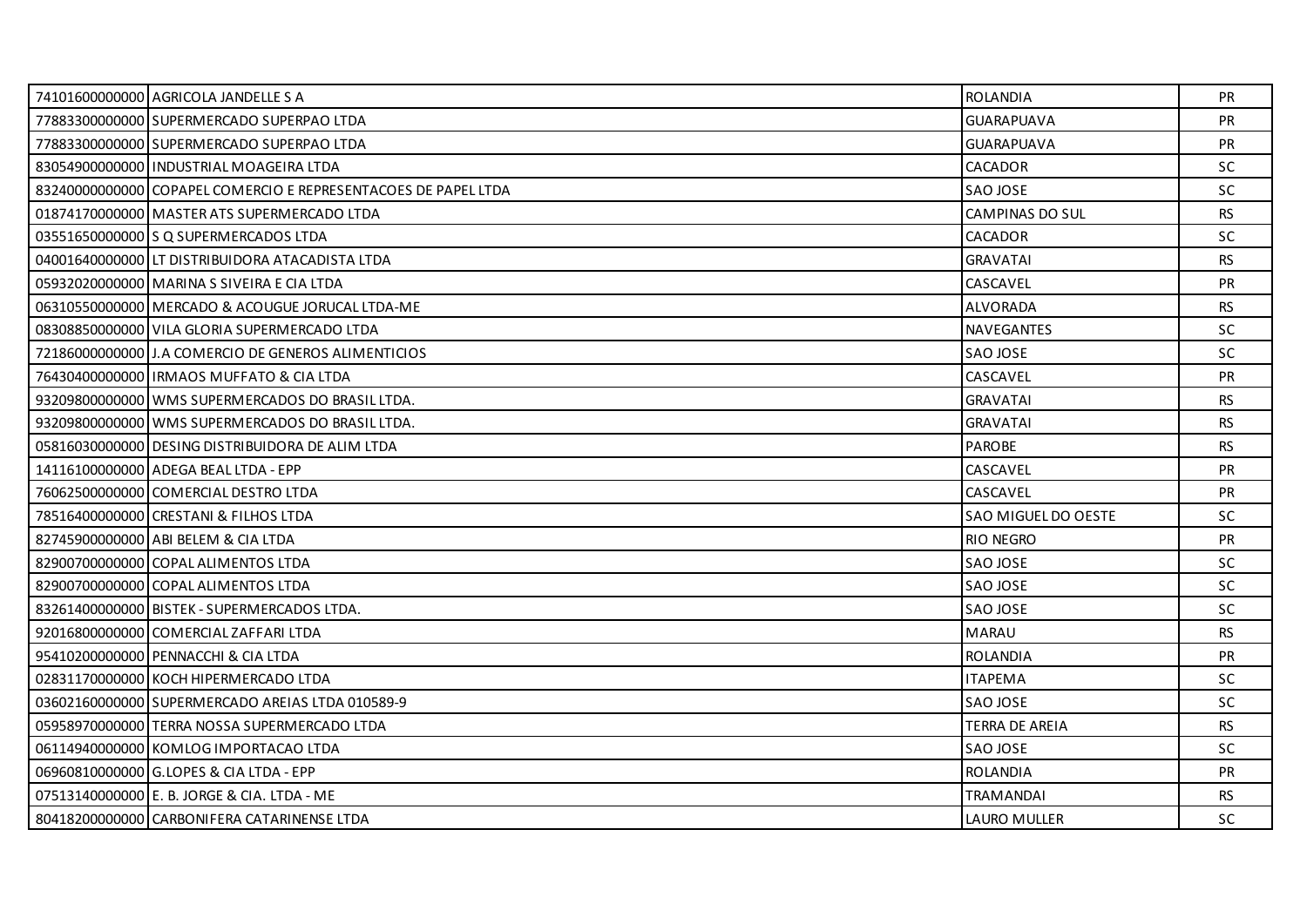|                         | 81830000000000 COMERCIAL IRMAOS PROVESI LTDA               | <b>BARRA VELHA</b>     | SC.       |
|-------------------------|------------------------------------------------------------|------------------------|-----------|
|                         | 83261400000000 BISTEK - SUPERMERCADOS LTDA.                | SAO JOSE               | SC        |
|                         | 88210600000000 SUPERMERCADO PONTO NOVO LTDA                | <b>TRAMANDAI</b>       | <b>RS</b> |
|                         | 91293000000000 LIBRAGA BRANDAO & CIA LTDA                  | SANTIAGO               | <b>RS</b> |
|                         | 93209800000000 WMS SUPERMERCADOS DO BRASIL LTDA.           | <b>TRAMANDAI</b>       | <b>RS</b> |
|                         | 96662200000000 DREBES & CIA LTDA                           | <b>GRAVATAI</b>        | <b>RS</b> |
|                         | 00060515503053 NAIR APARECIDA TERRES                       | <b>TRAMANDAI</b>       | <b>RS</b> |
| 01838720000000 BRF S.A. |                                                            | <b>MARAU</b>           | <b>RS</b> |
| 01838720000000 BRF S.A. |                                                            | <b>MARAU</b>           | RS.       |
|                         | 02714660000000 ADAIR CARLOS BAZANA ME                      | SANTIAGO               | <b>RS</b> |
|                         | 02717260000000 EDISON LUIS BORGES ALVES - EPP              | <b>ITAPEMA</b>         | SC        |
|                         | 03383710000000 J C PARRO E CIA LTDA ME                     | <b>CIANORTE</b>        | <b>PR</b> |
|                         | 03839840000000 WILL ALIMENTOS LTDA                         | SAO JOSE               | SC.       |
|                         | 04768480000000   ITALO SUPERMERCADOS LTDA                  | SAO LOURENCO DO OESTE  | SC        |
|                         | 04890460000000 M& B SORRISO SUPERMERCADOS LTDA             | ALVORADA               | <b>RS</b> |
|                         | 05601250000000 VANESSA DA SILVA ROSA                       | <b>TRAMANDAI</b>       | <b>RS</b> |
|                         | 05621540000000 SUPERMERCADOS IRMAOS UNIDOS LTDA (FILIAL 6) | <b>BOMBINHAS</b>       | SC        |
|                         | 08507450000000 SUPERMERCADO MLE LTDA                       | <b>PAROBE</b>          | <b>RS</b> |
|                         | 09199940000000 PRADO SUPERMERCADO LTDA                     | SAO JOSE               | SC        |
|                         | 10342300000000 SUPER NOVO COMERCIO DE ALIMENTOS LTDA       | TERRA DE AREIA         | <b>RS</b> |
|                         | 10448200000000 VANESSA COSTA DE OLIVEIRA                   | <b>TRAMANDAI</b>       | <b>RS</b> |
|                         | 16809700000000 NORDIO SUPERMERCADO LTDA                    | <b>CACADOR</b>         | <b>SC</b> |
|                         | 18579800000000 ROAL BEMA DROGARIA E SUPERMERCADO LTDA.     | <b>BARRA DO QUARAI</b> | <b>RS</b> |
|                         | 19672800000000 SUPERMERCADO NEW LTDA                       | <b>IRATI</b>           | <b>PR</b> |
|                         | 22302000000000 TP INDUSTRIAL DE PNEUS BRASIL LTDA          | <b>GRAVATAI</b>        | <b>RS</b> |
|                         | 23645100000000 LIMA E FERREIRA COM. DE UTIL. DOM. LTDA     | <b>CIANORTE</b>        | PR        |
|                         | 27895100000000 ANELISE DE LIMA MACHADO                     | <b>TRAMANDAI</b>       | RS.       |
|                         | 76430400000000   IRMAOS MUFFATO CIA LTDA                   | <b>NAVEGANTES</b>      | SC.       |
|                         | 77883300000000 SUPERMERCADO SUPERPAO LTDA                  | <b>GUARAPUAVA</b>      | <b>PR</b> |
|                         | 82956200000000 MUNDIALMIX COMERCIO DE ALIMENTOS LTDA       | SAO JOSE               | SC.       |
|                         | 83648500000000 GIASSI & CIA LTDA                           | SAO JOSE               | SC.       |
|                         | 01272960000000 SUPERMERCADO ELW JANGADA LTDA               | NAVEGANTES             | SC        |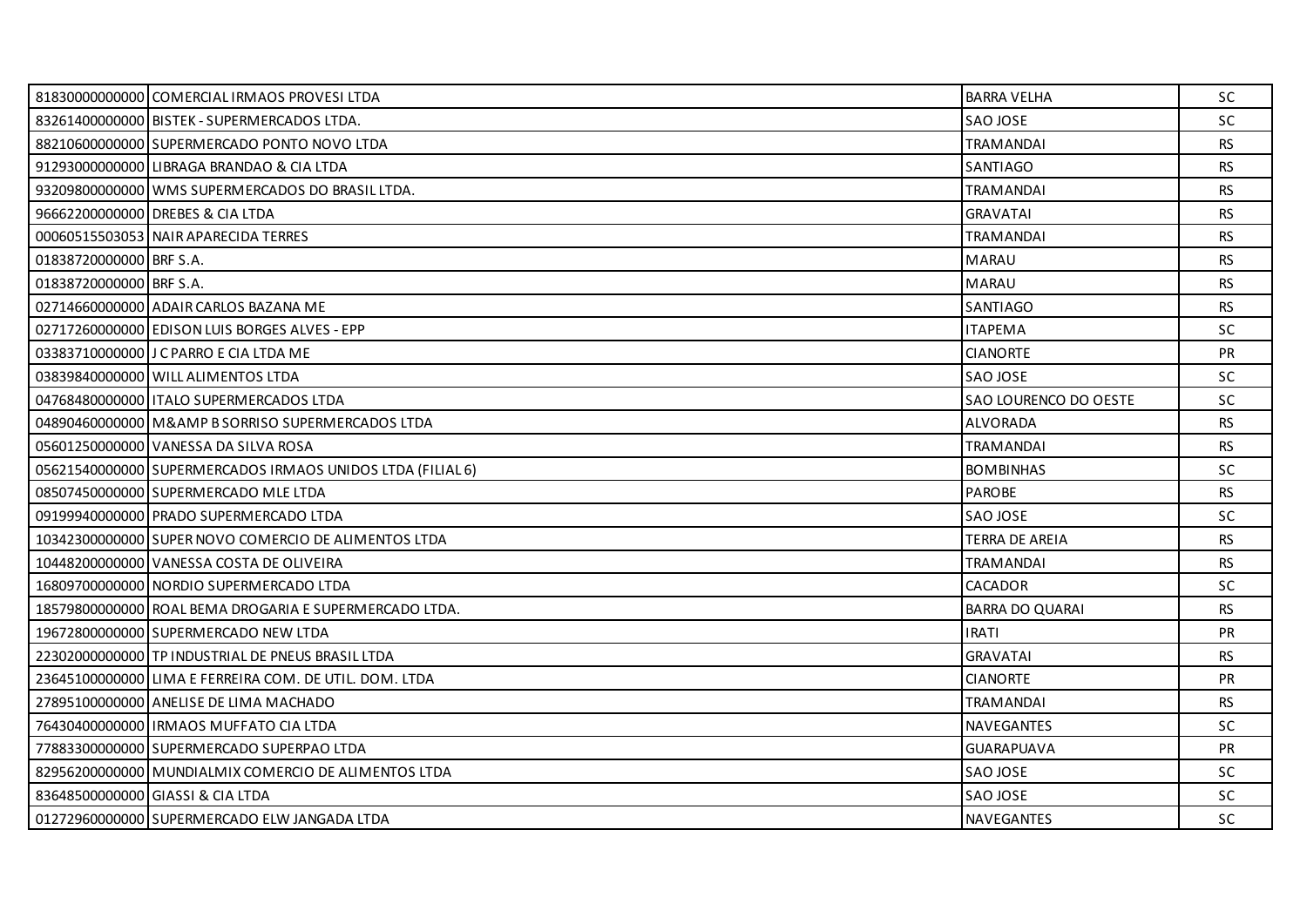|                           | 09160230000000 STOPETROLEO S.A. - COMERCIO DE DERIVADOS DE            | CASCAVEL           | <b>PR</b> |
|---------------------------|-----------------------------------------------------------------------|--------------------|-----------|
|                           | 82956200000000 MUNDIALMIX COMERCIO DE ALIMENTOS LTDA                  | SAO JOSE           | <b>SC</b> |
|                           | 06261770000000 ALLMAYER SUPERMERCADO LTDA                             | CASCAVEL           | <b>PR</b> |
|                           | 76430400000000 IRMAOS MUFFATO & AMP CIA LTDA                          | CASCAVEL           | PR        |
|                           | 02831170000000 KOCH HIPERMERCADO                                      | <b>ITAPEMA</b>     | SC        |
|                           | 07032460000000 MOVEIS SANTOS LTDA - ME                                | <b>CACADOR</b>     | <b>SC</b> |
|                           | 07410280000000 POLI FORT EMBALAGENS EIRELI                            | SAPUCAIA DO SUL    | <b>RS</b> |
|                           | 10434200000000 MOVISTAR COMERCIO DE MATERIAL DE CONSTRUCAO LTDA       | CASCAVEL           | PR        |
|                           | 81433800000000 PEDRO MUFFATO & CIA LTDA                               | CASCAVEL           | <b>PR</b> |
|                           | 83017400000000 TAF DISTRIBUIDORA LTDA.                                | SAO JOSE           | <b>SC</b> |
|                           | 92080000000000 PERTO S A PERIFERICOS PARA AUTOMACAO                   | <b>GRAVATAI</b>    | <b>RS</b> |
|                           | 02308870000000 FAURECIA EMISSIONS CONTROL TECHNOLOGIES DO BRASIL S.A. | <b>GRAVATAI</b>    | <b>RS</b> |
|                           | 03415220000000 AGROFEL AGRO COMERCIAL LTDA                            | <b>IBIRUBA</b>     | RS.       |
|                           | 04768480000000   ITALO SUPERMERCADOS LTDA                             | PINHALZINHO        | <b>SC</b> |
|                           | 05621540000000 SUPERMERCADOS IRMAOS UNIDOS LTDA (FILIAL 5)            | <b>BOMBINHAS</b>   | SC.       |
| 07526560000000 AMBEV S.A. |                                                                       | SAPUCAIA DO SUL    | <b>RS</b> |
|                           | 14532500000000 UNITA COOPERATIVA CENTRAL                              | <b>UBIRATA</b>     | PR        |
|                           | 00025077000116 SUPERMERCADO KOIKE LTDA                                | PIRAPOZINHO        | SP        |
|                           | 02831170000000 KOCH HIPERMERCADO S A                                  | <b>BARRA VELHA</b> | <b>SC</b> |
|                           | 02914460000000 SEARA ALIMENTOS LTDA                                   | <b>ROLANDIA</b>    | PR        |
|                           | 02914460000000 SEARA ALIMENTOS LTDA                                   | <b>ROLANDIA</b>    | <b>PR</b> |
|                           | 03383710000000 J C PARRO & CIA LTDA                                   | <b>CIANORTE</b>    | <b>PR</b> |
|                           | 03383710000000 J C PARRO E CIA LTDA - ME                              | <b>CIANORTE</b>    | <b>PR</b> |
|                           | 04981580000000 MILLRATH & CIA.LTDA - EPP                              | <b>GUARAPUAVA</b>  | <b>PR</b> |
|                           | 07171020000000 ESTALEIRO NAVSHIP LTDA                                 | <b>NAVEGANTES</b>  | SC        |
|                           | 07718630000000 UNIDASUL DISTRIBUIDORA ALIMENTICIA S/A                 | <b>GRAVATAI</b>    | <b>RS</b> |
|                           | 10495200000000 CENTER SUL COMERCIO E DISTRIBUICAO LTDA - ME           | PAULA FREITAS      | <b>PR</b> |
|                           | 11517800000000 COMPANHIA SULAMERICANA DE DISTRIBUICAO                 | <b>CIANORTE</b>    | <b>PR</b> |
|                           | 12364100000000 REDE PARTEKA DE SUPERMERCADOS LTDA                     | <b>GUARAPUAVA</b>  | <b>PR</b> |
|                           | 12892800000000 MARCOS R RANIERI E CIA LTDA                            | CASCAVEL           | <b>PR</b> |
|                           | 19230400000000 KAIROS COMERCIO DE ALIMENTOS EIRELI                    | <b>UBIRATA</b>     | <b>PR</b> |
|                           | 22354700000000 D.E.G KERNE COMERCIO DE ALIMENTOS LTDA                 | <b>TRAMANDAI</b>   | <b>RS</b> |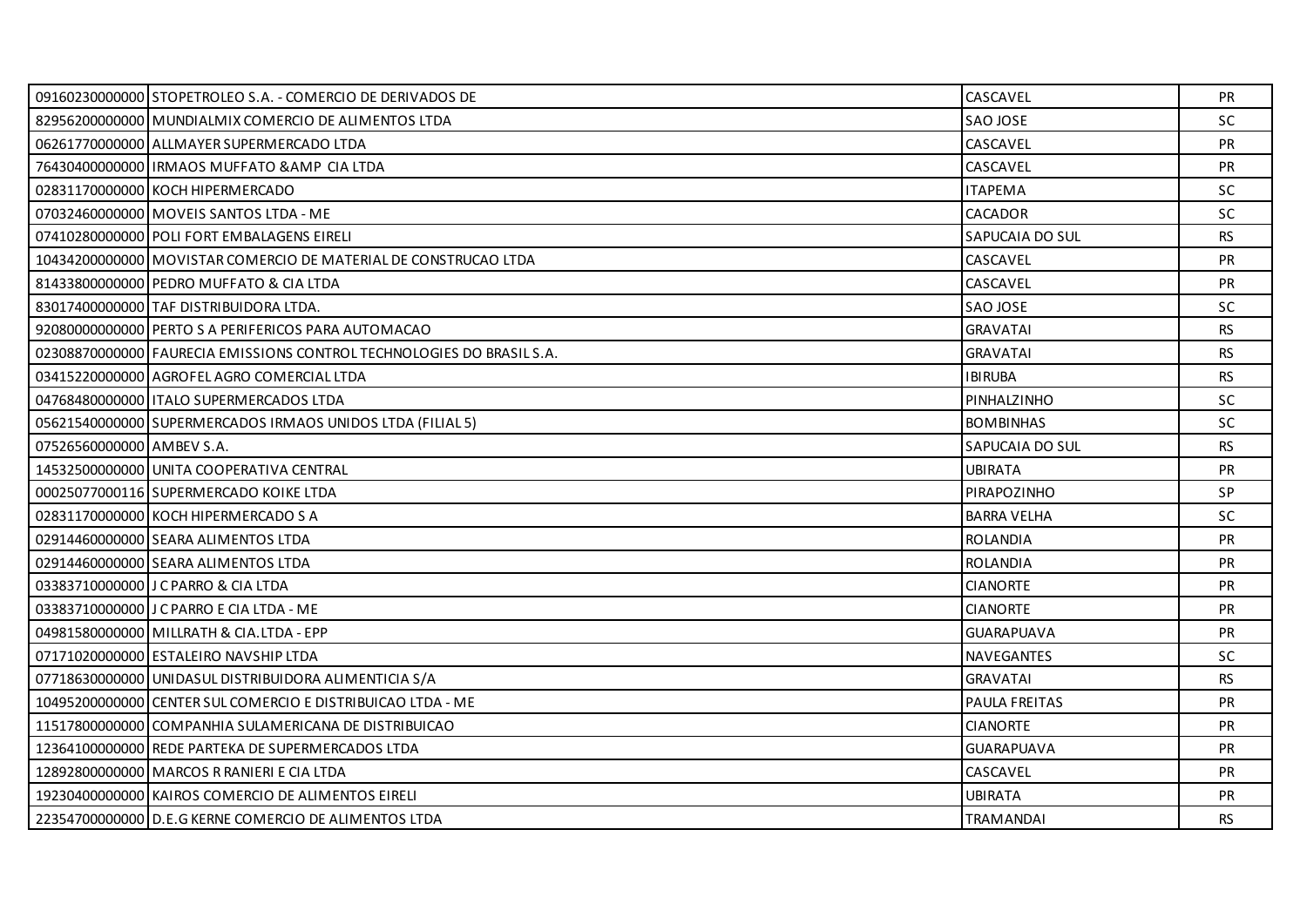| 43854100000000 CEVA LOGISTICS LTDA                              | <b>GRAVATAI</b>     | RS.       |
|-----------------------------------------------------------------|---------------------|-----------|
| 77784200000000 SUPERMERCADO GRICZINSKI LTDA                     | <b>IRATI</b>        | <b>PR</b> |
| 79022900000000 JOHNMAR COMERCIO E REPRESENTACOES LTDA           | SAO JOSE            | <b>SC</b> |
| 79353400000000 MERCADO FABRIL LTDA                              | <b>FLORAI</b>       | <b>PR</b> |
| 82573500000000 MARIANO IVASKO & CIA. LTDA.                      | <b>IRATI</b>        | <b>PR</b> |
| 82573500000000 MARIANO IVASKO E CIA LTDA                        | <b>IRATI</b>        | <b>PR</b> |
| 82956200000000 MUNDIALMIX COMERCIO DE ALIMENTOS LTDA            | SAO JOSE            | SC.       |
| 83648500000000 GIASSI E CIA LTDA                                | SAO JOSE            | <b>SC</b> |
| 02233410000000 SUPERMERCADOS BIRD SA                            | <b>TRAMANDAI</b>    | <b>RS</b> |
| 07492320000000 VALENTE & DI DOMENICO LTDA                       | <b>MARAU</b>        | <b>RS</b> |
| 76371400000000 SUPERMERCADO XANDE LTDA                          | SAO JOSE            | SC        |
| 76430400000000   IRMAOS MUFFATO E CIA LTDA                      | CASCAVEL            | <b>PR</b> |
| 93749600000000 VALDEMIR DOS SANTOS MELO - EPP                   | <b>TRAMANDAI</b>    | <b>RS</b> |
| 10434200000000 MOVISTAR COMERCIO DE MATERIAL DE CONSTRUCAO LTDA | CASCAVEL            | PR        |
| 45543900000000 CARREFOUR COMERCIO E INDUSTRIA                   | SAPUCAIA DO SUL     | <b>RS</b> |
| 59179800000000 PIRELLI PNEUS LTDA.                              | <b>GRAVATAI</b>     | RS.       |
| 78516400000000 CRESTANI E FILHOS LTDA                           | SAO MIGUEL DO OESTE | <b>SC</b> |
| 80114600000000 MOVEIS PARAISO DO LAR LTDA - EPP                 | CACADOR             | <b>SC</b> |
| 90180600000000 CEREALISTA OLIVEIRA LTDA                         | ALVORADA            | <b>RS</b> |
| 92080000000000 PERTO S A PERIFERICOS PARA AUTOMACAO             | <b>GRAVATAI</b>     | RS.       |
| 00090819195049 LEANDRO ROQUE TESSER                             | CASCA               | RS.       |
| 00253137000000 DANA INDUSTRIAS LTDA                             | <b>GRAVATAI</b>     | RS        |
| 02714660000000 ADAIR CARLOS BAZANA                              | <b>SANTIAGO</b>     | <b>RS</b> |
| 02914460000000 SEARA ALIMENTOS LTDA                             | SAO MIGUEL DO OESTE | <b>SC</b> |
| 07718630000000 UNIDASUL DISTRIBUIDORA ALIMENTICIA LTDA          | <b>TRAMANDAI</b>    | RS        |
| 08201440000000 CELARE ALIMENTOS COMERCIO E DISTRIBUICAO LTDA    | <b>GRAVATAI</b>     | <b>RS</b> |
| 14532500000000 UNITA COOPERATIVA CENTRAL                        | <b>UBIRATA</b>      | <b>PR</b> |
| 178360000000000 GLORIA REGINA RAMOS LOPES                       | TRAMANDAI           | RS.       |
| 18712700000000 MAYCON WILL - ME                                 | SAO JOSE            | <b>SC</b> |
| 61486700000000 DIAGNOSTICOS DA AMERICA S/A                      | CASCAVEL            | <b>PR</b> |
| 76260000000000 TONELLO E MACHADO DA LUZ LTDA                    | <b>CIANORTE</b>     | <b>PR</b> |
| 76298800000000 DAROM MOVEIS LTDA                                | <b>ROLANDIA</b>     | <b>PR</b> |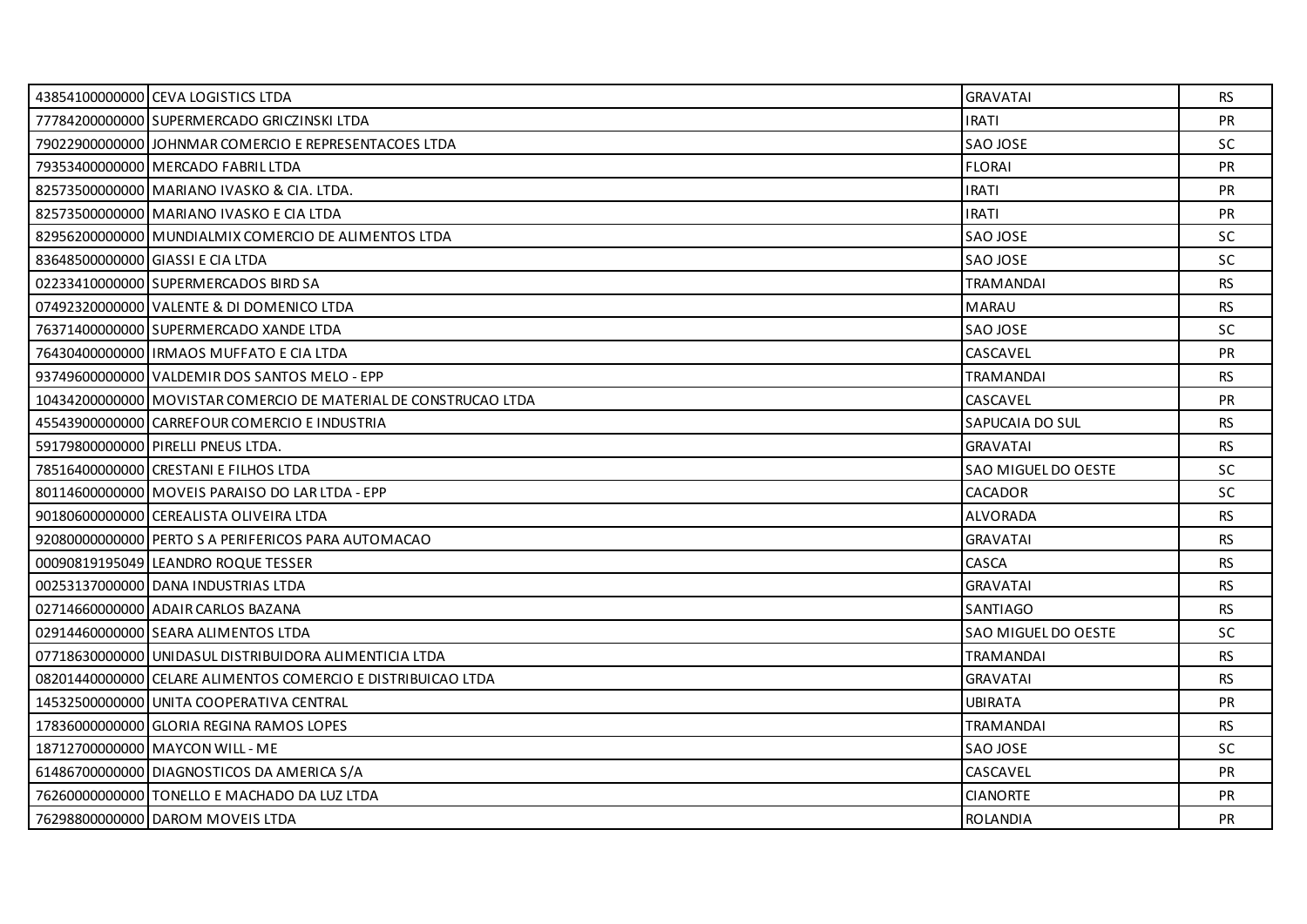| 79379500000000 HAVAN LOJAS DE DEPARTAMENTOS LTDA              | <b>BARRA VELHA</b>     | <b>SC</b> |
|---------------------------------------------------------------|------------------------|-----------|
| 86365400000000 SANTA RITA - COMERCIO E INSTALACOES LTDA.      | SAO JOSE               | SC        |
| 91293000000000 LIBRAGA, BRANDAO & CIA LTDA                    | SANTIAGO               | <b>RS</b> |
| 91345800000000 DISTRIBUIDORA CALZA LTDA                       | CASCA                  | <b>RS</b> |
| 91495500000000 COTRIJAL COOPERATIVA                           | NAO-ME-TOQUE           | <b>RS</b> |
| 00890225000000 MERCADO VANCOSTY LTDA                          | <b>GRAVATAI</b>        | <b>RS</b> |
| 02831170000000 KOCH HIPERMERCADO LTDA                         | <b>ITAPEMA</b>         | <b>SC</b> |
| 02914460000000 SEARA ALIMENTOS LTDA                           | <b>ROLANDIA</b>        | <b>PR</b> |
| 03107200000000 PASSARELA CENTER LTDA.                         | <b>CACADOR</b>         | SC.       |
| 03383710000000 J C PARRO E CIA LTDA                           | <b>CIANORTE</b>        | PR        |
| 04963840000000 COMERCIAL 3LETRAS LTDA                         | <b>SAO GABRIEL</b>     | <b>RS</b> |
| 07488830000000 S.B.C COMERCIAL LTDA                           | <b>ROLANDIA</b>        | PR        |
| 07658360000000 C & C JUNIORS LTDA                             | <b>TRAMANDAI</b>       | RS.       |
| 09477650000000 SDB COMERCIO DE ALIMENTOS LTDA                 | <b>BARRA VELHA</b>     | <b>SC</b> |
| 13976900000000 ELIANE BERENICE DE OLIVEIRA FERREIRA           | ALVORADA               | <b>RS</b> |
| 22827900000000 C B DE BRAGA SUPERMERCADO - EPP                | <b>BARRA DO QUARAI</b> | <b>RS</b> |
| 75400200000000 CASSOL MATERIAIS DE CONSTRUCAO LTDA            | SAO JOSE               | <b>SC</b> |
| 79379500000000 HAVAN LOJAS DE DEPARTAMENTOS LTDA - NAVEGANTES | <b>NAVEGANTES</b>      | <b>SC</b> |
| 85472700000000 A T HOMIAK E CIA LTDA                          | <b>CIANORTE</b>        | <b>PR</b> |
| 90657300000000 COOPERATIVA AGRICOLA MISTA GENERAL OSORIO LTDA | <b>IBIRUBA</b>         | <b>RS</b> |
| 90657300000000 COOPERATIVA AGRICOLA MISTA GENERAL OSORIO LTDA | <b>IBIRUBA</b>         | RS        |
| 93209800000000 WMS SUPERMERCADOS DO BRASIL LTDA.              | SAPUCAIA DO SUL        | <b>RS</b> |
| 97506500000000 COAGRISOL COOPERATIVA AGROINDUSTRIAL           | <b>MARAU</b>           | <b>RS</b> |
| 04768480000000 ITALO SUPERMERCADOS LTDA                       | SAO MIGUEL DO OESTE    | SC        |
| 08308850000000 VILA GLORIA SUPERMERCADO LTDA                  | <b>NAVEGANTES</b>      | SC        |
| 76430400000000   IRMAOS MUFFATO E CIA LTDA                    | CASCAVEL               | <b>PR</b> |
| 77614500000000 SUPERMERCADO SUDOESTE LTDA                     | CASCAVEL               | <b>PR</b> |
| 35402800000000 BIMBO DO BRASIL LTDA                           | <b>GRAVATAI</b>        | <b>RS</b> |
| 61486700000000 DIAGNOSTICOS DA AMERICA SA                     | CASCAVEL               | <b>PR</b> |
| 75315300000000 ATACADO DIST COM INDUSTRIA LTDA                | SAPUCAIA DO SUL        | RS.       |
| 75400200000000 CASSOL MATERIAIS DE CONSTRUCAO LTDA            | SAO JOSE               | <b>SC</b> |
| 92665600000000 DIMED S/A - DISTRIBUIDORA DE MEDICAMENTOS      | SAO JOSE               | SC        |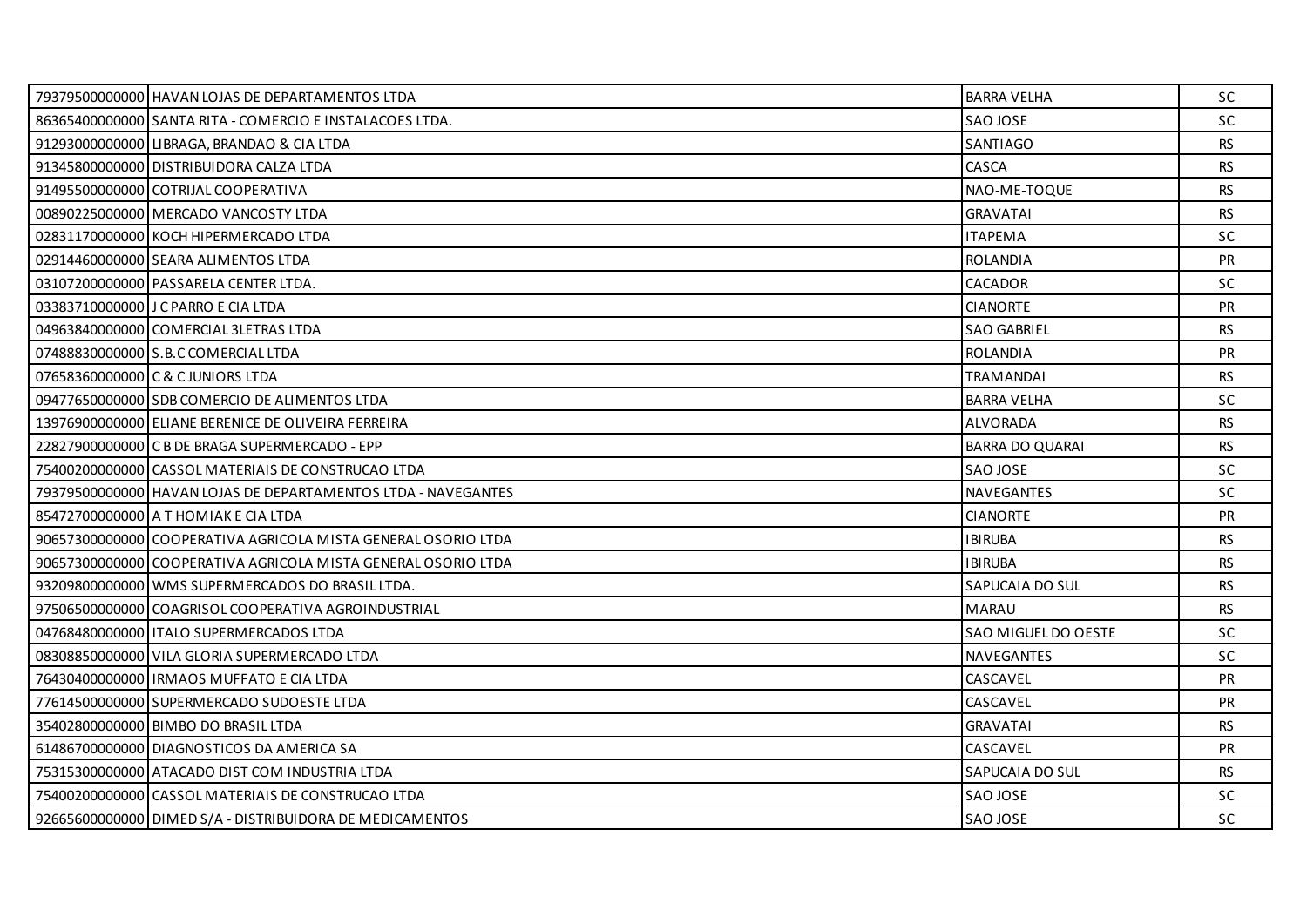|                              | 00054785057068 LISETE KUHN STEFFEN                                        | <b>MORRO REUTER</b>   | RS        |
|------------------------------|---------------------------------------------------------------------------|-----------------------|-----------|
|                              | 01132480000000 IRMAOS ANDREAZZA LTDA                                      | CAXIAS DO SUL         | <b>RS</b> |
|                              | 01132480000000 IRMAOS ANDREAZZA LTDA                                      | CAXIAS DO SUL         | <b>RS</b> |
| 01905100000000 SUP. GERMANIA |                                                                           | <b>RIO NEGRINHO</b>   | <b>SC</b> |
|                              | 10703500000000 SERVIMAQUINAS LTDA                                         | <b>ZORTEA</b>         | SC        |
|                              | 10932300000000 VIGANO BASSO E CIA LTDA                                    | CAXIAS DO SUL         | <b>RS</b> |
|                              | 47427700000000   MAKRO ATACADISTA SOCIEDADE ANONIMA                       | CAXIAS DO SUL         | <b>RS</b> |
|                              | 76387900000000 MERCEARIA MARONESI LTDA                                    | <b>MEDIANEIRA</b>     | PR        |
|                              | 0570041000000010 VANTAJAO SANTA FE DISTRIBUIDORA DE PRODUTOS ALIMENTICIOS | CAXIAS DO SUL         | <b>RS</b> |
|                              | 07751610000000 EMPRESA CATARINENSE                                        | <b>PALHOCA</b>        | <b>SC</b> |
|                              | 59427300000000 CARREFOUR PROMOTORA DE VENDAS E PARTICIPACOES LTDA.        | CAXIAS DO SUL         | <b>RS</b> |
|                              | 76518800000000 ARAUCO DO BRASIL SA                                        | PIEN                  | PR        |
|                              | 87397900000000 PADARIA MODERNA LTDA                                       | <b>BAGE</b>           | RS.       |
|                              | 87397900000000 PGL DISTRIBUICAO DE ALIMENTOS LTDA                         | <b>BAGE</b>           | <b>RS</b> |
|                              | 88893700000000 COMERCIAL LORANDI DE ALIM. LTDA                            | CAXIAS DO SUL         | <b>RS</b> |
|                              | 01905100000000 SUPERMERCADO GERMANIA LTDA                                 | <b>RIO NEGRINHO</b>   | <b>SC</b> |
|                              | 02914460000000 SEARA ALIMENTOS LTDA                                       | CAXIAS DO SUL         | <b>RS</b> |
|                              | 03551650000000 S Q SUPERMERCADOS LTDA                                     | <b>CURITIBANOS</b>    | <b>SC</b> |
|                              | 0372276000000011.S. COMERCIO E DISTRIBUICAO LTDA                          | <b>URUSSANGA</b>      | <b>SC</b> |
|                              | 13986000000000 WCA COMERCIO DE ALIMENTOS LTDA 008468-9                    | <b>GUAIBA</b>         | <b>RS</b> |
|                              | 83646600000000 ALTHOFF SUPERMERCADOS LTDA                                 | <b>URUSSANGA</b>      | <b>SC</b> |
|                              | 88587400000000 COOPERATIVA SANTA CLARA LTDA                               | <b>CARLOS BARBOSA</b> | <b>RS</b> |
|                              | 95358400000000 MEDIANEIRA COMERCIO DE ALIMENTOS LTDA - ME                 | MEDIANEIRA            | PR        |
|                              | 97078500000000 COOPERATIVA TRITICOLA REGIONAL SAOLUIZENSE LTDA            | SAO LUIZ GONZAGA      | RS        |
|                              | 03900520000000 MERCADO ADILIS LTDA - ME                                   | CAXIAS DO SUL         | <b>RS</b> |
|                              | 09461640000000 GUERRO & PAGNUSSAT LTDA                                    | <b>DOIS VIZINHOS</b>  | PR        |
|                              | 09461640000000 GUERRO & PAGNUSSAT LTDA                                    | <b>DOIS VIZINHOS</b>  | <b>PR</b> |
|                              | 73738100000000 SUPERMERCADO MACLIV LTDA                                   | UNIAO DA VITORIA      | <b>PR</b> |
| 83648500000000 GIASSI E CIA  |                                                                           | PALHOCA               | SC        |
|                              | 85387400000000 IMPERIAL SUPERMERCADOS LTDA                                | <b>CONCORDIA</b>      | <b>SC</b> |
| 88610100000000 FRAS-LE SA    |                                                                           | CAXIAS DO SUL         | <b>RS</b> |
| 88611800000000 MARCOPOLO SA  |                                                                           | CAXIAS DO SUL         | RS.       |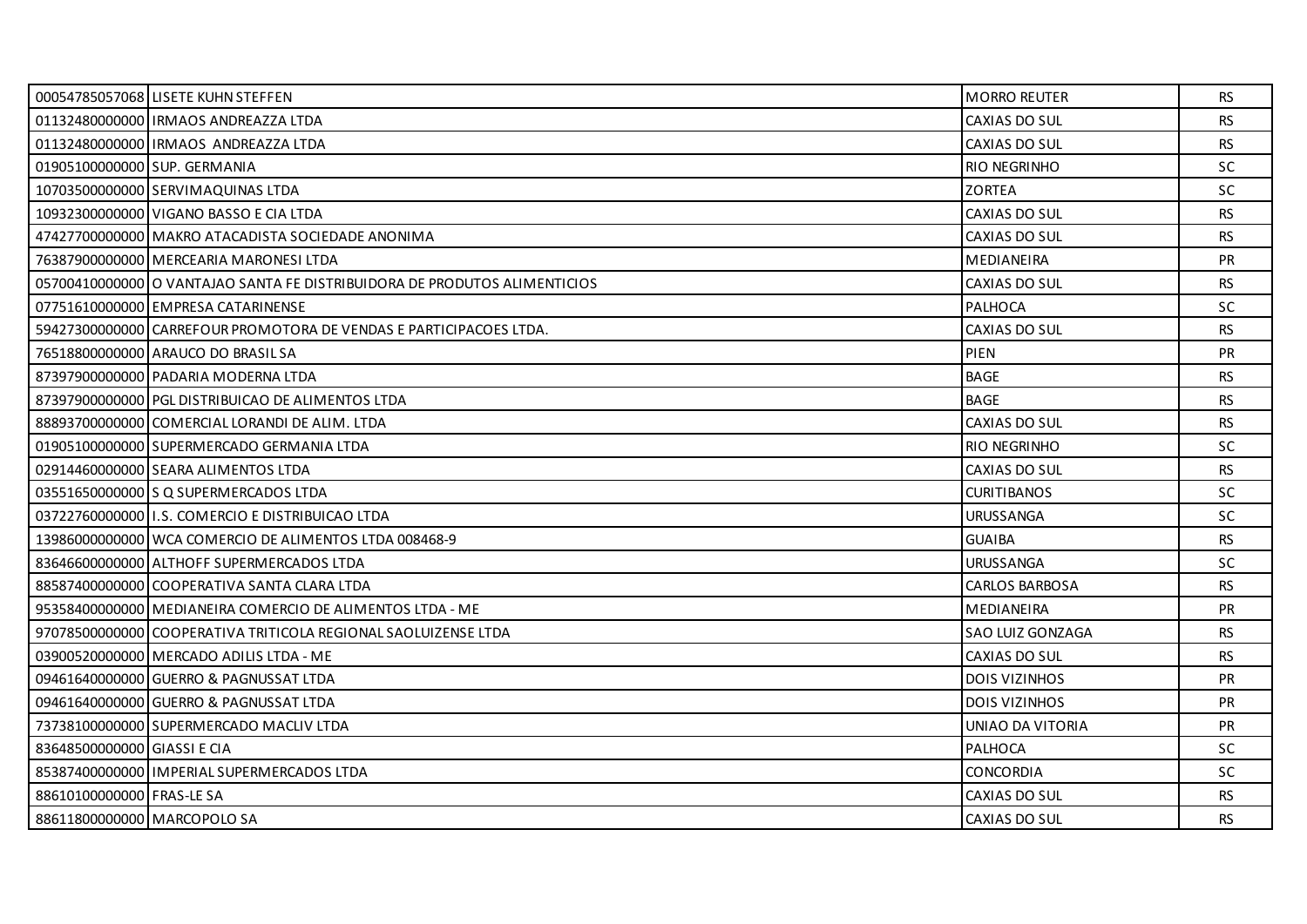|                         | 88651500000000 SUPERMERCADO CONDOR LTDA                                     | CAXIAS DO SUL             | <b>RS</b> |
|-------------------------|-----------------------------------------------------------------------------|---------------------------|-----------|
|                         | 89774200000000 COOPERATIVA LANGUIRU LTDA.                                   | <b>TEUTONIA</b>           | <b>RS</b> |
|                         | 00973310000000 FERON & TERRA LTDA                                           | SAO LUIZ GONZAGA          | <b>RS</b> |
|                         | 01132480000000   IRMAOS ANDREAZZA LTDA                                      | CAXIAS DO SUL             | <b>RS</b> |
|                         | 01247900000000 SUPER MERCADO SAVI LTDA                                      | CAXIAS DO SUL             | <b>RS</b> |
|                         | 02340620000000 SUPERMERCADO ZARECH                                          | CAXIAS DO SUL             | <b>RS</b> |
|                         | 02340620000000 SUPERMERCADO ZARECH LTDA                                     | CAXIAS DO SUL             | <b>RS</b> |
|                         | 47961000000000 MAGAZINE LUIZA S/A                                           | CAXIAS DO SUL             | <b>RS</b> |
|                         | 47961000000000 MAGAZINE LUIZA S/A                                           | CAXIAS DO SUL             | RS        |
|                         | 89674800000000 JOHN DEERE BRASIL LTDA                                       | <b>MONTENEGRO</b>         | <b>RS</b> |
|                         | 08598340000000 MELCO ELEVADORES DO BRASIL S.A.                              | <b>GUAIBA</b>             | <b>RS</b> |
|                         | 93209800000000 WMS SUPERMERCADOS DO BRASIL LTDA.                            | XANGRI-LA                 | <b>RS</b> |
|                         | 94413400000000 SUPERMERCADO DACOPEL LTDA                                    | CAXIAS DO SUL             | <b>RS</b> |
|                         | 00050489569072 SELSO ANDREOLA                                               | CAXIAS DO SUL             | <b>RS</b> |
|                         | 05428240000000 SANDRA MARIA NUNES MORAIS E CIA LTDA                         | CAXIAS DO SUL             | <b>RS</b> |
|                         | 0570041000000010 VANTAJAO SANTA FE DISTRIBUIDORA DE PRODUTOS ALIMENTICIOS   | CAXIAS DO SUL             | <b>RS</b> |
|                         | 83892200000000 OCL COMERCIO E IMPORTACAO LTDA                               | PALHOCA                   | SC        |
|                         | 87397900000000 PERUZZO SUPERMERCADOS LTDA                                   | CACAPAVA DO SUL           | <b>RS</b> |
|                         | 89367600000000 RUBIMAR ANTONELLI                                            | <b>GUAIBA</b>             | <b>RS</b> |
|                         | 89777700000000 COOPERATIVA REGIONAL DE DESENVOLVIMENTO TEUTONIA - CERTEL    | <b>TEUTONIA</b>           | <b>RS</b> |
|                         | 93015000000000 CIA ZAFFARI COMERCIO INDUSTRIA                               | CAXIAS DO SUL             | <b>RS</b> |
|                         | 01272960000000 SUPERMERCADO E. L. WE. JANGADA LTDA                          | <b>BALNEARIO PICARRAS</b> | <b>SC</b> |
|                         | 02990330000000 AGRODANIELI INDUSTRIA E COMERCIO LTDA                        | <b>VILA LANGARO</b>       | <b>RS</b> |
|                         | 0570041000000010 VANTAJAO SANTA FE DISTRIB. DE PROD ALIMENTICIOS LTDA - FL5 | CAXIAS DO SUL             | <b>RS</b> |
|                         | 09313140000000 DB S.A COMERCIO DE MOVEIS E ELETRODOMESTICOS                 | <b>CURITIBANOS</b>        | <b>SC</b> |
|                         | 09477650000000 SDB COMERCIO DE ALIMENTOS LTDA                               | <b>PALHOCA</b>            | <b>SC</b> |
|                         | 09601060000000 JUPE MODAS LTDA                                              | CAXIAS DO SUL             | <b>RS</b> |
|                         | 76260000000000 TONELLO E MACHADO DA LUZ LTDA                                | CAMPO MOURAO              | <b>PR</b> |
|                         | 76639300000000 FERRAGENS NEGRAO COMERCIAL LTDA                              | <b>GUAIBA</b>             | <b>RS</b> |
|                         | 91293000000000 LIBRAGA, BRANDAO & CIA LTDA                                  | <b>SAO BORJA</b>          | RS        |
| 91359700000000 TANAC SA |                                                                             | <b>MONTENEGRO</b>         | RS.       |
|                         | 97078500000000 COOPERATIVA TRITICOLA REGIONAL SAOLUIZENSE LTDA              | <b>SAO LUIZ GONZAGA</b>   | <b>RS</b> |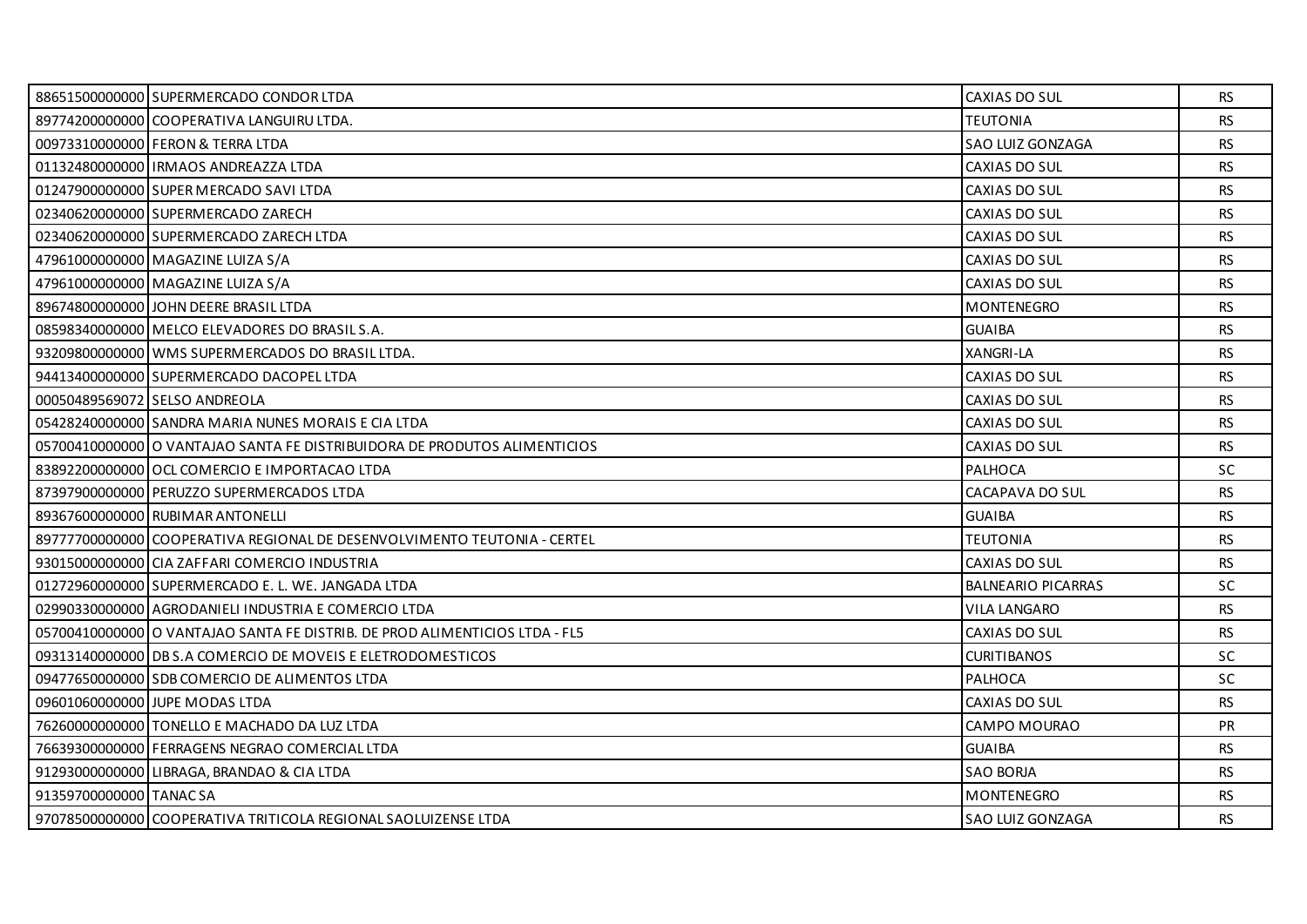|                         | 00843966000000 JOST BRASIL SISTEMAS AUTOMOTIVOS LTDA                                      | CAXIAS DO SUL             | RS.       |
|-------------------------|-------------------------------------------------------------------------------------------|---------------------------|-----------|
|                         | 02990330000000 AGRODANIELI INDUSTRIA E COMERCIO LTDA                                      | <b>VILA LANGARO</b>       | RS.       |
|                         | 03107200000000 PASSARELA CENTER LTDA.                                                     | <b>CONCORDIA</b>          | <b>SC</b> |
|                         | 03107200000000 PASSARELA CENTER LTDA                                                      | <b>CURITIBANOS</b>        | <b>SC</b> |
|                         | 0372276000000011.S. COMERCIO E DISTRIBUICAO LTDA                                          | <b>URUSSANGA</b>          | <b>SC</b> |
|                         | 07126790000000 DISTRIBUIDORA DE ALIMENTOS DUBON LTDA                                      | <b>GUAIBA</b>             | <b>RS</b> |
|                         | 14049500000000 LACTALIS DO BRASIL - COMERCIO, IMPORTACAO E EXPORTACAO DE LATICINIOS LTDA. | <b>TEUTONIA</b>           | <b>RS</b> |
|                         | 76049500000000 PEDRO STRESSER E FILHO LTDA                                                | <b>ITAPERUCU</b>          | <b>PR</b> |
|                         | 77752300000000 COOPERATIVA AGROINDUSTRIAL LAR                                             | MEDIANEIRA                | <b>PR</b> |
|                         | 77883300000000 SUPERMERCADO SUPERPAO LTDA                                                 | UNIAO DA VITORIA          | <b>PR</b> |
|                         | 78849900000000 SUPERMERCADO SUL DO RIO LTDA                                               | PALHOCA                   | <b>SC</b> |
|                         | 79379500000000 HAVAN LOJAS DE DEPARTAMENTOS LTDA.                                         | CAXIAS DO SUL             | <b>RS</b> |
|                         | 87396200000000 COMERCIAL DE ELETRODOMESTICOS PEDRO OBINO JR. S/A                          | <b>BAGE</b>               | RS        |
|                         | 88587400000000 COOPERATIVA SANTA CLARA LTDA                                               | <b>CARLOS BARBOSA</b>     | <b>RS</b> |
|                         | 88611300000000 MARCOPOLO S/A - ANA RECH                                                   | CAXIAS DO SUL             | <b>RS</b> |
|                         | 81598400000000 FAZENDA PEDRAS BRANCAS HOTEL POUSADA LTDA - ME                             | LAGES                     | <b>SC</b> |
|                         | 89467800000000 M F GOMES E CIA LTDA                                                       | SANTO ANTONIO DA PATRULHA | <b>RS</b> |
|                         | 03953460000000 SUPERMERCADO J. G. JUNIOR LTDA - ME                                        | <b>IBIACA</b>             | <b>RS</b> |
|                         | 93209800000000 WMS SUPERMERCADOS DO BRASIL LTDA.                                          | <b>JOINVILLE</b>          | SC        |
|                         | 93209800000000 WMS SUPERMERCADOS DO BRASIL LTDA.                                          | LAGES                     | SC        |
|                         | 87230600000000 PRIMAFER INDUSTRIAL S/A                                                    | <b>ESTEIO</b>             | <b>RS</b> |
|                         | 89548500000000 ALISUL ALIMENTOS SA                                                        | <b>ESTEIO</b>             | <b>RS</b> |
|                         | 92091900000000 ASUN COMERCIO DE GENEROS ALIMENTICIOS EIRELI                               | <b>IMBE</b>               | <b>RS</b> |
| 01838720000000 BRF S.A. |                                                                                           | TRES DE MAIO              | <b>RS</b> |
|                         | 22803800000000 REDE VAREJO BRASIL ELETRODOMESTICOS LTDA                                   | LAGES                     | <b>SC</b> |
|                         | 59876000000000 AGCO DO BRASIL COMERCIO E INDUSTRIA LTDA                                   | CANOAS                    | <b>RS</b> |
|                         | 72058200000000 ALLTECH DO BRASIL AGROINDUSTRIAL LTDA.                                     | ARAUCARIA                 | <b>PR</b> |
|                         | 76189400000000 CONDOR SUPER CENTER LTDA                                                   | ALMIRANTE TAMANDARE       | <b>PR</b> |
|                         | 76870900000000 MEZZALIRA & CIA LTDA                                                       | LAGES                     | <b>SC</b> |
|                         | 79539400000000 HOSPITAL SANTA PELIZZARI LTDA - EPP                                        | PALMAS                    | <b>PR</b> |
|                         | 83616200000000 RWR LOGISTICA E DISTRIBUICAO                                               | <b>JOINVILLE</b>          | <b>SC</b> |
|                         | 85070100000000 GONCALVES & TORTOLA S/A                                                    | <b>TERRA BOA</b>          | <b>PR</b> |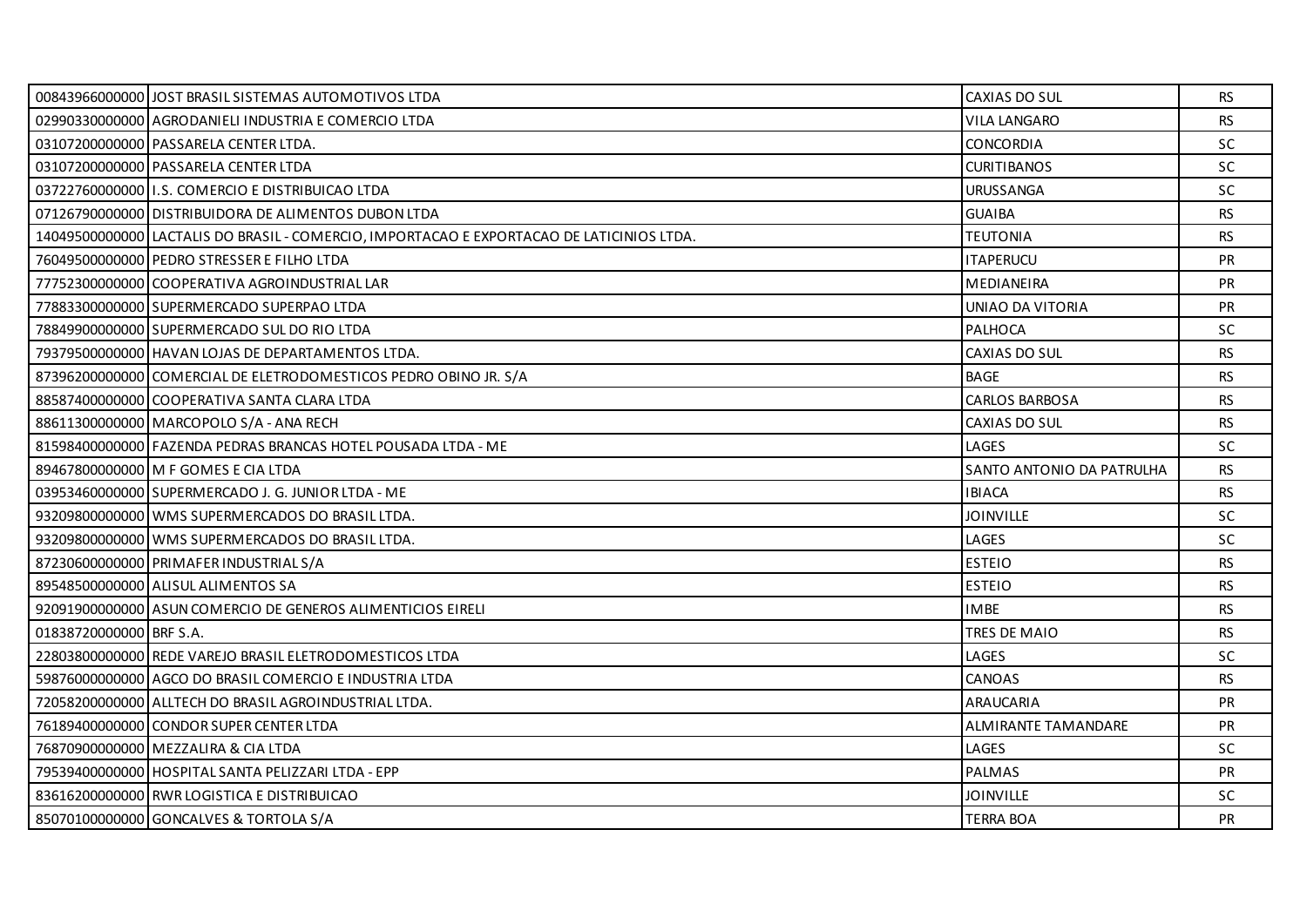|                                | 88957700000000 LOJAS VOLPATO LTDA                                                          | LAGES                     | <b>SC</b> |
|--------------------------------|--------------------------------------------------------------------------------------------|---------------------------|-----------|
|                                | 93209800000000 WMS SUPERMERCADOS DO BRASIL S/A                                             | SAO LEOPOLDO              | <b>RS</b> |
|                                | 97834200000000 MOINHO TAQUARIENSE LTDA                                                     | <b>TAQUARI</b>            | RS.       |
|                                | 02774120000000 MANOEL FRANCISCO DOS SANTOS & FILHOS LTDA                                   | <b>IMBITUBA</b>           | <b>SC</b> |
|                                | 03218980000000 SUPERMERCADO VITORINO LTDA                                                  | <b>JOINVILLE</b>          | <b>SC</b> |
|                                | 04127400000000 UNISUPER - REDE UNIAO GAUCHA DE SUPERMERCADOS ATACADOS E DISTRIBUICAO LTDA. | <b>CANOAS</b>             | <b>RS</b> |
|                                | .04127400000000 UNISUPER - REDE UNIAO GAUCHA DE SUPERMERCADOS ATACADOS E DISTRIBUICAO LTDA | <b>CANOAS</b>             | <b>RS</b> |
|                                | 04908060000000 RISA ADMIMINISTRACAO DE RESTAURANTES LTDA.                                  | <b>ARAUCARIA</b>          | PR        |
|                                | 23668300000000   MAICON EDUARDO QUILES PINHEIRO                                            | SANTO ANTONIO DA PATRULHA | <b>RS</b> |
|                                | 33042700000000 COMPANHIA SIDERURGICA NACIONAL                                              | ARAUCARIA                 | <b>PR</b> |
| 59106000000000 WHIRLPOOL S.A   |                                                                                            | <b>JOINVILLE</b>          | <b>SC</b> |
|                                | 62000300000000 MELITTA DO BRASIL INDUSTRIA E COMERCIO LIMITADA                             | <b>BOM JESUS</b>          | <b>RS</b> |
|                                | 83215800000000 COMERCIO E REPRESENTACOES BELLATO LTDA                                      | LAGES                     | <b>SC</b> |
|                                | 89897200000000 RIGHI COMERCIO DE GENEROS ALIMENTICIOS LIMITADA                             | ROSARIO DO SUL            | RS.       |
|                                | 90220200000000   IRMAOS STROBEL S/A                                                        | <b>CONDOR</b>             | <b>RS</b> |
|                                | 90657300000000 COOPERATIVA AGRICOLA MISTA GENERAL OSORIO LTDA                              | <b>QUINZE DE NOVEMBRO</b> | <b>RS</b> |
|                                | 94296200000000 DROGARIA MAIS ECONOMICA S.A.                                                | <b>CANOAS</b>             | RS.       |
|                                | 95860300000000 TIELI SUPERMERCADO LTDA                                                     | <b>BRACO DO NORTE</b>     | <b>SC</b> |
|                                | 95860300000000 TIELI SUPERMERCADO LTDA                                                     | <b>IMBITUBA</b>           | <b>SC</b> |
|                                | 97094900000000 MINIMERCADO LAZZARI LTDA                                                    | <b>FARROUPILHA</b>        | RS.       |
|                                | 09552970000000 M. Z. LOPES - ME                                                            | <b>IMBE</b>               | RS.       |
| 84683400000000 LOJAS SALFER SA |                                                                                            | <b>JOINVILLE</b>          | <b>SC</b> |
| 07526560000000 AMBEV S A       |                                                                                            | LAGES                     | <b>SC</b> |
|                                | 45543900000000 CARREFOUR COMERCIO E INDUSTRIA LTDA                                         | <b>ESTEIO</b>             | RS.       |
|                                | 45543900000000 CARREFOUR COMERCIO E INDUSTRIA LTDA                                         | <b>ESTEIO</b>             | <b>RS</b> |
|                                | 91043400000000 CERAMICA HIRSCH                                                             | TRES DE MAIO              | <b>RS</b> |
|                                | 91934500000000 COMERCIAL RISSUL LTDA. - ME                                                 | <b>ESTEIO</b>             | RS.       |
|                                | 01787720000000 MACROBALA DISTRIBUIDORA DE ALIMENTICIOS LTDA - EPP                          | SANTO ANTONIO DA PATRULHA | <b>RS</b> |
|                                | 02591820000000 COSMA DO BRASIL PRODUTOS E SERVICOS AUTOMOTIVOS LTDA.                       | SANTO ANTONIO DA PATRULHA | RS.       |
| 04381290000000 ORDENE S/A      |                                                                                            | <b>ESTEIO</b>             | RS.       |
|                                | 07605080000000 SUPER LIDER ALIMENTOS LTDA                                                  | <b>BRACO DO NORTE</b>     | <b>SC</b> |
|                                | 07718630000000 UNIDASUL DISTRIBUIDORA ALIMENTICIA S/A                                      | <b>ESTEIO</b>             | RS.       |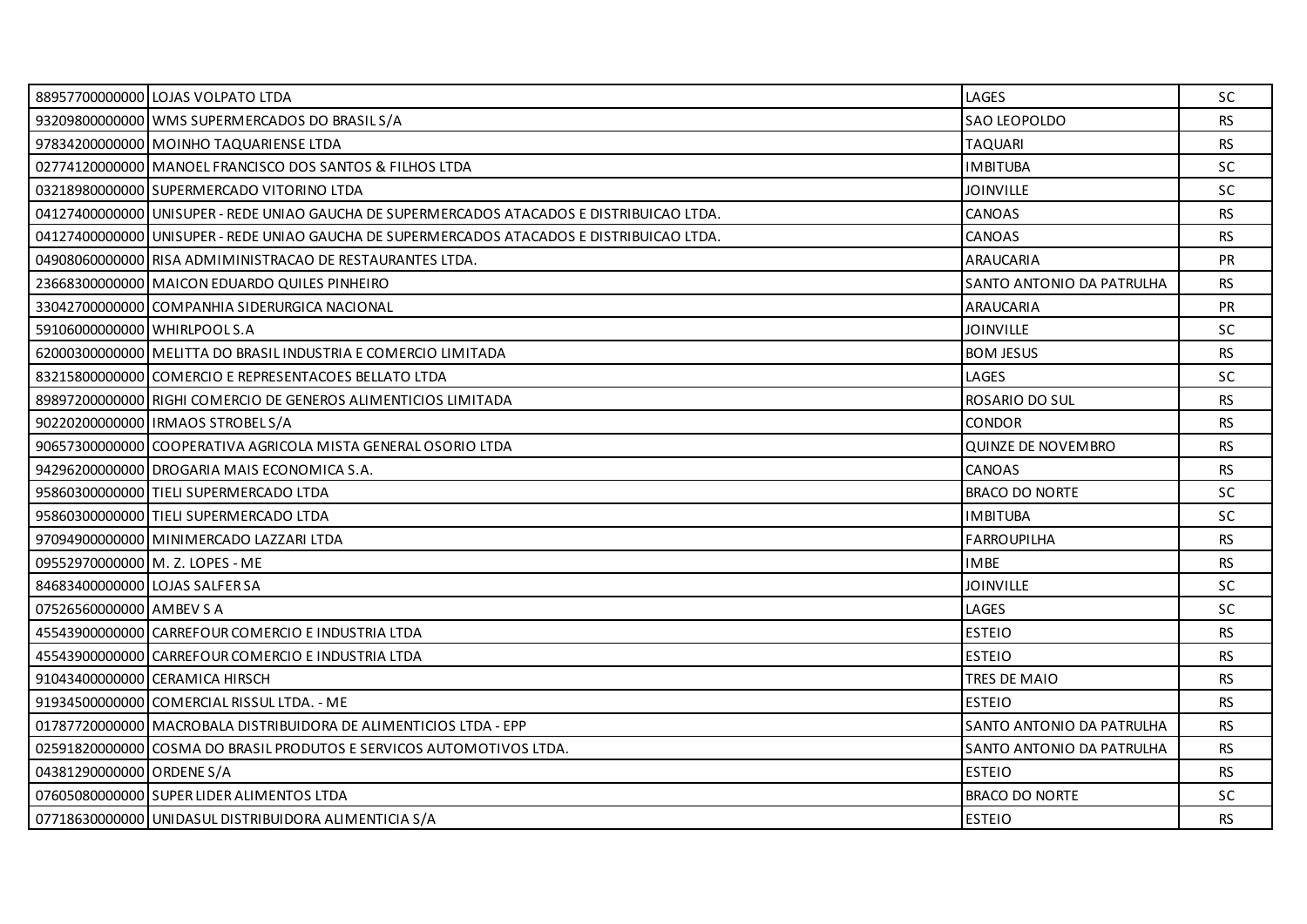|                                | 09564090000000 R. SELAU LUMERTZ & CIA LTDA                                                 | CAPAO DA CANOA             | RS        |
|--------------------------------|--------------------------------------------------------------------------------------------|----------------------------|-----------|
|                                | 12384700000000 SUPERMERCADOS FORMENTON LTDA                                                | CANOAS                     | <b>RS</b> |
|                                | 87872000000000 SUPERMERCADO BAVARESCO LTDA                                                 | VERANOPOLIS                | <b>RS</b> |
|                                | 92660600000000 YARA BRASIL FERTILIZANTES S/A                                               | CANOAS                     | <b>RS</b> |
|                                | 02233410000000 SUPERMERCADOS BIRD S/A                                                      | CANOAS                     | <b>RS</b> |
|                                | 02411970000000 COMAB MATERIAIS DE CONSTRUCAO LTDA - EPP                                    | ARAUCARIA                  | <b>PR</b> |
|                                | 03500070000000 RECH E SILVA SUPERMERCADO LTDA EPP                                          | <b>BRACO DO NORTE</b>      | SC.       |
|                                | 03644590000000 SANCHES E VECCHIATE LTDA                                                    | TELEMACO BORBA             | PR        |
|                                | 04127400000000 UNISUPER - REDE UNIAO GAUCHA DE SUPERMERCADOS ATACADOS E DISTRIBUICAO LTDA. | CANOAS                     | <b>RS</b> |
|                                | 16686600000000 M.R. BRASIL SUPERMERCADOS                                                   | <b>ALMIRANTE TAMANDARE</b> | <b>PR</b> |
|                                | 17031700000000 SIMONE DA SILVA BAPTISTA - ME                                               | SAO LEOPOLDO               | <b>RS</b> |
|                                | 28286900000000 SUPERMERCADO NOVO ROXO LTDA                                                 | CAPAO DA CANOA             | <b>RS</b> |
|                                | 29958600000000 EMBRACO INDUSTRIA DE COMPRESSORES E SOLUCOES EM REFRIGERACAO LTDA.          | <b>JOINVILLE</b>           | SC.       |
|                                | 47427700000000 MAKRO ATACADISTA S.A                                                        | <b>SANTA LUCIA</b>         | SP        |
|                                | 55962400000000 AGCO DO BRASIL SOLUCOES AGRICOLAS LTDA                                      | <b>CANOAS</b>              | RS.       |
|                                | 75492700000000 SUPERMERCADOS MYATA LTDA                                                    | LAGES                      | SC.       |
|                                | 76857700000000 TEREZINHA MOREIRA MATES E CIA LTDA                                          | <b>BRACO DO NORTE</b>      | <b>SC</b> |
|                                | 77883300000000 SUPERMERCADO SUPERPAO LTDA                                                  | <b>PALMAS</b>              | PR        |
|                                | 90492700000000 FREIOS CONTROIL LTDA                                                        | SAO LEOPOLDO               | <b>RS</b> |
|                                | 92026600000000 SUPERMERCADO CROATA LTDA                                                    | <b>FARROUPILHA</b>         | <b>RS</b> |
|                                | 93015000000000 COMPANHIA ZAFFARI COMERCIO E INDUSTRIA                                      | <b>CANOAS</b>              | <b>RS</b> |
| 84683400000000 LOJAS SALFER SA |                                                                                            | <b>JOINVILLE</b>           | <b>SC</b> |
|                                | 86987500000000 SUPERMERCADO KAJOTA LTDA                                                    | MASSARANDUBA               | <b>SC</b> |
|                                | 87230200000000 VALE VERDE EMPREENDIMENTOS S/A                                              | <b>ESTEIO</b>              | <b>RS</b> |
|                                | 91156500000000 I IMPORTADORA E EXPORTADORA DE CEREAIS SA                                   | <b>FARROUPILHA</b>         | <b>RS</b> |
|                                | 93209800000000 WMS SUPERMERCADOS DO BRASIL LTDA.                                           | <b>JOINVILLE</b>           | <b>SC</b> |
|                                | 93209800000000 WMS SUPERMERCADOS DO BRASIL LTDA.                                           | <b>CANOAS</b>              | RS        |
|                                | 93209800000000 WMS SUPERMERCADOS DO BRASIL LTDA.                                           | SAO LEOPOLDO               | <b>RS</b> |
|                                | 02688250000000 BOM MERCADO COMERCIO DE ALIMENTOS LTDA                                      | <b>IMBE</b>                | <b>RS</b> |
| 00068217145091 LUIS MICHAELI   |                                                                                            | SAO LOURENCO DO SUL        | <b>RS</b> |
|                                | 03766130000000 JJJ TONELLO & CIA LTDA                                                      | PALMEIRA DAS MISSOES       | <b>RS</b> |
|                                | 78382000000000 MARIMEL DISTRIBUIDORA DE PRODUTOS ALIMENTICIOS LTDA - EPP                   | <b>MARINGA</b>             | <b>PR</b> |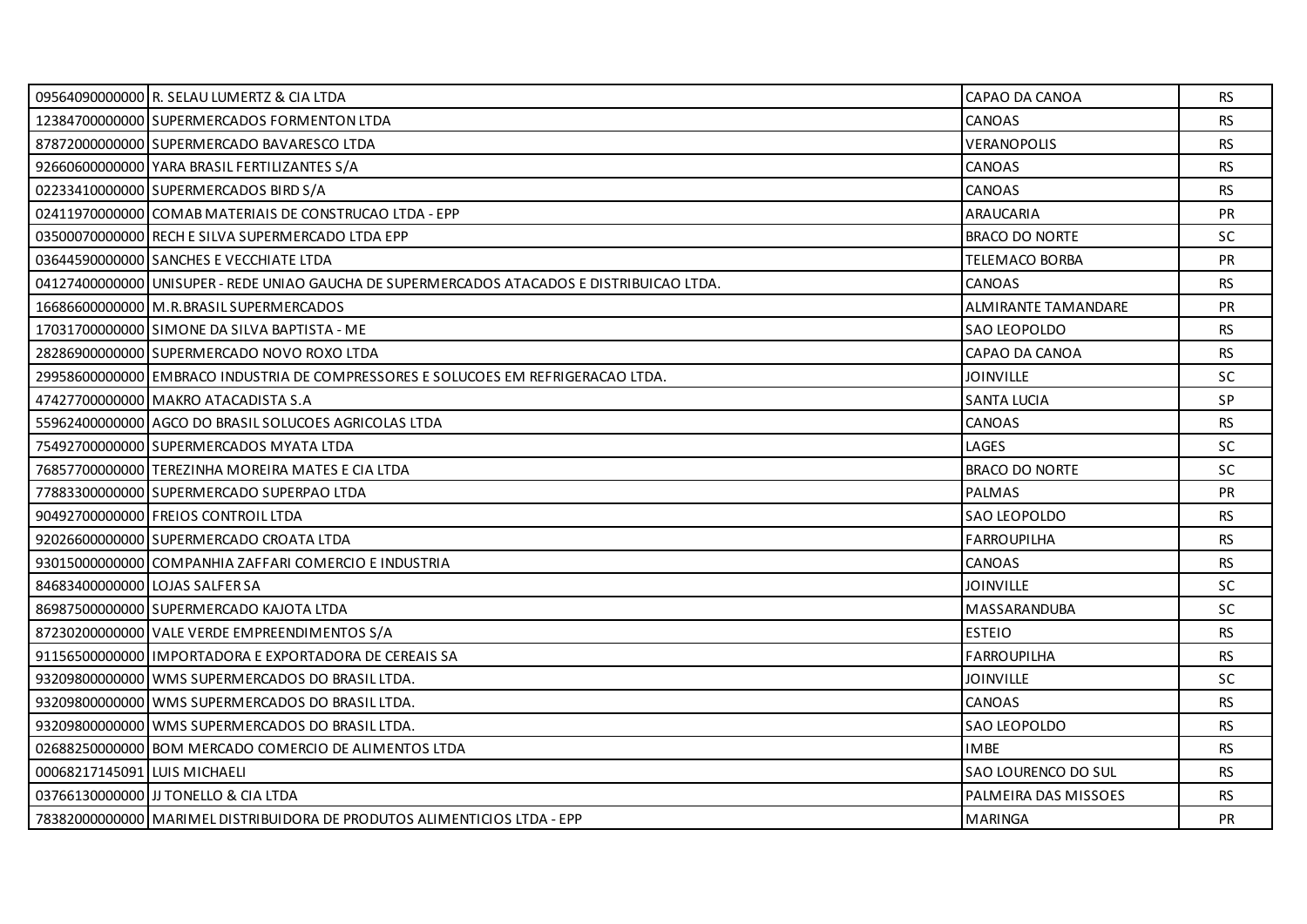| 89474500000000 SUPERMERCADOS DALPIAZ LTDA                       | <b>OSORIO</b>        | <b>RS</b> |
|-----------------------------------------------------------------|----------------------|-----------|
| 00508070000000 ABIMAR SUPERMERCADOS LTDA                        | <b>ICARA</b>         | SC        |
| 01968100000000 AGROINDUSTRIA DOIS LAJEADENSE LTDA - EPP         | <b>DOIS LAJEADOS</b> | <b>RS</b> |
| 02914460000000 SEARA ALIMENTOS LTDA                             | <b>FORQUILHINHA</b>  | <b>SC</b> |
| 76639300000000 FERRAGENS NEGRAO COMERCIAL LTDA                  | <b>CURITIBA</b>      | <b>PR</b> |
| 77883300000000 SUPERMERCADO SUPERPAO LTDA                       | PONTA GROSSA         | <b>PR</b> |
| 90314400000000 JAIR JOSE TONELLO                                | PALMEIRA DAS MISSOES | <b>RS</b> |
| 93209800000000 WMS SUPERMERCADOS DO BRASIL LTDA                 | <b>TORRES</b>        | <b>RS</b> |
| 93209800000000 WMS SUPERMERCADOS DO BRASIL LTDA                 | <b>CURITIBA</b>      | PR        |
| 93209800000000 WMS SUPERMERCADO DO BRASIL LTDA                  | <b>CURITIBA</b>      | <b>PR</b> |
| 03301150000000 DOCEPASSOS DISTRIBUIDORA DE ALIMENTOS LTDA - EPP | <b>TRES PASSOS</b>   | <b>RS</b> |
| 03476810000000 DIA BRASIL SOCIEDADE LIMITADA                    | NOVO HAMBURGO        | <b>RS</b> |
| 07170940000000 BARCELONA COM VAR E ATACADISTA S/A 040788        | <b>MARINGA</b>       | <b>PR</b> |
| 73400600000000 GL SUPERMERCADO LTDA                             | VIAMAO               | <b>RS</b> |
| 76189400000000 CONDOR SUPER CENTER LTDA TORRES                  | <b>CURITIBA</b>      | <b>PR</b> |
| 76189400000000 CONDOR SUPER CENTER LTDA                         | <b>CURITIBA</b>      | PR        |
| 78116700000000 CIA BEAL DE ALIMENTOS                            | <b>CURITIBA</b>      | PR        |
| 81294000000000 CASTAGNETI & CIA LTDA                            | <b>ICARA</b>         | <b>SC</b> |
| 83853700000000 BADOTTI & CIA LTDA                               | <b>XANXERE</b>       | <b>SC</b> |
| 93015000000000 CIA ZAFFARI COMERCIO E INDUSTRIA                 | NOVO HAMBURGO        | <b>RS</b> |
| 94911000000000 EDMAR HOLZ ME                                    | SAO LOURENCO DO SUL  | RS.       |
| 01726050000000 OVERSUP SUPERMERCADOS LTDA                       | <b>COLOMBO</b>       | <b>PR</b> |
| 02291420000000 TRIVIALY ALIMENTOS LTDA                          | VIAMAO               | <b>RS</b> |
| 05382870000000 SUPERMERCADO MERCOCENTRO LTDA                    | <b>BIGUACU</b>       | <b>SC</b> |
| 07618140000000 CRIATIVA PAPELARIA E PRESENTES LTDA - ME         | <b>BIGUACU</b>       | <b>SC</b> |
| 07806810000000 MATRIZ COMERCIO DE ALIMENTOS LTDA - ME           | <b>CURITIBA</b>      | <b>PR</b> |
| 09199940000000 PRADO SUPERMERCADO LTDA EPP                      | <b>BIGUACU</b>       | <b>SC</b> |
| 13409700000000 MA COMERCIO VAREJISTA DE DOCES LTDA - ME         | <b>CURITIBA</b>      | <b>PR</b> |
| 51775700000000 FURUKAWA INDUSTRIAL SA PRODUTOS ELETRICOS        | <b>CURITIBA</b>      | <b>PR</b> |
| 75315300000000 ATACADAO DISTRIBUICAO COMERCIO E INDUSTRIA LTDA  | PONTA GROSSA         | <b>PR</b> |
| 75962900000000 IRMAOS MANFROI LTDA                              | SALTO DO LONTRA      | <b>PR</b> |
| 76189400000000 CONDOR SUPER CENTER LTDA                         | <b>CURITIBA</b>      | <b>PR</b> |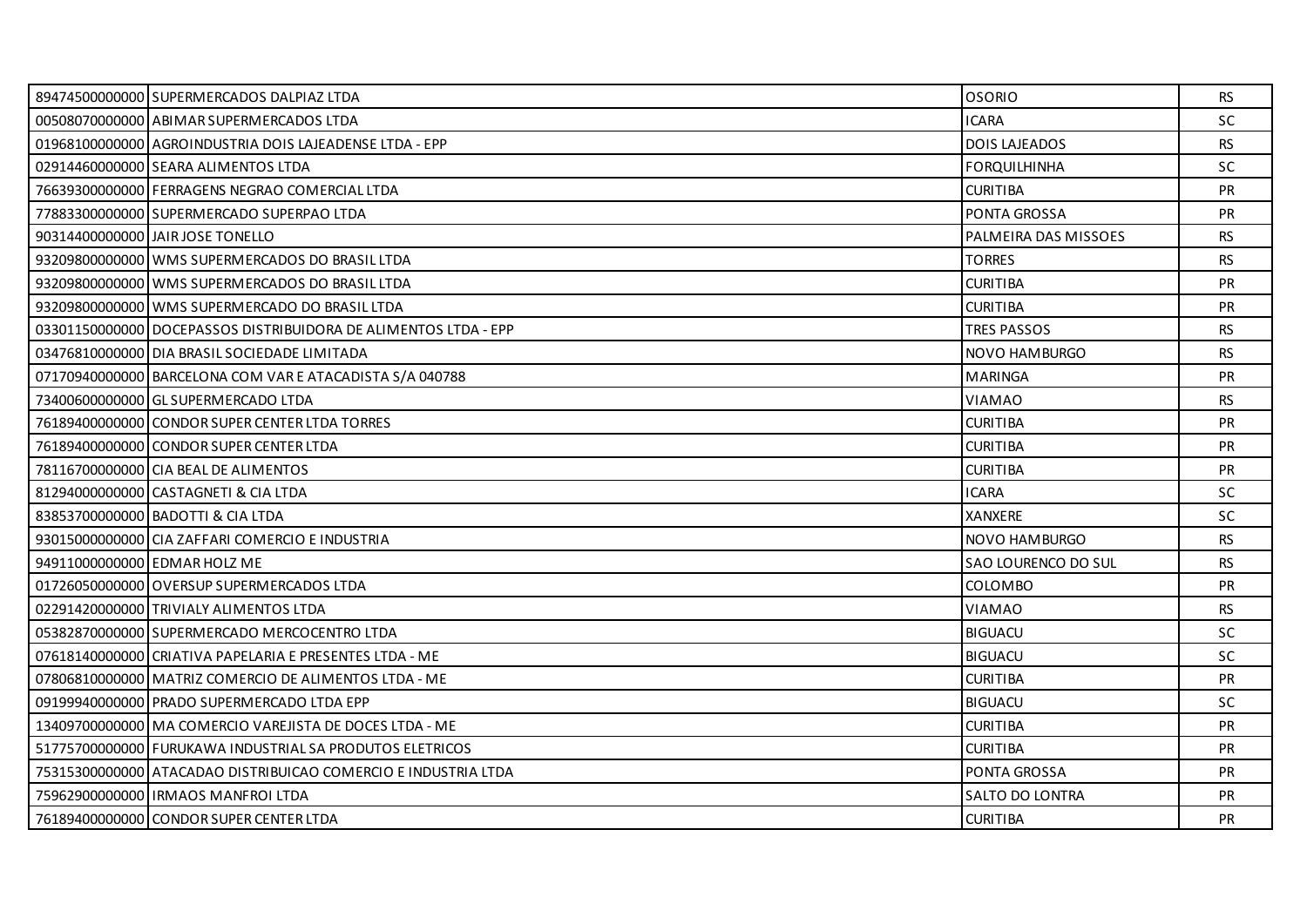|                          | 76189400000000 CONDOR SUPER CENTER LTDA SANTA CANDIDA          | <b>CURITIBA</b>           | PR.       |
|--------------------------|----------------------------------------------------------------|---------------------------|-----------|
|                          | 76430400000000 IRMAOS MUFFATO E CIA LTDA                       | <b>IBIPORA</b>            | PR        |
|                          | 78394900000000 HARGER E SILVA SUPERMERCADO LTDA                | <b>COLOMBO</b>            | <b>PR</b> |
|                          | 78413300000000 SUPERMERCADO JACOMAR LTDA                       | <b>CURITIBA</b>           | <b>PR</b> |
|                          | 80179100000000 JOALE COMERCIO DE PRODUTOS DE HIGIENE LTDA - ME | <b>CURITIBA</b>           | PR        |
|                          | 80221000000000 TOZETTO & CIA LTDA                              | <b>PONTA GROSSA</b>       | <b>PR</b> |
|                          | 80221000000000 TOZETTO & CIA LTDA                              | PONTA GROSSA              | <b>PR</b> |
| 81315400000000 TUPER S/A |                                                                | SAO BENTO DO SUL          | <b>SC</b> |
| 81315400000000 TUPER S/A |                                                                | SAO BENTO DO SUL          | <b>SC</b> |
|                          | 85070100000000 GONCALVES E TORTOLA S/A                         | PARAISO DO NORTE          | <b>PR</b> |
|                          | 85513500000000 PATO BRAGADO COMERCIO DE ALIMENTOS LTDA - EPP   | PATO BRAGADO              | PR        |
|                          | 87397900000000 PERUZZO SUPERMERCADOS LTDA                      | <b>CANGUCU</b>            | <b>RS</b> |
|                          | 88695400000000 ROXO - ATACADO E VAREJO LTDA                    | CAMAQUA                   | <b>RS</b> |
|                          | 88910300000000 GUARAPARI COMERCIO DE GENEROS ALIMENTICIOS LTDA | VIAMAO                    | <b>RS</b> |
|                          | 88910300000000 GUARAPARI COMERCIO DE GENEROS ALIMENTICIOS LTDA | VIAMAO                    | <b>RS</b> |
|                          | 90919200000000 ENEDIR GERALDO SIGNORI                          | PALMEIRA DAS MISSOES      | <b>RS</b> |
|                          | 91165800000000 SINDICATO DOS TRABALHADORES RURAIS DE LAJEADO   | LAJEADO                   | <b>RS</b> |
|                          | 93209800000000 WMS SUPERMERCADOS DO BRASIL LTDA.               | <b>CURITIBA</b>           | <b>PR</b> |
|                          | 93209800000000 WMS SUPERMERCADOS DO BRASIL LTDA                | <b>CURITIBA</b>           | <b>PR</b> |
|                          | 93209800000000 WMS SUPERMERCADOS DO BRASIL LTDA.               | PONTA GROSSA              | <b>PR</b> |
|                          | 93209800000000 WMS SUPERMERCADOS DO BRASIL LTDA.               | VIAMAO                    | <b>RS</b> |
|                          | 01970690000000 SUPERMERCADO BOZLATTO                           | <b>CURITIBA</b>           | <b>PR</b> |
|                          | 02300370000000 TRADICIONAL MERCADO LTDA                        | <b>CATANDUVAS</b>         | <b>SC</b> |
|                          | 02931090000000 SUPERROSA LTDA                                  | SANTO AMARO DA IMPERATRIZ | SC.       |
|                          | 04641950000000 SUPERALEGRIA LTDA.                              | <b>VERA CRUZ</b>          | RS.       |
|                          | 04890460000000 M&B SORRISO SUPERMERCADOS LTDA                  | <b>VIAMAO</b>             | <b>RS</b> |
|                          | 07038460000000 SUPERMERCADO SJ LTDA                            | CAMAQUA                   | <b>RS</b> |
|                          | 08200960000000 MERCEARIA EMPORIO SAO JOSE EIRELI               | <b>CURITIBA</b>           | <b>PR</b> |
|                          | 08355530000000 DO VALE FILHO COMERCIAL DE ALIMENTOS LTDA       | <b>CURITIBA</b>           | <b>PR</b> |
|                          | 08355530000000 DO VALE FILHO COMERCIAL DE ALIMENTOS LTDA       | <b>CURITIBA</b>           | <b>PR</b> |
|                          | 08806460000000 SUPERMERCADO SUECO LTDA                         | NOVO HAMBURGO             | RS.       |
|                          | 09223330000000 DOACIR F. RODRIGUES DA SILVA & CIA LTDA - ME    | <b>CURITIBA</b>           | <b>PR</b> |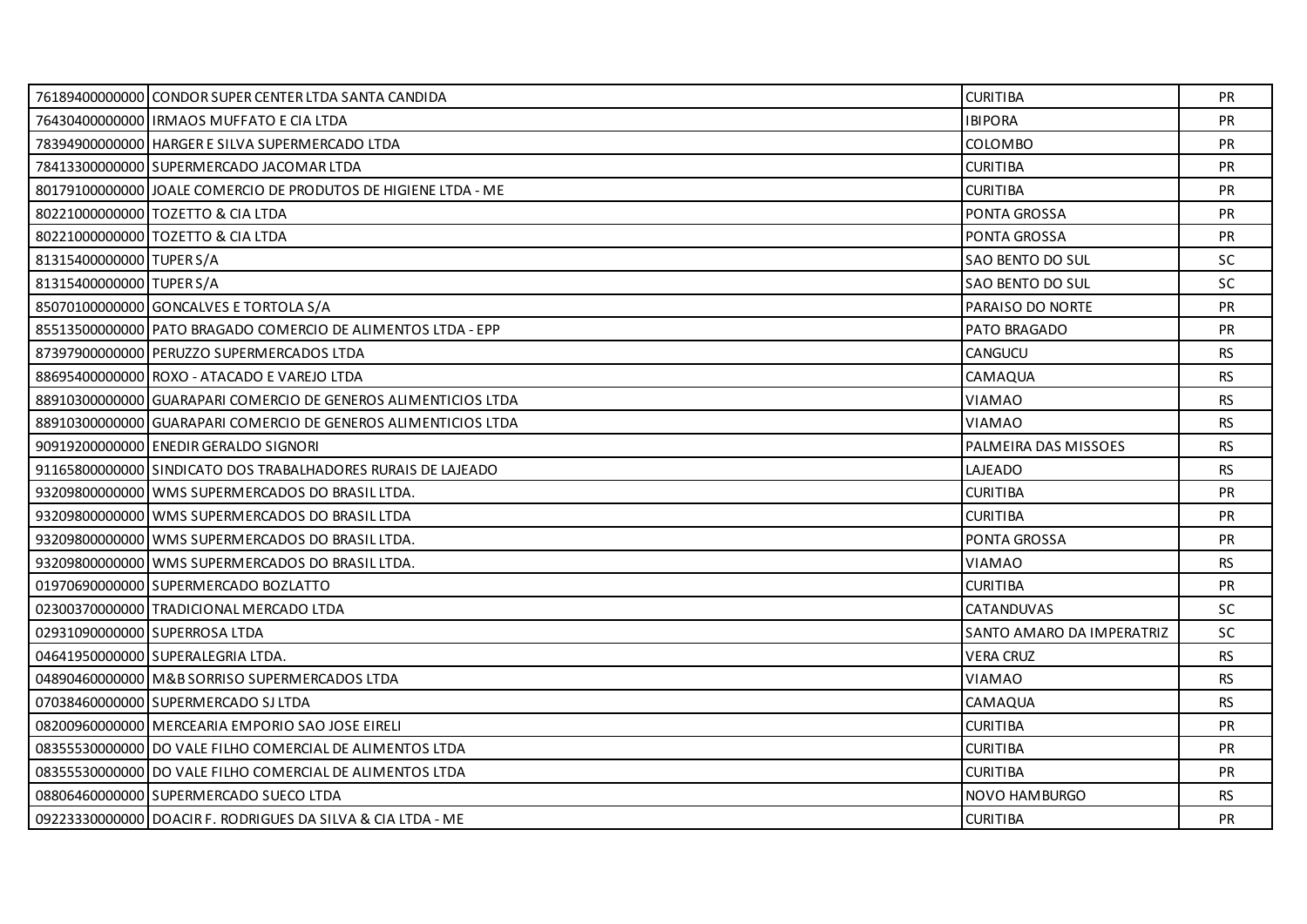| 09477650000000 MERCADO    |                                                                             | <b>BIGUACU</b>           | <b>SC</b> |
|---------------------------|-----------------------------------------------------------------------------|--------------------------|-----------|
|                           | 10495200000000 CENTER SUL COMERCIO E DISTRIBUICAO LTDA - ME                 | PAULO FRONTIN            | PR        |
|                           | 12662400000000 ACUCAREIRA ENERGY LTDA                                       | <b>IBIPORA</b>           | <b>PR</b> |
|                           | 13575200000000 LINHARES & TORRIANI LTDA                                     | <b>CURITIBA</b>          | PR        |
|                           | 14865100000000 VITORIA ACROPOLE COMERCIO DE ALIMENTOS LTDA ME               | <b>CURITIBA</b>          | PR        |
|                           | 23236700000000 WJS SUPERMERCADO EIRELI                                      | <b>CURITIBA</b>          | <b>PR</b> |
|                           | 76413200000000 CAMPESTRE DISTRIBUIDORA DE PRODUTOS ALIMENTICIOS             | <b>CURITIBA</b>          | <b>PR</b> |
|                           | 76430400000000 IRMAOS MUFFATO CIA LTDA                                      | <b>MARINGA</b>           | PR        |
|                           | 76430400000000 IRMAOS MUFFATO & CIA LTDA                                    | <b>CURITIBA</b>          | <b>PR</b> |
|                           | 77698000000000 CAMILO DISTRIBUIDORA COMERCIAL DE ALIMEN                     | <b>MARINGA</b>           | <b>PR</b> |
|                           | 77765800000000 CONTABILISTA - PAPELARIA E INFORMATICA LTDA                  | <b>CURITIBA</b>          | PR        |
|                           | 77883300000000 SUPERMERCADO SUPERPAO LTDA                                   | PONTA GROSSA             | <b>PR</b> |
|                           | 77941500000000 GAZIN INDUSTRIA E COMERCIO DE MOVEIS E ELETRODOMESTICOS LTDA | <b>DOURADINA</b>         | <b>PR</b> |
| 88618300000000 TONDO S/A. |                                                                             | CAXIAS DO SUL            | <b>RS</b> |
|                           | 89086100000000 RANDON SA IMPLEMENTOS E PARTICIPACOES                        | CAXIAS DO SUL            | RS.       |
|                           | 89086100000000 RANDON SA IMPLEMENTOS E PARTICIPACOES (25572)                | CAXIAS DO SUL            | <b>RS</b> |
|                           | 01132480000000   IRMAOS ANDREAZZA LTDA                                      | CAXIAS DO SUL            | <b>RS</b> |
|                           | 02340620000000 SUPERMERCADO ZARECH LTDA                                     | CAXIAS DO SUL            | <b>RS</b> |
|                           | 10572700000000 SOLUZ COM VAR E ATAC DE ALIMENTOS LTDA                       | <b>QUATRO PONTES</b>     | <b>PR</b> |
|                           | 88651500000000 SUPERMERCADO CONDOR LTDA                                     | CAXIAS DO SUL            | <b>RS</b> |
|                           | 94896800000000 SUPERMERCADO DO PAULINHO LTDA                                | <b>GUAIBA</b>            | <b>RS</b> |
|                           | 82745900000000 ABI BELEM & CIA LTDA                                         | <b>MAFRA</b>             | <b>SC</b> |
|                           | 88614200000000 COMERCIAL CESA S/A                                           | CAXIAS DO SUL            | <b>RS</b> |
| 01838720000000 BRF S.A.   |                                                                             | SERAFINA CORREA          | <b>RS</b> |
|                           | 02671600000000 DISTRIBUIDORA ATACADISTA NETTO LTDA                          | CAXIAS DO SUL            | RS.       |
|                           | 03551650000000 S Q SUPERMERCADOS LTDA                                       | <b>CURITIBANOS</b>       | <b>SC</b> |
|                           | 08922740000000 GRUPO DE INCLUSAO SOCIAL E TRATAMENTO                        | <b>BOM RETIRO DO SUL</b> | <b>RS</b> |
|                           | 09108350000000 SUPERMERCADO MACHADO LTDA                                    | <b>ITA</b>               | SC.       |
|                           | 14681600000000 UNILIN ARAUCO PISOS LTDA                                     | PIEN                     | PR        |
|                           | 76260000000000 TONELLO E MACHADO DA LUZ LTDA                                | CAMPO MOURAO             | <b>PR</b> |
|                           | 91293000000000 LIBRAGA, BRANDAO & CIA LTDA                                  | <b>SAO BORJA</b>         | RS.       |
|                           | 91374600000000 FRS S/A AGRO AVICOLA INDUSTRIAL                              | <b>MONTENEGRO</b>        | <b>RS</b> |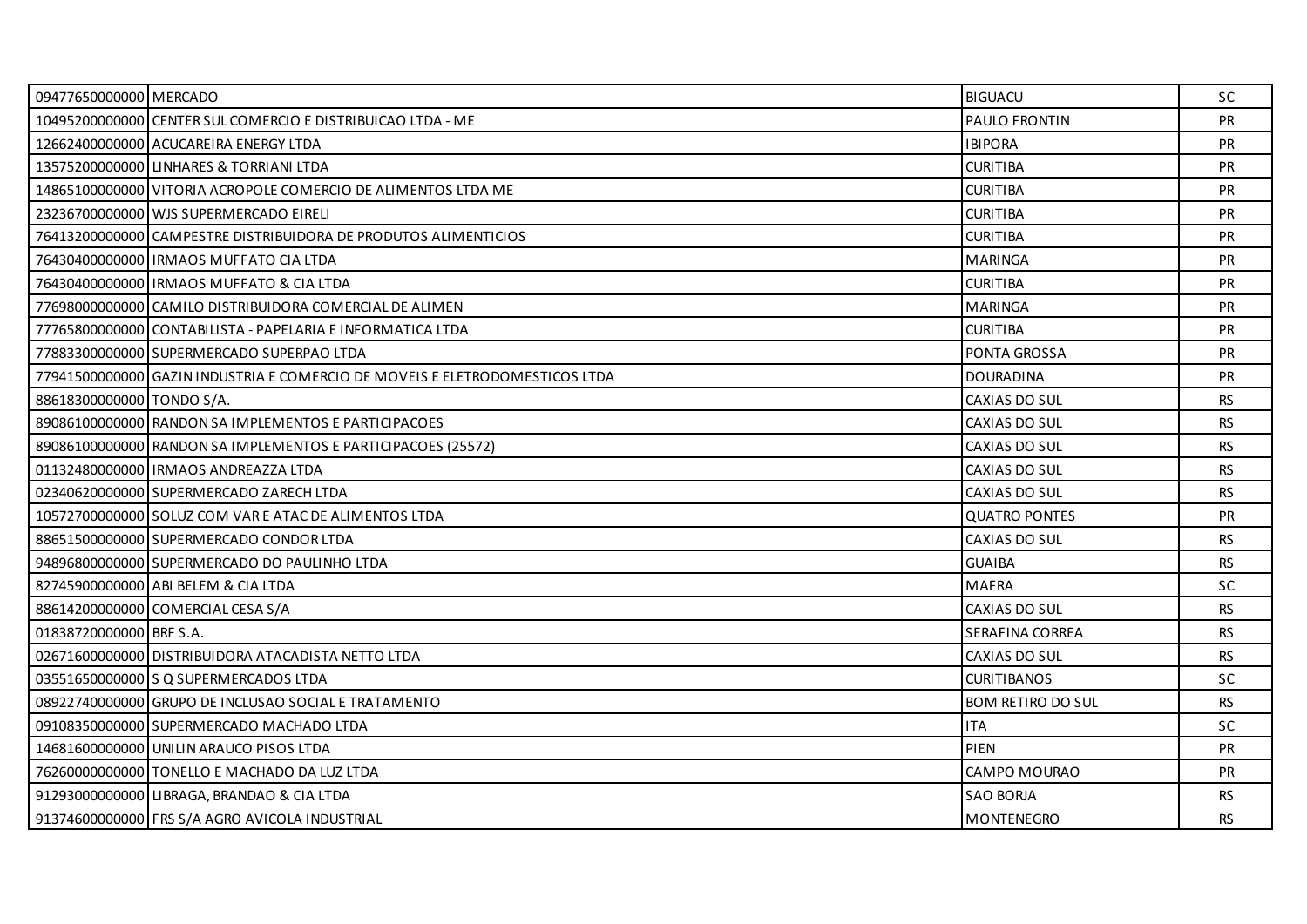|                               | 91374600000000 FRS S/A AGRO AVICOLA INDUSTRIAL                  | <b>MONTENEGRO</b>        | RS.       |
|-------------------------------|-----------------------------------------------------------------|--------------------------|-----------|
|                               | 93209800000000 WMS SUPERMERCADOS DO BRASIL LTDA                 | <b>BAGE</b>              | <b>RS</b> |
|                               | 00843966000000 JOST BRASIL SISTEMAS AUTOMOTIVOS LTDA            | CAXIAS DO SUL            | <b>RS</b> |
|                               | 01132480000000 IRMAOS ANDREAZZA LTDA                            | CAXIAS DO SUL            | RS.       |
|                               | 04739720000000 USINA TERMELETRICA PAMPA SUL S/A                 | <b>CANDIOTA</b>          | <b>RS</b> |
|                               | 04992740000000 DIAMAJU AGRICOLA LTDA                            | <b>ANTA GORDA</b>        | <b>RS</b> |
|                               | 06369510000000 LIMA & SALVADOR LTDA - ME                        | MACHADINHO               | RS.       |
|                               | 07650750000000 RG SUPERMERCADO LTDA                             | PIRAQUARA                | PR        |
| 08200000000000 UBS AVES LTDA. |                                                                 | MONTENEGRO               | <b>RS</b> |
|                               | 10523300000000 SUSPENSYS SISTEMAS AUTOMOTIVOS LTDA              | <b>CAXIAS DO SUL</b>     | RS.       |
|                               | 12368400000000 COMERCIO DE ALIMENTOS FSR LTDA EPP               | MONTENEGRO               | <b>RS</b> |
|                               | 20895300000000 SUPERMERCADO E TRANSPORTES GMV LTDA - ME         | DIONISIO CERQUEIRA       | <b>SC</b> |
|                               | 21229600000000 ELEBAT ALIMENTOS S.A. INDUSTRIA LACTEOS TEUTONIA | <b>TEUTONIA</b>          | <b>RS</b> |
|                               | 26054300000000 PECUARIA NOSSA SENHORA MEDIANEIRA EIRELI         | <b>MEDIANEIRA</b>        | <b>PR</b> |
|                               | 72908800000000 BOSCH REXROTH LTDA                               | <b>POMERODE</b>          | SC.       |
|                               | 76189400000000 CONDOR SUPER CENTER LTDA                         | CAMPO MOURAO             | <b>PR</b> |
|                               | 82132600000000 LOJAS ADELINO LTDA                               | <b>TURVO</b>             | <b>SC</b> |
|                               |                                                                 |                          |           |
|                               | 92016800000000 12097 - COMERCIAL ZAFFARI LTDA                   | CAXIAS DO SUL            | <b>RS</b> |
|                               | 01132480000000 IRMAOS ANDREAZZA                                 | CAXIAS DO SUL            | <b>RS</b> |
|                               | 01905100000000 SUPERMERCADO GERMANIA LTDA                       | RIO NEGRINHO             | <b>SC</b> |
|                               | 03853900000000 MARFRIG ALIMENTOS SA                             | CAPAO DO LEAO            | RS        |
|                               | 06537270000000 LOJAS MAGAZINELUIZA                              | CAXIAS DO SUL            | <b>RS</b> |
| 08200000000000 UBS AVES LTDA. |                                                                 | <b>MONTENEGRO</b>        | <b>RS</b> |
|                               | 88651500000000 SUPERMERCADO CONDOR LTDA                         | CAXIAS DO SUL            | RS        |
|                               | 90945900000000 SUPERMERCADO ROSSETTI LTDA                       | CAXIAS DO SUL            | <b>RS</b> |
|                               | 02914460000000 SEARA ALIMENTOS LTDA                             | <b>BOM RETIRO DO SUL</b> | <b>RS</b> |
|                               | 15249400000000 TIGUANA COMERCIO ELETRONICO LTDA                 | <b>PALHOCA</b>           | <b>SC</b> |
|                               | 45543900000000 CARREFOUR COM IND LTDA                           | CAXIAS DO SUL            | <b>RS</b> |
|                               | 89835700000000 OSMAR NICOLINI E CIA LTDA                        | <b>BAGE</b>              | <b>RS</b> |
|                               | 90347800000000 THYSSENKRUPP ELEVADORES SA                       | <b>GUAIBA</b>            | <b>RS</b> |
|                               | 00606549000000 ARAUCO INDUSTRIA DE PAINEIS                      | MONTENEGRO               | RS.       |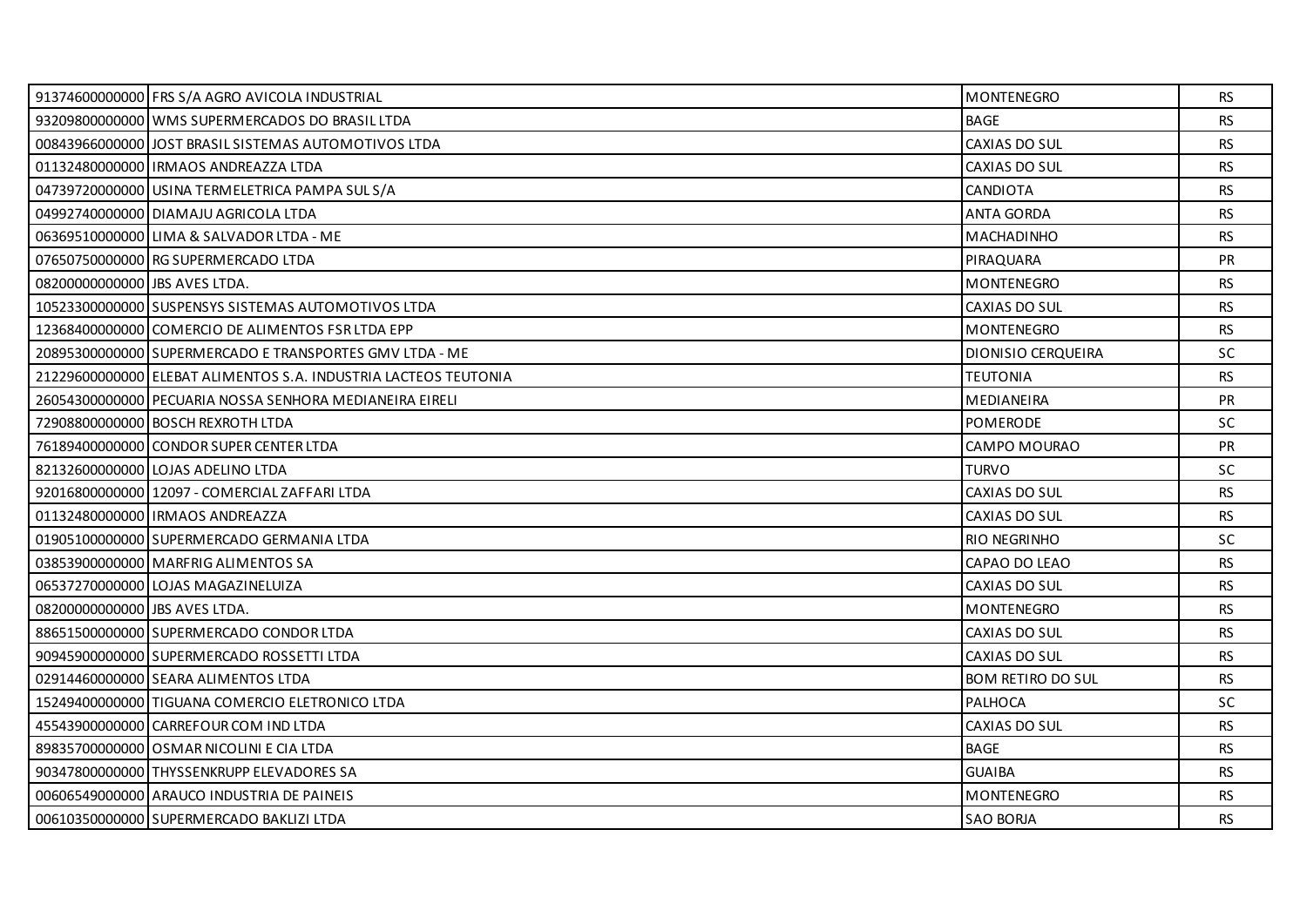| 01725200000000 BRAULIO A KRAS  |                                                                   | <b>XANGRI-LA</b>          | <b>RS</b> |
|--------------------------------|-------------------------------------------------------------------|---------------------------|-----------|
|                                | 15048800000000 CALCENTER - CALCADOS CENTRO-OESTE LTDA             | <b>PALHOCA</b>            | <b>SC</b> |
|                                | 76260000000000 TONELLO E MACHADO DA LUZ LTDA                      | CAMPO MOURAO              | <b>PR</b> |
| 82955000000000 IRINESIO PIERRI |                                                                   | PALHOCA                   | <b>SC</b> |
|                                | 87397900000000 PGL DISTRIBUICAO DE ALIMENTOS LTDA                 | CANDIOTA                  | <b>RS</b> |
|                                | 90852900000000 MASTER SISTEMAS AUTOMOTIVOS LTDA                   | CAXIAS DO SUL             | <b>RS</b> |
|                                | 92532300000000 JJORGE ALBERTO REDEL FERREIRA - EPP                | SAO LUIZ GONZAGA          | <b>RS</b> |
|                                | 01132480000000 IRMAOS ANDREAZZA LIMITADA                          | CAXIAS DO SUL             | <b>RS</b> |
|                                | 02869760000000 HORFRAN - COMERCIAL ELETRO MOVEIS LTDA             | <b>ITAPERUCU</b>          | <b>PR</b> |
|                                | 03556510000000 OMEGA INDUSTRIA E COMERCIO DE ALUMINIOS LTDA - EPP | <b>MEDIANEIRA</b>         | <b>PR</b> |
|                                | 07344730000000 GGF COM. DE GENEROS ALIMENTICIOS LTDA - 21812      | <b>GUAIBA</b>             | <b>RS</b> |
|                                | 08486780000000 ROGGA SA. CONSTRUTORA E INCORPORADORA              | <b>BALNEARIO PICARRAS</b> | <b>SC</b> |
|                                | 08775870000000 SUPER IDEAL COMERCIAL DE ALIMENTOS LTDA.           | PIRAQUARA                 | <b>PR</b> |
|                                | 21378700000000 ADV COMERCIO DE PRODUTOS ALIMENTICIOS LTDA         | CAXIAS DO SUL             | <b>RS</b> |
|                                | 26176400000000 SHB COMERCIO E INDUSTRIA DE ALIMENTOS S.A.         | <b>DOIS VIZINHOS</b>      | <b>PR</b> |
|                                | 26809000000000 CRISTIANE SCHNEIDER & CIA LTDA - ME                | TIO HUGO                  | RS.       |
|                                | 75904400000000 COAMO AGROINDUSTRIAL COOPERATIVA                   | CAMPO MOURAO              | PR        |
|                                | 77752300000000 COOPERATIVA AGROINDUSTRIAL LAR                     | <b>MEDIANEIRA</b>         | <b>PR</b> |
|                                | 77883300000000 SUPERMERCADO SUPERPAO LTDA                         | UNIAO DA VITORIA          | <b>PR</b> |
|                                | 78849900000000 SUPERMERCADO SUL DO RIO LTDA                       | <b>PALHOCA</b>            | SC        |
|                                | 86791900000000 FUTURAGRO DIST INS AGRIC LTDA                      | <b>MAFRA</b>              | <b>SC</b> |
|                                | 89086100000000 RANDON SA IMPLEMENTOS E PARTICIPACOES              | CAXIAS DO SUL             | <b>RS</b> |
| 00000429210078 MARCOPOLO SA    |                                                                   | CAXIAS DO SUL             | <b>RS</b> |
|                                | 01132480000000 IRMAOS ANDREAZZA LTDA FILIAL 06                    | CAXIAS DO SUL             | <b>RS</b> |
|                                | 01132480000000 IRMAOS ANDREAZZA LTDA                              | CAXIAS DO SUL             | <b>RS</b> |
|                                | 01247900000000 SUPERMERCADO SAVI LTDA -SUPER SAVI                 | CAXIAS DO SUL             | <b>RS</b> |
|                                | 03610350000000 SUPERMERCADO Z. B. LTDA                            | CAXIAS DO SUL             | <b>RS</b> |
|                                | 76430400000000 IRMAOS MUFFATO & CIA LTDA                          | CAMPO MOURAO              | <b>PR</b> |
|                                | 88651500000000 SUPEEMERCADO CONDOR LTDA                           | CAXIAS DO SUL             | RS        |
|                                | 45543900000000 CARREFOUR COMERCIO E INDUSTRIA LTDA                | <b>RECIFE</b>             | PE        |
| 59106000000000 WHIRLPOOL S.A   |                                                                   | <b>JOINVILLE</b>          | <b>SC</b> |
|                                | 73523400000000 PADARIA ELIBEPEMA LTDA - EPP                       | <b>IMBE</b>               | <b>RS</b> |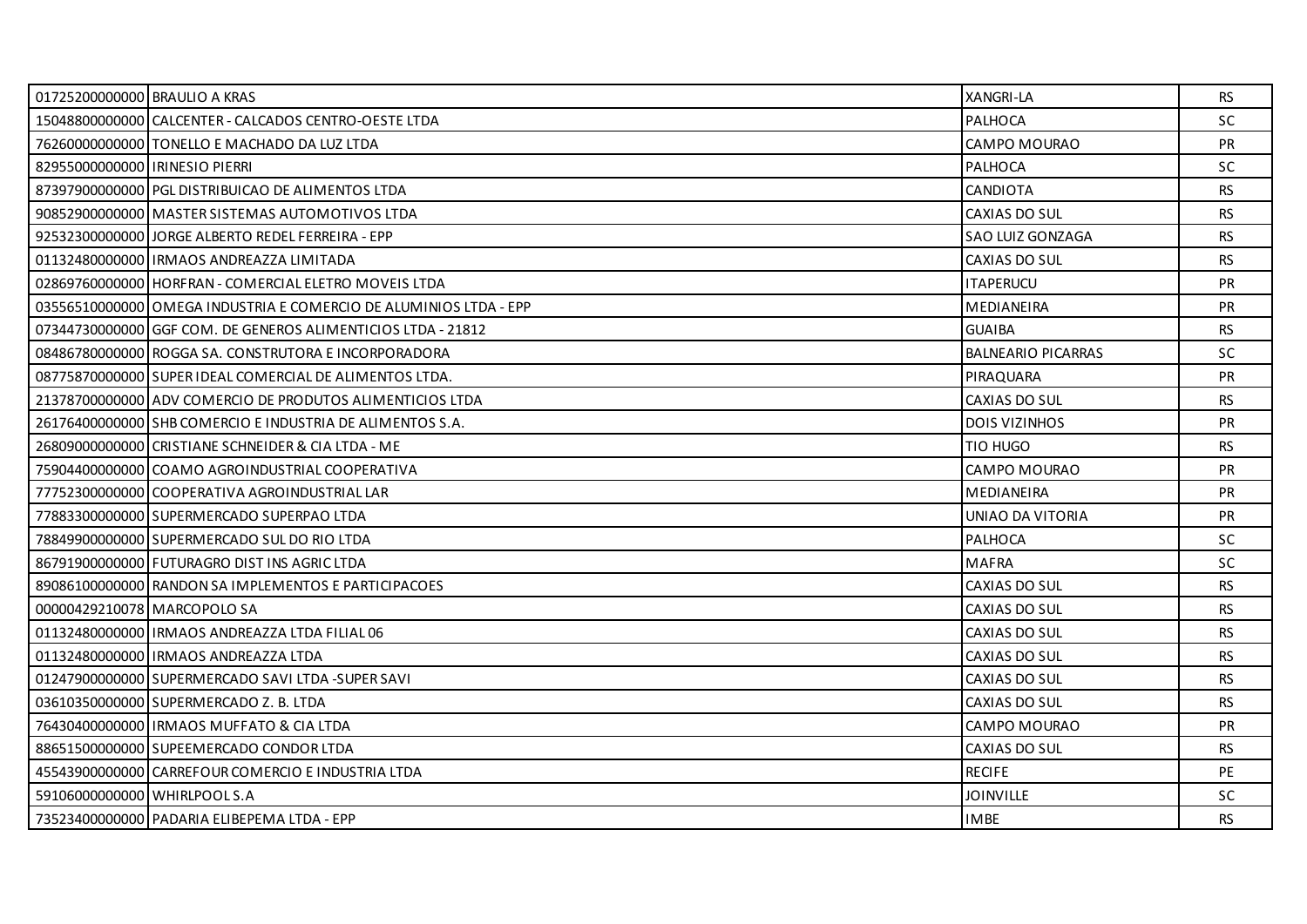|                               | 83080400000000 CEREALISTA MARTENDAL LTDA                    | LAGES                     | <b>SC</b> |
|-------------------------------|-------------------------------------------------------------|---------------------------|-----------|
|                               | 89674200000000 ABRAO E KOCHHANN LTDA                        | TRES DE MAIO              | <b>RS</b> |
|                               | 92091900000000 ASUN COMERCIO DE GENEROS ALIMENTICIOS EIRELI | <b>IMBE</b>               | <b>RS</b> |
|                               | 92091900000000 ASUN COMERCIO DE GENEROS ALIMENTICIOS EIRELI | CAPAO DA CANOA            | <b>RS</b> |
|                               | 93015000000000 COMPANHIA ZAFFARI COMERCIO E INDUSTRIA       | CANOAS                    | <b>RS</b> |
|                               | 00056685000198 DISTRIBUIDORA DE ALIMENTOS SARDAGNA LTDA.    | <b>JOINVILLE</b>          | <b>SC</b> |
|                               | 01213420000000 LUIS CLAUDIOMIR DE AVILA & CIA LTDA - EPP    | <b>TAQUARI</b>            | <b>RS</b> |
|                               | 03845500000000 CLOVIS DUARTE CAMILO - ME                    | LAGES                     | SC        |
|                               | 05213240000000 DISVALE COM. DIS. VALE DO MORANGO LTDA       | <b>BOM PRINCIPIO</b>      | <b>RS</b> |
|                               | 07718630000000 UNIDASUL DISTRIBUIDORA ALIMENTICIA S/A       | <b>ESTEIO</b>             | <b>RS</b> |
|                               | 07718630000000 UNIDASUL DISTRIBUIDORA ALIMENTICIA LTDA      | SAO LEOPOLDO              | <b>RS</b> |
|                               | 07718630000000 UNIDASUL DISTRIBUIDORA ALIMENTICIA S/A       | CANOAS                    | <b>RS</b> |
| 08200000000000 UBS AVES LTDA. |                                                             | <b>TRINDADE DO SUL</b>    | <b>RS</b> |
|                               | 12384700000000 SUPERMERCADOS FORMENTON LTDA                 | CANOAS                    | <b>RS</b> |
|                               | 15625800000000 AVILA ATACADISTA LTDA - EPP                  | <b>SAO LEOPOLDO</b>       | <b>RS</b> |
|                               | 47427700000000 MAKRO ATACADISTA SOCIEDADE ANONIMA           | SAO LEOPOLDO              | <b>RS</b> |
|                               | 71674000000000 NATURA COSMETICOS                            | CANOAS                    | <b>RS</b> |
|                               | 75492700000000 SUPERMERCADO MYATA LTDA LOJA 16              | LAGES                     | <b>SC</b> |
|                               | 77911300000000 I INDUSTRIA DE COMPENSADOS GUARARAPES LTDA   | PALMAS                    | <b>PR</b> |
|                               | 78785600000000 COM DE3 GEN ALIMS ARILUZ LTDA                | <b>TERRA BOA</b>          | PR        |
|                               | 83616200000000 RWR LOGISTICA E DISTRIBUICAO LTDA            | <b>JOINVILLE</b>          | SC.       |
|                               | 90964200000000 VIEZZER & CIA LTDA                           | <b>CANOAS</b>             | <b>RS</b> |
|                               | 01264420000000 MARCOM COM. DE ALIMENTOS LTDA                | <b>FRANCISCO BELTRAO</b>  | PR        |
|                               | 01659570000000 MS MERCOSUL SUPERMERCADO LTDA                | CANTAGALO                 | <b>PR</b> |
|                               | 02290510000000 ADAMA BRASIL S/A                             | <b>TAQUARI</b>            | <b>RS</b> |
|                               | 02897800000000 VARIEDADES COMERCIO DE PLASTICOS             | <b>JOINVILLE</b>          | SC        |
|                               | 02990330000000 AGRODANIELI INDUSTRIA E COMERCIO LTDA        | <b>IBIACA</b>             | <b>RS</b> |
|                               | 04237980000000 CERAN - COMPANHIA ENERGETICA RIO DAS ANTAS   | <b>VERANOPOLIS</b>        | <b>RS</b> |
|                               | 07799540000000 GIPIELA MATERIAIS DE CONSTRUCAO LTDA         | <b>ARAUCARIA</b>          | PR        |
|                               | 08948860000000 JJULIANA LIANE QUARINIRI                     | SANTO ANTONIO DA PATRULHA | <b>RS</b> |
|                               | 09477650000000 SDB COMERCIO DE ALIMENTOS LTDA               | <b>JOINVILLE</b>          | SC.       |
|                               | 10331800000000 IDEALE ILUMINACAO LTDA - EPP                 | CAPAO DA CANOA            | <b>RS</b> |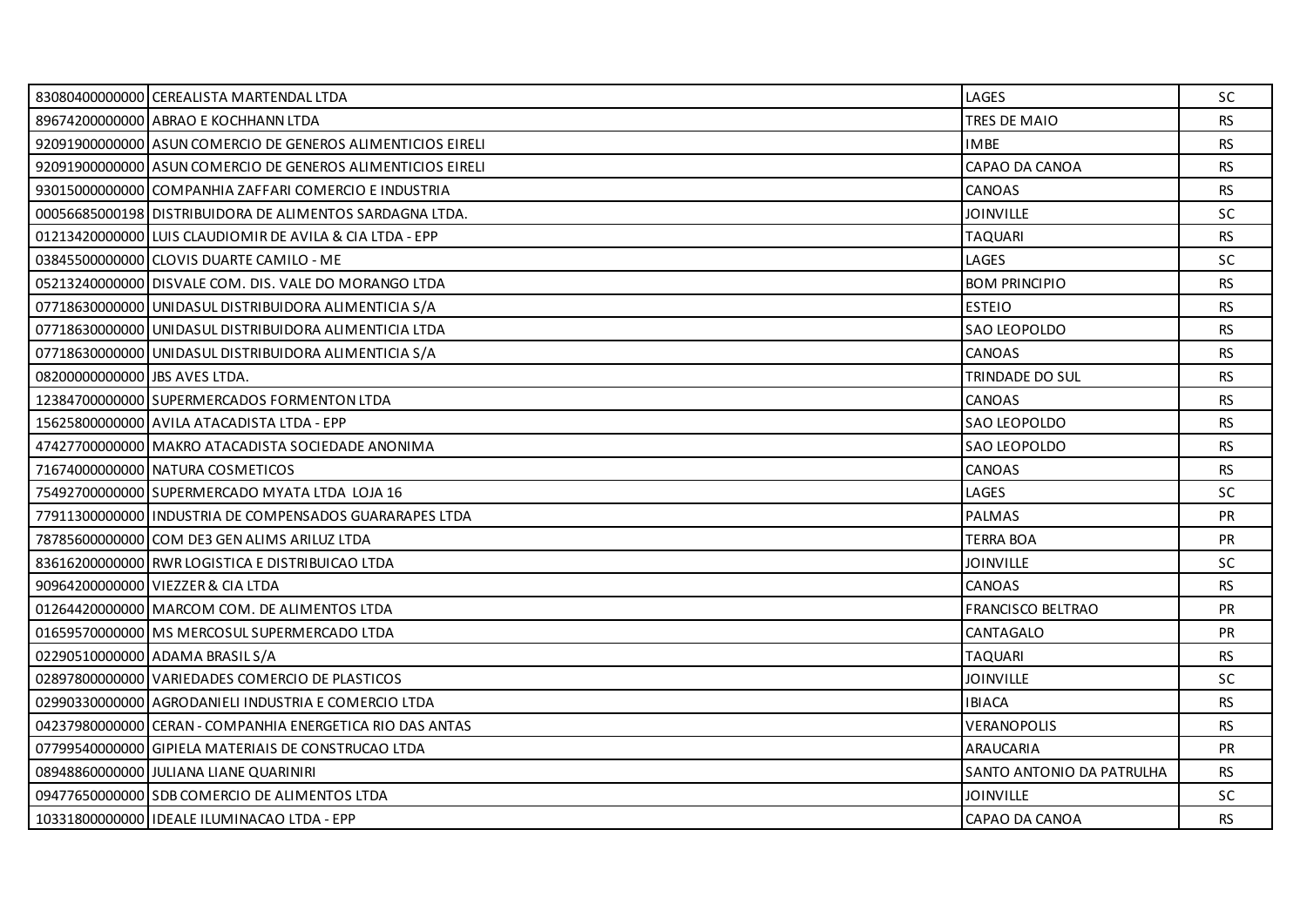|                           | 10912300000000 ALCENIR E LUCINEIA SUPERMERCADO LTDA - ME                 | ARAUCARIA                | PR.       |
|---------------------------|--------------------------------------------------------------------------|--------------------------|-----------|
|                           | 19222300000000 SUPERMERCADO SACKSER & GOMES LTDA - EPP                   | CANOAS                   | <b>RS</b> |
|                           | 49363500000000 REFRIO ARMAZENS GERAIS LTDA                               | <b>ARAUCARIA</b>         | <b>PR</b> |
|                           | 75492700000000 SUPERMERCADOS MYATA LTDA                                  | LAGES                    | SC.       |
|                           | 75492700000000 SUPERMERCADOS MYATA LTDA                                  | LAGES                    | SC        |
|                           | 83240300000000 LOJAS DE DEPARTAMENTOS MILIUM LTDA                        | <b>JOINVILLE</b>         | <b>SC</b> |
| 84683400000000 TUPY S/A   |                                                                          | <b>JOINVILLE</b>         | SC.       |
| 90301000000000 LAIR GRAVE |                                                                          | <b>TAPERA</b>            | <b>RS</b> |
|                           | 90964200000000 VIEZZER E CIA LTDA                                        | CANOAS                   | <b>RS</b> |
|                           | 92781300000000 TAURUS ARMAS S.A.                                         | SAO LEOPOLDO             | <b>RS</b> |
|                           | 93209800000000 WMS SUPERMERCADOS DO BRASIL LTDA.                         | <b>ESTEIO</b>            | RS.       |
|                           | 93209800000000 WMS SUPERMERCADOS DO BRASIL LTDA.                         | CANOAS                   | <b>RS</b> |
|                           | 95860300000000 TIELI SUPERMERCADO LTDA                                   | LAGUNA                   | SC.       |
|                           | 98042100000000 COOPERATIVA AGRO-PECUARIA ALTO URUGUAI LTDA EM LIQUIDACAO | TRES DE MAIO             | <b>RS</b> |
|                           | 10796400000000 SUPERMERCADO TALISMA LTDA.                                | CAPAO DA CANOA           | <b>RS</b> |
|                           | 77883300000000 SUPERMERCADO SUPERPAO LTDA                                | <b>FRANCISCO BELTRAO</b> | <b>PR</b> |
|                           | 93209800000000 WMS SUPERMERCADOS DO BRASIL LTDA.                         | CAPAO DA CANOA           | <b>RS</b> |
|                           | 93209800000000 WMS SUPERMERCADOS DO BRASIL LTDA.                         | <b>IMBE</b>              | <b>RS</b> |
|                           | 09564090000000 R. SELAU LUMERTZ & CIA LTDA                               | CAPAO DA CANOA           | <b>RS</b> |
|                           | 78516400000000 CRESTANI & FILHOS LTDA                                    | <b>FRANCISCO BELTRAO</b> | PR        |
|                           | 83616200000000 RWR LOGISTICA E DISTRIBUICAO LTDA                         | <b>JOINVILLE</b>         | SC.       |
|                           | 84685100000000 COOPERATIVA DE CONSUMO DOS EMPREGADOS DA                  | <b>JOINVILLE</b>         | <b>SC</b> |
|                           | 10359100000000 SUPERMERCADO MOTTA E LIMA                                 | CANOAS                   | <b>RS</b> |
|                           | 11251100000000 WD LANG LTDA ME                                           | LAGES                    | <b>SC</b> |
|                           | 15919000000000 NUTRIFONT ALIMENTOS S.A.                                  | TRES DE MAIO             | <b>RS</b> |
|                           | 21229600000000 ELEBAT ALIMENTOS S.A.                                     | TRES DE MAIO             | <b>RS</b> |
|                           | 75962900000000 THEREZINHA LUCIA MARCIO MANFROI & CIA LTDA.               | <b>REALEZA</b>           | <b>PR</b> |
|                           | 76189400000000 CONDOR SUPER CENTER LTDA                                  | ARAUCARIA                | PR        |
|                           | 82647200000000 COOP DE PROD E ABAST DO VALE DO ITAJAI                    | <b>RODEIO</b>            | <b>SC</b> |
|                           | 83032400000000 MERCADO BENVENOTTI                                        | <b>JOINVILLE</b>         | <b>SC</b> |
|                           | 87042900000000 SUPERMERCADOS COPETTI LTDA                                | SANTA MARIA DO HERVAL    | <b>RS</b> |
|                           | 90964200000000 VIEZZER E CIA LTDA                                        | CANOAS                   | RS.       |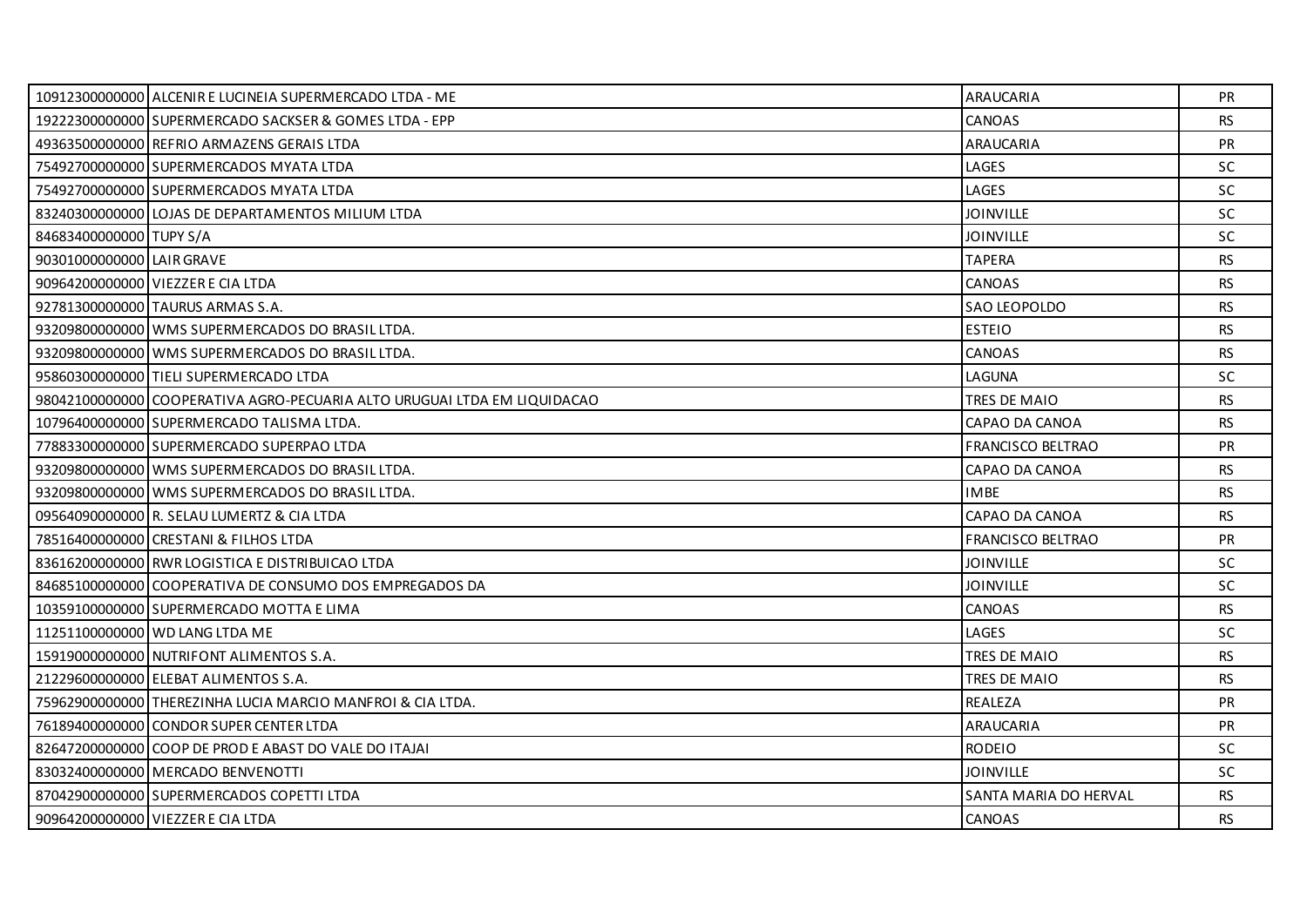|                              | 92781300000000 FORJAS TAURUS S/A                                    | SAO LEOPOLDO              | RS        |
|------------------------------|---------------------------------------------------------------------|---------------------------|-----------|
|                              | 94296200000000 DROGARIA MAIS ECONOMICA S.A.                         | <b>CANOAS</b>             | <b>RS</b> |
|                              | 97094900000000 MINIMERCADO LAZZARI                                  | <b>FARROUPILHA</b>        | RS.       |
|                              | 02233410000000 SUPERMERCADOS BIRD S A LI 52                         | CANOAS                    | <b>RS</b> |
|                              | 02233410000000 SUPERMERCADOS BIRD SA                                | <b>ESTEIO</b>             | <b>RS</b> |
|                              | 03394630000000 VICARI E FILHOS LTDA                                 | ARAUCARIA                 | PR        |
|                              | 03394630000000 VICARI E FILHOS LTDA                                 | ARAUCARIA                 | <b>PR</b> |
|                              | 03485690000000 HANSA-FLEX DO BRASIL LTDA                            | <b>TELEMACO BORBA</b>     | PR        |
|                              | 03733600000000 SUPERLEGAL COMERCIO DE BRINQUEDOS LTDA               | SAO LEOPOLDO              | <b>RS</b> |
|                              | 07605080000000 SUPER LIDER ALIMENTOS EIRELI                         | <b>IMBITUBA</b>           | <b>SC</b> |
|                              | 21169100000000 SUPER ATACADO S.A.                                   | FRANCISCO BELTRAO         | PR        |
|                              | 47427700000000 MAKRO ATACADISTA S/A                                 | <b>JOINVILLE</b>          | <b>SC</b> |
| 75315300000000 ATACADAO S.A. |                                                                     | <b>SANTA LUCIA</b>        | SP        |
|                              | 89897200000000 RIGHI COM DE GENEROS ALIMENT LTDA                    | ROSARIO DO SUL            | <b>RS</b> |
|                              | 77951800000000 SUPERMERCADO STALL LTDA                              | <b>CURITIBA</b>           | <b>PR</b> |
|                              | 78413300000000 SUPERMERCADO JACOMAR LTDA                            | <b>CURITIBA</b>           | <b>PR</b> |
|                              | 78577000000000 SUPERMERCADOS MENUDO LTDA                            | COLOMBO                   | <b>PR</b> |
|                              | 79114500000000 COCAMAR COOPERATIVA AGROINDUSTRIAL                   | <b>MARINGA</b>            | <b>PR</b> |
|                              | 79114500000000 COCAMAR COOPERATIVA AGROINDUSTRIAL                   | <b>MARINGA</b>            | <b>PR</b> |
|                              | 81905200000000 BERNECK S.A. PAINEIS E SERRADOS                      | <b>BRASNORTE</b>          | <b>MT</b> |
|                              | 82956200000000 MUNDIALMIX COMERCIO DE ALIMENTOS LTDA                | SANTO AMARO DA IMPERATRIZ | <b>SC</b> |
|                              | 82956200000000 MUNDIALMIX COMERCIO DE ALIMENTOS LTDA                | <b>BIGUACU</b>            | <b>SC</b> |
|                              | 87323600000000 SUPERMERCADO KI BARATO                               | <b>TAPES</b>              | <b>RS</b> |
|                              | 89548500000000 ALISUL ALIMENTOS SA                                  | <b>MARINGA</b>            | <b>PR</b> |
|                              | 90471800000000 SANTALUCIA ALIMENTOS LTDA                            | CAMAQUA                   | <b>RS</b> |
|                              | 90657300000000 COOP AGRICOLA MISTA GEN OSORIO LTDA COTRIBA - 36957  | FORTALEZA DOS VALOS       | <b>RS</b> |
|                              | 93209800000000 WMS SUPERMERCADOS DO BRASIL LTDA                     | <b>CURITIBA</b>           | <b>PR</b> |
|                              | 93209800000000 WMS SUPERMERCADOS DO BRASIL LTDA.                    | <b>OSORIO</b>             | <b>RS</b> |
|                              | 93489200000000 COMERCIAL BUFFON COMBUSTIVEIS E TRANSPORTES LIMITADA | <b>OSORIO</b>             | <b>RS</b> |
|                              | 08806460000000 SUPERMERCADO SUECO LTDA - ME                         | NOVO HAMBURGO             | <b>RS</b> |
|                              | 76430400000000 IRMAOS MUFFATO & CIA LTDA                            | <b>MARINGA</b>            | <b>PR</b> |
|                              | 88538200000000 SUPERMERCADO BOLAO LTDA                              | <b>TORRES</b>             | RS.       |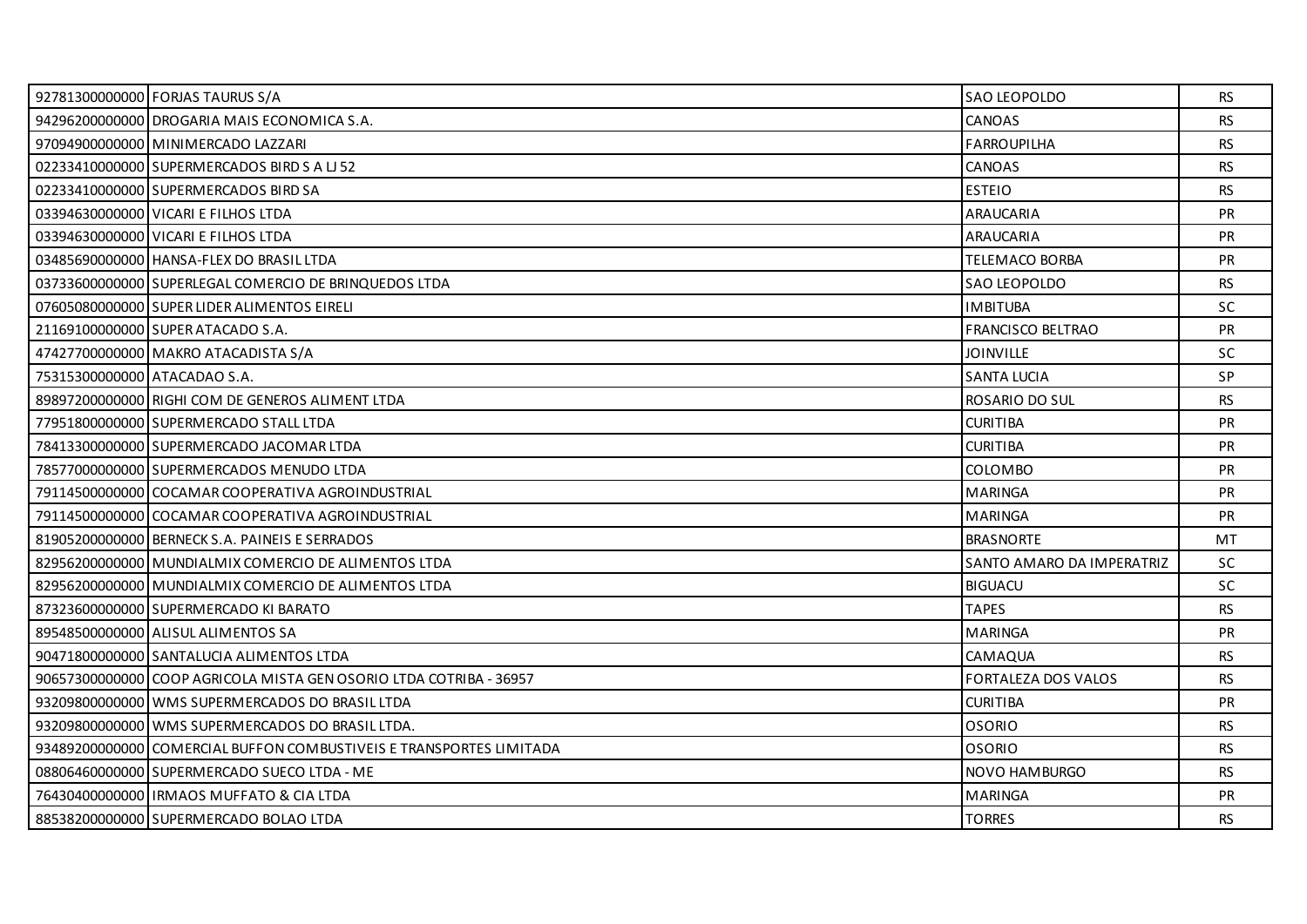|                              | 04247790000000 CONCORDE LOGISTICA & DISTRIBUICAO- EIRELI                  | <b>CURITIBA</b>           | PR.       |
|------------------------------|---------------------------------------------------------------------------|---------------------------|-----------|
|                              | 76509000000000 IRMAOS ABAGE & CIA LTDA                                    | <b>CURITIBA</b>           | <b>PR</b> |
|                              | 836470000000000 A. ANGELONI & CIA. LTDA                                   | <b>BIGUACU</b>            | SC.       |
|                              | 92091900000000 ASUN COMERCIO DE GENEROS ALIMENTICIOS EIRELI               | <b>OSORIO</b>             | <b>RS</b> |
|                              | 93209800000000 WMS SUPERMERCADOS DO BRASIL LTDA.                          | CAMAQUA                   | <b>RS</b> |
|                              | 93209800000000 WMS SUPERMERCADOS DO BRASIL LTDA.                          | <b>CURITIBA</b>           | <b>PR</b> |
|                              | 93209800000000 WMS SUPERMERCADOS DO BRASIL LTDA.                          | VIAMAO                    | RS.       |
|                              | 93725700000000 ANTONIO DONISETE DALPIAZ                                   | <b>OSORIO</b>             | <b>RS</b> |
|                              | 049297100000001COOPERATIVA DE CREDITO RURAL COM INTERACAO SOLIDARIA       | SAO LOURENCO DO SUL       | RS.       |
|                              | 05816270000000 REJANE LANIUS KATH                                         | SAO LOURENCO DO SUL       | RS.       |
|                              | 07666630000000 DA RESERVA COMERCIO E REPRESENTACOES LTDA                  | SAO LOURENCO DO SUL       | <b>RS</b> |
|                              | 08829140000000 FUTURITTY SUPERMERCADO LTDA                                | <b>TRES BARRAS</b>        | <b>SC</b> |
|                              | 08982120000000 MOTASA COMERCIO DE TECIDOS LTDA                            | <b>CURITIBA</b>           | PR        |
|                              | 18799900000000 DISFOOD DISTRIBUIDORA - EIRELI                             | <b>MARINGA</b>            | PR        |
|                              | 76189400000000 CONDOR SUPER CENTER LTDA SAO BRAZ                          | <b>CURITIBA</b>           | <b>PR</b> |
|                              | 00968140000000 OLHOS DE LINCE COM. DE DOCES LTDA - ME                     | <b>CURITIBA</b>           | <b>PR</b> |
|                              | 01898650000000 DOLLY DISTRIBUIDORA DE DOCES E ALIMENTOS LTDA - ME         | <b>CURITIBA</b>           | PR        |
|                              | 04686830000000 FADALEAL SUPERMERCADOS LTDA                                | <b>CURITIBA</b>           | <b>PR</b> |
|                              | 04705130000000 SKM SUPERM LTDA - LOJA 007 - 10576                         | <b>CURITIBA</b>           | <b>PR</b> |
|                              | 06016350000000 VENTOS D SUL ENERGIA SA                                    | <b>OSORIO</b>             | <b>RS</b> |
|                              | 06315340000000 DANIELA DANASCENO SILVEIRA                                 | <b>SAO VICENTE DO SUL</b> | RS        |
|                              | 07815930000000 MARGHERITA PIZZA BAR LTDA - ME                             | <b>MARINGA</b>            | <b>PR</b> |
|                              | 08008660000000 AGRICER DISTRIBUIDORA E COMERCIAL DE PRODUTOS ALIMENTICIOS | PONTA GROSSA              | <b>PR</b> |
|                              | 09313140000000 DB/AS COMERCIO DE MOVEIS E ELETRODOMESTICOS                | PORTO BELO                | <b>SC</b> |
|                              | 11998000000000 JANAINA PAVANATTO                                          | <b>NOVO CABRAIS</b>       | <b>RS</b> |
|                              | 13990900000000 JOANA RAQUEL PIRES DA SILVA ME                             | <b>CURITIBA</b>           | PR        |
|                              | 16624500000000 BOCCHI COMERCIAL DE SECOS E MOLHADOS LTDA                  | <b>CURITIBA</b>           | <b>PR</b> |
|                              | 25332800000000 A.T.L VIANA - COM DE ULTILIDADES DOMESTICAS - ME           | <b>MARINGA</b>            | <b>PR</b> |
| 47067500000000 LOUIS DREYFUS |                                                                           | PONTA GROSSA              | PR        |
|                              | 60850600000000 CNH INDUSTRIAL LATIN AMERICA LTDA.                         | <b>CURITIBA</b>           | <b>PR</b> |
|                              | 75163800000000 COMERCIAL DE ALIMENTOS ZONTA                               | <b>CURITIBA</b>           | <b>PR</b> |
|                              | 75218400000000 SUPERMERCADOS BAZA LTDA                                    | <b>IBIPORA</b>            | <b>PR</b> |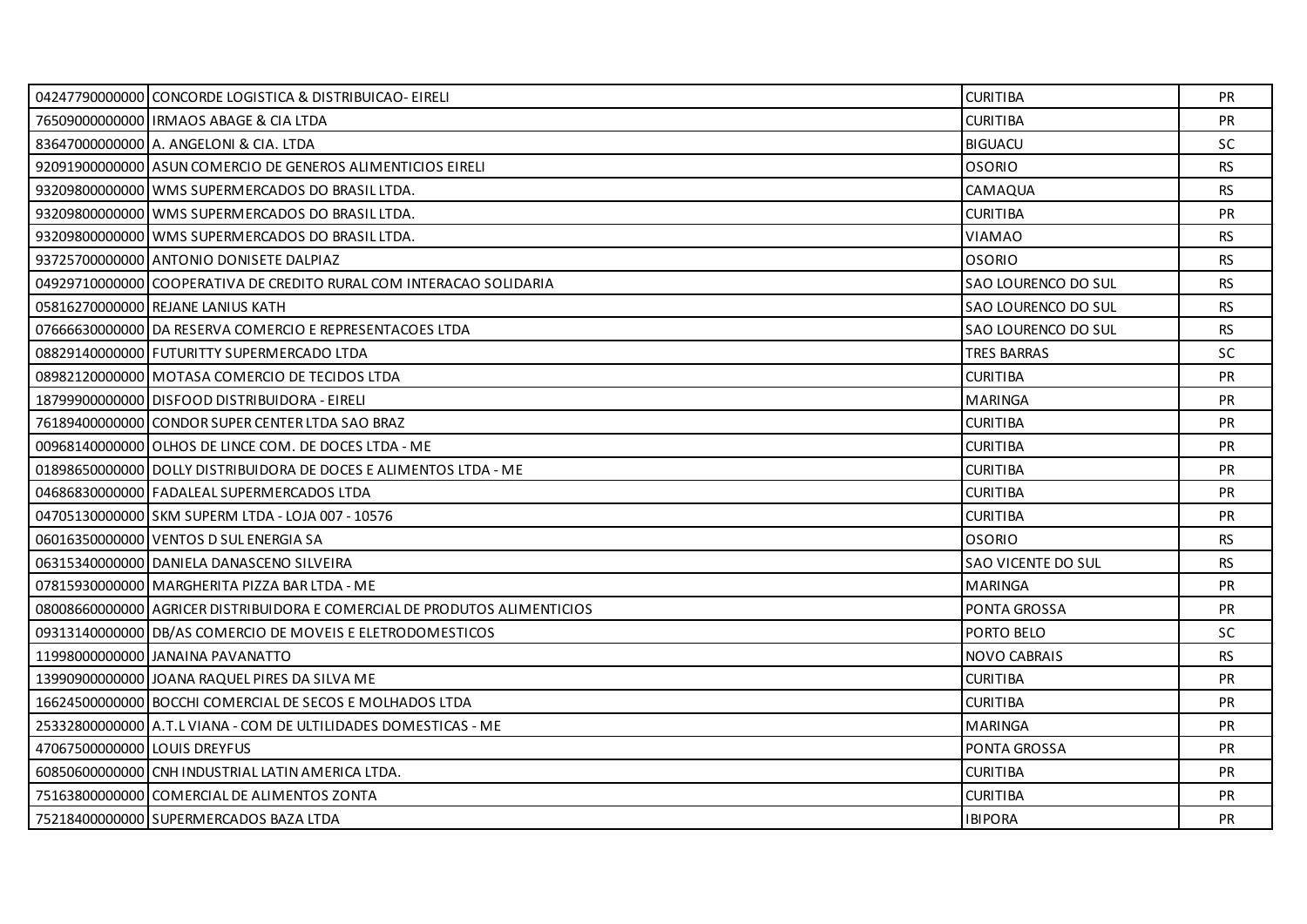| 76093700000000 COPACOL-COOPERATIVA AGROINDUSTRIAL CONSOLATA | <b>FORMOSA DO OESTE</b> | <b>PR</b> |
|-------------------------------------------------------------|-------------------------|-----------|
| 76189400000000 CONDOR SUPER CENTER LTDA CHAMPANHAT          | <b>CURITIBA</b>         | <b>PR</b> |
| 76189400000000 CONDOR SUPER CENTER LTDA                     | <b>CURITIBA</b>         | <b>PR</b> |
| 76189400000000 CONDOR SUPER CENTER LTDA                     | <b>CURITIBA</b>         | <b>PR</b> |
| 76189400000000 CONDOR SUPER CENTER LTDA                     | PONTA GROSSA            | PR        |
| 76430400000000   IRMAOS MUFFATO CIA LTDA                    | <b>CURITIBA</b>         | <b>PR</b> |
| 76566700000000 KUSMA & CIA LTDA                             | CAMPINA GRANDE DO SUL   | <b>PR</b> |
| 77164100000000 SUPERMERCADOS TISSI LTDA                     | <b>CURITIBA</b>         | PR        |
| 77170600000000 SUPERM PALMEIRA LTDA - 10579                 | <b>CURITIBA</b>         | <b>PR</b> |
| 77500000000000 MERCADOMOVEIS LTDA                           | <b>PONTA GROSSA</b>     | <b>PR</b> |
| 78138700000000 SUPERMERCADO GABAO LTDA                      | <b>CURITIBA</b>         | <b>PR</b> |
| 82745900000000 ABI BELEM & CIA LTDA                         | SAO BENTO DO SUL        | <b>SC</b> |
| 83853700000000 BADOTTI & CIA LTDA                           | <b>XANXERE</b>          | SC.       |
| 90281600000000 MERCADO BACK LTDA.                           | <b>VERA CRUZ</b>        | <b>RS</b> |
| 97549700000000 MINI MERCADO PARTEKA LTDA                    | <b>CURITIBA</b>         | <b>PR</b> |
| 007480840000001COMERCIO DE ALIMENTOS NOSSA SRA DA LUZ LTDA  | <b>CURITIBA</b>         | <b>PR</b> |
| 02831170000000 KOCH HIPERMERCADO LTDA FILIAL 13             | <b>BIGUACU</b>          | SC        |
| 02945680000000 AGRIMAR DISTRIBUIDORA DE ALIMENTOS LTDA ME   | <b>CURITIBA</b>         | <b>PR</b> |
| 03025060000000 ILC COMERCIAL DE ALIMENTOS LTDA              | CANGUCU                 | <b>RS</b> |
| 04150560000000 MILLENIUM UTILIDADES DOMESTICAS LTDA         | <b>MARINGA</b>          | <b>PR</b> |
| 04686830000000 FADA LEAL SUPERMERCADOS LTDA                 | <b>CURITIBA</b>         | <b>PR</b> |
| 05382870000000 SUPERMERCADO MERCOCENTRO LTDA                | <b>BIGUACU</b>          | <b>SC</b> |
| 06022460000000 SUPERMERCADO VILAGGE PAULISTA LTDA           | <b>CURITIBA</b>         | <b>PR</b> |
| 06293030000000 GINA & ALEX SUPERMERCADOS LTDA               | <b>COLOMBO</b>          | PR        |
| 07605080000000 SUPER LIDER ALIMENTOS EIRELI                 | <b>SOMBRIO</b>          | <b>SC</b> |
| 08439480000000 VARMELING & CIA LTDA 010345-4                | <b>CURITIBA</b>         | <b>PR</b> |
| 08964140000000 MINIMERCADO JUNG & AMP HORN LTDA             | ARROIO DO MEIO          | <b>RS</b> |
| 09223330000000 DOACIR F RODRIGUES DA SILVA & CIA LTDA       | <b>CURITIBA</b>         | <b>PR</b> |
| 09477650000000 SDB COMERCIO DE ALIMENTOS LTDA               | PORTO BELO              | <b>SC</b> |
| 91184400000000 SUPERMERCADO ZAMPIERI LTDA                   | CAXIAS DO SUL           | <b>RS</b> |
| 92754700000000 LOJAS RENNEER SA                             | PALHOCA                 | <b>SC</b> |
| 93209800000000 WMS SUPERMERCADOS DO BRASIL LTDA             | <b>GUAIBA</b>           | <b>RS</b> |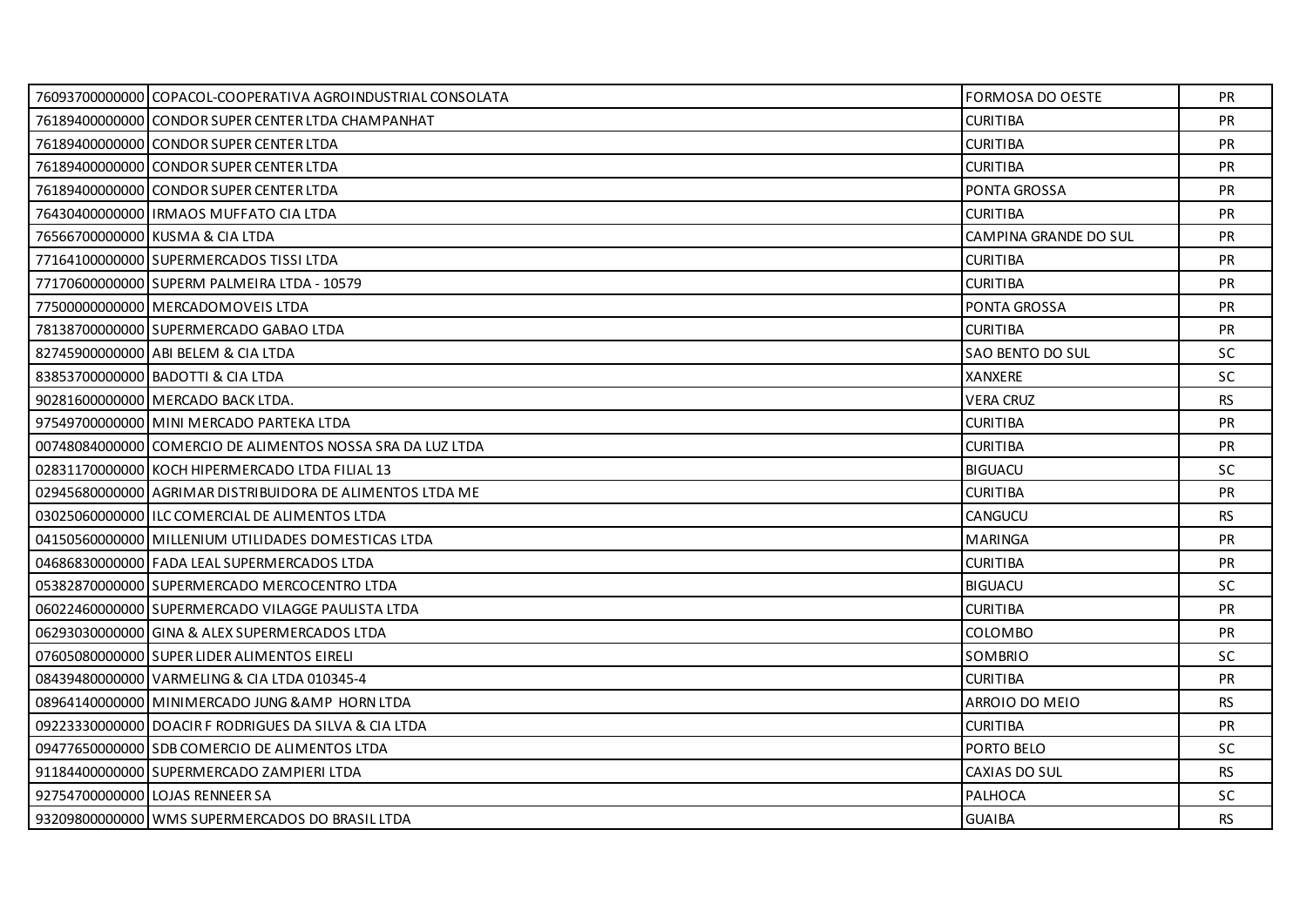|                           | 87397900000000 PGL DISTRIBUICAO DE ALIMENTOS LTDA                           | <b>BAGE</b>               | RS        |
|---------------------------|-----------------------------------------------------------------------------|---------------------------|-----------|
|                           | 88614200000000 COMERCIAL CESA SA                                            | CAXIAS DO SUL             | <b>RS</b> |
|                           | 94896800000000 PAULO ROBERTO C PINZON                                       | <b>GUAIBA</b>             | <b>RS</b> |
| 01838720000000 BRF S.A.   |                                                                             | <b>DOIS VIZINHOS</b>      | <b>PR</b> |
|                           | 02931090000000 SUPERROSA LTDA                                               | PALHOCA                   | <b>SC</b> |
|                           | 05700410000000 O VANTAJAO SANTA FE DISTRIBUIDORA DE PRODUTOS ALIMENTICIOS   | CAXIAS DO SUL             | <b>RS</b> |
|                           | 05731810000000 KASTELAO COM. DE PROD. ALIMENTICIO LTDA                      | CAXIAS DO SUL             | <b>RS</b> |
|                           | 06994800000000 ELIAS RAFAEL KULZER - ME                                     | SAO LUIZ GONZAGA          | <b>RS</b> |
|                           | 07073030000000 TIVIT TERCEIRIZACAO DE PROCESSOS, SERVICOS E TECNOLOGIA S/A  | PALHOCA                   | <b>SC</b> |
|                           | 76260000000000 TONELLO E MACHADO DA LUZ LTDA                                | CAMPO MOURAO              | <b>PR</b> |
|                           | 91293000000000 LIBRAGA, BRAMDAO E CIA LTDA                                  | CACAPAVA DO SUL           | <b>RS</b> |
|                           | 91589500000000 COOPERATIVA AGRO PECUARIA PETROPOLIS LTDA                    | PICADA CAFE               | <b>RS</b> |
|                           | 01132480000000 IRMAOS ANDREAZZA LTDA                                        | CAXIAS DO SUL             | <b>RS</b> |
|                           | 01132480000000   IRMAOS ANDREAZZA LTDA                                      | CAXIAS DO SUL             | <b>RS</b> |
|                           | 01132480000000 IRMAOS ANDREAZZA LTDA                                        | CAXIAS DO SUL             | <b>RS</b> |
|                           | 03094600000000 ALCIONE SCHULTZ - ME                                         | DIONISIO CERQUEIRA        | SC.       |
|                           | 03644590000000 SANCHES E VECCHIATE LTDA                                     | <b>MAUA DA SERRA</b>      | <b>PR</b> |
|                           | 04768480000000   ITALO SUPERMERCADOS LTDA                                   | <b>DOIS VIZINHOS</b>      | PR        |
|                           | 05238100000000 CLIK COMERCIO ATACADISTA DE PRODUTOS ALIMENTICIOS INDUSTRIAL | <b>PALHOCA</b>            | <b>SC</b> |
|                           | 08486780000000 ROGGA S.A CONSTRUTORA E INCORPORADORA                        | <b>BALNEARIO PICARRAS</b> | <b>SC</b> |
|                           | 12368400000000 COM DE ALIMENTOS FSR LTDA                                    | <b>MONTENEGRO</b>         | <b>RS</b> |
|                           | 16518600000000 R & M - SUPERMERCADO LTDA                                    | PALHOCA                   | <b>SC</b> |
|                           | 19423700000000 J.C.FORGEARINI & CIA.LTDA. - EPP                             | CACAPAVA DO SUL           | <b>RS</b> |
|                           | 22602500000000 AGROPECUARIA MILENA EIRELI                                   | <b>MEDIANEIRA</b>         | PR        |
|                           | 31153400000000 RANDON VEICULOS LTDA.                                        | CAXIAS DO SUL             | <b>RS</b> |
|                           | 61101900000000 SANTHER FABRICA DE PAPEL SANTA THEREZINHA S/A                | <b>GUAIBA</b>             | <b>RS</b> |
|                           | 78849900000000 SUPERMERCADO SUL DO RIO LTDA-LI 3                            | PALHOCA                   | <b>SC</b> |
|                           | 86512600000000 COOPERATIVA REGIONAL AGROP SUL CATARINENSE                   | <b>TURVO</b>              | <b>SC</b> |
|                           | 88587400000000 COOPERATIVA SANTA CLARA LTDA                                 | <b>CARLOS BARBOSA</b>     | <b>RS</b> |
| 88612000000000 RANDON S/A |                                                                             | CAXIAS DO SUL             | <b>RS</b> |
|                           | 89086100000000 RANDON SA IMPLEMENTOS E PARTICIPACOES                        | CAXIAS DO SUL             | <b>RS</b> |
|                           | 89086100000000 RANDON SA IMPLEMENTOS E PARTICIPACOES                        | CAXIAS DO SUL             | RS.       |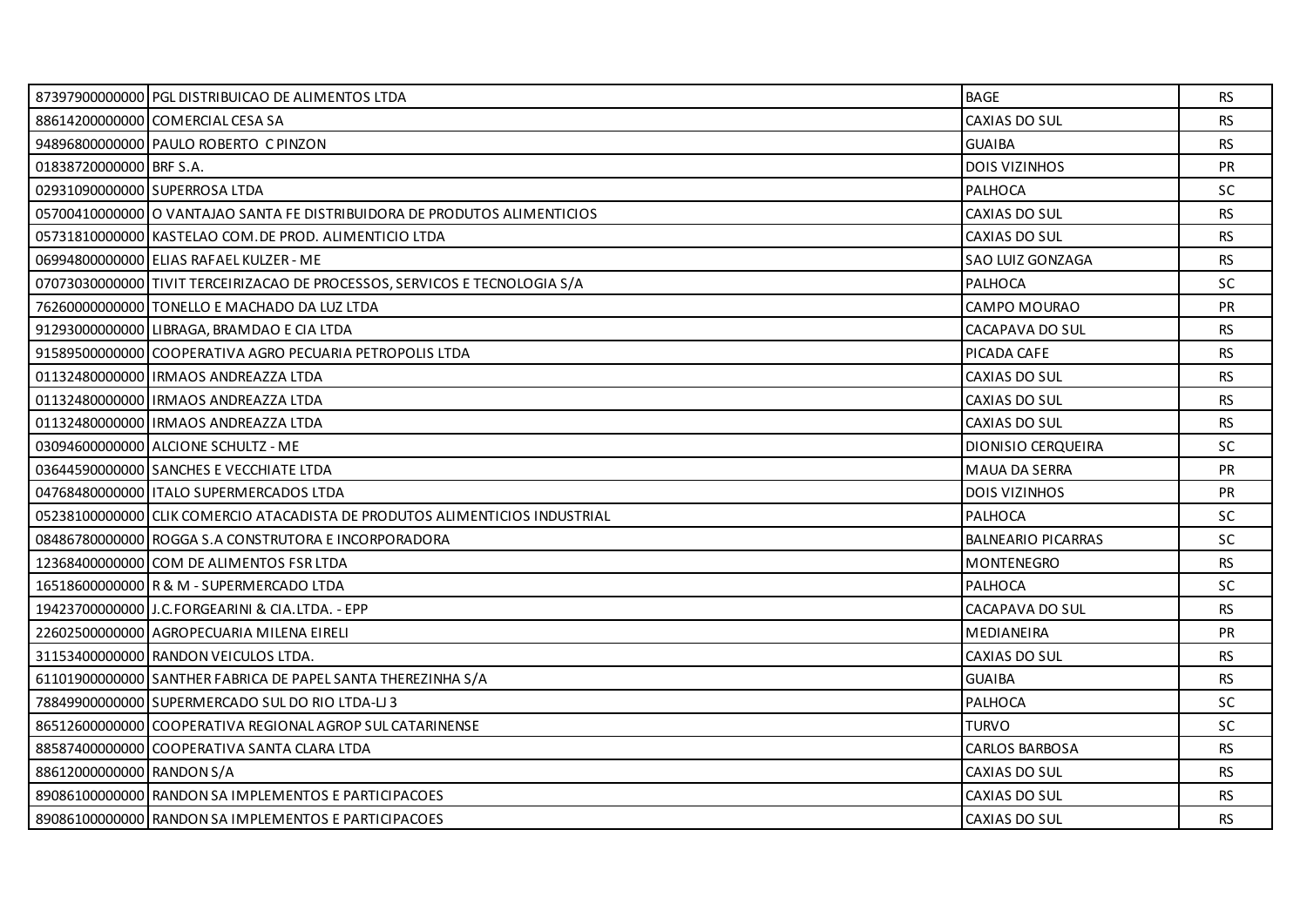| 89774200000000 COOPERATIVA LANGUIRU LTDA.                        | <b>TEUTONIA</b>           | RS.       |
|------------------------------------------------------------------|---------------------------|-----------|
| 89774200000000 COOPERATIVA LANGUIRU LTDA.                        | <b>TEUTONIA</b>           | <b>RS</b> |
| 93209800000000 W M S SUPERMERCADOS DO BRASIL LTDA                | CAMPO MOURAO              | <b>PR</b> |
| 01132480000000   IRMAOS ANDREAZZA LTDA                           | CAXIAS DO SUL             | RS.       |
| 01132480000000 IRMAOS ANDREAZZA LTDA                             | CAXIAS DO SUL             | <b>RS</b> |
| 01132480000000 IRMAOS ANDREAZZA LTDA                             | CAXIAS DO SUL             | <b>RS</b> |
| 93209800000000 WMS SUPERMERCADOS DO BRASIL LTDA.                 | CAXIAS DO SUL             | <b>RS</b> |
| 93444800000000 SUPER MERCADO ANDREAZZA LTDA.                     | CAXIAS DO SUL             | <b>RS</b> |
| 02994990000000 SUPERMERCADO MOMBACH LTDA                         | <b>MONTENEGRO</b>         | RS        |
| 87333400000000 CURTUME VARICOSTA LTDA - ME                       | SERAFINA CORREA           | <b>RS</b> |
| 87397900000000 PGL DISTRIBUICAO DE ALIMENTOS LTDA                | <b>BAGE</b>               | <b>RS</b> |
| 87397900000000 PERUZZO SUPERMERCADOS LTDA                        | CACAPAVA DO SUL           | <b>RS</b> |
| 89273300000000 PADARIA CAJU LTDA                                 | CAXIAS DO SUL             | <b>RS</b> |
| 00038436990030 ENRI CARLOS COMIN                                 | SERAFINA CORREA           | <b>RS</b> |
| 07344730000000 G G F COMERCIO DE GENEROS ALIMENTICIOS LTDA       | CACAPAVA DO SUL           | <b>RS</b> |
| 09075320000000 H.F.SISTEMAS DE FREIO LTDA                        | SANGAO                    | <b>SC</b> |
| 12368400000000 COMERCIO DE ALIMENTOS FRS LTDA - EPP              | <b>MONTENEGRO</b>         | <b>RS</b> |
| 69032000000000 MINERAIS TECNOLOGIES LTDA                         | <b>GUAIBA</b>             | <b>RS</b> |
| 78413300000000 SUPERMERCADO JACOMAR LTDA                         | PIRAQUARA                 | <b>PR</b> |
| 88587400000000 COOPERATIVA SANTA CLARA LTDA                      | <b>CARLOS BARBOSA</b>     | <b>RS</b> |
| 00064582701000 FLAVIO RENATO BRISSOW                             | <b>MEDIANEIRA</b>         | <b>PR</b> |
| 02869760000000 151714 HORFRAN COMERCIAL ELETRO MOVEIS LTDA ASTEC | <b>ITAPERUCU</b>          | PR        |
| 03020640000000 PACHECO E PRUST LTDA                              | PRESIDENTE GETULIO        | <b>SC</b> |
| 08486780000000 ROGGA S A CONSTRUTORA E INCORPORADORA             | <b>BALNEARIO PICARRAS</b> | SC.       |
| 08775870000000 SUPER IDEAL COMERCIAL DE ALIMENTOS LTDA           | PIRAQUARA                 | <b>PR</b> |
| 19423700000000 J.C.FORGEARINI & CIA.LTDA.                        | CACAPAVA DO SUL           | <b>RS</b> |
| 21378700000000 ADV COMERCIO DE PRODUTOS ALIMENTICIOS LTDA        | CAXIAS DO SUL             | <b>RS</b> |
| 75878700000000 CARREIRA & IRMAOS LTDA                            | CAMPO MOURAO              | <b>PR</b> |
| 75904400000000 COAMO AGROINDUSTRIAL COOPERATIVA                  | CAMPO MOURAO              | <b>PR</b> |
| 76189400000000 CONDOR SUPER CENTER LTDA                          | <b>MAFRA</b>              | <b>SC</b> |
| 82132600000000 LOJAS ADELINO LTDA                                | <b>TURVO</b>              | <b>SC</b> |
| 84148700000000 SUPERMERCADO MORETTI LTDA - 3489                  | PRESIDENTE GETULIO        | <b>SC</b> |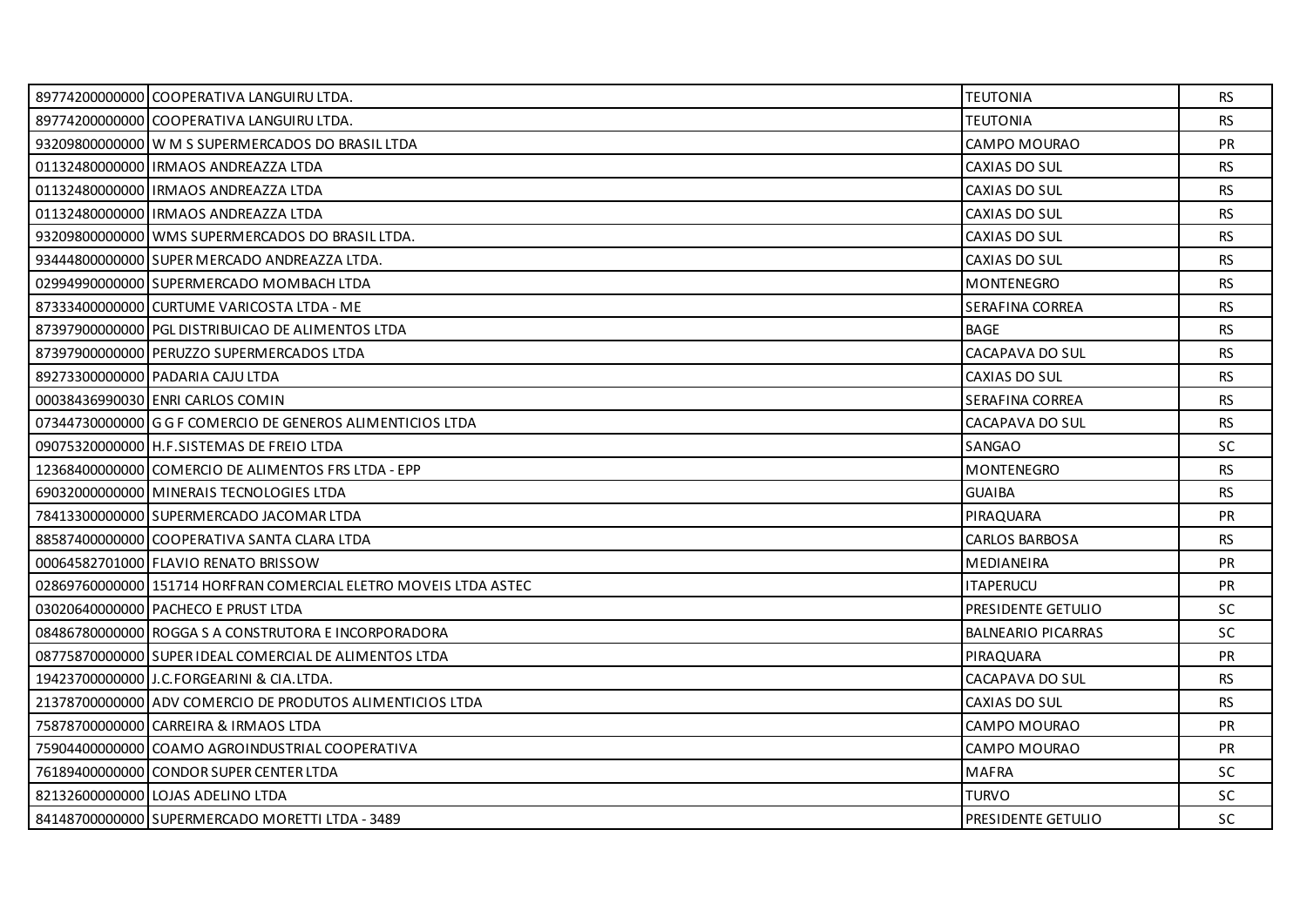|                         | 87396200000000 COMERCIAL DE ELETRODOMESTICOS PEDRO OBINO JR. S/A   | <b>BAGE</b>               | <b>RS</b> |
|-------------------------|--------------------------------------------------------------------|---------------------------|-----------|
|                         | 88587400000000 COOPERATIVA SANTA CLARA LTDA                        | <b>CARLOS BARBOSA</b>     | <b>RS</b> |
|                         | 01132480000000 IRMAOS ANDREAZZA LTDA                               | CAXIAS DO SUL             | <b>RS</b> |
|                         | 01132480000000 IRMAOS ANDREAZZA LTDA                               | CAXIAS DO SUL             | RS.       |
|                         | 01132480000000 IRMAOS ANDREAZZA LTDA                               | CAXIAS DO SUL             | <b>RS</b> |
|                         | 01132480000000 IRMAOS ANDREAZZA LTDA                               | CAXIAS DO SUL             | <b>RS</b> |
|                         | 82956200000000 MUNDIALMIX COMERCIO DE ALIMENTOS LTDA               | <b>PALHOCA</b>            | SC.       |
|                         | 91293000000000 LIBRAGA, BRANDAO & CIA LTDA                         | SAO LUIZ GONZAGA          | <b>RS</b> |
| 01838720000000 BRF S.A. |                                                                    | <b>FAXINAL DOS GUEDES</b> | <b>SC</b> |
|                         | 03107200000000 PASSARELA CENTER LTDA.                              | <b>CONCORDIA</b>          | <b>SC</b> |
|                         | 87397900000000 PGL DISTRIBUICAO DE ALIMENTOS LTDA                  | <b>BAGE</b>               | <b>RS</b> |
|                         | 89774200000000 COOPERATIVA LANGUIRU LTDA.                          | <b>BOM RETIRO DO SUL</b>  | <b>RS</b> |
|                         | 93015000000000 CIA ZAFFARI COM E IND                               | CAXIAS DO SUL             | RS.       |
|                         | 90964200000000 VIEZZER & CIA LTDA                                  | CANOAS                    | RS.       |
|                         | 95860300000000 TIELI SUPERMERCADO LTDA                             | LAGUNA                    | <b>SC</b> |
|                         | 00364710000000 MAURILIO MARIN & CIA LTDA                           | LAGES                     | <b>SC</b> |
|                         | 86184100000000 EUGENIO RAULINO KOERICH SA COMERCIO E INDUSTRIA     | <b>JOINVILLE</b>          | SC        |
|                         | 89467800000000 M F GOMES E CIA LTDA                                | SANTO ANTONIO DA PATRULHA | RS        |
|                         | 76189400000000 CONDOR SUPER CENTER LTDA                            | ARAUCARIA                 | <b>PR</b> |
|                         | 93015000000000 COMP ZAFARRI COM IND                                | <b>SAO LEOPOLDO</b>       | <b>RS</b> |
|                         | 02338770000000 SUPERMERCADOS QUADRI LTDA - ME                      | REALEZA                   | <b>PR</b> |
|                         | 04768480000000 ITALO SUPERMERCADOS LTDA                            | <b>FRANCISCO BELTRAO</b>  | <b>PR</b> |
|                         | 07318640000000 SUPERSAM SUPERMERCADOS EIRELI                       | SANTO ANTONIO DA PATRULHA | <b>RS</b> |
|                         | 07751610000000 EMPRESA CATARINENSE DE SUPERMERCADOS LTDA.          | <b>JOINVILLE</b>          | SC        |
|                         | 07856870000000 ROMEU FRANZEN & FILHO LTDA - EPP                    | <b>SANTO AUGUSTO</b>      | <b>RS</b> |
|                         | 20380200000000 SUPERMERCADO MITIKO & YASSUTAKA LTDA - ME           | CAPAO DA CANOA            | <b>RS</b> |
|                         | 47247700000000 NOVOZYMES LATIN AMERICA LTDA                        | ARAUCARIA                 | PR        |
|                         | 72396000000000 COMERCIAL DE ALIMENTOS KLOPPEL LTDA                 | LAGES                     | SC        |
|                         | 76900500000000 RISOTOLANDIA INDUSTRIA E COMERCIO DE ALIMENTOS LTDA | <b>ARAUCARIA</b>          | <b>PR</b> |
|                         | 79645400000000 LOURIVAL JARSCHEL                                   | PAPANDUVA                 | SC        |
|                         | 82647200000000 COOPERATIVA DE PRODUCAO E ABASTECIMENTO DO          | <b>RODEIO</b>             | <b>SC</b> |
|                         | 89716200000000 FROHLICH S/A INDUSTRIA E COMERCIO DE CEREAIS        | <b>IVOTI</b>              | <b>RS</b> |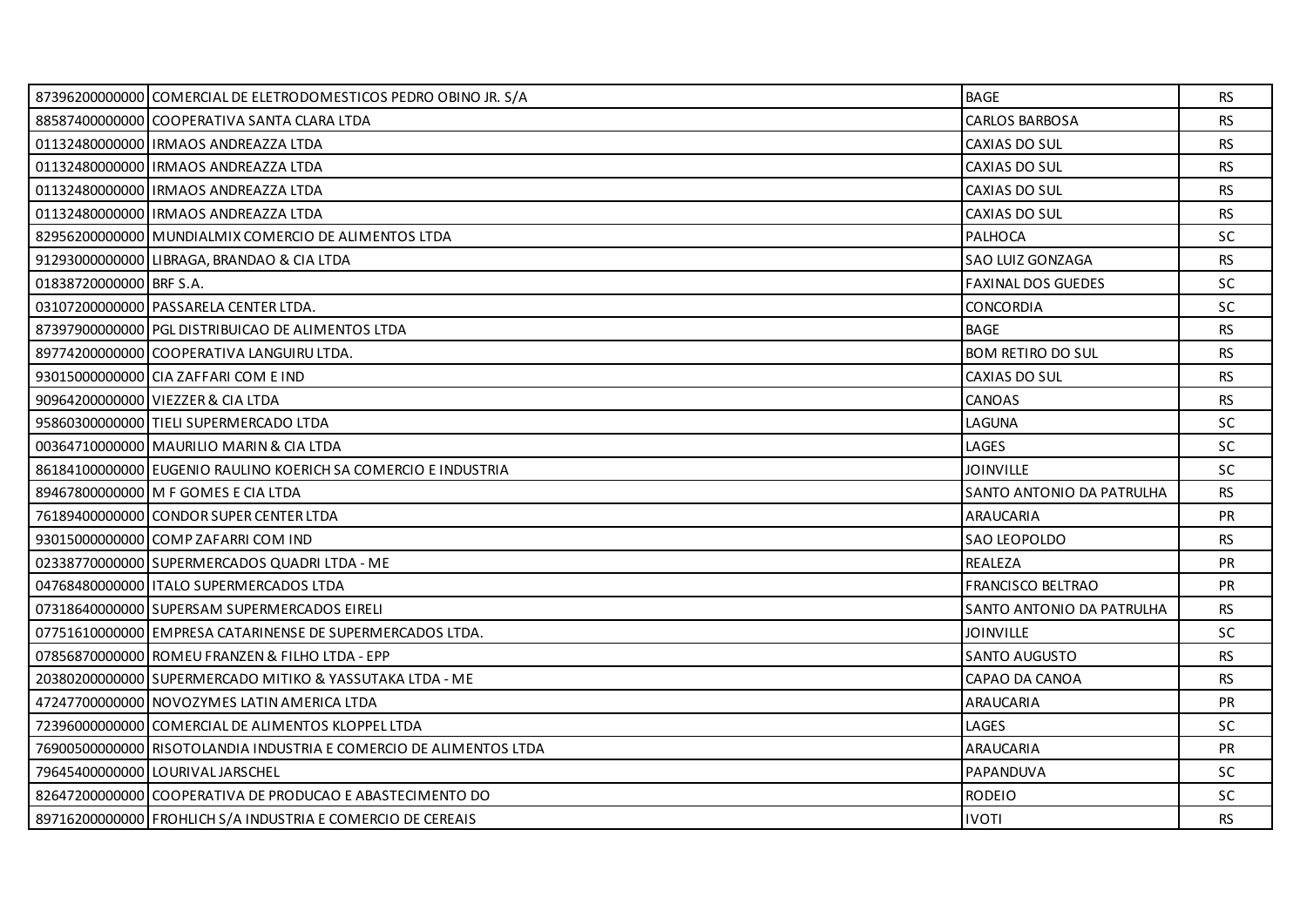| 89738200000000 SANREMO S/A  |                                                                                            | <b>ESTEIO</b>            | <b>RS</b> |
|-----------------------------|--------------------------------------------------------------------------------------------|--------------------------|-----------|
|                             | 90964200000000 VIEZZER E CIA LTDA                                                          | CANOAS                   | <b>RS</b> |
|                             | 90964200000000 VIEZZER & CIA LTDA                                                          | CANOAS                   | <b>RS</b> |
|                             | 93209800000000 WMS SUPERMERCADOS DO BRASIL LTDA                                            | <b>JOINVILLE</b>         | SC.       |
|                             | 93370900000000 SUPER MERCADO IVOTI LTDA                                                    | <b>IVOTI</b>             | <b>RS</b> |
| 97837200000000 DURATEX S.A. |                                                                                            | <b>TAQUARI</b>           | <b>RS</b> |
| 01838720000000 BRF S.A.     |                                                                                            | <b>FRANCISCO BELTRAO</b> | <b>PR</b> |
|                             | 03474310000000 GUASSO & GUASSO LTDA                                                        | ROSARIO DO SUL           | <b>RS</b> |
|                             | 03644590000000 SANCHES E VECCHIATE LTDA                                                    | <b>TELEMACO BORBA</b>    | PR        |
|                             | 04127400000000 UNISUPER - REDE UNIAO GAUCHA DE SUPERMERCADOS ATACADOS E DISTRIBUICAO LTDA. | <b>CANOAS</b>            | <b>RS</b> |
|                             | 06882160000000 ASSOCIACAO DA REDE DE SUPERMERCADOS UNIDOS DE FRANCISCO BELTRAO E REGIAO    | <b>RENASCENCA</b>        | PR        |
|                             | 09461640000000 GUERRO E PAGNUSSAT LTDA                                                     | SAO JOAO                 | <b>PR</b> |
|                             | 13696700000000 000350 / RGS COMERCIO DE ALIMENTOS LTDA                                     | ARAUCARIA                | <b>PR</b> |
|                             | 28199100000000 BRUTAO MATERIAIS DE CONSTRUCAO LTDA                                         | ARAUCARIA                | <b>PR</b> |
|                             | 58514900000000 MEXICHEM BRASIL INDUSTRIA DE TRANSFORMACAO                                  | <b>JOINVILLE</b>         | SC        |
|                             | 73223400000000 COMERCIAL ZIMDARS LTDA                                                      | MASSARANDUBA             | <b>SC</b> |
|                             | 73410300000000 CERVEJARIA PETROPOLIS S/A                                                   | ARAUCARIA                | PR        |
|                             | 75492700000000 SUPERMERCADOS MYATA LTDA                                                    | LAGES                    | SC        |
|                             | 76189400000000 CONDOR SUPER CENTER LTDA                                                    | <b>JOINVILLE</b>         | <b>SC</b> |
|                             | 76430400000000   IRMAOS MUFFATO CIA LTDA                                                   | ARAUCARIA                | <b>PR</b> |
|                             | 85319300000000 FERTILIZANTES SANTA CATARINA LTDA                                           | <b>IMBITUBA</b>          | SC.       |
|                             | 92016800000000 COMERCIAL ZAFFARI LTDA                                                      | LAGES                    | SC        |
|                             | 00252713000000 SUPERMERCADO NOVA ESPERANCA LTDA                                            | <b>JOINVILLE</b>         | <b>SC</b> |
|                             | 10342300000000 SUPER NOVO COMERCIO DE ALIMENTOS LTDA                                       | CAPAO DA CANOA           | <b>RS</b> |
| 74750800000000 RENI ERTHAL  |                                                                                            | NOVA CANDELARIA          | <b>RS</b> |
|                             | 75556400000000 LUERSEN COMERCIO DE PRODUTOS ALIMENTICIOS LTDA                              | PLANALTO                 | PR        |
|                             | 93209800000000 WMS SUPERMERCADOS DO BRASIL LTDA.                                           | CANOAS                   | <b>RS</b> |
|                             | 93209800000000 WMS SUPERMERCADOS DO BRASIL LTDA.                                           | <b>ESTEIO</b>            | <b>RS</b> |
|                             | 97237400000000   IMPERIAL CANOAS LTDA - EPP                                                | CANOAS                   | <b>RS</b> |
|                             | 05138340000000 CLEBER RODRIGO DE OLIVEIRA                                                  | TRINDADE DO SUL          | <b>RS</b> |
|                             | 96738900000000 COMERCIAL UNIDA DE CEREAIS LTDA                                             | <b>SAO LEOPOLDO</b>      | <b>RS</b> |
|                             | 01132480000000   IRMAOS ANDREAZZA LTDA                                                     | <b>FARROUPILHA</b>       | <b>RS</b> |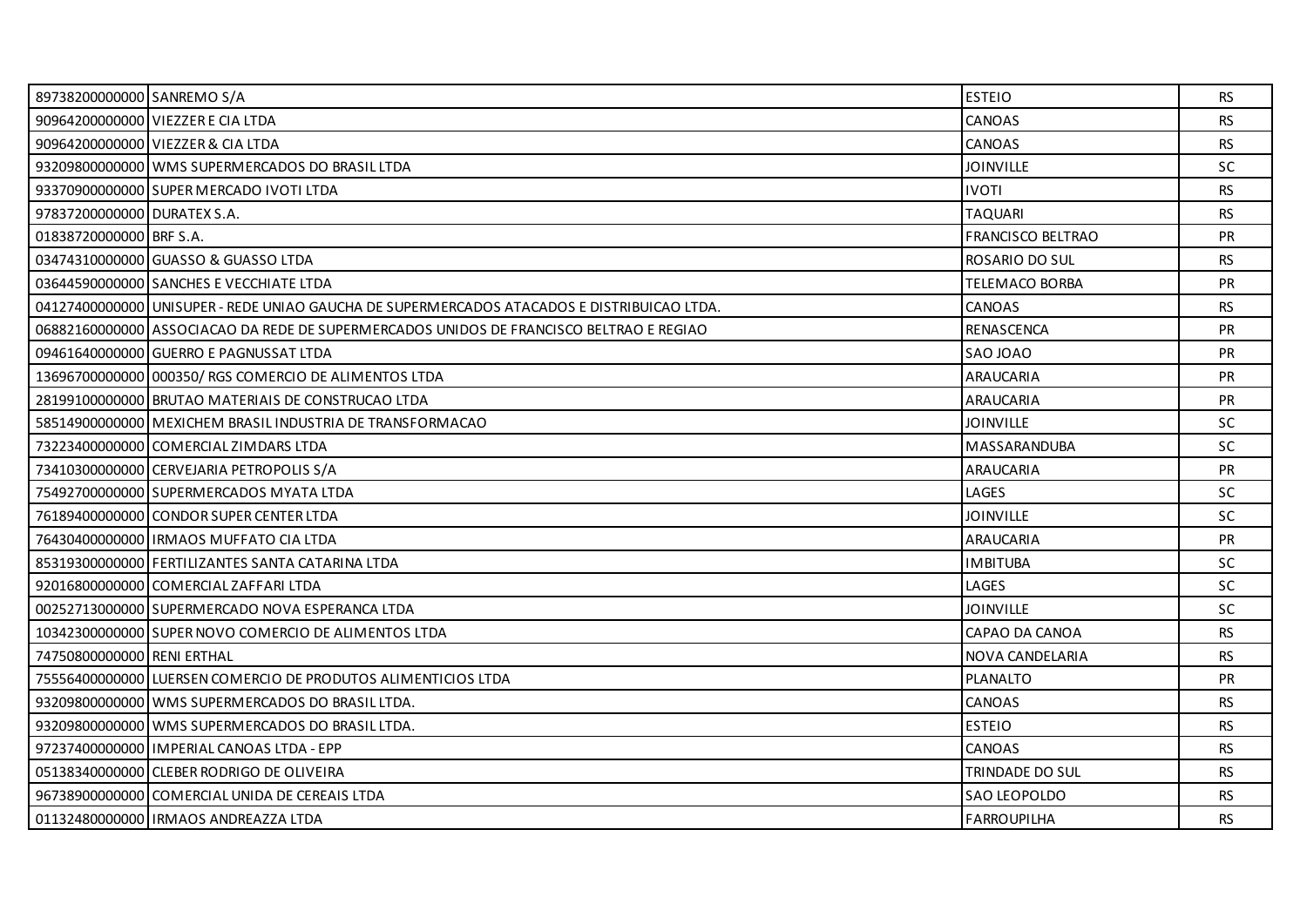|                         | 02849650000000 ADRIANO S. LUMERTZ                                         | CAPAO DA CANOA            | <b>RS</b> |
|-------------------------|---------------------------------------------------------------------------|---------------------------|-----------|
|                         | 04436060000000 FERNANDES, FERNANDES & FERNANDEES LTDA                     | SANTO ANTONIO DA PATRULHA | <b>RS</b> |
|                         | 06124530000000 MERCADO PORTO GUERREIRO LTDA                               | CAPAO DA CANOA            | <b>RS</b> |
|                         | 07718630000000 UNIDASUL DISTRIBUIDORA ALIMENTICIA S/A                     | <b>SAO LEOPOLDO</b>       | <b>RS</b> |
|                         | 09216620000000 BRS SUPRIMENTOS CORPORATIVOS S/A                           | <b>SAO LEOPOLDO</b>       | <b>RS</b> |
|                         | 09461640000000 GUERRO & PAGNUSSAT LTDA                                    | <b>CHOPINZINHO</b>        | <b>PR</b> |
|                         | 12384700000000 SUPERMERCADOS FORMENTON LTDA                               | CANOAS                    | <b>RS</b> |
|                         | 15121300000000 L. GUINCHESKI - SUPERMERCADO                               | CAPAO DA CANOA            | <b>RS</b> |
|                         | 58514900000000   MEXICHEM BRASIL INDUSTRIA DE TRANSFORMACAO PLASTICA LTDA | <b>JOINVILLE</b>          | SC        |
|                         | 01637900000000 VOTORANTIM CIMENTOS                                        | <b>JOINVILLE</b>          | <b>SC</b> |
|                         | 03500070000000 RECH E SILVA SUPERMERCADO LTDA                             | <b>BRACO DO NORTE</b>     | <b>SC</b> |
|                         | 05957880000000 PANFACIL ALIMENTOS LTDA                                    | CANOAS                    | <b>RS</b> |
|                         | 07650320000000 MOCELLIN ARTS DE FESTAS E DECORACOES LTDA                  | CAPAO DA CANOA            | <b>RS</b> |
|                         | 07718630000000 UNIDASUL DISTRIBUIDORA ALIMENTICIA S/A                     | CANOAS                    | <b>RS</b> |
|                         | 12984300000000 ARAUCARIA NITROGENADOS S.A.                                | ARAUCARIA                 | PR        |
|                         | 23479400000000 MINIMERCADO F.L. LTDA                                      | <b>IMBITUBA</b>           | <b>SC</b> |
|                         | 33000200000000 PETROLEO BRASILEIRO S A PETROBRAS                          | ARAUCARIA                 | <b>PR</b> |
|                         | 33033000000000 MONDELEZ BRASIL LTDA                                       | ARAUCARIA                 | <b>PR</b> |
|                         | 45543900000000 CARREFOUR COMERCIO IND LTDA                                | CANOAS                    | <b>RS</b> |
|                         | 75528200000000 RAKSA & CIA LTDA                                           | <b>ARAUCARIA</b>          | PR        |
|                         | 76857700000000 TEREZINHA MOREIRA MATES EIRELI                             | <b>BRACO DO NORTE</b>     | <b>SC</b> |
|                         | 87834900000000 TRAMONTINA FARROUPILHA SA INDUSTRIA METALURGICA            | <b>FARROUPILHA</b>        | <b>RS</b> |
|                         | 88587400000000 COOPERATIVA SANTA CLARA LTDA                               | <b>TAPERA</b>             | <b>RS</b> |
|                         | 89545500000000 POLIMETAL METALURGIA E PLASTICOS LTDA                      | <b>SAO LEOPOLDO</b>       | <b>RS</b> |
|                         | 89548500000000 ALISUL ALIMENTOS SA                                        | SAO LEOPOLDO              | <b>RS</b> |
|                         | 90220200000000 IRMAOS STROBEL SA                                          | <b>CONDOR</b>             | <b>RS</b> |
|                         | 00048837474091 LUIZ ANTONIO WESCHENFELDER                                 | TRES DE MAIO              | <b>RS</b> |
|                         | 14335200000000 V. I. DE FARIAS - SUPERMERCADO                             | CAPAO DA CANOA            | <b>RS</b> |
|                         | 81579000000000 SUPERMERCADO KLOPPEL LTDA                                  | LAGES                     | <b>SC</b> |
| 01838720000000 BRF S.A. |                                                                           | <b>MARAU</b>              | <b>RS</b> |
|                         | 01998590000000 LEAR DO BRASIL INDUSTRIA E COMERCIO DE INTERIORES          | <b>GRAVATAI</b>           | <b>RS</b> |
|                         | 02831170000000 KOCH HIPERMERCADO LTDA                                     | <b>NAVEGANTES</b>         | <b>SC</b> |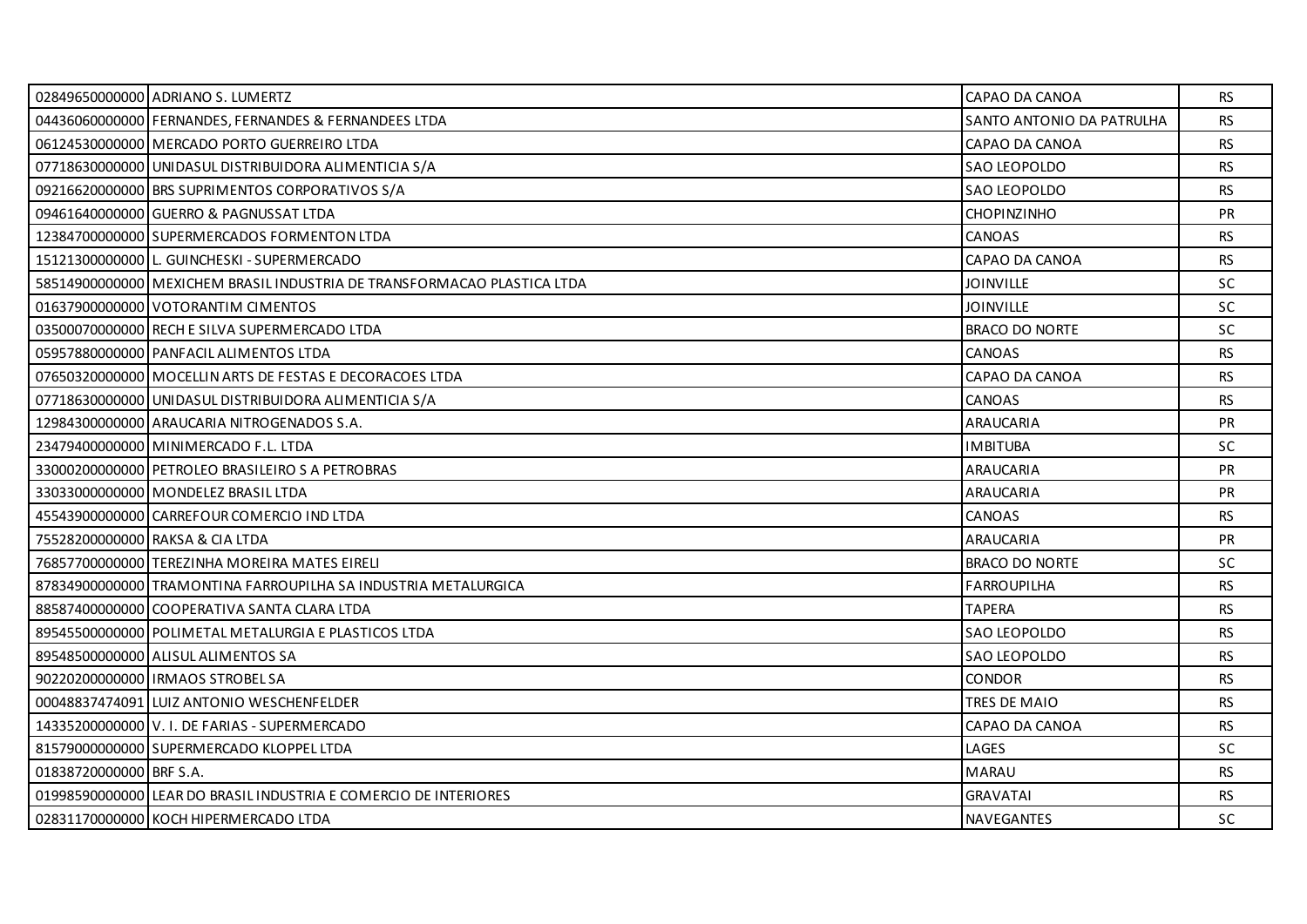|                          | 05440070000000 MASCARELLO - CARROCERIAS E ONIBUS LTDA                  | CASCAVEL                 | <b>PR</b> |
|--------------------------|------------------------------------------------------------------------|--------------------------|-----------|
|                          | 07751610000000 EMPRESA CATARINENSE DE SUPERMERCADOS LTDA.              | SAO JOSE                 | <b>SC</b> |
|                          | 07833980000000 RODRIGO MENGER                                          | SAPUCAIA DO SUL          | RS.       |
|                          | 091602300000001STOPETROLEO S.A. - COMERCIO DE DERIVADOS DE             | CASCAVEL                 | <b>PR</b> |
|                          | 13501200000000 CASAS DA AGUA MATERIAIS PARA CONSTRUCAO LTDA            | SAO JOSE                 | SC        |
|                          | 43996700000000 PPG INDUSTRIAL DO BRASIL - TINTAS E VERNIZES - LIMITADA | <b>GRAVATAI</b>          | <b>RS</b> |
|                          | 45070200000000 CEBRACE CRISTAL PLANO LTDA                              | <b>BARRA VELHA</b>       | <b>SC</b> |
|                          | 79379500000000 HAVAN LOJAS DE DEPARTAMENTOS LTDA                       | CASCAVEL                 | <b>PR</b> |
|                          | 83261400000000 BISTEK - SUPERMERCADOS LTDA.                            | SAO JOSE                 | SC.       |
|                          | 92279900000000 CARLOS ALBERTO DE SOUZA BUCKER                          | <b>IBIRUBA</b>           | <b>RS</b> |
|                          | 00610350000000 SUPERMERCADO BAKLIZI LTDA                               | <b>BARRA DO QUARAI</b>   | <b>RS</b> |
|                          | 00890225000000 VANCOSTY COMERCIO E DISTRIBUICAO LTDA                   | <b>GRAVATAI</b>          | <b>RS</b> |
|                          | 02233410000000 SUPERMERCADOS BIRD SA                                   | <b>GRAVATAI</b>          | <b>RS</b> |
|                          | 02914460000000 SEARA ALIMENTOS LTDA                                    | SAO JOSE                 | <b>SC</b> |
|                          | 03856530000000 ELIANDRO ALIMENTOS LTDA                                 | <b>ROLANTE</b>           | <b>RS</b> |
|                          | 04884410000000 SUPERMERCADO IVAZKO LTDA                                | <b>IRATI</b>             | PR        |
|                          | 06966620000000 SUPERMERCADO BLASZKOWSKI LTDA - EPP                     | <b>CAMPO ALEGRE</b>      | SC        |
|                          | 08593120000000 DIAS E KRIEGER COM. DE ALIMENTOS LTDA                   | <b>TRAMANDAI</b>         | <b>RS</b> |
|                          | 08597770000000 RANCHO BOM SUPERMERCADOS LTDA                           | <b>SCHROEDER</b>         | <b>SC</b> |
|                          | 09461640000000 GUERRO & PAGNUSSAT LTDA                                 | <b>ITAPEJARA D'OESTE</b> | <b>PR</b> |
| 11517800000000 COMPANHIA |                                                                        | <b>CIANORTE</b>          | <b>PR</b> |
|                          | 14003900000000 ANDROID MONTAGENS AUTOMOTIVAS DO BRASIL LTDA            | <b>GRAVATAI</b>          | <b>RS</b> |
|                          | 14267500000000 TEDESCO E LOPES LTDA                                    | <b>TRAMANDAI</b>         | RS        |
|                          | 15277600000000 COMERCIAL DE MARE LTDA                                  | <b>IRATI</b>             | <b>PR</b> |
|                          | 75400200000000 CASSOL MATERIAIS DE CONSTRUCAO LTDA                     | SAO JOSE                 | SC.       |
|                          | 75864700000000 SUPERMERCADOS IRANI LTDA                                | CASCAVEL                 | <b>PR</b> |
|                          | 77883300000000 SUPERMERCADO SUPERPAO LTDA                              | <b>GUARAPUAVA</b>        | <b>PR</b> |
|                          | 77883300000000 SUPERMERCADO SUPERPAO LTDA                              | GUARAPUAVA               | PR        |
|                          | 78785600000000 COMERCIO GENEROS ALIMENTICIOS ARLUZ LTDA                | <b>CIANORTE</b>          | <b>PR</b> |
|                          | 81550100000000 SUPERMERCADO SERTANEJO LTDA                             | POUSO REDONDO            | <b>SC</b> |
|                          | 82920400000000 COMERCIO DE ALIMENTOS SANTA MARTA LTDA - ME             | <b>BARRA VELHA</b>       | <b>SC</b> |
|                          | 83310400000000 COOPERATIVA CENTRAL AURORA ALIMENTOS                    | <b>ABELARDO LUZ</b>      | SC        |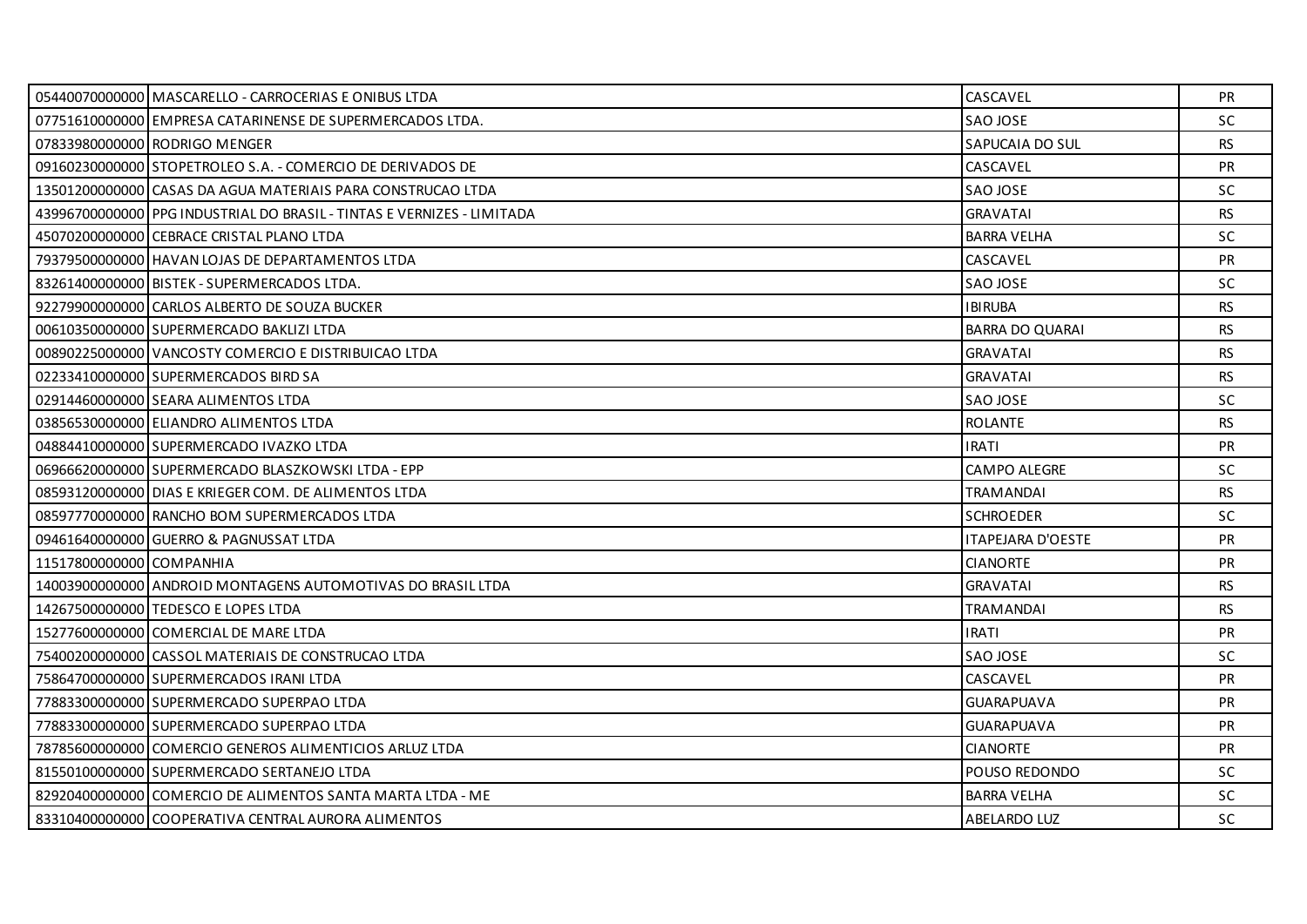|                               | 92327400000000 KLL EQUIPAMENTOS PARA TRANSPORTE S/A               | <b>ALVORADA</b>   | RS.       |
|-------------------------------|-------------------------------------------------------------------|-------------------|-----------|
|                               | 93332500000000 CASA DE CARNES E MINI MERCADO RAMOS LTDA           | <b>GRAVATAI</b>   | <b>RS</b> |
|                               | 01272960000000 SUPERM E LW JANGADA LTDA                           | <b>NAVEGANTES</b> | <b>SC</b> |
|                               | 04650300000000 SUPERMERCADO B & B LTDA                            | <b>UBIRATA</b>    | PR        |
|                               | 47961000000000 MAGAZINE LUIZA S/A CD NAVEGANTES ASS               | NAVEGANTES        | SC        |
|                               | 76430400000000   IRMAOS MUFFATO E CIA LTDA                        | CASCAVEL          | <b>PR</b> |
|                               | 76430400000000 IRMAOS MUFFATO E CIA LTDA                          | CASCAVEL          | <b>PR</b> |
|                               | 86184100000000 EUGENIO RAULINO KOERICH SA COMERCIO E INDUSTRIA    | SAO JOSE          | SC        |
|                               | 87287000000000 SUPERMERCADO BOHLKE LTDA                           | <b>ROLANTE</b>    | RS.       |
|                               | 04893410000000 CASA DOS DOCES ARAUJO LTDA - EPP                   | <b>GRAVATAI</b>   | <b>RS</b> |
|                               | 07920490000000 AR1 COMERCIO DE CALCADOS - EIRELI - EPP            | CASCAVEL          | PR        |
|                               | 08202620000000 CF IMP. E EXPORT. ATACADISTA GEN DE ALIM           | <b>GRAVATAI</b>   | <b>RS</b> |
|                               | 10434200000000 MOVISTAR COMERCIO DE MATERIAL DE CONSTRUCAO LTDA   | CASCAVEL          | <b>PR</b> |
|                               | 78116700000000 CIA BEAL DE ALIMENTOS                              | CASCAVEL          | <b>PR</b> |
|                               | 81433800000000 PEDRO MUFFATO & CIA LTDA                           | CASCAVEL          | <b>PR</b> |
|                               | 90180600000000 CEREALISTA OLIVEIRA LTDA                           | ALVORADA          | <b>RS</b> |
|                               | 90341600000000 ATACADAO COMERCIO DE GENEROS ALIMENTICIOS LTDA     | <b>GRAVATAI</b>   | <b>RS</b> |
|                               | 90589900000000 CIAL PAULO ZAFFARI LTDA                            | <b>MARAU</b>      | <b>RS</b> |
|                               | 91806400000000 DECIO R. WINTER & CIA LTDA - ME                    | <b>TRAMANDAI</b>  | <b>RS</b> |
|                               | 92091900000000 ASUN COMERCIO DE GENEROS ALIMENTICIOS EIRELI       | <b>TRAMANDAI</b>  | <b>RS</b> |
|                               | 01335340000000 PORTONAVE S/A - TERMINAIS PORTUARIOS DE NAVEGANTES | <b>NAVEGANTES</b> | <b>SC</b> |
|                               | 01998590000000 LEAR DO BRASIL INDUSTRIA E COMERCIO DE INTERIORES  | <b>NAVEGANTES</b> | <b>SC</b> |
|                               | 02831170000000 KOCH HIPERMERCADO LTDA                             | <b>ITAPEMA</b>    | SC        |
| 02931090000000 SUPERROSA LTDA |                                                                   | SAO JOSE          | <b>SC</b> |
|                               | 06093100000000 GURGEL PACHECO DO AMARAL                           | <b>ALVORADA</b>   | <b>RS</b> |
|                               | 07061970000000 LYKA COM. DE UTEN. DOM. LTDA ME                    | NAVEGANTES        | SC        |
|                               | 07316830000000 SUPERMERCADO S & V LTDA - EPP                      | <b>ITAPEMA</b>    | <b>SC</b> |
|                               | 07751610000000 EMPRESA CATARINENSE                                | SAO JOSE          | SC.       |
|                               | 09490260000000 DUKHE COMERCIO DE UTENSILIOS DOMESTICOS LTDA - ME  | NAVEGANTES        | SC        |
|                               | 10753800000000 DYNDOKA COM. DE UTENSILIOS DOMEST. LTDA            | <b>NAVEGANTES</b> | <b>SC</b> |
|                               | 11146700000000 EDUARDO DE OLIVEIRA NETO MINIMERCADO - ME          | TRAMANDAI         | <b>RS</b> |
|                               | 12652500000000 SUPER COMPRA DISTRIBUIDORA DE ALIMENTOS LTDA       | <b>ROLANDIA</b>   | <b>PR</b> |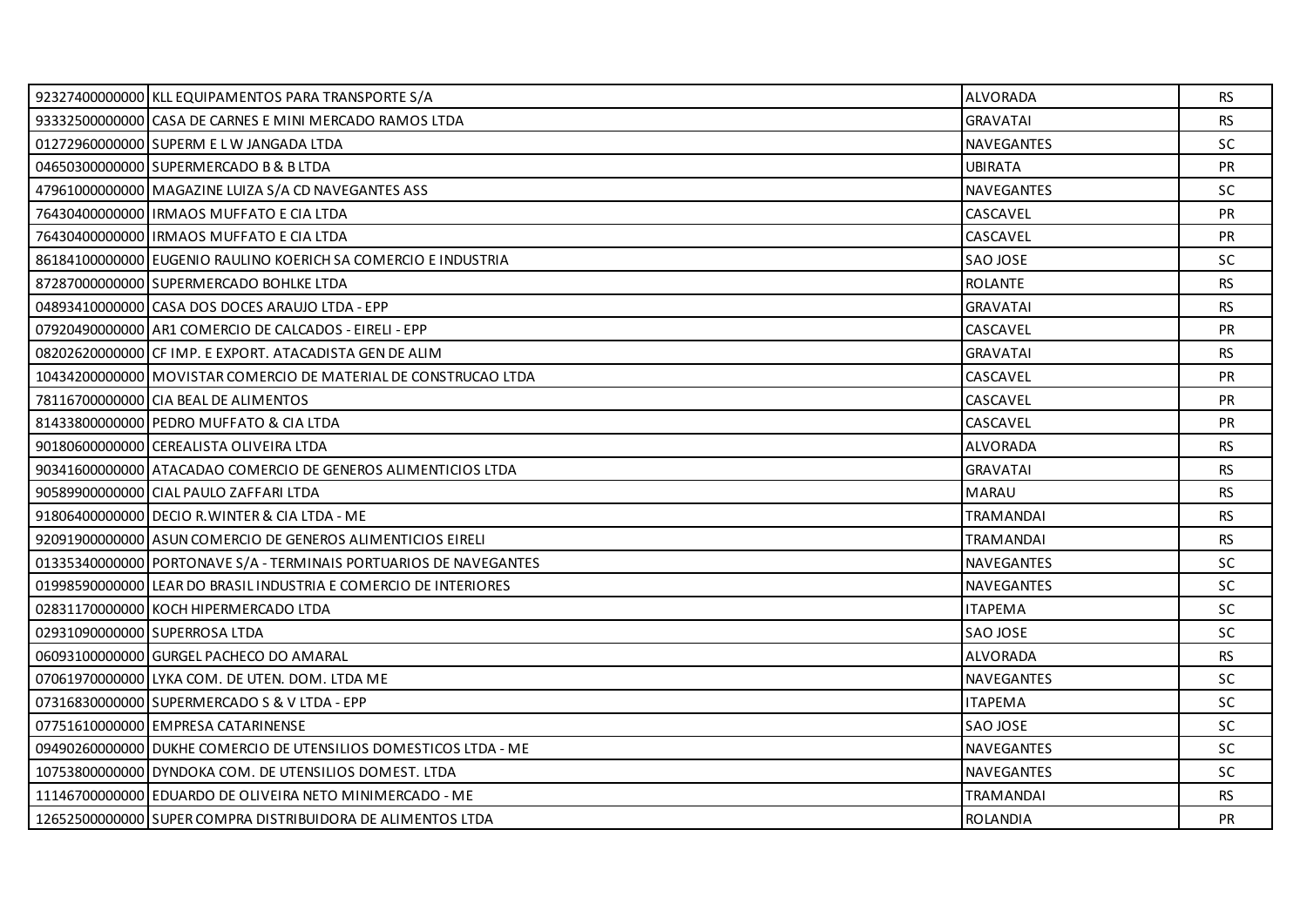|                             | 76639300000000 FERRAGENS NEGRAO COMERCIAL LTDA                  | <b>NAVEGANTES</b>            | <b>SC</b> |
|-----------------------------|-----------------------------------------------------------------|------------------------------|-----------|
|                             | 83261400000000 BISTEK - SUPERMERCADOS LTDA.                     | SAO JOSE                     | <b>SC</b> |
|                             | 91495500000000 COTRIJAL COOPERATIVA AGROPECUARIA E INDUSTRIAL   | NAO-ME-TOQUE                 | <b>RS</b> |
|                             | 02611870000000 DIALLI DISTRIBUIDORA DE ALIMENTOS LTDA           | CASCAVEL                     | <b>PR</b> |
|                             | 02831170000000 KOCH HIPERMERCADO LTDA                           | NAVEGANTES                   | <b>SC</b> |
|                             | 02914460000000 SEARA ALIMENTOS LTDA                             | <b>ROLANDIA</b>              | <b>PR</b> |
|                             | 04887660000000 ANA MARIA SANDRI BUCKER - EPP                    | <b>IBIRUBA</b>               | RS.       |
|                             | 05221330000000 NAIR A. TERRES - ME                              | <b>TRAMANDAI</b>             | <b>RS</b> |
|                             | 05423510000000 LOPES & OLIVEIRA TRANSPORTES E TURISMO LTDA      | CASCAVEL                     | <b>PR</b> |
|                             | 05924640000000 ASSIS BRASIL MACHADO 006333-9                    | PRAIA GRANDE                 | SC.       |
|                             | 07726990000000 SUPER MADI COMERCIAL DE ALIMENTOS EIRELI         | <b>GRAVATAI</b>              | <b>RS</b> |
|                             | 09437630000000 SUPERMERCADO CAMPESTRINI LTDA                    | <b>BARRA VELHA</b>           | <b>SC</b> |
|                             | 00050618008934 VALMIR E JUARES BORGA                            | <b>IOMERE</b>                | <b>SC</b> |
|                             | 11338300000000 JONATAS PETER - EPP                              | <b>PELOTAS</b>               | <b>RS</b> |
|                             | 00794033000000 A.R.D. COM GENEROS ALIMENTICIOS LTDA             | <b>HERVAL DOESTE</b>         | <b>SC</b> |
|                             | 92232000000000 IRMAOS SILVA ROCHA E CIA LTDA                    | <b>PELOTAS</b>               | <b>RS</b> |
|                             | 92646200000000 SIMONETTI & SIMONETTI LTDA                       | SANTA CRUZ DO SUL            | <b>RS</b> |
|                             | 93429200000000 MILLER-COMERCIO DE ALIMENTOS LTDA                | SANTA CRUZ DO SUL            | <b>RS</b> |
|                             | 96418300000000 LOJAS QUERO-QUERO S.A.                           | CAMPO BOM                    | <b>RS</b> |
|                             | 90049700000000 COOP. AGRICUCA CAIRU LTDA                        | <b>GARIBALDI</b>             | <b>RS</b> |
|                             | 92016800000000 COMERCIAL ZAFFARI LTDA                           | <b>ESPUMOSO</b>              | <b>RS</b> |
|                             | 92016800000000 COMERCIAL ZAFFARI LTDA                           | SANTA CRUZ DO SUL            | <b>RS</b> |
|                             | 98102900000000 DELTASUL UTILIDADES LTDA                         | SANTA CRUZ DO SUL            | <b>RS</b> |
| 01838720000000 BRF S.A.     |                                                                 | <b>CAMPOS NOVOS</b>          | <b>SC</b> |
|                             | 04641950000000 SUPERALEGRIA LTDA.                               | <b>SANTA CRUZ DO SUL</b>     | <b>RS</b> |
|                             | 78787700000000 SUPERMERCADO RIZOLAR LTDA                        | <b>CASTRO</b>                | <b>PR</b> |
|                             | 86445800000000 COPOBRAS S/A. INDUSTRIA E COMERCIO DE EMBALAGENS | <b>SAO LUDGERO</b>           | SC.       |
| 00008584727914 CASSIANO ZAT |                                                                 | <b>SEARA</b>                 | <b>SC</b> |
|                             | 014728600000001SUPERMERCADOS BAVARESCO LTDA                     | PARANAGUA                    | <b>PR</b> |
|                             | 02914460000000 SEARA ALIMENTOS LTDA                             | LAPA                         | <b>PR</b> |
|                             | 02914460000000 SEARA ALIMENTOS LTDA                             | <b>CASTRO</b>                | <b>PR</b> |
|                             | 06011330000000 D A ORLANDINI & IRMAO LTDA - ME                  | <b>SANTA TEREZA DO OESTE</b> | <b>PR</b> |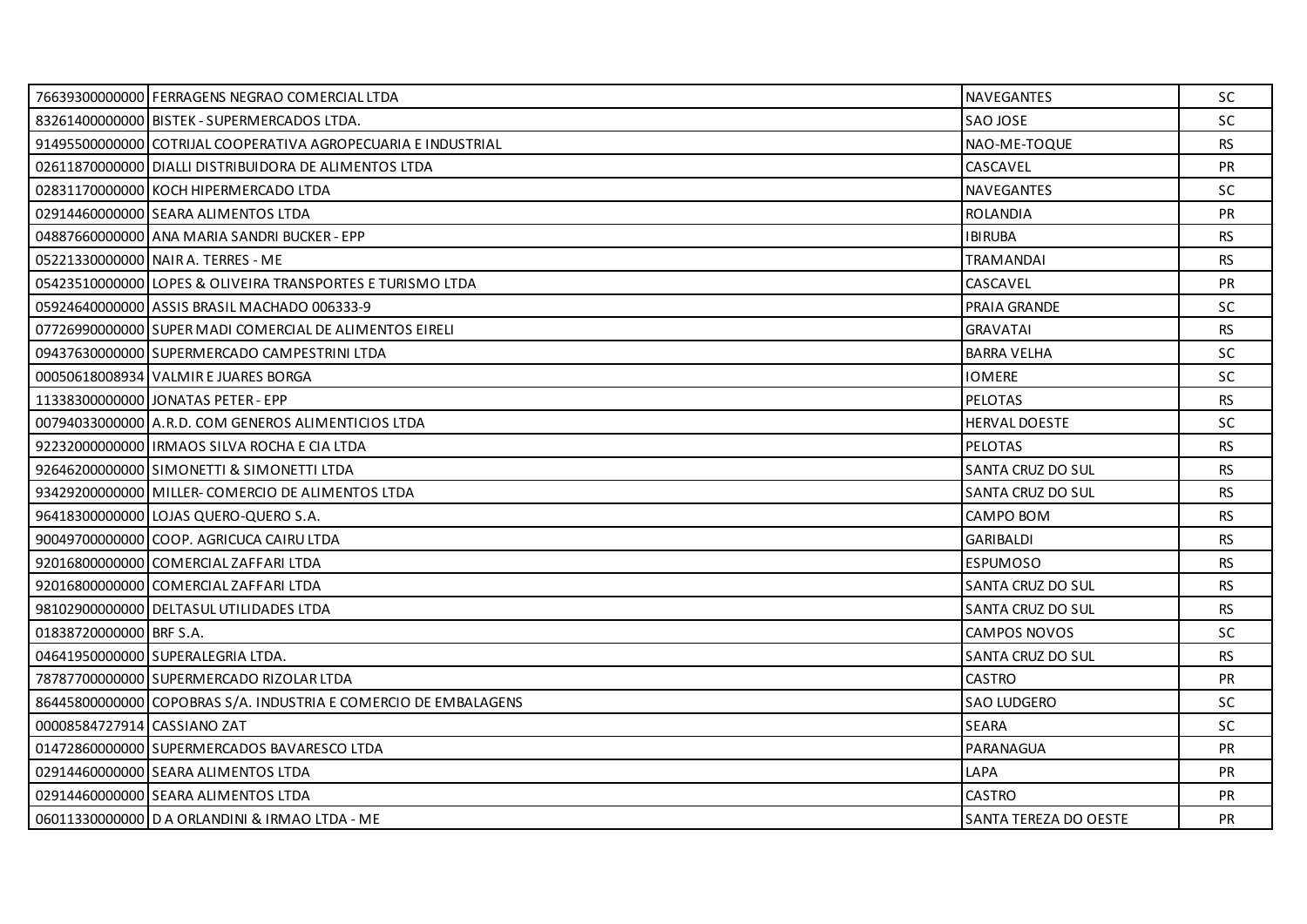|                             | 07473740000000 SIM REDE DE POSTOS LTDA                             | <b>FLORES DA CUNHA</b> | RS        |
|-----------------------------|--------------------------------------------------------------------|------------------------|-----------|
|                             | 11522700000000 MERCADO SALLA LTDA                                  | <b>PINHAIS</b>         | <b>PR</b> |
|                             | 45543900000000 CARREFOUR COMERCIO E INDUSTRIA LTDA                 | <b>PINHAIS</b>         | <b>PR</b> |
|                             | 47427700000000 MAKRO ATACADISTA SA<br>057177                       | <b>PINHAIS</b>         | <b>PR</b> |
|                             | 76189400000000 CONDOR SUPER CENTER LTDA                            | PARANAGUA              | <b>PR</b> |
|                             | 78358000000000 IRMAOS MARCONI & CIA LTDA                           | JANDAIA DO SUL         | <b>PR</b> |
|                             | 83158800000000 COOPERATIVA REGIONAL AGROPECUARIA DE CAMPOS NOVOS - | <b>CAMPOS NOVOS</b>    | <b>SC</b> |
|                             | 88318500000000 FERRAGEM LORENZET LTDA                              | <b>PELOTAS</b>         | <b>RS</b> |
|                             | 01132480000000 IRMAOS ANDREAZZA                                    | <b>FLORES DA CUNHA</b> | RS.       |
|                             | 76254500000000 SUPERMERCADO TRENTO LTDA                            | <b>GUAIRA</b>          | <b>PR</b> |
|                             | 91156500000000 IMPRA E EXPRA DE CEREAIS S/A                        | <b>ENCANTADO</b>       | <b>RS</b> |
|                             | 08704350000000 LOJAS COPPEL LTDA<br>51506                          | <b>PINHAIS</b>         | PR        |
|                             | 50684100000000 PHILIP MORRIS BRASIL S/A                            | SANTA CRUZ DO SUL      | RS.       |
|                             | 94846800000000 SUPERMERCADO GUANABARA S.A.                         | PELOTAS                | <b>RS</b> |
|                             | 022586000000001 CALIZA SUPERMERCADO LTDA                           | SOBRADINHO             | <b>RS</b> |
|                             | 89944900000000 CENTRO DE COMPRAS ZALESKI LTDA                      | <b>HORIZONTINA</b>     | <b>RS</b> |
|                             | 92341300000000 BASSO & PANCOTTE LTDA                               | NOVA ALVORADA          | <b>RS</b> |
|                             | 01409630000000 SUPERMERCADO SUPERBOM DO SUL LTDA - EPP             | <b>SEARA</b>           | <b>SC</b> |
|                             | 02258600000000 CALIZA SUPERMERCADO LTDA                            | SOBRADINHO             | <b>RS</b> |
|                             | 05889900000000 MERCADO BISOLLO LTDA - ME                           | <b>SEARA</b>           | <b>SC</b> |
|                             | 08008660000000 AGRICER DISTRIBUIDORA E COMERCIAL DE PRODUTOS       | <b>PINHAIS</b>         | <b>PR</b> |
| 11970600000000 SUPER PALUDO |                                                                    | <b>GUAPORE</b>         | <b>RS</b> |
|                             | 47427700000000 MAKRO ATACADISTA S.A                                | <b>PINHAIS</b>         | PR        |
|                             | 76189400000000 CONDOR SUPER CENTER LTDA                            | <b>PINHAIS</b>         | <b>PR</b> |
|                             | 76189400000000 CONDOR SUPER CENTER LTDA                            | <b>PINHAIS</b>         | <b>PR</b> |
|                             | 78755400000000 SUPERMERCADO AQUILA LTDA                            | <b>PINHAIS</b>         | PR        |
|                             | 90265200000000 TRANSP SEIDEL LTDA                                  | <b>HORIZONTINA</b>     | <b>RS</b> |
|                             | 93209800000000 WMS SUPERMERCADOS DO BRASIL LTDA                    | <b>PINHAIS</b>         | <b>PR</b> |
|                             | 00610350000000 SUPERMERCADO BAKLIZI LTDA-FL 6                      | <b>URUGUAIANA</b>      | <b>RS</b> |
|                             | 01472860000000 SUPERMERCADOS BAVARESCO LTDA                        | PARANAGUA              | <b>PR</b> |
|                             | 03564570000000 COM DE PRODUTOS ALIMENTICIOS LTDA                   | <b>PELOTAS</b>         | <b>RS</b> |
|                             | 07493740000000 LARISSA SUPERMERCADO LTDA                           | <b>GUAMIRANGA</b>      | <b>PR</b> |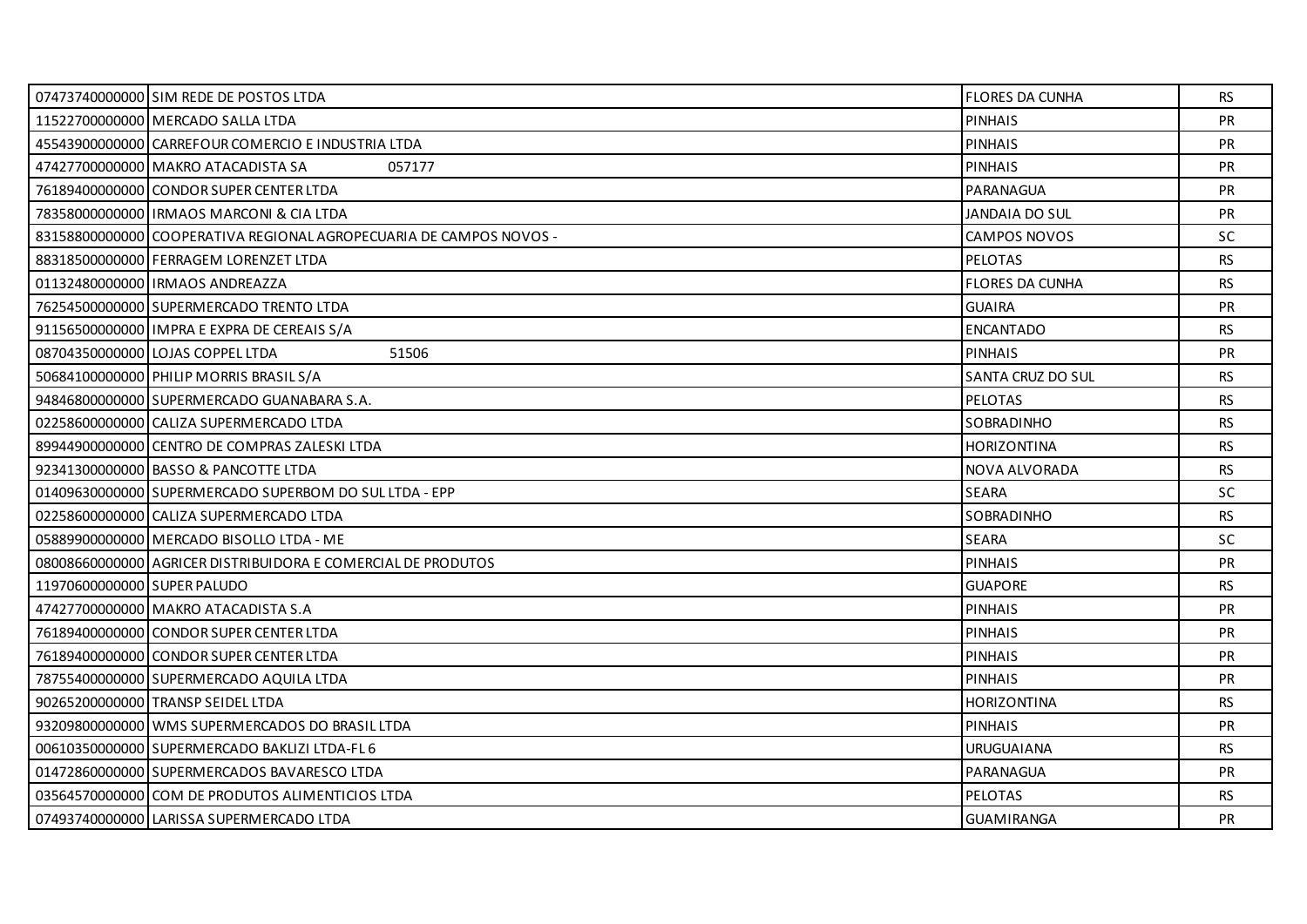| 07732730000000 SUPERMERCADOS BARCELON LTDA                         | LAPA                  | <b>PR</b> |
|--------------------------------------------------------------------|-----------------------|-----------|
| 09420950000000 N.B. DAL SANTOS & CIA LTDA                          | <b>PRUDENTOPOLIS</b>  | <b>PR</b> |
| 12613500000000 POTENCIAL BIODIESEL LTDA                            | LAPA                  | <b>PR</b> |
| 13774400000000 MERCADO E ACOUGUE CAPP LTDA - EPP                   | SAO JOSE DO CEDRO     | SC        |
| 23265600000000 SUPERMERCADO PAGUE MENOS LTDA - EPP                 | PARANAGUA             | <b>PR</b> |
| 23265600000000 SUPERMERCADO PAGUE MENOS LTDA                       | PARANAGUA             | <b>PR</b> |
| 75923200000000 VALDAR MOVEIS LTDA                                  | <b>JANDAIA DO SUL</b> | <b>PR</b> |
| 76093700000000 COPACOL-COOPERATIVA AGROINDUSTRIAL CONSOLATA        | <b>JESUITAS</b>       | <b>PR</b> |
| 76097600000000 ROMANHA INDUSTRIA DE ALIMENTOS LTDA                 | <b>PINHAIS</b>        | <b>PR</b> |
| 76108300000000   CASTROLANDA - COOPERATIVA AGROINDUSTRIAL LTDA     | <b>CASTRO</b>         | <b>PR</b> |
| 77698000000000 CAMILO DISTRIBUIDORA                                | SARANDI               | PR        |
| 79379500000000 HAVAN LOJAS DE DEPARTAMENTOS LTDA - PARANAGUA       | PARANAGUA             | <b>PR</b> |
| 83158800000000 COOPERATIVA REGIONAL AGROPECUARIA DE CAMPOS NOVOS - | <b>CAMPOS NOVOS</b>   | SC.       |
| 86378400000000   MOCAM SUPERMERCADOS LTDA                          | GASPAR                | SC        |
| 86378400000000 MOCAM SUPERMERCADOS LTDA                            | <b>GASPAR</b>         | <b>SC</b> |
| 89305200000000 COOPERATIVA DOS SUINOCULTORES DE ENCANTADO LTDA     | <b>ENCANTADO</b>      | RS.       |
| 93209800000000 WMS SUPERMERCADOS DO BRASIL LTDA                    | PRESIDENTE PRUDENTE   | SP        |
| 97320500000000 COOPERATIVA TRITICOLA SARANDI LTDA                  | SARANDI               | RS.       |
| 00610350000000 SUPERMERCADO BAKLIZI LTDA                           | <b>URUGUAIANA</b>     | RS.       |
| 00610350000000 SUPERMERCADO BACKLIZI LTDA                          | <b>URUGUAIANA</b>     | <b>RS</b> |
| 00610350000000 SUPERMERCADO BAKLIZI LTDA                           | <b>URUGUAIANA</b>     | RS.       |
| 01060740000000 MACRO ATACADO KROLOW LTDA                           | <b>PELOTAS</b>        | RS.       |
| 09463340000000 MECANICA SANTA MARIA                                | SANTA TEREZA DO OESTE | PR        |
| 79257300000000 SUPERMERCADOS ARCHER SA                             | <b>BRUSQUE</b>        | <b>SC</b> |
| 92232000000000 IRMAOS SILVA ROCHA & CIA.LTDA.                      | <b>PELOTAS</b>        | RS.       |
| 92232000000000   IRMAOS SILVA ROCHA E CIA LTDA                     | <b>PELOTAS</b>        | <b>RS</b> |
| 93209800000000 WMS SUPERMERCADOS DO BRASIL LTDA.                   | <b>PELOTAS</b>        | RS.       |
| 93429200000000 MILLER-COMERCIO DE ALIMENTOS LTDA                   | SANTA CRUZ DO SUL     | <b>RS</b> |
| 03107200000000 PASSARELA CENTER LTDA.                              | HERVAL DOESTE         | SC        |
| 09477650000000 SDB COMERCIO DE ALIMENTOS LTDA                      | PORTO BELO            | <b>SC</b> |
| 11517800000000 COMPANHIA SULAMERICANA DE DISTRIBUICAO              | <b>MARINGA</b>        | <b>PR</b> |
| 11517800000000 COMPANHIA SULAMERICANA DE DISTRIBUICAO              | <b>MARINGA</b>        | <b>PR</b> |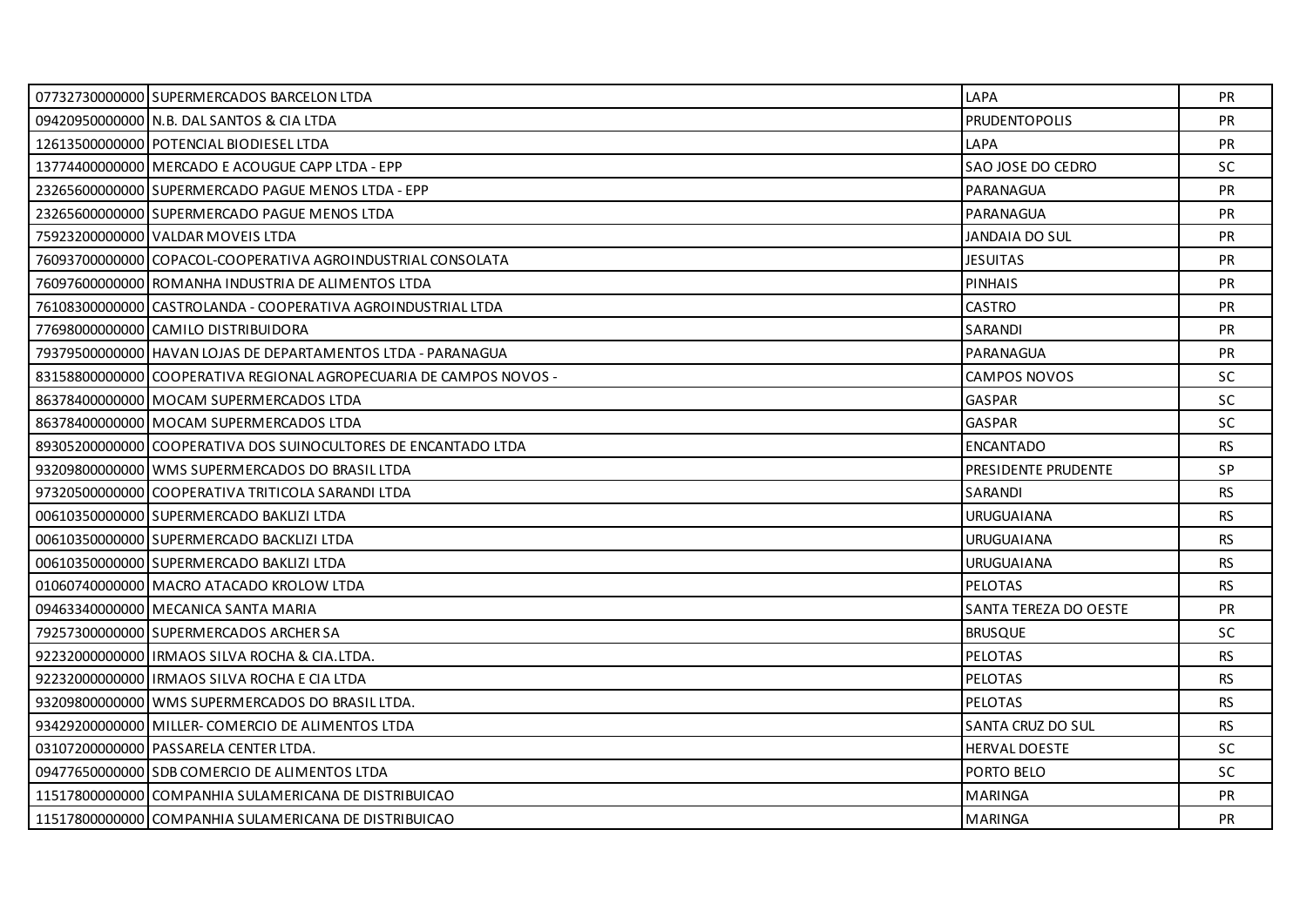| 21039900000000 PARANENSE MINIMERCADO EIRELLI                         | <b>CURITIBA</b>     | <b>PR</b> |
|----------------------------------------------------------------------|---------------------|-----------|
| 23253900000000 VERDE MAIS COMERCIO DE ALIMENTOS LTDA - ME            | <b>CURITIBA</b>     | <b>PR</b> |
| 28841200000000 REAL LAR COMERCIO DE UTILIDADES DOMESTICAS LTDA       | <b>CURITIBA</b>     | <b>PR</b> |
| 45543900000000 CARREFOUR COMERCIO E INDUSTRIA LTDA                   | <b>CURITIBA</b>     | PR        |
| 75400200000000 CASSOL MATERIAIS DE CONSTRUCAO LTDA                   | <b>CURITIBA</b>     | <b>PR</b> |
| 76430400000000 IRMAOS MUFFATO CIA LTDA                               | <b>MARINGA</b>      | <b>PR</b> |
| 77172200000000 DEPOSITO DE MATERIAIS PARA CONSTRUCAO NICHELE LTDA    | <b>CURITIBA</b>     | <b>PR</b> |
| 84948200000000 JUNTO SEGUROS S.A.                                    | <b>CURITIBA</b>     | PR        |
| 86184100000000 EUGENIO RAULINO KOERICH SA COMERCIO E INDUSTRIA       | <b>BIGUACU</b>      | SC.       |
| 87569500000000 ANCELMO LELIS DE LIMA                                 | SAO VICENTE DO SUL  | <b>RS</b> |
| 87965800000000 SUPERMERCADO MACLA LTDA                               | CAMAQUA             | <b>RS</b> |
| 89131200000000 CASSUL - DISTRIBUIDORA DE PRODUTOS AGROPECUARIOS LTDA | <b>ERECHIM</b>      | <b>RS</b> |
| 93209800000000 WMS SUPERMERCADOS DO BRASIL LTDA                      | <b>CURITIBA</b>     | <b>PR</b> |
| 93209800000000 WMS SUPERMERCADOS DO BRASIL LTDA.                     | <b>CURITIBA</b>     | <b>PR</b> |
| 97205900000000 RONALDO HELING - ME                                   | <b>CANGUCU</b>      | <b>RS</b> |
| 97205900000000 RONALDO HELING - ME                                   | <b>CANGUCU</b>      | <b>RS</b> |
|                                                                      |                     |           |
| 04744880000000 J.M.P BENETI E CIA LTDA                               | <b>TORRES</b>       | RS        |
| 05125080000000 MAIZANH E CIA LTDA                                    | SAO LOURENCO DO SUL | <b>RS</b> |
| 91156500000000 LIMEC. IMPORT. E EXPORTADORA DE CEREAIS               | LAJEADO             | <b>RS</b> |
| 91156500000000 IMPORTADORA E EXPORTADORA DE CEREAIS S/A              | LAJEADO             | <b>RS</b> |
| 91156500000000 LIMEC IMPORT E EXPORT DE CEREAIS LTDA                 | <b>RIO PARDO</b>    | <b>RS</b> |
| 01874170000000 MASTER ATS SUPERMERCADOS LTDA                         | <b>ERECHIM</b>      | <b>RS</b> |
| 76417000000000 MUNICIPIO DE CURITIBA                                 | <b>CURITIBA</b>     | PR        |
| 76509000000000 IRMAOS ABAGE & CIA LTDA                               | <b>CURITIBA</b>     | <b>PR</b> |
| 76509000000000 IRMAOS ABAGE & CIA LTDA                               | <b>CURITIBA</b>     | <b>PR</b> |
| 93209800000000 WMS SUPERMERCADOS DO BRASIL LTDA.                     | <b>MARINGA</b>      | PR        |
| 93209800000000 WMS SUPERMERCADOS DO BRASIL LTDA                      | <b>ERECHIM</b>      | RS.       |
| 93209800000000 WMS SUPERMERCADOS DO BRASIL                           | <b>RIO PARDO</b>    | <b>RS</b> |
| 94896600000000 SUPERMERCADO BOM RANCHO LTDA                          | <b>TORRES</b>       | RS        |
| 96919300000000 ABASTECEDORA DE COMB BUTIA LTDA                       | ARROIO DOS RATOS    | RS.       |
| 00940956000000 COMIL ONIBUS S.A.                                     | ERECHIM             | <b>RS</b> |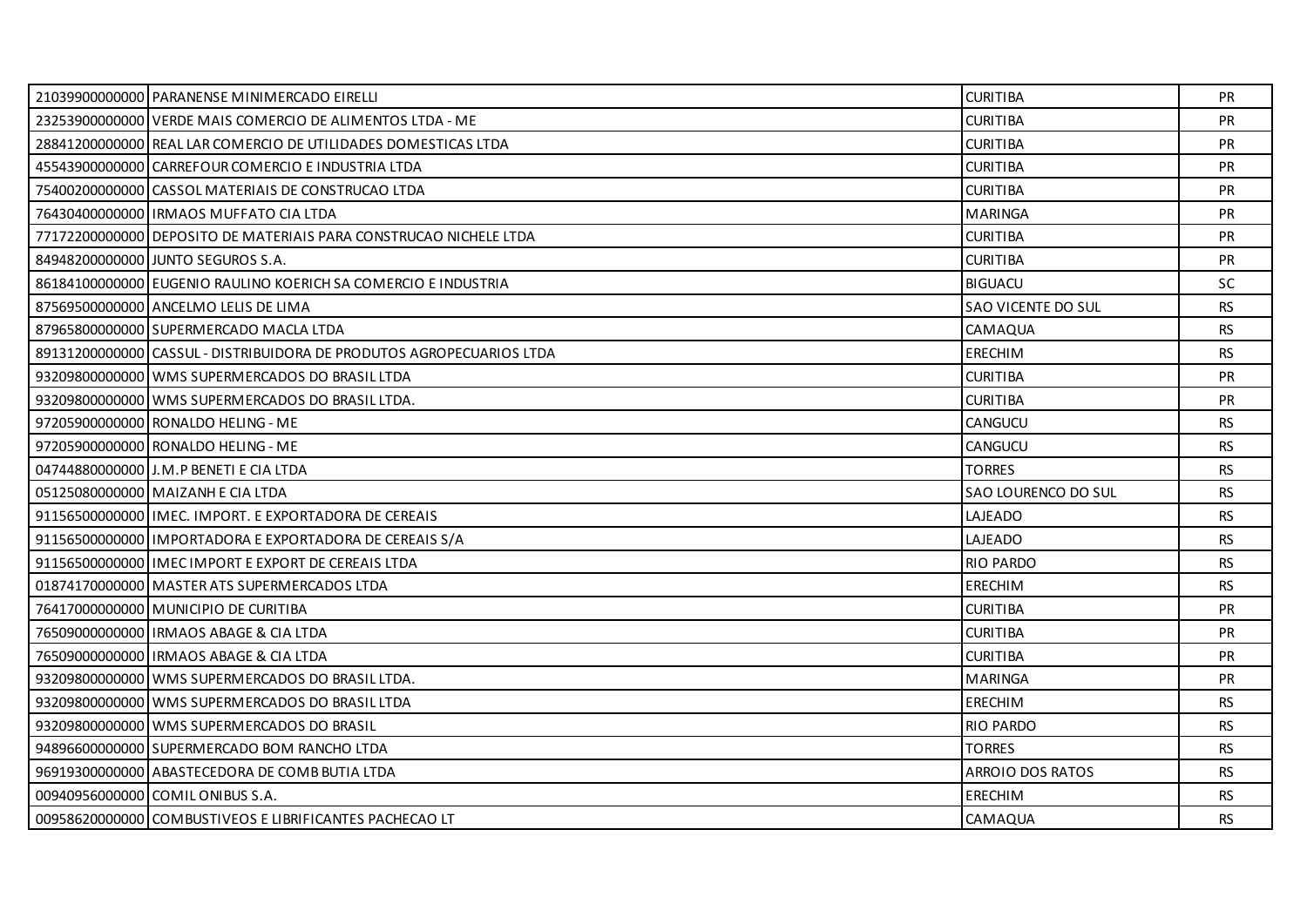|                             | 03377000000000 BIG JOIA SUPERMERCADOS LTDA                              | <b>TORRES</b>       | <b>RS</b> |
|-----------------------------|-------------------------------------------------------------------------|---------------------|-----------|
|                             | 08561090000000 DENISE ROCKE SONEMAM & CIA LTDA - EPP                    | CAMAQUA             | <b>RS</b> |
|                             | 76189400000000 CONDOR SUPER CONDOR CENTER LTDA UVARANAS                 | <b>PONTA GROSSA</b> | <b>PR</b> |
|                             | 78116700000000 CIA BEAL DE ALIMENTOS                                    | <b>CURITIBA</b>     | <b>PR</b> |
|                             | 81136500000000 BJ SANTOS E CIA LTDA                                     | <b>MARINGA</b>      | PR        |
|                             | 87296000000000 BENOIT ELETRODOMESTICOS LTDA                             | LAJEADO             | <b>RS</b> |
| 87338100000000 ARNOLDO PICK |                                                                         | <b>VERA CRUZ</b>    | <b>RS</b> |
|                             | 90929800000000 RAMAO DEODATO VERGILI COSENTINO                          | <b>ITAQUI</b>       | <b>RS</b> |
|                             | 93209800000000 WMS SUPERMERCADOS DO BRASIL LTDA                         | <b>CURITIBA</b>     | <b>PR</b> |
|                             | 93647900000000 PARMISSIMO ALIMENTOS LTDA                                | VIAMAO              | RS.       |
|                             | 95170800000000 MIRIAN MAZOTTI                                           | ERECHIM             | <b>RS</b> |
|                             | 00046659838015 ELEMAR CONRAD                                            | SAO LOURENCO DO SUL | <b>RS</b> |
|                             | 00054887844034 LEDE KLASEN ROCKE                                        | SAO LOURENCO DO SUL | RS.       |
|                             | 00279461000000 SUPERMERCADO MERCACILLA LTDA                             | <b>CURITIBA</b>     | PR        |
|                             | 00610350000000 SUPERMERCADO BAKLIZI LTDA                                | <b>ITAQUI</b>       | <b>RS</b> |
|                             | 02336510000000 SULSANTOS COMERCIO DE DOCES, ALIMENTOS E EMBALAGENS LTDA | <b>CURITIBA</b>     | <b>PR</b> |
|                             | 02831170000000 KOCH HIPERMERCADO LTDA                                   | PORTO BELO          | <b>SC</b> |
|                             | 02914460000000 SEARA ALIMENTOS LTDA                                     | <b>ITAPIRANGA</b>   | <b>SC</b> |
|                             | 04686830000000 FADALEAL SUPERMERCADOS LTDA XV                           | <b>CURITIBA</b>     | <b>PR</b> |
|                             | 05330310000000 MERCADO CURITIBA N E N LTDA                              | <b>CURITIBA</b>     | PR        |
|                             | 05797330000000 SUPER G DISTRIBUIDORA DE PRODUTOS ALIMENTICIOS LTDA      | <b>CURITIBA</b>     | <b>PR</b> |
|                             | 05908710000000 BASE COMERCIO DE ALIMENTOS LTDA - ME                     | ERECHIM             | <b>RS</b> |
|                             | 06057220000000 SENDAS DISTRIBUIDORA S/A                                 | <b>MARINGA</b>      | PR        |
|                             | 08008660000000 AGRICER DISTRIBUIDORA E COMERCIAL DE PRODUTOS            | <b>CURITIBA</b>     | <b>PR</b> |
|                             | 11261200000000 PAPA DOCE INDUSTRIA E COMERCIO DE CHOCOLATES LTDA - EPP  | SOMBRIO             | <b>SC</b> |
|                             | 14113300000000 FREEDOCE DISTR. LTDA                                     | <b>MARINGA</b>      | PR        |
|                             | 17342900000000 JJUMBO COMERCIO DE UTILIDADES LTDA                       | <b>CURITIBA</b>     | <b>PR</b> |
|                             | 73373100000000 ZAMPROGNA DISTRIBUIDORA DE ALIMENTOS LTD                 | <b>CURITIBA</b>     | <b>PR</b> |
|                             | 76093700000000 COPACOL-COOPERATIVA AGROINDUSTRIAL CONSOLATA             | FORMOSA DO OESTE    | PR        |
|                             | 76189400000000 CONDOR SUPER CENTER LTDA                                 | <b>CURITIBA</b>     | <b>PR</b> |
|                             | 76430400000000   IRMAOS MUFFATO CIA LTDA                                | <b>CURITIBA</b>     | <b>PR</b> |
|                             | 77500000000000 MERCADOMOVEIS LTDA                                       | PONTA GROSSA        | <b>PR</b> |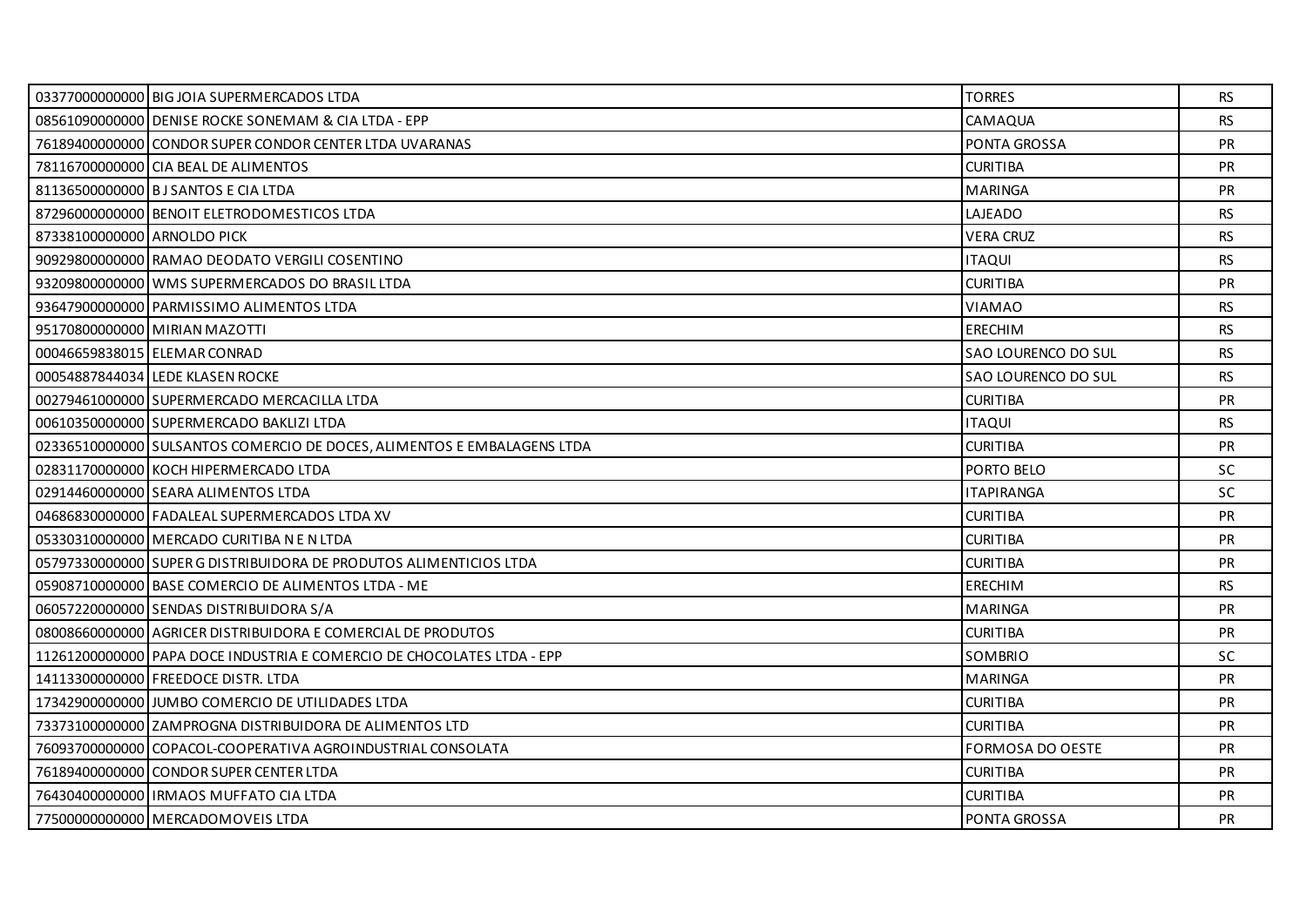|                               | 79578100000000 CHAPADA COMRCIO DE ALIMENTOS EIRELI                                       | PONTA GROSSA                | <b>PR</b> |
|-------------------------------|------------------------------------------------------------------------------------------|-----------------------------|-----------|
|                               | 80221000000000 TOZETTO & CIA LTDA                                                        | PONTA GROSSA                | PR        |
|                               | 82647200000000 COOPERATIVA DE PRODUCAO E ABASTECIMENTO DO                                | <b>INDAIAL</b>              | <b>SC</b> |
|                               | 83647000000000 A, ANGELONI E CIA LTDA                                                    | <b>CURITIBA</b>             | <b>PR</b> |
|                               | 84046100000000 BUNGE ALIMENTOS S/A                                                       | PONTA GROSSA                | <b>PR</b> |
|                               | 85080400000000 SUPERMERCADO CURITIBA LTDA EPP                                            | <b>CURITIBA</b>             | <b>PR</b> |
|                               | 87315800000000 NEUGEBAUER ALIMENTOS S/A                                                  | ARROIO DO MEIO              | <b>RS</b> |
|                               | 88910300000000 GUARAPARI COMERCIO DE GENEROS ALIMENTICIOS LTDA                           | <b>VIAMAO</b>               | <b>RS</b> |
|                               | 91293000000000 LIBRAGA CIA LTDA                                                          | LAJEADO                     | RS.       |
|                               | 92151000000000 CARLOS AUGUSTO BORBA                                                      | <b>ERECHIM</b>              | RS.       |
|                               | 95379700000000 T. T. KATO & CIA. LTDA - ME                                               | <b>ASSAI</b>                | PR        |
|                               | 95407000000000 COMERCIAL DE ALIMENTOS LUAMAR LTDA                                        | <b>CURITIBA</b>             | <b>PR</b> |
|                               | 00368801000000 SUPERCENTER ALIMENTOS LTDA                                                | <b>VARGEM BONITA</b>        | <b>SC</b> |
|                               | 00477061000000 FARMACIAS FARMAPAULO LTDA                                                 | <b>MARINGA</b>              | PR        |
|                               | 092017600000001LEAL CENTER COMERCIO VAREJISTA E ATACADISTA DE PRODUTOS ALIMENTICIOS LTDA | SOLEDADE                    | <b>RS</b> |
|                               | 05390660000000 FENNER & CIA LTDA                                                         | BALNEARIO CAMBORIU          | <b>SC</b> |
| 08200000000000 JBS AVES LTDA. |                                                                                          | <b>NOVA VENEZA</b>          | <b>SC</b> |
|                               | 83647000000000 A. ANGELONI & CIA. LTDA                                                   | BALNEARIO CAMBORIU          | <b>SC</b> |
|                               | 93209800000000 WMS SUPERMERCADOS DO BRASIL LTDA.                                         | <b>BARRA DO RIBEIRO</b>     | <b>RS</b> |
|                               | 93209800000000 WMS SUPERMERCADOS DO BRASIL LTDA                                          | BALNEARIO CAMBORIU          | <b>SC</b> |
|                               | 01307080000000 PAULO RICARDO RAMOS GOMES                                                 | CRUZEIRO DO SUL             | <b>RS</b> |
|                               | 50221000000000 BRASIL KIRIN INDUSTRIA DE BEBIDAS S.A                                     | <b>IGREJINHA</b>            | <b>RS</b> |
|                               | 91022600000000 COOPERATIVA AGRICOLA MISTA NOVA PALMA LTDA                                | JULIO DE CASTILHOS          | <b>RS</b> |
|                               | 02831170000000 KOCH HIPERMERCADO LTDA                                                    | CAMBORIU                    | SC        |
|                               | 05435070000000 SUPERVIZA SUPERMERCADOS EIRELI                                            | <b>VIDEIRA</b>              | <b>SC</b> |
|                               | 08505740000000 FLORA PRODUTOS DE HIGIENE E LIMPEZA S.A                                   | <b>ITAJAI</b>               | <b>SC</b> |
|                               | 14186000000000 OCEANA ESTALEIRO S.A.                                                     | <b>ITAJAI</b>               | <b>SC</b> |
|                               | 17322000000000 SUMABRAS DO BRASIL INDUSTRIA E COMERCIO DE SUCOS DE MACA LTD              | VACARIA                     | <b>RS</b> |
|                               | 61082800000000 BUNGE FERTILIZANTES S/A                                                   | <b>RIO GRANDE</b>           | <b>RS</b> |
| 75315300000000 ATACADAO S.A   |                                                                                          | <b>SAO JOSE DOS PINHAIS</b> | <b>PR</b> |
|                               | 76093700000000 COPACOL-COOPERATIVA AGROINDUSTRIAL CONSOLATA                              | CAFELANDIA                  | <b>PR</b> |
|                               | 76093700000000 COPACOL-COOPERATIVA AGROINDUSTRIAL CONSOLATA                              | CAFELANDIA                  | <b>PR</b> |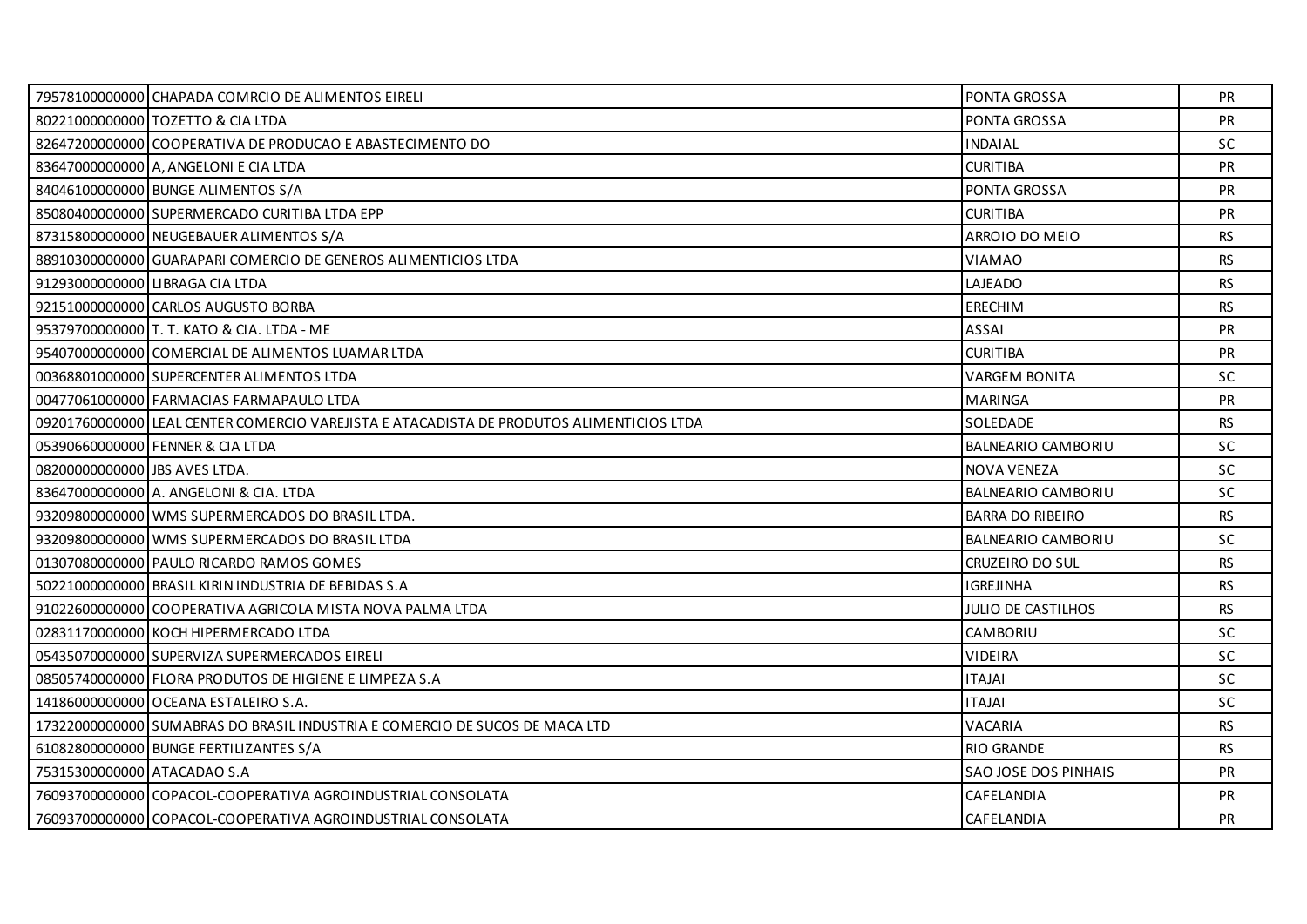|                              | 76189400000000 CONDOR SUPER CENTER LTDA                                  | APUCARANA                     | <b>PR</b> |
|------------------------------|--------------------------------------------------------------------------|-------------------------------|-----------|
|                              | 76189400000000 CONDOR SUPER CENTER LTDA                                  | SAO JOSE DOS PINHAIS          | PR        |
|                              | 76371400000000 SUPERMERCADOS XANDE LTDA                                  | ITAJAI                        | <b>SC</b> |
|                              | 78413300000000 SUPERMERCADO JACOMAR LTDA                                 | <b>SAO JOSE DOS PINHAIS</b>   | PR        |
|                              | 91293000000000 LIBRAGA, BRANDAO & CIA LTDA                               | <b>JULIO DE CASTILHOS</b>     | <b>RS</b> |
|                              | 94002100000000 SUPERMERCADO CODEBAL LTDA                                 | ELDORADO DO SUL               | <b>RS</b> |
|                              | 97506500000000 COAGRISOL COOPERATIVA AGROINDUSTRIAL                      | SOLEDADE                      | <b>RS</b> |
|                              | 00913443000000 RENAULT DO BRASIL S.A                                     | SAO JOSE DOS PINHAIS          | PR        |
|                              | 02831170000000 KOCH HIPERMERCADO S/A                                     | CAMBORIU                      | SC        |
|                              | 03209270000000 ZANINI DO BRASIL LTDA                                     | <b>SAO JOSE DOS PINHAIS</b>   | <b>PR</b> |
|                              | 03644590000000 SANCHES E VECCHIATE LTDA                                  | SABAUDIA                      | PR        |
|                              | 05621540000000 SUPERMERCADOS IRMAOS UNIDOS LTDA.                         | ITAJAI                        | <b>SC</b> |
|                              | 06286940000000 COMERCIO DE GENEROS ALIMENTICIOS SAO MIGUEL ARCANJO LTDA. | <b>JARAGUA DO SUL</b>         | <b>SC</b> |
|                              | 07116590000000 MOLINA COMERCIAL DE ALIMENTOS LTDA                        | SAO JOSE DOS PINHAIS          | PR        |
|                              | 07476040000000 LIDIA JASKI KOZAK                                         | <b>ITAJAI</b>                 | SC        |
|                              | 07650320000000 MOCELLIN ARTIGOS DE FESTAS                                | <b>RIO GRANDE</b>             | <b>RS</b> |
|                              | 08060850000000 QSM DISTRIBUIDORA E LOGISTICA LTDA                        | <b>ITAJAI</b>                 | SC        |
|                              | 11517800000000 COMPANHIA SULAMERICANA DE DISTRIBUICAO                    | APUCARANA                     | PR        |
|                              | 26167000000000 SULFRIGO ALIMENTOS LTDA - EPP                             | <b>JULIO DE CASTILHOS</b>     | <b>RS</b> |
|                              | 29740200000000 ATACADO E VAREJO BRUNETTO FILHOS LTDA                     | SOLEDADE                      | <b>RS</b> |
|                              | 61585900000000 RAIA DROGASIL S/A                                         | SAO JOSE DOS PINHAIS          | PR        |
|                              | 81611900000000 OESA COMERCIO E REPRESENTACOES S/A                        | <b>JARAGUA DO SUL</b>         | SC        |
|                              | 82956200000000 MUNDIALMIX COMERCIO DE ALIMENTOS LTDA                     | RIO DO SUL                    | SC        |
|                              | 86183400000000 CASSOL PRE-FABRICADOS LTDA                                | <b>GOVERNADOR CELSO RAMOS</b> | SC        |
|                              | 92691600000000 NAVEGACAO ALIANCA LTDA.                                   | <b>RIO GRANDE</b>             | <b>RS</b> |
|                              | 97506500000000 COAGRISOL COOPERATIVA AGROINDUSTRIAL                      | <b>FONTOURA XAVIER</b>        | <b>RS</b> |
|                              | 06261770000000 ALLMAYER SUPERMERCADO LTDA                                | MARECHAL CANDIDO RONDON       | <b>PR</b> |
|                              | 93209800000000 WMS SUPERMERCADOS DO BRASIL LTDA.                         | <b>RIO GRANDE</b>             | <b>RS</b> |
|                              | 13079800000000 CQG CONSTRUCOES                                           | <b>RIO GRANDE</b>             | <b>RS</b> |
| 75315300000000 ATACADAO S.A. |                                                                          | <b>RIO GRANDE</b>             | <b>RS</b> |
|                              | 76189400000000 CONDOR SUPER CENTER LTDA                                  | <b>FAZENDA RIO GRANDE</b>     | <b>PR</b> |
|                              | 88094700000000 COOPERATIVA TRITICOLA MISTA CAMPO NOVO LTDA               | CAMPO NOVO                    | <b>RS</b> |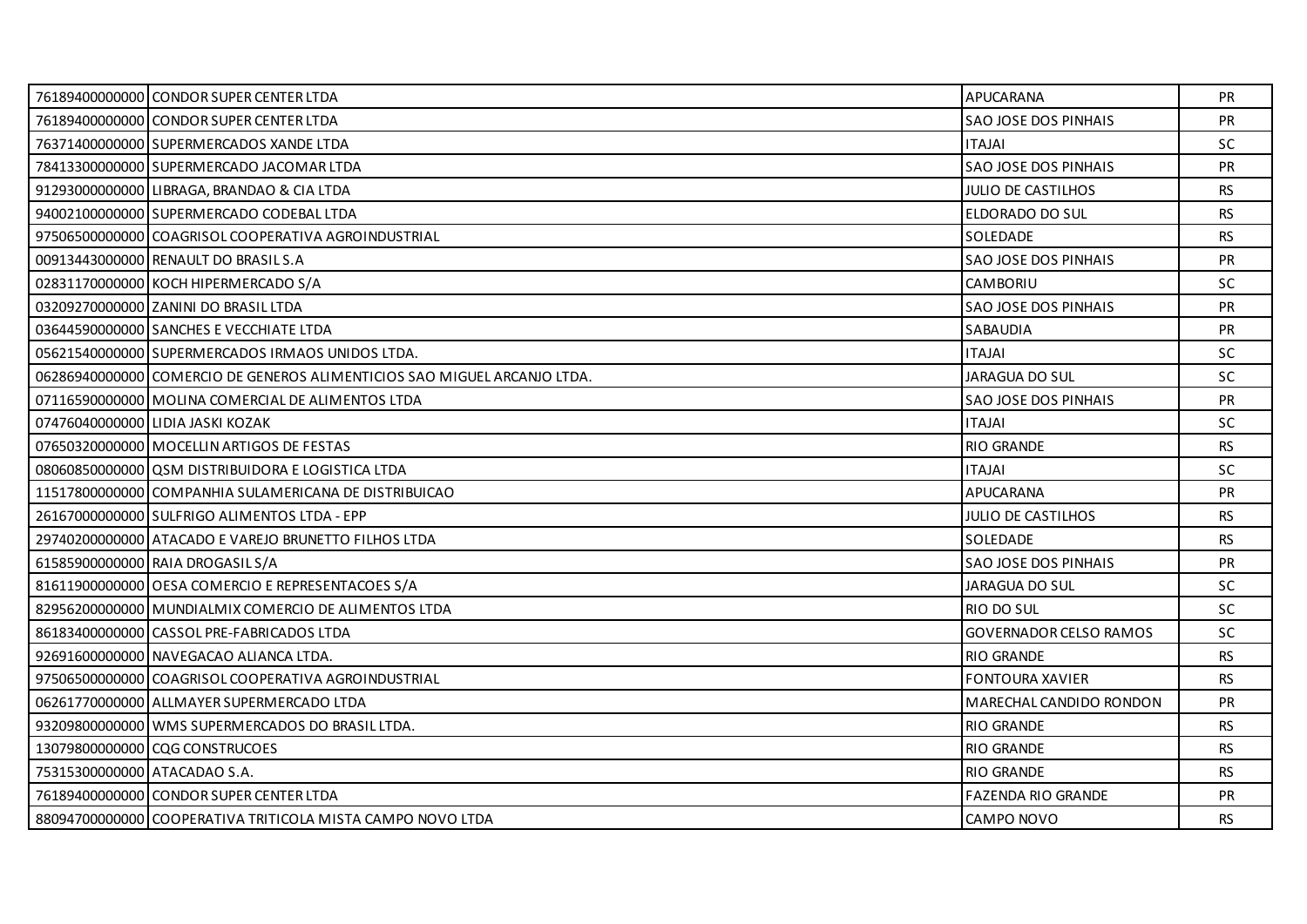|                                | 01136190000000 DOKA - INDUSTRIA E COMERCIO LTDA - EPP           | <b>IALATI</b>               | <b>SC</b> |
|--------------------------------|-----------------------------------------------------------------|-----------------------------|-----------|
|                                | 09665050000000 NILSON ARNALDO DA SILVA E CIA LTDA               | <b>ITAJAI</b>               | SC        |
|                                | 10490200000000 M.I. REVESTIMENTOS LTDA                          | <b>SAO JOSE DOS PINHAIS</b> | <b>PR</b> |
|                                | 15129900000000 R. C. LOPES & PINHAL LTDA - ME                   | CRUZEIRO DO OESTE           | <b>PR</b> |
|                                | 72500200000000 ONIRIC COM. ALIMENTOS LTDA                       | LAGOA VERMELHA              | <b>RS</b> |
|                                | 76566700000000 KUSMA & CIA LTDA                                 | SAO JOSE DOS PINHAIS        | PR        |
|                                | 77388000000000 BOTICA COML FARMACEUTICA LTDA-6878               | SAO JOSE DOS PINHAIS        | <b>PR</b> |
|                                | 92660600000000 YARA BRASIL FERTILIZANTES S/A                    | <b>RIO GRANDE</b>           | <b>RS</b> |
|                                | 93209800000000 WMS SUPERMERCADO DO BRASIL                       | SAO JOSE DOS PINHAIS        | <b>PR</b> |
|                                | 02233410000000 SUPERMERCADOS BIRD SA                            | ELDORADO DO SUL             | <b>RS</b> |
|                                | 02947960000000 CENTRO CENTER ALIMENTOS LTDA                     | <b>VIDEIRA</b>              | SC        |
|                                | 03505450000000 SUPERALVO SUPERMERCADO LTDA                      | APUCARANA                   | <b>PR</b> |
|                                | 03505450000000 SUPERALVO SUPERMERCADO LTDA                      | APUCARANA                   | <b>PR</b> |
|                                | 04104120000000 NISSAN DO BRASIL AUTOMOVEIS LTDA                 | <b>SAO JOSE DOS PINHAIS</b> | <b>PR</b> |
|                                | 04257100000000 VIRTUAL PRODUTOS PESSOAIS LTDA                   | CAMBORIU                    | <b>SC</b> |
|                                | 05783840000000 SUPERMERCADO LUVISA LTDA                         | SOLEDADE                    | RS.       |
|                                | 08993030000000 MARCELO CATTO MATERIAIS DE CONSTRUCAO LTDA       | SOLEDADE                    | RS.       |
|                                | 10342300000000 SUPER NOVO COMERCIO DE ALIMENTOS LTDA            | TRES CACHOEIRAS             | <b>RS</b> |
|                                | 11760200000000 LRS SUPERMERCADO LTDA                            | <b>SAO JOSE DOS PINHAIS</b> | <b>PR</b> |
|                                | 18705200000000 MEDABIL INDUSTRIA EM SISTEMAS CONSTRUTIVOS LTDA. | NOVA BASSANO                | <b>RS</b> |
|                                | 19196000000000 DISPAR DISTRIBUIDORA DE MEDICAMENTOS LTDA        | SAO JOSE DOS PINHAIS        | <b>PR</b> |
|                                | 76361800000000 JJ MARTINS SUPERMERCADOS PLANALTO LTDA           | UMUARAMA                    | <b>PR</b> |
|                                | 76361800000000 JJ MARTINS SUPERMERCADOS PLANALTO LTDA           | <b>UMUARAMA</b>             | PR        |
|                                | 76361800000000 J MARTINS SUPERMERCADOS                          | <b>UMUARAMA</b>             | <b>PR</b> |
|                                | 76361800000000 JJ MARTINS SUPERMERCADOS PLANALTO LTDA           | UMUARAMA                    | <b>PR</b> |
|                                | 77595400000000 FRIMESA COOPERATIVA CENTRAL                      | MARECHAL CANDIDO RONDON     | PR        |
|                                | 77951800000000 SUPERMERCADO STALL LTDA                          | <b>SAO JOSE DOS PINHAIS</b> | <b>PR</b> |
|                                | 011324800000001IRMAOS ANDREAZZA LTDA                            | CAXIAS DO SUL               | RS.       |
|                                | 02931090000000 SUPERROSA LTDA                                   | PALHOCA                     | <b>SC</b> |
|                                | 07182020000000 PAULA CRISTINA ALTENHOFEN                        | MONTENEGRO                  | RS.       |
| 082000000000000 UBS AVES LTDA. |                                                                 | CAXIAS DO SUL               | <b>RS</b> |
|                                | 68821000000000 MERCADO BACESA LTDA                              | <b>SAO BORJA</b>            | <b>RS</b> |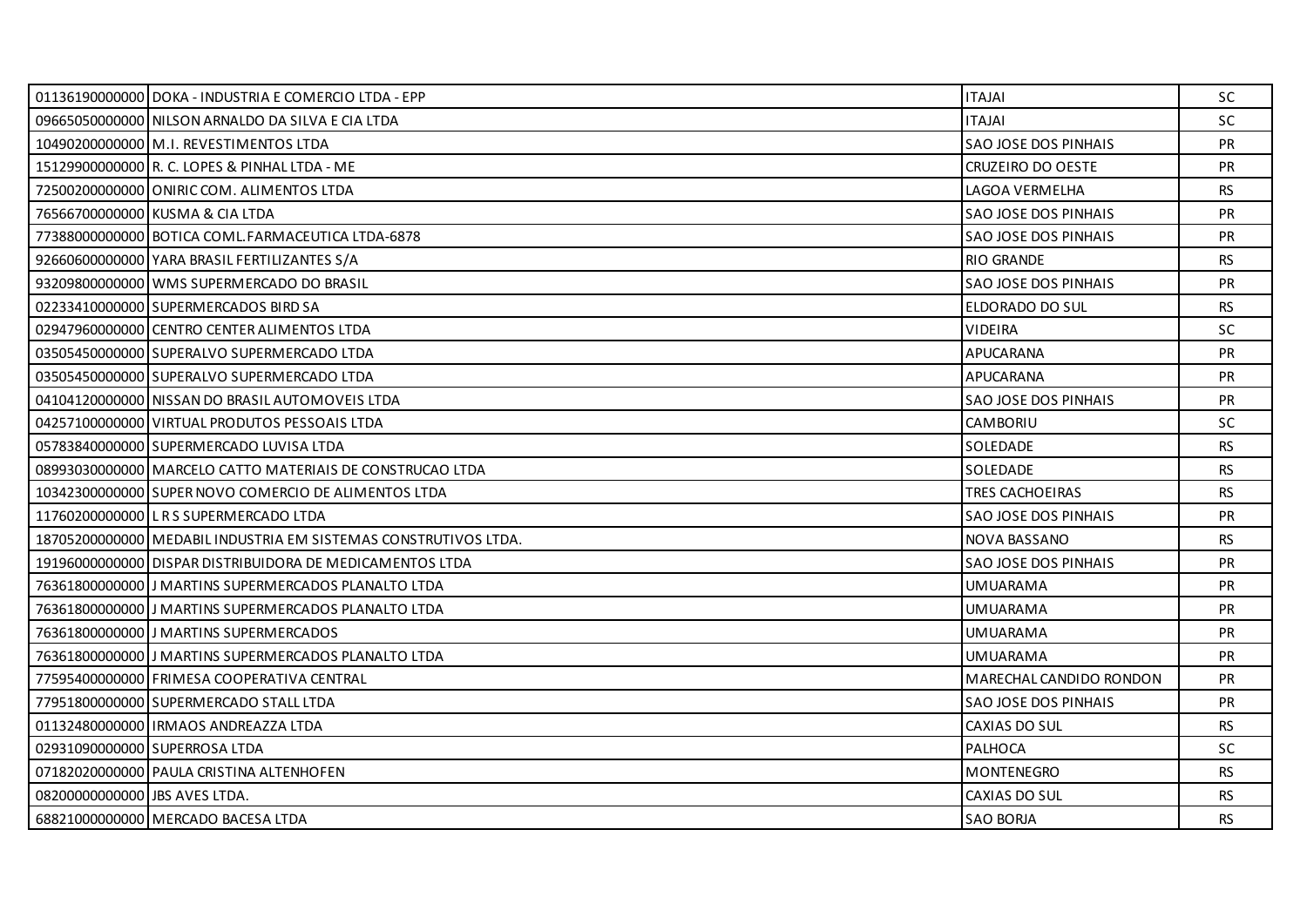| 76260000000000 TONELLO E MACHADO DA LUZ LTDA                  | CAMPO MOURAO         | <b>PR</b> |
|---------------------------------------------------------------|----------------------|-----------|
| 82946300000000 SUPERMERCADO MAZZUCCO LTDA                     | <b>URUSSANGA</b>     | SC        |
| 01905100000000 SUPERMERCADO GERMANIA LTDA                     | <b>RIO NEGRINHO</b>  | <b>SC</b> |
| 01905100000000 SUPERMERCADO GERMANIA LTDA                     | <b>RIO NEGRINHO</b>  | <b>SC</b> |
| 02914460000000 SEARA ALIMENTOS LTDA                           | CAMPO MOURAO         | <b>PR</b> |
| 02914460000000 SEARA ALIMENTOS LTDA                           | <b>SEBERI</b>        | <b>RS</b> |
| 03270790000000 MARTELLI MATERIAIS DE CONSTRUCAO LTDA          | MEDIANEIRA           | <b>PR</b> |
| 04768480000000   ITALO SUPERMERCADOS LTDA                     | <b>DOIS VIZINHOS</b> | <b>PR</b> |
| 04836060000000 NICOLOTTI COM VAREJ DE ALIMENTOS LTDA          | PIRAQUARA            | <b>PR</b> |
| 06348490000000 C&A COMERCIO DE ALIMENTOS LTDA                 | CAXIAS DO SUL        | <b>RS</b> |
| 07598670000000 SUPERMERCADO UNIAO LTDA                        | UNIAO DA VITORIA     | PR        |
| 08304710000000 CASTERTECH FUNDICAO TECNOLOGIA LTDA            | CAXIAS DO SUL        | <b>RS</b> |
| 08775870000000 SUPER IDEAL COMERCIAL DE ALIMENTOS LTDA.       | PIRAQUARA            | <b>PR</b> |
| 08917570000000 FROZA E FERNANDES                              | <b>GUAIBA</b>        | <b>RS</b> |
| 08917570000000 FROZZA E FERNANDES LTDA                        | <b>GUAIBA</b>        | <b>RS</b> |
| 10523300000000 SUSPENSYS SISTEMAS AUTOMOTIVOS LTDA            | CAXIAS DO SUL        | <b>RS</b> |
| 14808400000000 ADELLE INDUSTRIA DE ALIMENTOS LTDA             | <b>SEBERI</b>        | <b>RS</b> |
| 14808400000000 LABEMA ALIMENTOS LTDA                          | <b>SEBERI</b>        | <b>RS</b> |
| 82946300000000 SUPERMERCADO MAZZUCCO LTDA                     | <b>URUSSANGA</b>     | <b>SC</b> |
| 82956200000000 MUNDIALMIX COMERCIO DE ALIMENTOS LTDA          | <b>PALHOCA</b>       | SC        |
| 88610800000000 RANDON S/A VEIC.E IMPLEMENTOS                  | CAXIAS DO SUL        | <b>RS</b> |
| 89774200000000 COOPERATIVA LANGUIRU LTDA.                     | <b>TEUTONIA</b>      | <b>RS</b> |
| 92788000000000 CELUPA INDUSTRIAL CELULOSE E PAPEL GUAIBA LTDA | <b>GUAIBA</b>        | <b>RS</b> |
| 01132480000000 IRMAO ANDREAZA LTDA                            | CAXIAS DO SUL        | <b>RS</b> |
| 01132480000000 IRMAOS ANDREZZA LTDA                           | CAXIAS DO SUL        | <b>RS</b> |
| 01132480000000   IRMAOS ADREAZZA LTDA                         | CAXIAS DO SUL        | <b>RS</b> |
| 01132480000000 IRMAOS ANDREAZZA LTDA                          | CAXIAS DO SUL        | <b>RS</b> |
| 02994990000000 SUPERMERCADO MOMBACH LTDA                      | <b>MONTENEGRO</b>    | <b>RS</b> |
| 47961000000000 MAGAZINE LUIZA S/A                             | CAXIAS DO SUL        | <b>RS</b> |
| 89716200000000 SUPERMERCADO KERN EIRELI                       | XANGRI-LA            | RS        |
| 92026600000000 SUPERMERCADO CROATA LTDA                       | CAXIAS DO SUL        | <b>RS</b> |
| 93209800000000 WMS SUPERMERCADOS DO BRASIL LTDA.              | CAXIAS DO SUL        | <b>RS</b> |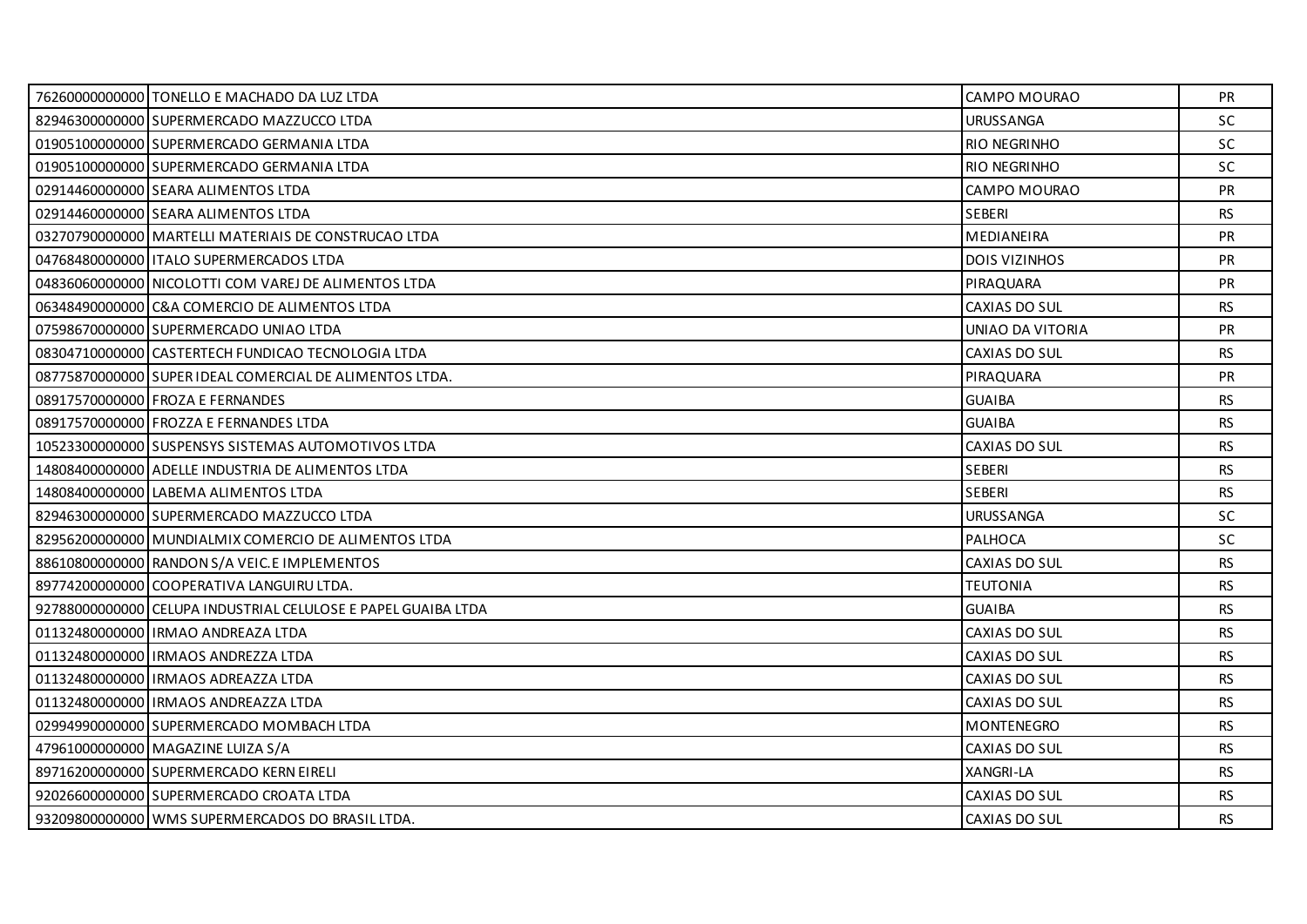|                               | 04985150000000 O VANTAJAO DIST. ALIMENTOS LTDA                            | CAXIAS DO SUL             | RS        |
|-------------------------------|---------------------------------------------------------------------------|---------------------------|-----------|
|                               | O5700410000000 O VANTAJAO SANTA FE DISTRIBUIDORA DE PRODUTOS ALIMENTICIOS | CAXIAS DO SUL             | <b>RS</b> |
|                               | 57494000000000 COMPANHIA BRASILEIRA DE CARTUCHOS                          | <b>MONTENEGRO</b>         | <b>RS</b> |
|                               | 88094700000000 COOPERATIVA TRITICOLA MISTA CAMPO NOVO LTDA                | <b>HUMAITA</b>            | <b>RS</b> |
| 88614200000000 COM. CESA      |                                                                           | CAXIAS DO SUL             | <b>RS</b> |
|                               | 93015000000000 CIA ZAFFARI COM. E IND.                                    | CAXIAS DO SUL             | <b>RS</b> |
|                               | 94396100000000 ANDREAZZA E CIA LTDA                                       | CAXIAS DO SUL             | <b>RS</b> |
|                               | 01132480000000   IRMAOS ANDREAZZA LTDA                                    | <b>CARLOS BARBOSA</b>     | <b>RS</b> |
|                               | 01725200000000 BRAULIO A KRAS - EPP                                       | XANGRI-LA                 | <b>RS</b> |
| 08200000000000 JBS AVES LTDA. |                                                                           | <b>MONTENEGRO</b>         | <b>RS</b> |
|                               | 11235000000000 CMPC CELULOSE RIOGRANDENSE LTDA                            | <b>GUAIBA</b>             | <b>RS</b> |
|                               | 13986000000000 WCA COMERCIO DE ALIMENTOS LTDA                             | <b>GUAIBA</b>             | <b>RS</b> |
|                               | 87397900000000 PGL DISTRIBUICAO DE ALIMENTOS LTDA                         | <b>BAGE</b>               | <b>RS</b> |
|                               | 01017970000000 CONRADO ALIMENTOS LTDA - ME                                | LARANJEIRAS DO SUL        | PR        |
|                               | 02185090000000 OCTAVIANO ZANDONAI & CIA LTDA                              | <b>CONCORDIA</b>          | <b>SC</b> |
|                               | 02869760000000 HORFRAN COM DE ELETROMOVEIS LTDA                           | <b>ITAPERUCU</b>          | <b>PR</b> |
|                               | 02914460000000 SEARA ALIMENTOS LTDA                                       | CAMPO MOURAO              | PR        |
|                               | 04279740000000 ALIMENTOS ESTRELA LTDA                                     | SAO LUIZ GONZAGA          | RS.       |
|                               | 04992740000000 DIAMAJU AGRICOLA LTDA                                      | <b>ANTA GORDA</b>         | <b>RS</b> |
|                               | 05896280000000 DISTRIBUIDORA UTIL LTDA - EPP                              | <b>CAIBI</b>              | <b>SC</b> |
|                               | 07032690000000 REALENGO ALIMENTOS LTDA                                    | <b>TURVO</b>              | SC.       |
|                               | 08486780000000 ROGGA S.A CONSTRUTORA E INCORPORADORA                      | <b>BALNEARIO PICARRAS</b> | <b>SC</b> |
|                               | 09026660000000 SBR SUINOS BRASIL INDUSTRIA E COMERCIO DE CARNES LTDA      | <b>VILA LANGARO</b>       | <b>RS</b> |
|                               | 14808400000000 LABEMA ALIMENTOS LTDA                                      | <b>SEBERI</b>             | <b>RS</b> |
|                               | 17410700000000 SUPERMERCADO CITDELLA E PAGNUSSAT                          | <b>DOIS VIZINHOS</b>      | <b>PR</b> |
|                               | 21378700000000 ADV COMERCIO DE PRODUTOS ALIMENTICIOS LTDA                 | CAXIAS DO SUL             | <b>RS</b> |
|                               | 64667700000000 NIPLAN ENGENHARIA SA                                       | <b>CANDIOTA</b>           | <b>RS</b> |
|                               | 74164700000000 RANDON VEICULOS LTDA                                       | CAXIAS DO SUL             | <b>RS</b> |
|                               | 77772500000000 COM DE TINTA DE BONA LTDA                                  | <b>MEDIANEIRA</b>         | <b>PR</b> |
|                               | 82956200000000 MUNDIALMIX COMERCIO DE ALIMENTOS LTDA                      | PALHOCA                   | <b>SC</b> |
|                               | 76189400000000 CONDOR SUPER CENTER LTDA ARAUCARIA                         | ARAUCARIA                 | <b>PR</b> |
|                               | 87345600000000 INCAVAS INDUSTRIA DE CABOS E VASSOURAS LTDA                | <b>BOM PRINCIPIO</b>      | <b>RS</b> |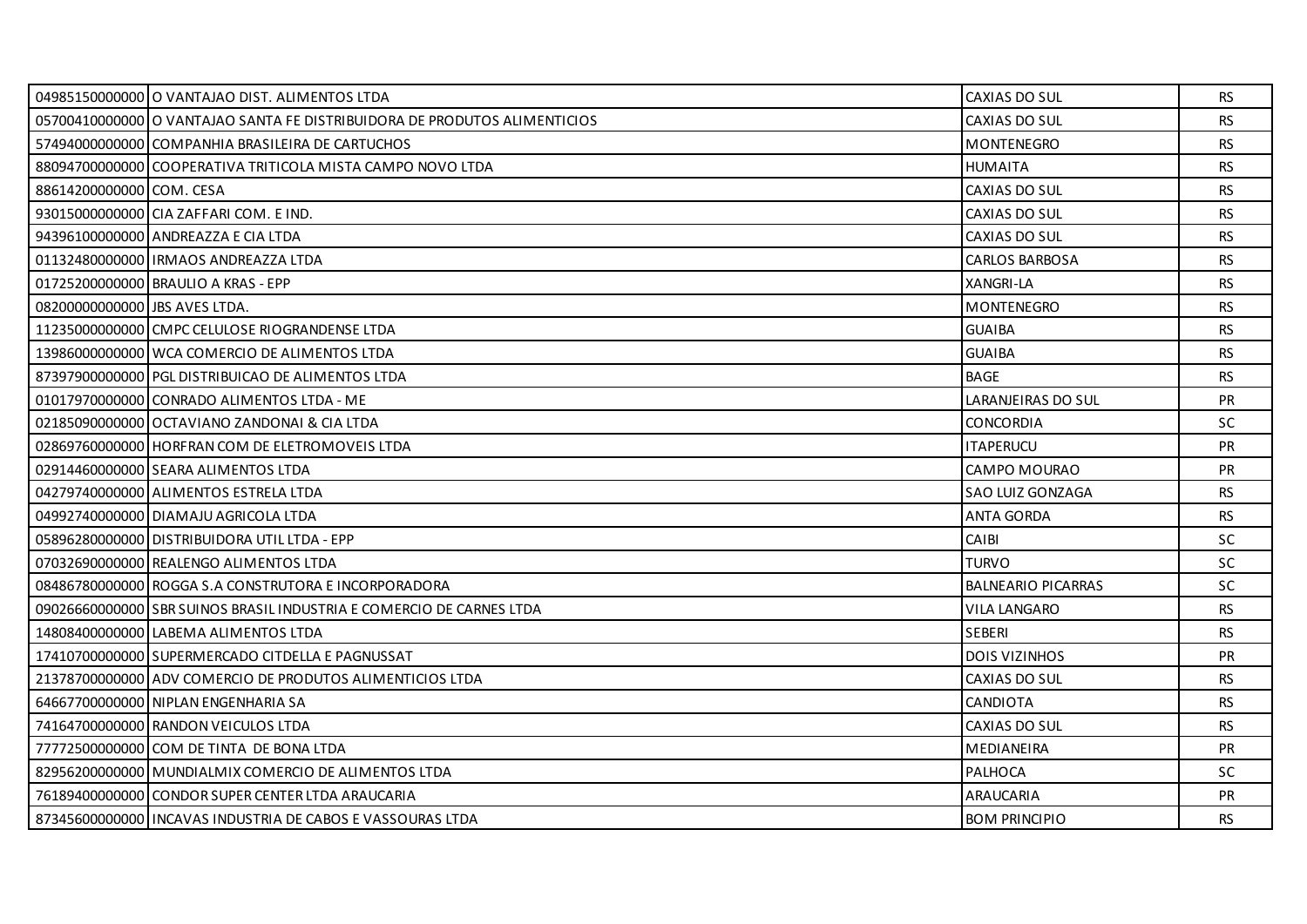| 89467800000000 M F GOMES E CIA LTDA                                | SANTO ANTONIO DA PATRULHA | RS.       |
|--------------------------------------------------------------------|---------------------------|-----------|
| 92490700000000 J. CARLOS ROXO PEREIRA                              | CAPAO DA CANOA            | <b>RS</b> |
| 93209800000000 WMS SUPERMERCADOS DO BRASIL LTDA.                   | CANOAS                    | <b>RS</b> |
| 93209800000000 WMS SUPERMERCADOS DO BRASIL LTDA                    | <b>JOINVILLE</b>          | <b>SC</b> |
| 93209800000000 WMS SUPERMERCADOS DO BRASIL LTDA.                   | CANOAS                    | <b>RS</b> |
| 59427300000000 CARREFOUR PROMOTORA DE VENDAS E PARTICIPACOES LTDA. | CANOAS                    | <b>RS</b> |
| 84046100000000 BUNGE ALIMENTOS S/A                                 | <b>JOINVILLE</b>          | <b>SC</b> |
| 94579600000000 COMERCIAL IMBE DE PRODUTOS ALIMENTICIOS LTDA - EPP  | <b>IMBE</b>               | <b>RS</b> |
| 03252550000000 HERCOSUL ALIMENTOS LTDA                             | <b>IVOTI</b>              | RS        |
| 04768480000000 ITALO SUPERMERCADOS LTDA                            | FRANCISCO BELTRAO         | <b>PR</b> |
| 07344730000000 G G F COMERCIO DE GENEROS ALIMENTICIOS LTDA         | ROSARIO DO SUL            | <b>RS</b> |
| 07751610000000 EMPRESA CATARINENSE DE SUPERMERCADOS LTDA.          | <b>JOINVILLE</b>          | <b>SC</b> |
| 07869970000000 MERCADO TANGUA LTDA                                 | ALMIRANTE TAMANDARE       | <b>PR</b> |
| 09564090000000 R. SELAU LUMERTZ & CIA LTDA                         | CAPAO DA CANOA            | <b>RS</b> |
| 14201900000000 SERGIO M VANDRE SEN MANFROI E CIA LTDA              | FRANCISCO BELTRAO         | <b>PR</b> |
| 75492700000000 SUPERMERCADOS MYATA LTDA                            | LAGES                     | SC.       |
| 93209800000000 WMS SUPERMERCADOS DO BRASIL LTDA                    | SAO LEOPOLDO              | RS        |
| 02233410000000 SUPERMERCADOS BIRD SA                               | CANOAS                    | RS.       |
| 02411970000000 COMAB MATERIAIS DE CONSTRUCAO LTDA                  | ARAUCARIA                 | <b>PR</b> |
| 02762120000000 SANTOS BRASIL REPRESENTACOES - 80.919               | <b>IMBITUBA</b>           | SC        |
| 03394630000000 VICARI & FILHOS LTDA                                | ARAUCARIA                 | <b>PR</b> |
| 03500070000000 RECH E SILVA SUPERMERCADO LTDA                      | <b>BRACO DO NORTE</b>     | <b>SC</b> |
| 03644590000000 SANCHES E VECCHIATE LTDA                            | TELEMACO BORBA            | <b>PR</b> |
| 03941050000000 ALIBEM ALIMENTOS S.A.                               | NOVA CANDELARIA           | <b>RS</b> |
| 05593000000000 GUSTO & HENRI SUPERMERCADOS LTDA                    | ARAUCARIA                 | <b>PR</b> |
| 06886750000000 HUBNER COMPONENTES E SISTEMAS AUTOMOTIVOS           | ARAUCARIA                 | <b>PR</b> |
| 11934900000000 ELISANDRO DE SOUZA E CIA MERCADO OFERTAO            | CANOAS                    | RS.       |
| 14601800000000 SUPERMERCADO SANTI LTDA                             | <b>SANTO AUGUSTO</b>      | <b>RS</b> |
| 23852700000000 LIDER NORTE COMERCIO DE ALIMENTOS LTDA              | <b>IMBE</b>               | <b>RS</b> |
| 25257600000000 ALESSANDRO NASCIMENTO DOS SANTOS - ME               | SANTO ANTONIO DA PATRULHA | RS        |
| 78723000000000 CLARICE DE FATIMA DOS SANTOS E CIA. LTDA.           | PALMAS                    | <b>PR</b> |
| 79863600000000 COASUL COOPERATIVA AGROINDUSTRIAL                   | SAO JOAO                  | <b>PR</b> |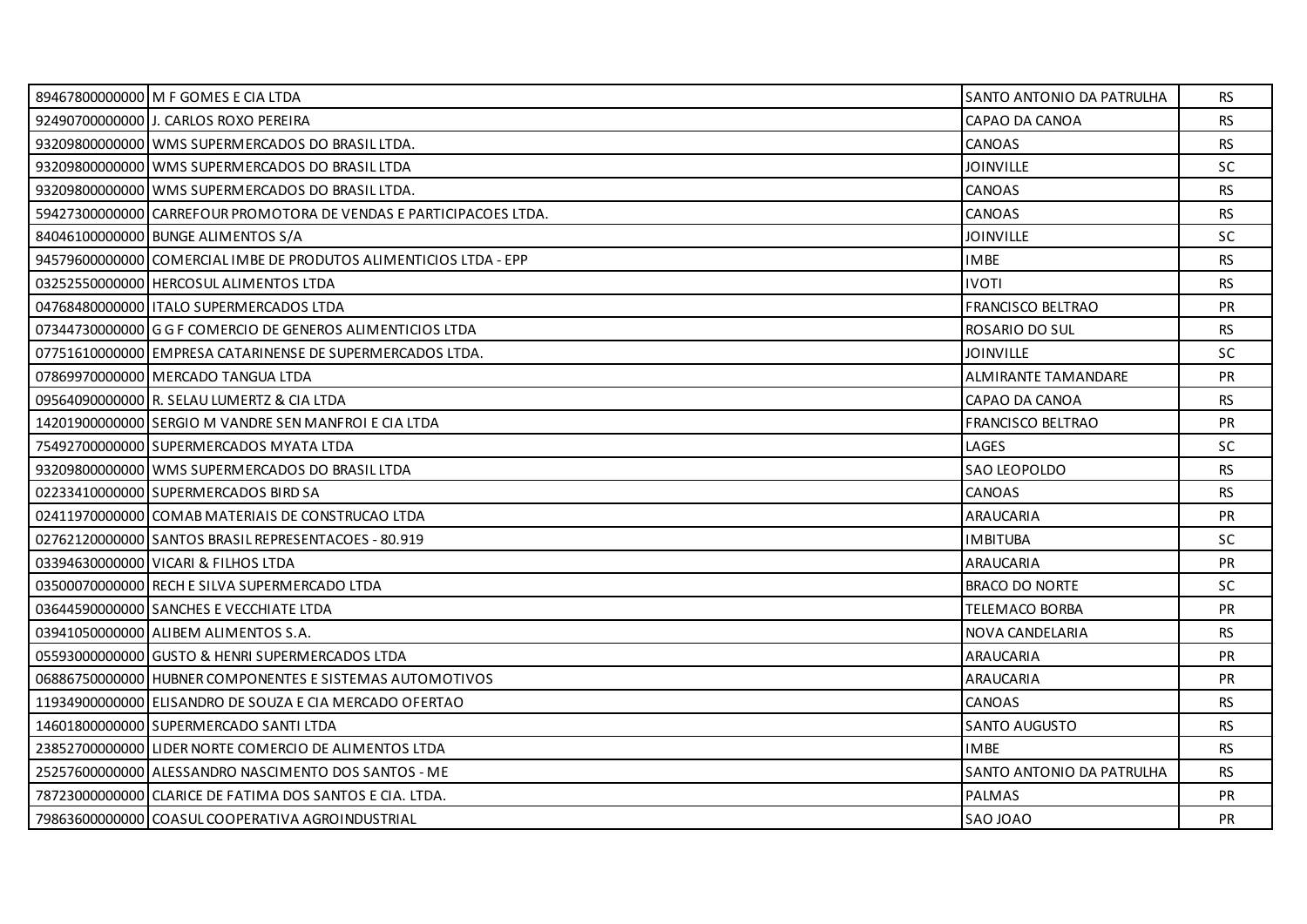|                              | 81905200000000 BERNECK S.A. PAINEIS E SERRADOS                     | ARAUCARIA                  | <b>PR</b> |
|------------------------------|--------------------------------------------------------------------|----------------------------|-----------|
|                              | 82130900000000 ELLAE TEXTIL EIRELI ME                              | MASSARANDUBA               | SC        |
|                              | 85267000000000 LAFI COSMETICOS LTDA - EPP                          | LAGES                      | <b>SC</b> |
|                              | 88274500000000 ADELINA C. DE CESARO -MERCADO DE CESARO             | <b>FARROUPILHA</b>         | <b>RS</b> |
| 89637500000000 KLABIN S.A.   |                                                                    | TELEMACO BORBA             | PR        |
|                              | 97242400000000 DORVALINA VIAU                                      | SAO LEOPOLDO               | <b>RS</b> |
|                              | 83647000000000 A. ANGELONI & CIA. LTDA                             | <b>JOINVILLE</b>           | SC.       |
|                              | 93209800000000 WMS SUPERMERCADOS DO BRASIL LTDA.                   | SANTO ANTONIO DA PATRULHA  | RS        |
|                              | 93209800000000 WMS SUPERMERCADOS DO BRASIL LTDA.                   | LAGES                      | <b>SC</b> |
|                              | 00212727000000 COOPERATIVA AGRICOLA MISTA AGUDO LTDA               | <b>AGUDO</b>               | <b>RS</b> |
|                              | 01098980000000 PAQUETA CALCADOS S.A.                               | CANOAS                     | <b>RS</b> |
|                              | 09285740000000 COOPERATIVA DE GERACAO DE ENERGIA E DESENVOLVIMENTO | <b>TAQUARI</b>             | <b>RS</b> |
|                              | 89724400000000 BETTANIN INDUSTRIAL SOCIEDADE ANONIMA               | <b>ESTEIO</b>              | <b>RS</b> |
|                              | 01438780000000 LEROY MERLIN COMPANHIA BRASILEIRA DE BRICOLAGEM     | SAO LEOPOLDO               | <b>RS</b> |
|                              | 01716280000000 MERCADO NOSSA SENHORA IMACULADA CONCEICAO LTDA      | <b>ALMIRANTE TAMANDARE</b> | <b>PR</b> |
|                              | 02505660000000 DISJOI DISTRIBUIDORA JOINVILLE LTDA                 | <b>JOINVILLE</b>           | SC.       |
|                              | 07718630000000 UNIDASUL DISTRIBUIDORA ALIMENTICIA S/A              | <b>ESTEIO</b>              | <b>RS</b> |
|                              | 07718630000000 UNIDASUL DISTRIBUIDORA ALIMENTICIA S/A              | <b>CANOAS</b>              | RS        |
|                              | 09478440000000 AVM SUPERMERCADO LTDA                               | <b>FRANCISCO BELTRAO</b>   | <b>PR</b> |
| 11178200000000 JOVENIL CHIES |                                                                    | <b>DOM PEDRITO</b>         | <b>RS</b> |
|                              | 14335200000000 V I DE FARIAS SUPERMERCADO                          | <b>IMBE</b>                | RS.       |
| 15029800000000 SUPERMERCADO  |                                                                    | CAPAO DA CANOA             | RS        |
|                              | 72396000000000 COMERCIAL DE ALIMENTOS KLOPPEL LTDA                 | LAGES                      | <b>SC</b> |
|                              | 75400200000000 CASSOL MATERIAIS DE CONSTRUCAO LTDA                 | CANOAS                     | <b>RS</b> |
|                              | 75492700000000 SUPERMERCADOS MYATA LTDA                            | LAGES                      | <b>SC</b> |
|                              | 76189400000000 CONDOR SUPER CENTER LTDA                            | <b>JOINVILLE</b>           | <b>SC</b> |
|                              | 76854400000000 SELVIOMAR AGOSTINHO HUGEN - EPP                     | LAGES                      | <b>SC</b> |
|                              | 81433800000000 PEDRO MUFFATO & CIA LTDA                            | <b>CANOAS</b>              | <b>RS</b> |
|                              | 00010439730104 ALISUL ALIMENTOS SA                                 | SAO LEOPOLDO               | <b>RS</b> |
|                              | 02233410000000 SUPERMERCADOS BIRD SA                               | CANOAS                     | <b>RS</b> |
|                              | 02914460000000 SEARA ALIMENTOS LTDA                                | LAGES                      | SC.       |
|                              | 07255460000000 L. F. B. & CIA.LTDA.                                | <b>AGUDO</b>               | <b>RS</b> |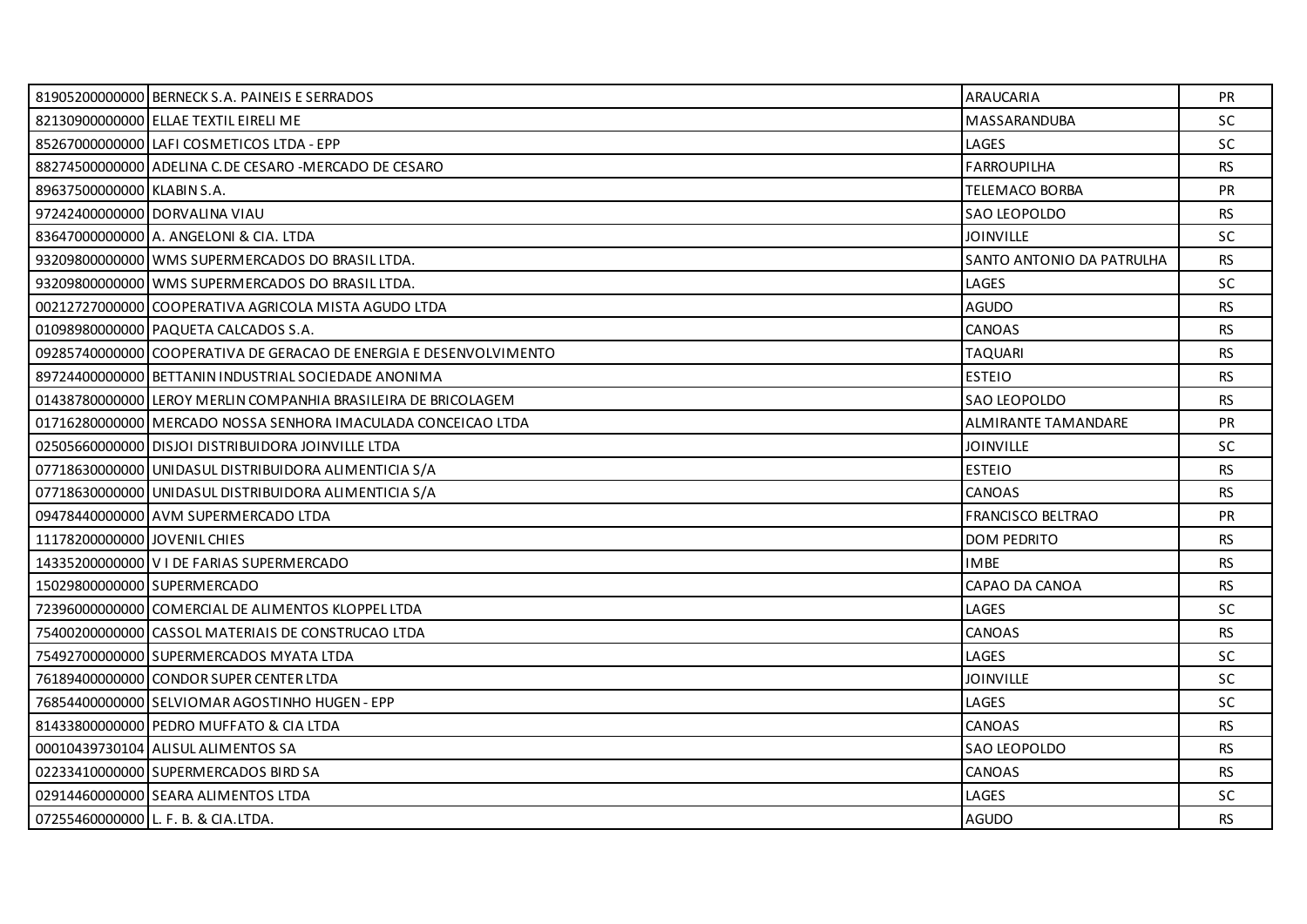|                               | 09478440000000 AVM SUPERMERCADO LTDA                                  | FRANCISCO BELTRAO     | <b>PR</b> |
|-------------------------------|-----------------------------------------------------------------------|-----------------------|-----------|
|                               | 10952700000000 MIELCKE & NEDEL LTDA                                   | CANOAS                | <b>RS</b> |
|                               | 11875200000000 ANDRESSA COELHO PEREIRA BAZAR                          | CANOAS                | <b>RS</b> |
|                               | 21483500000000 SCHEFFER IMBE ALIMENTOS LTDA                           | <b>IMBE</b>           | <b>RS</b> |
|                               | 25231900000000 SUPERMERCADO DANIARA EIRELI                            | <b>MASSARANDUBA</b>   | <b>SC</b> |
|                               | 61076100000000 AGCO DO BRASIL MAQUINAS E EQUIPAMENTOS AGRICOLAS LTDA. | CANOAS                | <b>RS</b> |
|                               | 75492700000000 SUPERMERCADOS MYATA LTDA                               | LAGES                 | <b>SC</b> |
|                               | 79837700000000 SUPERMERCADO MANENTII                                  | <b>IMBITUBA</b>       | <b>SC</b> |
|                               | 81905200000000 BERNECK S.A. PAINEIS E SERRADOS                        | ARAUCARIA             | <b>PR</b> |
|                               | 82197700000000 H.E. IND. E COM. DE LATICINIOS LTDA.                   | <b>PALMAS</b>         | <b>PR</b> |
|                               | 84683500000000 CIA LATINO AMERICANA DE MEDICAMENTOS                   | <b>JOINVILLE</b>      | SC        |
|                               | 87715800000000 BENEDETTI E BENEDETTI LTDA                             | TRES DE MAIO          | <b>RS</b> |
|                               | 91495500000000 COOP, AGRIC, TRIR, ALTO JACUI LTDA                     | <b>COLORADO</b>       | <b>RS</b> |
|                               | 92091900000000 ASUN-COMERCIO DE                                       | CANOAS                | <b>RS</b> |
|                               | 02233410000000 SUPERMERCADOS BIRD S/A FL SANTANA                      | PORTO ALEGRE          | <b>RS</b> |
|                               | 02312250000000 SUELI B. SANHUDO                                       | PORTO ALEGRE          | <b>RS</b> |
|                               | 02791920000000 M.C. BONIATTI & CIA LTDA                               | CORBELIA              | PR        |
| 03521220000000 SUPER KAN LTDA |                                                                       | PORTO ALEGRE          | <b>RS</b> |
|                               | 06943290000000 JONATHAS VINICIUS DE CARLOS PINTO - EPP                | PORTO ALEGRE          | <b>RS</b> |
|                               | 76430400000000   IRMAOS MUFFATO CIA LTDA                              | FOZ DO IGUACU         | PR        |
|                               | 88125200000000 SUPERMERCADO NIEDERAUER LTDA                           | SANTANA DO LIVRAMENTO | <b>RS</b> |
|                               | 89848500000000 LOJAS COLOMBOS/A                                       | PORTO ALEGRE          | <b>RS</b> |
|                               | 90120000000000   IRMAOS LINKE & CIA.LTDA.                             | <b>CRUZ ALTA</b>      | <b>RS</b> |
|                               | 91293000000000 LIBRAGA, BRANDAO & CIA LTDA                            | <b>SANTA MARIA</b>    | <b>RS</b> |
| 00913274000000 T NOMURA LTDA  |                                                                       | FOZ DO IGUACU         | <b>PR</b> |
|                               | 02914460000000 SEARA ALIMENTOS LTDA                                   | <b>CRICIUMA</b>       | SC        |
|                               | 92733600000000 SUPERMERCADO GECEPEL LTDA.                             | PORTO ALEGRE          | <b>RS</b> |
|                               | 92753300000000 STEMACSA GRUPOS GERADORES                              | PORTO ALEGRE          | <b>RS</b> |
|                               | 93209800000000 WMS SUPERMERCADOS DO BRASIL LTDA                       | PORTO ALEGRE          | <b>RS</b> |
|                               | 93209800000000 WMS SUPERMERCADOS DO BRASIL LTDA.                      | SANTANA DO LIVRAMENTO | <b>RS</b> |
|                               | 93209800000000 WMS SUPERMERCADOS DO BRASIL LTDA                       | PORTO ALEGRE          | <b>RS</b> |
|                               | 02134690000000 D'LINEAR COMERCIO DE MOVEIS LTDA - ME                  | PORTO ALEGRE          | <b>RS</b> |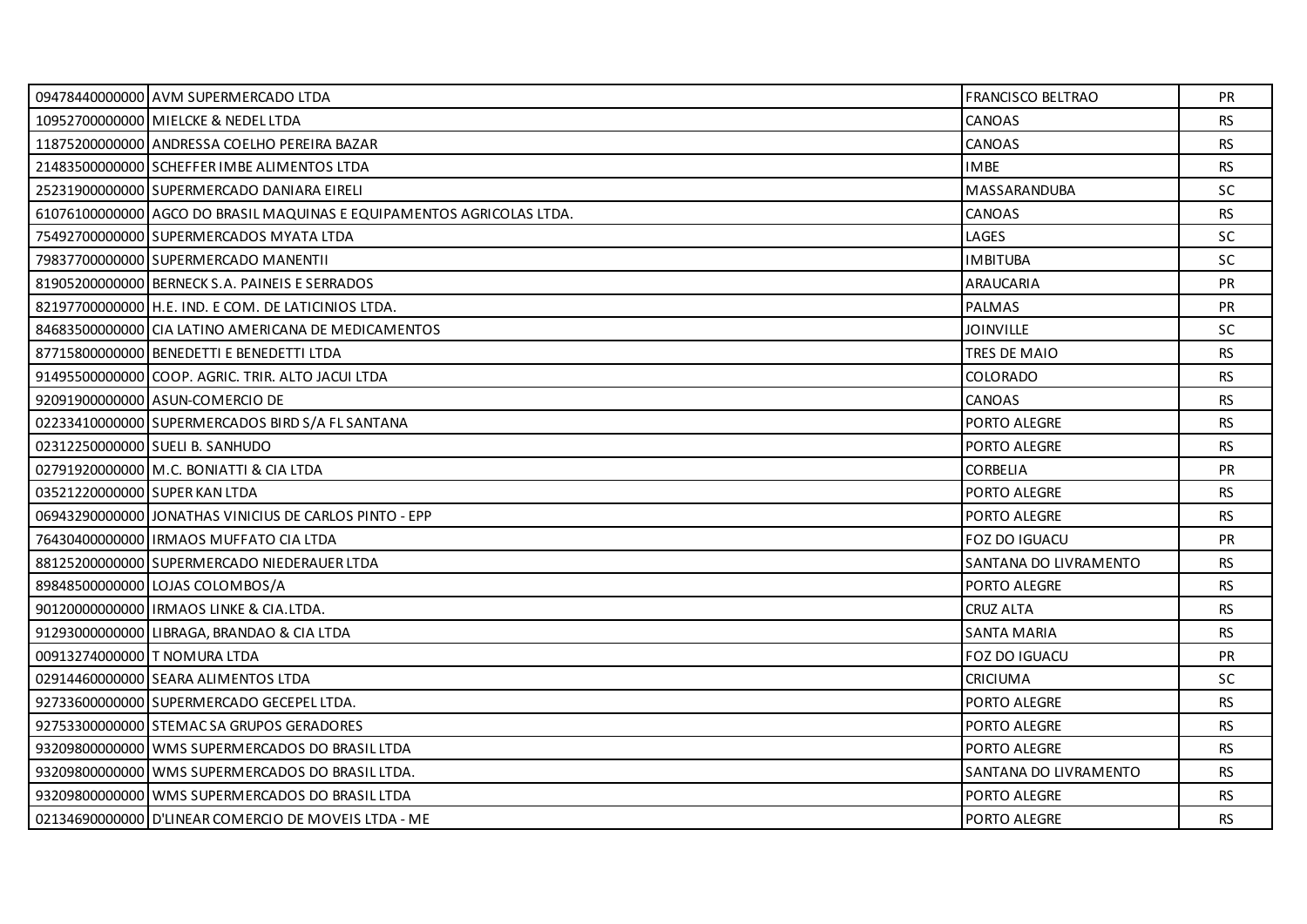|                             | 02739180000000 SAULO FIGURA - EPP                                      | <b>CANOINHAS</b>       | <b>SC</b> |
|-----------------------------|------------------------------------------------------------------------|------------------------|-----------|
|                             | 07032080000000 FUNDIMISA - FUNDICAO E USINAGEM LTDA.                   | <b>SANTO ANGELO</b>    | <b>RS</b> |
|                             | 07087070000000 DENTARIA LAPIS LOPES LTDA                               | PORTO ALEGRE           | <b>RS</b> |
| 07583480000000 CARLOS MARCO |                                                                        | <b>ARAPONGAS</b>       | PR        |
|                             | 10842100000000 RUDINEI BROMBATTI - EPP                                 | <b>NOVA PETROPOLIS</b> | <b>RS</b> |
|                             | 11174300000000 COM DE ALIMENTOS ZANETTE LTDA                           | PORTO ALEGRE           | <b>RS</b> |
|                             | 76849500000000 MOURA COMERCIO DE ALIMENTOS LTDA                        | <b>CHAPECO</b>         | <b>SC</b> |
|                             | 77752300000000 COOPERATIVA AGROINDUSTRIAL LAR                          | CEU AZUL               | PR        |
|                             | 83314800000000 COMERCIAL CELEIRO LTDA                                  | <b>CHAPECO</b>         | SC.       |
|                             | 87397900000000 PGL DISTRIBUICAO DE ALIMENTOS LTDA                      | <b>SANTA MARIA</b>     | RS.       |
|                             | 87397900000000 PGL DISTRIBUICAO DE ALIMENTOS LTDA                      | <b>VENANCIO AIRES</b>  | <b>RS</b> |
|                             | 91589500000000 COOPERATIVA AGRO PECUARIA PETROPOLIS LTDA               | NOVA PETROPOLIS        | <b>RS</b> |
|                             | 92091900000000 ASUN COM DE GEN ALIM LTDA - POA                         | PORTO ALEGRE           | RS.       |
|                             | 92680100000000 ARMAZEM SAO CAETANO LTDA                                | PORTO ALEGRE           | <b>RS</b> |
|                             | 92740700000000 COMERCIAL PORCELANAS E TALHERES KNETIG LTDA             | <b>PORTO ALEGRE</b>    | <b>RS</b> |
|                             | 93015000000000 CIA ZAFARI COMERCIO E INDUSTRIA                         | PORTO ALEGRE           | <b>RS</b> |
|                             | 93015000000000 CIA ZAFFARI COMERCIO E INDUSTRIA                        | PORTO ALEGRE           | <b>RS</b> |
|                             | 01002730000000 RUBENICH E CREMONESE LTDA                               | SANTA MARIA            | RS        |
|                             | 02043710000000 Y & A - COMERCIO DE PRODUTOS ALIMENTICIOS LTDA - ME     | SANTANA DO LIVRAMENTO  | <b>RS</b> |
|                             | 02905110000000 GR SERVICOS E ALIMENTACAO LTDA.                         | PORTO ALEGRE           | <b>RS</b> |
|                             | 03379980000000 REFRIMATE ENGENHARIA DO FRIO LTDA                       | <b>VENANCIO AIRES</b>  | <b>RS</b> |
|                             | 03644590000000 SANCHES E VECCHIATE                                     | <b>ARAPONGAS</b>       | <b>PR</b> |
|                             | 03901280000000 ASSUVALI ASSOCIACAO DOS SUPERMERCADOS DO VALE DO ITAJAI | <b>BLUMENAU</b>        | <b>SC</b> |
|                             | 07145920000000 ANGELA CABRAL SAKURAI                                   | SAO MATEUS DO SUL      | <b>PR</b> |
|                             | 07673740000000 NEMEZIO PEREIRA LIMA ME                                 | SAO FRANCISCO DO SUL   | SC        |
|                             | 08318980000000   MEGACOMPRA DISTRIBUIDOR ATACADISTA LTDA               | <b>SANTA ROSA</b>      | <b>RS</b> |
|                             | 09815590000000 DISTRIBUIDORA DE ALIMENTOS SUL FRANGO LTDA - EPP        | SANTANA DO LIVRAMENTO  | <b>RS</b> |
|                             | 10931700000000 FAST ARIAM EQUIPAMENTOS LTDA                            | <b>LONDRINA</b>        | <b>PR</b> |
|                             | 18674200000000 LIMA & SILVA UTILIDADES DOMESTICAS LTDA - ME            | <b>LONDRINA</b>        | PR        |
|                             | 21943900000000 COMERCIAL SERGIPE UTILIDADES DOMESTICAS LTDA ME         | <b>LONDRINA</b>        | <b>PR</b> |
|                             | 47427700000000 MAKRO ATACADISTA S.A                                    | <b>CAMBE</b>           | <b>PR</b> |
|                             | 72221200000000 SIMIONATO COMERCIO DE MATERIAIS DE CONSTRUCAO LTDA      | PORTO ALEGRE           | <b>RS</b> |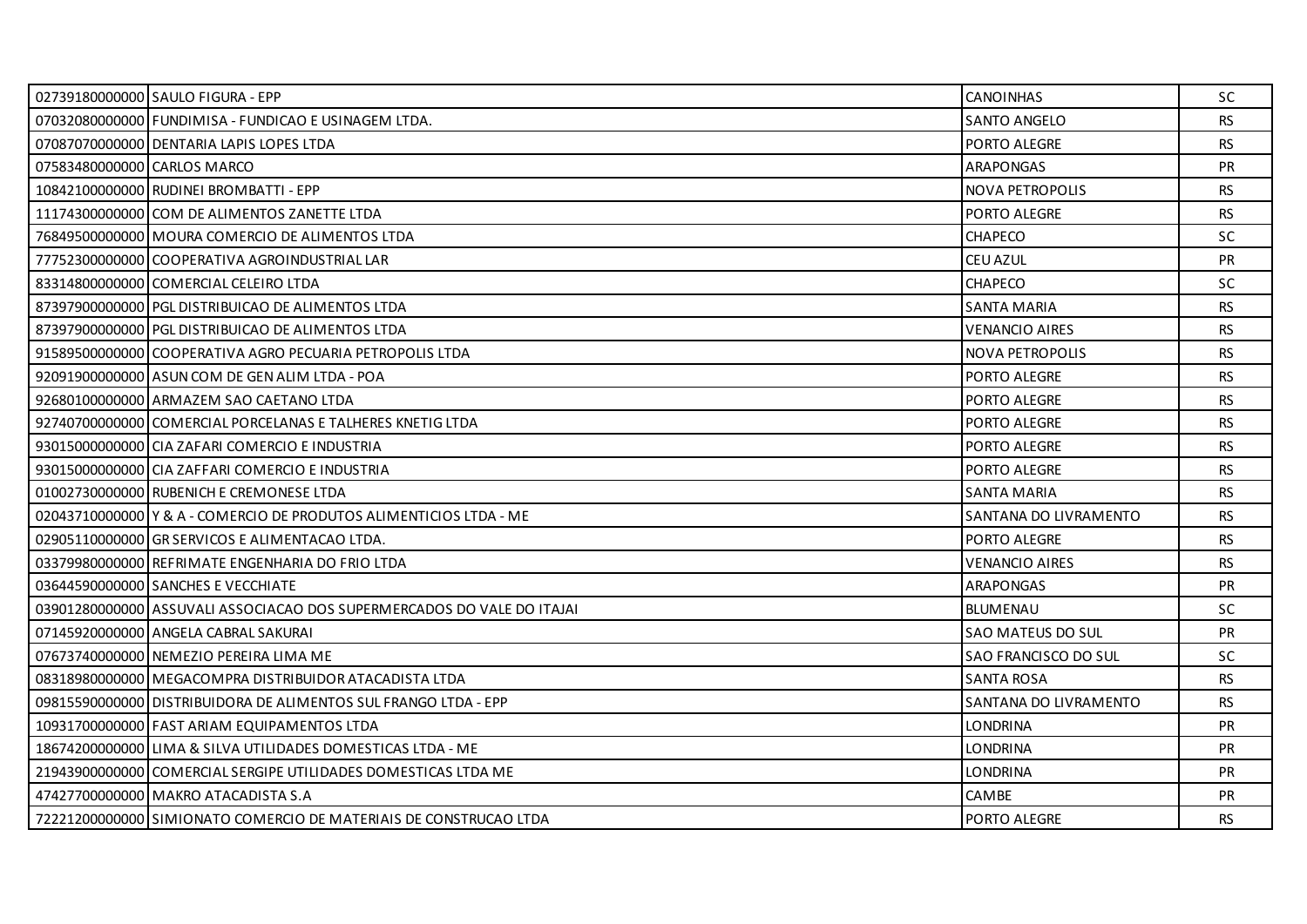| 75315300000000 ATACADAO S.A |                                                                          | <b>LONDRINA</b>           | <b>PR</b> |
|-----------------------------|--------------------------------------------------------------------------|---------------------------|-----------|
|                             | 76430400000000 IRMAOS MUFFATO CIA LTDA                                   | <b>LONDRINA</b>           | PR        |
|                             | 82158200000000 SUPERMERCADO MARCON LTDA - EPP                            | <b>CRICIUMA</b>           | <b>SC</b> |
|                             | 82557300000000 SUPERMERCADO FORLIN LTDA                                  | CEU AZUL                  | PR        |
|                             | 82647200000000 COOPERATIVA DE PRODUCAO E ABASTECIMENTO DO VALE DO ITAJAI | <b>BLUMENAU</b>           | SC        |
|                             | 83307900000000 BRASAO SUPERMERCADOS S/A                                  | <b>CHAPECO</b>            | SC.       |
|                             | 83647000000000 A.ANGELONI E CIA LTDA                                     | <b>LONDRINA</b>           | <b>PR</b> |
|                             | 85156000000000 COMERCIAL DE ALIMENTOS MARTINS LTDA                       | <b>CRICIUMA</b>           | <b>SC</b> |
|                             | 87042900000000 SUPERMERCADO COPETTI LTDA                                 | <b>SANTA MARIA</b>        | <b>RS</b> |
|                             | 88774900000000 SUPERMERCADO LINASSI EIRELI                               | <b>CRUZ ALTA</b>          | <b>RS</b> |
|                             | 91293000000000 LIBRAGA, BRANDAO & CIA LTDA                               | <b>SANTA MARIA</b>        | <b>RS</b> |
|                             | 92607600000000 KUCHAK COMERCIAL DE ALIMENTOS LTDA                        | <b>IJUI</b>               | <b>RS</b> |
|                             | 93209800000000 WMS SUPERMERCADOS DO BRASIL LTDA.                         | <b>SANTA MARIA</b>        | <b>RS</b> |
|                             | 00395988000000   ITAIPU BINACIONAL                                       | FOZ DO IGUACU             | PR        |
|                             | 01618150000000 CENTER SHOP COMERCIO IMPORTACAO E EXPORTACAO LTDA         | PORTO ALEGRE              | <b>RS</b> |
|                             | 01662220000000 SUPER SUPERMERCADOS LTDA                                  | <b>BLUMENAU</b>           | SC        |
|                             | 02158820000000 SCHUMANN MOVEIS E ELETRODOMESTICOS LTDA                   | CHAPECO                   | SC        |
|                             | 02831170000000 KOCH HIPERMERCADO LTDA                                    | <b>TIJUCAS</b>            | <b>SC</b> |
|                             | 03644590000000 SANCHES E VECCHIATE LTDA                                  | <b>ARAPONGAS</b>          | <b>PR</b> |
|                             | 03644590000000 SANCHES E VECCHIATE LTDA                                  | <b>ARAPONGAS</b>          | <b>PR</b> |
|                             | 03943310000000 CRISTO REI ALIMENTOS LTDA                                 | <b>CHAPECO</b>            | SC.       |
|                             | 06128150000000 RUBENS ANDRINO DA SILVA & CIA LTDA - ME                   | PENHA                     | <b>SC</b> |
|                             | 06212180000000 HATHOR DO BRASIL IMPORTACAO E COMERCIO DE SEMENTES LTDA   | <b>TIJUCAS</b>            | <b>SC</b> |
|                             | 07487340000000 MARIA NELI PALHARES TORRES ODDONE - EPP                   | SANTANA DO LIVRAMENTO     | <b>RS</b> |
|                             | 07821220000000 FUNDO MUNICIPAL DE SAUDE DE BLUMENAU                      | BLUMENAU                  | <b>SC</b> |
|                             | 08386500000000 IRMAOS BERTI LTDA                                         | <b>GRAMADO</b>            | <b>RS</b> |
|                             | 08397560000000 MIX DISTRIBUIDORA ATACADISTA LTDA. - EPP                  | <b>NOVA PETROPOLIS</b>    | <b>RS</b> |
|                             | 08486780000000 ROGGA S.A. CONSTRUTORA E INCORPORADORA                    | <b>PENHA</b>              | <b>SC</b> |
|                             | 97094900000000 MINI MERCADO LAZZARI LTDA 03                              | <b>FARROUPILHA</b>        | <b>RS</b> |
|                             | 80749700000000 DOMINGOS MARCON E CIA LTDA                                | <b>GUARACIABA</b>         | SC        |
|                             | 81584300000000 COOPERATIVA AGROINDUSTRIAL COPAGRIL                       | MARECHAL CANDIDO RONDON   | <b>PR</b> |
|                             | 82472500000000 METHAL COMPANY INDUSTRIAL LTDA                            | <b>FAZENDA RIO GRANDE</b> | <b>PR</b> |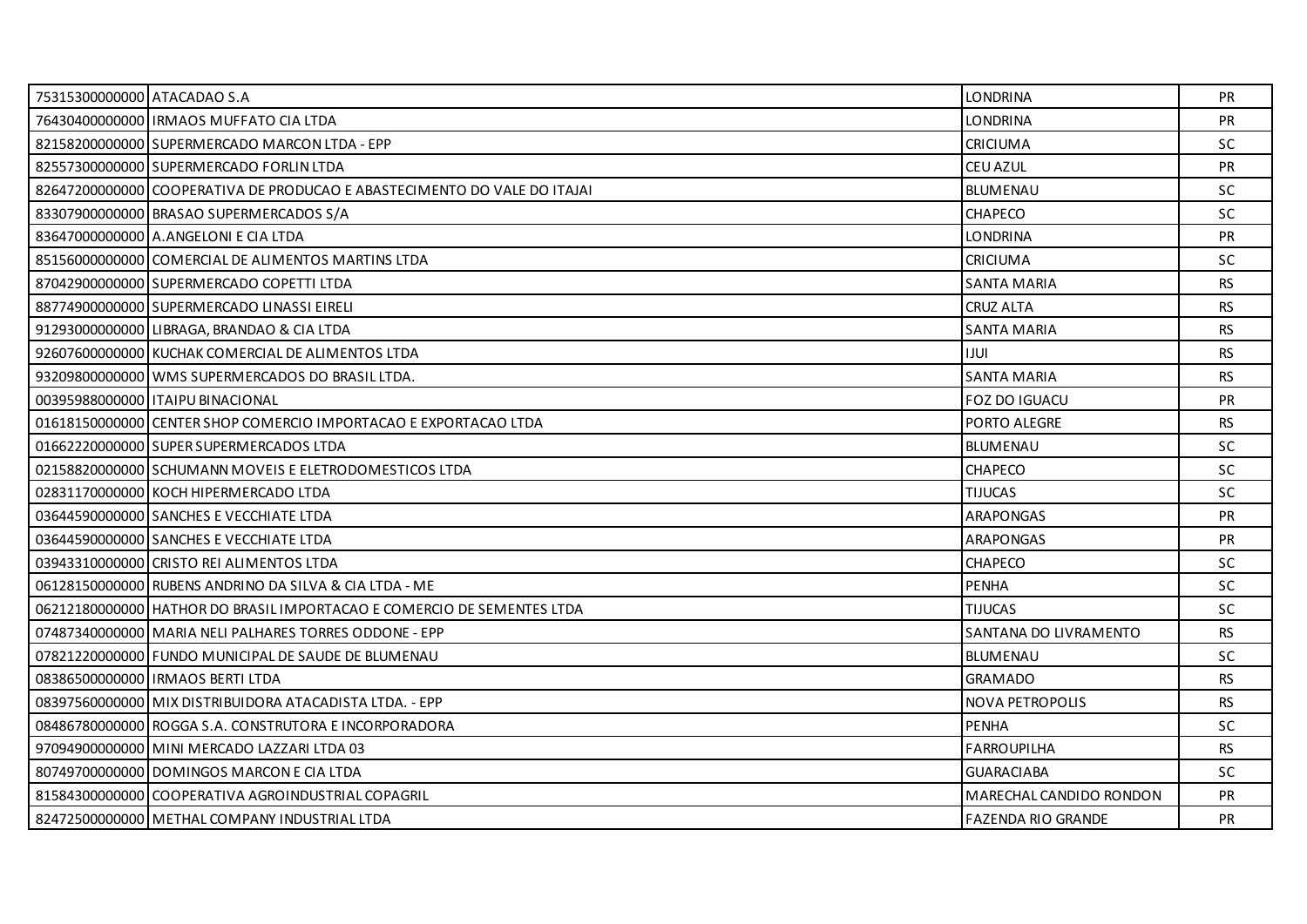|                               | 82647200000000 COOPERATIVA DE PROD E ABST DO VALE DO ITAJAI            | JARAGUA DO SUL            | <b>SC</b> |
|-------------------------------|------------------------------------------------------------------------|---------------------------|-----------|
|                               | 82956200000000 MUNDIALMIX COMERCIO DE ALIMENTOS LTDA                   | RIO DO SUL                | SC        |
|                               | 83096100000000 SUPERMERCADO MESCHKE LTDA                               | <b>BALNEARIO CAMBORIU</b> | <b>SC</b> |
|                               | 83261400000000 BISTEK SUPERMERCADO LTDA                                | <b>ITAJAI</b>             | SC.       |
|                               | 85224000000000 SUPERMERCADO SETE LTDA                                  | ARARANGUA                 | SC        |
|                               | 87296000000000 BENOIT ELETRODOMESTICOS LTDA                            | ARARANGUA                 | <b>SC</b> |
|                               | 93171700000000 MACROPAN SUPERMERCADOS LTDA                             | <b>SAO JERONIMO</b>       | <b>RS</b> |
|                               | 00643337000000 SUPERMERCADO DO GRINGO LTDA                             | <b>IGREJINHA</b>          | <b>RS</b> |
|                               | 05002340000000 SERRARIA PINHEIRINHO LTDA - EPP                         | <b>RIO GRANDE</b>         | RS.       |
|                               | 83096100000000 SUPERMERCADO MESCHKE LTDA                               | <b>BALNEARIO CAMBORIU</b> | <b>SC</b> |
|                               | 93209800000000 WMS SUPERMERCADOS DO BRASIL LTDA.                       | <b>RIO GRANDE</b>         | <b>RS</b> |
|                               | 94846800000000 SUPERMERCADO GUANABARA SA                               | <b>RIO GRANDE</b>         | <b>RS</b> |
| 96591100000000 VWS BRASIL     |                                                                        | <b>RIO GRANDE</b>         | <b>RS</b> |
|                               | 00696356000000 ADELAR B GONCALVES & CIA LTDA                           | <b>VACARIA</b>            | <b>RS</b> |
| 08200000000000 JBS AVES LTDA. |                                                                        | <b>NOVA VENEZA</b>        | <b>SC</b> |
|                               | 81584300000000 COOPERATIVA AGROINDUSTRIAL COPAGRIL                     | MARECHAL CANDIDO RONDON   | <b>PR</b> |
|                               | 92016800000000 COMERCIAL ZAFFARI LTDA                                  | LAGOA VERMELHA            | <b>RS</b> |
|                               | 92665600000000 DIMED S/A - DISTRIBUIDORA DE MEDICAMENTOS               | ELDORADO DO SUL           | RS        |
|                               | 04754030000000 F MARINE INDUSTRIA E COMERCIO DE PRODUTOS NAUTICOS LTDA | <b>ITAJAI</b>             | <b>SC</b> |
|                               | 07751610000000 EMPRESA CATARINENSE DE SUPERMERCADOS LTDA               | <b>ITAJAI</b>             | <b>SC</b> |
|                               | 09408970000000 MULTILOG INVESTIMENTOS IMOBILIARIOS S/A                 | <b>IALATI</b>             | <b>SC</b> |
|                               | 75394200000000 SUPERMERCADO NARDELLI LTDA                              | RIO DO SUL                | <b>SC</b> |
|                               | 76093700000000 COPACOL-COOPERATIVA AGROINDUSTRIAL CONSOLATA            | CAFELANDIA                | PR        |
|                               | 77917700000000 ALIMENTOS ZAELI LTDA                                    | <b>UMUARAMA</b>           | <b>PR</b> |
|                               | 78413300000000 SUPERMERCADO JACOMAR LTDA                               | SAO JOSE DOS PINHAIS      | <b>PR</b> |
|                               | 78755800000000 SUPERMERCADOS RICKLI LTDA.                              | <b>CARAMBEI</b>           | <b>PR</b> |
|                               | 81433800000000 PEDRO MUFFATO CIA LTDA                                  | <b>ITAJAI</b>             | SC        |
|                               | 92265600000000 MULTILAB INDUSTRIA E COMERCIO DE PRODUTOS FARMAC LTDA   | <b>SAO JERONIMO</b>       | <b>RS</b> |
|                               | 95195500000000 SINDICATO DOS TRABALHADORES RURAIS DE ROCA SALES        | <b>ROCA SALES</b>         | RS.       |
|                               | 01112080000000 LEICHINOSKI & CIA LTDA                                  | <b>FAZENDA RIO GRANDE</b> | <b>PR</b> |
|                               | 02147470000000 GESTAMP BRASIL INDUSTRIA DE AUTOPECAS S/A               | SAO JOSE DOS PINHAIS      | PR        |
|                               | 02251420000000 TEXTIL JURUA LTDA                                       | <b>ITAJAI</b>             | <b>SC</b> |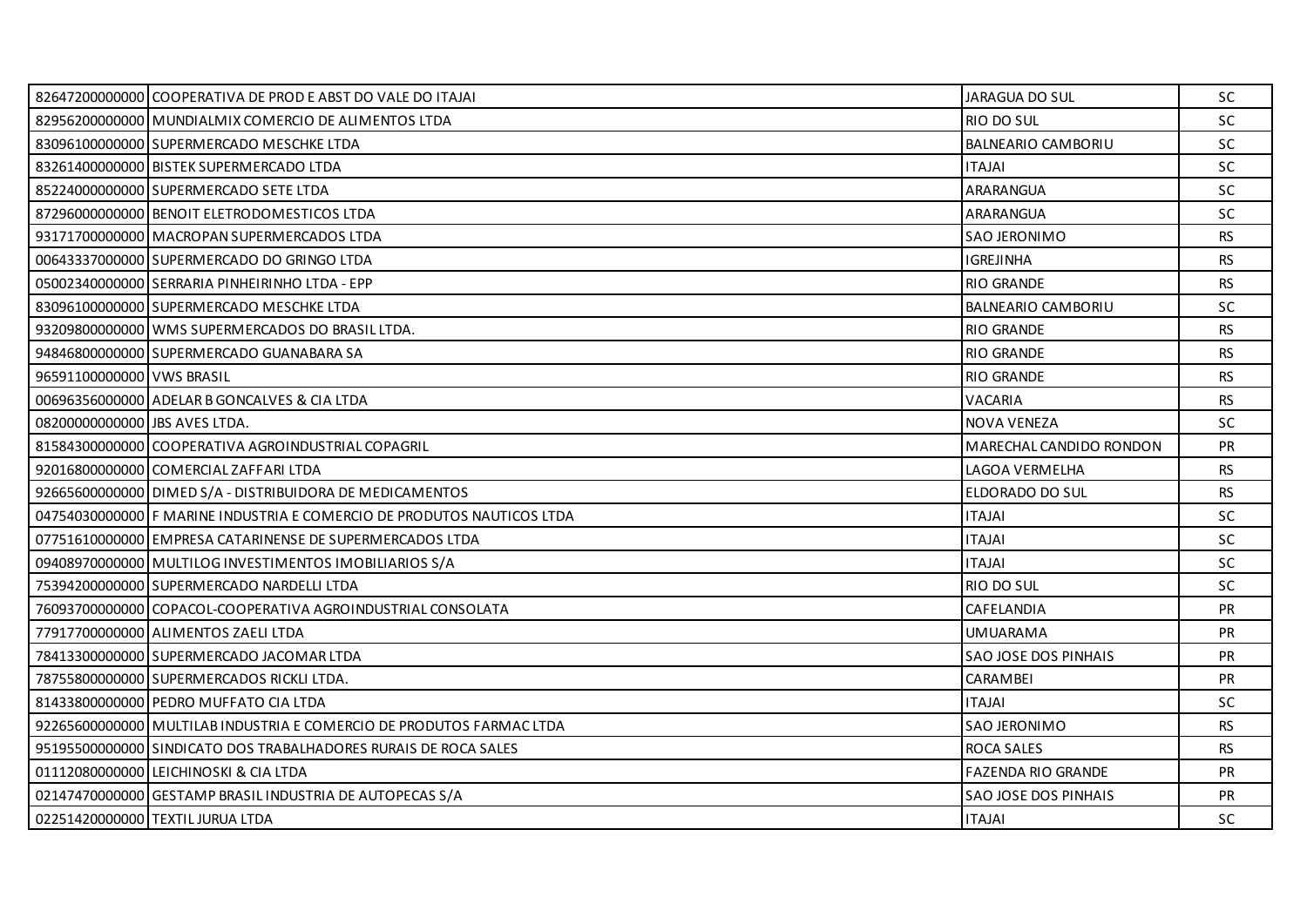|                               | 03107200000000 PASSARELA CENTER LTDA.                                    | <b>VIDEIRA</b>                | <b>SC</b> |
|-------------------------------|--------------------------------------------------------------------------|-------------------------------|-----------|
|                               | 03505450000000 SUPERVALO SUPERMERCADOS LTDA                              | <b>APUCARANA</b>              | <b>PR</b> |
|                               | 06286940000000 COMERCIO DE GENEROS ALIMENTICIOS SAO MIGUEL ARCANJO LTDA. | JARAGUA DO SUL                | <b>SC</b> |
|                               | 06316470000000 COMERCIAL DE ALIMENTOS DE ANGELINA LTDA                   | <b>ITAJAI</b>                 | <b>SC</b> |
|                               | 09199940000000 PRADO SUPERMERCADO LTDA                                   | <b>GOVERNADOR CELSO RAMOS</b> | <b>SC</b> |
|                               | 10368100000000 ESTRELA 10 COMERCIO ELETRONICO EIRELI                     | <b>ITAJAI</b>                 | <b>SC</b> |
|                               | 10490100000000 MELIM DISTRIBUIDORA DE ALIMENTOS LTDA                     | SAO JOSE DOS PINHAIS          | PR        |
| 18322000000000 QGI BRASIL S.A |                                                                          | <b>RIO GRANDE</b>             | <b>RS</b> |
|                               | 73419900000000 SUPERMERCADO BOZA LTDA                                    | <b>FAZENDA RIO GRANDE</b>     | <b>PR</b> |
|                               | 73419900000000 SUPERMERCADO BOZA LTDA                                    | <b>FAZENDA RIO GRANDE</b>     | <b>PR</b> |
| 75315300000000 ATACADAO S.A   |                                                                          | SAO JOSE DOS PINHAIS          | PR        |
|                               | 76361800000000 JJ MARTINS, SUPERM. PLANALTO LTDA                         | UMUARAMA                      | <b>PR</b> |
|                               | 76361800000000 J MARTINS SUPERMERCADOS PLANALTO LTDA                     | <b>UMUARAMA</b>               | <b>PR</b> |
|                               | 76361800000000 J MARTINS SUPERMERCADOS                                   | <b>UMUARAMA</b>               | PR        |
|                               | 763618000000001J MARTINS SUPERMERCADOS PLANALTO LTDA                     | UMUARAMA                      | <b>PR</b> |
|                               | 77044600000000 BALAROTI - COMERCIO DE MATERIAIS DE CONSTRUCA             | SAO JOSE DOS PINHAIS          | <b>PR</b> |
|                               | 83647000000000 A ANGELONI & CIA LTDA                                     | SAO JOSE DOS PINHAIS          | PR        |
|                               | 83648500000000 GIASSI & CIA LTDA                                         | JARAGUA DO SUL                | <b>SC</b> |
|                               | 89673200000000 BRUNING TECNOMETAL LTDA.                                  | <b>PANAMBI</b>                | <b>RS</b> |
|                               | 94638400000000 MEDABIL SISTEMAS CONSTRUTIVOS S/A                         | NOVA BASSANO                  | <b>RS</b> |
|                               | 97506500000000 COAGRISOL COOPERATIVA AGROINDUSTRIAL                      | SOLEDADE                      | <b>RS</b> |
|                               | 09124130000000 SUPERMERCADO SPECIALE EIRELI                              | BALNEARIO CAMBORIU            | <b>SC</b> |
|                               | 05435070000000 SUPERVIZA SUPERMERCADOS EIRELI                            | <b>VIDEIRA</b>                | <b>SC</b> |
|                               | 83647000000000 A. ANGELONI & CIA. LTDA                                   | <b>ITAJAI</b>                 | <b>SC</b> |
|                               | 93209800000000 WMS SUPERMERCADOS DO BRASIL LTDA.                         | <b>RIO GRANDE</b>             | <b>RS</b> |
|                               | 94846800000000 SUPERMERCADO GUANABARA S.A.                               | <b>RIO GRANDE</b>             | <b>RS</b> |
|                               | 94846800000000 SUPERMERCADO GUANABARA S.A.                               | <b>RIO GRANDE</b>             | <b>RS</b> |
|                               | 00131299000000 HIMALAIA COMERCIO DE PRODUTOS ALIMENTARES LTDA            | ELDORADO DO SUL               | <b>RS</b> |
|                               | 88094700000000 COOPERATIVA TRITICOLA MISTA CAMPO NOVO LTDA               | CAMPO NOVO                    | <b>RS</b> |
|                               | 91433400000000 RANDON AGROPECUARIA LTDA                                  | VACARIA                       | RS.       |
|                               | 93049200000000 LC BONATO E CIA LTDA                                      | <b>SAO JERONIMO</b>           | <b>RS</b> |
|                               | 93049200000000 L C BONATO E CIA LTDA                                     | <b>SAO JERONIMO</b>           | RS.       |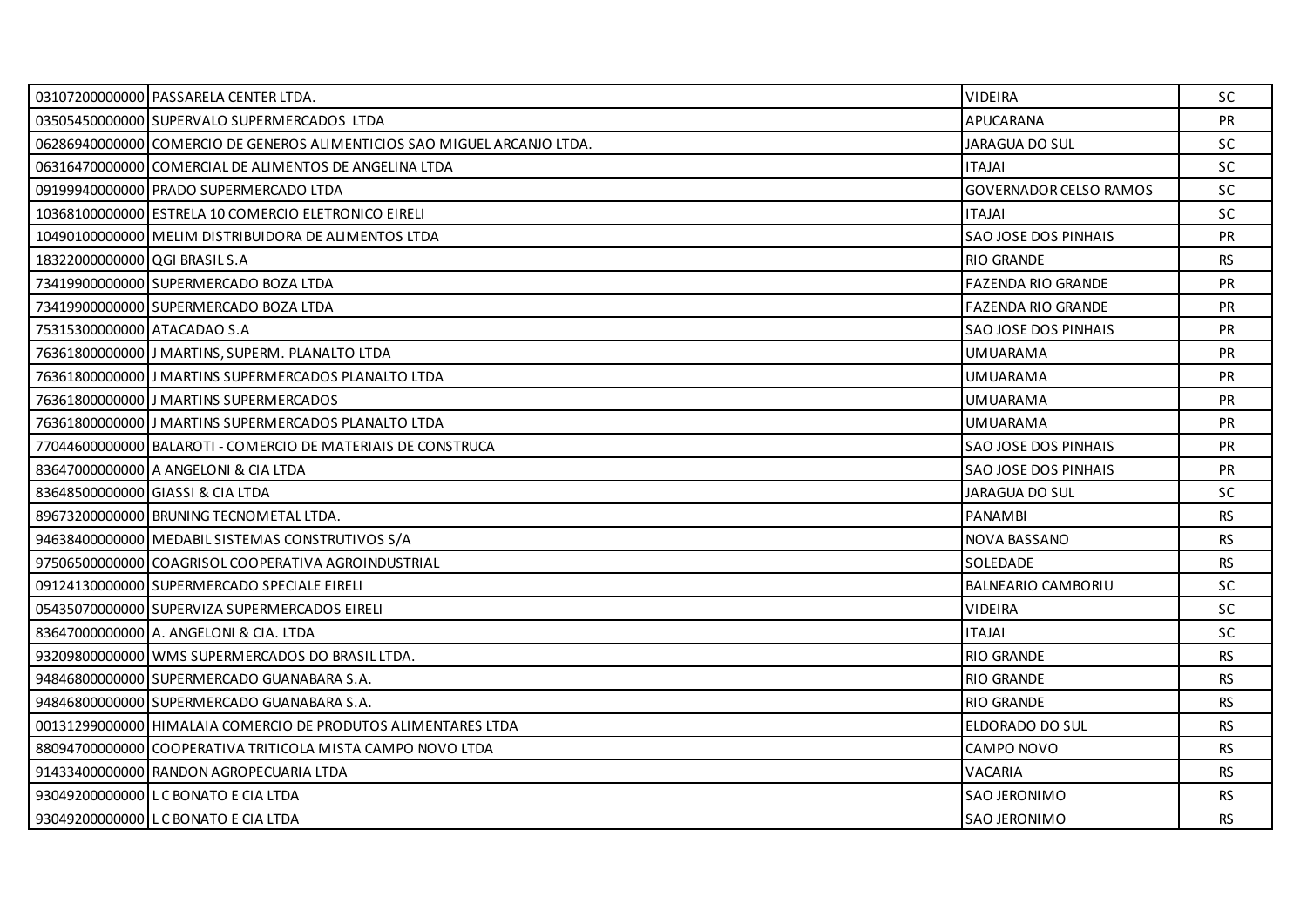| 95760200000000 CENTRO COMERCIAL DE ALIMENTOS LTDA                           | <b>ITAJAI</b>             | <b>SC</b> |
|-----------------------------------------------------------------------------|---------------------------|-----------|
| 00508070000000 ABIMAR SUPERMERCADOS LTDA                                    | ARARANGUA                 | <b>SC</b> |
| 02897800000000 VARIEDADES COMERCIO DE PLASTICO LTDA                         | SAO JOSE DOS PINHAIS      | <b>PR</b> |
| 07751610000000 EMPRESA CATARINENSE DE SUPERMERCADOS LTDA                    | <b>ITAJAI</b>             | <b>SC</b> |
| 08916160000000 CLAUDIA RITIER TEIFKE - EPP                                  | <b>SERTAO SANTANA</b>     | <b>RS</b> |
| 73419900000000 SUPERMERCADO BOZA LTDA                                       | <b>FAZENDA RIO GRANDE</b> | <b>PR</b> |
| 76093700000000 COPACOL-COOPERATIVA AGROINDUSTRIAL CONSOLATA                 | CAFELANDIA                | <b>PR</b> |
| 76093700000000 COPACOL-COOPERATIVA AGROINDUSTRIAL CONSOLATA                 | CAFELANDIA                | PR        |
| 78413300000000 SUPERMERCADO JACOMAR LTDA                                    | SAO JOSE DOS PINHAIS      | <b>PR</b> |
| 78413300000000 SUPERMERCADO JACOMAR LTDA                                    | SAO JOSE DOS PINHAIS      | <b>PR</b> |
| 81584300000000 COOPERATIVA AGROINDUSTRIAL COPAGRIL                          | MARECHAL CANDIDO RONDON   | <b>PR</b> |
| 81630800000000 DISPER COM E IND PRODUTOS LTDA                               | <b>ITAJAI</b>             | <b>SC</b> |
| 83044000000000 SEARA COMERCIO DE ALIMENTOS LTDA                             | <b>ITAIOPOLIS</b>         | SC        |
| 95856600000000 SUPERMERCADO CAROL LTDA                                      | <b>GUABIRUBA</b>          | SC        |
| 000385307679341DOMINGOS MARCON                                              | <b>GUARACIABA</b>         | <b>SC</b> |
| 02914460000000 SEARA ALIMENTOS LTDA                                         | <b>ITAIOPOLIS</b>         | SC        |
| 05130000000000 COMERCIAL DE ALIMENTOS BOTUCARAI LTDA                        | CANDELARIA                | <b>RS</b> |
| 09477650000000 SDB COMERCIO DE                                              | JARAGUA DO SUL            | <b>SC</b> |
| 09477650000000 SDB COMERCIO DE ALIMENTOS LTDA                               | <b>ITAJAI</b>             | SC        |
| 11517800000000 COMPANHIA SULAMERICANA DE DISTRIBUICAO                       | <b>UMUARAMA</b>           | PR        |
| 13816500000000 SUMITOMO RUBBER DO BRASIL LTDA.                              | <b>FAZENDA RIO GRANDE</b> | <b>PR</b> |
| 63081800000000 MONTCALM MONTAGENS INDUSTRIAIS S/A                           | <b>RIO GRANDE</b>         | RS.       |
| 73419900000000 SUPERMERCADO BOZA LTDA                                       | <b>FAZENDA RIO GRANDE</b> | <b>PR</b> |
| 73511300000000 TURKOT E CIA LTDA                                            | <b>IRINEOPOLIS</b>        | SC.       |
| 76430400000000   IRMAOS MUFFATO CIA LTDA                                    | <b>FAZENDA RIO GRANDE</b> | <b>PR</b> |
| 78413300000000 SUPERMERCADO JACOMAR LTDA                                    | SAO JOSE DOS PINHAIS      | <b>PR</b> |
| 8264720000000018979 - COOPERATIVA DE PRODUCAO E ABASTECIMENTO DO VALE DO IT | JARAGUA DO SUL            | SC.       |
| 83616200000000 RWR LOGISTICA E DISTRIBUICAO LTDA                            | JARAGUA DO SUL            | <b>SC</b> |
| 87296000000000 BENOIT ELETRODOMESTICOS LTDA                                 | ARARANGUA                 | <b>SC</b> |
| 92660600000000 YARA BRASIL FERTILIZANTES S/A                                | <b>RIO GRANDE</b>         | RS        |
| 94846800000000 SUPERMERCADO GUANABARA                                       | <b>RIO GRANDE</b>         | RS.       |
| 97506500000000 COAGRISOL COOPERATIVA AGROINDUSTRIAL                         | SOLEDADE                  | <b>RS</b> |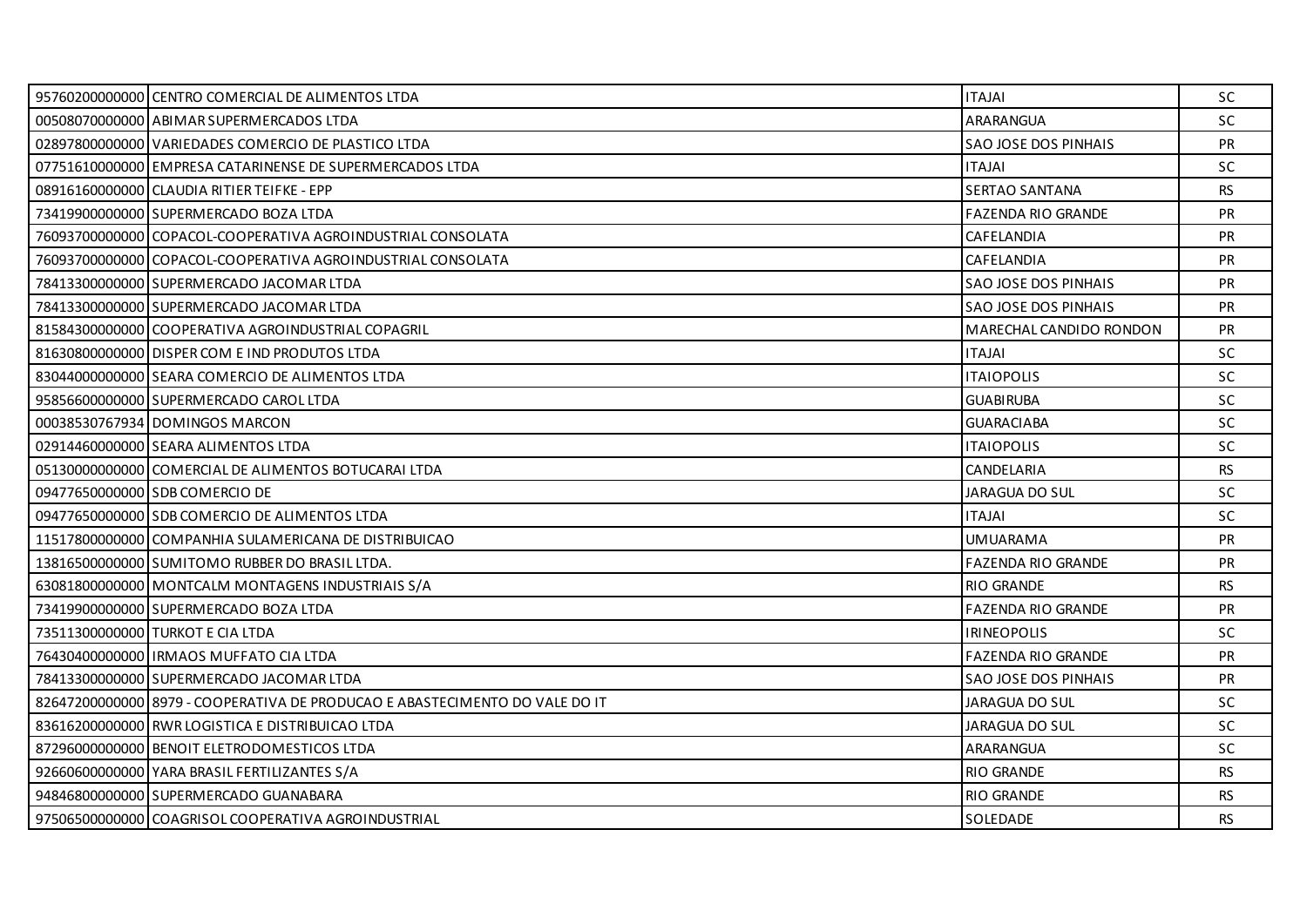|                                  | 05390660000000 FENNER E CIA LTDA                                 | BALNEARIO CAMBORIU          | <b>SC</b> |
|----------------------------------|------------------------------------------------------------------|-----------------------------|-----------|
|                                  | 47961000000000 MAGAZINE LUIZA S/A                                | <b>ITAJAI</b>               | SC        |
|                                  | 75394200000000 SUPERMERCADO NARDELLI LTDA                        | RIO DO SUL                  | <b>SC</b> |
|                                  | 76870900000000 MEZZALIRA E CIA LTDA                              | RIO DO SUL                  | <b>SC</b> |
|                                  | 88957700000000 LOJAS VOLPATO LTDA                                | LAGOA VERMELHA              | <b>RS</b> |
|                                  | 83647000000000 A. ANGELONI & CIA. LTDA                           | BALNEARIO CAMBORIU          | <b>SC</b> |
|                                  | 94846800000000 SUPERMERCADO GUANABARA S.A.                       | <b>RIO GRANDE</b>           | <b>RS</b> |
| 00402295000000 S M R COLLI - EPP |                                                                  | <b>TUPASSI</b>              | <b>PR</b> |
|                                  | 35768700000000 PAMPEANO ALIMENTOS S/A                            | <b>HULHA NEGRA</b>          | RS.       |
|                                  | 75315300000000 ATACADAO DIST COM E IND LTDA                      | <b>ITAJAI</b>               | SC.       |
|                                  | 87296000000000 BENOIT ELETRODOMESTICOS LTDA                      | ARARANGUA                   | <b>SC</b> |
|                                  | 00068105185091 ELENICE ZANAN CACERES                             | <b>TUPANCIRETA</b>          | <b>RS</b> |
|                                  | 03941050000000 ALIBEM ALIMENTOS S.A.                             | <b>JULIO DE CASTILHOS</b>   | <b>RS</b> |
|                                  | 04148020000000 PAULO GILMAR HEINSCH & CIA LTDA                   | RESTINGA SECA               | <b>RS</b> |
|                                  | 05607660000000 CDC BRASIL DISTRIBUIDORA DE TECNOLOGIAS ESPECIAIS | SAO JOSE DOS PINHAIS        | <b>PR</b> |
|                                  | 05834070000000 COMERCIAL DE ALIMENTOS MIOZZO LTDA                | <b>VIDEIRA</b>              | SC        |
|                                  | 08355530000000 DO VALE FILHO COMERCIAL DE ALIMENTOS LTDA - 17655 | <b>FAZENDA RIO GRANDE</b>   | PR        |
|                                  | 08355530000000 DO VALE FILHO COMERCIAL DE ALIMENTOS LTDA - 17661 | <b>FAZENDA RIO GRANDE</b>   | <b>PR</b> |
|                                  | 09533760000000 SUPERMERCADO BUZZI LTDA                           | RIO DO SUL                  | SC        |
|                                  | 10206400000000 MASCARELLO DISTRIBUIDORA ATACADISTA LTDA          | <b>IGREJINHA</b>            | RS        |
|                                  | 11568900000000 AZIMUT DO BRASIL FABRICACAO DE IATES LTDA         | <b>ITAJAI</b>               | <b>SC</b> |
|                                  | 76371400000000 SUPERMERCADOS XANDE LTDA                          | BALNEARIO CAMBORIU          | SC.       |
|                                  | 76633900000000 NUTRIMENTAL SA INDUSTRIA E COMERCIO DE ALIMENTOS  | <b>SAO JOSE DOS PINHAIS</b> | PR        |
| 78614200000000 MULTILOG S/A      |                                                                  | <b>ITAJAI</b>               | <b>SC</b> |
|                                  | 84046100000000 BUNGE ALIMENTOS S/A                               | <b>RIO GRANDE</b>           | <b>RS</b> |
|                                  | 01069570000000 RENAULT DO BRASIL COMERCIO E PARTICIPACOES LTDA   | <b>SAO JOSE DOS PINHAIS</b> | <b>PR</b> |
|                                  | 02638940000000 JTEKT AUTOMOTIVA BRASIL LTDA                      | SAO JOSE DOS PINHAIS        | <b>PR</b> |
|                                  | 05002380000000 SUPERMERCADO BECK LTDA                            | <b>IGREJINHA</b>            | <b>RS</b> |
|                                  | 06022460000000 SUPERMERCADO VILAGGE PAULISTA LTDA                | <b>QUATRO BARRAS</b>        | PR        |
|                                  | 08355530000000 DO VALE FILHO COMERCIAL DE ALIMENTOS LTDA         | SAO JOSE DOS PINHAIS        | <b>PR</b> |
|                                  | 10241700000000 HIPEROFERTAO SUPERMERCADOS LTDA - ME              | TRES CACHOEIRAS             | RS.       |
|                                  | 11760200000000 LRS SUPERMERCADO LTDA                             | <b>SAO JOSE DOS PINHAIS</b> | <b>PR</b> |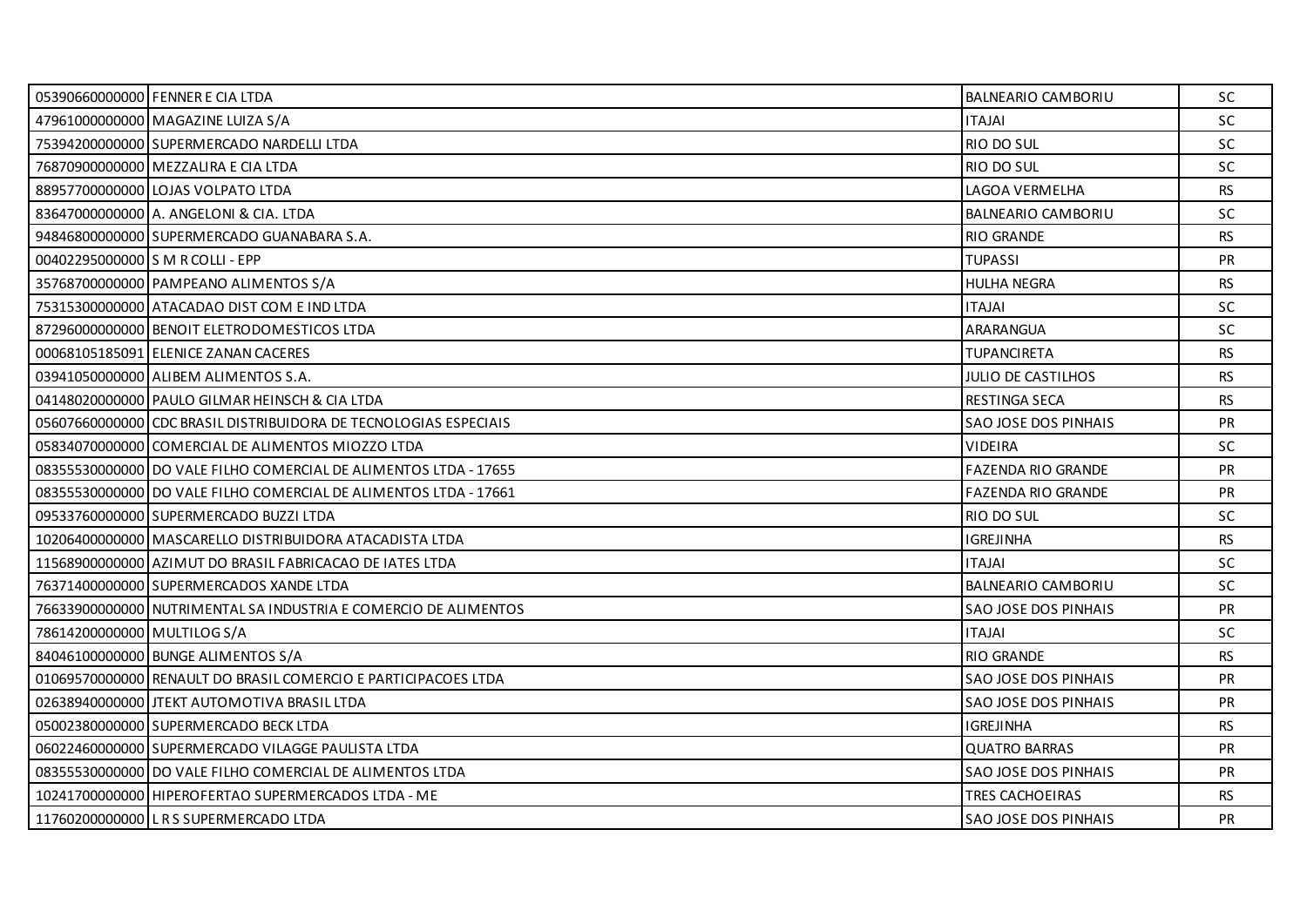|                            | 11777600000000 WEBER COMERCIO ATACADISTA DE ALIMENTOS LTDA               | JARAGUA DO SUL              | <b>SC</b> |
|----------------------------|--------------------------------------------------------------------------|-----------------------------|-----------|
|                            | 15502000000000 000718/ VAM DISTRIBUIDORA E COMERCIAL DE ALIMENTOS EIRELI | SAO JOSE DOS PINHAIS        | <b>PR</b> |
|                            | 76361800000000 J MARTINS SUPERMERCADOS                                   | <b>UMUARAMA</b>             | PR        |
|                            | 76490200000000 LEAO ALIMENTOS E BEBIDAS LTDA.                            | <b>FAZENDA RIO GRANDE</b>   | <b>PR</b> |
|                            | 77951800000000 SUPERMERCADO STALL LTDA                                   | SAO JOSE DOS PINHAIS        | PR        |
|                            | 83261400000000 BISTEK SUPERMERCADOS LTDA                                 | <b>NOVA VENEZA</b>          | <b>SC</b> |
|                            | 83648500000000 GIASSI & CIA LTDA                                         | ARARANGUA                   | <b>SC</b> |
|                            | 83648500000000 GIASSI E CIA LTDA                                         | ARARANGUA                   | <b>SC</b> |
|                            | 84429700000000 MALWEE MALHAS LTDA                                        | <b>JARAGUA DO SUL</b>       | <b>SC</b> |
|                            | 85667900000000 COOPERATIVA AGROINDUSTRIAL COOPERJA                       | <b>JACINTO MACHADO</b>      | <b>SC</b> |
|                            | 87569500000000 ANZELMO LELES DE LIMA & AMP CIA LTDA                      | SAO FRANCISCO DE ASSIS      | <b>RS</b> |
|                            | 89548500000000 ALISUL ALIMENTOS SA                                       | <b>ITAJAI</b>               | <b>SC</b> |
| 89637500000000 KLABIN S.A. |                                                                          | ORTIGUEIRA                  | <b>PR</b> |
|                            | 94846800000000 SUP GUANABARA S/A                                         | <b>RIO GRANDE</b>           | <b>RS</b> |
|                            | 01694890000000 WENDLER & MIELKE LTDA                                     | <b>RIO GRANDE</b>           | RS.       |
|                            | 03668690000000 VANDI - SUPERMERCADO LTDA                                 | MARECHAL CANDIDO RONDON     | <b>PR</b> |
|                            | 91173000000000 LEAL CENTER SUPERMERCADO                                  | SOLEDADE                    | <b>RS</b> |
|                            | 94846800000000 SUPERMERCADO GUANABARRA                                   | <b>RIO GRANDE</b>           | <b>RS</b> |
|                            | 94846800000000 SUPERMERCADO GUANABARA S.A.                               | <b>RIO GRANDE</b>           | <b>RS</b> |
|                            | 00080671001262 CARAMURU ALIMENTOS S/A.                                   | APUCARANA                   | PR        |
|                            | 04336430000000 COMERCIAL DE ALIMENTOS POFFO LTDA                         | <b>ITAJAI</b>               | SC        |
|                            | 05338410000000 RIMMAVA SUPERMERCADO LTDA                                 | MARECHAL CANDIDO RONDON     | <b>PR</b> |
|                            | 11754500000000 ECOVIX - ENGEVIX CONSTRUCOES OCEANICAS S/A                | <b>RIO GRANDE</b>           | <b>RS</b> |
|                            | 76189400000000 CONDOR SUPER CENTER LTDA                                  | SAO JOSE DOS PINHAIS        | <b>PR</b> |
|                            | 02655970000000 EMAN COMERCIO DE GENEROS ALIMENTICIOS LTDA - EPP          | <b>RIO GRANDE</b>           | RS.       |
|                            | 02831170000000 KOCH HIPERMERCADO LTDA                                    | CAMBORIU                    | <b>SC</b> |
|                            | 02831170000000 KOCH HIPERMERCADO LTDA                                    | CAMBORIU                    | <b>SC</b> |
|                            | 02914460000000 SEARA ALIMENTOS LTDA                                      | SALTO VELOSO                | SC        |
|                            | 02947960000000 CENTRO CENTER ALIMENTOS LTDA                              | <b>VIDEIRA</b>              | SC        |
|                            | 04104120000000 NISSAN DO BRASIL AUTOMOVEIS LTDA                          | <b>SAO JOSE DOS PINHAIS</b> | <b>PR</b> |
|                            | 09477650000000 SDB COMERCIO DE ALIMENTOS LTDA - ME                       | <b>BALNEARIO CAMBORIU</b>   | SC.       |
|                            | 10341700000000 POLY TERMINAIS PORTUARIOS SA                              | <b>ITAJAI</b>               | <b>SC</b> |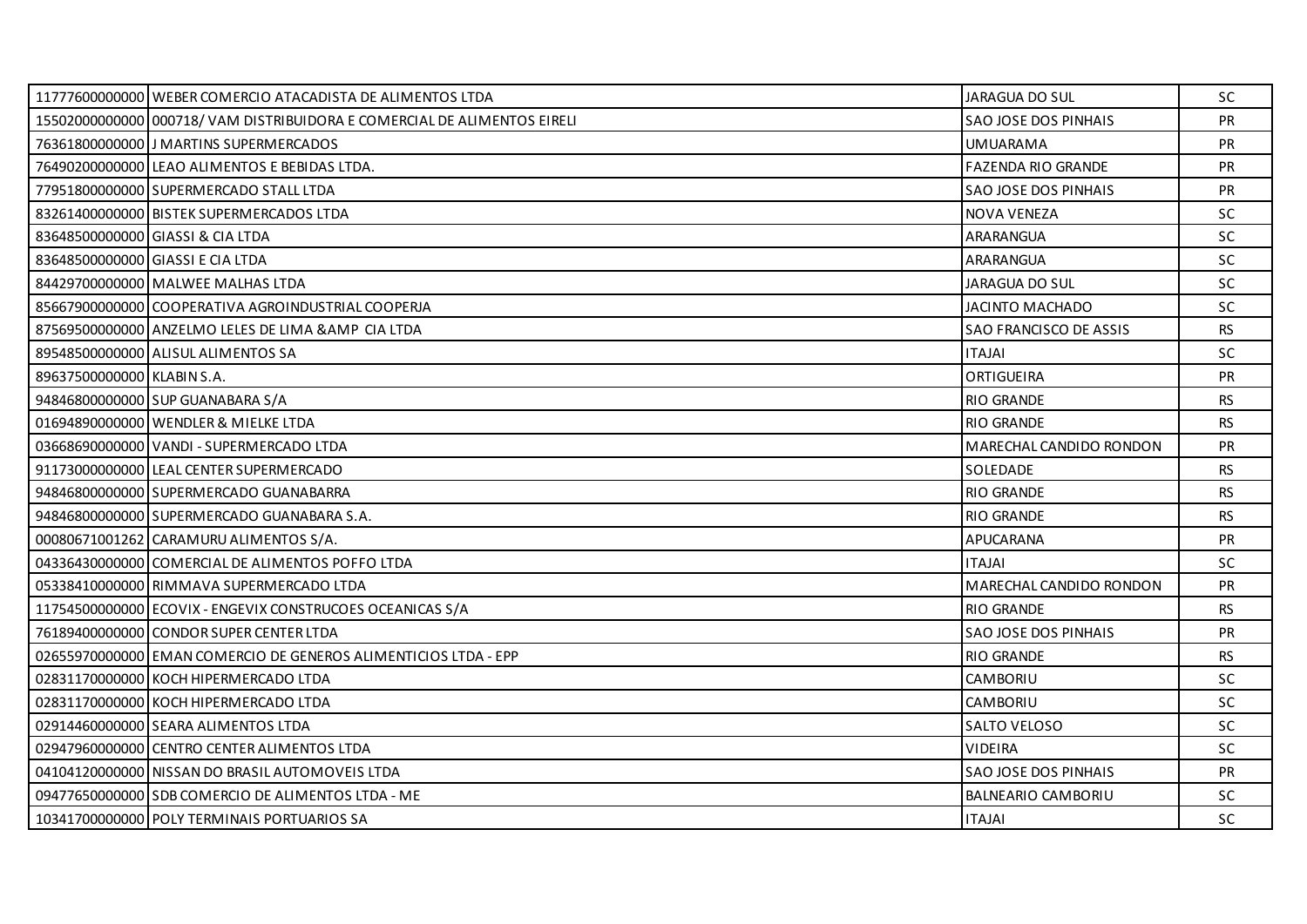|                               | 19314500000000 SUPERMERCADO PAULISTA LTDA                                | <b>FAZENDA RIO GRANDE</b>   | <b>PR</b> |
|-------------------------------|--------------------------------------------------------------------------|-----------------------------|-----------|
| 75315300000000 ATACADAO S.A   |                                                                          | <b>ITAJAI</b>               | <b>SC</b> |
|                               | 76430400000000   IRMAOS MUFFATO CIA LTDA                                 | <b>SAO JOSE DOS PINHAIS</b> | <b>PR</b> |
|                               | 77951800000000 SUPERMERCADO STALL LTDA                                   | SAO JOSE DOS PINHAIS        | PR        |
|                               | 78614300000000 COML DE MOVEIS BRASILIA LTDA                              | <b>BALNEARIO CAMBORIU</b>   | <b>SC</b> |
|                               | 78755800000000 SUPERMERCADOS RICKLI LTDA                                 | <b>CARAMBEI</b>             | <b>PR</b> |
|                               | 79837700000000 SUPERMERCADOS MANENTI LTDA                                | <b>NOVA VENEZA</b>          | <b>SC</b> |
|                               | 95195500000000 SINDICATO DOS TRABALHADORES RURAIS DE ROCA SALES          | <b>ROCA SALES</b>           | <b>RS</b> |
|                               | 02753330000000 SCHMACHTENBERG & CIA LTDA                                 | CANDELARIA                  | RS        |
|                               | 06286940000000 COMERCIO DE GENEROS ALIMENTICIOS SAO MIGUEL ARCANJO LTDA. | JARAGUA DO SUL              | <b>SC</b> |
|                               | 06316470000000 COMERCIAL DE ALIMENTOS DE ANGELINA LTDA                   | BALNEARIO CAMBORIU          | <b>SC</b> |
| 08200000000000 JBS AVES LTDA. |                                                                          | NOVA BASSANO                | <b>RS</b> |
|                               | 08473310000000 CONEXAO MARITIMA - SERVICOS LOGISTICOS S.A.               | <b>IALATI</b>               | <b>SC</b> |
|                               | 11101100000000 MULTILOG ARMAZENS GERAIS E LOGISTICA S/A                  | <b>ITAJAI</b>               | SC        |
|                               | 11517800000000 COMPANHIA SULAMERICANA DE DISTRIBUICAO                    | <b>UMUARAMA</b>             | <b>PR</b> |
| 33041300000000 VIA VAREJO S/A |                                                                          | <b>ITAJAI</b>               | <b>SC</b> |
|                               | 74109800000000 TERMINAL MARITIMO LUIZ FOGLIATTO S/A                      | <b>RIO GRANDE</b>           | <b>RS</b> |
|                               | 76361800000000 J MARTINS SUPERMERCADOS PLANALTO LTDA                     | <b>UMUARAMA</b>             | <b>PR</b> |
|                               | 80749700000000 DOMINGOS MARCON E CIA LTDA - EPP                          | <b>GUARACIABA</b>           | <b>SC</b> |
|                               | 83261400000000 BISTEK - SUPERMERCADOS LTDA.                              | BALNEARIO CAMBORIU          | SC        |
|                               | 84432100000000 URBANO AGROINDUSTRIAL LTDA                                | <b>JARAGUA DO SUL</b>       | SC.       |
|                               | 85224000000000 SUPERMERCADO SETE LTDA                                    | ARARANGUA                   | <b>SC</b> |
|                               | 85667900000000 COOPERATIVA AGROINDUSTRIAL COOPERJA                       | <b>JACINTO MACHADO</b>      | <b>SC</b> |
|                               | 86703400000000 ALVORADA ABAST. DE GEN ALIM. LTDA                         | <b>RIO GRANDE</b>           | <b>RS</b> |
|                               | 91982500000000 COTRIPAL AGROPECUARIA COOPERATIVA                         | <b>PANAMBI</b>              | RS.       |
|                               | 97506500000000 COAGRISOL COOPERATIVA AGROINDUSTRIAL                      | SOLEDADE                    | <b>RS</b> |
|                               | 09201760000000 LEAL CENTER COMERCIO VAREJISTA E ATACADISTA DE PRODUTOS   | SOLEDADE                    | <b>RS</b> |
|                               | 91164300000000 J.OLIVEIRA PRODUTOS COLONIAS LTDA                         | <b>JULIO DE CASTILHOS</b>   | <b>RS</b> |
|                               | 02947960000000 CENTRO CENTER ALIMENTOS LTDA                              | <b>VIDEIRA</b>              | <b>SC</b> |
|                               | 02947960000000 CENTRO CENTER ALIMENTOS                                   | <b>VIDEIRA</b>              | SC        |
|                               | 92016800000000 COMERCIAL ZAFFARI LTDA                                    | VACARIA                     | RS.       |
|                               | 02831170000000 KOCH HIPERMERCADO LTDA                                    | <b>ITAJAI</b>               | <b>SC</b> |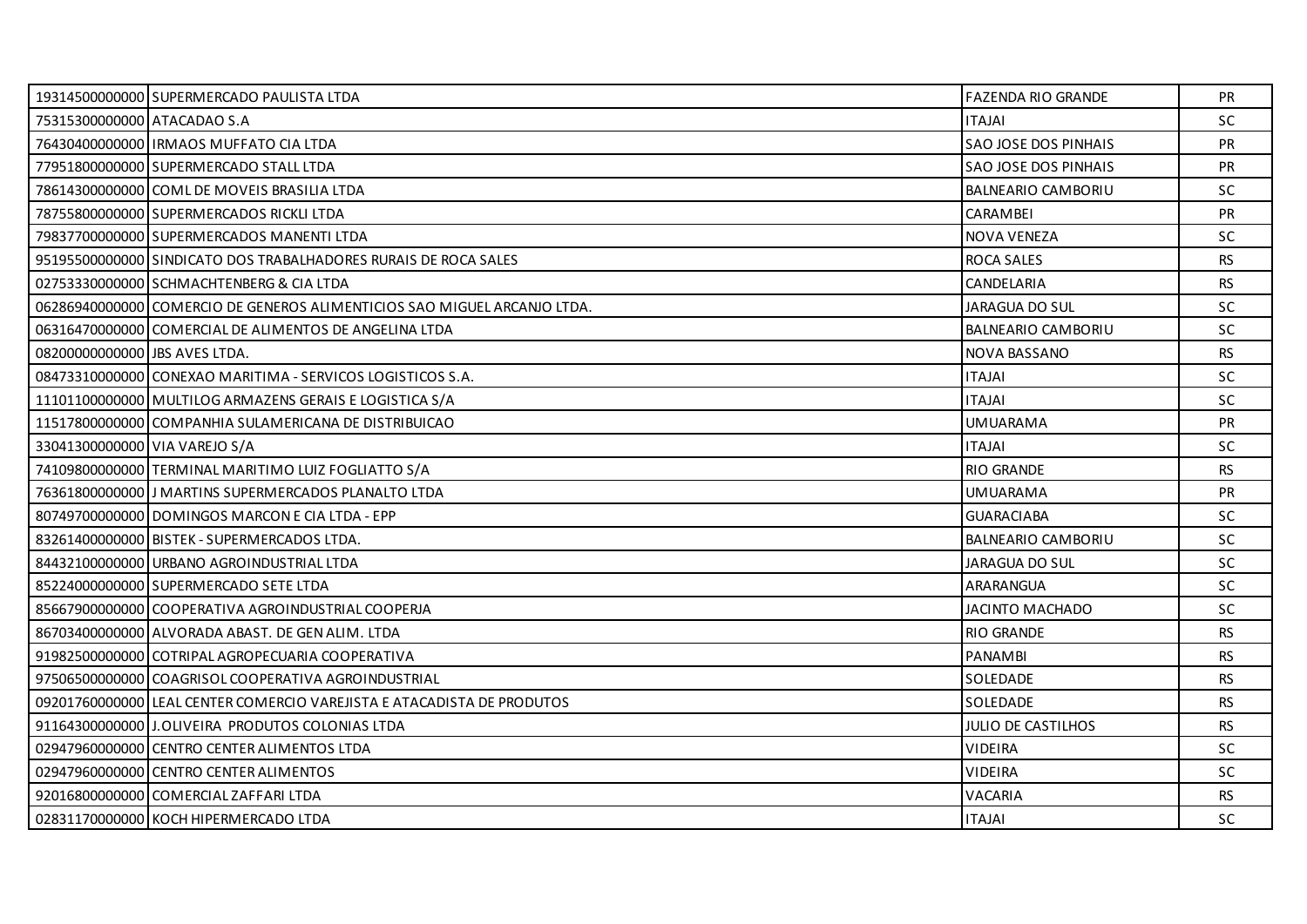|                               | 02914460000000 SEARA ALIMENTOS LTDA                                | ROCA SALES                  | RS.       |
|-------------------------------|--------------------------------------------------------------------|-----------------------------|-----------|
|                               | 02914460000000 SEARA ALIMENTOS LTDA                                | <b>CARAMBEI</b>             | PR        |
|                               | 06077400000000 ESDEL COMERCIO DE PRODUTOS ALIMENTARES LTDA         | CAMBORIU                    | <b>SC</b> |
| 07211750000000 QUIP SA        |                                                                    | <b>RIO GRANDE</b>           | <b>RS</b> |
|                               | 08355530000000 DO VALE COMERCIAL DE ALIMENTOS LTDA                 | SAO JOSE DOS PINHAIS        | PR        |
|                               | 78413300000000 SUPERMERCADO JACOMAR LTDA                           | <b>SAO JOSE DOS PINHAIS</b> | <b>PR</b> |
|                               | 91156500000000 I IMPORTADORA E EXPORTADORA DE CEREAIS LTD          | CANDELARIA                  | RS.       |
|                               | 92660600000000 YARA BRASIL FERTILIZANTES S/A                       | <b>RIO GRANDE</b>           | <b>RS</b> |
|                               | 93049200000000 L C BONATO E CIA LTDA                               | <b>SAO JERONIMO</b>         | <b>RS</b> |
|                               | 95195500000000 SINDICATO DOS TRABALHADORES RURAIS DE ROCA SALES    | <b>ROCA SALES</b>           | RS.       |
|                               | 01112080000000 LEICHINOSKI & CIA LTDA - ME                         | <b>FAZENDA RIO GRANDE</b>   | PR        |
|                               | 01785690000000 TERMINAL GRANELEIRO S/A                             | <b>RIO GRANDE</b>           | <b>RS</b> |
|                               | 02831170000000 KOCH SUPERMERCADOS LTDA                             | <b>BALNEARIO CAMBORIU</b>   | SC.       |
|                               | 05621540000000 SUPERMERCADOS IRMAOS UNIDOS LTDA.                   | CAMBORIU                    | SC        |
|                               | 06283490000000 METHAL C - MAQUINAS E PECAS LTDA.                   | <b>FAZENDA RIO GRANDE</b>   | <b>PR</b> |
|                               | 06989610000000 BARRA DO RIO TERMINAL PORTUARIO SA                  | <b>ITAJAI</b>               | SC        |
|                               | 09115710000000 SUPERMERCADO ESTRELA VIA PORTUGAL LTDA              | <b>FAZENDA RIO GRANDE</b>   | PR        |
|                               | 11101100000000 MULTILOG ARMAZENS GERAIS E LOGISTICA S/A            | <b>ITAJAI</b>               | <b>SC</b> |
|                               | 11760200000000 L.R.S. - SUPERMERCADO LTDA. - ME                    | <b>SAO JOSE DOS PINHAIS</b> | <b>PR</b> |
| 33041300000000 VIA VAREJO S/A |                                                                    | SAO JOSE DOS PINHAIS        | PR        |
|                               | 50596800000000 RIO BRANCO COMERCIO E INDUSTRIA DE PAPEIS LTDA      | <b>ITAJAI</b>               | <b>SC</b> |
|                               | 76361800000000 J MARTINS SUPERMERCADOS                             | <b>UMUARAMA</b>             | PR        |
|                               | 76430400000000   IRMAOS MUFATTO E COMPANHIA LTDA                   | SAO JOSE DOS PINHAIS        | PR        |
|                               | 77044600000000 BALAROTI - COMERCIO DE MATERIAIS DE CONSTRUCAO S.A. | SAO JOSE DOS PINHAIS        | <b>PR</b> |
|                               | 78957000000000 COCARI - COOPERATIVA AGROPECUARIA E INDUSTRIAL      | MANDAGUARI                  | PR        |
|                               | 81067900000000 MULTILIT INDUSTRIA E COMERCIO LTDA                  | <b>SAO JOSE DOS PINHAIS</b> | PR        |
|                               | 82647200000000 COOPERATIVA DE PROD E ABST DO VALE DO ITAJAI        | JARAGUA DO SUL              | SC        |
|                               | 82647200000000 COOPERATIVA DE PROD E ABST DO VALE DO ITAJAI        | <b>JARAGUA DO SUL</b>       | <b>SC</b> |
|                               | 95856600000000 SUPERMERCADO CAROL LTDA                             | <b>GUABIRUBA</b>            | <b>SC</b> |
|                               | 97506500000000 COAGRISOL COOPERATIVA AGROINDUSTRIAL                | SOLEDADE                    | RS        |
| 00001704708907 VILMAR FLORES  |                                                                    | QUILOMBO                    | SC        |
|                               | 00404233000000   IMEX SUL INSUMOS AGRICOLAS LTDA                   | <b>JULIO DE CASTILHOS</b>   | <b>RS</b> |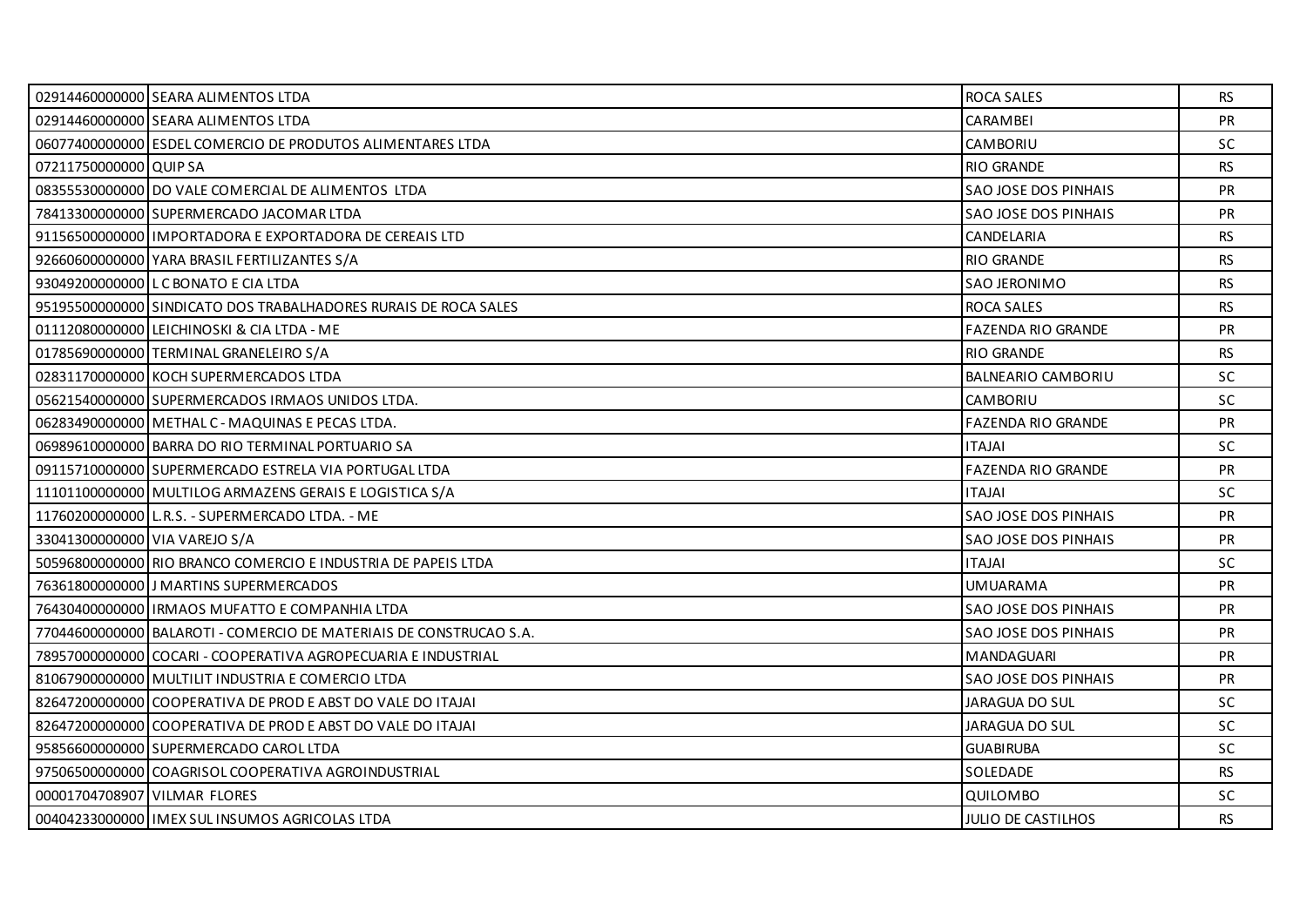| 02962210000000 SUPERMERCADO SV LTDA - EPP                         | NOVA HARTZ                | <b>RS</b> |
|-------------------------------------------------------------------|---------------------------|-----------|
| 04306130000000   IVALDIR VENDRUSCOLO E FILHOS LTDA.               | <b>TUPANCIRETA</b>        | <b>RS</b> |
| 05390660000000 FENNER & CIA LTDA                                  | <b>BALNEARIO CAMBORIU</b> | <b>SC</b> |
| 88957700000000 LOJAS VOLPATO LTDA                                 | LAGOA VERMELHA            | <b>RS</b> |
| 94846800000000 SUPERMERCADO GUANABARA SA                          | <b>RIO GRANDE</b>         | <b>RS</b> |
| 04336430000000 COMERCIAL DE ALIMENTOS POFFO LTDA                  | <b>ITAJAI</b>             | SC.       |
| 05977240000000 BARCELOS E PAZ LTDA                                | <b>RIO GRANDE</b>         | <b>RS</b> |
| 09477650000000 SDB COMERCIO DE ALIMENTOS LTDA                     | <b>CHAPECO</b>            | <b>SC</b> |
| 14998400000000 J.MACEDO S/A 6220.0                                | <b>LONDRINA</b>           | <b>PR</b> |
| 25362000000000 E.A CUNHA - COMERCIO DE UTILIDADES DOMESTICAS - ME | <b>CAMBE</b>              | <b>PR</b> |
| 61586600000000 GENERAL MILLS BRASIL ALIMENTOS LTDA.               | <b>NOVA PRATA</b>         | <b>RS</b> |
| 75274300000000 LIBRELATO S.A. IMPLEMENTOS RODOVIARIOS             | <b>CRICIUMA</b>           | <b>SC</b> |
| 75609100000000 OURO VERDE LOCACAO E SERVICO S.A.                  | PORTO ALEGRE              | <b>RS</b> |
| 76260000000000 TONELLO E MACHADO DA LUZ LTDA                      | <b>GOIOERE</b>            | PR        |
| 76430400000000 IRMAO MUFATO CIA LTDA                              | <b>FOZ DO IGUACU</b>      | <b>PR</b> |
| 79645400000000 SUPERMERCADO BRUDA LTDA                            | <b>CANOINHAS</b>          | <b>SC</b> |
| 79645400000000 SUPERMACADO BRUDA                                  | <b>CANOINHAS</b>          | SC        |
| 79837700000000 SUPERMERCADO MANETTI LTDA                          | <b>CRICIUMA</b>           | <b>SC</b> |
| 82647200000000 COOP. DE PROD. ABASTECIMENTO DO VALE DO            | <b>BLUMENAU</b>           | <b>SC</b> |
| 90261000000000 FAMASTIL PRAT K MOVEIS E FERRAMENTAS LTDA          | <b>GRAMADO</b>            | <b>RS</b> |
| 90261000000000 FAMASTIL PRAT K MOVEIS E FERRAMENTAS LTDA          | <b>GRAMADO</b>            | <b>RS</b> |
| 92733600000000 SUPERMERCADO GECEPEL LTDA                          | PORTO ALEGRE              | <b>RS</b> |
| 93059700000000 MARIA HELENA MONFARDINI POZZOBON                   | <b>SANTA MARIA</b>        | <b>RS</b> |
| 95026500000000 I IVO MARIO FERNANDEZ MACHADO - EPP                | <b>ACEGUA</b>             | <b>RS</b> |
| 10559800000000 SIMIONATO COMERCIO DE ALIMENTOS LTDA - ME          | PORTO ALEGRE              | RS.       |
| 00063960037797 WAL MART BRASIL LTDA                               | <b>LONDRINA</b>           | <b>PR</b> |
| 02290510000000 MILENIA AGROCIENCIAS S.A.                          | <b>CRUZ ALTA</b>          | <b>RS</b> |
| 07891520000000 SUPERMERCADO TRENTO LTDA                           | <b>CORBELIA</b>           | <b>PR</b> |
| 10899900000000   INAMAS COMERCIO DE BEBIDAS LTDA.                 | SANTANA DO LIVRAMENTO     | <b>RS</b> |
| 12002500000000 MAX PORTAL COMERCIAL                               | FOZ DO IGUACU             | <b>PR</b> |
| 79645400000000 SUPERMERCADO BRUDA LTDA                            | <b>CANOINHAS</b>          | <b>SC</b> |
| 91156500000000 IMPORTADORA E EXPORTADORA DE CEREAIS SA            | <b>VENANCIO AIRES</b>     | <b>RS</b> |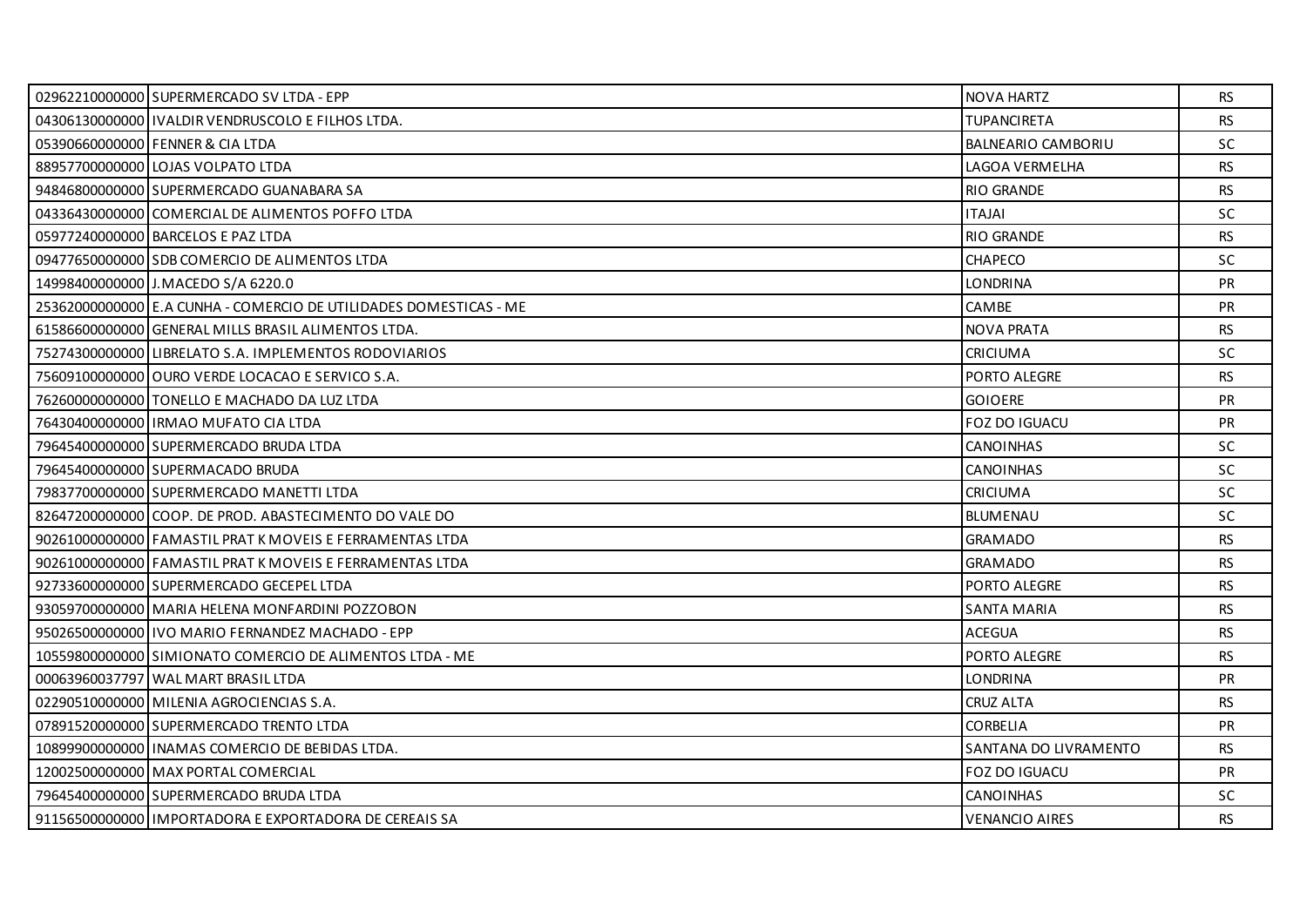| 91293000000000 LIBRAGA, BRANDAO & CIA LTDA                     | <b>SANTO ANGELO</b>   | <b>RS</b> |
|----------------------------------------------------------------|-----------------------|-----------|
| 07417510000000 A ORIGINAL - LOJA DE VARIEDADES LTDA - EPP      | <b>SANTA MARIA</b>    | <b>RS</b> |
| 10213600000000 VARAL FRANQUIA UM LTDA                          | PORTO ALEGRE          | <b>RS</b> |
| 61144200000000 PADO S A INDUSTRIAL COMERCIAL E IMPORTADORA     | CAMBE                 | PR        |
| 77729000000000 ALMEIDA MERCADOS - COMERCIO, DISTRIBUIDORA E    | CAMBE                 | <b>PR</b> |
| 91235500000000 VONPAR REFRESCOS S A                            | PORTO ALEGRE          | <b>RS</b> |
| 92091900000000 ASUN COM DE GEN ALIM LTDA POA                   | PORTO ALEGRE          | <b>RS</b> |
| 92697000000000 MEMPHIS SA INDUSTRIAL                           | PORTO ALEGRE          | <b>RS</b> |
| 93209800000000 WMS SUPERMERCADOS DO BRASIL LTDA                | PORTO ALEGRE          | <b>RS</b> |
| 93209800000000 WMS SUPERMERCADOS DO BRASIL LTDA.               | <b>LONDRINA</b>       | PR        |
| 96418300000000 LOJAS QUERO-QUERO S.A.                          | <b>SANTO CRISTO</b>   | <b>RS</b> |
| 01084520000000 DISPORT DO BRASIL LTDA LOJA 34                  | PORTO ALEGRE          | <b>RS</b> |
| 02354200000000 BRUNETTO COMERCIO DE ALIMENTOS LTDA             | PORTO ALEGRE          | RS.       |
| 02811760000000 COMERCIAL DE ALIMENTOS ROMAN LTDA               | <b>SANTA HELENA</b>   | PR        |
| 03500570000000 ROBERT'S DISTRIBUIDORA DE PRODUTOS ALIMENTICIOS | PORTO ALEGRE          | <b>RS</b> |
| 03551650000000 S Q SUPERMERCADOS LTDA                          | <b>CANOINHAS</b>      | <b>SC</b> |
| 08829140000000 FUTURITTY SUPERMERCADO LTDA                     | <b>CANOINHAS</b>      | <b>SC</b> |
| 14645400000000 R. ODDONE GASS & CIA.                           | SANTANA DO LIVRAMENTO | RS        |
| 45543900000000 CARREFOUR COMERCIO E INDUSTRIA LTDA             | PORTO ALEGRE          | <b>RS</b> |
| 72115000000000 CVI REFRIGERANTES LTDA                          | <b>SANTA MARIA</b>    | <b>RS</b> |
| 76849500000000 MOURA COMERCIO DE ALIMENTOS LTDA                | <b>CHAPECO</b>        | <b>SC</b> |
| 83064700000000 PAUTA DISTRIBUICAO E LOGISTICA S.A.             | PORTO ALEGRE          | <b>RS</b> |
| 83314800000000 COMERCIAL CELEIRO LTDA                          | CHAPECO               | <b>SC</b> |
| 90462500000000 COMERCIAL DE ALIMENTOS LORO LTDA                | PORTO ALEGRE          | <b>RS</b> |
| 92016800000000 COMERCIAL ZAFFARI LTDA                          | PORTO ALEGRE          | <b>RS</b> |
| 92762300000000 COMERCIAL BOM DE ALIMENTOS LTDA.                | PORTO ALEGRE          | <b>RS</b> |
| 93015000000000 CIA ZAFFARI COM E INDUSTRIA                     | PORTO ALEGRE          | <b>RS</b> |
| 93015000000000 CIA ZAFFARI COM E IND                           | PORTO ALEGRE          | <b>RS</b> |
| 01599960000000 LEHMA CEREALISTA LTDA                           | <b>VENANCIO AIRES</b> | <b>RS</b> |
| 01599960000000 LEHMA CEREALISTA LTDA                           | <b>VENANCIO AIRES</b> | <b>RS</b> |
|                                                                |                       |           |
| 02290510000000 ADAMA BRASIL S/A                                | <b>LONDRINA</b>       | <b>PR</b> |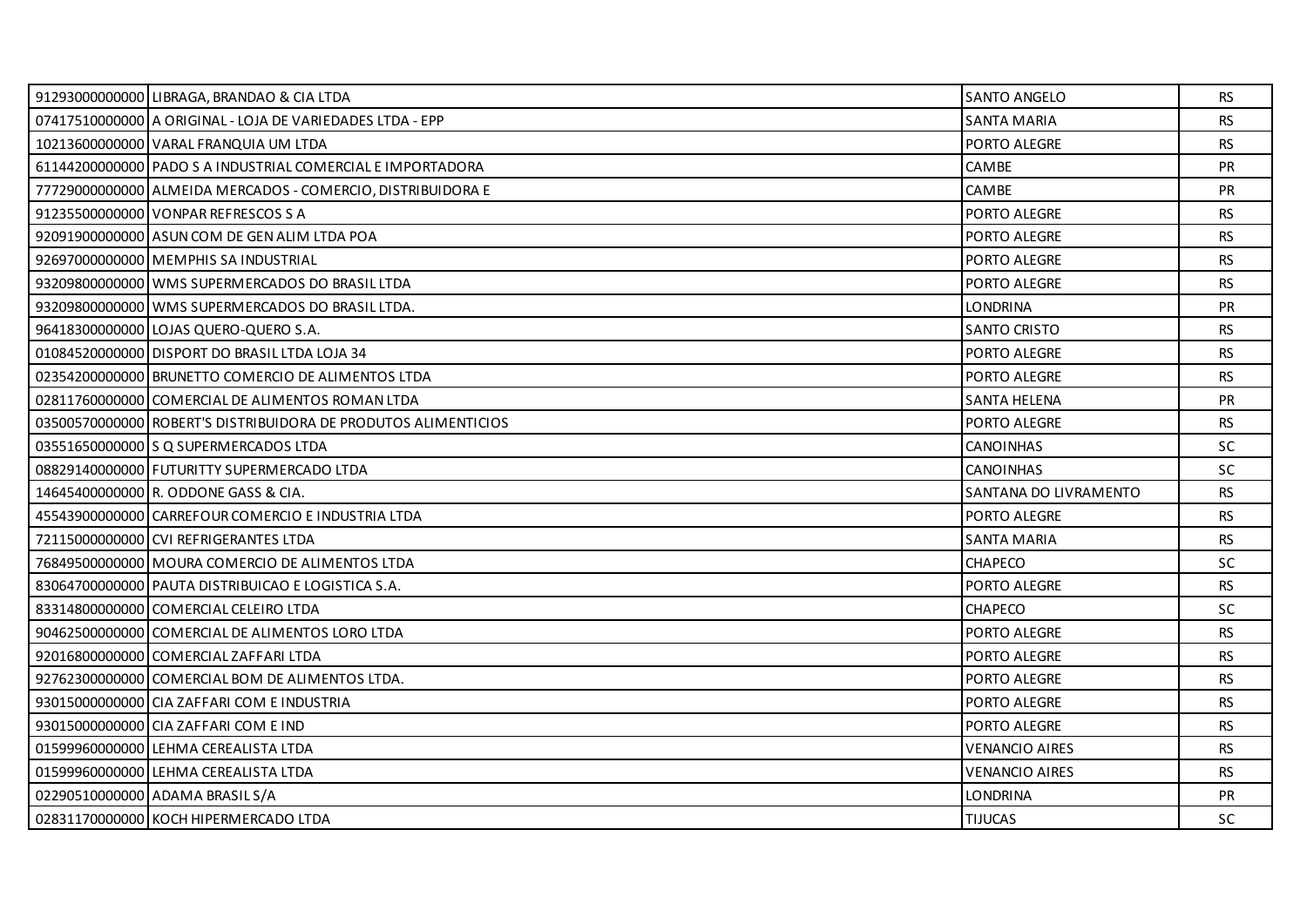|                               | 03133400000000 HIPERDOCES IND E COM DE ALIMENTOS LTDA                    | PORTO ALEGRE              | <b>RS</b> |
|-------------------------------|--------------------------------------------------------------------------|---------------------------|-----------|
| 03521220000000 SUPER KAN LTDA |                                                                          | PORTO ALEGRE              | <b>RS</b> |
|                               | 04112120000000 GASIL COMERCIO E IMPORTACAO LTDA                          | PORTO ALEGRE              | <b>RS</b> |
|                               | 04698510000000 SUPERMERCADO BERTAGNOLI LTDA - FILIAL                     | <b>SANTA MARIA</b>        | <b>RS</b> |
|                               | 04768480000000   ITALO SUPERMERCADOS LTDA                                | FOZ DO IGUACU             | PR        |
|                               | 07145920000000 ANGELA CABRAL SAKURAI                                     | SAO MATEUS DO SUL         | PR        |
|                               | 07217120000000 MAXIMUS COMERCIAL DE ALIMENTOS LTDA                       | <b>FOZ DO IGUACU</b>      | PR        |
|                               | 15295800000000 BRUBEROSA COMERCIO DO VESTUARIO LTDA                      | PORTO ALEGRE              | <b>RS</b> |
|                               | 76206500000000 SAO MIGUEL DO IGUACU PREFEITURA                           | SAO MIGUEL DO IGUACU      | PR        |
|                               | 76430400000000   IRMAOS MUFFATO E CIA LTDA                               | <b>LONDRINA</b>           | PR        |
|                               | 77941500000000 GAZIN INDUSTRIA E COMERCIO DE MOVEIS E ELETRODOMESTICOS   | VILHENA                   | <b>RO</b> |
|                               | 81332400000000 COMERCIO DE ALIMENTOS ANSOLIN LTDA                        | CHAPECO                   | SC        |
|                               | 81900200000000 BATISTA & IZEPE LTDA                                      | MARIALVA                  | <b>PR</b> |
|                               | 83648500000000 GIASSI & CIA LTDA                                         | <b>CRICIUMA</b>           | <b>SC</b> |
|                               | 91288300000000 OSMAR MULLER & CIA LTDA                                   | CANELA                    | <b>RS</b> |
|                               | 91293000000000 LIBRAGA, BRANDAO & CIA LTDA                               | <b>VENANCIO AIRES</b>     | <b>RS</b> |
|                               | 91293000000000 LIBRAGA, BRANDAO & CIA LTDA                               | <b>SANTA MARIA</b>        | <b>RS</b> |
|                               | 92951700000000 ATACADO E ARMARINHO GAUCHO LTDA - ME                      | <b>PORTO ALEGRE</b>       | RS        |
|                               | 93015000000000 CIA ZAFFARI COMERCIO E INDUSTRIA                          | PORTO ALEGRE              | <b>RS</b> |
|                               | 93209800000000 WMS SUPERMERCADOS DO BRASIL LTDA.                         | PORTO ALEGRE              | <b>RS</b> |
|                               | 93209800000000 WMS SUPERMERCADOS DO BRASIL LTDA.                         | <b>SANTO ANGELO</b>       | RS        |
| 00000617713928 KARL STOECKL   |                                                                          | <b>FOZ DO IGUACU</b>      | <b>PR</b> |
|                               | 77044600000000 BALAROTI - COMERCIO DE MATERIAIS DE CONSTRUCAO S.A.       | SAO JOSE DOS PINHAIS      | PR        |
|                               | 83647000000000 A. ANGELONI & CIA. LTDA                                   | ARARANGUA                 | <b>SC</b> |
|                               | 00103582000000 ENGEVIX ENGENHARIA S/A                                    | <b>RIO GRANDE</b>         | <b>RS</b> |
|                               | 00776574000000 B2W COMPANHIA DIGITAL                                     | <b>ITAJAI</b>             | <b>SC</b> |
|                               | 02279320000000 GDC ALIMENTOS S.A                                         | <b>ITAJAI</b>             | <b>SC</b> |
|                               | 02290280000000 KIMBERLY-CLARK BRASIL INDUSTRIA E COMERCIO DE PRODUTOS DE | ELDORADO DO SUL           | <b>RS</b> |
|                               | 03300350000000 ELISABETH POZZEBON DE OLIVEIRA - ME                       | <b>JULIO DE CASTILHOS</b> | <b>RS</b> |
|                               | 05291900000000 SAGRES AGENCIAMENTOS MARITIMOS LTDA                       | <b>RIO GRANDE</b>         | <b>RS</b> |
|                               | 10673900000000 LUCIETTO DALLAZEN E CIA LTDA                              | PEROLA DO OESTE           | <b>PR</b> |
|                               | 11101100000000 MULTILOG ARMAZENS GERAIS E LOGISTICA S/A                  | <b>ITAJAI</b>             | SC        |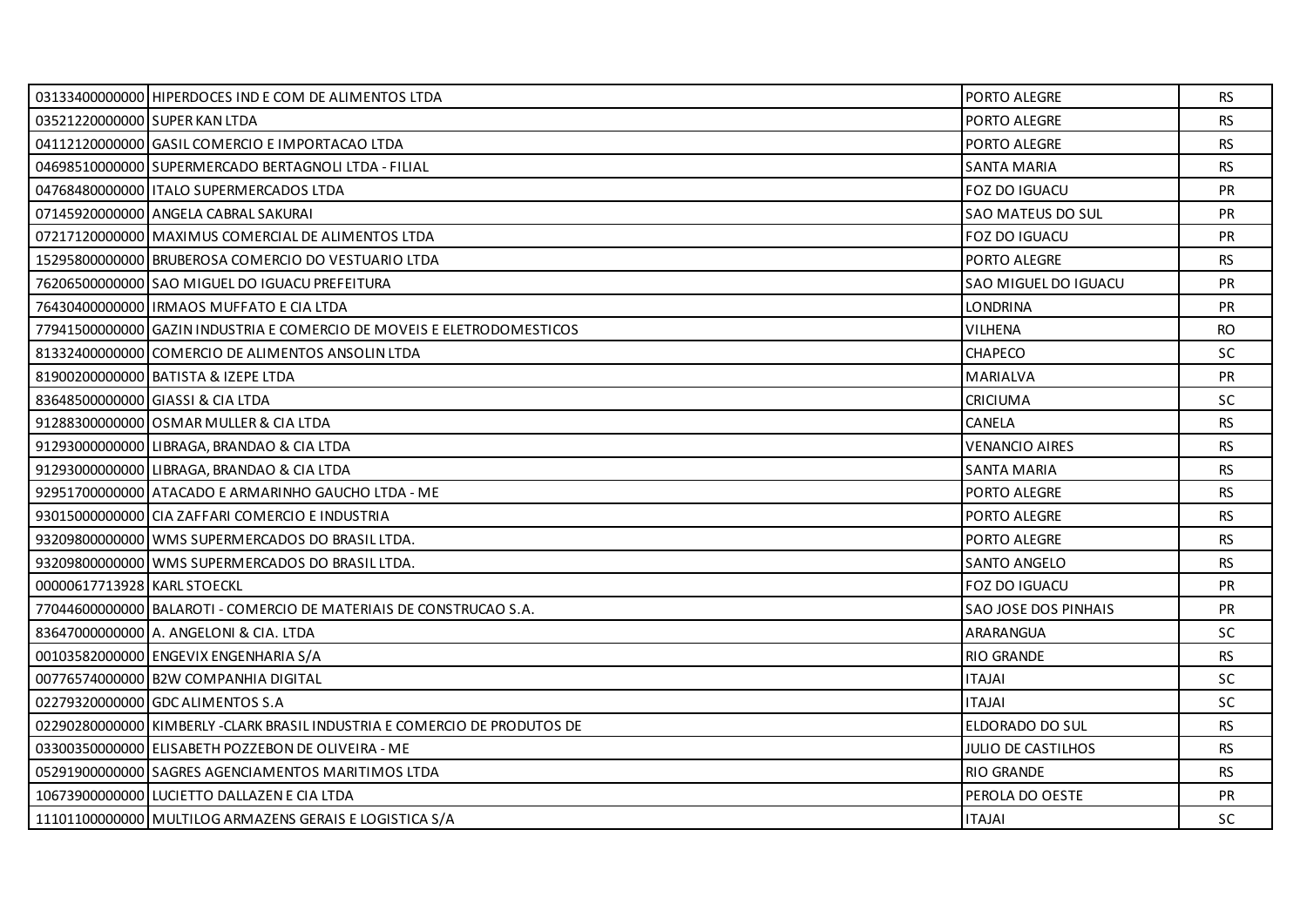|                                | 78755800000000 SUPERMERCADO RICKLI LTDA                                  | CARAMBEI                  | <b>PR</b> |
|--------------------------------|--------------------------------------------------------------------------|---------------------------|-----------|
|                                | 91723500000000 EDILSE MARIA QUATRIN GOMES - EPP                          | <b>JULIO DE CASTILHOS</b> | <b>RS</b> |
|                                | 92665600000000 DIMED S/A - DISTRIBUIDORA DE MEDICAMENTOS                 | ELDORADO DO SUL           | <b>RS</b> |
|                                | 93209800000000 WMS SUPERMERCADOS DO BRASIL LTDA.                         | <b>ITAJAI</b>             | <b>SC</b> |
|                                | 94495600000000 MOVEIS CIVARDI LTDA                                       | <b>MUCUM</b>              | <b>RS</b> |
|                                | 01069610000000 SUPERMERCADO BRUNETTO LTDA - EPP                          | SOLEDADE                  | <b>RS</b> |
|                                | 01618720000000 DINARDELLI COMERCIO E DISTRIBUICAO LTDA                   | RIO DO SUL                | SC        |
| 01838720000000 BRF S.A.        |                                                                          | <b>VIDEIRA</b>            | <b>SC</b> |
|                                | 02877970000000 COOPERATIVA AGROECOLOGICA IRENO ALVES - COOPAIA           | RIO BONITO DO IGUACU      | <b>PR</b> |
|                                | 02914460000000 SEARA ALIMENTOS LTDA                                      | ARARANGUA                 | SC        |
|                                | 03505450000000 SUPERALVO SUPERMERCADO LTDA                               | <b>APUCARANA</b>          | PR        |
|                                | 06054100000000 RG ESTALEIRO ERG 1 S/A                                    | <b>RIO GRANDE</b>         | <b>RS</b> |
|                                | 06286940000000 COMERCIO DE GENEROS ALIMENTICIOS SAO MIGUEL ARCANJO LTDA. | <b>JARAGUA DO SUL</b>     | <b>SC</b> |
|                                | 09451660000000 MARCOS EUGENIO GREVER                                     | <b>NOVA HARTZ</b>         | <b>RS</b> |
|                                | 22435800000000 MAERCIO FAUST 02388299950                                 | RIO DO SUL                | SC.       |
|                                | 73419900000000 SUPERMERCADO BOZA LTDA                                    | <b>FAZENDA RIO GRANDE</b> | PR        |
|                                | 75584100000000 EXAL - ADMINISTRACAO DE RESTAURANTES EMP                  | <b>RIO GRANDE</b>         | <b>RS</b> |
| 76361800000000 J. MARTINS LTDA |                                                                          | <b>UMUARAMA</b>           | PR        |
|                                | 83261400000000 BISTEK - SUPERMERCADOS LTDA.                              | NOVA VENEZA               | <b>SC</b> |
|                                | 83648500000000 GIASSI & CIA LTDA                                         | ARARANGUA                 | <b>SC</b> |
|                                | 87568200000000 WOLLMANN E CIA LTDA                                       | CANDELARIA                | <b>RS</b> |
|                                | 00044981244053 FRIDA EDI MULER                                           | CAMPO BOM                 | <b>RS</b> |
|                                | 00250392000000 SUPERMERCADO BECKER LTDA                                  | <b>SAO LUDGERO</b>        | <b>SC</b> |
|                                | 04041930000000 PHILIP MORRIS BRASIL INDUSTRIA E COMERCIO LTDA.           | SANTA CRUZ DO SUL         | <b>RS</b> |
|                                | 07257380000000 PRONTO DOCE SOLUCAO EM DISTRIBUICAO DE ALIMENTOS LTDA.    | <b>ESTANCIA VELHA</b>     | <b>RS</b> |
|                                | 18229800000000 GTB EMPREENDIMENTOS S.A.                                  | <b>IPUACU</b>             | <b>SC</b> |
|                                | 73225900000000 M A FRENA & CIA LTDA                                      | LAURENTINO                | <b>SC</b> |
|                                | 76189400000000 CONDOR SUPER CENTER LTDA                                  | PARANAGUA                 | <b>PR</b> |
|                                | 81584300000000 COOP AGROPNDUSTRIAL COPASUL                               | NOVA SANTA ROSA           | <b>PR</b> |
|                                | 83646600000000 ALTHOFF SUPERM LTDA (ORLEANS)                             | ORLEANS                   | <b>SC</b> |
|                                | 86445800000000 COPOBRAS S/A. INDUSTRIA E COMERCIO DE EMBALAGENS          | SAO LUDGERO               | <b>SC</b> |
|                                | 86445800000000 COPOBRAS S/A. INDUSTRIA E COMERCIO DE EMBALAGENS          | <b>SAO LUDGERO</b>        | <b>SC</b> |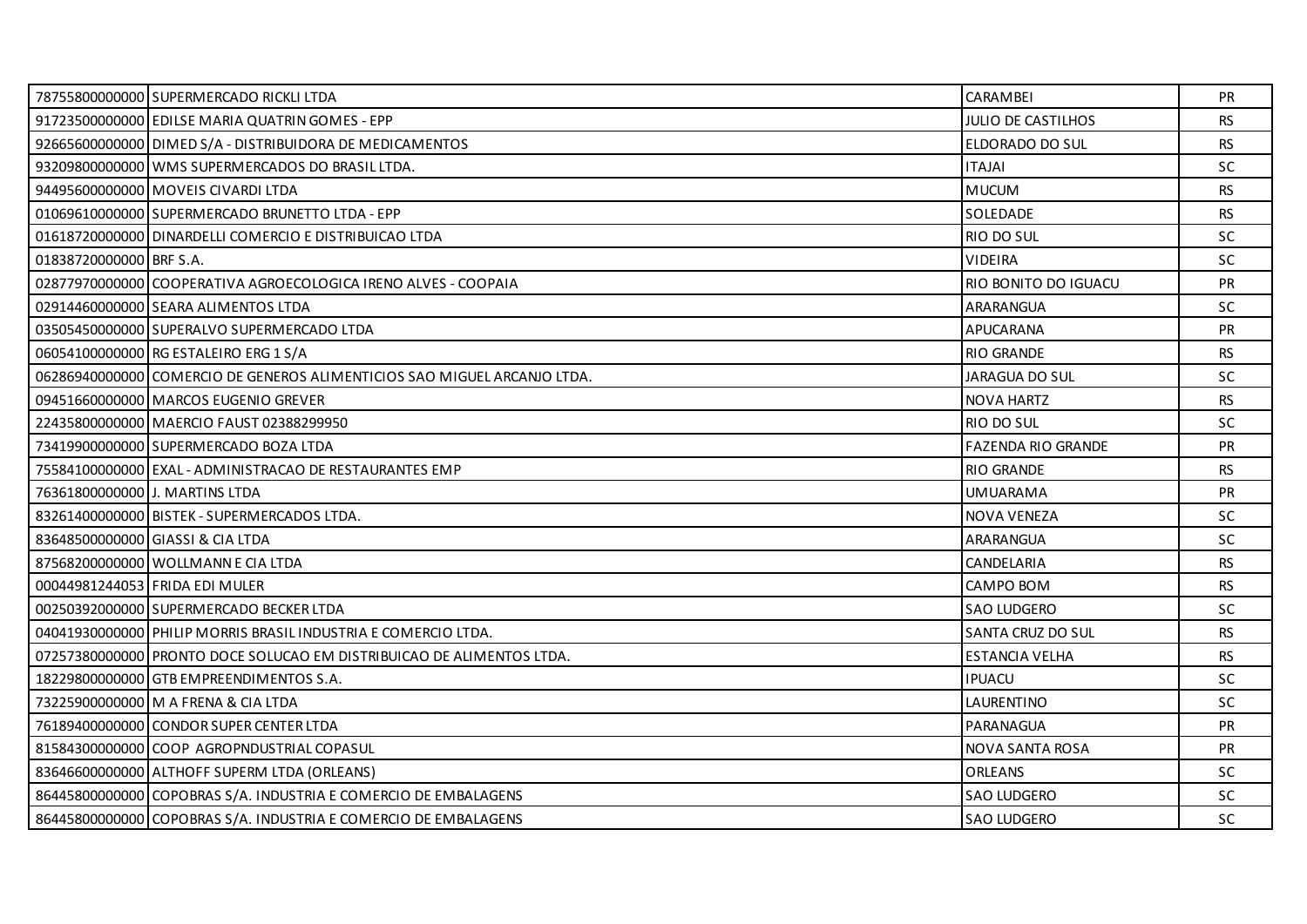|                               | 87226500000000 JOHANN ALIMENTOS LTDA                                           | <b>ESTANCIA VELHA</b>  | <b>RS</b> |
|-------------------------------|--------------------------------------------------------------------------------|------------------------|-----------|
|                               | 93938200000000 EMBRAL ALIMENTOS LTDA                                           | <b>URUGUAIANA</b>      | <b>RS</b> |
|                               | 00213985000000 SUPERMERCADO ARY LTDA - EPP                                     | <b>ORLEANS</b>         | <b>SC</b> |
|                               | 00610350000000 SUPERMERCADO BAKLIZI LTDA                                       | <b>URUGUAIANA</b>      | <b>RS</b> |
|                               | 00724323000000 MINELLA COMERCIO DE ALIMENTOS LTDA                              | <b>GASPAR</b>          | <b>SC</b> |
|                               | 02914460000000 SEARA ALIMENTOS LTDA                                            | LAPA                   | <b>PR</b> |
|                               | 02914460000000 SEARA ALIMENTOS LTDA                                            | LAPA                   | PR        |
|                               | 04548900000000 COMERCIAL DE GENEROS ALIMENTICIOS RH LTDA                       | ORLEANS                | <b>SC</b> |
| 08200000000000 UBS AVES LTDA. |                                                                                | <b>GARIBALDI</b>       | <b>RS</b> |
|                               | 10963500000000 ANDRE LUIS ALVES BRANCO RODRIGUES                               | <b>PELOTAS</b>         | <b>RS</b> |
|                               | 60394700000000 BEMIS DO BRASIL INDUSTRIA E COMERCIO DE EMBALAGENS LTDA.        | <b>PINHAIS</b>         | PR        |
|                               | 76093700000000 COPACOL - COOP AGROIND CONSOLATA                                | <b>JESUITAS</b>        | <b>PR</b> |
|                               | 76108300000000 CASTROLANDA - COOPERATIVA AGROINDUSTRIAL LTDA                   | <b>CASTRO</b>          | <b>PR</b> |
|                               | 76108300000000 CASTROLANDA - COOPERATIVA AGROINDUSTRIAL LTDA                   | <b>CASTRO</b>          | PR        |
|                               | 76430400000000 IRMAOS MUFFATO CIA LTDA                                         | PRESIDENTE PRUDENTE    | SP        |
|                               | 78932100000000 STEDILE PERBONI CIA LTDA                                        | <b>PINHAIS</b>         | PR        |
|                               | 79967900000000 PRIOTTO E CIA LTDA                                              | <b>CASTRO</b>          | PR        |
| 80710500000000 DALVI GLOOR    |                                                                                | <b>MOREIRA SALES</b>   | <b>PR</b> |
|                               | 81181200000000 NELSON DAL SANTOS E CIA LTDA                                    | <b>PRUDENTOPOLIS</b>   | <b>PR</b> |
|                               | 81181200000000 NELSON DAL SANTOS & CIA LTDA                                    | <b>CASTRO</b>          | PR        |
|                               | 81584300000000 COOPERATIVA AGROINDUSTRIAL COPAGRIL                             | <b>GUAIRA</b>          | <b>PR</b> |
|                               | 83158800000000 COOPERATIVA REGIONAL AGROPECUARIA DE CAMPOS NOVOS -             | <b>CAMPOS NOVOS</b>    | SC.       |
|                               | 83158800000000 COOPERATIVA REG.AGROPEC.DE CAMPOS NOVOS                         | CAMPOS NOVOS           | SC        |
|                               | 83158800000000 COOPERATIVA REGIONAL AGROPECUARIA DE CAMPOS NOVOS - COPERCAMPOS | <b>CAMPOS NOVOS</b>    | <b>SC</b> |
|                               | 87397900000000 PERUZZO SUPERMERCADOS LTDA                                      | <b>PELOTAS</b>         | <b>RS</b> |
|                               | 94019700000000 ENIO LUIZ STANGHERLIN                                           | CACEQUI                | <b>RS</b> |
|                               | 97320500000000 COOPERATIVA TRITICOLA SARANDI LTDA                              | SARANDI                | <b>RS</b> |
|                               | 01575570000000 IRMAOS SCHIOCHET LTDA                                           | <b>FLORES DA CUNHA</b> | <b>RS</b> |
|                               | 04641950000000 SUPERALEGRIA LTDA ( FILIAL)                                     | SANTA CRUZ DO SUL      | RS        |
|                               | 79457000000000 SUPERMERCADO RUZZA LTDA                                         | NOVA SANTA ROSA        | PR        |
|                               | 04041930000000 PHILIP MORRIS BRASIL INDUSTRIA E COMERCIO LTDA.                 | SANTA CRUZ DO SUL      | <b>RS</b> |
|                               | 74072500000000 AGRO COMERCIAL AFUBRA LTDA                                      | SANTA CRUZ DO SUL      | <b>RS</b> |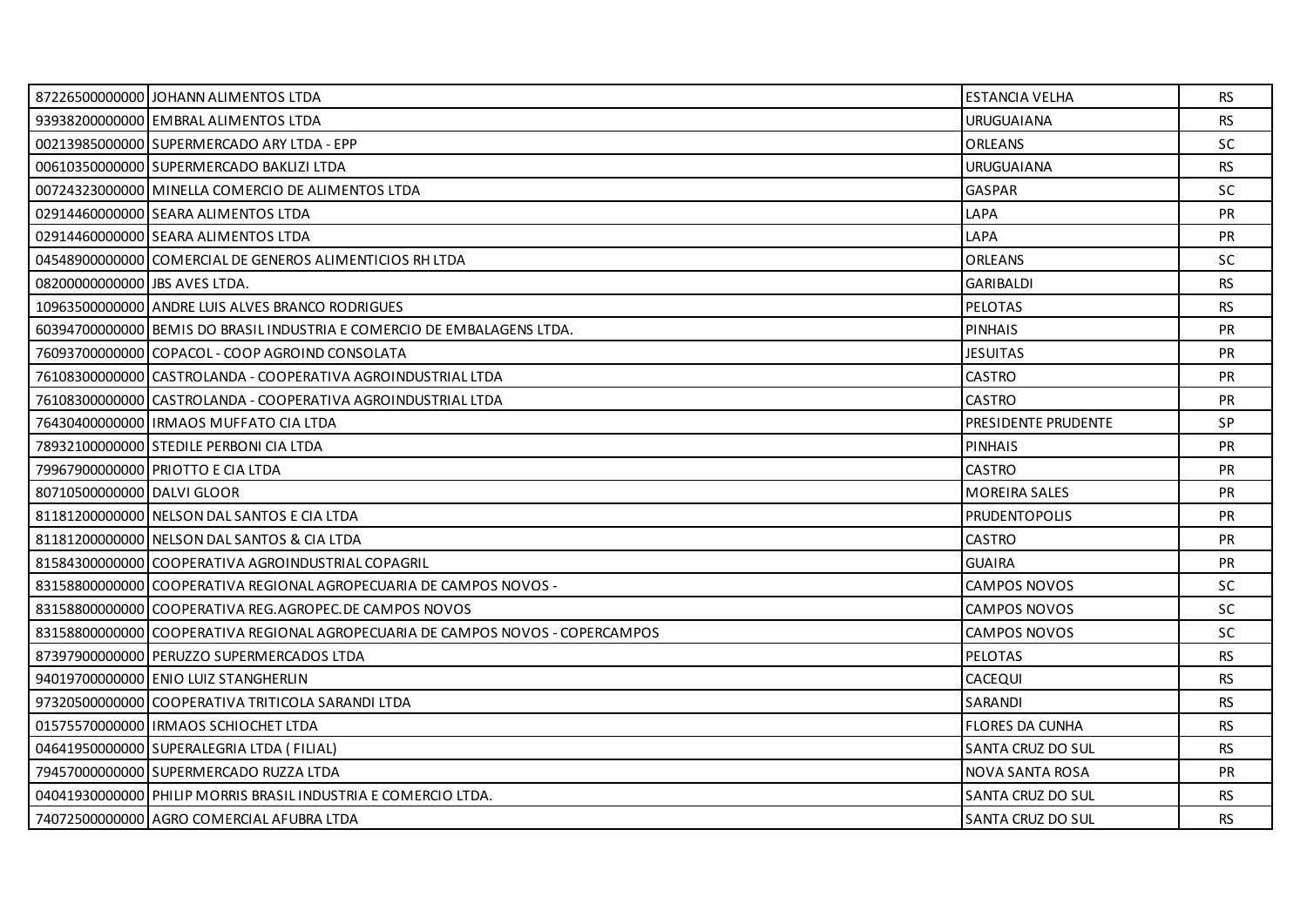|                         | 00089618521087 CAROLINA JORGE ALVES                                          | <b>PELOTAS</b>           | <b>RS</b> |
|-------------------------|------------------------------------------------------------------------------|--------------------------|-----------|
|                         | 89897200000000 RIGHI COMERCIO DE GENEROS ALIMENTICIOS LIMITADA               | <b>QUARAI</b>            | <b>RS</b> |
|                         | 93938200000000 EMBRAL ALIMENTOS LTDA                                         | <b>URUGUAIANA</b>        | <b>RS</b> |
|                         | 02317190000000 TARTARI - ALIMENTOS LTDA.                                     | <b>SEARA</b>             | <b>SC</b> |
|                         | 07295820000000 MULTINACIONAL - DISTRIBUIDORA DE MATERIAIS DE CONSTRUCAO LTDA | <b>PINHAIS</b>           | PR        |
|                         | 07313800000000 COMERCIAL ATACADISTA DE ALIMENTOS STOCK LTDA                  | <b>BRUSQUE</b>           | SC.       |
|                         | 08008660000000 AGRICER DISTRIBUIDORA E COMERCIAL DE PRODUTOS                 | <b>PINHAIS</b>           | <b>PR</b> |
|                         | 76108300000000 CASTROLANDA - COOPERATIVA AGROINDUSTRIAL LTDA                 | <b>CASTRO</b>            | PR        |
|                         | 79379500000000 NAVAN LOJA DE DEPTO LTDA                                      | <b>BRUSQUE</b>           | <b>SC</b> |
|                         | 83158800000000 COOPERATIVA REGIONAL AGROPECUARIA DE CAMPOS NOVOS -           | <b>CAMPOS NOVOS</b>      | <b>SC</b> |
|                         | 90058100000000 GERMANI ALIMENTOS LTDA                                        | SANTA CRUZ DO SUL        | <b>RS</b> |
|                         | 01472860000000 SUPERMERCADOS BAVARESCO LTDA                                  | PARANAGUA                | <b>PR</b> |
| 01838720000000 BRF S.A. |                                                                              | <b>GARIBALDI</b>         | <b>RS</b> |
|                         | 02914460000000 SEARA ALIMENTOS LTDA                                          | LAPA                     | PR        |
|                         | 04547220000000 SUPERMERCADO NAGAI DE PRUDENTE LTDA.                          | PRESIDENTE PRUDENTE      | <b>SP</b> |
|                         | 05133530000000 ANGELA WICKBOLDT FONSECA - ME                                 | <b>PELOTAS</b>           | <b>RS</b> |
|                         | 09131880000000 DFRIG DISTRIBUIDORA E ATACADO EIRELI                          | <b>GUAIRA</b>            | PR        |
|                         | 09420950000000 N. B. DAL SANTOS & CIA LTDA                                   | <b>PRUDENTOPOLIS</b>     | <b>PR</b> |
|                         | 143955000000001S.V. GIGA COMERCIO DE PRESENTES LTDA                          | PRESIDENTE PRUDENTE      | SP.       |
|                         | 26312700000000 MEGA BRASIL DISTRIBUIDORA DE GENEROS ALIMENTICIOS EIRELI      | <b>PINHAIS</b>           | <b>PR</b> |
|                         | 76108300000000 CASTROLANDA - COOPERATIVA AGROINDUSTRIAL LTDA                 | <b>CASTRO</b>            | <b>PR</b> |
|                         | 76108300000000 CASTROLANDA - COOPERATIVA AGROINDUSTRIAL LTDA                 | <b>CASTRO</b>            | <b>PR</b> |
|                         | 76430400000000   IRMAOS MUFFATO CIA LTDA                                     | PARANAGUA                | <b>PR</b> |
|                         | 76430400000000 IRMAOS MUFFATO CIA LTDA                                       | <b>PINHAIS</b>           | <b>PR</b> |
|                         | 78993000000000 OLIRIO JOSE LINO SUPERMERCADO LTDA                            | <b>BALNEARIO RINCAO</b>  | <b>SC</b> |
|                         | 81181200000000 NELSON DAL SANTOS & CIA LTDA                                  | <b>PRUDENTOPOLIS</b>     | <b>PR</b> |
|                         | 95188000000000 RICARDO SOTILLE - EPP                                         | VILA MARIA               | <b>RS</b> |
|                         | 00610350000000 SUPERMERCADO BAKLIZI LTDA                                     | QUARAI                   | <b>RS</b> |
|                         | 04041930000000 PHILIP MORRIS BRASIL INDUSTRIA E COMERCIO LTDA.               | SANTA CRUZ DO SUL        | <b>RS</b> |
|                         | 91293000000000 LIBRAGA, BRANDAO & CIA LTDA                                   | SANTA CRUZ DO SUL        | RS        |
|                         | 92232000000000 IRMAOS SILVA ROCHA E CIA LTDA                                 | <b>PELOTAS</b>           | RS.       |
|                         | 93209800000000 WMS SUPERMERCADOS DO BRASIL LTDA.                             | <b>SANTA CRUZ DO SUL</b> | <b>RS</b> |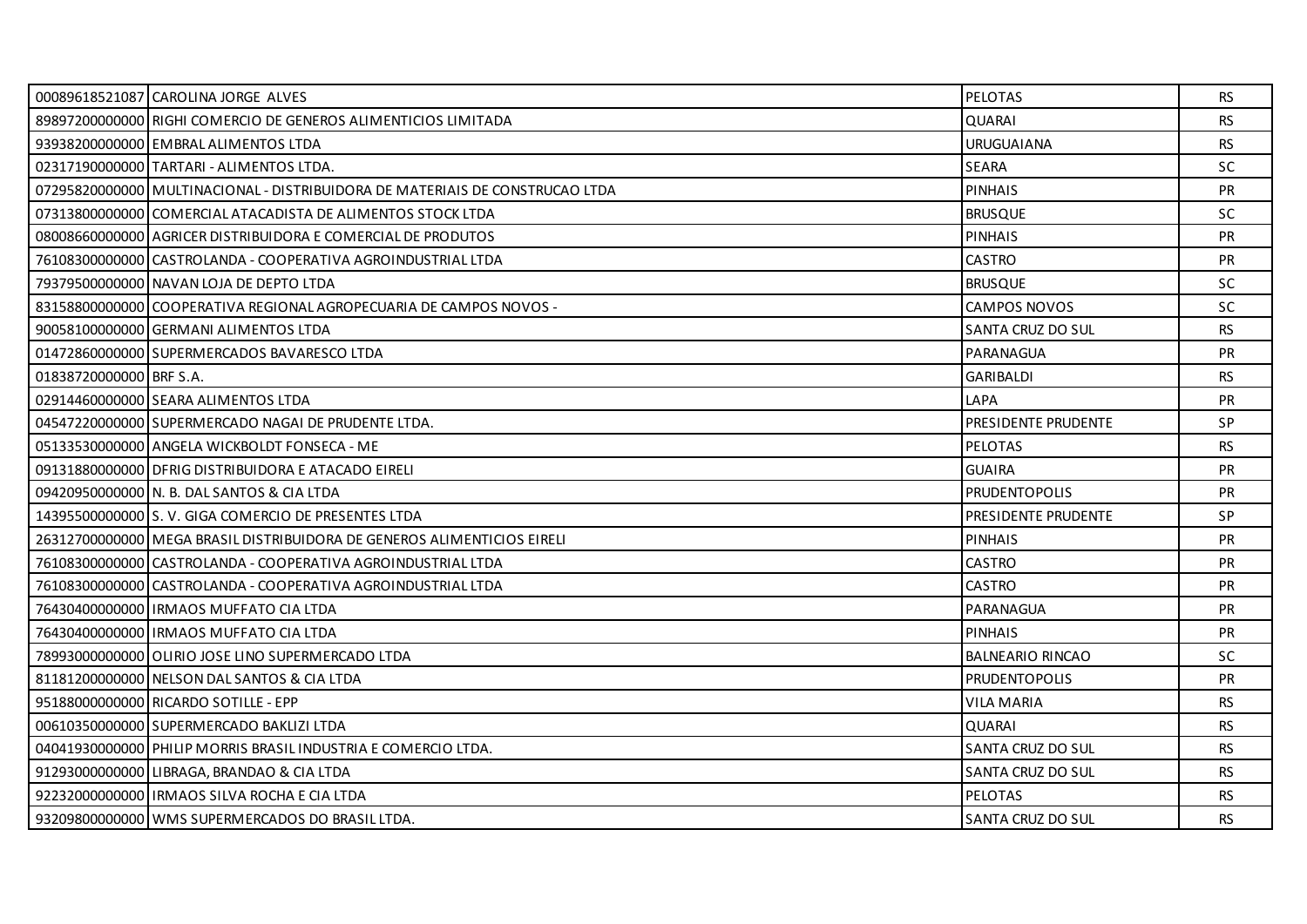| 93209800000000 WMS SUPERMERCADOS DO BRASIL LTDA.                               | <b>PELOTAS</b>           | RS.       |
|--------------------------------------------------------------------------------|--------------------------|-----------|
| 06173170000000 ART DE MAD CACADOR WALDEMAR BAUMGARTEN                          | BOA VISTA DO BURICA      | RS        |
| 12364100000000 PARTEKA VIVA CARLI SUPERMECADO                                  | <b>GUARAPUAVA</b>        | <b>PR</b> |
| 13106100000000 COMERCIAL IZIDORIO LTDA ME                                      | <b>BARRA VELHA</b>       | SC.       |
| 17376600000000 CARINE DO NASCIMENTO                                            | <b>BARRA DO QUARAI</b>   | <b>RS</b> |
| 18720700000000 MERCADO CINQUENTA E TRES EIRELI ME                              | <b>ALVORADA</b>          | <b>RS</b> |
| 26775600000000 BONIATTI CASCAVEL SUPERMERCADOS LTDA                            | CASCAVEL                 | <b>PR</b> |
| 30496300000000 XANDOKA COMERCIO DE UTENSILIOS DOMESTICOS LTDA                  | NAVEGANTES               | <b>SC</b> |
| 74101600000000 AGRICOLA JANDELLE S/A                                           | <b>ROLANDIA</b>          | <b>PR</b> |
| 77784200000000 SUPERMERCADO GRICZINSKI LTDA                                    | <b>IRATI</b>             | <b>PR</b> |
| 77883300000000 SUPERMERCADO SUPERPAO LTDA                                      | <b>GUARAPUAVA</b>        | PR        |
| 77883300000000 SUPERMERCADO SUPERPAO LTDA                                      | <b>GUARAPUAVA</b>        | <b>PR</b> |
| 78069700000000 SUPERMERCADO UNIMAX LTDA.                                       | <b>GUARAPUAVA</b>        | <b>PR</b> |
| 80213700000000 COMERCIAL DE SECOS E MOLHADOS DAL POZZO LTDA                    | <b>GUARAPUAVA</b>        | PR        |
| 831588000000001COOPERATIVA REGIONAL AGROPECUARIA DE CAMPOS NOVOS - COPERCAMPOS | <b>BARRACAO</b>          | RS        |
| 87397900000000 PGL DISTRIBUICAO DE ALIMENTOS LTDA                              | <b>SAO GABRIEL</b>       | <b>RS</b> |
| 91293000000000 LIBRAGA BRANDAO E CIA LTDA                                      | SANTIAGO                 | <b>RS</b> |
| 92091900000000 ASUN COMERCIO DE GENEROS ALIMENTICIOS LTDA                      | ALVORADA                 | <b>RS</b> |
| 93209800000000 WMS SUPERMERCADOS DO BRASIL LTDA                                | <b>GUARAPUAVA</b>        | PR        |
| 93209800000000 WMS SUPERMERCADOS DO BRASIL LTDA.                               | SAPUCAIA DO SUL          | <b>RS</b> |
| 032402600000001JEDILCOM E IMP EXP LTDA                                         | ALVORADA                 | <b>RS</b> |
| 06370540000000 IINDUSTRIA E COM DE ALIM CANTALLE LTDA                          | <b>BARAO DE COTEGIPE</b> | <b>RS</b> |
| 76430400000000 IRMAOS MUFFATO E CIA LTDA                                       | CASCAVEL                 | PR        |
| 76430400000000 IRMAOS MUFFATO CIA LTDA                                         | CASCAVEL                 | <b>PR</b> |
| 12188100000000 MAXWEB TECNOLOGIA DA INFORMACAO LTDA - ME                       | CASCAVEL                 | <b>PR</b> |
| 78773100000000 SUPERMERCADO ILLETACOL LTDA                                     | <b>ROLANDIA</b>          | <b>PR</b> |
| 93209800000000 WMS SUPERMERCADOS DO BRASIL LTDA.                               | ALVORADA                 | RS.       |
| 93614100000000 F S FREITAS E CIA LTDA                                          | <b>GRAVATAI</b>          | <b>RS</b> |
| 00014766078004 PAULO ROBERTO ZANDONAI                                          | <b>GRAVATAI</b>          | <b>RS</b> |
| 02616800000000 ARMARINHOS ESTER LTDA - EPP                                     | CASCAVEL                 | <b>PR</b> |
| 08202620000000 CF IMPORT EXPORT DISTRIB ATAC DE GEN ALI                        | <b>GRAVATAI</b>          | RS.       |
| 45543900000000 CARREFOUR COMERCIO E INDUSTRIA LTDA                             | OSASCO                   | SP        |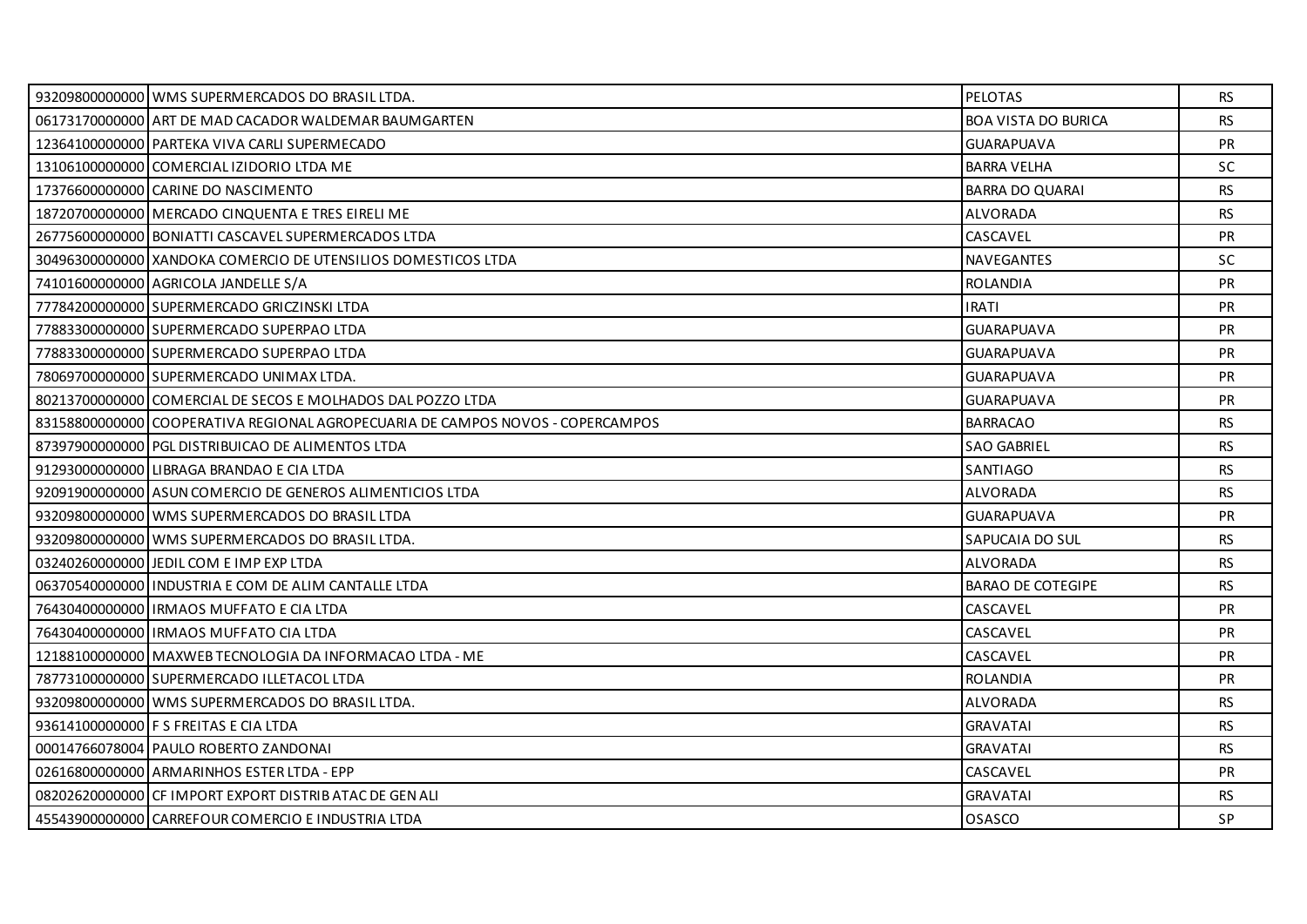|                             | 76088000000000 BIGOLIN MATERIAIS DE CONSTRUCAO LTDA                     | CASCAVEL             | <b>PR</b> |
|-----------------------------|-------------------------------------------------------------------------|----------------------|-----------|
|                             | 78116700000000 CIA BEAL DE ALIMENTOS                                    | CASCAVEL             | <b>PR</b> |
|                             | 02290480000000 COMERCIO DE FRUTAS PIONEIRA SUL LTDA - EPP               | SAO JOSE             | <b>SC</b> |
|                             | 02771670000000 RIMMAZA SUPERMERCADOS LTDA                               | CASCAVEL             | <b>PR</b> |
|                             | 02831170000000 KOCH HIPERMERCADO LTDA                                   | <b>ITAPEMA</b>       | <b>SC</b> |
|                             | 03210640000000 DS1 COMERCIO DE CALCADOS LTDA - ME                       | CASCAVEL             | <b>PR</b> |
|                             | 03989180000000 SERGIO PAULETTI - ME                                     | TRAMANDAI            | RS.       |
|                             | 05243980000000 MILANEZI E LOPES                                         | <b>TRAMANDAI</b>     | <b>RS</b> |
|                             | 07751610000000 EMPRESA CATARINENSE DE SUPERMERCADOS LTDA                | SAO JOSE             | <b>SC</b> |
|                             | 08771730000000 RAQUEL CORREA MARTINS - ME                               | SAPUCAIA DO SUL      | <b>RS</b> |
| 75315300000000 ATACADAO S.A |                                                                         | CASCAVEL             | <b>PR</b> |
|                             | 78773100000000 SUPERMERCADO ILLETACOL LTDA                              | <b>ROLANDIA</b>      | <b>PR</b> |
|                             | 80334700000000 DESTRO COM DE ALIMENTOS                                  | CASCAVEL             | <b>PR</b> |
|                             | 83892200000000 OCL COMERCIO E IMPORTACAO LTDA                           | SAO JOSE             | SC        |
|                             | 91293000000000 LIBRAGA, BRANDAO & CIA LTDA                              | SANTIAGO             | <b>RS</b> |
|                             | 91495500000000 COTRIJAL COOPERATIVA AGROPECUARIA E INDUSTRIAL           | NAO-ME-TOQUE         | <b>RS</b> |
|                             | 91495500000000 COTRIJAL COOPERATIVA AGROPECUARIA E INDUSTRIAL           | NAO-ME-TOQUE         | <b>RS</b> |
|                             | 92754700000000 LOJAS RENNER S.A.                                        | SAO JOSE             | <b>SC</b> |
|                             | 03383710000000 J C PARRO CIA LTDA ME                                    | <b>CIANORTE</b>      | <b>PR</b> |
|                             | 04963840000000 COMERCIAL 3LETRAS LTDA                                   | <b>SAO GABRIEL</b>   | <b>RS</b> |
|                             | 06133580000000 ERNESTO VIECILI & CIA LTDA                               | NOVA PRATA DO IGUACU | <b>PR</b> |
|                             | 06928220000000 COMERCIAL FRONZA LTDA                                    | NAVEGANTES           | <b>SC</b> |
|                             | 07520180000000 COMERCIAL MARTINELLI DE GENEROS ALIMENTICIOS LTDA - EPP  | <b>ALVORADA</b>      | <b>RS</b> |
|                             | 08283270000000 A C SILVA JUNIOR SUPERMERCADO                            | <b>CIANORTE</b>      | <b>PR</b> |
|                             | 08308810000000 MULLER E BOLL LTDA                                       | TRAMANDAI            | RS.       |
|                             | 08486780000000 ROGGA S.A CONSTRUTORA E INCORPORADORA                    | <b>BARRA VELHA</b>   | <b>SC</b> |
|                             | 09423960000000 DALAZEN DISTRIBUIDORA DE PRODUTOS DE HIGIENE             | CASCAVEL             | PR        |
|                             | 09568760000000 SUPERMERCADO E DISTRIBUIDORA DE ALIMENTOS COSTAO LTDA ME | <b>BARRA VELHA</b>   | <b>SC</b> |
| 11517800000000 COMPANHIA    |                                                                         | <b>CIANORTE</b>      | <b>PR</b> |
|                             | 12364100000000 REDE PARTEKA DE SUPERMERCADOS LTDA                       | <b>GUARAPUAVA</b>    | <b>PR</b> |
|                             | 19756900000000 JOCILENA SILVA DE SOUZA ME                               | <b>ALVORADA</b>      | <b>RS</b> |
|                             | 22354700000000 D. E G. KERNE COMERCIO DE ALIMENTOS LTDA                 | <b>TRAMANDAI</b>     | <b>RS</b> |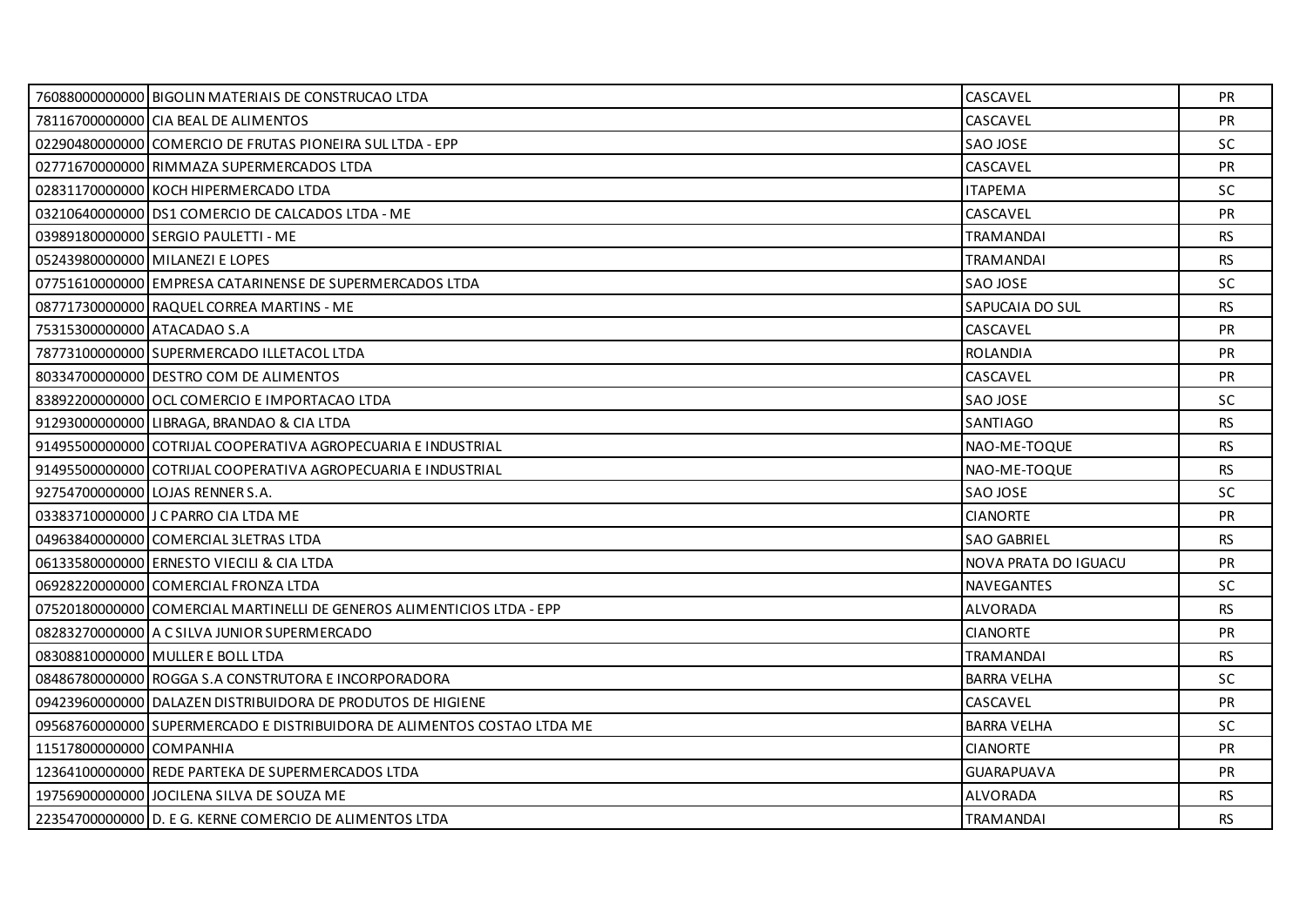| 27058100000000 COMERCIO DE COMBUSTIVEIS AMPERE LTDA                         | AMPERE                   | <b>PR</b> |
|-----------------------------------------------------------------------------|--------------------------|-----------|
| 73856600000000 PRATI, DONADUZZI & CIA LTDA                                  | <b>ITAPEMA</b>           | SC        |
| 74101600000000 AGRICOLA JANDELLE S/A                                        | <b>ROLANDIA</b>          | <b>PR</b> |
| 74101600000000 AGRICOLA JANDELLE S/A                                        | <b>ROLANDIA</b>          | PR        |
| 77784200000000 SUPERMERCADO GRICZINSKI LTDA                                 | <b>IRATI</b>             | PR        |
| 77883300000000 SUPERMERCADO SUPERPAO LTDA                                   | <b>GUARAPUAVA</b>        | <b>PR</b> |
| 79379500000000 HAVAN LOJAS DE DEPARTAMENTOS LTDA                            | CASCAVEL                 | <b>PR</b> |
| 79581800000000 SERGIO DE CARLI E CIA LTDA                                   | AMPERE                   | PR        |
| 80854400000000 SUPERMERCADO MENEGATTI LTDA                                  | CASCAVEL                 | <b>PR</b> |
| 82573500000000 MARIANO IVASKO & CIA. LTDA.                                  | <b>IRATI</b>             | <b>PR</b> |
| 85213800000000 COMERCIO DE GENEROS ALIMENTICIOS CANDOCA LTDA                | LAURO MULLER             | <b>SC</b> |
| 88910300000000 GUARAPARI COMERCIO DE GENEROS ALIMENTICIOS LTDA              | ALVORADA                 | <b>RS</b> |
| 93586300000000 VIBRA AGROINDUSTRIAL S/A                                     | <b>ITAPEJARA D'OESTE</b> | <b>PR</b> |
| 01618720000000 DINARDELLI COMERCIO E REPRESENTACOES LTD                     | <b>BLUMENAU</b>          | SC        |
| 01662220000000 SUPER SUPERMERCADOS EIRELI                                   | <b>BLUMENAU</b>          | <b>SC</b> |
| 02064170000000 AGOSTINHO SALING & CIA. LTDA.                                | <b>SANTA ROSA</b>        | <b>RS</b> |
| 02158820000000 SCHUMANN MOVEIS E ELETRODOMESTICOS LTDA                      | <b>CHAPECO</b>           | SC        |
| 02831170000000 KOCH HIPERMERCADO S/A                                        | <b>TIJUCAS</b>           | <b>SC</b> |
| 04204670000000 HIPO SUPERMERCADOS LTDA                                      | <b>SANTA MARIA</b>       | <b>RS</b> |
| 05770960000000 TAVARES E FILHO LTDA                                         | FOZ DO IGUACU            | <b>PR</b> |
| 06302650000000 DIMAB ALIMENTOS LTDA - ME                                    | <b>CRICIUMA</b>          | SC.       |
| 08486780000000 ROGGA S.A CONSTRUTORA E INCORPORADORA                        | <b>PENHA</b>             | <b>SC</b> |
| 10853100000000 SAMPA FOODS GASTRONOMIA                                      | FOZ DO IGUACU            | <b>PR</b> |
| 16747000000000 F C GASPARIN & CIA LTDA                                      | <b>FOZ DO IGUACU</b>     | <b>PR</b> |
| 47427700000000 MAKRO ATACADISTA S/A (FOZ DO IGUACU)                         | FOZ DO IGUACU            | <b>PR</b> |
| 61186900000000 SPAL INDUSTRIA BRASILEIRA DE BEBIDAS S/A                     | PORTO ALEGRE             | <b>RS</b> |
| 76093700000000 COPACOL-COOPERATIVA AGROINDUSTRIAL CONSOLATA                 | <b>GOIOERE</b>           | <b>PR</b> |
| 76629100000000 SUPERMERCADO CENTAURO LTDA                                   | <b>ARAPONGAS</b>         | <b>PR</b> |
| 76788000000000 DALMORA ZANDONAI E CIA LTDA                                  | PATO BRANCO              | <b>PR</b> |
| 77752300000000 LAR COOPERATIVA AGROINDUSTRIAL                               | SAO MIGUEL DO IGUACU     | <b>PR</b> |
| 78414100000000 COOPERATIVA DE CREDITO DE LIVRE ADMISSAO CATARATAS DO IGUACU | <b>SANTA HELENA</b>      | <b>PR</b> |
| 79052100000000 COOPERATIVA DE CREDITO POUPANCA E INVESTIMENTO ALIANCA SICRE | <b>SANTA HELENA</b>      | <b>PR</b> |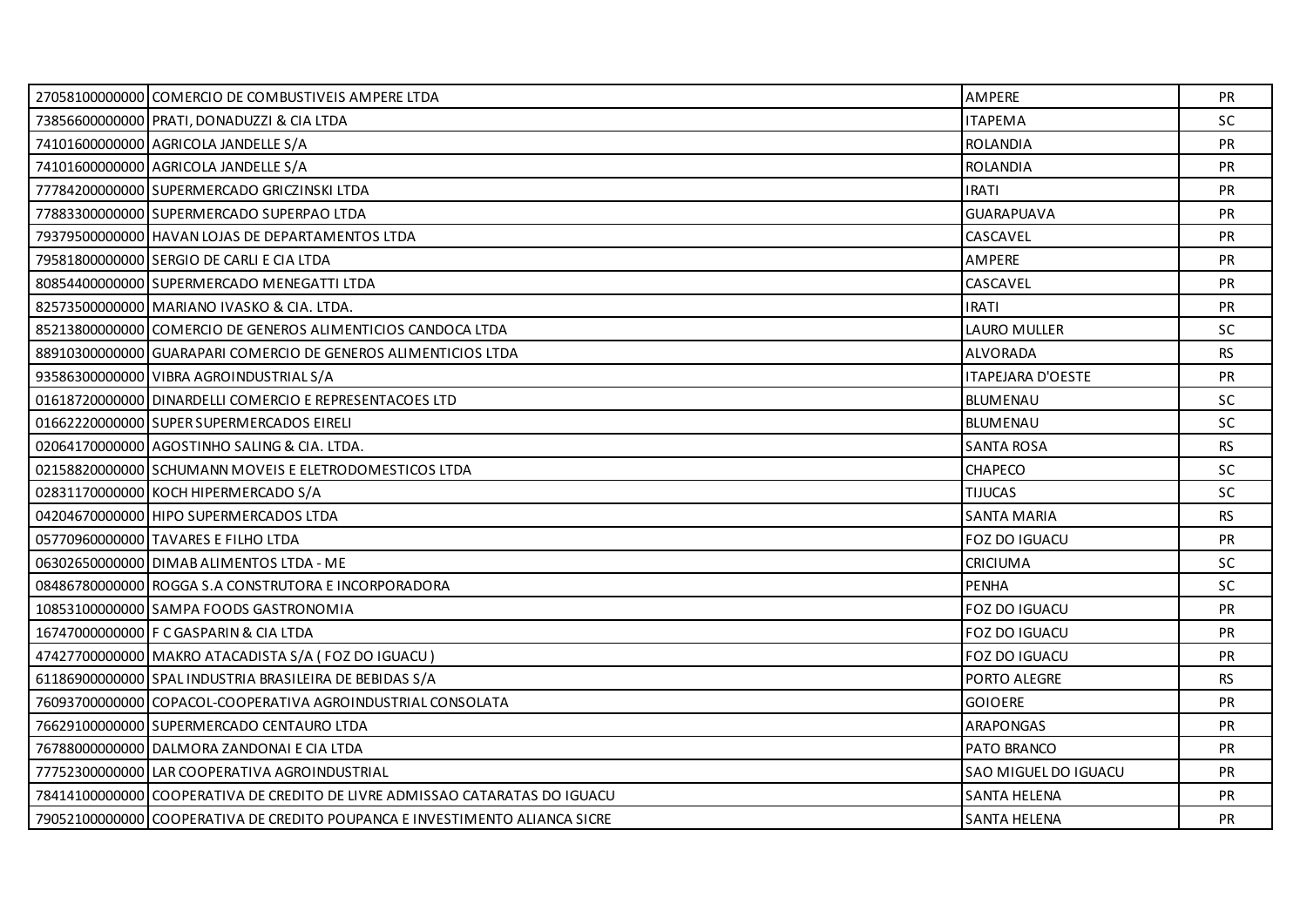|                                | 83261400000000 BISTEK - SUPERMERCADOS LTDA.                      | <b>CRICIUMA</b>       | SC.       |
|--------------------------------|------------------------------------------------------------------|-----------------------|-----------|
|                                | 83310400000000 COOPERATIVA CENTRAL AURORA ALIMENTOS              | <b>JOACABA</b>        | <b>SC</b> |
|                                | 83892200000000 OCL COMERCIO E IMPORTACAO LTDA                    | <b>ARAPONGAS</b>      | <b>PR</b> |
|                                | 90261000000000 FAMASTIL FERRAMENTAS LTDA                         | <b>GRAMADO</b>        | RS.       |
|                                | 92559300000000 SUPERMERCADO BERTOLETTI LTDA                      | FREDERICO WESTPHALEN  | <b>RS</b> |
|                                | 95821300000000 COOPERATIVA TRITICOLA SANTA ROSA LTDA             | <b>SANTA ROSA</b>     | <b>RS</b> |
| 98589100000000 LENZ E CIA LTDA |                                                                  | <b>VENANCIO AIRES</b> | RS.       |
|                                | 01820710000000 ZPNEUS COMERCIO E SERVICOS AUTOMOTIVOS LTDA       | PORTO ALEGRE          | <b>RS</b> |
|                                | 01875670000000 MERCADO STAHL                                     | <b>GRAMADO</b>        | <b>RS</b> |
|                                | 02233410000000 SUPERMERCADOS BIRD SA                             | PORTO ALEGRE          | <b>RS</b> |
|                                | 04698510000000 SUPERMERCADO BERTAGNOLLI LTDA                     | <b>SANTA MARIA</b>    | <b>RS</b> |
|                                | 06149440000000 ZEFERINO NO GARA                                  | <b>INDEPENDENCIA</b>  | <b>RS</b> |
|                                | 72377900000000 SUPERMERCADO NARDELAO LTDA                        | <b>IBIRAMA</b>        | <b>SC</b> |
|                                | 76430400000000   IRMAOS MUFFATO CIA LTDA                         | <b>LONDRINA</b>       | <b>PR</b> |
|                                | 88125200000000 SUPERMERCADO NIEDERAUER LTDA                      | SANTANA DO LIVRAMENTO | <b>RS</b> |
|                                | 90719700000000 SUPERMERCADO PARCOS LTDA                          | PORTO ALEGRE          | RS.       |
|                                | 91293000000000 LIBRAGA, BRANDAO & CIA LTDA                       | <b>SANTA MARIA</b>    | <b>RS</b> |
|                                | 92733600000000 SUPERMERCADO GECEPEL LTDA.                        | PORTO ALEGRE          | <b>RS</b> |
|                                | 93209800000000 WMS SUPERMERCADOS DO BRASIL LTDA                  | PORTO ALEGRE          | <b>RS</b> |
|                                | 93209800000000 WMS SUPERMERCADOS DO BRASIL LTDA                  | PORTO ALEGRE          | <b>RS</b> |
|                                | 93209800000000 WMS SUPERMERCADOS DO BRASIL LTDA.                 | <b>SANTA MARIA</b>    | RS        |
|                                | 93209800000000 WMS SUPERMERCADOS DO BRASIL LTDA.                 | <b>IJUI</b>           | <b>RS</b> |
|                                | 93209800000000 WMS SUPERMERCADOS DO BRASIL LTDA                  | PORTO ALEGRE          | <b>RS</b> |
|                                | 93209800000000 WMS SUPERMERCADOS DO BRASIL LTDA                  | PORTO ALEGRE          | <b>RS</b> |
|                                | 01618150000000 CENTER SHOP COMERCIO IMPORTACAO E EXPORTACAO LTDA | PORTO ALEGRE          | <b>RS</b> |
|                                | 05563870000000 BELLER DISTRIBUIDORA DE PAPEIS LTDA               | PORTO ALEGRE          | <b>RS</b> |
| 06121360000000 MOISES CASON    |                                                                  | PORTO ALEGRE          | <b>RS</b> |
|                                | 12810900000000 CARMINATTI COMERCIAL DE UTILIDADES EIRELI         | PORTO ALEGRE          | <b>RS</b> |
|                                | 77729000000000 ALMEIDA MERCADOS - COMERCIO, DISTRIBUIDORA E      | <b>LONDRINA</b>       | <b>PR</b> |
|                                | 79645400000000 SUPERMERCADO BRUDA LTDA                           | <b>CANOINHAS</b>      | <b>SC</b> |
|                                | 87397900000000 PGL DISTRIBUICAO DE ALIMENTOS LTDA                | SANTA MARIA           | RS.       |
|                                | 87397900000000 PGL DISTRIBUICAO DE ALIMENTOS LTDA                | <b>SANTA MARIA</b>    | <b>RS</b> |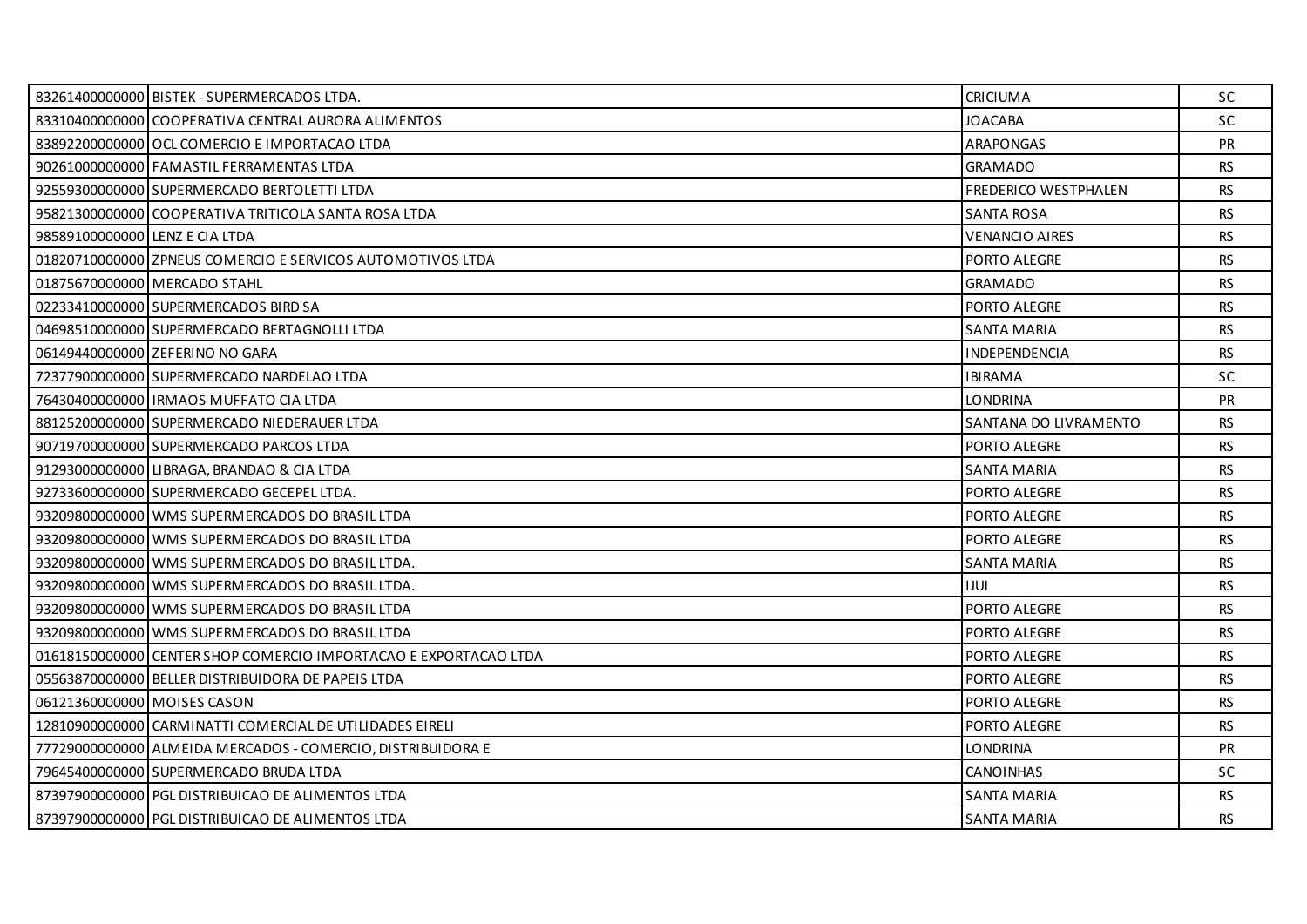|                                | 88242600000000 JAOA CARLOS DE BRITTO                                     | PORTO ALEGRE               | <b>RS</b> |
|--------------------------------|--------------------------------------------------------------------------|----------------------------|-----------|
|                                | 92016800000000 COMERCIAL ZAFFARI LTDA                                    | <b>CRUZ ALTA</b>           | <b>RS</b> |
|                                | 92016800000000 COMERCIAL ZAFFARI LTDA                                    | <b>IJUL</b>                | <b>RS</b> |
|                                | 92016800000000 COMERCIAL ZAFFARI LTDA                                    | <b>SANTO ANGELO</b>        | <b>RS</b> |
|                                | 92678100000000 CIBER EQUIPAMENTOS RODOVIARIOS LTDA                       | PORTO ALEGRE               | <b>RS</b> |
|                                | 93015000000000 COMPANHIA ZAFFARI COMERCIO E INDUSTRIA                    | PORTO ALEGRE               | <b>RS</b> |
|                                | 93015000000000 CIA ZAFFARI COM E IND                                     | PORTO ALEGRE               | <b>RS</b> |
|                                | 93015000000000 CIA ZAFARI COMERCIO E INDUSTRIA                           | PORTO ALEGRE               | <b>RS</b> |
|                                | 93015000000000 COMPANHIA ZAFFARI COMERCIO E INDUSTRIA                    | PORTO ALEGRE               | <b>RS</b> |
|                                | 93015000000000 COMPANHIA ZAFFARI COMERCIO E INDUSTRIA                    | PORTO ALEGRE               | <b>RS</b> |
|                                | 93209800000000 WMS SUPERMERCADOS DO BRASIL LTDA.                         | <b>CRICIUMA</b>            | <b>SC</b> |
| 98589100000000 LENZ & CIA LTDA |                                                                          | <b>VENANCIO AIRES</b>      | <b>RS</b> |
|                                | 01438780000000 LEROY MERLIN COMPANHIA BRASILEIRA DE BRICOLAGEM           | <b>LONDRINA</b>            | <b>PR</b> |
|                                | 01788490000000 SUPERMERCADO BARRIL LTDA.                                 | FREDERICO WESTPHALEN       | <b>RS</b> |
|                                | 03840990000000 SAINT-GOBAIN DISTRIBUICAO BRASIL LTDA                     | <b>LONDRINA</b>            | <b>PR</b> |
|                                | 07306830000000 BRUXELAS COMERCIO DE ALIMENTOS LTDA                       | <b>LONDRINA</b>            | <b>PR</b> |
|                                | 08544720000000 MACHRY ATACADO D'TUDO - EIRELI - EPP                      | <b>VENANCIO AIRES</b>      | <b>RS</b> |
|                                | 12273600000000   MANAIN COMERCIO DE ALIMENTOS LTDA                       | SAO MIGUEL DO IGUACU       | <b>PR</b> |
|                                | 12505400000000 REDECOP S.A. INDUSTRIA, COMERCIO, IMPORTACAO E EXPORTACAO | <b>IJUL</b>                | <b>RS</b> |
|                                | 72331700000000 RR SANTOS COMERCIO DE ALIMENTOS LTDA                      | <b>CRICIUMA</b>            | SC        |
|                                | 73396400000000 M M ROSSO SUPERMERCADO LTDA                               | <b>CRICIUMA</b>            | <b>SC</b> |
|                                | 76430400000000 IRMAOS MUFFATO CIA LTDA                                   | FOZ DO IGUACU              | PR        |
|                                | 76430400000000 IRMAOS MUFFATO E CIA LTDA                                 | <b>FOZ DO IGUACU</b>       | PR        |
|                                | 82576600000000 JORGE MOTTER & FILHOS LTDA                                | <b>TIJUCAS</b>             | SC.       |
|                                | 83646600000000 ALTHOFF SUPERMERCADOS LTDA                                | <b>CRICIUMA</b>            | <b>SC</b> |
|                                | 88933100000000 COOPERATIVA CENTRAL GAUCHA LTDA                           | <b>CRUZ ALTA</b>           | <b>RS</b> |
| 91149200000000 HILMI ABDULLAH  |                                                                          | SANTANA DO LIVRAMENTO      | <b>RS</b> |
|                                | 74072500000000 AGRO COMERCIAL AFUBRA LTDA                                | SANTA CRUZ DO SUL          | <b>RS</b> |
|                                | 75315300000000 ATACADAO DISTRIBUICAO COMERCIO E INDUSTRIA LTDA           | PELOTAS                    | <b>RS</b> |
|                                | 87558000000000 COMPANHIA APOLO DE SUPERMERCADOS                          | <b>GARIBALDI</b>           | <b>RS</b> |
|                                | 89097400000000 COMERCIO DE MADEIRAS KLEIN LTDA - ME                      | <b>BOA VISTA DO BURICA</b> | <b>RS</b> |
|                                | 92238500000000 RIBATEJO S/A DIST. DE BEB. E PROD. ALIM.                  | <b>PELOTAS</b>             | <b>RS</b> |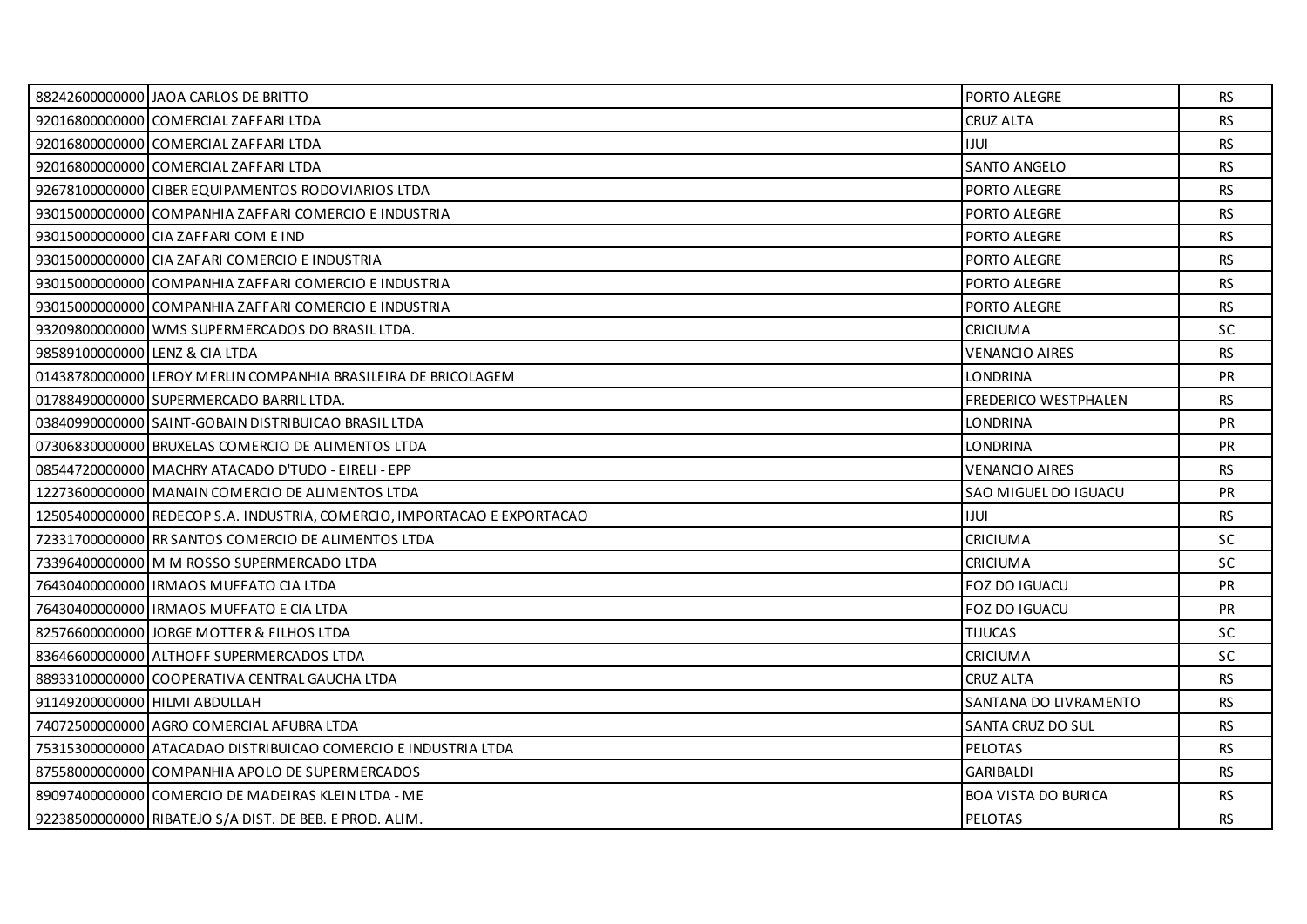|                               | 93429200000000 MILLER-COMERCIO DE ALIMENTOS LTDA                               | SANTA CRUZ DO SUL   | RS        |
|-------------------------------|--------------------------------------------------------------------------------|---------------------|-----------|
|                               | 93776800000000 ACILIO DE LIMA RIBAS                                            | <b>URUGUAIANA</b>   | <b>RS</b> |
|                               | 97320500000000 COOPERATIVA TRITICOLA SARANDI LTDA                              | SARANDI             | <b>RS</b> |
|                               | 77863200000000 C. VALE - COOPERATIVA AGROINDUSTRIAL                            | <b>TERRA ROXA</b>   | <b>PR</b> |
|                               | 84046100000000 BUNGE ALIMENTOS S/A                                             | <b>GASPAR</b>       | <b>SC</b> |
|                               | 90958500000000 DARIO NEVES & CIA LTDA                                          | PELOTAS             | <b>RS</b> |
|                               | 91293000000000 LIBRAGA, BRANDAO & CIA LTDA                                     | JAGUARI             | <b>RS</b> |
|                               | 00364800000000 BENTOSUL DISTRIBUIDOR DE ALIMENTOS LTDA                         | <b>GARIBALDI</b>    | <b>RS</b> |
|                               | 00610350000000 SUPERMERCADO BAKLIZI LTDA                                       | <b>URUGUAIANA</b>   | RS        |
|                               | 01219490000000 KI PRECO COMERCIAL DE GENEROS ALIMENTICIOS LTDA                 | <b>URUGUAIANA</b>   | <b>RS</b> |
|                               | 01472860000000 SUPERMERCADO BAVARESCO LTDA                                     | PARANAGUA           | PR        |
|                               | 04547220000000 SUPERMERCADO NAGAI DE PRUDENTE LTDA.                            | PRESIDENTE PRUDENTE | <b>SP</b> |
|                               | 04548900000000 COMERCIAL DE GENEROS ALIMENTICIOS RH LTDA                       | <b>SAO LUDGERO</b>  | SC        |
|                               | 05050960000000 TRATORIA PRIMO CAMILLO LTDA - ME                                | <b>GARIBALDI</b>    | RS        |
| 08200000000000 UBS AVES LTDA. |                                                                                | <b>GARIBALDI</b>    | <b>RS</b> |
|                               | 09088660000000 ROSSANO AISLAN E CIA LTDA                                       | RIO BRANCO DO SUL   | <b>PR</b> |
|                               | 09477650000000 SDB COMERCIO DE ALIMENTOS LTDA                                  | <b>BRUSQUE</b>      | <b>SC</b> |
|                               | 73773100000000 ANB FARMA LTDA                                                  | <b>PINHAIS</b>      | PR        |
|                               | 76108300000000 CASTROLANDA - COOPERATIVA AGROINDUSTRIAL LTDA                   | <b>CASTRO</b>       | <b>PR</b> |
|                               | 76108300000000 CASTROLANDA - COOPERATIVA AGROINDUSTRIAL LTDA                   | <b>CASTRO</b>       | PR        |
|                               | 79044900000000 FILIAL PINHAIS MOLINO ROSSO LTDA                                | <b>PINHAIS</b>      | <b>PR</b> |
|                               | 83158800000000 COOPERATIVA REGIONAL AGROPECUARIA DE CAMPOS NOVOS - COPERCAMPOS | <b>CAMPOS NOVOS</b> | <b>SC</b> |
|                               | 83158800000000 COOPERATIVA REGIONAL AGROPECUARIA DE CAMPOS NOVOS -             | CAMPOS NOVOS        | <b>SC</b> |
|                               | 89677600000000 COOPERATIVA TRITICOLA DE ESPUMOSO LTDA                          | <b>ESPUMOSO</b>     | <b>RS</b> |
| 90301000000000 LAIR GRAVE     |                                                                                | <b>ESPUMOSO</b>     | <b>RS</b> |
|                               | 91976200000000 DISTRIBUIDORA E REPRESENTACOES SCHWEICKARDT LTDA.               | SANTA CRUZ DO SUL   | <b>RS</b> |
|                               | 98102900000000 DELTASUL UTILIDADES LTDA                                        | SANTA CRUZ DO SUL   | RS        |
|                               | 98414500000000 SUPER MERCADO RISPOLI LTDA                                      | <b>URUGUAIANA</b>   | <b>RS</b> |
|                               | 00610350000000 SUPERMERCADO BAKLIZI LTDA                                       | <b>URUGUAIANA</b>   | <b>RS</b> |
|                               | 03204570000000 TREICHEL MACROMERCADO LTDA                                      | <b>PELOTAS</b>      | <b>RS</b> |
|                               | 90733500000000 SUPERMERCADO TREVISO LTDA                                       | SOBRADINHO          | <b>RS</b> |
|                               | 93209800000000 WMS SUPERMERCADOS DO BRASIL LTDA.                               | <b>PELOTAS</b>      | RS.       |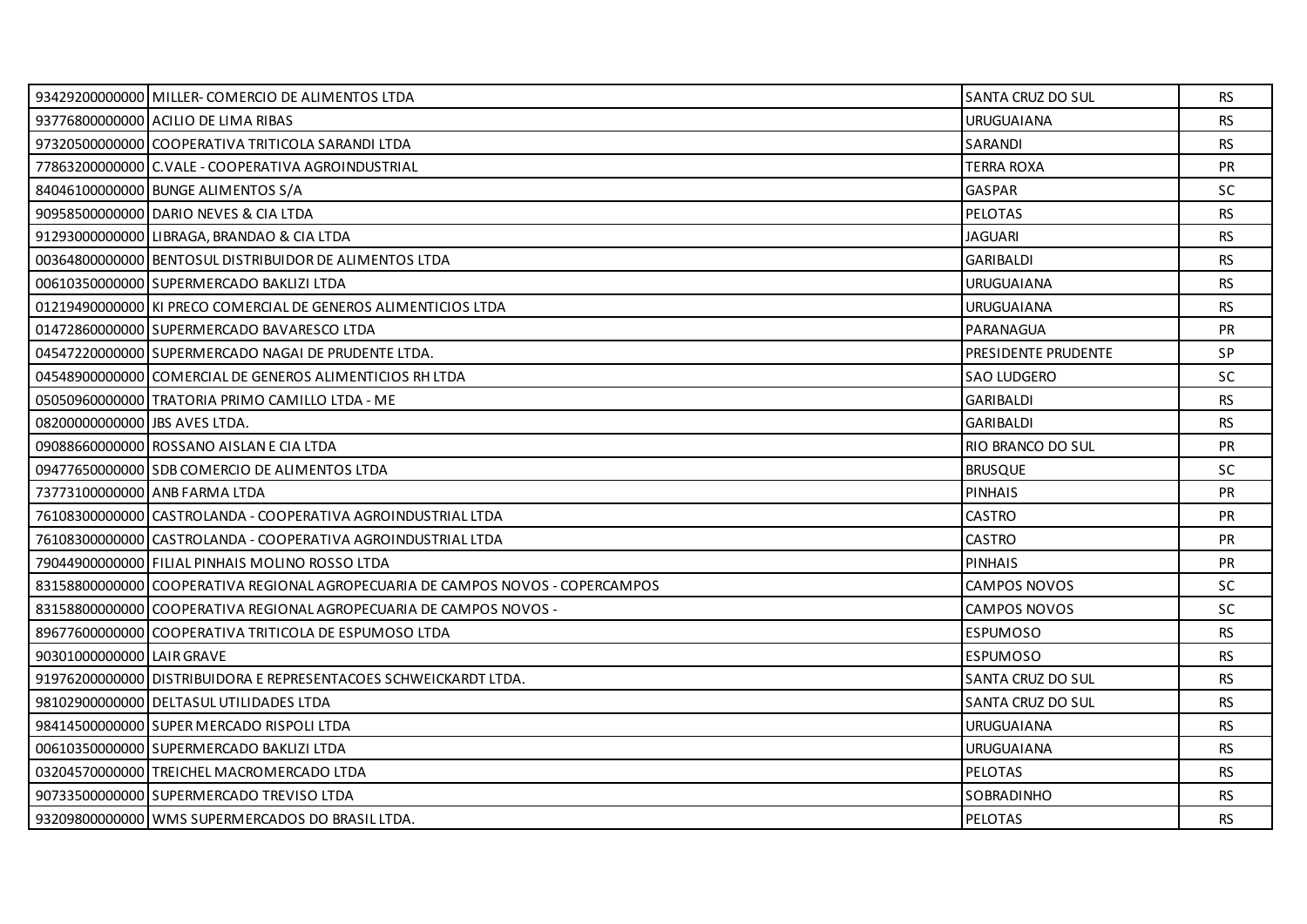| 93209800000000 WMS SUPERMERCADOS DO BRASIL LTDA.                               | <b>PELOTAS</b>            | RS.       |
|--------------------------------------------------------------------------------|---------------------------|-----------|
| 93209800000000 WMS SUPERMERCADOS DO BRASIL LTDA.                               | SANTA CRUZ DO SUL         | <b>RS</b> |
| 93209800000000 WMS SUPERMERCADOS DO BRASIL LTDA.                               | <b>URUGUAIANA</b>         | <b>RS</b> |
| 93209800000000 WMS SUPERMERCADOS DO BRASIL LTDA.                               | <b>PINHAIS</b>            | <b>PR</b> |
| 08960990000000 CARRARO ARMAZENS GERAIS LTDA - ME                               | <b>PINHAIS</b>            | PR        |
| 092167600000001PARTIDO VERDE DE ITABIRITO COMISSÃO PROVISORIA MUNICIPAL        | <b>ITABIRITO</b>          | MG        |
| 98102900000000 DELTASUL UTILIDADES LTDA                                        | SANTA CRUZ DO SUL         | <b>RS</b> |
| 00508070000000 ABIMAR SUPERMERCADOS LTDA                                       | <b>BALNEARIO RINCAO</b>   | <b>SC</b> |
| 04236430000000 NANDI & HOEPERS LTDA.                                           | SANTA TEREZINHA DE ITAIPU | <b>PR</b> |
| 07344730000000 GGF COMERCIO DE GENEROS ALIMENTICIOS LTDA                       | QUARAI                    | <b>RS</b> |
| 08750250000000 W G BRASIL COMERCIAL DE BEBIDAS LTDA                            | <b>PINHAIS</b>            | PR        |
| 77863200000000 C. VALE - COOPERATIVA AGROINDUSTRIAL                            | <b>GUAIRA</b>             | <b>PR</b> |
| 83158800000000 COOPERATIVA REGIONAL AGROPECUARIA DE CAMPOS NOVOS -             | <b>CAMPOS NOVOS</b>       | SC.       |
| 87397900000000 PGL DISTRIBUICAO DE ALIMENTOS LTDA                              | <b>PELOTAS</b>            | <b>RS</b> |
| 90034700000000 GARTENER E GRUN LTDA                                            | <b>HORIZONTINA</b>        | <b>RS</b> |
| 91959600000000 DELTACOM COMERCIO E SERVICOS LTDA                               | SANTA CRUZ DO SUL         | <b>RS</b> |
| 01472860000000 SUPERMERCADO BAVARESCO LTDA - 4636                              | PARANAGUA                 | PR        |
| 02306200000000 TINTASUL DISTRIBUIDORA DE TINTAS LTDA                           | <b>PINHAIS</b>            | <b>PR</b> |
| 23265600000000 SUPERMERCADO PAGUE MENOS LTDA - EPP                             | PARANAGUA                 | <b>PR</b> |
| 76108300000000 CASTROLANDA - COOPERATIVA AGROINDUSTRIAL LTDA                   | CASTRO                    | <b>PR</b> |
| 76108300000000 CASTROLANDA - COOPERATIVA AGROINDUSTRIAL LTDA                   | <b>CASTRO</b>             | <b>PR</b> |
| 76189400000000 CONDOR SUPER CENTER LTDA                                        | LAPA                      | PR        |
| 76430400000000 IRMAOS MUFFATO & CIA LTDA.                                      | PRESIDENTE PRUDENTE       | SP        |
| 83158800000000 COOPERATIVA REGIONAL AGROPECUARIA DE CAMPOS NOVOS -             | CAMPOS NOVOS              | SC.       |
| 83158800000000 COOPERATIVA REGIONAL AGROPECUARIA DE CAMPOS NOVOS - COPERCAMPOS | <b>CAMPOS NOVOS</b>       | <b>SC</b> |
| 90958500000000 DARIO NEVES & CIA LTDA                                          | <b>PELOTAS</b>            | <b>RS</b> |
| 00610350000000 SUPERMERCADO BAKLIZI LTDA                                       | <b>URUGUAIANA</b>         | <b>RS</b> |
| 00720225000000 SUPERMERCADO SOBRADINHO LTDA                                    | SOBRADINHO                | <b>RS</b> |
| 09201760000000 LEAL CENTER COM VAR E ATC DE ALIMENTOS                          | <b>ESPUMOSO</b>           | <b>RS</b> |
| 04114310000000 AJUFA SUPERMERCADO LTDA                                         | NOVA SANTA ROSA           | <b>PR</b> |
| 90733500000000 SUPERMERCADO TREVISO LTDA                                       | SOBRADINHO                | RS.       |
| 92232000000000 IRMAOS SILVA ROCHA E CIA LTDA                                   | <b>PELOTAS</b>            | <b>RS</b> |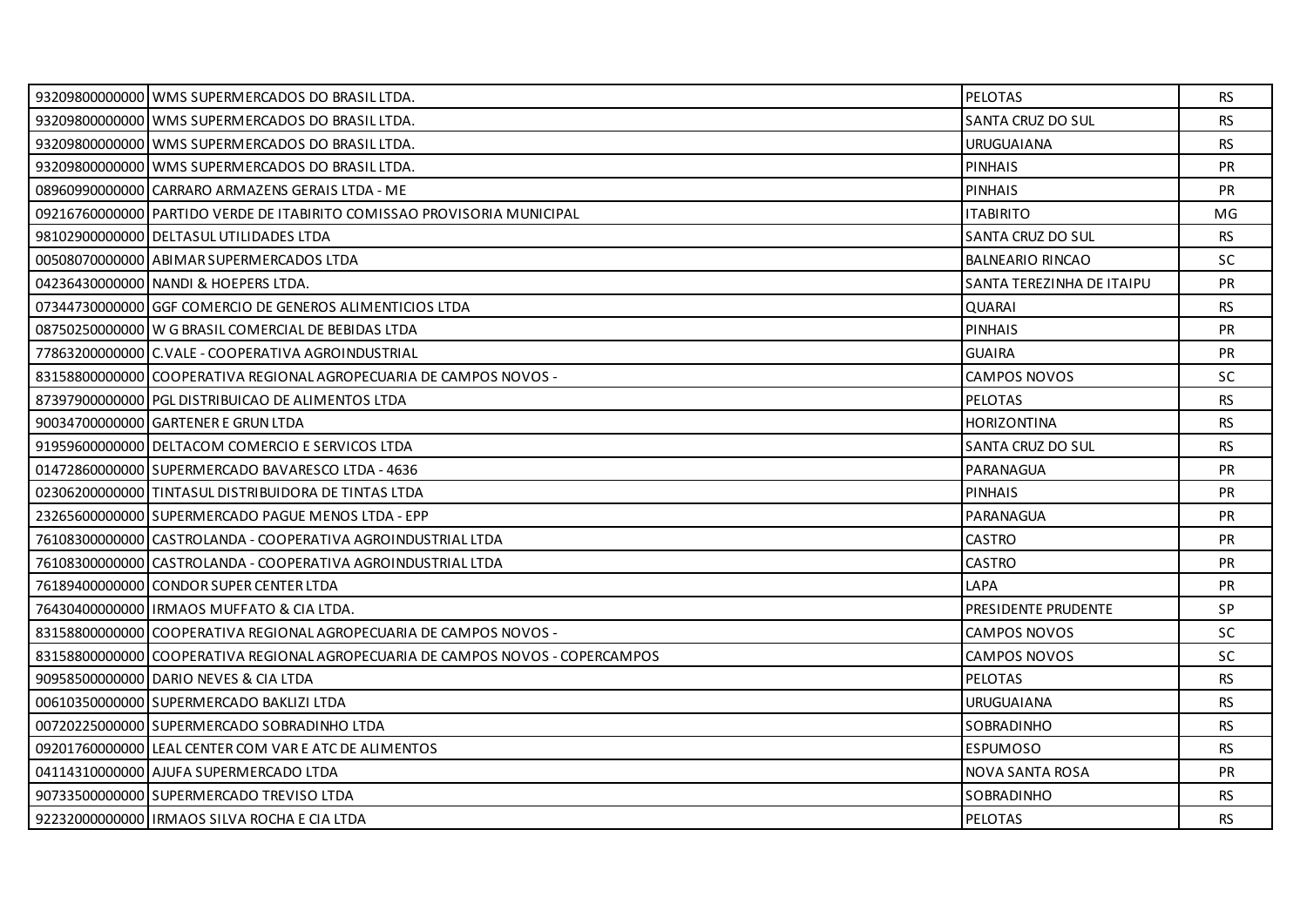|                             | 93209800000000 WMS SUPERMERCADOS DO BRASIL LTDA.              | PELOTAS              | <b>RS</b> |
|-----------------------------|---------------------------------------------------------------|----------------------|-----------|
|                             | 93209800000000 WMS SUPERMERCADOS DO BRASIL LTDA.              | <b>PINHAIS</b>       | <b>PR</b> |
|                             | 97141800000000 LUIZ FELIX RODRIGUES TURQUETTE                 | <b>URUGUAIANA</b>    | <b>RS</b> |
| 00062039202072 CLEBER RADKE |                                                               | <b>PELOTAS</b>       | <b>RS</b> |
|                             | 03356970000000 CAMPOS NOVOS ENERGIA S.A.                      | CAMPOS NOVOS         | SC        |
|                             | 07313800000000 COMERCIAL ATACADISTA DE ALIMENTOS STOCK LTDA   | <b>BRUSQUE</b>       | <b>SC</b> |
|                             | 89944900000000 CENTRO DE COMPRAS ZALESKI LTDA                 | HORIZONTINA          | <b>RS</b> |
|                             | 90049700000000 COOPERATIVA AGRICOLA CAIRU LTDA                | <b>GARIBALDI</b>     | <b>RS</b> |
|                             | 93015000000000 CIA ZAFFARI COMERCIO E INDUSTRIA               | PORTO ALEGRE         | <b>RS</b> |
|                             | 93209800000000 WMS SUPERMERCADOS DO BRASIL LTDA.              | PORTO ALEGRE         | <b>RS</b> |
|                             | 94015700000000 MERCEARIA AMAZONAS LTDA                        | PORTO ALEGRE         | <b>RS</b> |
|                             | 00212675000000 ABT COMERCIAL ELETRICA LTDA                    | PORTO ALEGRE         | <b>RS</b> |
|                             | 01618150000000 CENTER SHOP COM IMP E EXP LTDA                 | PORTO ALEGRE         | <b>RS</b> |
|                             | 02058170000000 DEITOS & DEITOS LTDA                           | <b>SANTA ROSA</b>    | <b>RS</b> |
|                             | 02831170000000 KOCH HIPERMERCADO LTDA                         | <b>PENHA</b>         | SC        |
|                             | 02945890000000 ELAIZE SILVA PEZZI & CIA LTDA                  | PORTO ALEGRE         | <b>RS</b> |
|                             | 03089960000000 MOLICENTER SUPERMERCADO LTDA                   | <b>ARAPONGAS</b>     | <b>PR</b> |
|                             | 03840990000000 SAINT-GOBAIN DISTRIBUICAO BRASIL               | <b>LONDRINA</b>      | <b>PR</b> |
|                             | 04231040000000 BELAL COMERCIO DE ALIMENTOS LTDA - ME          | FOZ DO IGUACU        | <b>PR</b> |
|                             | 04744980000000 DESCONSI & LITWINSKI SUPERMERCADOS LTDA        | SAO FRANCISCO DO SUL | <b>SC</b> |
|                             | 06057220000000 SENDAS DISTRIBUIDORA S/A                       | <b>LONDRINA</b>      | <b>PR</b> |
|                             | 06322220000000 REDE ALIANCA DE SUPERMERCADOS - RAS            | <b>CHAPECO</b>       | <b>SC</b> |
|                             | 07145920000000 ANGELA CABRAL SAKURAI - ME                     | SAO MATEUS DO SUL    | <b>PR</b> |
|                             | 08312810000000 CLAIR MARIA SCHNEIDER                          | <b>SEDE NOVA</b>     | <b>RS</b> |
|                             | 08486780000000 ROGGA S.A CONSTRUTORA E INCORPORADORA          | <b>PENHA</b>         | <b>SC</b> |
|                             | 09582530000000 VISION RS DISTRIBUIDORA DE PRODUTOS E MEDICAME | PORTO ALEGRE         | <b>RS</b> |
|                             | 11517800000000 COMPANHIA SULAMERICANA DE DISTRIBUICAO         | LONDRINA             | <b>PR</b> |
|                             | 119169000000001LEO COMERCIO DE COSMETICOS LTDA                | <b>LONDRINA</b>      | <b>PR</b> |
|                             | 16638900000000 LEO PERFUMARIA COMERCIO DE COSMETICOS LTDA ME  | <b>LONDRINA</b>      | <b>PR</b> |
|                             | 73396400000000 M M ROSSO SUPERMERCADOS LTDA                   | SIDEROPOLIS          | <b>SC</b> |
|                             | 76093700000000 COPACOL-COOPERATIVA AGROINDUSTRIAL CONSOLATA   | <b>GOIOERE</b>       | <b>PR</b> |
|                             | 76902200000000 FAST GONDOLAS EQUIPAMENTOS LTDA                | <b>LONDRINA</b>      | <b>PR</b> |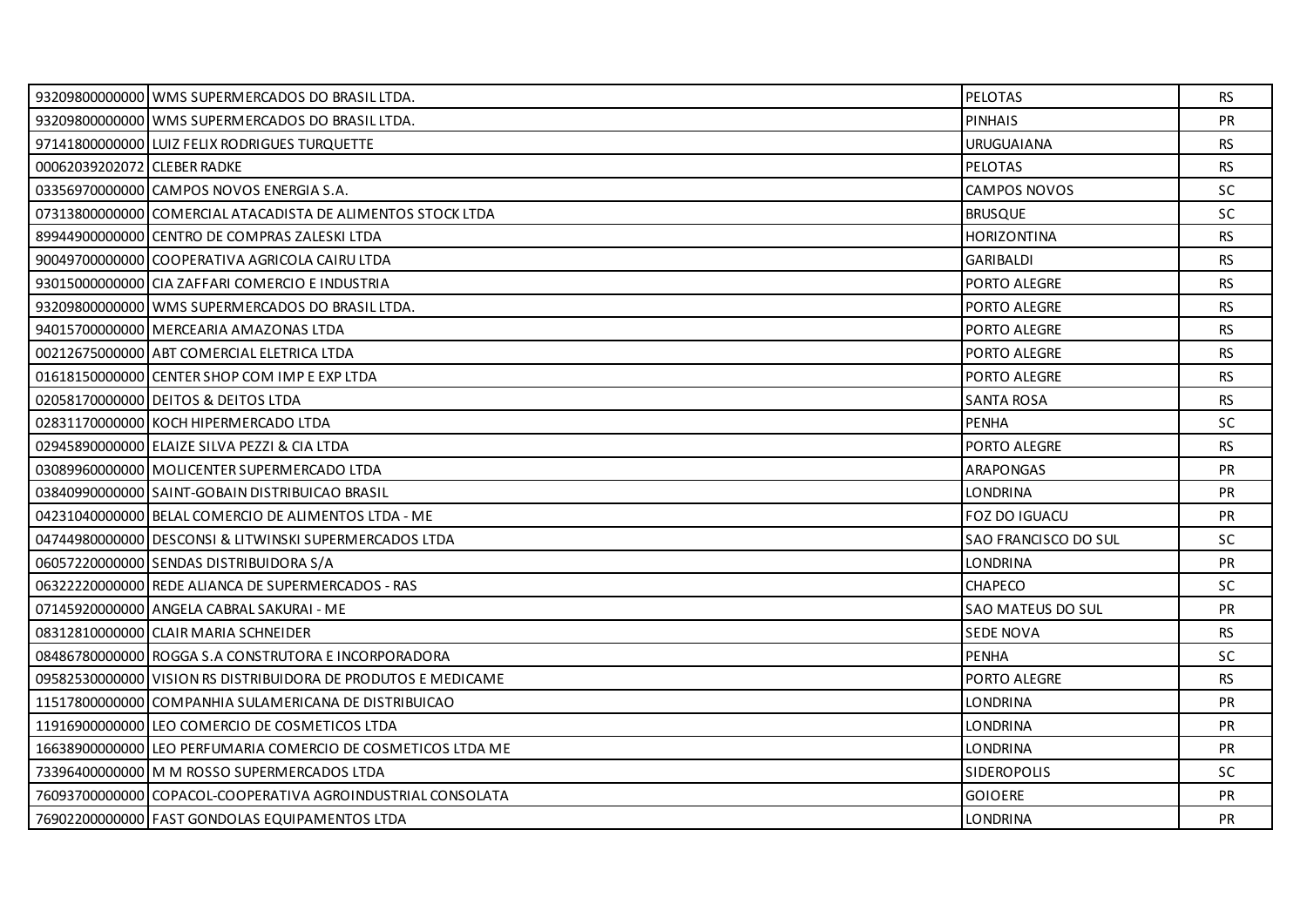|                               | 78218800000000 SUPERMERCADO CENTRAL LTDA                | BLUMENAU              | SC.       |
|-------------------------------|---------------------------------------------------------|-----------------------|-----------|
|                               | 78218800000000 SUPERMERCADO CENTRAL LTDA                | <b>BLUMENAU</b>       | <b>SC</b> |
|                               | 79837700000000 SUPERMERCADOS MANENTI LTDA               | <b>CRICIUMA</b>       | <b>SC</b> |
|                               | 79863900000000 NESTOR LACHMAN & CIA LTDA                | PATO BRANCO           | PR        |
|                               | 79863900000000 NESTOR LACHMAN & CIA LTDA                | PATO BRANCO           | PR        |
|                               | 81294000000000 CASTAGNETI E CIA LTDA                    | <b>CRICIUMA</b>       | <b>SC</b> |
|                               | 836470000000000 A. ANGELONI & CIA. LTDA                 | <b>CRICIUMA</b>       | SC        |
|                               | 92780800000000 IVO PENZ COMERCIAL LTDA                  | PORTO ALEGRE          | <b>RS</b> |
|                               | 95821300000000 COOPERATIVA TRITICOLA SANTA ROSA LTDA    | <b>SANTA ROSA</b>     | <b>RS</b> |
|                               | 97062900000000 STANGHERLIN SUPERMERCADOS LTDA           | SANTA MARIA           | <b>RS</b> |
|                               | 00063960009408 WAL MART BRASIL LTDA                     | PORTO ALEGRE          | <b>RS</b> |
| 03521220000000 SUPER KAN LTDA |                                                         | PORTO ALEGRE          | <b>RS</b> |
|                               | 04107020000000 SLC ALIMENTOS S/A                        | PORTO ALEGRE          | <b>RS</b> |
|                               | 76430400000000 IRMAOS MUFFATO CIA LTDA                  | FOZ DO IGUACU         | PR        |
|                               | 90022700000000 MAZZOLA & SILVA LTDA                     | PORTO ALEGRE          | <b>RS</b> |
|                               | 91293000000000 LIBRAGA, BRANDAO & CIA LTDA              | <b>IJUI</b>           | <b>RS</b> |
|                               | 06313750000000 LILIAN DACIANE TRINDADE SEHN - EPP       | <b>VENANCIO AIRES</b> | <b>RS</b> |
|                               | 75733100000000 SUPERMERCADO SANTAREM LTDA               | <b>LONDRINA</b>       | <b>PR</b> |
|                               | 836470000000000 A. ANGELONI & CIA. LTDA                 | <b>LONDRINA</b>       | <b>PR</b> |
|                               | 92733600000000 SUPERMERCADO GECEPEL LTDA                | PORTO ALEGRE          | <b>RS</b> |
|                               | 93209800000000 WMS SUPERMERCADOS DO BRASIL LTDA.        | PORTO ALEGRE          | <b>RS</b> |
|                               | 93209800000000 WMS SUPERMERCADOS DO BRASIL LTDA.        | <b>CRUZ ALTA</b>      | <b>RS</b> |
| 97083300000000 ISMAEL CONTE   |                                                         | PORTO ALEGRE          | <b>RS</b> |
|                               | 01084520000000 DISPORT DO BRASIL LTDA                   | PORTO ALEGRE          | <b>RS</b> |
|                               | 01927590000000 NERVIS & CIA LTDA                        | <b>TUCUNDUVA</b>      | <b>RS</b> |
|                               | 02672500000000 JULIAN ODACHOWOSKI & FILHOS LTDA - EPP   | <b>CANOINHAS</b>      | SC        |
|                               | 05563870000000 BELLER COM DE PAPEIS LTDA                | PORTO ALEGRE          | RS.       |
|                               | 05563870000000 BELLER COMERCIO DE PAPEIS LTDA           | PORTO ALEGRE          | <b>RS</b> |
|                               | 05563870000000 BELLER COMERCIO DE PAPEIS LTDA           | PORTO ALEGRE          | <b>RS</b> |
|                               | 05964780000000 CENTER MASTER SUL DISTRIBUIDORA ALIM LTD | PORTO ALEGRE          | <b>RS</b> |
|                               | 09627320000000 COMERCIAL DE ALIMENTOS CLV               | PORTO ALEGRE          | <b>RS</b> |
|                               | 31565100000000 PEPSICO DO BRASIL LTDA                   | PORTO ALEGRE          | <b>RS</b> |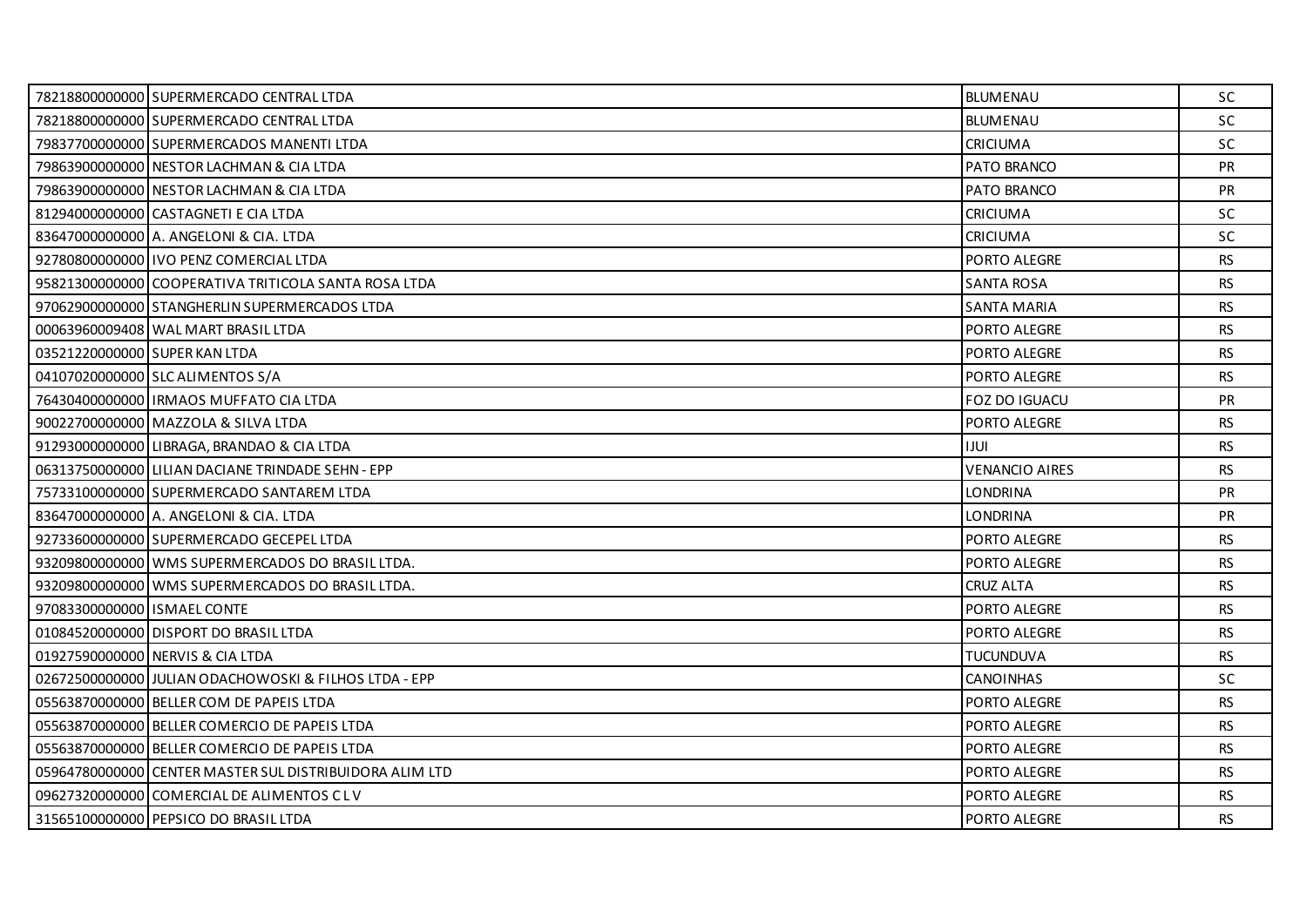|                               | 45543900000000 CARREFOUR COMERCIO E INDUSTRIA LTDA                    | <b>SANTA MARIA</b>          | <b>RS</b> |
|-------------------------------|-----------------------------------------------------------------------|-----------------------------|-----------|
| 67945100000000 SAPORE S.A.    |                                                                       | PORTO ALEGRE                | <b>RS</b> |
|                               | 75315300000000 ATACADAO DISTRIBUICAO COMERCIO E INDUSTRIA LTDA        | <b>SANTA MARIA</b>          | <b>RS</b> |
|                               | 78588400000000 CASA VISCARDI SA COMERCIO E IMPORTACAO                 | <b>LONDRINA</b>             | PR        |
|                               | 88297500000000 CIMAFER COMERCIO DE MATERIAL CONSTRUCAO LTDA           | PORTO ALEGRE                | <b>RS</b> |
|                               | 90462500000000 COMERCIAL DE ALIMENTOS LORO LTDA                       | PORTO ALEGRE                | <b>RS</b> |
|                               | 91589500000000 COOPERATIVA AGRO PECUARIA PETROPOLIS LTDA              | <b>NOVA PETROPOLIS</b>      | <b>RS</b> |
|                               | 92607600000000 KUCHAK COM DE ALIMENTOS LTDA                           | <b>IJUI</b>                 | <b>RS</b> |
|                               | 93015000000000 COMPANHIA ZAFFARI COMERCIO E INDUSTRIA                 | PORTO ALEGRE                | RS        |
|                               | 93015000000000 COMPANHIA ZAFFARI COMERCIO E INDUSTRIA                 | PORTO ALEGRE                | <b>RS</b> |
|                               | 93251500000000 ATACADO SENHOR DOS PASSOS DE UTILIDADES PLASTICAS LTDA | PORTO ALEGRE                | <b>RS</b> |
|                               | 01212230000000 COMERCIAL DE ALIMENTOS SUPERDAVI LTDA.                 | PORTO ALEGRE                | <b>RS</b> |
| 01838720000000 BRF S.A.       |                                                                       | PORTO ALEGRE                | <b>RS</b> |
|                               | 02060120000000 IRIS DURKS MATTANA - EIRELI                            | <b>SANTO ANGELO</b>         | <b>RS</b> |
|                               | 02914460000000 SEARA ALIMENTOS LTDA                                   | <b>FREDERICO WESTPHALEN</b> | <b>RS</b> |
|                               | 02990330000000 AGRODANIELI INDUSTRIA E COMERCIO LTDA                  | <b>AGUA SANTA</b>           | <b>RS</b> |
|                               | 04698510000000 SUPERMERCADO BERTAGNOLLI LTDA                          | <b>SANTA MARIA</b>          | <b>RS</b> |
|                               | 04753950000000 YAMANAKA SUPERMERCADO LTDA                             | <b>FOZ DO IGUACU</b>        | <b>PR</b> |
|                               | 04849460000000 FRUTEIRA REI DAS FRUTAS LTDA                           | <b>IJUI</b>                 | <b>RS</b> |
|                               | 07145920000000 ANGELA CABRAL SAKURAI                                  | SAO MATEUS DO SUL           | PR        |
|                               | 07306830000000 BRUXELAS COMERCIO DE ALIMENTOS LTDA                    | <b>LONDRINA</b>             | <b>PR</b> |
|                               | 09008540000000 WC SUPERMERCADO LTDA.                                  | <b>SANTA MARIA</b>          | <b>RS</b> |
|                               | 10828600000000 SUPERMERCADO TONHAO LTDA - ME                          | <b>LONDRINA</b>             | <b>PR</b> |
|                               | 16637300000000 DIASUL COMERCIO DE ALIMENTOS IRELI ME                  | PORTO ALEGRE                | <b>RS</b> |
| 33041300000000 VIA VAREJO S/A |                                                                       | CACHOEIRINHA                | RS.       |
|                               | 86987500000000 SUPERMERCADO KAJOTA                                    | <b>GUARAMIRIM</b>           | SC        |
|                               | 89918300000000 SUPERMERCADO MULLER LTDA                               | <b>TAQUARA</b>              | <b>RS</b> |
|                               | 09437630000000 SUPERMERCADO CAMPESTRINI LTDA                          | <b>TIMBO</b>                | <b>SC</b> |
|                               | 93209800000000 WMS SUPERMERCADOS DO BRASIL LTDA.                      | <b>FLORIANOPOLIS</b>        | SC        |
|                               | 00103582000000 ENGEVIX ENGENHARIA S/A                                 | <b>FLORIANOPOLIS</b>        | SC        |
|                               | 02505660000000 DISJOI - DISTRIBUICAO E LOGISTICA LTDA                 | <b>CACHOEIRINHA</b>         | <b>RS</b> |
|                               | 07751610000000 EMPRESA CATARINENSE DE SUPERMERCADOS LTDA              | <b>FLORIANOPOLIS</b>        | <b>SC</b> |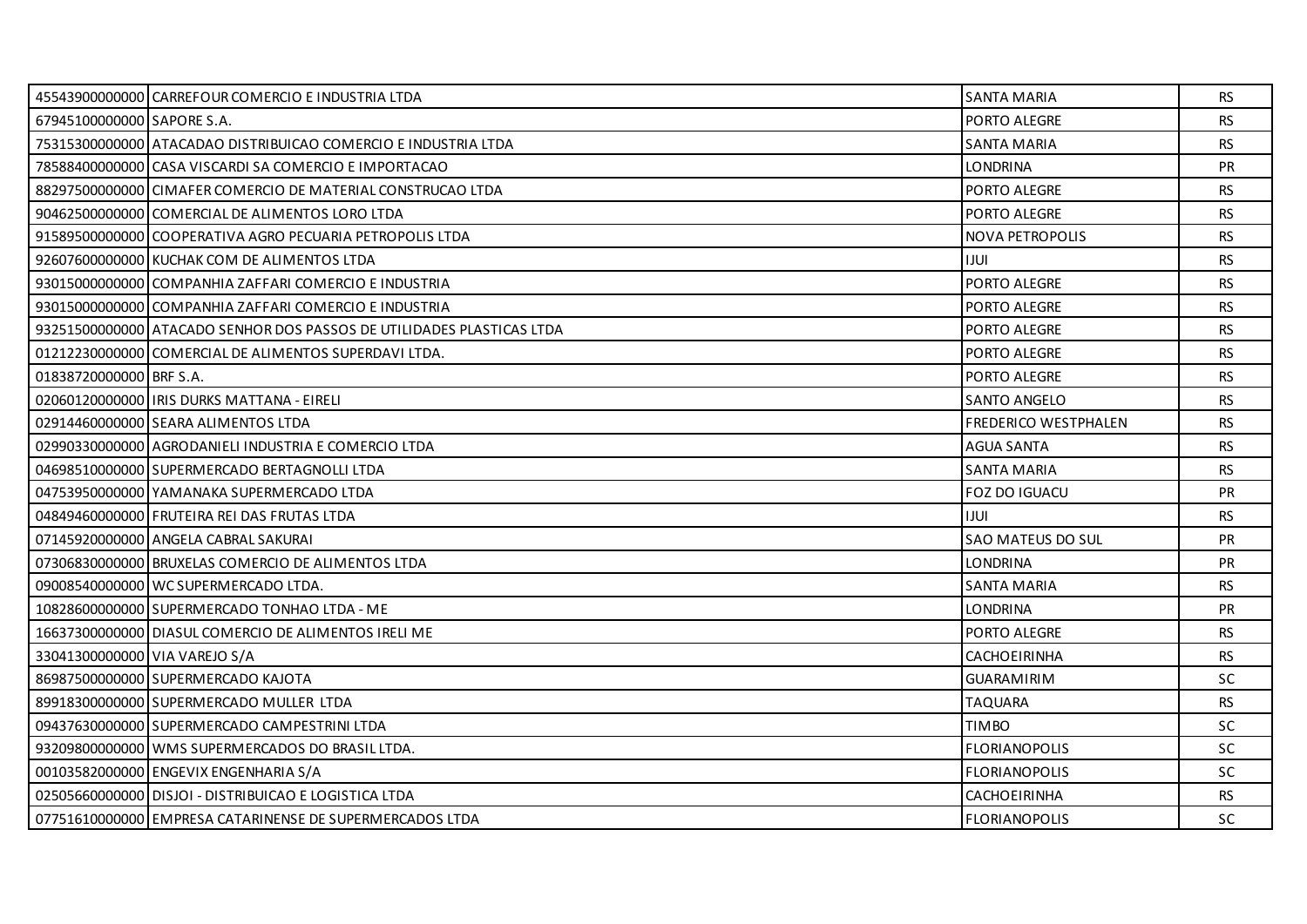|                               | 07751610000000 EMPRESA CATARINENSE DE SUPERMERCADOS LTDA               | <b>FLORIANOPOLIS</b>       | <b>SC</b> |
|-------------------------------|------------------------------------------------------------------------|----------------------------|-----------|
|                               | 08483160000000 RN LOGISTICA LTDA                                       | <b>CACHOEIRINHA</b>        | <b>RS</b> |
|                               | 14995200000000 AGUA DOURADA COMERCIO DE BEBIDAS E ACESSORIOS LTDA - ME | <b>FLORIANOPOLIS</b>       | <b>SC</b> |
|                               | 83121400000000 COMERCIO ATACADISTA VAREGISTA PROGRESSO LTDA            | <b>FRAIBURGO</b>           | <b>SC</b> |
|                               | 87397900000000 PGL DISTRIBUICAO DE ALIMENTOS LTDA                      | <b>ALEGRETE</b>            | <b>RS</b> |
|                               | 93015000000000 CIA ZAFFARI COM. E IND. LJ. 10                          | <b>PASSO FUNDO</b>         | <b>RS</b> |
|                               | 93015000000000 COMPANHIA ZAFFARI COMERCIO E INDUSTRIA                  | PASSO FUNDO                | RS.       |
|                               | 00026962845049 CARLOS ROBERTO SIMM                                     | CAMPESTRE DA SERRA         | <b>RS</b> |
|                               | 02222660000000 SUPERMERCADOS LUNITTI LTDA                              | <b>TOLEDO</b>              | <b>PR</b> |
|                               | 02237020000000 BN - PAPEL CATARINENSE LTDA                             | <b>BENEDITO NOVO</b>       | <b>SC</b> |
|                               | 02990330000000 AGRODANIELI INDUSTRIA E COMERCIO LTDA                   | <b>TAPEJARA</b>            | <b>RS</b> |
|                               | 02990330000000 AGRODANIELI INDUSTRIA E COMERCIO LTDA                   | <b>TAPEJARA</b>            | <b>RS</b> |
|                               | 03650830000000 MERCADO HIPER BOM LTDA                                  | <b>FLORIANOPOLIS</b>       | <b>SC</b> |
|                               | 03714370000000 SUPERMERCADO SANTO ANTONIO LTDA                         | <b>FLORIANOPOLIS</b>       | <b>SC</b> |
|                               | 07718800000000 ALEX DA SILVA BARBOSA - ME                              | <b>CIDREIRA</b>            | RS        |
| 08200000000000 JBS AVES LTDA. |                                                                        | <b>IPE</b>                 | RS.       |
|                               | 08729470000000 ROQUE E PIRASSOL LTDA                                   | <b>ASSIS CHATEAUBRIAND</b> | PR        |
|                               | 09006280000000 ATACADO LITORAL CATARINENSE LTDA - ME                   | <b>FLORIANOPOLIS</b>       | <b>SC</b> |
|                               | 09548330000000 3 BATALHAO DE SUPRIMENTO                                | NOVA SANTA RITA            | <b>RS</b> |
|                               | 11517800000000 COMPANHIA SULAMERICANA DE DISTRIBUICAO                  | <b>TOLEDO</b>              | PR        |
| 42150400000000 BRASKEM S/A    |                                                                        | <b>TRIUNFO</b>             | RS        |
| 42150400000000 BRASKEM S/A    |                                                                        | <b>TRIUNFO</b>             | <b>RS</b> |
|                               | 47427700000000 MAKRO ATACADISTA S/A                                    | <b>FLORIANOPOLIS</b>       | <b>SC</b> |
|                               | 77612800000000 FAVERO SUPERMERCADO LTDA                                | MATELANDIA                 | <b>PR</b> |
|                               | 88455600000000 ZES SUPERMERCADOS LTDA                                  | CARAZINHO                  | <b>RS</b> |
|                               | 00364800000000 BENTOSUL DISTRIBUIDOR DE ALIMENTOS LTDA - EPP           | <b>BENTO GONCALVES</b>     | <b>RS</b> |
|                               | 00842602000000 DEPECIL DISTRIBUIDORA DE MATERIAIS DE CONSTRUCAO LTDA   | <b>GUARAMIRIM</b>          | <b>SC</b> |
|                               | 01060670000000 MERCADO DE ALIMENTOS LUCHESE LTDA                       | <b>BENTO GONCALVES</b>     | <b>RS</b> |
|                               | 01655350000000 FPT POWERTRAIN TECHNOLOGIES DO BRASIL - INDUSTRIA E     | CAMPO LARGO                | <b>PR</b> |
|                               | 01961900000000 CARGILL ALIMENTOS LTDA                                  | <b>TOLEDO</b>              | <b>PR</b> |
|                               | 02163750000000 SUPERMERCADO GUGUY LTDA                                 | PARANAVAI                  | PR        |
|                               | 05935530000000 DP SUPERMERCADO LTDA                                    | <b>TUBARAO</b>             | SC        |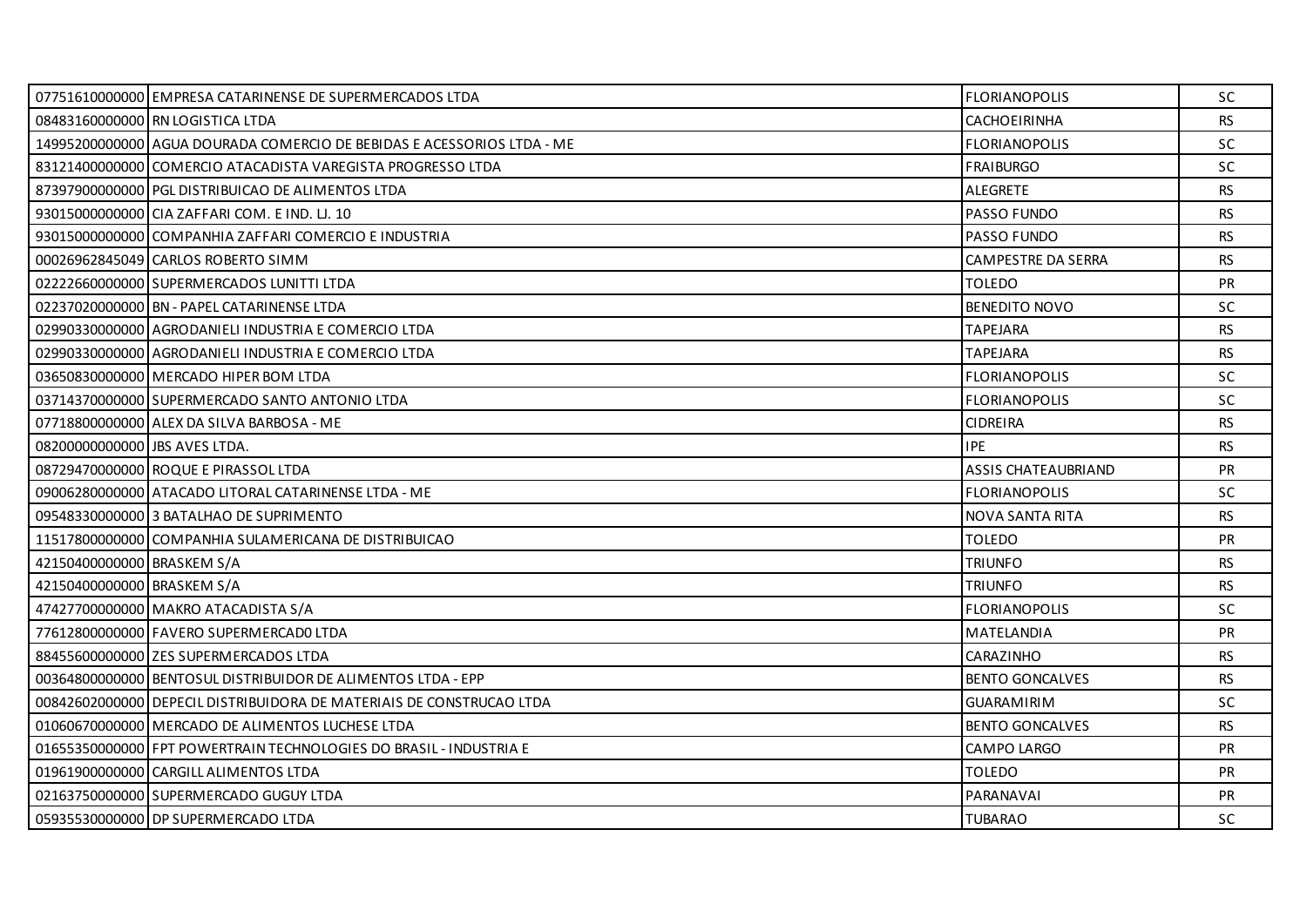|                               | 07493740000000 LARISSA SUPERMERCADO LTDA. - EPP              | <b>IMBITUVA</b>      | <b>PR</b> |
|-------------------------------|--------------------------------------------------------------|----------------------|-----------|
|                               | 08407770000000 VERNO LEONHARDT & CIA LTDA - 2527             | CARAZINHO            | <b>RS</b> |
|                               | 09313140000000 DB S.A. COMERCIO DE MOVEIS E ELETRODOMESTICOS | SAO CRISTOVAO DO SUL | <b>SC</b> |
| 11517800000000 COMPANHIA      |                                                              | PARANAVAI            | PR        |
|                               | 75717400000000 USINA DE ACUCAR SANTA TEREZINHA LTDA          | <b>TAPEJARA</b>      | <b>PR</b> |
|                               | 82956200000000 MUNDIALMIX COMERCIO DE ALIMENTOS LTDA         | <b>FLORIANOPOLIS</b> | <b>SC</b> |
|                               | 82956200000000 MUNDIALMIX COMERCIO DE ALIMENTOS LTDA         | <b>FLORIANOPOLIS</b> | <b>SC</b> |
|                               | 87397900000000 PGL DISTRIBUICAO DE ALIMENTOS LTDA            | ALEGRETE             | <b>RS</b> |
|                               | 87397900000000 PGL DISTRIBUICAO DE ALIMENTOS LTDA            | ALEGRETE             | <b>RS</b> |
|                               | 94564800000000 SUPERMERCADO BORGES LTDA                      | CACHOEIRINHA         | RS.       |
|                               | 89237900000000 GLOBAL DISTRIBUICAO DE BENS DE CONSUMO LTDA.  | <b>DOIS IRMAOS</b>   | <b>RS</b> |
|                               | 83647000000000 A. ANGELONI & CIA. LTDA                       | <b>FLORIANOPOLIS</b> | <b>SC</b> |
|                               | 93209800000000 WMS SUPERMERCADOS DO BRASIL LTDA.             | ALEGRETE             | RS.       |
|                               | 00111960000000 CRISPAL DIST ALIMENTOS                        | SAO JOAO BATISTA     | SC        |
|                               | 00509107000000 EDITORA SOPHOS LTDA - EPP                     | <b>FLORIANOPOLIS</b> | SC.       |
|                               | 07751610000000 EMPRESA CATARINENSE DE SUPERMERCADOS LTDA.    | <b>FLORIANOPOLIS</b> | <b>SC</b> |
|                               | 92016800000000 COMERCIAL ZAFFARI LTDA                        | PASSO FUNDO          | <b>RS</b> |
|                               | 92016800000000 COMERCIAL ZAFFARI LTDA                        | <b>PASSO FUNDO</b>   | RS        |
| 01838720000000 BRF S.A.       |                                                              | CAPINZAL             | <b>SC</b> |
|                               | 02168200000000 PRIMATO COOPERATIVA AGROINDUSTRIAL            | <b>TOLEDO</b>        | <b>PR</b> |
|                               | 08818640000000 TAKO SUSHI BAR E RESTAURANTE LTDA - ME        | <b>TIMBO</b>         | <b>SC</b> |
|                               | 11375600000000 SUPERMERCADO VILA PIONEIR LTDA                | <b>TOLEDO</b>        | <b>PR</b> |
| 33041300000000 VIA VAREJO S/A |                                                              | CACHOEIRINHA         | <b>RS</b> |
|                               | 76093700000000 COPACOL-COOPERATIVA AGROINDUSTRIAL CONSOLATA  | <b>NOVA AURORA</b>   | <b>PR</b> |
|                               | 79379500000000 HAVAN LOJAS DE DEPARTAMENTOS LTDA             | <b>TOLEDO</b>        | <b>PR</b> |
|                               | 82956200000000 MUNDIALMIX COMERCIO DE ALIMENTOS LTDA         | <b>FLORIANOPOLIS</b> | <b>SC</b> |
|                               | 85070100000000 GONCALVES & TORTOLA S/A                       | PARANAVAI            | <b>PR</b> |
|                               | 86378900000000 SUPERMERCADOS SCHUTZE LTDA                    | <b>TIMBO</b>         | SC.       |
|                               | 88455600000000 ZES SUPERMERCADOS LTDA                        | CARAZINHO            | <b>RS</b> |
| 92012500000000 GRAZZIOTIN S A |                                                              | PASSO FUNDO          | <b>RS</b> |
|                               | 93209800000000 WMS SUPERMERCADOS DO BRASIL LTDA.             | CACHOEIRINHA         | <b>RS</b> |
|                               | 93209800000000 LOJA 341 WMS SUPERMERCADOS DO BRASIL LTDA     | SAPIRANGA            | RS.       |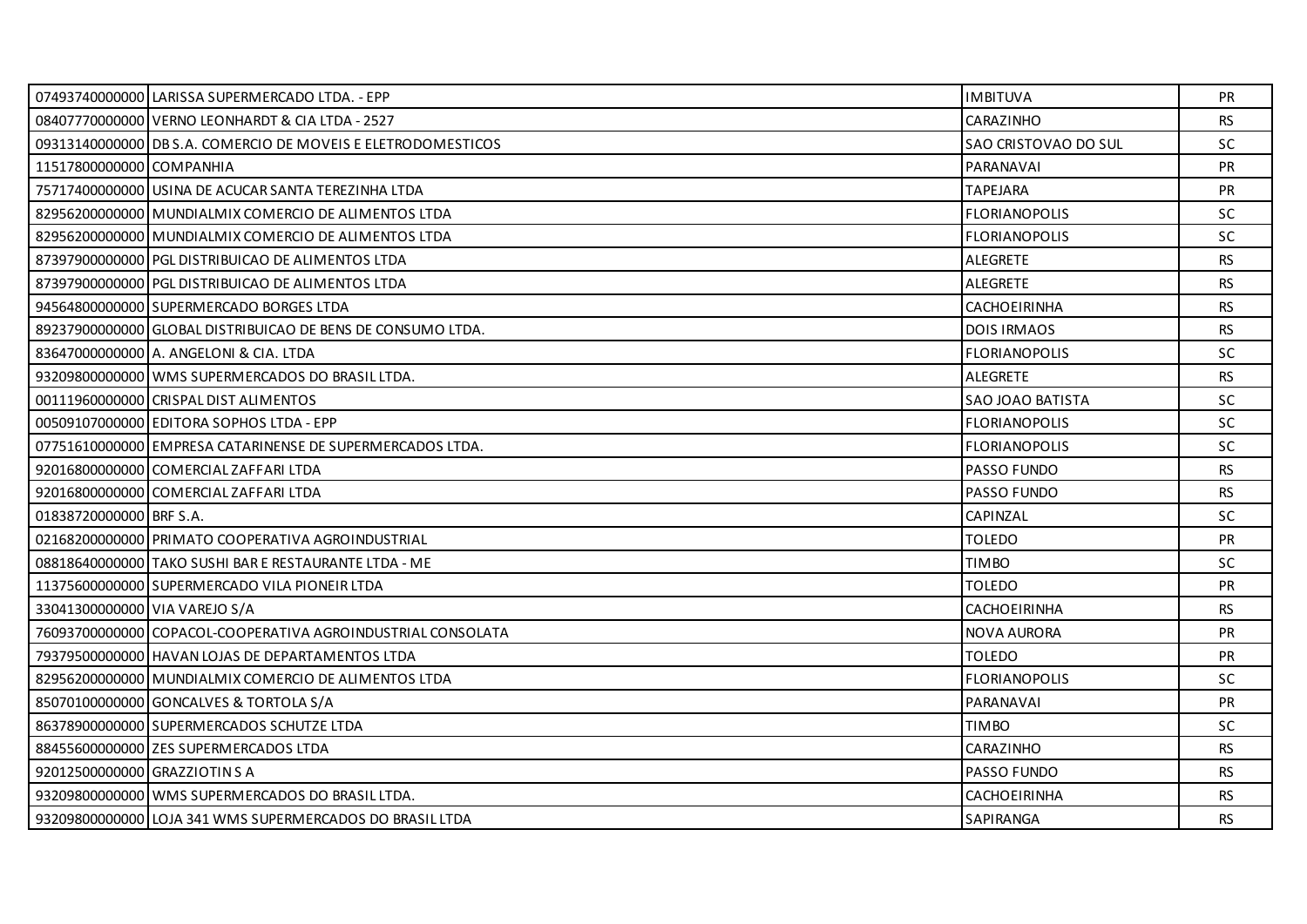| 03806040000000 ILHA TINTAS LTDA                                    | <b>FLORIANOPOLIS</b>   | <b>SC</b> |
|--------------------------------------------------------------------|------------------------|-----------|
| 08407770000000 VERNO LEONHARDT & CIA LTDA                          | CARAZINHO              | <b>RS</b> |
| 091602300000001STOPETROLEO S.A COM DER DE PETROLEO L28             | <b>TOLEDO</b>          | <b>PR</b> |
| 09477650000000 SDB COMERCIO DE ALIMENTOS LTDA                      | <b>TUBARAO</b>         | SC.       |
| 19196000000000 DISPAR DISTRIBUIDORA DE MEDICAMENTOS LTDA           | <b>NOVA SANTA RITA</b> | RS        |
| 20781300000000 DRUZIKI SUPERMERCADOS LTDA                          | CAMPO LARGO            | <b>PR</b> |
| 23226500000000 LIRS RESTAURANTE E BUF EIRELI                       | <b>TOLEDO</b>          | <b>PR</b> |
| 74169800000000 CIANET INDUSTRIA E COMERCIO S/A                     | <b>FLORIANOPOLIS</b>   | <b>SC</b> |
| 92091900000000 ASUN COMERCIO DE GENEROS ALIMENTICIOS EIRELI        | <b>ESTANCIA VELHA</b>  | <b>RS</b> |
| 02914460000000 SEARA ALIMENTOS LTDA                                | <b>SEARA</b>           | SC.       |
| 09545290000000 QUINTO REGIMENTO DE CAVALARIA MECANISADO            | <b>QUARAI</b>          | RS.       |
| 75274300000000 LIBRELATO S.A. IMPLEMENTOS RODOVIARIOS              | <b>ORLEANS</b>         | <b>SC</b> |
| 81304700000000 I IGUACU CELULOSE PAPEL S/A                         | <b>CAMPOS NOVOS</b>    | SC.       |
| 86445800000000 COPOBRAS S/A. INDUSTRIA E COMERCIO DE EMBALAGENS    | <b>SAO LUDGERO</b>     | <b>SC</b> |
| 90958500000000 DARIO NEVES & CIA LTDA                              | PELOTAS                | <b>RS</b> |
| 90958500000000 DARIO NEVES & CIA LTDA                              | <b>PELOTAS</b>         | <b>RS</b> |
| 91156500000000   IMPORTADORA E EXPORTADORA DE CEREAIS SA           | SANTA CRUZ DO SUL      | <b>RS</b> |
| 91293000000000 LIBRAGA & CIA LTDA                                  | SANTA CRUZ DO SUL      | <b>RS</b> |
| 92112400000000 SUPERFORTI - ALIMENTOS LTDA                         | SANTA CRUZ DO SUL      | <b>RS</b> |
| 93429200000000 MILLER COMERCIO DE ALIMENTOS LTDA                   | SANTA CRUZ DO SUL      | RS.       |
| 00610350000000 SUPERMERCADO BAKLIZI LTDA FL 07                     | <b>URUGUAIANA</b>      | RS.       |
| 01002690000000 HASHIGUCHI & CIA LTDA                               | <b>CASTRO</b>          | <b>PR</b> |
| 01472860000000 SUPERMERCADOS BAVARESCO LTDA                        | PARANAGUA              | PR        |
| 02625390000000 MATERIAL DE CONSTRUCAO RIBEIRAO DO PADRE LTDA - EPP | LUIZ ALVES             | <b>SC</b> |
| 02988990000000 COMERCIAL D.M.S. DE ALIMENTOS LTDA - EPP            | <b>URUGUAIANA</b>      | <b>RS</b> |
| 04768480000000   ITALO SUPERMERCADOS LTDA                          | <b>MANGUEIRINHA</b>    | PR        |
| 07173590000000 GRANDESUL REDE DE COMPRAS E SUPRIM LTDA - 12115     | CAMPO BOM              | RS.       |
| 07732730000000 SUPERMERCADOS BARCELON LTDA                         | LAPA                   | PR        |
| 76049500000000 PEDRO STRESSER E FILHO LTDA                         | RIO BRANCO DO SUL      | <b>PR</b> |
| 76999300000000 CARRARO LOGISTICA E TRANSPORTE LTDA                 | <b>PINHAIS</b>         | <b>PR</b> |
| 79379500000000 HAVAN LOJAS DE DEPARTAMENTOS LTDA - PRUDENTE        | PRESIDENTE PRUDENTE    | SP.       |
| 79967900000000 PRIOTTO & CIA LTDA                                  | <b>CASTRO</b>          | <b>PR</b> |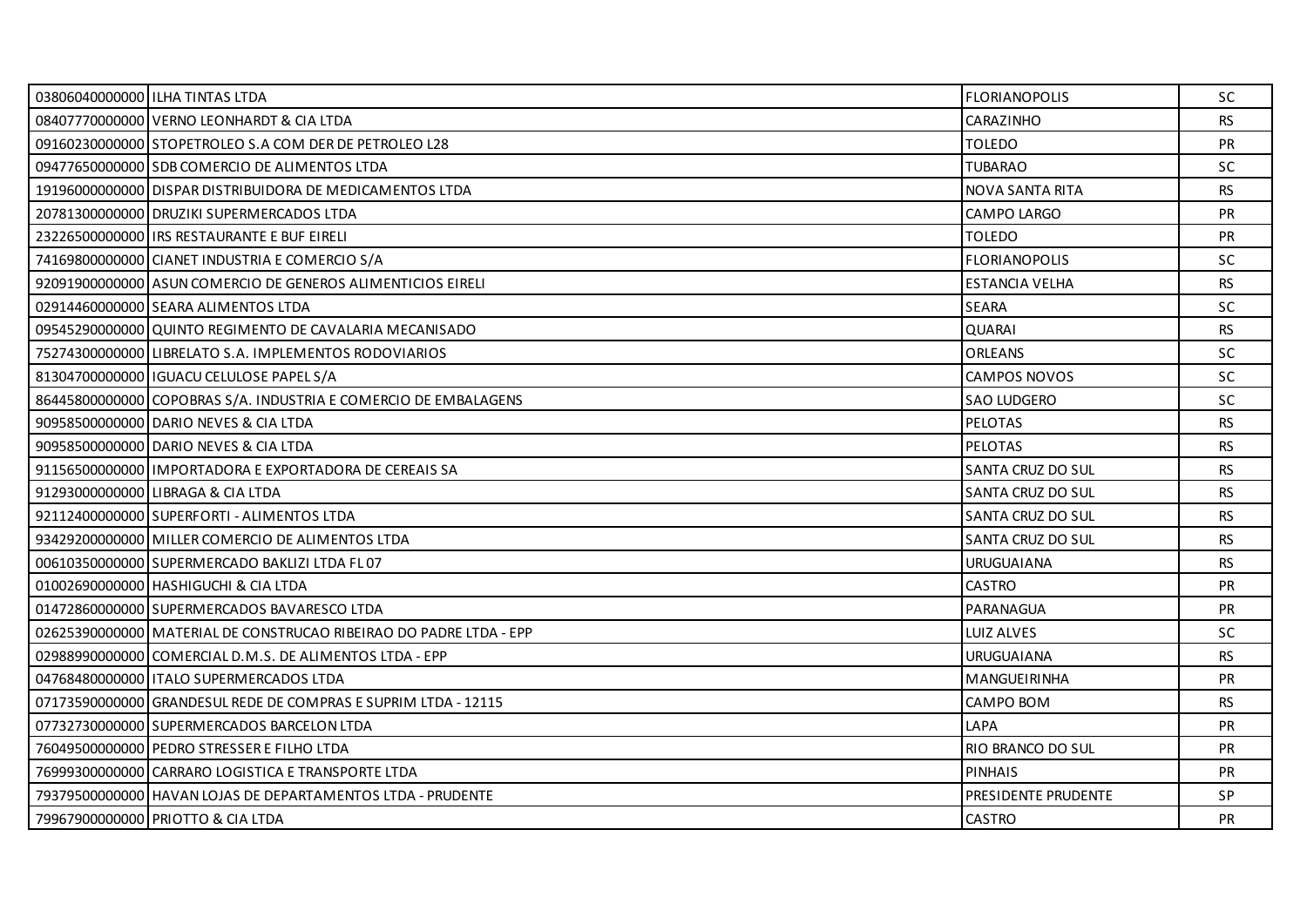| 83299700000000 LUDOVICO J. TOZZO LTDA                           | <b>CORDILHEIRA ALTA</b> | <b>SC</b> |
|-----------------------------------------------------------------|-------------------------|-----------|
| 89674800000000 JOHN DEERE BRASIL LTDA                           | <b>HORIZONTINA</b>      | <b>RS</b> |
| 00610350000000 SUPERMERCADO BAKLIZI LTDA                        | <b>URUGUAIANA</b>       | <b>RS</b> |
| 01132480000000 IRMAOS ANDREAZZA                                 | <b>FLORES DA CUNHA</b>  | <b>RS</b> |
| 89963100000000 SUPERMERCADO VERMELHAO LTDA                      | <b>FLORES DA CUNHA</b>  | <b>RS</b> |
| 93209800000000 WMS SUPERMERCADOS DO BRASIL LTDA.                | <b>PELOTAS</b>          | <b>RS</b> |
| 97116800000000 VITOR JOSE MICHELIN                              | EREBANGO                | <b>RS</b> |
| 03356970000000 CAMPOS NOVOS ENERGIA S/A                         | <b>CAMPOS NOVOS</b>     | <b>SC</b> |
| 11517800000000 COMPANHIA SULAMERICANA DE DISTRIBUICAO           | JANDAIA DO SUL          | <b>PR</b> |
| 77698000000000 CAMILO DISTRIBUIDORA COMERCIAL DE ALIMENTOS LTDA | MANDAGUACU              | <b>PR</b> |
| 90049700000000 COOPERATIVA AGRICOLA CAIRU LTDA                  | <b>GARIBALDI</b>        | RS        |
| 90993800000000 COOPERATIVA AGRARIA SAO JOSE LTDA                | <b>JAGUARI</b>          | <b>RS</b> |
| 02914460000000 SEARA ALIMENTOS LTDA                             | <b>SEARA</b>            | <b>SC</b> |
| 04041930000000 PHILIP MORRIS BRASIL IND E COM LTDA              | SANTA CRUZ DO SUL       | <b>RS</b> |
| 11128500000000 ATACADO RIO BRANCO LTDA                          | <b>BRUSQUE</b>          | <b>SC</b> |
| 11754500000000 ECOVIX - ENGEVIX CONSTRUCOES                     | <b>RIO DE JANEIRO</b>   | RJ.       |
| 75923200000000 VALDAR MOVEIS LTDA                               | JANDAIA DO SUL          | <b>PR</b> |
| 76189400000000 CONDOR SUPER CENTER LTDA                         | <b>CASTRO</b>           | <b>PR</b> |
| 82171000000000 IRMAOS ZAT LTDA                                  | <b>SEARA</b>            | <b>SC</b> |
| 04676490000000 GRAFFO PARANAENSE DE EMBALAGENS S.A.             | <b>PINHAIS</b>          | <b>PR</b> |
| 04878610000000 SUPERMERCADO SAVISKI LTDA                        | <b>PRUDENTOPOLIS</b>    | <b>PR</b> |
| 05435070000000 SUPERVIZA SUPERMERCADOS LTDA                     | <b>CAMPOS NOVOS</b>     | SC.       |
| 07732730000000 SUPERMERCADO BARCELON LTDA                       | LAPA                    | PR        |
| 10494700000000 SALACHE TRANSPORTES E COMERCIO LTDA - ME         | <b>PRUDENTOPOLIS</b>    | <b>PR</b> |
| 11044500000000 MAVE COMERCIO DE ACESSORIOS LTDA                 | <b>GARIBALDI</b>        | <b>RS</b> |
| 16656600000000 BIDINHA & SAUZEN LTDA - ME                       | <b>URUGUAIANA</b>       | <b>RS</b> |
| 79967900000000 PRIOTTO & AMP CIA LTDA                           | CASTRO                  | <b>PR</b> |
| 84046100000000 BUNGE ALIMENTOS S/A                              | <b>GASPAR</b>           | <b>SC</b> |
| 90958500000000 DARIO NEVES & CIA LTDA                           | <b>PELOTAS</b>          | <b>RS</b> |
| 93567400000000 DARTORA & IRMAO LTDA                             | <b>ENCANTADO</b>        | <b>RS</b> |
| 76108300000000 CASTROLANDA - COOPERATIVA AGROINDUSTRIAL LTDA    | PIRAI DO SUL            | PR        |
| 87755800000000 TISCHLER E CIA LTDA                              | CACHOEIRA DO SUL        | RS.       |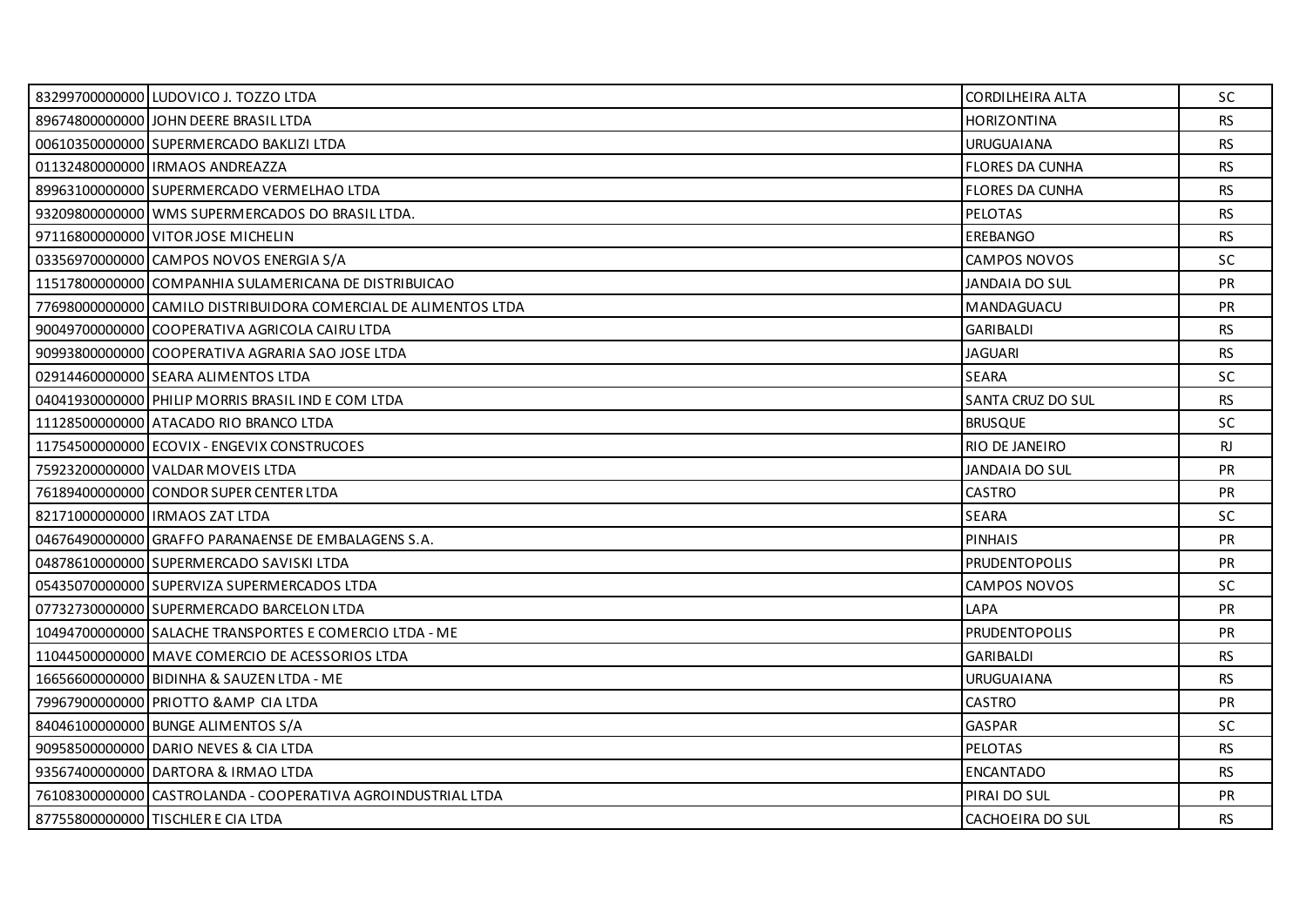|                               | 91156500000000   IMPORTADORA E EXPORTADORA DE CEREAIS SA                              | <b>BENTO GONCALVES</b> | <b>RS</b> |
|-------------------------------|---------------------------------------------------------------------------------------|------------------------|-----------|
|                               | 92016900000000 DIGREPAL-DISTRIBUIDORA GRESSLER DE                                     | PASSO FUNDO            | <b>RS</b> |
|                               | 94921300000000 COQUEIROS SUPERMERCADOS LTDA - 100154                                  | <b>PASSO FUNDO</b>     | <b>RS</b> |
|                               | 95324000000000 COOPERATIVA TRITICOLA SANANDUVA LTDA                                   | SANANDUVA              | <b>RS</b> |
|                               | 95448500000000 FRIGORIFICO SAO MIGUEL LTDA                                            | <b>ITAIPULANDIA</b>    | <b>PR</b> |
|                               | 93209800000000 WMS SUPERMERCADOS DO BRASIL LTDA.                                      | <b>TOLEDO</b>          | <b>PR</b> |
|                               | 02247790000000 DE CARLI E DALLABRIDA LTDA                                             | <b>TENENTE PORTELA</b> | <b>RS</b> |
|                               | 15791500000000 ILHA SUL COM DE ALIM EIRELI                                            | <b>FLORIANOPOLIS</b>   | <b>SC</b> |
|                               | 83610900000000 CELSO J. JASKIU MOVEIS E ELETRODOMESTICOS LTDA - EPP                   | CAPINZAL               | <b>SC</b> |
|                               | 836470000000000 A. ANGELONI & CIA. LTDA                                               | <b>FLORIANOPOLIS</b>   | SC.       |
|                               | 87558000000000 COMPANHIA APOLO DE SUPERMERCADOS                                       | <b>BENTO GONCALVES</b> | <b>RS</b> |
|                               | 92016800000000 COMERCIAL ZAFARI LTDA                                                  | <b>PASSO FUNDO</b>     | <b>RS</b> |
|                               | 920919000000001ASUN COMERCIO DE GENEROS ALIMENTICIOS EIRELI                           | CACHOEIRINHA           | <b>RS</b> |
|                               | 93209800000000 WMS SUPERMERCADOS DO BRASIL LTDA.                                      | <b>FLORIANOPOLIS</b>   | <b>SC</b> |
|                               | 00083650482053 EDIO JOSIR SCHIO                                                       | <b>ESTRELA</b>         | <b>RS</b> |
|                               | 00588408000000 SUPERMERCADO FELIPPI LTDA                                              | <b>TIMBO</b>           | <b>SC</b> |
|                               | 01132480000000   IRMAOS ANDREAZZA LTDA                                                | <b>BENTO GONCALVES</b> | RS        |
|                               | 01433880000000 SUPERMERCADO ATACADO E IMPORTADORA MAGIA LTDA                          | <b>FLORIANOPOLIS</b>   | <b>SC</b> |
| 02931090000000 SUPERROSA LTDA |                                                                                       | <b>FLORIANOPOLIS</b>   | <b>SC</b> |
|                               | 04487900000000 SUPERMERCADO MAX SCHUTZ LTDA.                                          | <b>BENEDITO NOVO</b>   | SC        |
|                               | 05435070000000 SUPERVIZA SUPERMERCADOS EIRELI                                         | <b>FRAIBURGO</b>       | <b>SC</b> |
|                               | 06176440000000 LANXESS IND DE PROD QUIM E PLAST LTDA                                  | <b>TRIUNFO</b>         | <b>RS</b> |
|                               | 07751610000000 EMPRESA CATARINENSE DE SUPERMERCADOS LTDA.                             | <b>FLORIANOPOLIS</b>   | SC        |
|                               | 09383300000000 6132-DROGARIA NYLAND LTDA                                              | <b>GRAMADO XAVIER</b>  | <b>RS</b> |
|                               | 76430400000000 IRMAOS MUFFATO CIA LTDA                                                | <b>TOLEDO</b>          | <b>PR</b> |
|                               | 77863200000000 C.VALE - COOPERATIVA AGROINDUSTRIAL                                    | PALOTINA               | <b>PR</b> |
|                               | 84897300000000 KOLTUN & COLATUSSO LTDA                                                | CAMPO LARGO            | <b>PR</b> |
|                               | 94921300000000 COQUEIROS SUPERMERCADOS LTDA                                           | CARAZINHO              | <b>RS</b> |
|                               | 02013980000000 VILMARINO DA ROSA - ME                                                 | <b>TENENTE PORTELA</b> | RS        |
|                               | 02290280000000 KIMBERLY-CLARK BRASIL INDUSTRIA E COMERCIO DE PRODUTOS DE HIGIENE LTDA | <b>CORREIA PINTO</b>   | <b>SC</b> |
|                               | 07173590000000 GRANDESUL REDE DE COMPRAS E SUPRIMENTOS LTDA                           | <b>CACHOEIRINHA</b>    | <b>RS</b> |
|                               | 07732730000000 SUPERMERCADOS BARCELON LTDA                                            | CONTENDA               | PR        |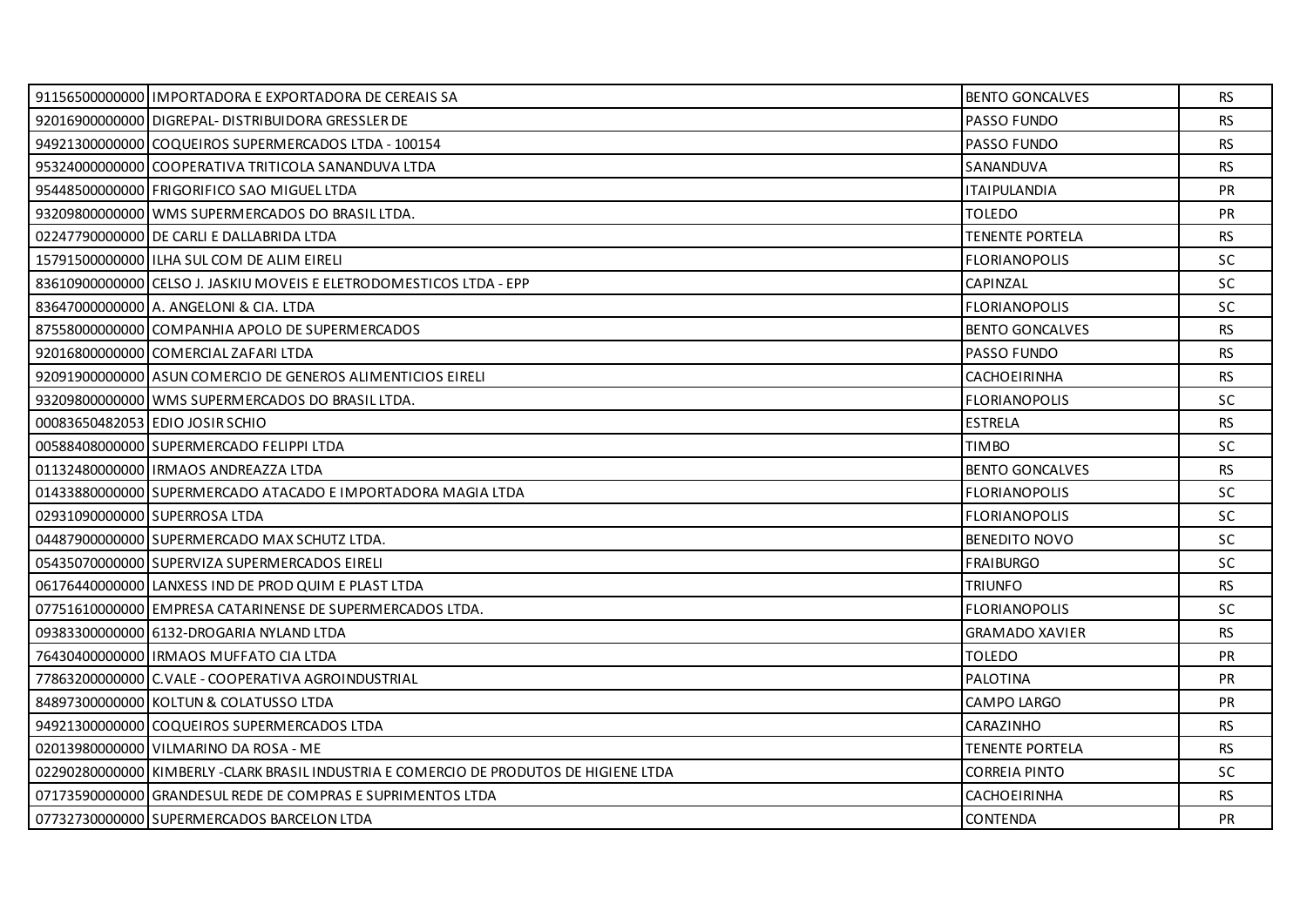| 09477650000000 SDB COMERCIO DE ALIMENTOS LTDA                       | <b>FLORIANOPOLIS</b>   | <b>SC</b> |
|---------------------------------------------------------------------|------------------------|-----------|
| 09621310000000   IRMAOS CANTERI COM ALIMENTOS LTDA                  | <b>IMBITUVA</b>        | PR        |
| 11517800000000 COMPANHIA SULAMERICANA DE DISTRIBUICAO               | PARANAVAI              | <b>PR</b> |
| 11664400000000 PIMENTEL COMERCIO DE GENEROS ALIMENTICIOS LTDA       | <b>GUARAMIRIM</b>      | <b>SC</b> |
| 24083800000000 TANIA STACKE - ME                                    | <b>TENENTE PORTELA</b> | <b>RS</b> |
| 31565100000000 PEPSICO DO BRASIL LTDA                               | NOVA SANTA RITA        | <b>RS</b> |
| 50290300000000 GRANOL INDUSTRIA COMERCIO E EXPORTACAO SA            | CACHOEIRA DO SUL       | <b>RS</b> |
| 61064900000000 CATERPILLAR BRASIL LTDA                              | CAMPO LARGO            | <b>PR</b> |
| 75799100000000 LAS BATISTA E CIA LTDA                               | <b>PASSO DE TORRES</b> | <b>SC</b> |
| 82956200000000 MUNDIALMIX COMERCIO DE ALIMENTOS LTDA                | <b>FLORIANOPOLIS</b>   | <b>SC</b> |
| 82956200000000 MUNDIALMIX COMERCIO DE ALIMENTOS LTDA                | <b>FLORIANOPOLIS</b>   | <b>SC</b> |
| 82956200000000 MUNDIALMIX COMERCIO DE ALIMENTOS LTDA                | <b>FLORIANOPOLIS</b>   | <b>SC</b> |
| 86377600000000 ORDEM AUX DAS SENHORAS EVANGELICAS DE TIMBO          | <b>TIMBO</b>           | <b>SC</b> |
| 91355400000000 CINDREIA-COMERCIO DE ALIMENTOS LTDA - ME             | CACHOEIRINHA           | <b>RS</b> |
| 92563900000000 MENON COMERCIO E REPRESENTACOES LTDA                 | SANANDUVA              | <b>RS</b> |
| 83647000000000 A.ANGELONI & CIA.LTDA                                | <b>FLORIANOPOLIS</b>   | <b>SC</b> |
| 83647000000000 A. ANGELONI & CIA. LTDA                              | <b>FLORIANOPOLIS</b>   | SC        |
| 92091900000000 ASUN COMERCIO DE GENEROS ALIMENTICIOS EIRELI         | <b>CIDREIRA</b>        | <b>RS</b> |
| 93209800000000 WMS SUPERMERCADOS DO BRASIL LTDA.                    | TAQUARA                | <b>RS</b> |
| 01936470000000 HIPPO SUPERMERCADOS LTDA                             | <b>FLORIANOPOLIS</b>   | SC        |
| 16670800000000 HERVAL INDUSTRIA DE MOVEIS, COLCHOES E ESPUMAS LTDA. | <b>DOIS IRMAOS</b>     | <b>RS</b> |
| 82956200000000 MUNDIALMIX COMERCIO DE ALIMENTOS LTDA                | <b>FLORIANOPOLIS</b>   | <b>SC</b> |
| 92379700000000 RODASUL LOGISTICA E TRANSPORTES LTDA.                | <b>CACHOEIRINHA</b>    | <b>RS</b> |
| 93049200000000 LC BONATO E CIA LTDA                                 | <b>TRIUNFO</b>         | <b>RS</b> |
| 01853410000000 CRISWAN SUPERMERCADO LTDA.                           | <b>GETULIO VARGAS</b>  | RS.       |
| 02753330000000 SCHMACHTENBERG & CIA LTDA                            | CACHOEIRA DO SUL       | <b>RS</b> |
| 02990330000000 AGRODANIELI INDUSTRIA E COMERCIO LTDA                | <b>TAPEJARA</b>        | <b>RS</b> |
| 02990330000000 AGRODANIELI INDUSTRIA E COMERCIO LTDA                | <b>TAPEJARA</b>        | <b>RS</b> |
| 05572800000000   IRMAOS BRATTI LTDA                                 | <b>TAPEJARA</b>        | <b>PR</b> |
| 06261770000000 ALLMAYER SUPERMERCADO LTDA                           | <b>TOLEDO</b>          | <b>PR</b> |
| 14544500000000 MATINOX MONTAGENS INDUSTRIAIS LTDA                   | <b>DIADEMA</b>         | SP.       |
| 19447100000000 FRANCK F. MULLER SUPERMERCADO EIRELI - EPP           | <b>TAQUARA</b>         | <b>RS</b> |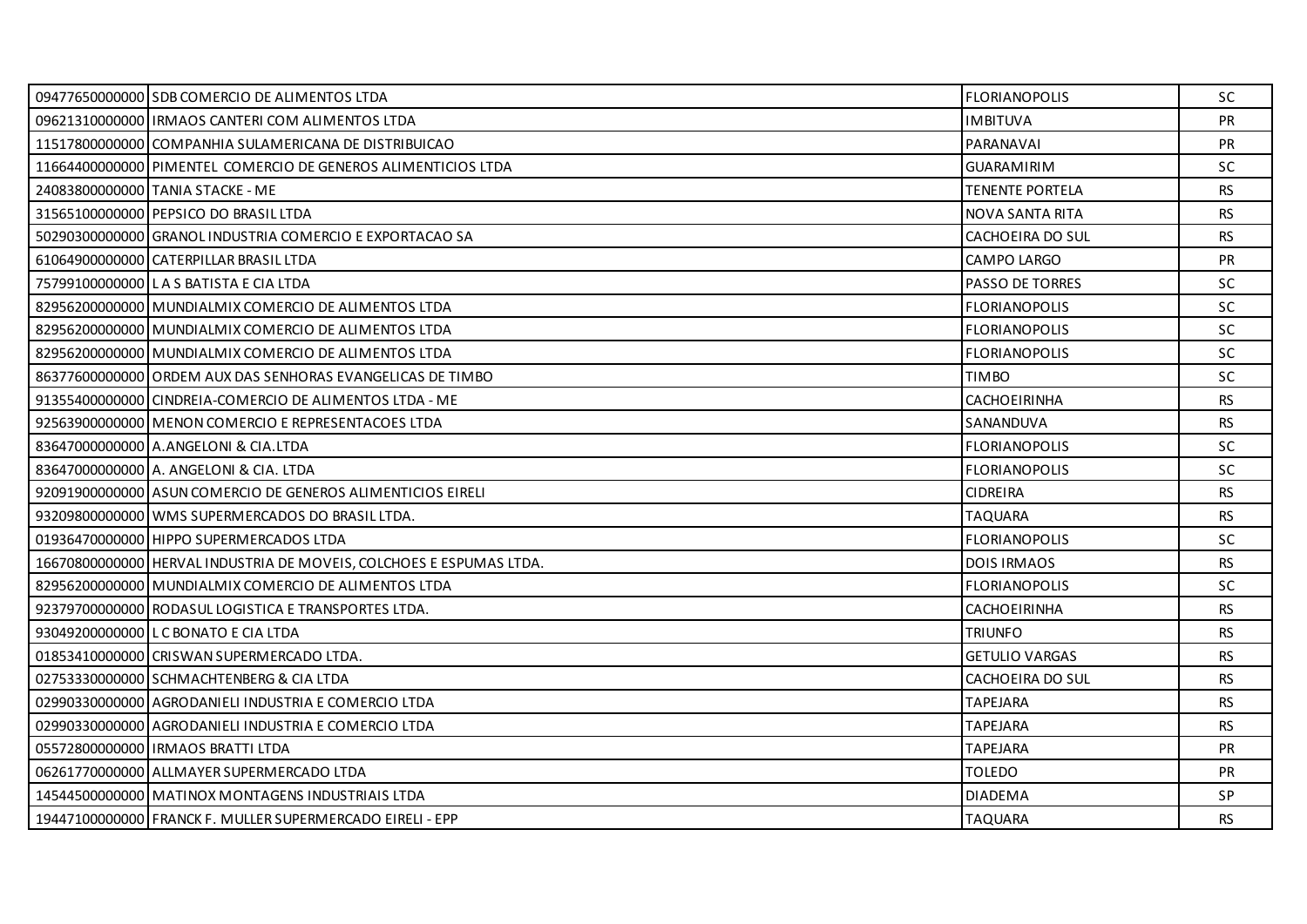| 20317600000000 JALVIR PARIZOTTI - ME                           | <b>CACHOEIRINHA</b>    | <b>RS</b> |
|----------------------------------------------------------------|------------------------|-----------|
| 76189400000000 CONDOR SUPER CENTER LTDA                        | CAMPO LARGO            | PR        |
| 76430400000000 IRMAOS MUFFATO CIA LTDA                         | <b>TOLEDO</b>          | <b>PR</b> |
| 77884100000000 SUPERMERCADO FORTE LTDA                         | <b>FLORIANOPOLIS</b>   | <b>SC</b> |
| 83261400000000 BISTEK - SUPERMERCADOS LTDA.                    | <b>FLORIANOPOLIS</b>   | SC        |
| 84897300000000 KOLTUN & COLATUSSO LTDA                         | CAMPO LARGO            | PR        |
| 86378900000000 SUPERMERCADOS SCHUTZE LTDA                      | <b>TIMBO</b>           | <b>SC</b> |
| 88212100000000 COMERCIO DE MEDICAMENTOS BRAIR LTDA             | PASSO FUNDO            | <b>RS</b> |
| 88212100000000 COMERCIO DE MEDICAMENTOS BRAIR LTDA             | <b>PASSO FUNDO</b>     | <b>RS</b> |
| 94786500000000 CASELANI, CASELANI & CIA LTDA                   | <b>TAPEJARA</b>        | <b>RS</b> |
| 94921300000000 COQUEIROS SUPERMERCADOS LTDA                    | CARAZINHO              | <b>RS</b> |
| 95805100000000 MINI MERCADO LDO - EPP                          | <b>FLORIANOPOLIS</b>   | SC        |
| 97181500000000 DIFERPAN COMERCIO IMPORTACAO E EXPORTACAO LTDA  | CACHOEIRINHA           | RS.       |
| 01258000000000 GOIASMINAS INDUSTRIA DE LATICINIOS LTDA         | PASSO FUNDO            | <b>RS</b> |
| 02163750000000 SUPERMERCADO GUGUY LTDA                         | PARANAVAI              | <b>PR</b> |
| 03476810000000 DIA BRASIL SOCIEDADE LIMITADA                   | NOVA SANTA RITA        | <b>RS</b> |
| 13501200000000 CASAS DA AGUA MATERIAIS PARA CONSTRUCAO LTDA    | <b>FLORIANOPOLIS</b>   | <b>SC</b> |
| 19447100000000 FRANCK F. MULLER SUPERMERCADO EIRELI            | <b>TAQUARA</b>         | RS        |
| 20014300000000 TS DISTRIBUIDORA ATACADISTA EIRELO              | <b>GUARAMIRIM</b>      | <b>SC</b> |
| 75802000000000 FAMIGLIA ZANLORENZI LTDA                        | CAMPO LARGO            | <b>PR</b> |
| 83648500000000 GIASSI & CIA LTDA                               | <b>TUBARAO</b>         | <b>SC</b> |
| 96418300000000 LOJAS QUERO-QUERO S.A.                          | <b>CACHOEIRINHA</b>    | <b>RS</b> |
| 04176790000000 FIBRAPLAC - PAINEIS DE MADEIRA S/A              | <b>GLORINHA</b>        | <b>RS</b> |
| 72042300000000 INDUSTRIA E COMERCIO DE LATICINIOS PEREIRA LTDA | <b>TOLEDO</b>          | PR        |
| 91156500000000 LIMPRA E EXPRA DE CEREAIS SA ESTRELA III        | <b>ESTRELA</b>         | <b>RS</b> |
| 96418300000000 LOJAS QUERO-QUERO S.A.                          | SAPIRANGA              | <b>RS</b> |
| 00111960000000 CRISPAL DISTRIBUIDORA DE ALIMENTOS LTDA         | CANELINHA              | <b>SC</b> |
| 87558000000000 COMPANHIA APOLO DE SUPERMERCADOS                | <b>BENTO GONCALVES</b> | <b>RS</b> |
| 92016800000000 COMERCIAL ZAFARI LTDA                           | PASSO FUNDO            | <b>RS</b> |
| 92016800000000 COMERCIAL ZAFFARI LTDA                          | <b>PASSO FUNDO</b>     | <b>RS</b> |
| 92016800000000 COMERCIAL ZAFFARI LTDA                          | PASSO FUNDO            | <b>RS</b> |
| 02222660000000 SUPERMERCADOS LUNITTI LTDA                      | <b>TOLEDO</b>          | <b>PR</b> |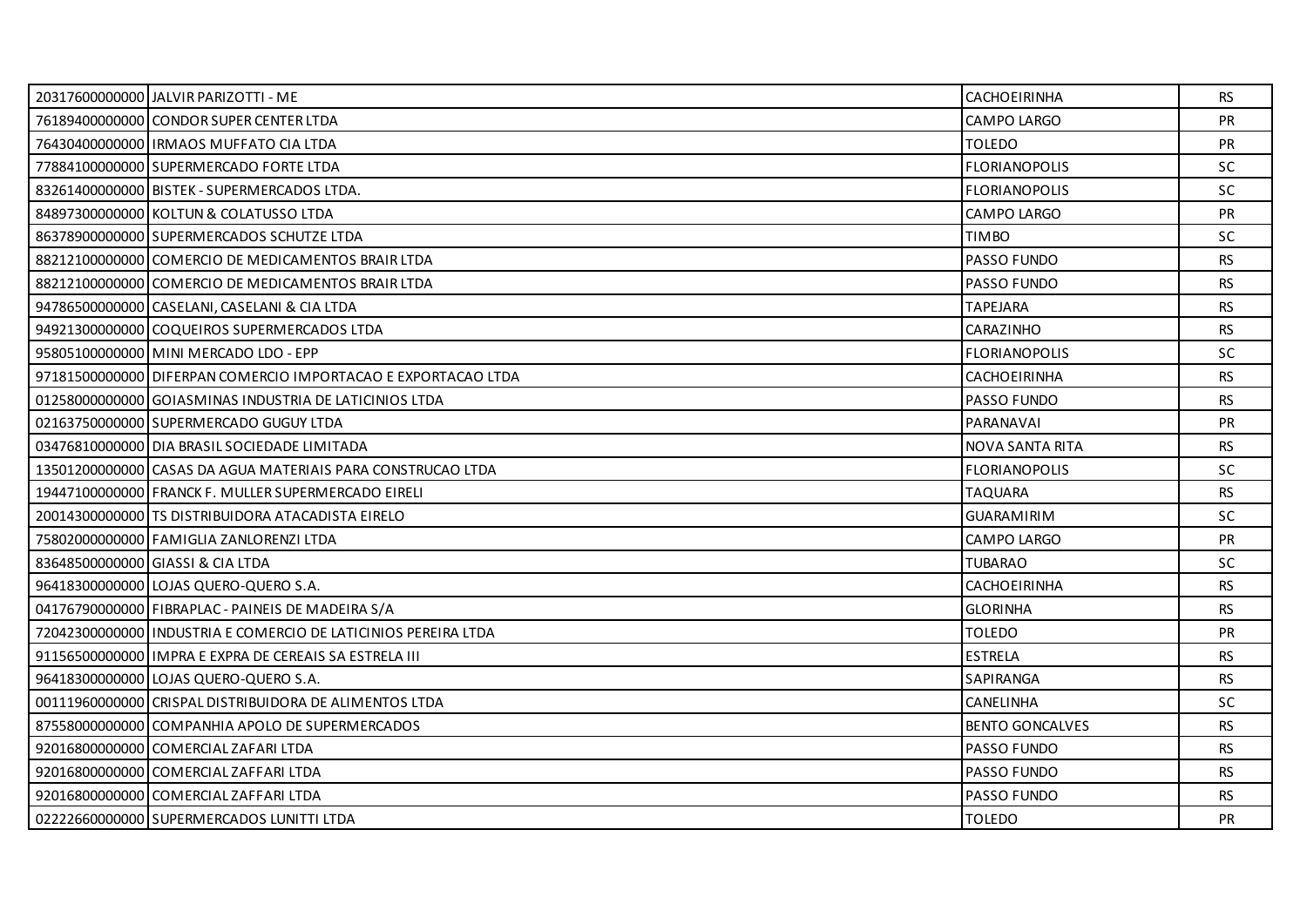| 02931090000000 SUPERROSA LTDA  |                                                                   | <b>FLORIANOPOLIS</b>   | <b>SC</b> |
|--------------------------------|-------------------------------------------------------------------|------------------------|-----------|
|                                | 03714370000000 SUPERMERCADO SANTO ANTONIO LTDA - ME               | <b>FLORIANOPOLIS</b>   | SC        |
|                                | 05262670000000 MACONORTE COMERCIO DE MATERIAIS DE CONSTRUCAO LTDA | <b>PASSO FUNDO</b>     | <b>RS</b> |
|                                | 05783840000000 SUPER LUVISA LTDA                                  | <b>PASSO FUNDO</b>     | <b>RS</b> |
| 05783840000000 L. LUVISA - EPP |                                                                   | PASSO FUNDO            | <b>RS</b> |
|                                | 08407770000000 VERNO LEONHARDT & CIA LTDA                         | CARAZINHO              | <b>RS</b> |
|                                | 76093700000000 COPACOL-COOPERATIVA AGROINDUSTRIAL CONSOLATA       | NOVA AURORA            | <b>PR</b> |
|                                | 83299700000000 LUDOVICO J. TOZZO LTDA                             | CARAZINHO              | <b>RS</b> |
|                                | 88212100000000 COMERCIO DE MEDICAMENTOS BRAIR LTDA                | <b>PASSO FUNDO</b>     | <b>RS</b> |
|                                | 92665600000000 DIMED S/A - DISTRIBUIDORA DE MEDICAMENTOS          | <b>PASSO FUNDO</b>     | <b>RS</b> |
|                                | 93209800000000 WMS SUPERMERCADOS DO BRASIL LTDA.                  | NOVA SANTA RITA        | <b>RS</b> |
|                                | 01711010000000 PANORAMA MATERIAIS DE CONSTRUCAO LTDA              | TOLEDO                 | <b>PR</b> |
|                                | 02921320000000 PRODUPAN - PRODUTOS PARA PANIFICACAO LTDA          | TUBARAO                | SC.       |
|                                | 02989030000000 MERCADO JARDIMS LTDA - ME                          | CACHOEIRINHA           | <b>RS</b> |
|                                | 03722760000000 SUPERMERCADO SAO PEDRO (COCAL DO SUL)              | COCAL DO SUL           | SC        |
|                                | 07605080000000 SUPER LIDER ALIMENTOS EIRELI                       | TUBARAO                | <b>SC</b> |
|                                | 07718630000000 UNIDASUL DISTRIBUIDORA ALIMENTICIA S/A             | CACHOEIRINHA           | <b>RS</b> |
|                                | 14843100000000 SUPERMERCADO GLORINHA LTDA                         | <b>GLORINHA</b>        | <b>RS</b> |
|                                | 15372200000000 MARIA CRISTINA GORGEN RIBEIRO ME                   | CACHOEIRA DO SUL       | <b>RS</b> |
|                                | 17664900000000 CARLA CRISTIANE STACKE DA ROSA - ME                | <b>TENENTE PORTELA</b> | <b>RS</b> |
|                                | 242627000000001A C B MARTINS COMERCIO DE UTILIDADES DOMESTICAS ME | PARANAVAI              | PR        |
|                                | 33030200000000 E DE CASA SUPERMERCADO EIRELI                      | <b>FLORIANOPOLIS</b>   | <b>SC</b> |
|                                | 43375900000000 DENSO DO BRASIL LTDA.                              | SANTA BÃ RBARA D'OESTE | SP        |
|                                | 74169800000000 CIANET INDUSTRIA E COMERCIO S/A                    | <b>FLORIANOPOLIS</b>   | <b>SC</b> |
|                                | 83647000000000 A. ANGELONI & CIA. LTDA                            | TUBARAO                | <b>SC</b> |
|                                | 90777900000000 OFELIA M. MACHADO & CIA LTDA                       | PASSO FUNDO            | <b>RS</b> |
|                                | 91165800000000 SINDICATO DOS TRABALHADORES RURAIS DE LAJEADO      | <b>ESTRELA</b>         | <b>RS</b> |
|                                | 92563900000000 MENON COMERCIO E REPRESENTACOES LTDA               | SANANDUVA              | <b>RS</b> |
|                                | 94664400000000 ERALDO ALVES RIBEIRO                               | CACHOEIRINHA           | <b>RS</b> |
|                                | 95323300000000 COOP REGIONAL SANANDUVA DE CARNES E DERIVADOS LTDA | SANANDUVA              | <b>RS</b> |
|                                | 95805100000000 MINI MERCADO LDO LTDA EPP - 54704                  | <b>FLORIANOPOLIS</b>   | <b>SC</b> |
|                                | 00024720356087 WALDIR SALVADOR                                    | SAO JOSE DO INHACORA   | <b>RS</b> |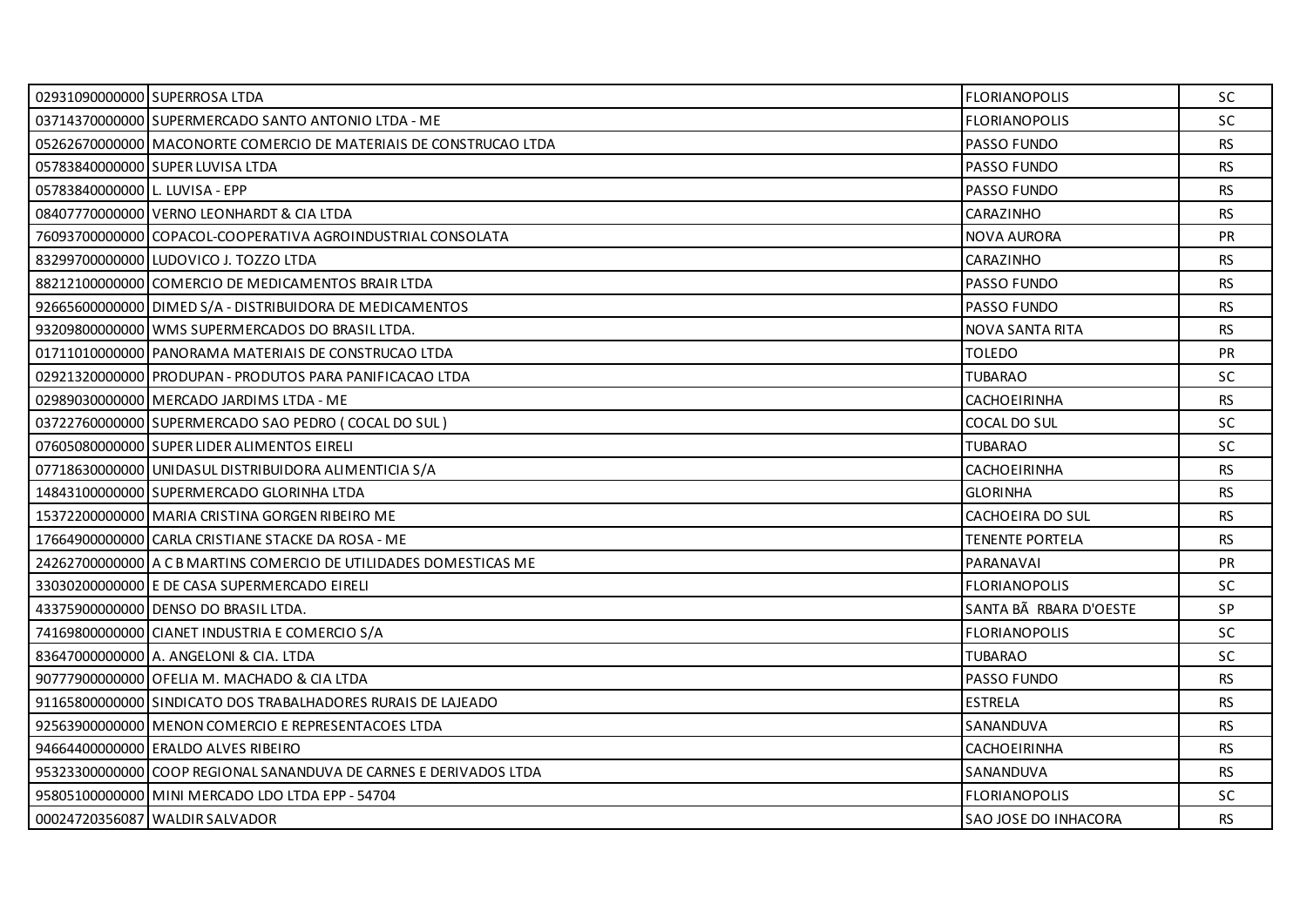| 02607110000000 LOJAO STA.LUIZA COM. DE MOVEIS LTDA                 | <b>GLORINHA</b>            | RS        |
|--------------------------------------------------------------------|----------------------------|-----------|
| 04031030000000 SUPERMERCADO FELIPE ROYER LTDA                      | <b>FLORIANOPOLIS</b>       | <b>SC</b> |
| 10271900000000 INDUSTRIA DE BEBIDAS SOBRADINHO LTDA - ME           | <b>TOLEDO</b>              | <b>PR</b> |
| 76371400000000 SUPERMERCADOS XANDE LTDA                            | <b>FLORIANOPOLIS</b>       | <b>SC</b> |
| 89237900000000 GLOBAL DISTRIBUICAO DE BENS DE CONSUMO LTDA.        | <b>DOIS IRMAOS</b>         | <b>RS</b> |
| 91156500000000   IMEC. . IMPORT E EXPORT. DE CEREAIS S/A           | <b>ESTRELA</b>             | <b>RS</b> |
| 09437630000000 SUPERMERCADO CAMPESTRINI LTDA                       | <b>TIMBO</b>               | <b>SC</b> |
| 92732300000000 JAYME WAINBERG S A INDUSTRIA E COMERCIO DE ENXOVAIS | CACHOEIRINHA               | <b>RS</b> |
| 93209800000000 WMS SUPERMERCADOS DO BRASIL LTDA.                   | CACHOEIRINHA               | RS        |
| 93209800000000 WMS SUPERMERCADOS                                   | <b>FLORIANOPOLIS</b>       | <b>SC</b> |
| 00053200128020 CLENICE IZABEL DULLIUS                              | <b>DOIS IRMAOS</b>         | <b>RS</b> |
| 00394429000000 COMANDO DA AERONAUTICA                              | <b>FLORIANOPOLIS</b>       | <b>SC</b> |
| 00999547000000 CASARAO VIDA NATURAL LTDA                           | <b>FLORIANOPOLIS</b>       | <b>SC</b> |
| 02929110000000 DANILO RIFFEL & CIA LTDA - ME                       | SAO JOSE DO INHACORA       | <b>RS</b> |
| 04468750000000 ABASTECEDORA PICADA CAFE LTDA                       | <b>TAQUARA</b>             | <b>RS</b> |
| 05918620000000 COMERCIAL SAO JOAO UTILIDADES LTDA                  | <b>CACHOEIRINHA</b>        | <b>RS</b> |
| 77863200000000 C.VALE - COOPERATIVA AGROINDUSTRIAL                 | <b>ASSIS CHATEAUBRIAND</b> | <b>PR</b> |
| 79283400000000 DORINI & CIA LTDA                                   | CAPINZAL                   | <b>SC</b> |
| 89889300000000 E J VIZZOTTO & CIA LTDA - ME                        | SAO JOAO DO POLESINE       | <b>RS</b> |
| 90286100000000 RITTER ALIMENTOS S/A                                | CACHOEIRINHA               | <b>RS</b> |
| 90724300000000 ONIZ DISTRIBUIDORA LTDA.                            | CACHOEIRINHA               | <b>RS</b> |
| 02486120000000 SUPERMERCADO MAZZI LTDA                             | <b>TOLEDO</b>              | <b>PR</b> |
| 02753330000000 SCHMACHTENBERG E CIA LTDA                           | CACHOEIRA DO SUL           | <b>RS</b> |
| 02831170000000 KOCH HIPERMERCADOS LTDA                             | SAO JOAO BATISTA           | SC.       |
| 04031030000000 MERCADO FELIPE ROYER LTDA                           | <b>FLORIANOPOLIS</b>       | <b>SC</b> |
| 04031030000000 SUPERMERCADO FELIPE ROYER LTDA                      | <b>FLORIANOPOLIS</b>       | SC        |
| 07718630000000 UNIDASUL DISTRIBUIDORA ALIMENTICIA S A              | CACHOEIRINHA               | <b>RS</b> |
| 08407770000000 VERNO LEONHARDT & CIA LTDA                          | CARAZINHO                  | <b>RS</b> |
| 09221820000000 LIDIA DA SILVA CARDOSO                              | <b>CIDREIRA</b>            | <b>RS</b> |
| 19447100000000 FRANCK F. MULLER SUPERMERCADO EIRELI - EPP          | <b>TAQUARA</b>             | RS        |
| 46377700000000 CONFECCOES CAEDU LTDA                               | ARAQUARI                   | SC        |
| 77752300000000 COOPERATIVA AGROINDUSTRIAL LAR                      | <b>MATELANDIA</b>          | <b>PR</b> |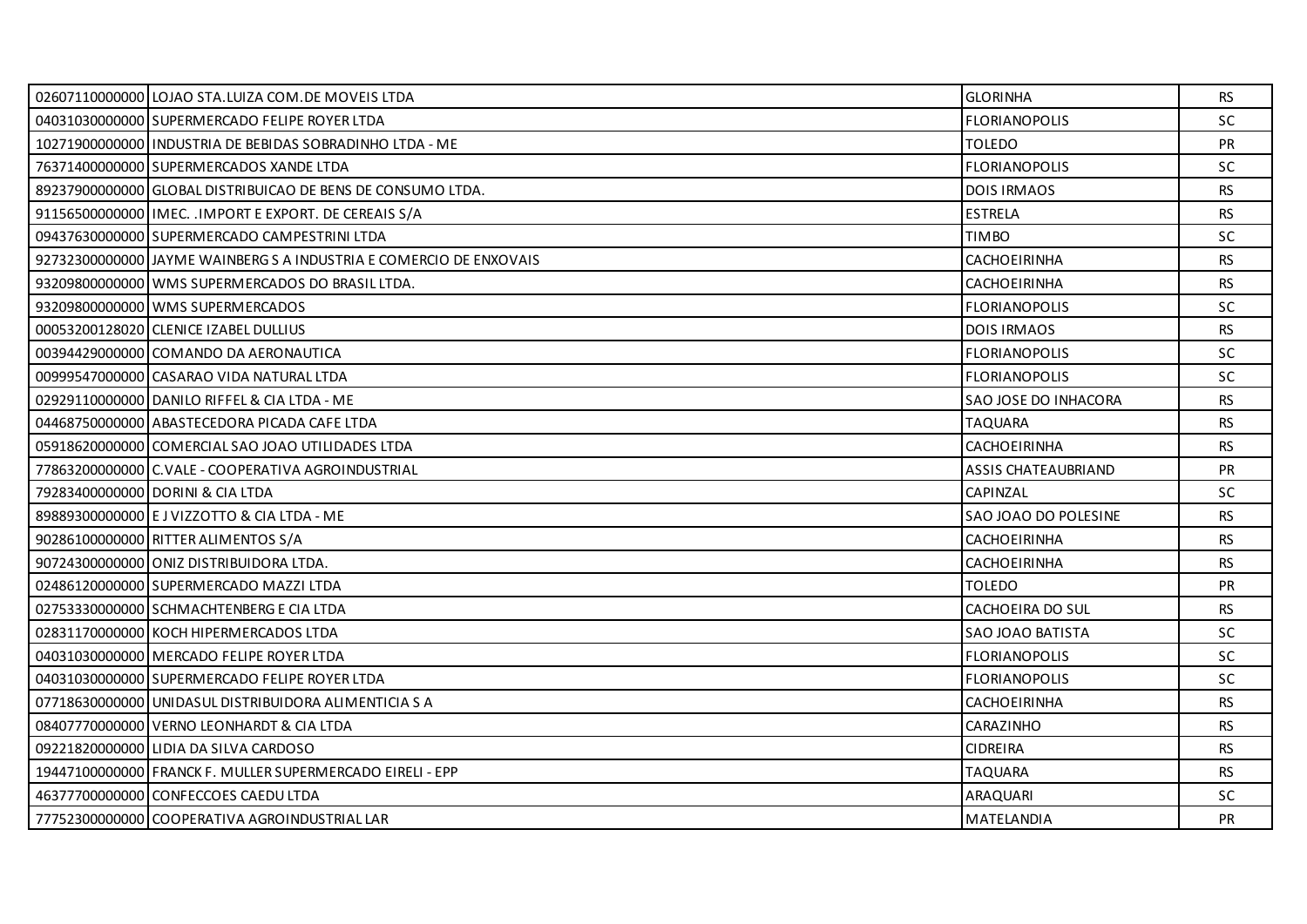|                          | 77863200000000 C.VALE - COOPERATIVA AGROINDUSTRIAL                 | <b>PALOTINA</b>        | <b>PR</b> |
|--------------------------|--------------------------------------------------------------------|------------------------|-----------|
|                          | 81596800000000 WEBER E CIA LTDA                                    | PORTO UNIAO            | <b>SC</b> |
|                          | 82110800000000 XANDOCA ARTIGOS PARA FESTAS LTDA                    | <b>FLORIANOPOLIS</b>   | <b>SC</b> |
|                          | 85070100000000 GONCALVES & TORTOLA S/A                             | PARANAVAI              | <b>PR</b> |
|                          | 91293000000000 LIBRAGA, BRANDAO & CIA LTDA                         | ALEGRETE               | <b>RS</b> |
|                          | 93209800000000 WMS SUPERMERCADOS DO BRASIL LTDA CD NOVA SANTA RITA | NOVA SANTA RITA        | <b>RS</b> |
|                          | 00111960000000 CRISPAL DISTRIBUIDORA DE ALIMENTOS LTDA             | SAO JOAO BATISTA       | <b>SC</b> |
|                          | 00890225000000 VANCOSTY COMERCIO E DISTRIBUICAO LTDA               | CACHOEIRINHA           | <b>RS</b> |
|                          | 01258000000000 GOIASMINAS INDUSTRIA DE LATICINIOS LTDA             | <b>TAPEJARA</b>        | <b>RS</b> |
|                          | 03417070000000 COMERCIAL EVOLUCENTER LTDA                          | <b>IMBITUVA</b>        | <b>PR</b> |
|                          | 04229760000000 VIDEOLAR-INNOVA S/A                                 | <b>TRIUNFO</b>         | <b>RS</b> |
| 07526560000000 AMBEV S.A |                                                                    | PASSO FUNDO            | <b>RS</b> |
|                          | 55962400000000 AGCO DO BRASIL SOLUCOES AGRICOLAS LTDA.             | RIBEIRAO PRETO         | SP        |
|                          | 82956200000000 MUNDIALMIX COMERCIO DE ALIMENTOS LTDA               | <b>FLORIANOPOLIS</b>   | <b>SC</b> |
|                          | 83646600000000 ALTHOFF SUPERMERCADOS LTDA                          | COCAL DO SUL           | <b>SC</b> |
|                          | 88455600000000 ZES SUPERMERCADOS LTDA                              | <b>PASSO FUNDO</b>     | <b>RS</b> |
|                          | 01213420000000 LUIS CLAUDIOMIR DE AVILA - EPP                      | <b>TRIUNFO</b>         | <b>RS</b> |
|                          | 89237900000000 MADEIREIRA HERVAL LTDA                              | <b>DOIS IRMAOS</b>     | <b>RS</b> |
|                          | 91293000000000 LIBRAGA, BRANDAO & CIA LTDA                         | <b>ALEGRETE</b>        | <b>RS</b> |
|                          | 93209800000000 WMS SUPERMERCADOS DO BRASIL LTDA.                   | <b>BENTO GONCALVES</b> | <b>RS</b> |
|                          | 94318400000000 ADEMACRO DIST DE PRODUTOS ALIMENTICIOS LTDA         | <b>TAQUARA</b>         | <b>RS</b> |
|                          | 02168200000000 PRIMATO COOPERATIVA AGROINDUSTRIAL                  | <b>TOLEDO</b>          | <b>PR</b> |
|                          | 02505660000000 DISJOI S/A DISTRIBUICAO E LOGISTICA                 | CACHOEIRINHA           | <b>RS</b> |
|                          | 03957100000000 ALFAR BUSSINES TO BUSSINES LTDA                     | CACHOEIRINHA           | <b>RS</b> |
|                          | 06261770000000 ALLMAYER SUPERMERCADO LTDA                          | <b>TOLEDO</b>          | <b>PR</b> |
|                          | 10374000000000 PRATUS DISTRIBUIDORA LTDA                           | <b>CACHOEIRINHA</b>    | <b>RS</b> |
|                          | 83121400000000 COMERCIO ATACADISTA E VAREJISTA PROGRESSO LTDA      | <b>FRAIBURGO</b>       | <b>SC</b> |
|                          | 87558000000000 COMPANHIA APOLO DE SUPERMERCADOS                    | <b>BENTO GONCALVES</b> | <b>RS</b> |
|                          | 87784500000000 OLIMPIA TRANSPORTES E METALURGIA LTDA               | <b>GLORINHA</b>        | <b>RS</b> |
|                          | 92016800000000 COMERCIAL ZAFFARI LTDA                              | <b>PASSO FUNDO</b>     | <b>RS</b> |
|                          | 92016800000000 COMERCIAL ZAFFARI LTDA                              | PASSO FUNDO            | <b>RS</b> |
|                          | 93015000000000 COMPANHIA ZAFFARI COMERCIO E INDUSTRIA              | PASSO FUNDO            | <b>RS</b> |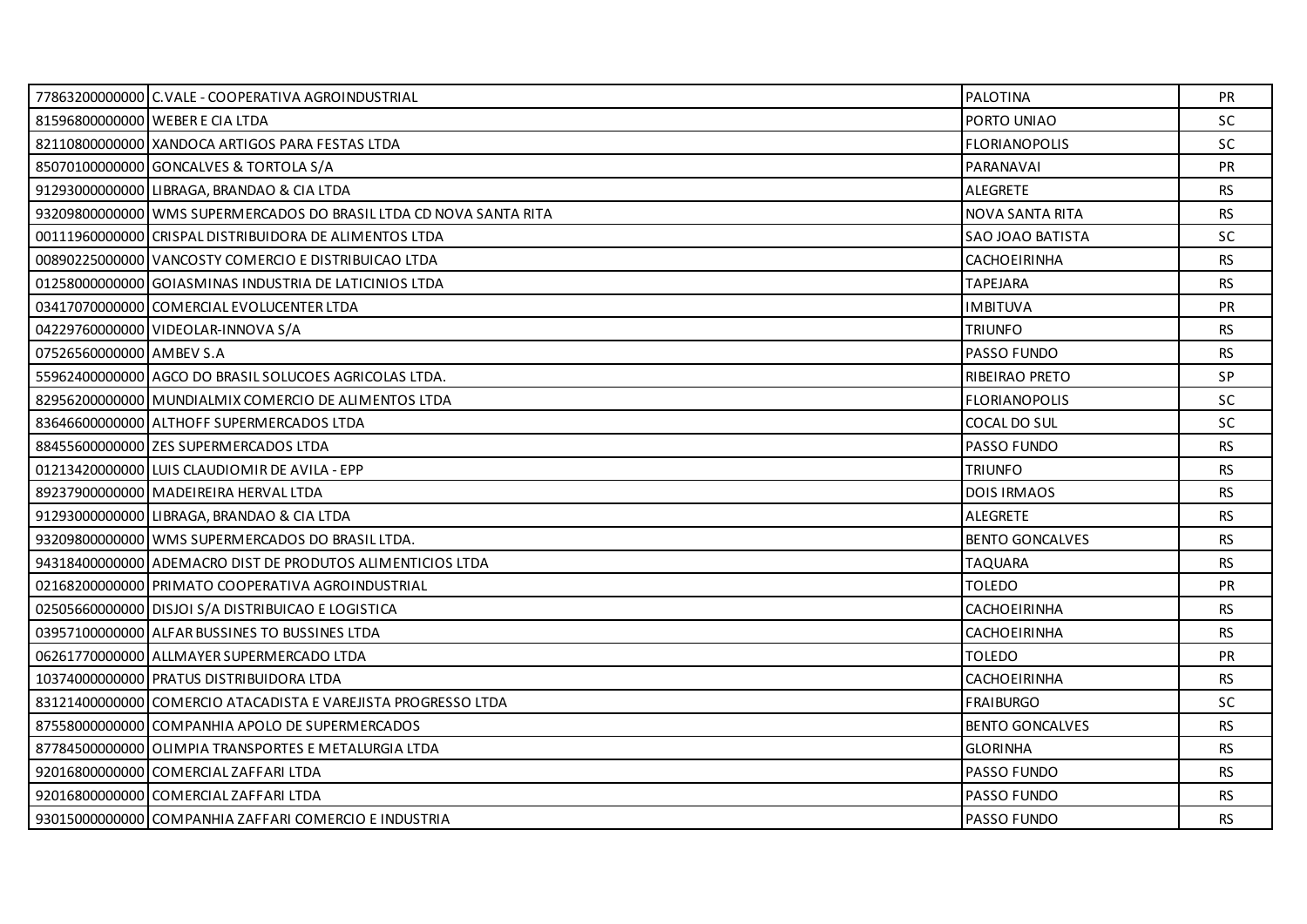|                               | 01936470000000 HIPPO SUPERMERCADOS LTDA                    | <b>FLORIANOPOLIS</b>    | <b>SC</b> |
|-------------------------------|------------------------------------------------------------|-------------------------|-----------|
|                               | 02122200000000 POZEBOM & BATTISTI LTDA - ME                | <b>GRAMADO XAVIER</b>   | <b>RS</b> |
|                               | 02168200000000 PRIMATO COOPERATIVA AGROINDUSTRIAL          | <b>TOLEDO</b>           | <b>PR</b> |
| 05783840000000 L LUVISA       |                                                            | <b>PASSO FUNDO</b>      | RS.       |
|                               | 07134920000000 SUPERMERCADO CHIPITOSKI LTDA                | PORTO UNIAO             | <b>SC</b> |
| 08200000000000 UBS AVES LTDA. |                                                            | <b>PASSO FUNDO</b>      | <b>RS</b> |
|                               | 08942140000000 CLAUDIA KUHN MANES & CIA LTDA - ME          | <b>FLORIANOPOLIS</b>    | <b>SC</b> |
|                               | 09160230000000 STOPETROLEO S.A. - COMERCIO DE DERIVADOS DE | <b>TOLEDO</b>           | PR        |
|                               | 20732100000000 FLORIPA SUPERMERCADOS LTDA - EPP            | <b>FLORIANOPOLIS</b>    | SC.       |
|                               | 77863200000000 C. VALE - COOPERATIVA AGROINDUSTRIAL        | PALOTINA                | <b>PR</b> |
|                               | 79240000000000 SUPERMERCADO REMAEL LTDA                    | <b>SAO JOAO BATISTA</b> | <b>SC</b> |
|                               | 82956200000000 MUNDIALMIX COMERCIO DE ALIMENTOS LTDA       | <b>FLORIANOPOLIS</b>    | <b>SC</b> |
|                               | 83261400000000 BISTEK SUPERMERCADOS                        | <b>FLORIANOPOLIS</b>    | <b>SC</b> |
|                               | 84897300000000 KOLTUN & COLATUSSO LTDA - 17017             | CAMPO LARGO             | <b>PR</b> |
|                               | 91156500000000 UMPORTADORA E EXPORTADORA DE CEREAIS SA     | CACHOEIRA DO SUL        | RS.       |
|                               | 96662200000000 DREBES & CIA LTDA                           | <b>CACHOEIRINHA</b>     | <b>RS</b> |
|                               | 02103850000000 GEBON SORVETES LTDA - EPP                   | <b>JAPURA</b>           | <b>PR</b> |
|                               | 02163750000000 SUPERMERCADO GUGUY LTDA                     | PARANAVAI               | <b>PR</b> |
|                               | 02797440000000 SUPERMERCADO DANIELI LTDA.                  | <b>TAPEJARA</b>         | <b>RS</b> |
|                               | 02990330000000 AGRODANIELI INDUSTRIA E COMERCIO LTDA       | <b>TAPEJARA</b>         | <b>RS</b> |
| 07243150000000 ELOIR FERREIRA |                                                            | <b>ITAIPULANDIA</b>     | <b>PR</b> |
|                               | 08407770000000 SUDBRACK LEONHARDT SUPERMERCADOS LTDA       | CARAZINHO               | RS.       |
|                               | 09548330000000 3 BATALHAO DE SUPRIMENTO                    | NOVA SANTA RITA         | <b>RS</b> |
|                               | 12385800000000 ANDERSON PIMENTEL                           | <b>GUARAMIRIM</b>       | <b>SC</b> |
|                               | 15372200000000   MARIA CRISTINA GORGEN RIBEIRO             | CACHOEIRA DO SUL        | RS.       |
|                               | 18766200000000 ASSOCIACAO DE SUPERMERCADOS REDE CERTA      | PARANAVAI               | <b>PR</b> |
|                               | 30306700000000 SUPERMERCADO LK M LTDA                      | <b>TOLEDO</b>           | <b>PR</b> |
|                               | 54823500000000 PARKER HANNIFIN INDUSTRIA E COMERCIO LTDA   | <b>CACHOEIRINHA</b>     | <b>RS</b> |
| 75315300000000 ATACADAO S.A.  |                                                            | <b>ESTRELA</b>          | <b>RS</b> |
|                               | 83261400000000 BISTEK - SUPERMERCADOS LTDA.                | COCAL DO SUL            | <b>SC</b> |
|                               | 87793100000000 GZT COMERCIO E IMPORTACAO SA                | <b>PASSO FUNDO</b>      | RS.       |
|                               | 88671200000000 MERCADO DE ALIMENTOS GREPAR LTDA            | <b>BENTO GONCALVES</b>  | <b>RS</b> |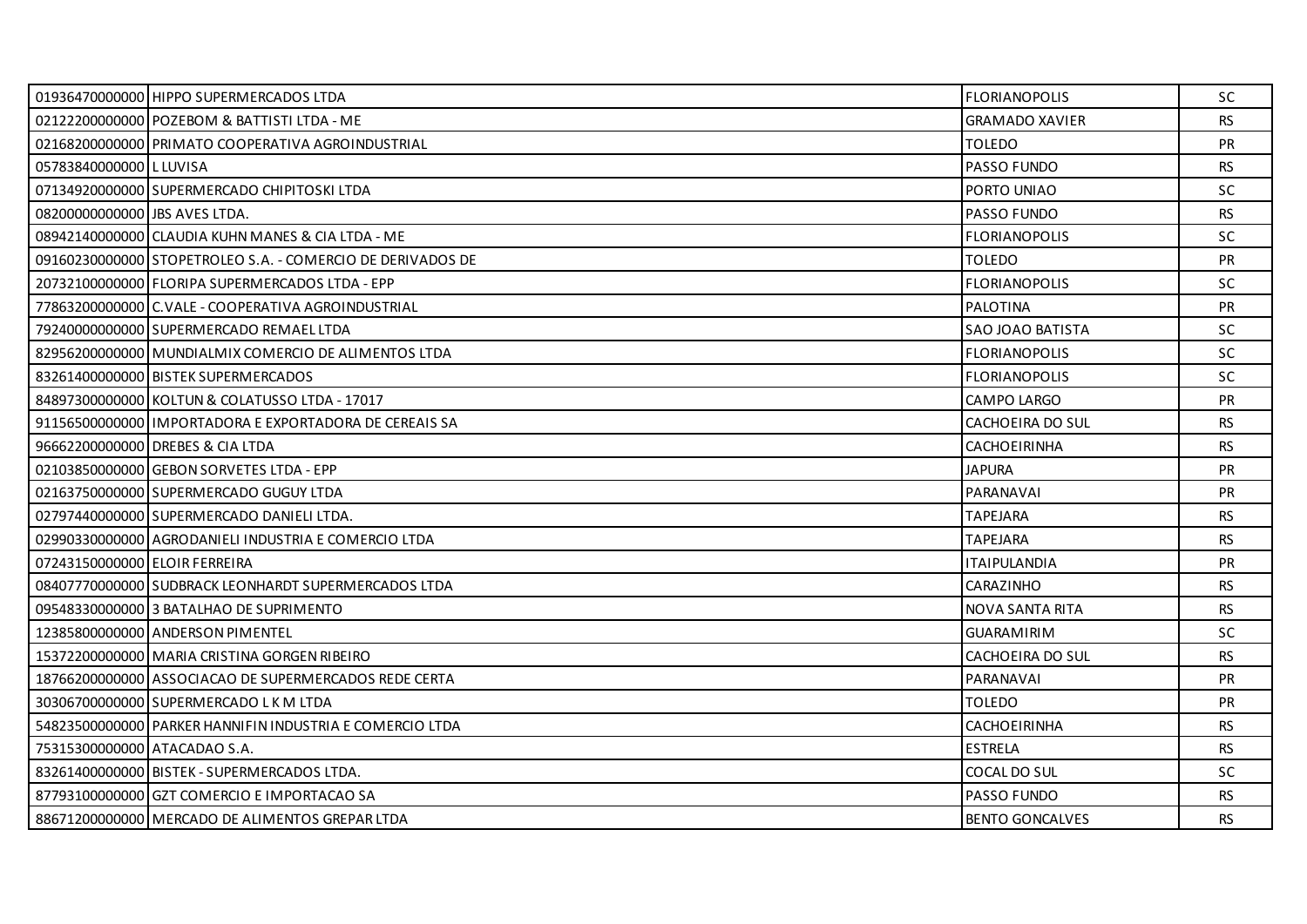| 92783700000000 JIMO QUIMICA INDUSTRIAL LTDA                              | <b>CACHOEIRINHA</b>       | <b>RS</b> |
|--------------------------------------------------------------------------|---------------------------|-----------|
| 93209800000000 WMS SUPERMERCADOS DO BRASIL LTDA                          | <b>NOVA SANTA RITA</b>    | <b>RS</b> |
| 13362900000000 JESSICA LETICIA DE CARLI - EPP                            | <b>TENENTE PORTELA</b>    | <b>RS</b> |
| 82956200000000 MUNDIALMIX COMERCIO DE ALIMENTOS LTDA                     | <b>FLORIANOPOLIS</b>      | <b>SC</b> |
| 76189400000000 CONDOR SUPER CENTER LTDA                                  | <b>CAMPO LARGO</b>        | <b>PR</b> |
| 77863200000000 C.VALE - COOPERATIVA AGROINDUSTRIAL                       | PALOTINA                  | <b>PR</b> |
| 83647000000000 A. ANGELONI E CIA LTDA                                    | <b>FLORIANOPOLIS</b>      | <b>SC</b> |
| 83647000000000 A. ANGELONI CIA. LTDA. 2268 1                             | <b>FLORIANOPOLIS</b>      | <b>SC</b> |
| 00913274000000 TOP COMERCIO DE PLASTICOS - EIRELI                        | <b>CURITIBA</b>           | <b>PR</b> |
| 01017970000000 CONRADO ALIMENTOS LTDA ME                                 | <b>PONTA GROSSA</b>       | <b>PR</b> |
| 01844560000000 CNH INDUSTRIAL BRASIL LTDA.                               | <b>CURITIBA</b>           | PR        |
| 02604660000000 CARLOS A CAVALLARI SIBELE C CAVALARI L                    | <b>COLOMBO</b>            | <b>PR</b> |
| 04014410000000 BOM DIA COMERCIAL DE ALIMENTOS E LOGISTICA LTDA           | <b>MARINGA</b>            | <b>PR</b> |
| 04698530000000 ZAZ - ARMARINHOS E PERFUMARIA LTDA - EPP                  | <b>MARINGA</b>            | PR        |
| 054057600000001OSCARSOUZA & CIA LTDA                                     | CAMAQUA                   | <b>RS</b> |
| 08893110000000 ESTRUTURAS METALICAS E SISTEMAS CONSTRUTIVOS DEMUTH LTDA. | <b>PORTAO</b>             | <b>RS</b> |
| 09172490000000 RIBEIRO COM E UTILIDADES DOMEST LTDA                      | <b>CURITIBA</b>           | PR        |
| 09461640000000 GUERRO & PAGNUSSAT LTDA                                   | <b>CORONEL VIVIDA</b>     | <b>PR</b> |
| 10505200000000 COMERCIAL A.G. LTDA - ME                                  | <b>CURITIBA</b>           | <b>PR</b> |
| 10750300000000 SILVA & MOLINA SUPERMERCADOS LTDA - ME                    | <b>CURITIBA</b>           | PR        |
| 11096400000000 SUPERMERCADO MDM LTDA                                     | <b>CURITIBA</b>           | <b>PR</b> |
| 11517800000000 COMPANHIA SULAMERICANA DE DISTRIBUICAO                    | PAICANDU                  | <b>PR</b> |
| 12256800000000 E.M.V. DA FONSECA COMERCIO                                | <b>CURITIBA</b>           | <b>PR</b> |
| 12509700000000 STANGHERLIN SUPERMERCADO LTDA                             | <b>CURITIBA</b>           | <b>PR</b> |
| 18803700000000 CENTRAL DE NEGOCIOS E ALIMENTOS REDE TOP LTDA - 23977     | <b>INDAIAL</b>            | <b>SC</b> |
| 19328800000000 CRISTALPET SUL INDUSTRIA COMERCIO DE EMBALAGENS LTDA      | <b>MARINGA</b>            | <b>PR</b> |
| 26030800000000 SUPERMERCADO SALVIERI LTDA                                | <b>FAXINAL DO SOTURNO</b> | <b>RS</b> |
| 47674400000000 ELETRICA COMERCIAL ANDRA LTDA                             | <b>CURITIBA</b>           | <b>PR</b> |
| 61186900000000 SPAL INDUSTRIA BRASILEIRA DE BEBIDAS S/A                  | MARINGA                   | <b>PR</b> |
| 75400200000000 CASSOL MATERIAIS DE CONSTRUCAO LTDA                       | <b>CURITIBA</b>           | <b>PR</b> |
| 76430400000000   IRMAOS MUFFATO & CIA LTDA                               | PONTA GROSSA              | <b>PR</b> |
| 76430400000000 IRMAOS MUFFATO & CIA LTDA                                 | <b>CURITIBA</b>           | <b>PR</b> |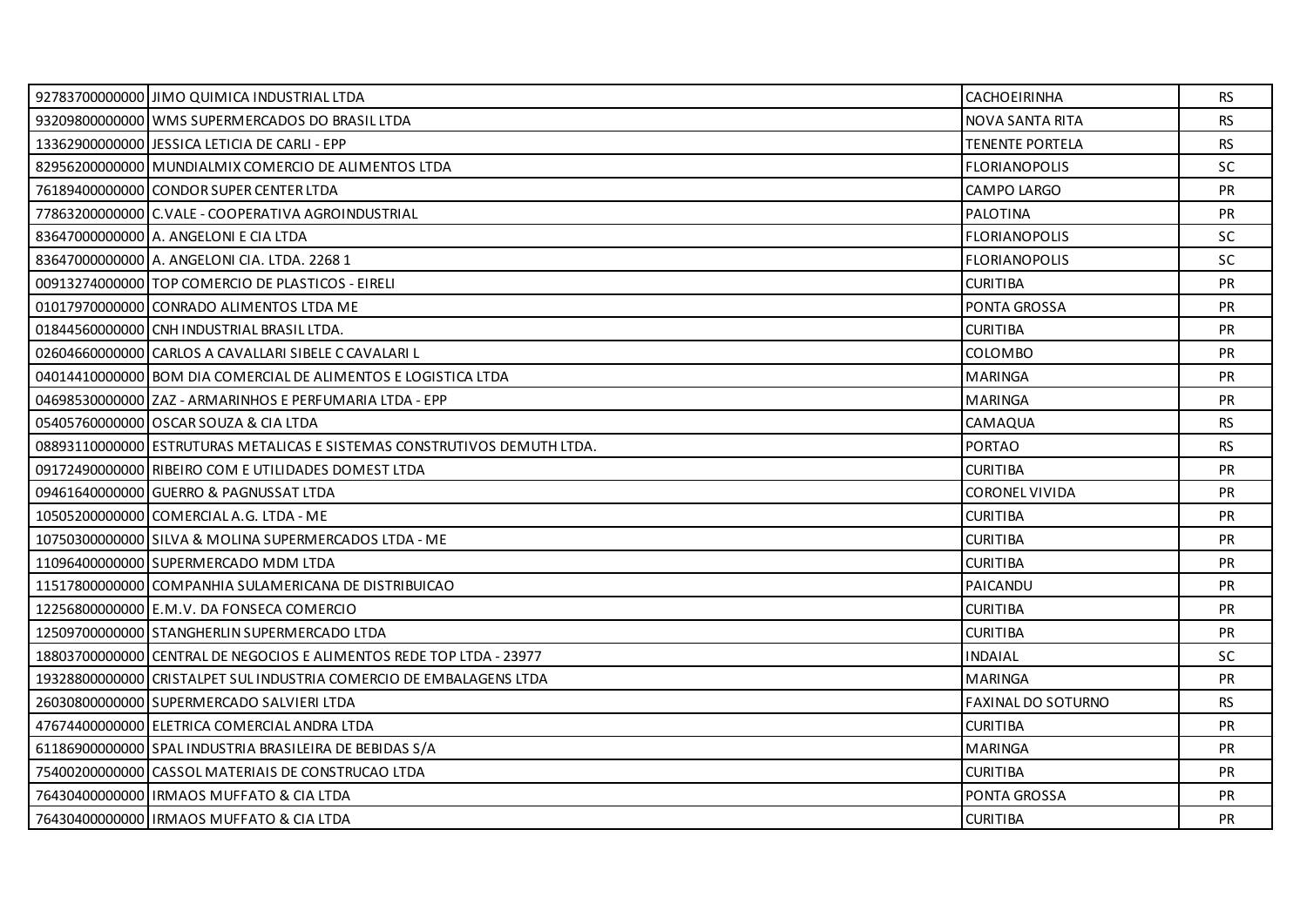|                           | 78413300000000 SUPERMERCADO JACOMAR LTDA                          | <b>CURITIBA</b>       | <b>PR</b> |
|---------------------------|-------------------------------------------------------------------|-----------------------|-----------|
|                           | 78932100000000 STEDILE PERBONI & CIA LTDA                         | <b>CURITIBA</b>       | <b>PR</b> |
|                           | 79114500000000 COCAMAR COOPERATIVA AGROINDUSTRIAL                 | <b>MARINGA</b>        | <b>PR</b> |
|                           | 79379500000000 HAVAN LOJAS DE DEPARTAMENTOS LTDA                  | <b>CURITIBA</b>       | PR        |
|                           | 81473700000000 DALPAR SUPERMERCADO LTDA                           | <b>CURITIBA</b>       | PR        |
|                           | 81727400000000 JASMINE COMERCIO DE PRODUTOS ALIMENTICIOS LTDA     | CAMPINA GRANDE DO SUL | <b>PR</b> |
|                           | 81896300000000 7290 - CLARION COMERCIO DE GAS LTDA                | <b>CURITIBA</b>       | PR        |
|                           | 82430600000000 A VASCONSELOS E FILHOS LTDA                        | <b>CURITIBA</b>       | PR        |
|                           | 85462500000000 I INDUSTRIA DE CARROCERIAS METALICAS IBIPORA LTDA  | <b>IBIPORA</b>        | <b>PR</b> |
|                           | 87101100000000 SUPERMERCADO JEPSEN LTDA                           | SAO LOURENCO DO SUL   | RS.       |
|                           | 87965800000000 SUPERMERCADO MACLA LTDA                            | CAMAQUA               | <b>RS</b> |
|                           | 90471800000000 SANTALUCIA ALIMENTOS LTDA                          | CAMAQUA               | <b>RS</b> |
|                           | 93209800000000 WMS SUPERMERCADOS DO BRASIL LTDA                   | <b>CURITIBA</b>       | <b>PR</b> |
|                           | 93209800000000 WMS SUPERMERCADOS DO BRASIL LTDA.                  | <b>CURITIBA</b>       | PR        |
|                           | 87315800000000 NEUGEBAUER ALIMENTOS S/A                           | ARROIO DO MEIO        | <b>RS</b> |
|                           | 00044493703091 IILDO RADDATZ LUCKOW                               | SAO LOURENCO DO SUL   | <b>RS</b> |
|                           | 01874170000000 MASTER ATS SUPERMERCADOS LTDA                      | ERECHIM               | <b>RS</b> |
| 05204210000000 J.H. PEREZ |                                                                   | <b>ERECHIM</b>        | RS.       |
|                           | 05360400000000 MAURICIO SILVEIRA MAGNUS                           | <b>TORRES</b>         | <b>RS</b> |
|                           | 10229100000000 MERCADO BONFIM LTDA - ME                           | ARROIO DO SAL         | <b>RS</b> |
|                           | 87190900000000 FERGA COMERCIAL E DISTRIBUIDORA DE ALIMENTOS LTDA  | NOVO HAMBURGO         | RS.       |
|                           | 00002311106260 ALAOR DA COSTA GONSALVES                           | CAMAQUA               | <b>RS</b> |
|                           | 03046910000000 CARLOS AUGUSTO BORBA                               | <b>ERECHIM</b>        | <b>RS</b> |
|                           | 05010430000000 ALVARO DA SILVA CRISTINA E FILHOS                  | VIAMAO                | <b>RS</b> |
|                           | 75315300000000 ATACADAO DISTRIBUICAO COMERCIO E INDUSTRIA LTDA    | NOVO HAMBURGO         | <b>RS</b> |
|                           | 76189400000000 CONDOR SUPER CENTER LTDA                           | <b>CURITIBA</b>       | <b>PR</b> |
|                           | 76189400000000 CONDOR SUPER CENTER LTDA                           | <b>PONTA GROSSA</b>   | <b>PR</b> |
|                           | 76189400000000 CONDOR SUPER CENTER LTDA                           | <b>MARINGA</b>        | PR        |
|                           | 89848500000000 LOJAS COLOMBO SA COMERCIO DE UTILIDADES DOMESTICAS | <b>CURITIBA</b>       | <b>PR</b> |
|                           | 93209800000000 WMS SUPERMERCADO DO BRASIL LTDA                    | <b>CURITIBA</b>       | <b>PR</b> |
|                           | 00279078000000 BRASAO OESTE LTDA                                  | XANXERE               | SC.       |
|                           | 01027340000000 WOBBEN WINDPOWER INDUSTRIA E COMERCIO LTDA         | <b>OSORIO</b>         | RS.       |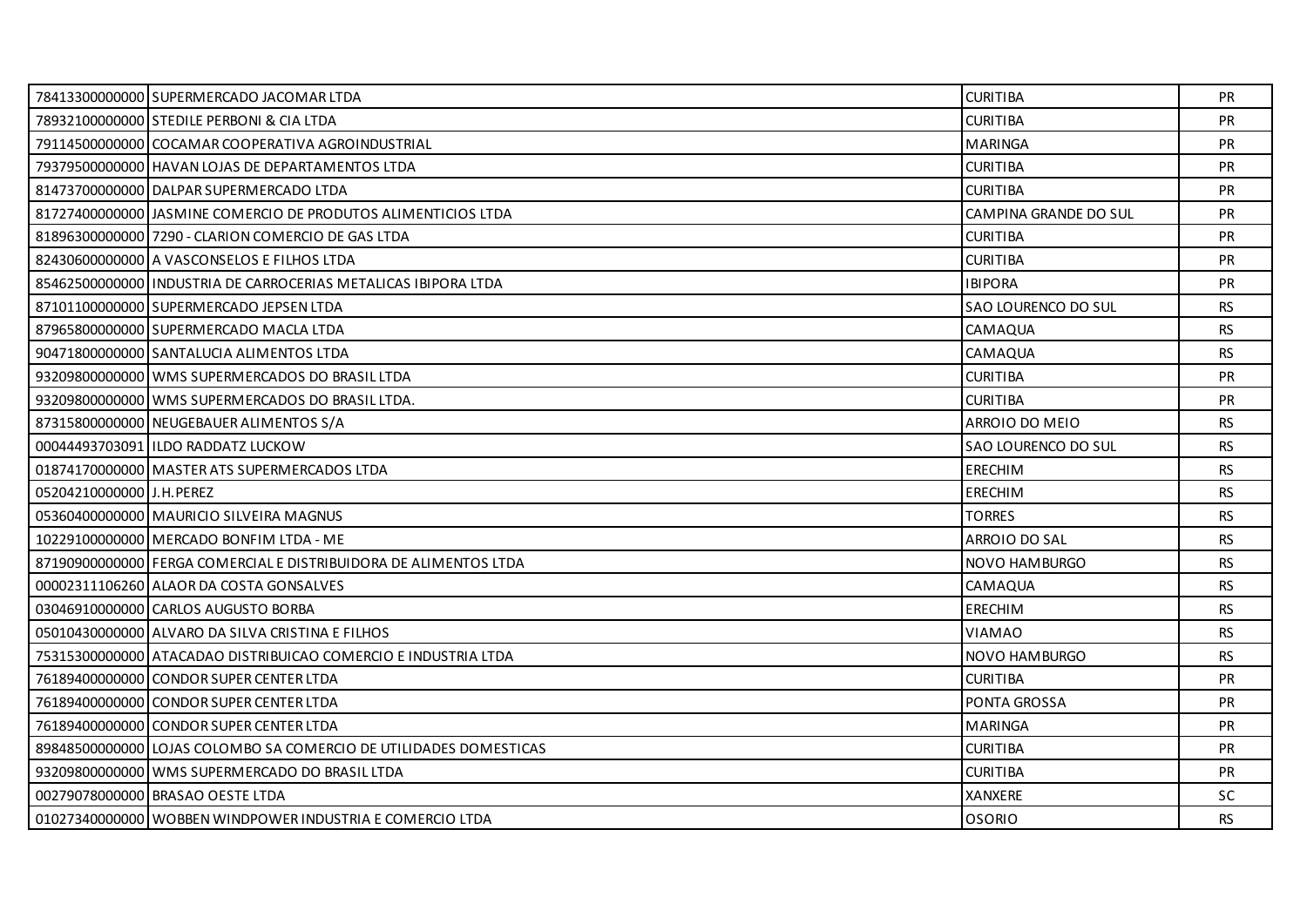|                           | 01438780000000 LEROY MERLIN COMPANHIA BRASILEIRA DE BRICOLAGEM               | <b>CURITIBA</b>      | PR.       |
|---------------------------|------------------------------------------------------------------------------|----------------------|-----------|
|                           | 01905100000000 SUPERMERCADO GERMANIA LTDA                                    | SAO BENTO DO SUL     | <b>SC</b> |
|                           | 02914460000000 SEARA ALIMENTOS LTDA                                          | <b>ITAPIRANGA</b>    | <b>SC</b> |
|                           | 03409550000000 FUTURAMA SUPERMERCADO LTDA - ME                               | <b>TRES BARRAS</b>   | SC.       |
|                           | 04069240000000 SUPERMERCADO FAZENDAO LTDA                                    | COLOMBO              | <b>PR</b> |
|                           | 04150560000000 MILLENIUM UTILIDADES DOMESTICAS LTDA                          | <b>MARINGA</b>       | <b>PR</b> |
|                           | 05593000000000 GUSTO E HENRI SUPERMERCADOS LTDA                              | <b>COLOMBO</b>       | <b>PR</b> |
| 07526560000000 AMBEV S.A. |                                                                              | <b>VIAMAO</b>        | <b>RS</b> |
|                           | 08008660000000 AGRICER DISTRIBUIDORA E COMERCIAL DE PRODUTOS                 | <b>CURITIBA</b>      | <b>PR</b> |
|                           | 08008660000000 AGRICER DISTRIDUIDORA COM DE PROD ALIMENTICIOS LTDA           | <b>CURITIBA</b>      | <b>PR</b> |
|                           | 10365500000000 DISTRIBUIDORA DE ALIMENTOS BEIRA RIO LAJEADO LTDA             | LAJEADO              | <b>RS</b> |
|                           | 11622300000000 VENTOS DOS INDIOS ENERGIA S.A.                                | <b>OSORIO</b>        | <b>RS</b> |
|                           | 13495500000000 DESTRO BRASIL DISTRIBUICAO LTDA                               | <b>CURITIBA</b>      | PR        |
|                           | 49930500000000 SODEXO DO BRASIL COMERCIAL S.A.                               | <b>CURITIBA</b>      | PR        |
|                           | 61064800000000 SAINT-GOBAIN DO BRASIL PRODUTOS INDUSTRIAIS E PARA CONSTRUCAO | <b>VIAMAO</b>        | <b>RS</b> |
|                           | 76189400000000 CONDOR SUPER CENTER LTDA                                      | <b>CURITIBA</b>      | PR        |
|                           | 76189400000000 CONDOR SUPER CENTER LTDA - AGUA VERDE                         | <b>CURITIBA</b>      | <b>PR</b> |
|                           | 76430400000000 1213 - IRMAOS MUFFATO CIA LTDA                                | <b>CURITIBA</b>      | <b>PR</b> |
|                           | 7643040000000011RMAOS MUFFATO E CIA LTDA - ALBERTO - 56 -                    | <b>CURITIBA</b>      | <b>PR</b> |
|                           | 77164100000000 SUPERMERCADOS TISSI LTDA                                      | <b>CURITIBA</b>      | PR        |
|                           | 77941500000000 GAZIN INDUSTRIA E COMERCIO DE MOVEIS E ELETRODOMESTICOS       | <b>JACIARA</b>       | MT.       |
|                           | 80221000000000 TOZETTO & CIA LTDA                                            | <b>PONTA GROSSA</b>  | <b>PR</b> |
| 81315400000000 TUPER S/A  |                                                                              | SAO BENTO DO SUL     | <b>SC</b> |
|                           | 82430600000000 A VASCONCELLOS E FILHO LTDA                                   | <b>CURITIBA</b>      | <b>PR</b> |
|                           | 83310400000000 COOPERATIVA CENTRAL AURORA ALIMENTOS                          | <b>ERECHIM</b>       | <b>RS</b> |
|                           | 90919200000000 ENEDIR GERALDO SIGNORI                                        | PALMEIRA DAS MISSOES | <b>RS</b> |
|                           | 93209800000000 WMS SUPERMERCADO DO BRASIL LTDA                               | <b>CURITIBA</b>      | <b>PR</b> |
|                           | 93209800000000 WMS SUPERMERCADOS DO BRASIL LTDA.                             | <b>CURITIBA</b>      | <b>PR</b> |
|                           | 93363500000000 GILNEI LIERMANN KOLHER                                        | SAO LOURENCO DO SUL  | RS        |
|                           | 00063960001849 WAL MART BRASIL LTDA                                          | <b>CURITIBA</b>      | <b>PR</b> |
|                           | 00079411000114 SUPERMERCADO SIERRA LTDA ME                                   | <b>CURITIBA</b>      | PR        |
|                           | 00306284000000 HERMINIA MARLENE VIVIANI - ME                                 | COLOMBO              | <b>PR</b> |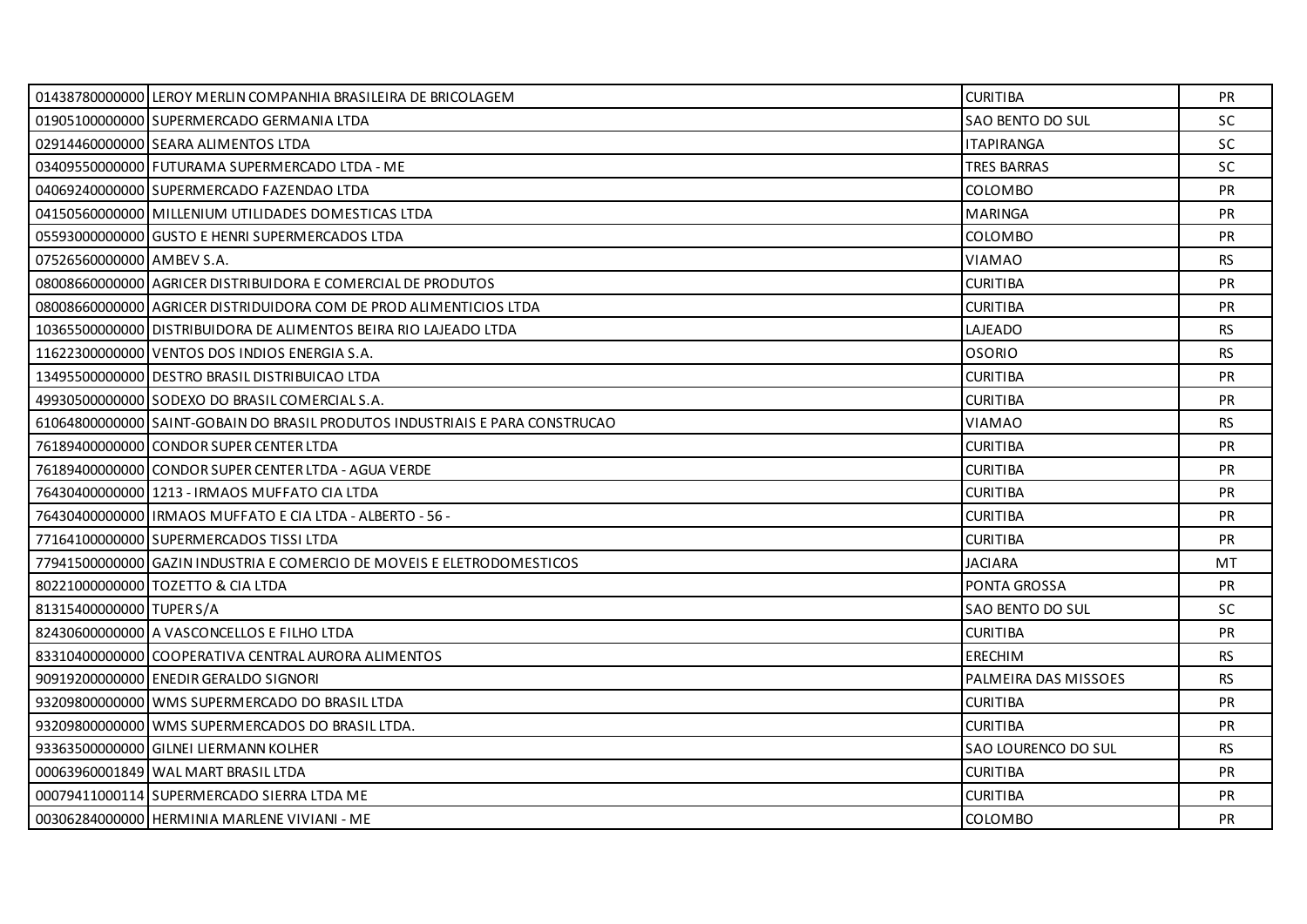|                         | 00678608000000 CRISTOVAO DA ROSA                                               | <b>COLOMBO</b>             | <b>PR</b> |
|-------------------------|--------------------------------------------------------------------------------|----------------------------|-----------|
| 01838720000000 BRF S.A. |                                                                                | LAJEADO                    | RS.       |
|                         | 01867620000000 LEANDRO MATOS DE MELLO EPP                                      | SANTO ANTONIO DAS MISSOES  | <b>RS</b> |
|                         | 02777820000000 ACOSTA & AFONSO LTDA                                            | <b>CURITIBA</b>            | <b>PR</b> |
|                         | 03582090000000 SALVADOR RODRIGUES DO NASCIMENTO SUP E ACOUGUE ME               | <b>CURITIBA</b>            | <b>PR</b> |
|                         | 04698530000000 ZAZ - ARMARINHOS E PERFUMARIA LTDA                              | <b>MARINGA</b>             | <b>PR</b> |
|                         | 046985300000001ZAZ - ARMARINHOS E PERFUMARIA LTDA - EPP                        | <b>MARINGA</b>             | <b>PR</b> |
|                         | 07050610000000 SUPERMERCADO MONZA LTDA                                         | COLOMBO                    | <b>PR</b> |
|                         | 09199940000000 PRADO SUPERMERCADO LTDA                                         | <b>BIGUACU</b>             | <b>SC</b> |
|                         | 09219630000000 BELEM INDUSTRIA DE ALIMENTOS LTDA                               | SAO BENTO DO SUL           | <b>SC</b> |
|                         | 11603100000000 VENTOS DA LAGOA S A                                             | <b>OSORIO</b>              | <b>RS</b> |
|                         | 12149700000000 DA CUNHA COMERCIAL DE ALIMENTOS LTDA.                           | <b>CURITIBA</b>            | <b>PR</b> |
|                         | 12612700000000 PIPOTECA COMERCIO DE DOCES LTDA - EPP                           | <b>CURITIBA</b>            | PR        |
|                         | 15298800000000 CUNHA & LIMA COMERCIO LTDA - ME                                 | <b>MARINGA</b>             | PR        |
|                         | 22262200000000 ROSEMERY PEREIRA DOS SANTOS COMERCIO DE PRODUTOS ALIMENTICIO    | <b>CURITIBA</b>            | <b>PR</b> |
|                         | 24107200000000 E.R.B. DISTRIBUIDORA E COMERCIAL DE PRODUTOS ALIMENTCIOS EIRELI | <b>CURITIBA</b>            | <b>PR</b> |
|                         | 30733200000000 SUPERMERCADO MINUANO EIRELI                                     | <b>VIAMAO</b>              | <b>RS</b> |
|                         | 31565100000000 PEPSICO DO BRASIL LTDA                                          | <b>CURITIBA</b>            | <b>PR</b> |
|                         | 45543900000000 CARREFOUR COMERCIO E INDUSTRIA LTDA                             | <b>CURITIBA</b>            | <b>PR</b> |
|                         | 72225300000000 A. B. CARDOSO SUPERMERCADOS LTDA - EPP                          | SOMBRIO                    | SC        |
|                         | 75400200000000 CASSOL MATERIAIS DE CONSTRUCAO LTDA                             | <b>CURITIBA</b>            | <b>PR</b> |
|                         | 76262000000000 SUPERMERCADO SANTA HELENA LTDA                                  | <b>COLOMBO</b>             | <b>PR</b> |
|                         | 76430400000000   IRMAOS MUFFATO E CIA LTDA                                     | PONTA GROSSA               | <b>PR</b> |
|                         | 76487000000000 ELECTROLUX DO BRASIL S A                                        | <b>CURITIBA</b>            | <b>PR</b> |
|                         | 77951800000000 SUPERM STALL LTDA - 13145                                       | <b>CURITIBA</b>            | PR        |
|                         | 78413300000000 SUPERMERCADO JACOMAR LTDA                                       | <b>CURITIBA</b>            | <b>PR</b> |
|                         | 78534700000000 INDAIAL PAPEL EMBALAGENS LTDA                                   | <b>INDAIAL</b>             | SC.       |
|                         | 79114500000000 COCAMAR COOPERATIVA AGROINDUSTRIAL                              | <b>MARINGA</b>             | <b>PR</b> |
|                         | 81433800000000 PEDRO MUFFATO & CIA LTDA                                        | <b>IBIPORA</b>             | <b>PR</b> |
|                         | 83648500000000 GIASSI & CIA LTDA                                               | <b>ICARA</b>               | <b>SC</b> |
|                         | 84228300000000 LOJAS HARDT LTDA                                                | <b>INDAIAL</b>             | SC        |
|                         | 87101100000000 SUPERMERCADO JEPSEN LTDA                                        | <b>SAO LOURENCO DO SUL</b> | <b>RS</b> |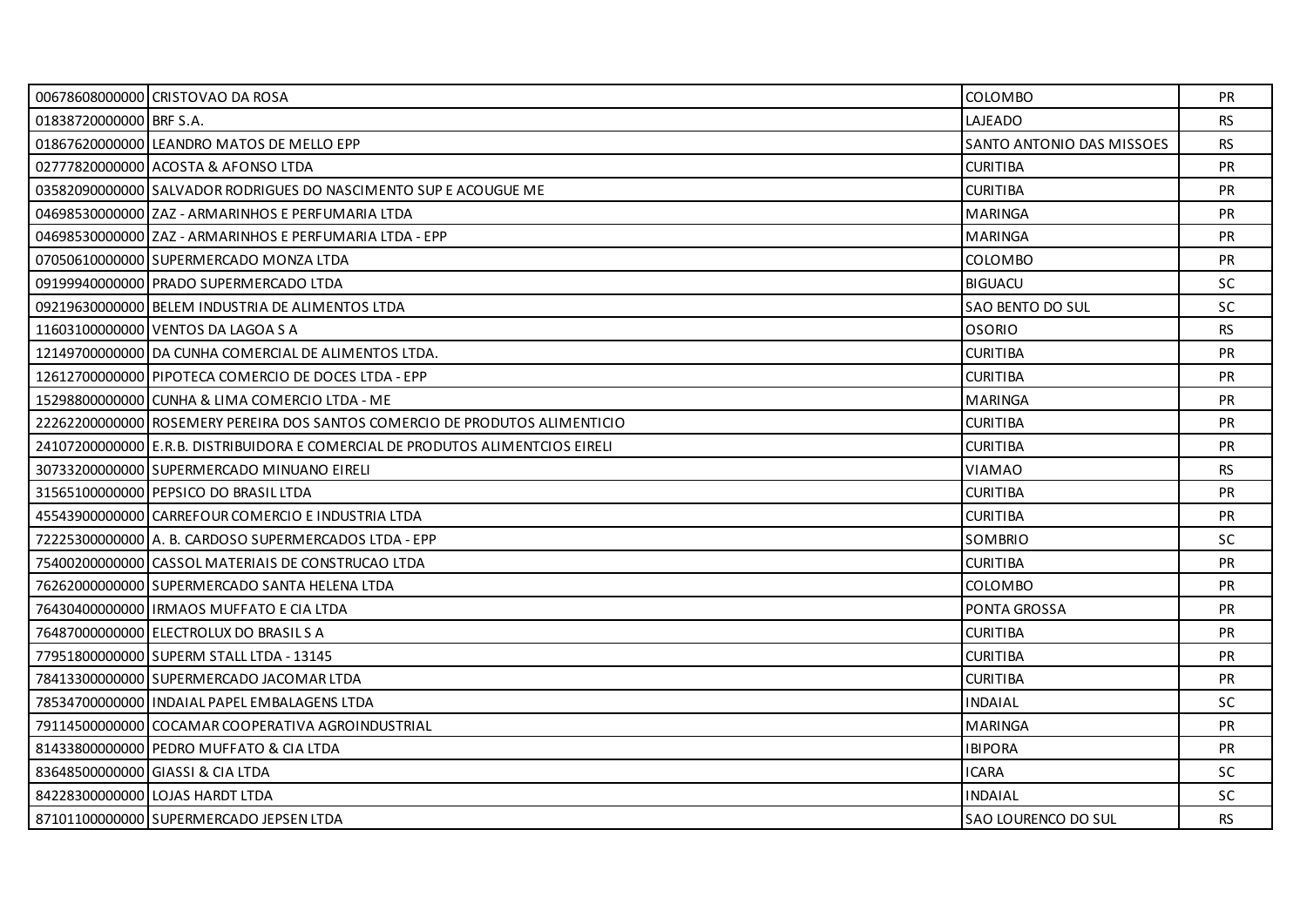|                            | 91156500000000 I IMPORTADORA E EXPORTADORA DE CEREAIS SA               | LAJEADO             | RS        |
|----------------------------|------------------------------------------------------------------------|---------------------|-----------|
|                            | 92664000000000 FERRAMENTAS GERAIS                                      | <b>CURITIBA</b>     | <b>PR</b> |
|                            | 92664000000000 FERRAMENTAS GERAIS COM IMP FERRAM E MAQ LTDA-CD ECOPARK | <b>CURITIBA</b>     | <b>PR</b> |
|                            | 93209800000000 WMS SUPERMERCADOS DO BRASIL LTDA.                       | <b>CURITIBA</b>     | <b>PR</b> |
|                            | 93209800000000 SUPERMERCADO DO BRASIL LTDA.                            | <b>CURITIBA</b>     | PR        |
|                            | 01905100000000 SUPERMERCADO GERMANIA LTDA                              | SAO BENTO DO SUL    | <b>SC</b> |
|                            | 13760000000000 MERCADO SAO CRISTOVAO LTDA ME                           | <b>TRES BARRAS</b>  | SC.       |
| 67945100000000 SAPORE S.A. |                                                                        | <b>CURITIBA</b>     | PR        |
|                            | 76430400000000   IRMAOS MUFFATO E CIA LTDA                             | <b>MARINGA</b>      | <b>PR</b> |
|                            | 89474500000000 SUPERMERCADOS DALPIAZ LTDA                              | <b>OSORIO</b>       | RS.       |
|                            | 89474500000000 SUPERMERCADOS DALPIAZ LTDA                              | <b>OSORIO</b>       | RS.       |
|                            | 89474500000000 SUPERMERCADOS DALPIAZ LTDA                              | <b>OSORIO</b>       | <b>RS</b> |
|                            | 91156500000000 I IMPORTADORA E EXPORTDORA CEREAIS S/A                  | LAJEADO             | <b>RS</b> |
|                            | 91156500000000 I IMPORTADORA E EXPORTADORA DE CEREAIS SA               | LAJEADO             | RS.       |
|                            | 00018787975068 ANTONIO SPECHT                                          | SAO LOURENCO DO SUL | <b>RS</b> |
|                            | 04831220000000 S.V DISTRIBUIDORA DE PRODUTOS ALIMENTICIOS LTDA         | <b>CURITIBA</b>     | <b>PR</b> |
|                            | 05010430000000 ALVARO D. SILVA CRISTINA E FILHOS LTDA                  | <b>VIAMAO</b>       | <b>RS</b> |
|                            | 08086370000000 M. C. RIBEIRO DISTRIBUIDORA DE ALIMENTOS - ME           | <b>CURITIBA</b>     | <b>PR</b> |
|                            | 75315300000000 ATACADAO DISTR COM E IND LTDA                           | <b>MARINGA</b>      | <b>PR</b> |
|                            | 76639300000000 FERRAGENS NEGRAO COMERCIAL LTDA                         | <b>CURITIBA</b>     | PR        |
|                            | 83647000000000 A. ANGELONI & CIA. LTDA                                 | <b>CURITIBA</b>     | <b>PR</b> |
|                            | 83647000000000 A. ANGELONI & CIA. LTDA                                 | PORTO BELO          | SC.       |
|                            | 91293000000000 LIBRAGA, BRANDAO & CIA LTDA                             | <b>ITAQUI</b>       | <b>RS</b> |
|                            | 91293000000000 LIBRAGA, BRANDAO & CIA LTDA                             | LAJEADO             | <b>RS</b> |
|                            | 01438780000000 LEROY MERLIN COMPANHIA BRASILEIRA DE BRICOLAGEM         | <b>CURITIBA</b>     | <b>PR</b> |
|                            | 02609250000000 COOPERATIVA DE PRODUCAO AGROPECUARIA DOS                | <b>TAPES</b>        | <b>RS</b> |
|                            | 02914460000000 SEARA ALIMENTOS LTDA                                    | <b>ITAPIRANGA</b>   | <b>SC</b> |
|                            | 02914460000000 SEARA ALIMENTOS LTDA                                    | <b>TRES PASSOS</b>  | <b>RS</b> |
|                            | 03326280000000 CAUDURO AGRONEGOCIOS LTDA - EPP                         | SAO VICENTE DO SUL  | RS.       |
|                            | 45543900000000 CARREFOUR COMERCIO E IND LTDA                           | NOVO HAMBURGO       | <b>RS</b> |
|                            | 47508400000000 COMPANHIA BRASILEIRA DE DISTRIBUICAO                    | <b>CURITIBA</b>     | <b>PR</b> |
|                            | 76189400000000 CONDOR SUPER CENTER LTDA                                | <b>CURITIBA</b>     | <b>PR</b> |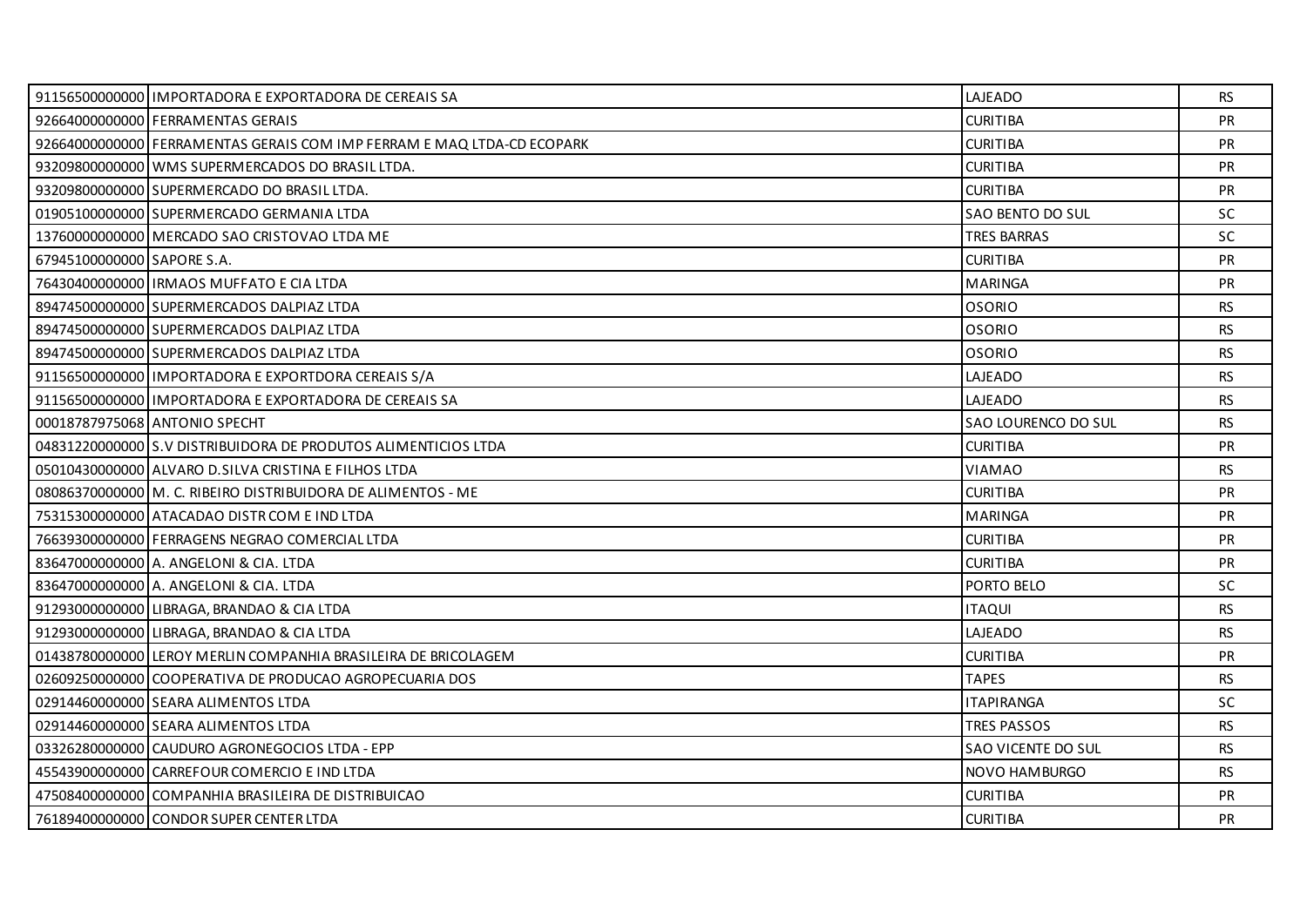|                                | 80094600000000 PITTOL CALCADOS E CONFECCOES LTDA                       | <b>ERECHIM</b>       | <b>RS</b> |
|--------------------------------|------------------------------------------------------------------------|----------------------|-----------|
| 81315400000000 TUPER S/A       |                                                                        | SAO BENTO DO SUL     | SC        |
| 81315400000000 TUPER S/A       |                                                                        | SAO BENTO DO SUL     | <b>SC</b> |
|                                | 83648500000000 GIASSI & CIA LTDA                                       | <b>ICARA</b>         | SC.       |
|                                | 93562300000000 HUBERT IEPSEN ME                                        | SAO LOURENCO DO SUL  | RS        |
|                                | 96738900000000 COML. UNIDA DE CEREAIS LTDA.                            | NOVO HAMBURGO        | <b>RS</b> |
|                                | 00606549000000 ARAUCO INDUSTRIA DE PAINEIS S.A.                        | <b>PONTA GROSSA</b>  | <b>PR</b> |
|                                | 04664230000000 MERCADO IRMAOS FERNANDES LTDA ME                        | <b>FORQUILHINHA</b>  | <b>SC</b> |
|                                | 83647000000000 A. ANGELONI & CIA. LTDA LOJA 5                          | <b>FLORIANOPOLIS</b> | <b>SC</b> |
|                                | 92016800000000 COMERCIAL ZAFFARI LTDA                                  | <b>PASSO FUNDO</b>   | <b>RS</b> |
|                                | 92016800000000 COMERCIAL ZAFFARI LTDA                                  | <b>PASSO FUNDO</b>   | <b>RS</b> |
|                                | 92016800000000 COMERCIAL ZAFFARI LTDA                                  | PASSO FUNDO          | <b>RS</b> |
|                                | 97225300000000 COOPERATIVA TRITICOLA SEPEENSE LTDA                     | <b>SAO SEPE</b>      | <b>RS</b> |
|                                | 01438780000000 LEROY MERLIN CIA BRASILEIRA DE BRICOLAGEM               | CACHOEIRINHA         | <b>RS</b> |
|                                | 01586540000000 TRENTO DE PALOTINA LTDA                                 | PALOTINA             | <b>PR</b> |
|                                | 02168200000000 PRIMATO COOPERATIVA AGROINDUSTRIAL                      | <b>TOLEDO</b>        | <b>PR</b> |
|                                | 02168200000000 PRIMATO COOPERATIVA AGROINDUSTRIAL                      | <b>TOLEDO</b>        | PR        |
|                                | 02222660000000 SUPERMERCADOS LUNITTI LTDA                              | <b>TOLEDO</b>        | <b>PR</b> |
|                                | 04549430000000 COMERCIO DE ALIMENTOS MAGIA LAGOA LTDA                  | <b>FLORIANOPOLIS</b> | <b>SC</b> |
| 05783840000000 L. LUVISA - EPP |                                                                        | PASSO FUNDO          | RS.       |
|                                | 07751610000000 EMPRESA CATARINENSE DE SUPERMERCADOS LTDA.              | <b>FLORIANOPOLIS</b> | SC.       |
|                                | 07857430000000 DRAGER SAFETY DO BRASIL EQUIPAMENTOS DE SEGURANCA LTDA. | <b>TRIUNFO</b>       | RS        |
|                                | 09160230000000 STOPETROLEO S A - COMERCIO DE DERIVADOS DE PETROLEO     | <b>TOLEDO</b>        | PR        |
|                                | 11959300000000 ERASMO LUIS DOVIGI                                      | <b>VICENTE DUTRA</b> | <b>RS</b> |
|                                | 76093700000000 COPACOL-COOPERATIVA AGROINDUSTRIAL CONSOLATA            | <b>NOVA AURORA</b>   | <b>PR</b> |
|                                | 77863200000000 C. VALE - COOPERATIVA AGROINDUSTRIAL                    | PALOTINA             | PR        |
|                                | 77863200000000 C.VALE - COOPERATIVA AGROINDUSTRIAL                     | <b>PALOTINA</b>      | <b>PR</b> |
|                                | 77884100000000 SUPERMERCADO FORTE                                      | <b>FLORIANOPOLIS</b> | SC.       |
|                                | 82865200000000 COM DE GENEROS ALIM SILVEIRA LTDA                       | <b>FLORIANOPOLIS</b> | SC        |
|                                | 82956200000000 MUNDIALMIX COMERCIO DE ALIMENTOS LTDA                   | <b>FLORIANOPOLIS</b> | <b>SC</b> |
|                                | 83121400000000 COMERCIO ATACADISTA E VAREJISTA PROGRESSO LTDA          | <b>FRAIBURGO</b>     | SC.       |
| 92012500000000 GRAZZIOTIN S A  |                                                                        | PASSO FUNDO          | <b>RS</b> |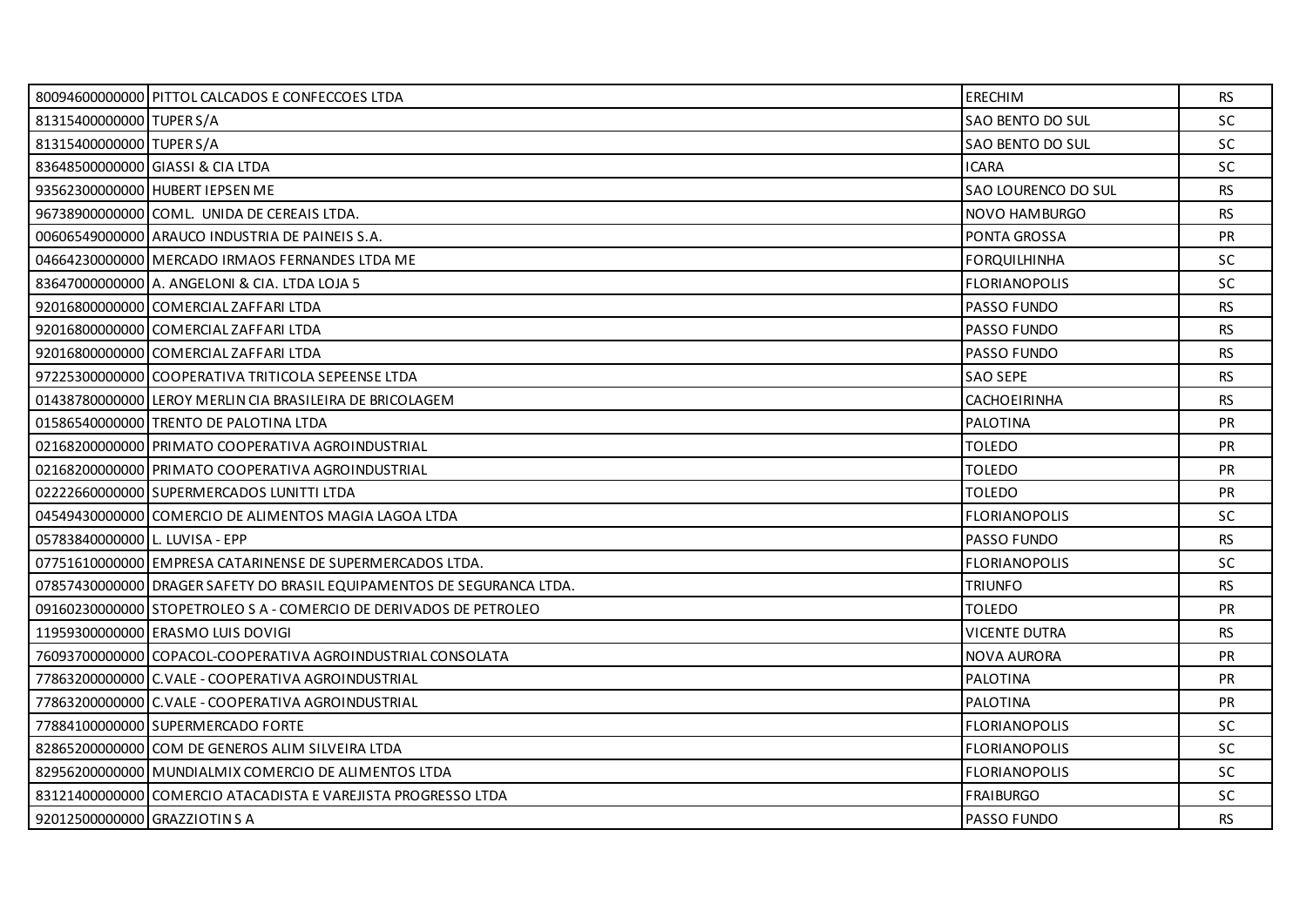|                                  | 92016800000000 COMERCIAL ZAFFARI LTDA                                 | PASSO FUNDO            | <b>RS</b> |
|----------------------------------|-----------------------------------------------------------------------|------------------------|-----------|
|                                  | 02163750000000 SUPERMERCADO GUGUY LTDA                                | PARANAVAI              | <b>PR</b> |
|                                  | 02168200000000 PRIMATO COOPERATIVA AGROINDUSTRIAL                     | <b>TOLEDO</b>          | <b>PR</b> |
| 05331020000000 S.A.G.LUVISA      |                                                                       | <b>PASSO FUNDO</b>     | RS.       |
| 05783840000000 L LUVISA FILIAL 1 |                                                                       | PASSO FUNDO            | <b>RS</b> |
|                                  | 09199940000000 PRADO SUPERMERCADO LTDA                                | <b>FLORIANOPOLIS</b>   | <b>SC</b> |
|                                  | 09474460000000 COMERCIO DE DOCES DIANEZ LTDA - EPP                    | <b>TOLEDO</b>          | <b>PR</b> |
|                                  | 14109700000000 OXITENO NORDESTE S A INDUSTRIA E COMERCIO              | <b>TRIUNFO</b>         | <b>RS</b> |
|                                  | 16858200000000 PONTO ALTO DISTRIBUIDORA DE PRODUTOS ALIMENTICIOS LTDA | <b>ARAQUARI</b>        | SC.       |
|                                  | 23437300000000 AGROPECUARIA RECANTO VERDE LTDA                        | <b>ITAIPULANDIA</b>    | <b>PR</b> |
|                                  | 31565100000000 PEPSICO DO BRASIL LTDA                                 | <b>NOVA SANTA RITA</b> | <b>RS</b> |
|                                  | 40299800000000 AM PM COMESTIVEIS LTDA                                 | NOVA SANTA RITA        | RS.       |
|                                  | 77752300000000 COOPERATIVA AGROINDUSTRIAL LAR                         | <b>ITAIPULANDIA</b>    | <b>PR</b> |
|                                  | 78041600000000 CORCO E CORCO LTDA                                     | <b>TAPEJARA</b>        | PR        |
|                                  | 79941900000000 DISTRIBUIDORA DE ALIMENTOS DEQUECH LTDA                | <b>GUARAMIRIM</b>      | SC.       |
|                                  | 82956200000000 MUNDIALMIX COMERCIO DE ALIMENTOS LTDA                  | <b>FLORIANOPOLIS</b>   | <b>SC</b> |
|                                  | 04686830000000 FADALEAL SUPERMERCADOS LTDA                            | <b>CURITIBA</b>        | PR        |
|                                  | 05593000000000 GUSTO & HENRY SUPERMERCADOS LTDA                       | <b>COLOMBO</b>         | <b>PR</b> |
|                                  | 05593000000000 GUSTO & AMP HENRI SUPERMERCADOS LTDA                   | <b>COLOMBO</b>         | <b>PR</b> |
|                                  | 05593000000000 GUSTO & HENRI SUPERMERCADOS LTDA                       | <b>CURITIBA</b>        | PR        |
|                                  | 08095330000000 EBC - EMPRESA BRASILEIRA DE COMERCIALIZACAO LTDA       | MARINGA                | <b>PR</b> |
|                                  | 08714710000000 PLETI & KAMMERS RESTAURANTE LTDA - 9726                | <b>CURITIBA</b>        | <b>PR</b> |
|                                  | 10942100000000 SUPER MICHEL SUPERMERCADO LTDA                         | <b>CURITIBA</b>        | PR        |
|                                  | 13244100000000 BONATO COMERCIO DE ALIMENTOS LTDA                      | <b>CURITIBA</b>        | <b>PR</b> |
|                                  | 19068800000000 COMERCIO DE UTILIDADES DOMESTICAS TIRADENTES LTDA      | <b>CURITIBA</b>        | <b>PR</b> |
|                                  | 47427700000000 MAKRO ATACADISTA SOCIEDADE ANONIMA                     | <b>CURITIBA</b>        | PR        |
|                                  | 47508400000000 CIA BRASILEIRA DE DISTRIBUICAO                         | <b>CURITIBA</b>        | <b>PR</b> |
|                                  | 73373100000000 ZAMPROGNA DISTRIBUIDORA DE ALIMENTOS LTD               | <b>CURITIBA</b>        | <b>PR</b> |
|                                  | 76062500000000 COMERCIAL DESTRO LTDA                                  | NOVO HAMBURGO          | <b>RS</b> |
|                                  | 76189400000000 CONDOR SUPER CENTER LTDA                               | <b>CURITIBA</b>        | <b>PR</b> |
|                                  | 76189400000000 CONDOR SUPER CENTER LTDA                               | <b>COLOMBO</b>         | <b>PR</b> |
|                                  | 76659800000000 ASSOCIACAO PARANAENSE DE CULTURA - APC                 | <b>CURITIBA</b>        | <b>PR</b> |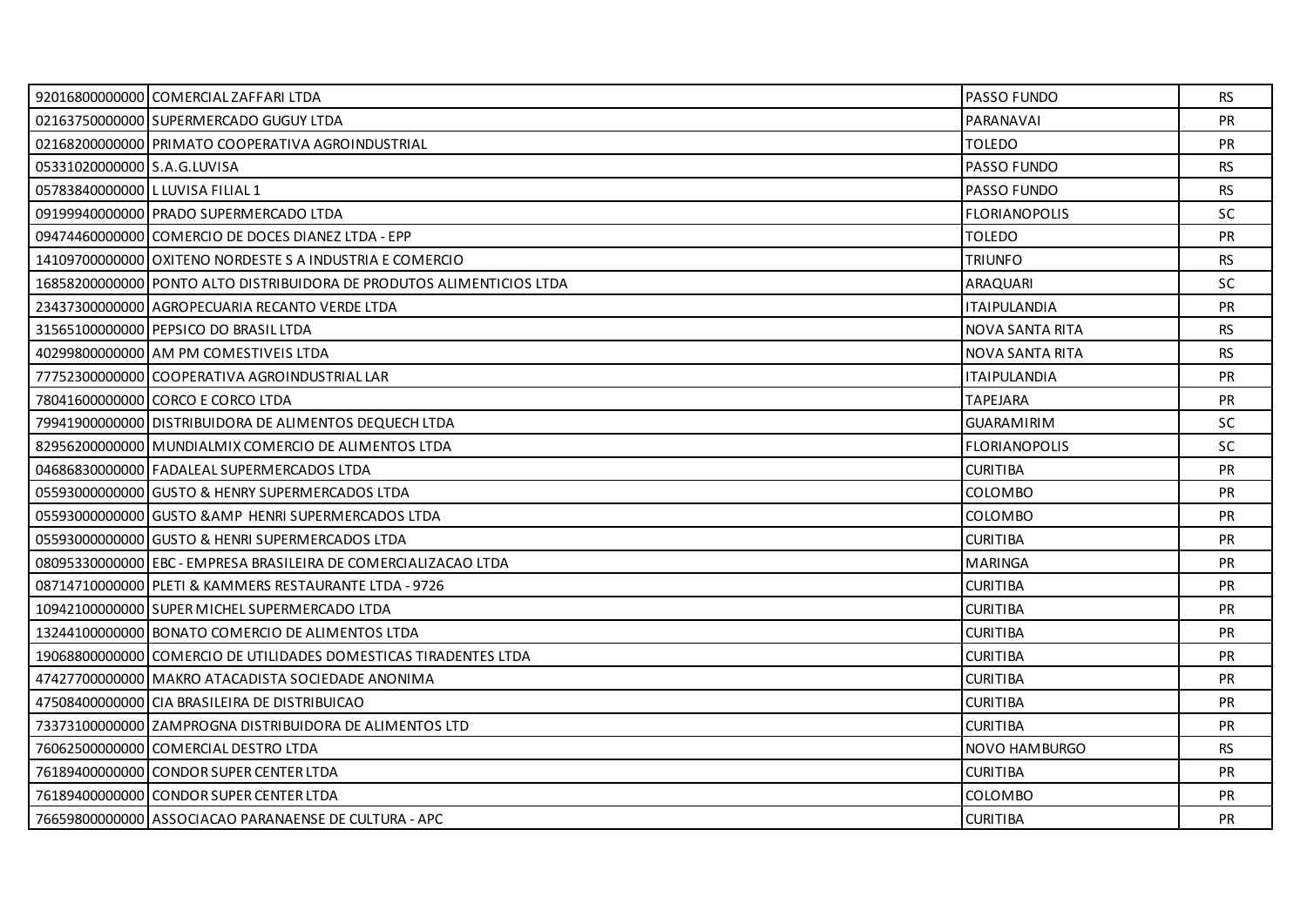|                               | 77172200000000 DEPOSITO MAT. DE CONSTR. NICHELE LTDA.                  | <b>CURITIBA</b>         | <b>PR</b> |
|-------------------------------|------------------------------------------------------------------------|-------------------------|-----------|
|                               | 77584500000000 GABARDO & TOSIN COMERCIO ATACADISTA DE PRODUTOS         | <b>CURITIBA</b>         | <b>PR</b> |
|                               | 77729000000000 SUPERMERCADO LUEDGIL LTDA                               | <b>IBIPORA</b>          | <b>PR</b> |
|                               | 79114500000000 COCAMAR COOPERATIVA AGROINDUSTRIAL                      | <b>MARINGA</b>          | <b>PR</b> |
|                               | 79201200000000 SUPERMERCADO EUCILIENE LTDA                             | COLOMBO                 | <b>PR</b> |
|                               | 81073100000000 PENSO PENSO & CIA LTDA                                  | SALTO DO LONTRA         | PR        |
|                               | 83310400000000 COOPERATIVA CENTRAL AURORA ALIMENTOS                    | <b>ERECHIM</b>          | <b>RS</b> |
|                               | 83647000000000 A. ANGELONI & CIA. LTDA                                 | <b>CURITIBA</b>         | PR        |
|                               | 86378400000000 MOCAM SUPERMERCADOS LTDA                                | <b>INDAIAL</b>          | SC.       |
|                               | 87101100000000 SUPERMERCADO JEPSEN LTDA                                | SAO LOURENCO DO SUL     | <b>RS</b> |
|                               | 89305200000000 COOPERATIVA DOS SUINOCULTORES DE ENCANTADO LTDA         | ARROIO DO MEIO          | <b>RS</b> |
|                               | 93209800000000 WMS SUPERMERCADOS DO BRASIL LTDA                        | <b>CURITIBA</b>         | PR        |
|                               | 94002100000000 SUPERMERCADO CODEBAL LTDA                               | <b>TAPES</b>            | RS.       |
|                               | 94133500000000 MERCADO ROSELANDIA LTDA - EPP                           | NOVO HAMBURGO           | <b>RS</b> |
|                               | 00063960003205 WAL MART BRASIL LTDA                                    | <b>CURITIBA</b>         | <b>PR</b> |
|                               | 00063960003469 WAL MART BRASIL LTDA                                    | <b>CURITIBA</b>         | <b>PR</b> |
|                               | 01261680000000 WHB FUNDICAO S/A                                        | <b>CURITIBA</b>         | <b>PR</b> |
|                               | 03362980000000 INAI - COMERCIO DE PRODUTOS ALIMENTICIOS LTDA - ME      | <b>COLOMBO</b>          | <b>PR</b> |
|                               | 05311690000000 MERCOBOM ALIMENTOS LTDA - ME                            | <b>CURITIBA</b>         | <b>PR</b> |
| 08200000000000 JBS AVES LTDA. |                                                                        | SALVADOR DO SUL         | <b>RS</b> |
|                               | 08596850000000 SEREDE - SERVICOS DE REDE S.A.                          | <b>CURITIBA</b>         | <b>PR</b> |
|                               | 08945990000000 VIECELI SALVETTI & CIA LTDA                             | <b>SOMBRIO</b>          | <b>SC</b> |
|                               | 10989600000000 VAVO COMERCIO DE ALIMENTOS LTDA 009578-8                | NOVO HAMBURGO           | <b>RS</b> |
|                               | 11517800000000 COMPANHIA SULAMERICANA DE DISTRIBUICAO                  | <b>MARINGA</b>          | <b>PR</b> |
| 12899300000000 MARILIS YFA    |                                                                        | <b>CURITIBA</b>         | <b>PR</b> |
|                               | 28411900000000 GAZIN INDUSTRIA DE COLCHOES LTDA.                       | <b>DOURADINA</b>        | <b>PR</b> |
| 29354600000000 FI             |                                                                        | <b>CURITIBA</b>         | <b>PR</b> |
|                               | 58512300000000 GKN DO BRASIL LTDA                                      | <b>CHARQUEADAS</b>      | <b>RS</b> |
|                               | 68752200000000 COMERCIO DE UTILIDADES DOMESTICAS JOANA DARC LTDA - EPP | <b>MARINGA</b>          | PR        |
|                               | 76093700000000 COPACOL COOP AGROINDUSTRIAL CONSOLATA                   | <b>FORMOSA DO OESTE</b> | <b>PR</b> |
|                               | 76189400000000 CONDOR SUPER CENTER LTDA                                | <b>CURITIBA</b>         | <b>PR</b> |
|                               | 76662700000000 COMERCIAL FANNY LTDA - EPP                              | <b>CURITIBA</b>         | <b>PR</b> |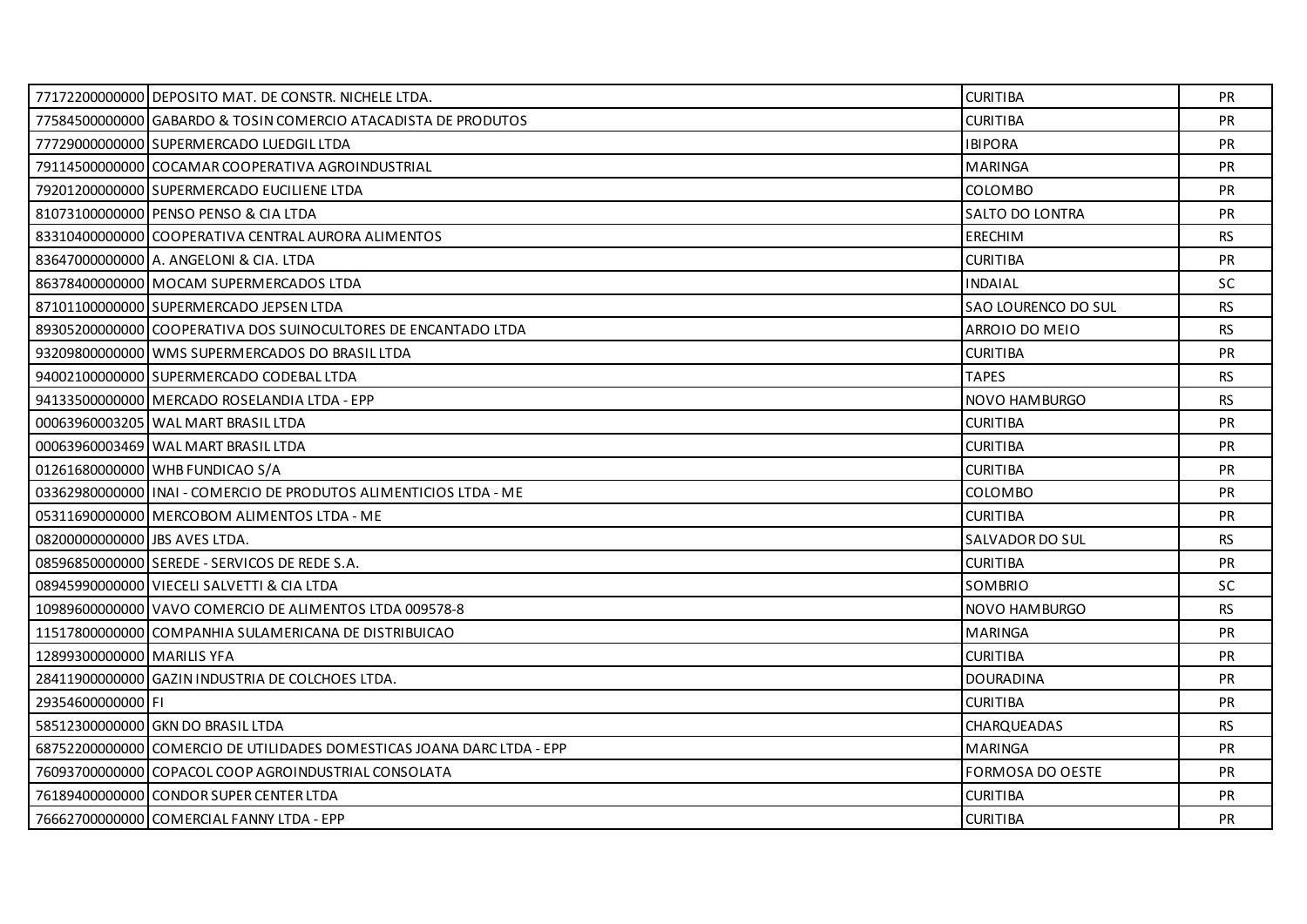|                          | 78404900000000 BRASILSAT HARALD S A                                                    | <b>CURITIBA</b>           | <b>PR</b> |
|--------------------------|----------------------------------------------------------------------------------------|---------------------------|-----------|
|                          | 78413300000000 SUPERMERCADO JACOMAR LTDA                                               | <b>CURITIBA</b>           | PR        |
| 81315400000000 TUPER S/A |                                                                                        | SAO BENTO DO SUL          | <b>SC</b> |
|                          | 82743300000000 SCHNEIDER ELECTRIC BRASIL LTDA                                          | <b>CURITIBA</b>           | <b>PR</b> |
|                          | 83648500000000 GIASSI & CIA LTDA                                                       | <b>ICARA</b>              | SC        |
|                          | 85070100000000 GONCALVES & TORTOLA S/A                                                 | <b>MARINGA</b>            | PR        |
|                          | 89850800000000 ALCIDES ISOPPO & CIA LTDA - EPP                                         | <b>OSORIO</b>             | <b>RS</b> |
|                          | 91156500000000 IMPORT E EXPORTACAO DE CEREAIS LTDA                                     | <b>RIO PARDO</b>          | <b>RS</b> |
|                          | 91827800000000 DISTRIBUIDORA DE CEREAIS CITTON LTDA                                    | <b>OSORIO</b>             | RS.       |
|                          | 00374099000000 VERNO LEONHARDT                                                         | PALMEIRA DAS MISSOES      | <b>RS</b> |
|                          | 01874170000000 MASTER ATS SUPERMERCADOS LTDA                                           | ERECHIM                   | <b>RS</b> |
|                          | 01874170000000 MASTER ATS SUPERMERCADOS LTDA                                           | <b>ERECHIM</b>            | <b>RS</b> |
|                          | 87302700000000 SIRIO SANDRI E CIA LTDA - EPP                                           | LAJEADO                   | RS.       |
|                          | 88538200000000 SUPERMERCADO BOLAO LTDA                                                 | ARROIO DO SAL             | <b>RS</b> |
|                          | 89474500000000 SUPERMERCADOS DALPIAZ LTDA                                              | <b>OSORIO</b>             | RS.       |
|                          | 02897800000000 VARIEDADES COMERCIO DE PLASTICO LTDA                                    | <b>CURITIBA</b>           | <b>PR</b> |
|                          | 03602160000000 SUPERMERCADO AREIAS LTDA                                                | <b>BIGUACU</b>            | <b>SC</b> |
|                          | 89848500000001LOJAS COLOMBO SA COMERCIO DE UTILIDADES DOMESTICAS                       | <b>CURITIBA</b>           | <b>PR</b> |
|                          | 92664000000000 FERRAMENTAS GERAIS COMERCIO E IMPORTACAO DE FERRAMENTAS E MAQUINAS LTDA | <b>VIAMAO</b>             | <b>RS</b> |
|                          | 92664000000000 FERRAMENTAS GERAIS COMERCIO E IMPORTACAO S/A                            | <b>VIAMAO</b>             | <b>RS</b> |
|                          | 00016724127068 AROLDO HUTTNER                                                          | SAO LOURENCO DO SUL       | <b>RS</b> |
|                          | 00508070000000 ABIMAR SUPERMERCADO LTDA                                                | <b>ICARA</b>              | <b>SC</b> |
|                          | 06339640000000 BAVARIA EMPREENDIMENTOS E PARTICIPACOES LTDA                            | SAO BENTO DO SUL          | <b>SC</b> |
|                          | 07588100000000 ABATEDOURO FELIN LTDA - ME                                              | <b>FAXINAL DO SOTURNO</b> | <b>RS</b> |
|                          | 47508400000000 CIA BRASILEIRA DE DISTRIBUICAO                                          | <b>CURITIBA</b>           | <b>PR</b> |
|                          | 75315300000000 ATACADAO DISTRIBUICAO COMERCIO E INDUSTRIA LTDA                         | <b>MARINGA</b>            | PR        |
|                          | 76189400000000 CONDOR SUPER CENTER LTDA                                                | MARINGA                   | <b>PR</b> |
|                          | 76189400000000 CONDOR SUPER CENTER LTDA                                                | <b>CURITIBA</b>           | <b>PR</b> |
|                          | 78116700000000 CIA BEAL DE ALIMENTOS                                                   | <b>CURITIBA</b>           | PR        |
|                          | 81243700000000 POSITIVO INFORMATICA S/A                                                | <b>CURITIBA</b>           | <b>PR</b> |
|                          | 81433800000000 PEDRO MUFFATO & CIA LTDA                                                | <b>IBIPORA</b>            | <b>PR</b> |
|                          | 83058000000000 BAIA NORTE PRODUTOS PARA RESTAURANTES LTDA                              | <b>BIGUACU</b>            | <b>SC</b> |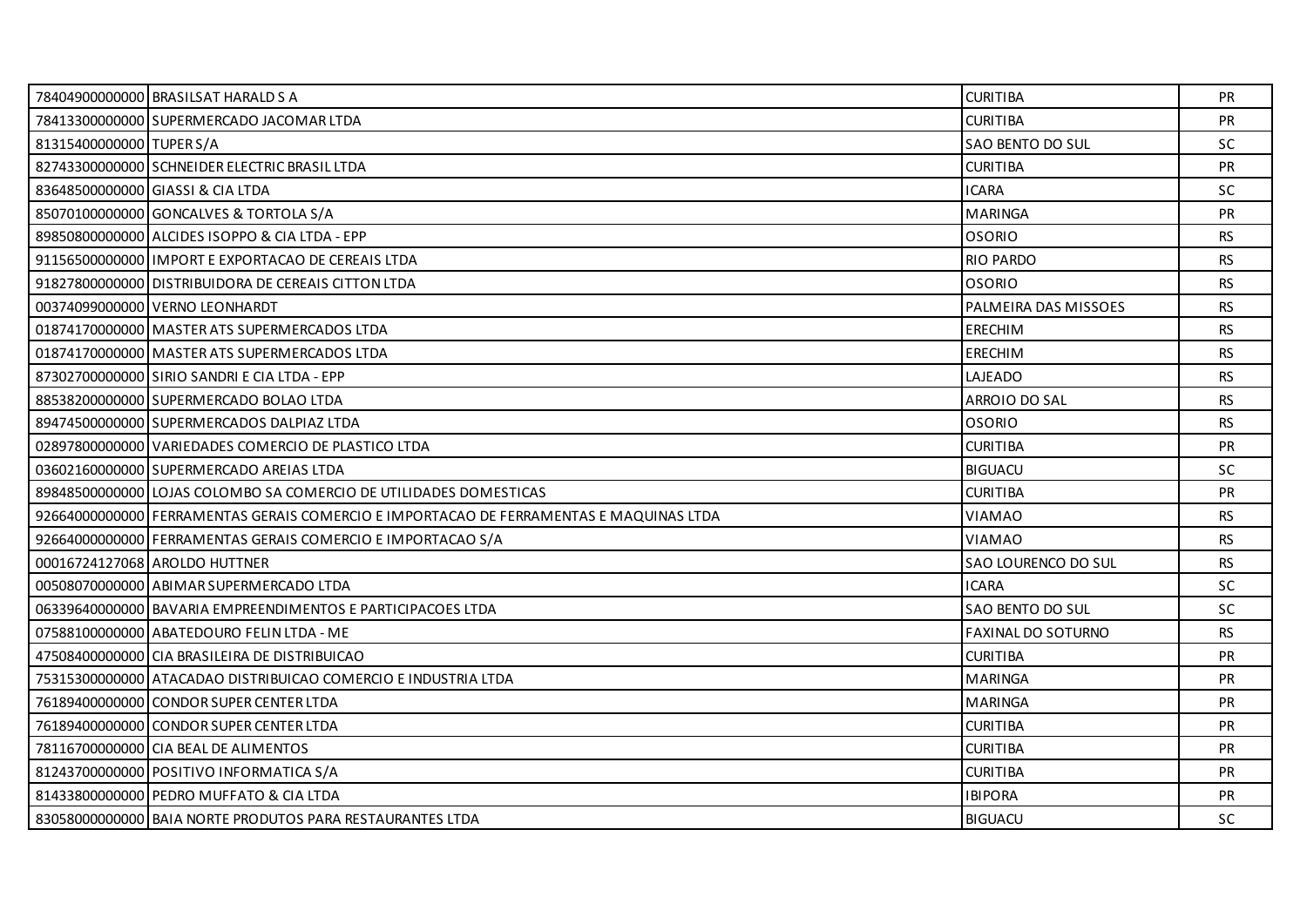|                                | 93209800000000 WMS SUPERMERCADOS DO BRASIL LTDA                              | <b>CURITIBA</b>     | <b>PR</b> |
|--------------------------------|------------------------------------------------------------------------------|---------------------|-----------|
|                                | 94890300000000 COOPERATIVA MISTA DOS PEQUENOS AGRICULTORES DA                | SAO LOURENCO DO SUL | <b>RS</b> |
|                                | 01098530000000 SUPERMERCADO BONI LTDA - ME                                   | <b>CURITIBA</b>     | <b>PR</b> |
| 02406170000000 JR BECKER PECAS |                                                                              | SAO LOURENCO DO SUL | <b>RS</b> |
|                                | 03291630000000 LINEA VERDE ALIMENTOS LTDA                                    | <b>CURITIBA</b>     | <b>PR</b> |
|                                | 04150560000000 MILLENIUM UTILIDADES DOMESTICAS LTDA                          | <b>MARINGA</b>      | <b>PR</b> |
|                                | 04824150000000 PENSO & CIA LTDA                                              | SALTO DO LONTRA     | <b>PR</b> |
|                                | 05436010000000 SHINEMORE COMERCIO DE UTILIDADES LTDA - ME                    | <b>CURITIBA</b>     | <b>PR</b> |
|                                | 05593000000000 GUSTO E HENRI SUPERMERCADO LTDA                               | <b>CURITIBA</b>     | <b>PR</b> |
|                                | 05926990000000 DNA BRASIL COMERCIO DE ALIMENTOS LTDA                         | <b>CURITIBA</b>     | <b>PR</b> |
|                                | 06327740000000 FABIO J RODRIGUES DOS SANTOS & CIA LTDA ME                    | <b>CURITIBA</b>     | PR        |
|                                | 07605080000000 SUPER LIDER ALIMENTOS EIRELI                                  | CAPIVARI DE BAIXO   | <b>SC</b> |
|                                | 07715880000000 WILLMS E WILLMS COM DE GEN ALIMENT LTDA - 10582               | <b>CURITIBA</b>     | <b>PR</b> |
|                                | 09124130000000 SUPERMERCADO SPECIALLE                                        | <b>FORQUILHINHA</b> | SC        |
|                                | 14053600000000 MARLENE TEREZINHA GHENO ME                                    | LAJEADO             | <b>RS</b> |
|                                | 24864400000000 SUPERMERCADO DAMAS LTDA                                       | <b>CURITIBA</b>     | <b>PR</b> |
|                                | 61064800000000 SAINT-GOBAIN DO BRASIL PRODUTOS INDUSTRIAIS E PARA CONSTRUCAO | <b>IBIPORA</b>      | PR        |
|                                | 75739100000000 SEARA-IND. E COMERCIO DE PRODUTOS AGRO-PECUARIOS LTDA         | <b>IBIPORA</b>      | <b>PR</b> |
|                                | 76189400000000 CONDOR SUPER CENTER LTDA                                      | <b>PONTA GROSSA</b> | <b>PR</b> |
|                                | 76430400000000   IRMAOS MUFFATO CIA LTDA                                     | <b>CURITIBA</b>     | PR        |
|                                | 77164100000000 SUPERMERCADOS TISSI LTDA                                      | <b>CURITIBA</b>     | <b>PR</b> |
|                                | 77500000000000 MERCADOMOVEIS LTDA                                            | <b>PONTA GROSSA</b> | <b>PR</b> |
|                                | 79837700000000 SUPERMERCADOS MANENTI LTDA                                    | CAPIVARI DE BAIXO   | <b>SC</b> |
|                                | 81189500000000 DECON COM DE GENEROS ALIMENTICIOS LTDA                        | <b>CURITIBA</b>     | <b>PR</b> |
|                                | 81294000000000 CASTAGNETI E CIA LTDA                                         | <b>ICARA</b>        | SC.       |
|                                | 82647200000000 COOPERATIVA DE PRODUCAO E ABASTECIMENTO DO                    | <b>INDAIAL</b>      | <b>SC</b> |
|                                | 82745900000000 ABI BELEM & CIA LTDA                                          | SAO BENTO DO SUL    | <b>SC</b> |
|                                | 83647000000000 A ANGELONI E CIA LTDA 90                                      | <b>CURITIBA</b>     | <b>PR</b> |
|                                | 93049200000000 LC BONATO E CIA LTDA                                          | CHARQUEADAS         | <b>RS</b> |
|                                | 93726800000000 CLAUDIO R. LEITE DE OLIVEIRA                                  | VIAMAO              | <b>RS</b> |
|                                | 00063960003388 WAL MART BRASIL LTDA                                          | <b>CURITIBA</b>     | <b>PR</b> |
|                                | 01132480000000   IRMAOS ANDREAZZA LTDA                                       | ARROIO DO SAL       | <b>RS</b> |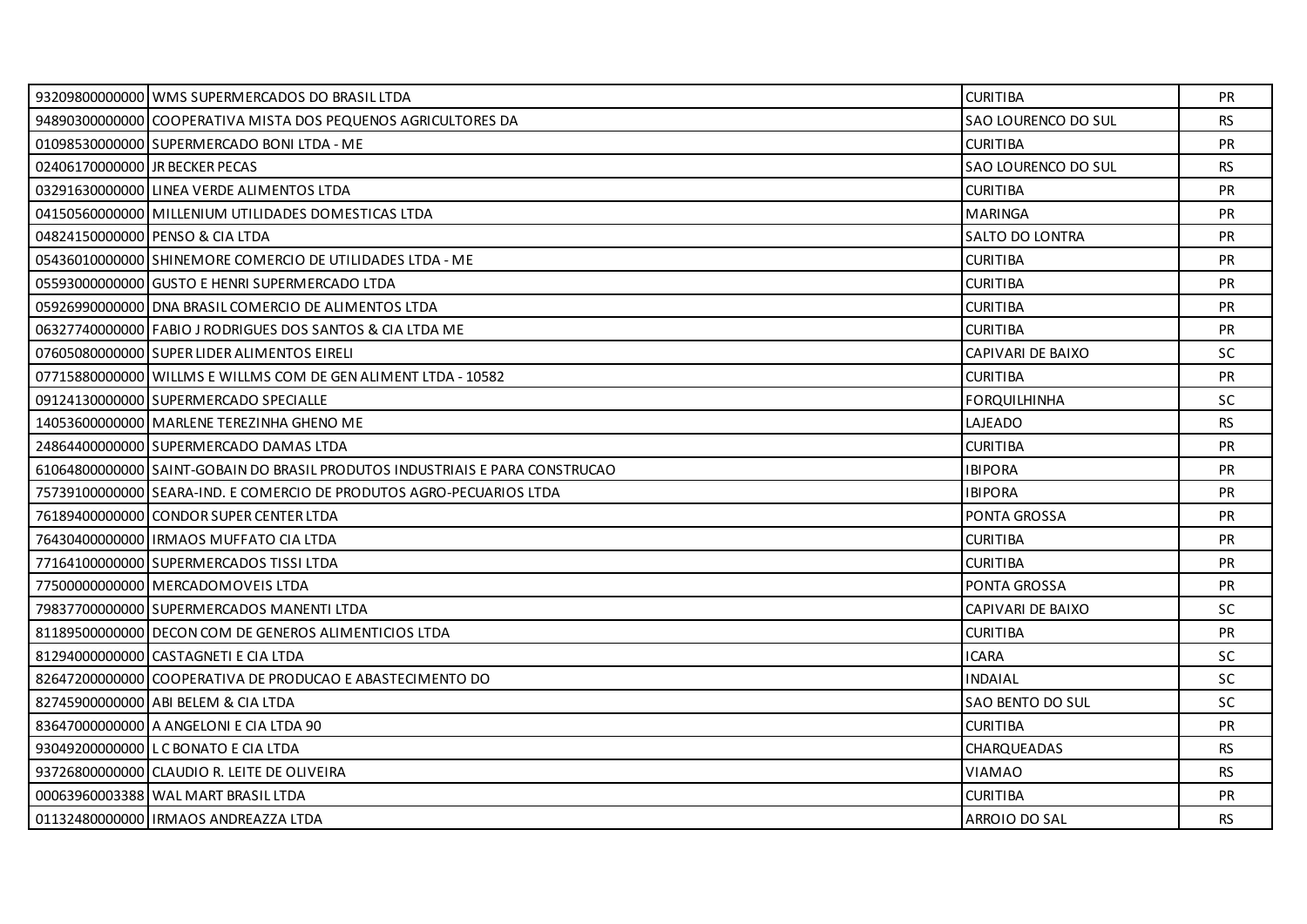|                              | 01368200000000 MERCEARIA ORSO                                              | <b>VIAMAO</b>         | RS        |
|------------------------------|----------------------------------------------------------------------------|-----------------------|-----------|
|                              | 02025330000000 BELARINA ALIMENTOS S/A                                      | <b>CURITIBA</b>       | PR        |
|                              | 02519770000000 DISTRIBUIDORA DE PROD. ALIM. D& #39 AMORIN LT               | SOMBRIO               | SC.       |
|                              | 05420170000000 COMPACTA DIST. DE PROD. ALIM. DE LIMPEZA                    | NOVO HAMBURGO         | <b>RS</b> |
|                              | 06022460000000 SUPERMERCADO VILAGGE PAULISTA LTDA                          | CAMPINA GRANDE DO SUL | PR        |
|                              | 07715880000000 WILLMS WILLMS COM DE GENEROS ALIMENTICIOS LTDA ME           | <b>CURITIBA</b>       | <b>PR</b> |
|                              | 09477650000000 SDB COMERCIO DE ALIMENTOS LTDA                              | <b>ICARA</b>          | <b>SC</b> |
|                              | 10495200000000 CENTER SUL COMERCIO E DISTRIBUICAO LTDA - ME                | MALLET                | PR        |
|                              | 11139700000000 CG COMERCIO DE GENEROS ALIMENTICIOS LTDA - ME               | <b>CURITIBA</b>       | <b>PR</b> |
|                              | 11386300000000 SUPER ESPERANCA SUPERMERCADO LTDA.                          | <b>CURITIBA</b>       | <b>PR</b> |
|                              | 14173700000000 TRIUNFO COMERCIO DE PRODUTOS ALIMENTICIOS E LATICINIOS LTDA | <b>CURITIBA</b>       | PR        |
|                              | 15370000000000 DISTRIBUIDORA ATACADI DE ALIM CIRCUITO LTDA ME              | <b>CURITIBA</b>       | <b>PR</b> |
| 22320900000000 TRADIMAQ LTDA |                                                                            | CHARQUEADAS           | <b>RS</b> |
|                              | 27324200000000 LEJON COMERCIO ATACADISTA DE PRODUTOS ALIMENTICIOS EIRELI   | <b>MARINGA</b>        | PR        |
|                              | 45543900000000 CARREFOUR COMERCIO E INDUSTRIA LTDA                         | <b>CURITIBA</b>       | <b>PR</b> |
|                              | 47961000000000 MAGAZINE LUIZA S/A                                          | <b>IBIPORA</b>        | <b>PR</b> |
|                              | 75274300000000 LIBRELATO S.A. IMPLEMENTOS RODOVIARIOS                      | <b>ICARA</b>          | <b>SC</b> |
|                              | 75274300000000 LIBRELATO S.A. IMPLEMENTOS RODOVIARIOS                      | <b>ICARA</b>          | <b>SC</b> |
|                              | 75492700000000 SUPERMERCADOS MYATA LTDA                                    | PORTO BELO            | <b>SC</b> |
|                              | 76189400000000 CONDOR SUPER CENTER LTDA                                    | <b>CURITIBA</b>       | PR        |
|                              | 76189400000000 8655 - CONDOR SUPER CENTER LTDA                             | <b>CURITIBA</b>       | <b>PR</b> |
|                              | 76430400000000 IRMAOS MUFFATO E CIA LTDA                                   | <b>MARINGA</b>        | <b>PR</b> |
|                              | 78116700000000 CIA BEAL DE ALIMENTOS                                       | <b>CURITIBA</b>       | PR        |
|                              | 83261400000000 BISTEK SUPERMERCADOS LTDA                                   | <b>ICARA</b>          | <b>SC</b> |
|                              | 83648500000000 GIASSI & CIA LTDA                                           | <b>ICARA</b>          | <b>SC</b> |
|                              | 83814800000000 MONIARI SUPERMERCADOS LTDA                                  | <b>ICARA</b>          | <b>SC</b> |
|                              | 91155300000000 COSTANEIRA - ARNO JOHANN S.A. COMERCIO DE MATERIAIS DE      | LAJEADO               | RS        |
|                              | 91156500000000 UMPORTADORA E EXPORTADORA DE CEREAIS SA                     | LAJEADO               | <b>RS</b> |
| 92682800000000 BIG PAO LTDA  |                                                                            | <b>RIO PARDO</b>      | <b>RS</b> |
|                              | 93209800000000 WMS SUPERMERCADOS DO BRASIL LTDA.                           | <b>COLOMBO</b>        | <b>PR</b> |
|                              | 00037431200030 LUIZ CARLOS OSWALD                                          | SAO LOURENCO DO SUL   | <b>RS</b> |
|                              | 01874170000000 MASTER ATS SUPERMERCADOS LTDA                               | ERECHIM               | RS.       |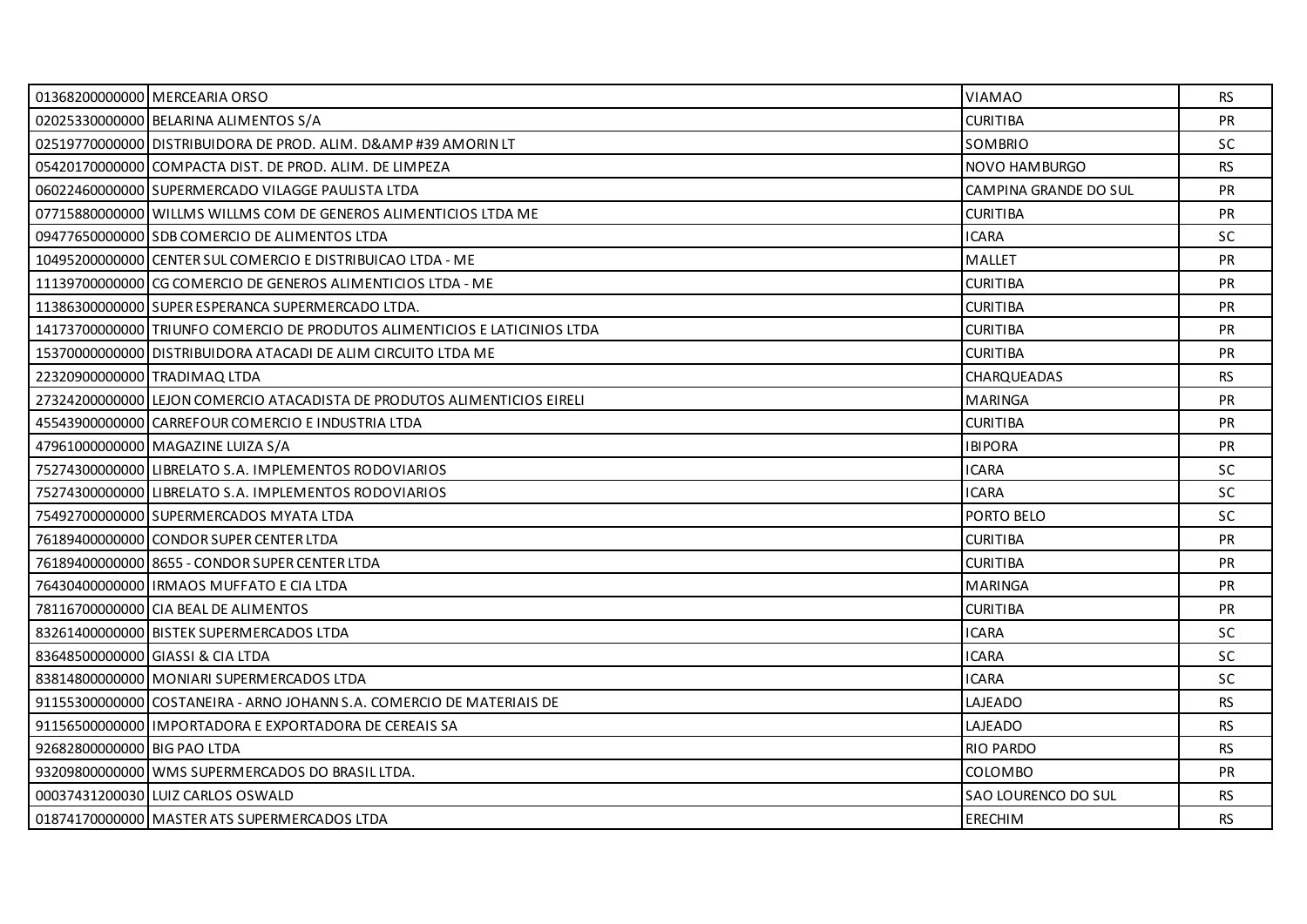| 01874170000000 MASTER ATS SUPERMERCADOS LTDA                                           | <b>ERECHIM</b>            | RS.       |
|----------------------------------------------------------------------------------------|---------------------------|-----------|
| 08407770000000 VERNO LEONHARDT & CIA LTDA                                              | PALMEIRA DAS MISSOES      | <b>RS</b> |
| 09353950000000 SUP MERCADO ALTO SERRANO 2 LTDA                                         | <b>TORRES</b>             | <b>RS</b> |
| 87315800000000 NEUGEBAUER ALIMENTOS S/A                                                | ARROIO DO MEIO            | <b>RS</b> |
| 01884750000000 MASTER SONDA SHOP ADM EMPREEND LTDA                                     | <b>ERECHIM</b>            | <b>RS</b> |
| 02914460000000 SEARA ALIMENTOS LTDA                                                    | <b>FORQUILHINHA</b>       | <b>SC</b> |
| 91156500000000   IMEC. IMPORT. E EXPORT. DE CEREAIS S/A                                | LAJEADO                   | <b>RS</b> |
| 91784400000000   ITALIANINHO ALIMENTOS LTDA                                            | LAJEADO                   | <b>RS</b> |
| 92664000000000 FERRAMENTAS GERAIS COMERCIO E IMPORTACAO DE FERRAMENTAS E MAQUINAS LTDA | <b>CURITIBA</b>           | <b>PR</b> |
| 93209800000000 WMS SUPERMERCADOS DO BRASIL LTDA.                                       | VIAMAO                    | <b>RS</b> |
| 93209800000000 WMS SUPERMERCADOS DO BRASIL LTDA.                                       | LAJEADO                   | <b>RS</b> |
| 93209800000000 WMS SUPERMERCADOS DO BRASIL LTDA.                                       | <b>MARINGA</b>            | <b>PR</b> |
| 00021466700963 ANTONIO MARTINS                                                         | PALMEIRA DAS MISSOES      | <b>RS</b> |
| 00043017363953 AFONSO ALOISIO HENSEL                                                   | <b>ITAPIRANGA</b>         | SC        |
| 05010430000000 ALVARO DA SILVA CRISTINA E FILHOS LTDA                                  | VIAMAO                    | <b>RS</b> |
| 05956110000000 PEDRALI E PEDRALI SUP. LTDA                                             | VIAMAO                    | <b>RS</b> |
| 47508400000000 CIA BRASILEIRA DE DISTRIBUICAO                                          | <b>CURITIBA</b>           | <b>PR</b> |
| 76189400000000 CONDOR SUPER CENTER LTDA                                                | <b>CURITIBA</b>           | <b>PR</b> |
| 76189400000000 CONDOR SUPER CENTER                                                     | <b>PONTA GROSSA</b>       | <b>PR</b> |
| 76635700000000 O.V.D. IMPORTADORA E DISTRIBUIDORA LTDA                                 | <b>CURITIBA</b>           | <b>PR</b> |
| 78116700000000 CIA BEAL DE ALIMENTOS                                                   | <b>CURITIBA</b>           | <b>PR</b> |
| 83261400000000 BISTEK - SUPERMERCADOS LTDA.                                            | <b>ICARA</b>              | <b>SC</b> |
| 83850800000000 CERAMICA PORTO RHODE LTDA - ME                                          | <b>ITAPIRANGA</b>         | SC        |
| 87251200000000 DALLA CORTE PERIPOLLI E CIA LTDA - ME                                   | <b>FAXINAL DO SOTURNO</b> | <b>RS</b> |
| 87296000000000 BENOIT ELETRODOMESTICOS LTDA                                            | LAJEADO                   | <b>RS</b> |
| 91693500000000 ASSOCIACAO PRO ENSINO SUPERIOR EM NOVO HAMBURGO                         | NOVO HAMBURGO             | <b>RS</b> |
| 97046800000000 DARCL BECKER - ME                                                       | SAO LOURENCO DO SUL       | <b>RS</b> |
| 01905100000000 SUPERMERCADO GERMANIA LTDA                                              | SAO BENTO DO SUL          | SC.       |
| 02914460000000 SEARA ALIMENTOS LTDA                                                    | <b>ITAPIRANGA</b>         | SC        |
| 03478450000000 TOKIKAWA E GIOVANNI LTDA                                                | <b>MARINGA</b>            | <b>PR</b> |
| 03644590000000 SANCHES E VECCHIATE LTDA                                                | <b>ASTORGA</b>            | <b>PR</b> |
| 04488970000000 CANDY DISTRIBUIDORA DE DOCES LTDA - EPP                                 | <b>CURITIBA</b>           | <b>PR</b> |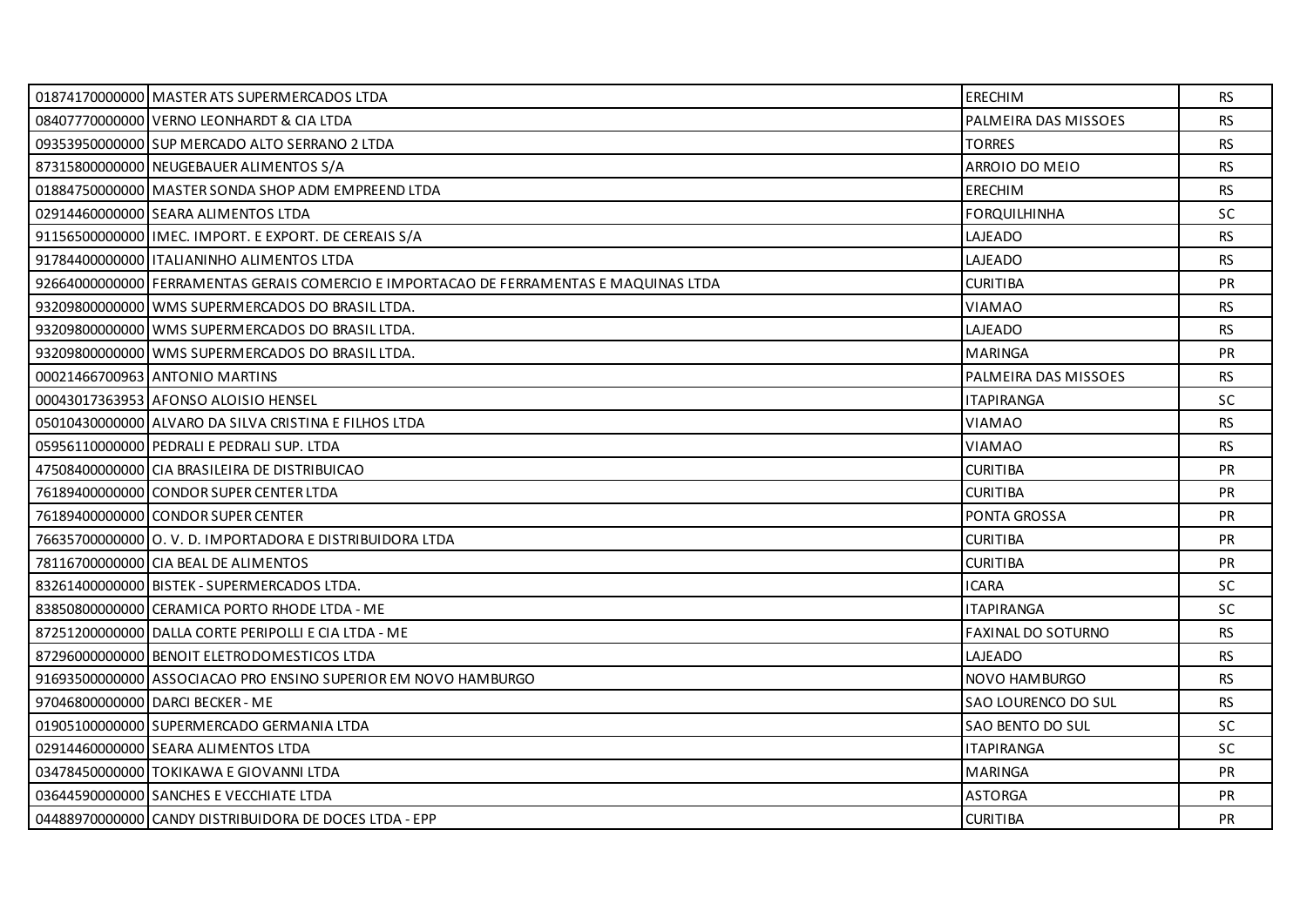| 05593000000000 GUSTO & HENRRI SUPERMERCADOS                           | <b>CURITIBA</b>     | <b>PR</b> |
|-----------------------------------------------------------------------|---------------------|-----------|
| 08008660000000 AGRICER DISTRIBUIDORA E COMERCIAL DE PRODUTOS          | <b>CURITIBA</b>     | <b>PR</b> |
| 08008660000000 AGRICER DISTRIBUIDORA E COMERCIAL DE PRODUTOS          | <b>CURITIBA</b>     | <b>PR</b> |
| 08008660000000 AGRICER DISTR. E COM. DE PROD. ALIMENTICIOS LTDA       | <b>CURITIBA</b>     | PR        |
| 08355530000000 DO VALE FILHO COMERCIAL DE ALIMENTOS LTDA              | <b>CURITIBA</b>     | <b>PR</b> |
| 08355530000000 DO VALE FILHO COMERCIAL DE ALIMENTOS LTDA - 17647      | <b>CURITIBA</b>     | <b>PR</b> |
| 09637860000000 ZANATTA E CHIARENTIM LTDA                              | NOVO HAMBURGO       | <b>RS</b> |
| 11517800000000 COMPANHIA SULAMERICANA DE DISTRIBUICAO                 | PAICANDU            | PR        |
| 16982100000000 MERCADO ODACHOWOSKI LTDA - ME                          | <b>TRES BARRAS</b>  | SC.       |
| 17168900000000 400128,7-REAL SUPLEMENTOS LTDA EPP 0048                | <b>CURITIBA</b>     | <b>PR</b> |
| 19900000000000 CERV KAISER BRASILS A                                  | PONTA GROSSA        | <b>PR</b> |
| 33033000000000 KRAFT FOODS BRASIL LTDA                                | <b>CURITIBA</b>     | <b>PR</b> |
| 72272100000000 ATACADO MARINGA INDUSTRIA E COMERCIO DE ALIMENTOS LTDA | <b>MARINGA</b>      | <b>PR</b> |
| 75014200000000 0000130567-NUNESFARMA DIST DE PROD FARMA LTDA          | <b>CURITIBA</b>     | <b>PR</b> |
| 76430400000000 IRMAOS MUFFATO CIA LTDA                                | <b>PONTA GROSSA</b> | <b>PR</b> |
| 76430400000000 IRMAOS MUFFATO CIA LTDA                                | <b>CURITIBA</b>     | <b>PR</b> |
| 76730400000000 COMERCIAL ALIMENTICIA ZAMPROGNA LTDA                   | <b>CURITIBA</b>     | <b>PR</b> |
| 77500000000000 MERCADOMOVEIS LTDA                                     | <b>PONTA GROSSA</b> | <b>PR</b> |
| 78413300000000 SUPERMERCADO JACOMAR LTDA                              | <b>CURITIBA</b>     | <b>PR</b> |
| 78413300000000 SUPERMERCADO JACOMAR LTDA                              | <b>CURITIBA</b>     | <b>PR</b> |
| 80221000000000 TOZZETO & CIA LTDA                                     | <b>PONTA GROSSA</b> | <b>PR</b> |
| 83724800000000 SUPERMERCADOS MINATTAO LTDA                            | <b>FORQUILHINHA</b> | SC.       |
| 85070100000000 GONCALVES & TORTOLA S/A                                | PARAISO DO NORTE    | PR        |
| 86378400000000 MOCAM SUPERMERCADOS LTDA                               | RIO DOS CEDROS      | <b>SC</b> |
| 90545700000000 HUGO WESTSPHAL                                         | SAO LOURENCO DO SUL | <b>RS</b> |
| 93049200000000 LC BONATO E CIA LTDA                                   | CHARQUEADAS         | <b>RS</b> |
| 93915800000000 E. MARCHETTO E CLOSS E CIA LTDA                        | <b>RIO PARDO</b>    | RS.       |
| 00675715000000 GIASSI EMPREENDIMENTOS E PARTICIPACOES LTDA            | <b>ICARA</b>        | SC.       |
| 02623610000000 ARRIGO FRANCO COMERCIO DE PAES E CARNES LTDA - ME      | <b>CURITIBA</b>     | <b>PR</b> |
| 02831170000000 KOCH HIPERMERCADO LTDA                                 | PORTO BELO          | SC.       |
| 02914460000000 SEARA ALIMENTOS LTDA                                   | XANXERE             | SC.       |
| 03107200000000 PASSARELA CENTER LTDA.                                 | <b>ERECHIM</b>      | RS        |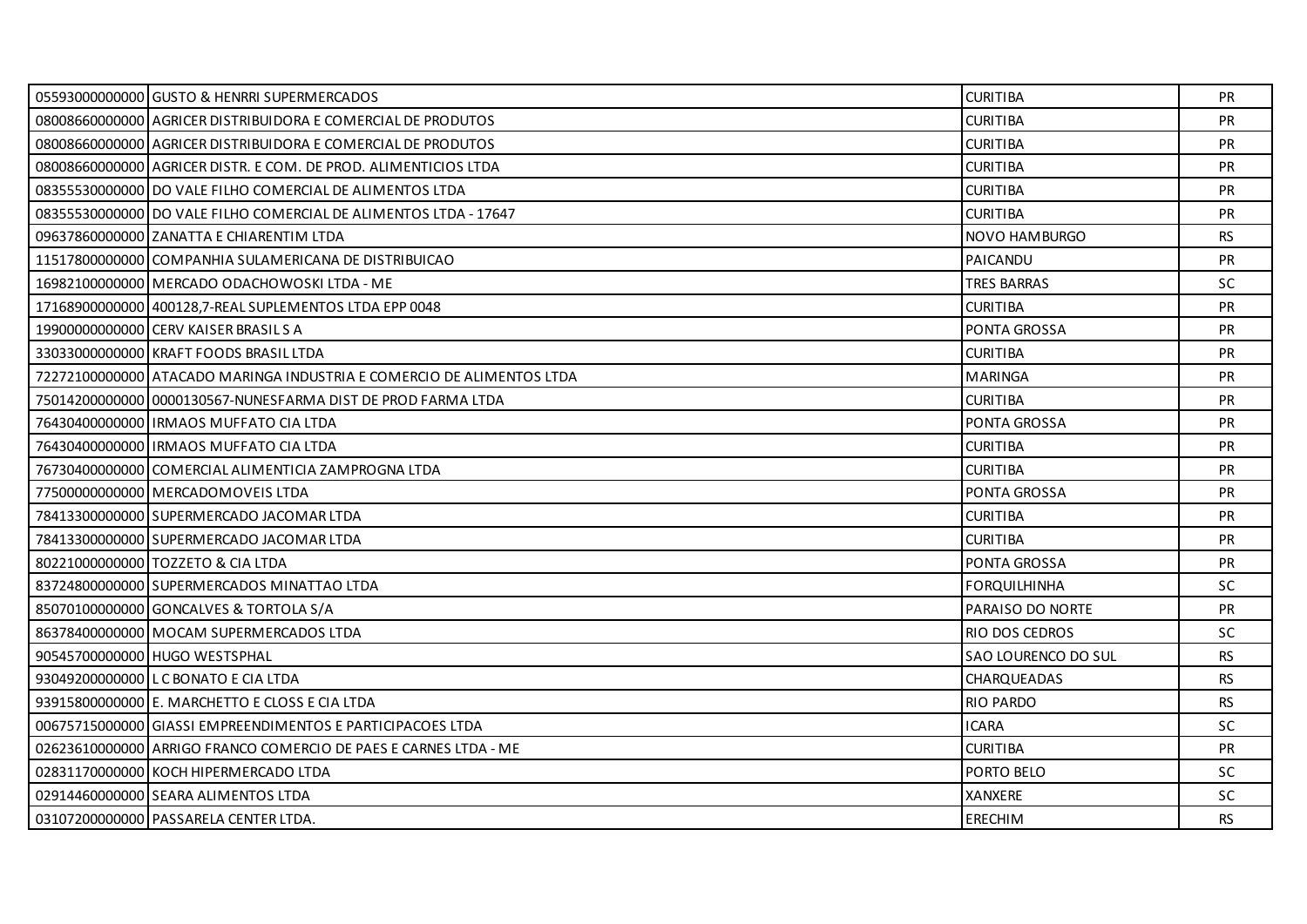|                              | 03628650000000 J B T COMERCIAL DE ALIMENTOS LTDA - 8694             | <b>IBIPORA</b>         | PR.       |
|------------------------------|---------------------------------------------------------------------|------------------------|-----------|
|                              | 03959480000000 SACOLAO FRANCIELI DE ALIMENTOS LTDA                  | PALMEIRA DAS MISSOES   | <b>RS</b> |
|                              | 04768480000000 ITALO SUPERMERCADOS LTDA                             | <b>CURITIBA</b>        | <b>PR</b> |
|                              | 04869720000000 VITAO ALIMENTOS LTDA                                 | <b>CURITIBA</b>        | <b>PR</b> |
|                              | 05395810000000 SALETE TRENTIN & CIA LTDA                            | <b>PORTAO</b>          | RS        |
|                              | 05593000000000 GUSTO & HENRI SUPERMERCADOS LTDA                     | <b>CURITIBA</b>        | <b>PR</b> |
|                              | 06016350000000 VENTOS DO SUL ENERGIA S/A                            | <b>OSORIO</b>          | <b>RS</b> |
|                              | 06022460000000 SUPERMERCADO VILAGGE PAULISTA LTDA                   | <b>CURITIBA</b>        | PR        |
|                              | 07038460000000 SUPERMERCADO SJ LTDA                                 | CAMAQUA                | RS        |
|                              | 07057040000000 SUPER FABI SUPERMERCADOS LTDA                        | <b>CURITIBA</b>        | <b>PR</b> |
|                              | 08511630000000 DISTRIBUIDORA DE PLASTICOS S. CERCADO EIRELI - EPP   | <b>CURITIBA</b>        | PR        |
|                              | 10365500000000 DISTRIBUIDORA DE ALIMENTOS BEIRA RIO LAJEADO LTDA    | LAJEADO                | <b>RS</b> |
|                              | 10989600000000 VAVO COMERCIO DE ALIMENTOS LTDA                      | <b>NOVO HAMBURGO</b>   | RS        |
|                              | 11687400000000 COMLALIM SCHOCH E SIMAO LTDA                         | <b>VIAMAO</b>          | <b>RS</b> |
|                              | 13182400000000 FASTENAL BRASIL IMPORTACAO EXPORTACAO E DISTRIBUICAO | <b>CURITIBA</b>        | <b>PR</b> |
|                              | 19425600000000 MGM MERCEARIA LTDA ME                                | <b>CURITIBA</b>        | <b>PR</b> |
|                              | 25019000000000 P E G SUPERMERCADOS LTDA                             | <b>ICARA</b>           | <b>SC</b> |
|                              | 43375900000000 DENSO DO BRASIL LTDA                                 | <b>CURITIBA</b>        | <b>PR</b> |
|                              | 55962400000000 AGCO DO BRASIL SOLUCOES AGRICOLAS LTDA.              | <b>MOGI DAS CRUZES</b> | SP        |
|                              | 58034300000000 LSI - ADMINISTRACAO E SERVICOS S/A                   | <b>CURITIBA</b>        | <b>PR</b> |
| 75315300000000 ATACADAO S.A. |                                                                     | <b>MARINGA</b>         | <b>PR</b> |
|                              | 77686000000000 MERCADO VIDEIRA LTDA                                 | <b>CURITIBA</b>        | <b>PR</b> |
|                              | 79114500000000 COCAMAR COOPERATIVA AGROINDUSTRIAL                   | <b>MARINGA</b>         | <b>PR</b> |
|                              | 79114500000000 COCAMAR COOPERATIVA AGROINDUSTRIAL                   | <b>MARINGA</b>         | <b>PR</b> |
|                              | 79188900000000 GBR COMERCIO DE ALIMENTOS EIRELI - ME                | <b>CURITIBA</b>        | <b>PR</b> |
|                              | 79379500000000 HAVAN LOJAS DE DEPARTAMENTOS LTDA                    | <b>MARINGA</b>         | <b>PR</b> |
|                              | 79430700000000 FARMACIA E DROGARIA NISSEI S.A.                      | <b>COLOMBO</b>         | <b>PR</b> |
|                              | 81243900000000 MAPIS COMERCIAL DE ALIMENTOS LTDA                    | <b>CURITIBA</b>        | PR        |
|                              | 81472700000000 JC LOUREIRO NETO E CIA LTDA                          | PONTA GROSSA           | <b>PR</b> |
|                              | 81611900000000 OESA COMERCIO E REPRESENTACOES S A                   | <b>BIGUACU</b>         | <b>SC</b> |
| 82641300000000 CREMER S.A.   |                                                                     | <b>INDAIAL</b>         | <b>SC</b> |
|                              | 83648500000000 GRASSI E CIA LTDA                                    | <b>ICARA</b>           | SC.       |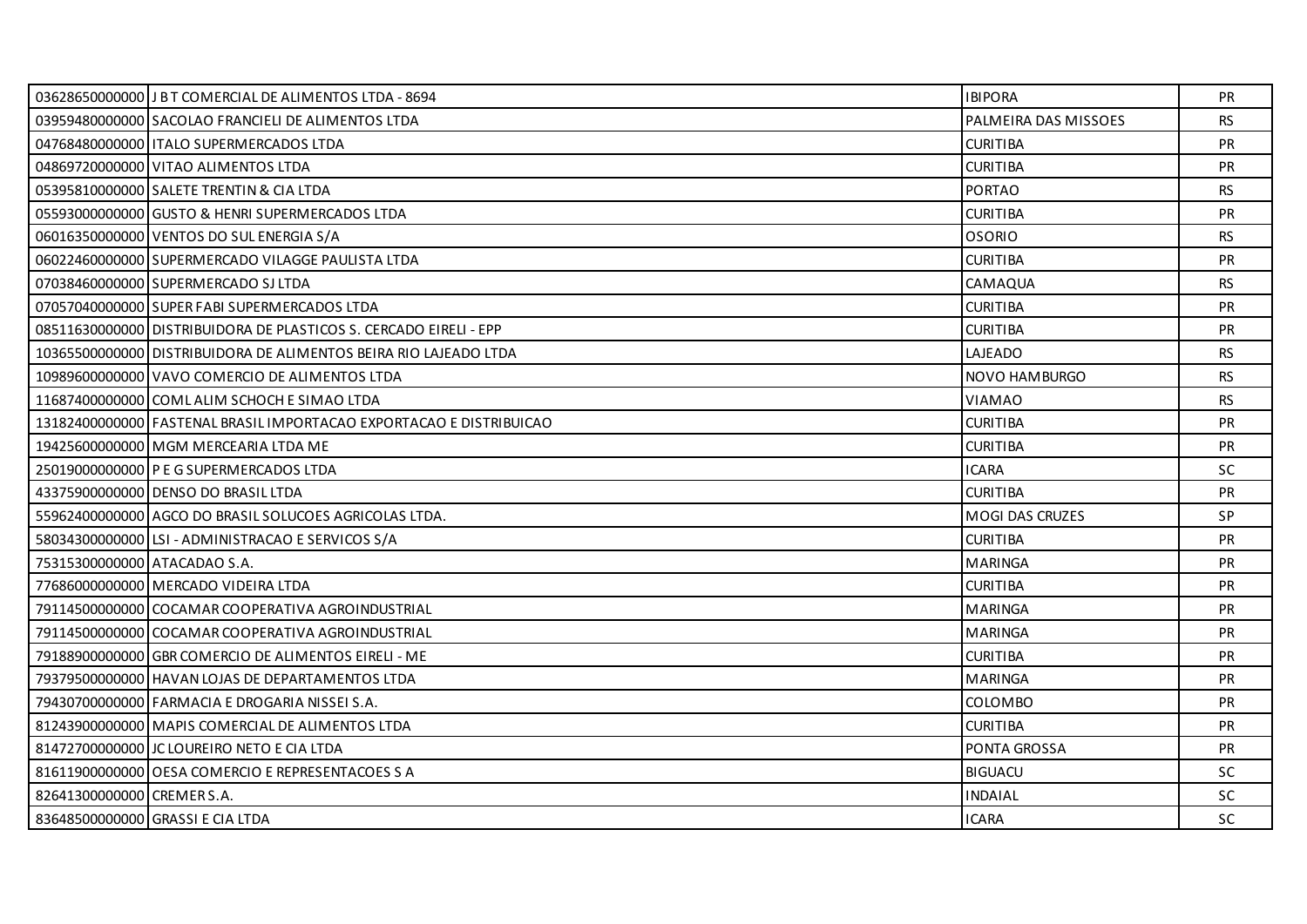|                          | 85039800000000 ANTONIO OSVALDO CRUZ                                      | <b>CURITIBA</b>      | <b>PR</b> |
|--------------------------|--------------------------------------------------------------------------|----------------------|-----------|
|                          | 87674000000000 TCHE MACHADO COMERCIO DE ALIMENTOS LTDA                   | PALMEIRA DAS MISSOES | <b>RS</b> |
|                          | 01136190000000 INGOMAR HUBNER E CIA LTDA                                 | SAO LOURENCO DO SUL  | <b>RS</b> |
|                          | 01874170000000 MASTER ATS SUPERMERCADOS LTDA                             | ERECHIM              | <b>RS</b> |
|                          | 01905100000000 SUPERMERCADO GERMANIA LTDA                                | SAO BENTO DO SUL     | SC        |
|                          | 14335200000000 V. I. DE FARIAS - SUPERMERCADO                            | <b>OSORIO</b>        | <b>RS</b> |
|                          | 80178100000000 COMERCIO DE CEREAIS DELA SANTOS LTDA                      | COLOMBO              | <b>PR</b> |
|                          | 83647000000000 A. ANGELONI & CIA. LTDA                                   | <b>MARINGA</b>       | PR        |
|                          | 90799400000000 V. S. LOPES E CIA LTDA                                    | ARROIO DO SAL        | <b>RS</b> |
|                          | 93209800000000 WMS SUPERMERCADOS DO BRASIL LTDA                          | NOVO HAMBURGO        | <b>RS</b> |
|                          | 93209800000000 WMS SUPERMERCADO DO BRASIL LTDA                           | <b>CURITIBA</b>      | PR        |
|                          | 02185090000000 OCTAVIANO ZANDONAI & CIA LTDA                             | ERECHIM              | <b>RS</b> |
|                          | 02756170000000 CRISTIANO DUARTE KRAS BORGES - EPP                        | OSORIO               | <b>RS</b> |
|                          | 03880280000000 DIEMENTZ COM DE ELETRO MOVEIS                             | <b>PORTAO</b>        | <b>RS</b> |
|                          | 05147400000000 COMERCIAL VALONI LTDA - EPP                               | <b>ITAQUI</b>        | <b>RS</b> |
|                          | 07222560000000 PHP SUPERMERCADO LTDA - EPP                               | <b>ERECHIM</b>       | <b>RS</b> |
|                          | 47508400000000 COMPANHIA BRASILEIRA DE DISTRIBUICAO                      | <b>CURITIBA</b>      | PR        |
|                          | 47508400000000 CIA BRASILEIRA DE DISTRIBUICAO                            | <b>CURITIBA</b>      | <b>PR</b> |
| 83814800000000   MONIARI |                                                                          | <b>ICARA</b>         | SC.       |
|                          | 88379800000000 CALCADOS BEIRA RIO S/A                                    | <b>OSORIO</b>        | <b>RS</b> |
|                          | 90034200000000 DERCLJOSE STRELOW - ME                                    | SAO LOURENCO DO SUL  | <b>RS</b> |
|                          | 04686830000000 FADALEAL SUPERMERCADOS LTDA                               | <b>CURITIBA</b>      | <b>PR</b> |
|                          | 05593000000000 GUSTO E HENRI SUPERMERCADOS LTDA                          | <b>COLOMBO</b>       | PR        |
|                          | 08355530000000 DO VALE FILHO COM DE ALIMENTOS LTDA                       | <b>CURITIBA</b>      | <b>PR</b> |
|                          | 11383300000000 FRANCISCO SAID HUSSEIM MUSSI                              | <b>CURITIBA</b>      | <b>PR</b> |
|                          | 14399900000000 SHOPPING DO REAL UTILIDADES DOMESTICAS LTDA - ME          | <b>MARINGA</b>       | PR        |
|                          | 16434100000000 ABS UNI SISTEMAS DE IMPRESSAO LTDA                        | LAJEADO              | <b>RS</b> |
|                          | 18803700000000 CENTRAL DE NEGOCIOS E ALIMENTOS REDE TOP LTDA             | <b>INDAIAL</b>       | SC.       |
|                          | 23171300000000 S.R.DE OLIVEIRA LIMA - COMERCIO DE UTILIDADES DOMESTICAS  | PONTA GROSSA         | PR        |
|                          | 24107200000000 E.R.B. DISTRIBUIDORA E COMERCIAL DE PRODUTOS ALIMENTICIOS | COLOMBO              | <b>PR</b> |
|                          | 43999400000000 VOLVO DO BRASIL VEICULOS LTDA                             | <b>CURITIBA</b>      | <b>PR</b> |
|                          | 75739100000000 SEARA-IND. E COMERCIO DE PRODUTOS AGRO- PECUARIOS LTDA    | <b>IBIPORA</b>       | <b>PR</b> |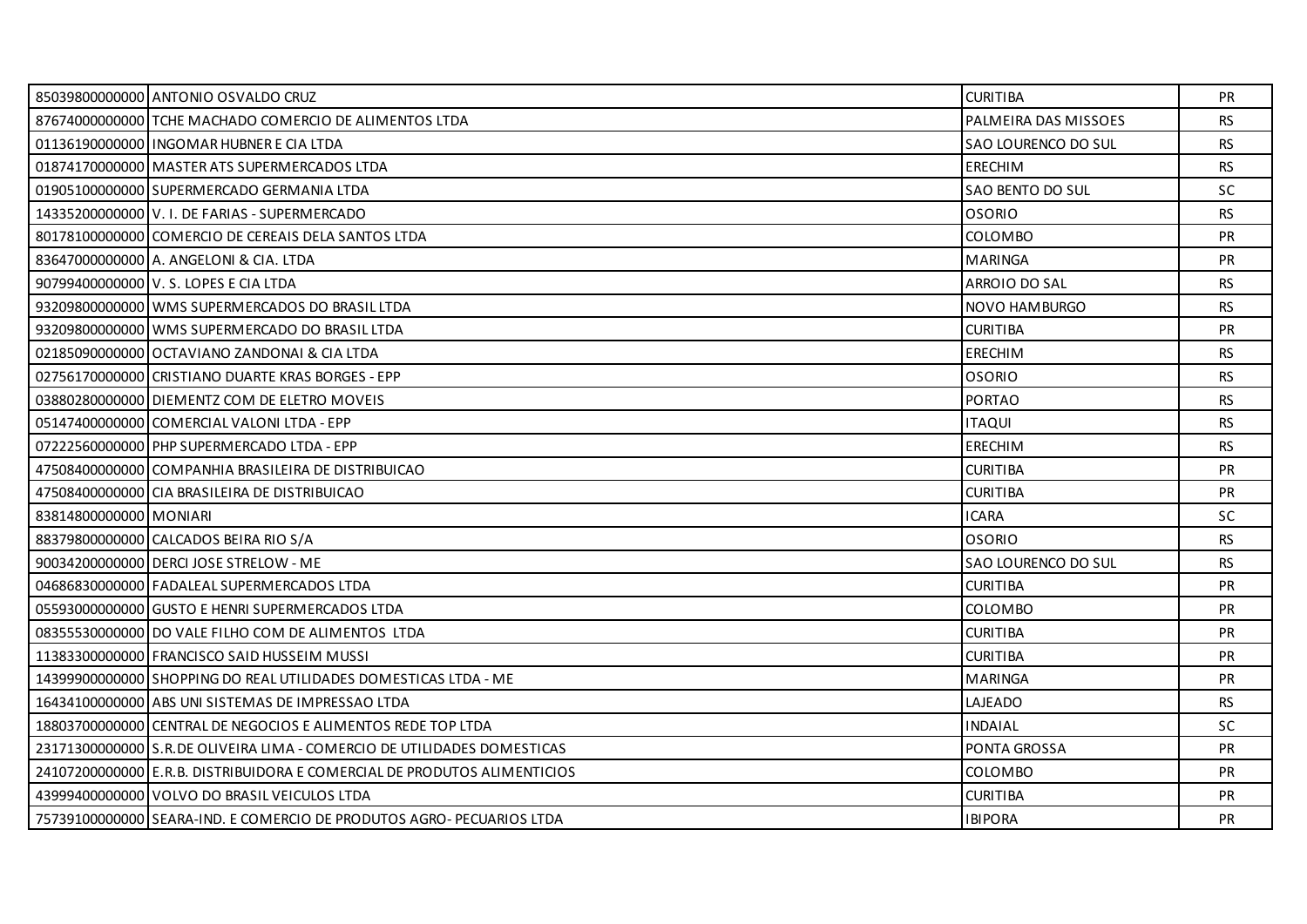|                         | 76189400000000 CONDOR SUPER CENTER LTDA                                | <b>CURITIBA</b>  | PR.       |
|-------------------------|------------------------------------------------------------------------|------------------|-----------|
|                         | 76189400000000 CONDOR SUPER CENTER LTDA                                | <b>CURITIBA</b>  | <b>PR</b> |
|                         | 76730400000000 COMERCIAL ALIMENTICIA ZAMPROGNA LTDA                    | <b>CURITIBA</b>  | <b>PR</b> |
|                         | 77164100000000 SUPERMERCADOS TISSI LTDA                                | <b>CURITIBA</b>  | <b>PR</b> |
|                         | 78751800000000 SUPERMERCADO GOIS LTDA                                  | <b>CURITIBA</b>  | <b>PR</b> |
|                         | 80186400000000 COMERCIO DE CEREAIS DELAMARTES LTDA                     | <b>COLOMBO</b>   | <b>PR</b> |
|                         | 83310400000000 COOPERATIVA CENTRAL AURORA ALIMENTOS                    | <b>ERECHIM</b>   | RS.       |
|                         | 86378400000000 MOCAM SUPERMERCADOS LTDA                                | RIO DOS CEDROS   | <b>SC</b> |
|                         | 93209800000000 WMS SUPERMERCADOS DO BRASIL LTDA                        | <b>CURITIBA</b>  | <b>PR</b> |
|                         | 93209800000000 WMS SUPERMERCADOS DO BRASIL LTDA                        | <b>MARINGA</b>   | <b>PR</b> |
|                         | 93314200000000 COMERCIO DE ALIMENTOS GUARNIERI LTDA - EPP              | LAJEADO          | <b>RS</b> |
|                         | 00063960001920 WAL MART BRASIL LTDA                                    | <b>CURITIBA</b>  | <b>PR</b> |
|                         | 00767659000000 PRECISAO COMERCIO DE GENEROS ALIM LTDA                  | <b>CURITIBA</b>  | PR        |
| 01838720000000 BRF S.A. |                                                                        | LAJEADO          | <b>RS</b> |
|                         | 01874170000000 MASTER ATS SUPERMERCADOS LTDA                           | ERECHIM          | <b>RS</b> |
|                         | 02469760000000 PANATURA INDUSTRIA E COMERCIO DE ALIMENTOS LTDA         | <b>CURITIBA</b>  | <b>PR</b> |
|                         | 02521070000000 PAULO ROBERTO FORNARI & CIA LTDA.                       | <b>ERECHIM</b>   | <b>RS</b> |
|                         | 036096800000001AMP TRIUNFO COMERCIO DE PRODUTOS ALIMENTICIOS LTDA - EP | <b>CURITIBA</b>  | <b>PR</b> |
|                         | 03644590000000 SANCHES E VECCHIATE LTDA                                | <b>ASTORGA</b>   | <b>PR</b> |
|                         | 04923040000000 MERCADO ALVORADA LTDA.                                  | NOVO HAMBURGO    | <b>RS</b> |
|                         | 05056580000000 SACOLAO POPULAR CURITIBANO LTDA - EPP                   | <b>CURITIBA</b>  | <b>PR</b> |
|                         | 05056580000000 SACOLAO POPULAR CURITIBANO LTDA                         | <b>CURITIBA</b>  | <b>PR</b> |
|                         | 05147400000000 COMERCIAL VALONI LTDA                                   | <b>ITAQUI</b>    | <b>RS</b> |
|                         | 05557020000000 SUPERMERCADO MANOS LTDA - EPP                           | SAO BENTO DO SUL | <b>SC</b> |
|                         | 06057220000000 SENDAS DISTRIBUIDORA S A                                | <b>CURITIBA</b>  | <b>PR</b> |
|                         | 07448370000000 SUPERMERCADO PILARZINHO LTDA                            | <b>CURITIBA</b>  | PR        |
|                         | 07591650000000 MINI MERCADO FAMILIA SILVA LTDA                         | <b>CURITIBA</b>  | <b>PR</b> |
|                         | 08008660000000 AGRICER DISTRIBUIDORA E COMERCIAL DE PRODUTOS           | <b>CURITIBA</b>  | <b>PR</b> |
|                         | 09419160000000 MERCADO NOVO DIA LTDA - ME                              | SAO BENTO DO SUL | <b>SC</b> |
|                         | 09439590000000 MELO PET SHOP - COMERCIO DE RACOES LTDA                 | <b>CURITIBA</b>  | <b>PR</b> |
|                         | 10473200000000 EMPERIUIL MERCEARIA LTDA - ME                           | <b>CURITIBA</b>  | <b>PR</b> |
|                         | 10495200000000 CENTER SUL COM E DISTRIBUICAO LTDA                      | <b>MALLET</b>    | <b>PR</b> |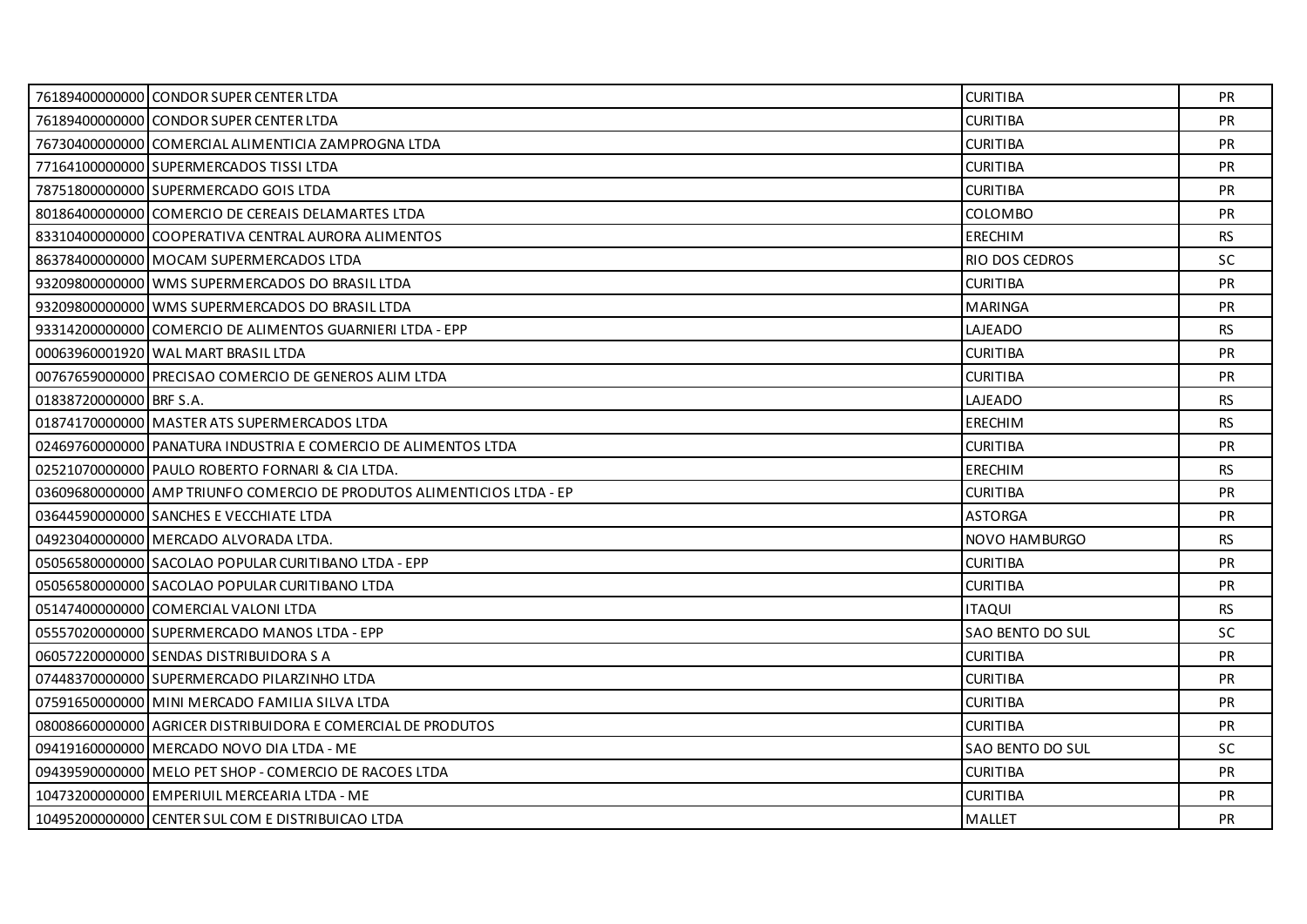| 10495200000000 CENTER SUL COMERCIO E DISTRIBUICAO LTDA - ME               | <b>MALLET</b>           | <b>PR</b> |
|---------------------------------------------------------------------------|-------------------------|-----------|
| 12078100000000 SUPERLIDER COMERCIO DE ALIMENTOS LTDA.                     | CAMPINA GRANDE DO SUL   | <b>PR</b> |
| 16976300000000 LIBRELATO CAMINHOES, CHAPEACAO, PINTURA E AUTOPECAS EIRELI | <b>ICARA</b>            | <b>SC</b> |
| 18025200000000 MINIMERCADO GRANDO LTDA                                    | VIAMAO                  | <b>RS</b> |
| 18026100000000 SUPERMERCADO GS M S LTDA                                   | <b>CURITIBA</b>         | PR        |
| 18291900000000 RODRIGUES E PASTRE COMERCIO DE ALIMENTOS LTDA - ME         | <b>CURITIBA</b>         | <b>PR</b> |
| 19242900000000 I IVAN CESAR DO PRADO                                      | <b>XANXERE</b>          | <b>SC</b> |
| 23529800000000 PEDRALLI RESTAURANTE EIRELI ME                             | VIAMAO                  | <b>RS</b> |
| 24403500000000 JET VENDAS DE BEBIDAS E PRODUTOS ALIMENTICIOS LTDA         | <b>COLOMBO</b>          | <b>PR</b> |
| 28076200000000 F & C UTILIDADES E PRESENTES LTDA - EPP                    | <b>MARINGA</b>          | <b>PR</b> |
| 68851900000000 GRANDE MURALHA COMERCIO DE PRODUTOS ALIM EIRELI            | <b>CURITIBA</b>         | PR        |
| 73546000000000 PANIFICADORA FUSCHPAN LTDA                                 | <b>CURITIBA</b>         | <b>PR</b> |
| 75167400000000 PAPELARIA E BAZAR AVENIDA LTDA - EPP                       | <b>CURITIBA</b>         | <b>PR</b> |
| 75400200000000 CASSOL MATERIAIS DE CONSTRUCAO LTDA                        | <b>CURITIBA</b>         | PR        |
| 76093700000000 COPACOL-COOPERATIVA AGROINDUSTRIAL CONSOLATA               | <b>FORMOSA DO OESTE</b> | <b>PR</b> |
| 76608700000000 MOVEIS CORREA BACK LTDA                                    | FORQUILHINHA            | SC.       |
| 77164100000000 SUPERMERCADOS TISSI LTDA                                   | <b>CURITIBA</b>         | PR        |
| 79427200000000 SUPERMERCADO MARCIO LTDA                                   | XANXERE                 | <b>SC</b> |
| 79837700000000 SUPERMERCADO MANENTII                                      | <b>FORQUILHINHA</b>     | <b>SC</b> |
| 80862500000000 GERALDO DIVONEI PEDROSO MERCADO-29059                      | PONTA GROSSA            | PR        |
| 86378400000000 MOCAM SUPERMERCADOS LTDA                                   | <b>INDAIAL</b>          | SC.       |
| 86378400000000 MOCAM SUPERMERCADOS LTDA                                   | <b>INDAIAL</b>          | <b>SC</b> |
| 89774200000000 COOPERATIVA LANGUIRU LTDA                                  | ARROIO DO MEIO          | <b>RS</b> |
| 93209800000000 WMS SUPERMERCADOS DO BRASIL LTDA.                          | <b>CURITIBA</b>         | <b>PR</b> |
| 94846800000000 SUPERMERCADO GANABARA S/A                                  | SAO LOURENCO DO SUL     | RS        |
| 87887600000000 PADARIA E CONFEITARIA BIANCHI LTDA.                        | <b>VIAMAO</b>           | <b>RS</b> |
| 92664000000000 FERRAMENTAS GERAIS COMERCIO IMP DE FERRAM. E MAQUINAS LTDA | <b>CURITIBA</b>         | <b>PR</b> |
| 93209800000000 WMS SUPERMERCADOS DO BRASIL LTDA                           | <b>CURITIBA</b>         | PR        |
| 25383100000000 SUPERMERCADO CORIN EIRELI - EPP                            | FOZ DO IGUACU           | <b>PR</b> |
| 72221200000000 SIMIONATO COMERCIO DE MATERIAIS DE CONSTRUCAO LTDA         | PORTO ALEGRE            | RS.       |
| 73851200000000 COMERCIO DE GENEROS ALIMENTICIOS VALMOR & CELIA LTDA       | <b>PENHA</b>            | <b>SC</b> |
| 76125200000000 MOINHO ARAPONGAS S/A                                       | ARAPONGAS               | <b>PR</b> |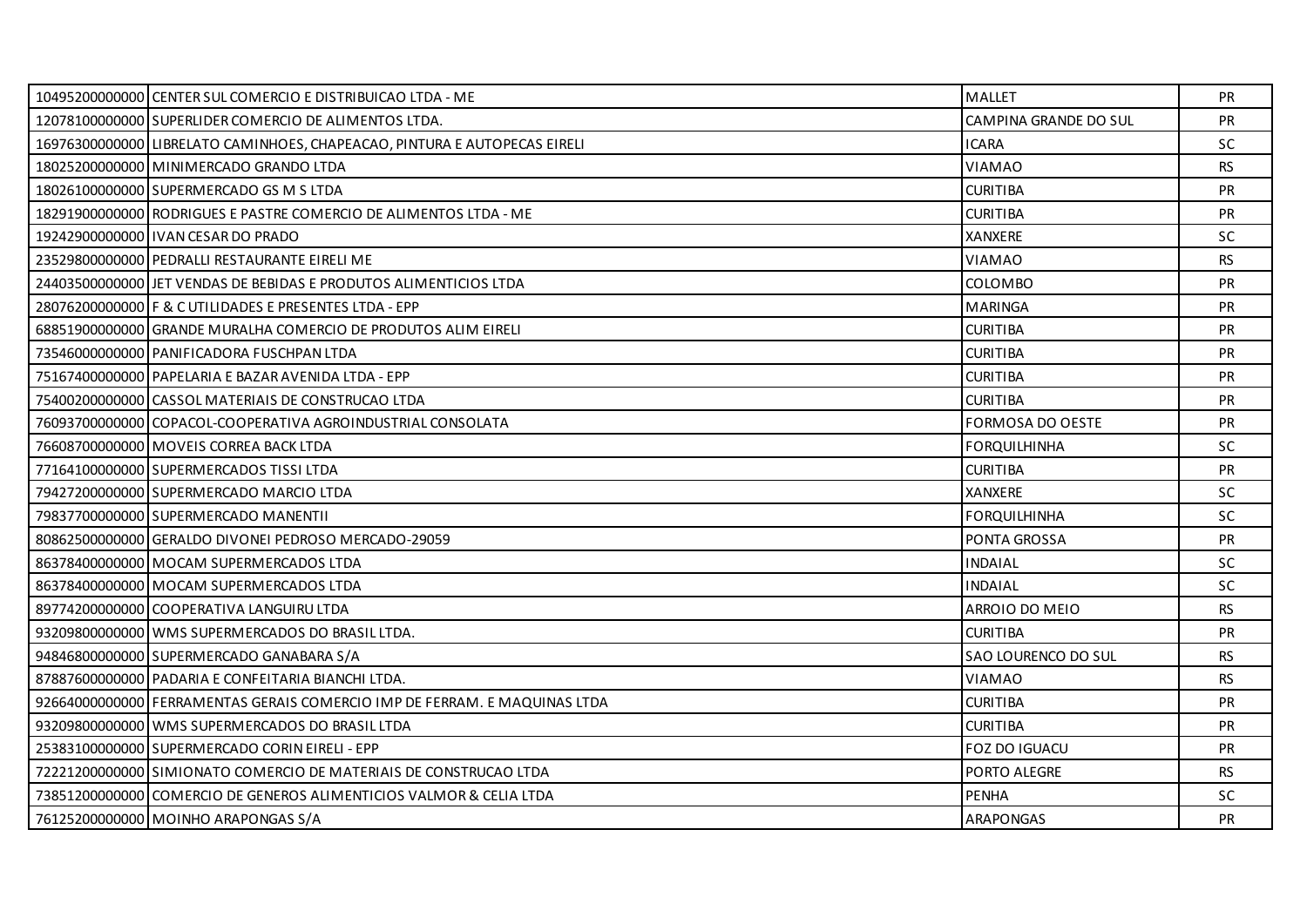|                              | 76430400000000   IRMAOS MUFFATO E CIA LTDA                           | CAMBE                 | PR.       |
|------------------------------|----------------------------------------------------------------------|-----------------------|-----------|
|                              | 81354400000000 ERVIN BRONGIEL E CIA LTDA                             | SAO MATEUS DO SUL     | <b>PR</b> |
|                              | 88153100000000 DIGIMER PRODUTOS DE IMFORMATICA LTDA                  | PORTO ALEGRE          | RS.       |
|                              | 89735100000000 GAUCHAFARMA MEDICAMENTOS LTDA                         | PORTO ALEGRE          | <b>RS</b> |
|                              | 89897200000000 RIGHI COMERCIO DE GENEROS ALIMENTICIOS LIMITADA       | SANTANA DO LIVRAMENTO | <b>RS</b> |
|                              | 89982300000000 COOPERATIVA TRITICOLA FREDERICO WESTPHALEN LTDA       | FREDERICO WESTPHALEN  | <b>RS</b> |
|                              | 92572400000000 BRITOS & BRITOS LTDA - EPP                            | <b>ACEGUA</b>         | <b>RS</b> |
|                              | 93209800000000 WMS SUPERMERCADOS                                     | <b>LONDRINA</b>       | PR        |
|                              | 94106700000000 MARASCA COMERCIO DE CEREAIS LTDA                      | <b>CRUZ ALTA</b>      | <b>RS</b> |
|                              | 021850900000001OCTAVIANO ZANDONAI                                    | JOACABA               | <b>SC</b> |
|                              | 02611870000000 DIALLI DISTR DE ALIMENTOS LTDA                        | <b>LONDRINA</b>       | PR        |
|                              | 02945890000000 ELAIZE SILVA PEZZI & CIA LTDA                         | PORTO ALEGRE          | RS.       |
|                              | 03644590000000 SANCHES E VECCHIATE LTDA                              | ARAPONGAS             | PR        |
|                              | 04698510000000 SUPERMERCADO BERTAGNOLI LTDA                          | <b>SANTA MARIA</b>    | <b>RS</b> |
|                              | 049076000000001FORTPEL COMERCIO DE DESCARTAVEIS LTDA                 | PORTO ALEGRE          | <b>RS</b> |
|                              | 05150640000000 PRESS COMERCIO DE ALIMENTOS LTDA                      | PORTO ALEGRE          | <b>RS</b> |
|                              | 05318770000000 ALBERTI COMERCIO DE ALIMENTOS SAO CRISTOVAO LTDA - ME | <b>CHAPECO</b>        | <b>SC</b> |
|                              | 077696900000001FUNDACAO PARQUE TECNOLOGICO ITAIPU - BRASIL           | FOZ DO IGUACU         | <b>PR</b> |
|                              | 23585900000000 GOLDEN LAGHETTO                                       | <b>GRAMADO</b>        | <b>RS</b> |
|                              | 73396400000000 M M ROSSO SUPERMERCADO LTDA                           | CRICIUMA              | <b>SC</b> |
| 75315300000000 ATACADAO S.A. |                                                                      | <b>CHAPECO</b>        | <b>SC</b> |
|                              | 77784200000000 SUPERMERCADO GRICZINSKI LTDA                          | TEIXEIRA SOARES       | <b>PR</b> |
|                              | 79863900000000 NESTOR LACHMAN & CIA LTDA                             | PATO BRANCO           | PR        |
|                              | 80525300000000 R. J. GAZOLLA EIRELI                                  | NOVA ESPERANCA        | <b>PR</b> |
|                              | 82647200000000 COOP PROD E ABASTEC VALE DO ITAJAI                    | <b>BLUMENAU</b>       | <b>SC</b> |
|                              | 82647200000000 COOPERATIVA DE PRODUCAO E ABASTECIMENTO DO            | BLUMENAU              | <b>SC</b> |
|                              | 82946300000000 SUPERMERCADO MAZZUCCO LTDA                            | MORRO DA FUMACA       | <b>SC</b> |
|                              | 95597600000000 SUPERMERCADOS BELTRAME LTDA.                          | <b>SANTA MARIA</b>    | <b>RS</b> |
|                              | 98244600000000 COOP. MISTA TUCUNDUVA LTDA                            | <b>TUCUNDUVA</b>      | <b>RS</b> |
|                              | 98244600000000 COOPERATIVA MISTA TUCUNDUVA LTDA                      | TUCUNDUVA             | RS.       |
|                              | 03240260000000 JEDIL COM. IMPORT. E EXPORT. LTDA                     | PORTO ALEGRE          | <b>RS</b> |
|                              | 03672270000000 FAELA DISTRIBUIDORA LTDA                              | <b>ERVAL VELHO</b>    | <b>SC</b> |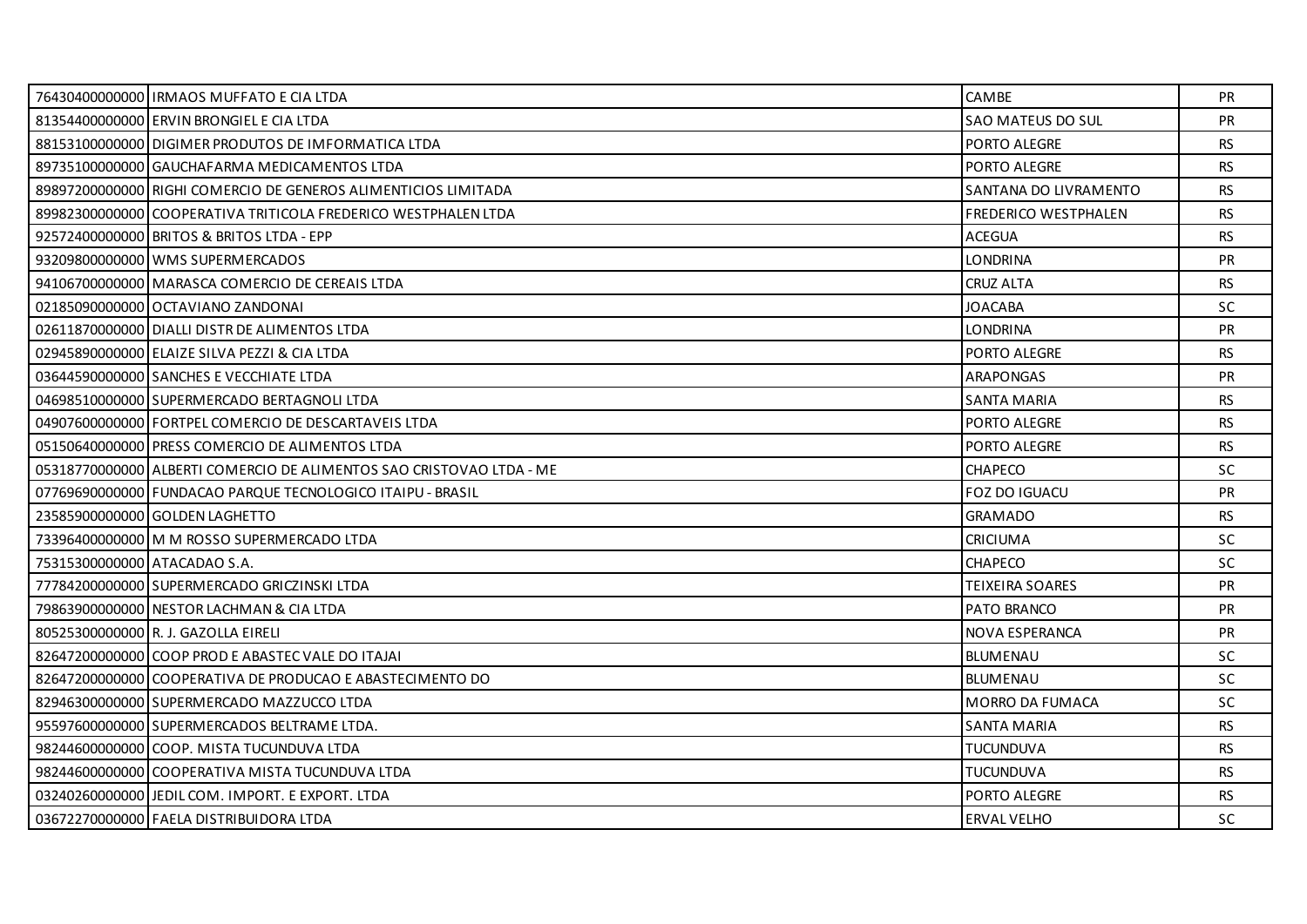| 07172430000000 SUPERMERCADO FRATELLO LTDA                          | PORTO ALEGRE         | RS.       |
|--------------------------------------------------------------------|----------------------|-----------|
| 10828600000000 SUPERMERCADO TONHAO LTDA - ME                       | <b>LONDRINA</b>      | PR        |
| 90120000000000 IRMAOS LINKE & CIA.LTDA.                            | <b>CRUZ ALTA</b>     | <b>RS</b> |
| 00212675000000 ABT COMERCIAL ELETRICA LTDA                         | PORTO ALEGRE         | <b>RS</b> |
| 91293000000000 LIBRAGA, BRANDAO & CIA LTDA                         | <b>SANTA MARIA</b>   | <b>RS</b> |
| 92696500000000 MANZOLI SA COMERCIO E INDUSTRIA                     | PORTO ALEGRE         | <b>RS</b> |
| 92696500000000 MANZONI S A COMERCIO E INDUSTRIA                    | PORTO ALEGRE         | <b>RS</b> |
| 93209800000000 WMS SUPERMERCADOS DO BRASIL LTDA                    | PORTO ALEGRE         | <b>RS</b> |
| 93209800000000 WMS SUPERMERCADOS DO BRASIL LTDA                    | PORTO ALEGRE         | <b>RS</b> |
| 93209800000000 WMS SUPERMERCADOS DO BRASIL LTDA                    | PORTO ALEGRE         | <b>RS</b> |
| 93209800000000 WMS SUPERMERCADOS DO BRASIL LTDA.                   | <b>SANTA MARIA</b>   | <b>RS</b> |
| 93209800000000 WMS SUPERMERCADOS DO BRASIL LTDA                    | PORTO ALEGRE         | <b>RS</b> |
| 01618150000000 CENTER SHOP COMERCIO IMPORTACAO E EXPORTACAO LTDA   | PORTO ALEGRE         | <b>RS</b> |
| 01618150000000 CENTER SHOP COMERCIO IMPORTACAO E EXPORTACAO LTDA   | PORTO ALEGRE         | <b>RS</b> |
| 01618150000000 CENTER SHOP COM. IMP. E EXP. LTDA                   | PORTO ALEGRE         | <b>RS</b> |
| 02296610000000 COSMETICOS SANTAMARIENSE LTDA                       | <b>SANTA MARIA</b>   | <b>RS</b> |
| 03561880000000 S.M.I.COMERCIO DE ALIMENTOS LTDA                    | SAO MIGUEL DO IGUACU | PR        |
| 06980540000000 COMERCIAL NOVO ALIMENTOS LTDA                       | PORTO ALEGRE         | RS        |
| 10293500000000 D BONIATTI & CIA LTDA                               | <b>CORBELIA</b>      | <b>PR</b> |
| 11301200000000 BEM ME QUER - ENXOVAIS E CONFECCOES LTDA            | PORTO ALEGRE         | <b>RS</b> |
| 45543900000000 CARREFOUR COMERCIO E INDUSTRIA LTDA                 | <b>LONDRINA</b>      | <b>PR</b> |
| 59427300000000 CARREFOUR PROMOTORA DE VENDAS E PARTICIPACOES LTDA. | PORTO ALEGRE         | RS        |
| 78588400000000 CASA VISCARDI SA COMERCIO E IMPORTACAO              | <b>LONDRINA</b>      | PR        |
| 83307900000000 BRASAO SUPERMERCADOS S/A                            | <b>CHAPECO</b>       | SC.       |
| 83307900000000 BRASAO SUPERMERCADOS S/A                            | <b>CHAPECO</b>       | <b>SC</b> |
| 83314800000000 COMERCIAL CELEIRO LTDA                              | <b>CHAPECO</b>       | <b>SC</b> |
| 87083500000000 DANILO D TIZZIANI E CAI LTDA                        | PORTO ALEGRE         | <b>RS</b> |
| 90969400000000 COMERCIAL SCHWERZ LTDA                              | CRUZ ALTA            | <b>RS</b> |
| 92091900000000 ASUN COM DE GEN ALIM LTDA - POA                     | PORTO ALEGRE         | <b>RS</b> |
| 92739400000000 COMERCIAL ELETRICA SAO PEDRO LTDA                   | PORTO ALEGRE         | <b>RS</b> |
| 92852800000000 DIMED DISTRIBUIDORA DE MEDICAMENTOS LTDA            | PORTO ALEGRE         | <b>RS</b> |
| 93015000000000 CIA ZAFARI COMERCIO E INDUSTRIA                     | PORTO ALEGRE         | RS.       |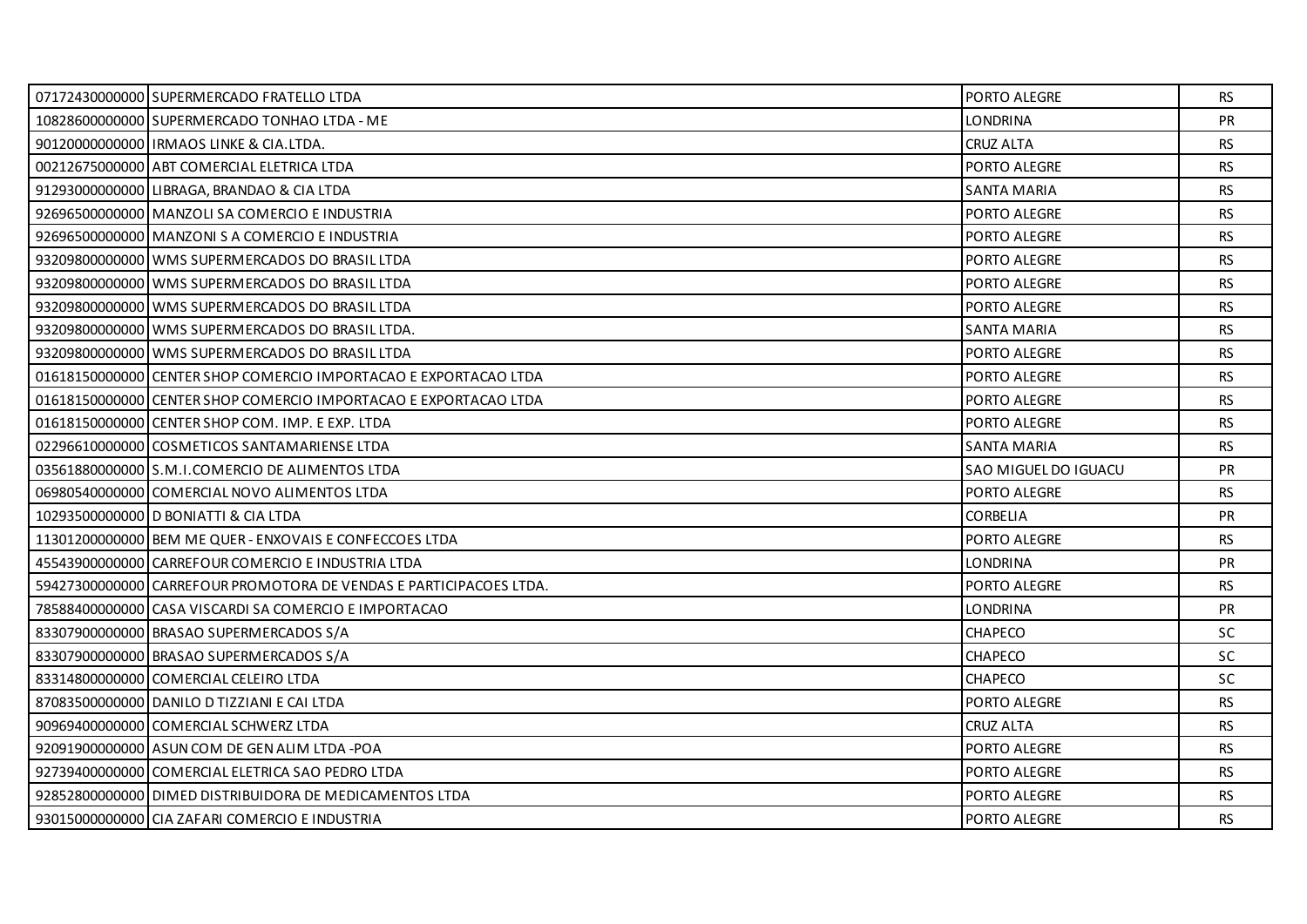|                            | 95563000000000 ALES ASSOC LONDRINENSE DE EMPRESARIOS SUPERMERCADISTAS  | <b>LONDRINA</b>       | PR        |
|----------------------------|------------------------------------------------------------------------|-----------------------|-----------|
|                            | 01106500000000 SUPERMERCADO PELEGRIN                                   | MORRO DA FUMACA       | SC.       |
|                            | 01618150000000 CENTER SHOP COMERCIO IMPORTACAO E EXPORTACAO LTDA       | PORTO ALEGRE          | RS        |
|                            | 02914460000000 SEARA ALIMENTOS LTDA.                                   | FREDERICO WESTPHALEN  | <b>RS</b> |
|                            | 03840990000000 SAINT-GOBAIN DISTRIBUICAO BRASIL LTDA                   | <b>LONDRINA</b>       | <b>PR</b> |
|                            | 04744700000000 ALO EMBALAGENS LTDA - EPP                               | <b>LONDRINA</b>       | <b>PR</b> |
|                            | 05019420000000 MANICA ELETRO - COMERCIO DE MOVEIS E ELETRO ELETRONICOS | <b>CORBELIA</b>       | <b>PR</b> |
|                            | 07306830000000 BRUXELAS COMERCIO DE ALIMENTOS LTDA                     | CAMBE                 | <b>PR</b> |
|                            | 07306830000000 BRUXELAS COMERCIO DE ALIMENTOS LTDA                     | CAMBE                 | <b>PR</b> |
|                            | 07306830000000 BRUXELAS COMERCIO DE ALIMENTOS LTDA                     | <b>LONDRINA</b>       | <b>PR</b> |
|                            | 08490380000000 UNIMIX COM DE ALIMENTOS                                 | PORTO ALEGRE          | <b>RS</b> |
|                            | 13376800000000 TR COMERCIO UTILIDADES DOMESTICAS LTDA                  | PORTO ALEGRE          | RS        |
|                            | 75404800000000 PRODUTOS ALIMENTICIOS ARAPONGAS SA PRODASA              | <b>ARAPONGAS</b>      | <b>PR</b> |
|                            | 77729000000000 SUPERMERCADO LUEDGIL LTDA                               | CAMBE                 | PR        |
|                            | 79395700000000 COMERCIAL DE ALIMENTOS PAO QUENTE                       | <b>CRICIUMA</b>       | <b>SC</b> |
|                            | 81086400000000 MERCADO MILIOZZI LTDA                                   | <b>CAMBE</b>          | <b>PR</b> |
|                            | 89897200000000 RIGHI COMERCIO DE GENEROS ALIMENTICIOS LIMITADA         | SANTANA DO LIVRAMENTO | <b>RS</b> |
|                            | 91293000000000 LIBRAGA, BRANDAO & CIA LTDA                             | <b>SANTA MARIA</b>    | <b>RS</b> |
|                            | 91293000000000 LIBRAGA, BRANDAO & CIA LTDA                             | SANTA MARIA           | <b>RS</b> |
|                            | 92607600000000 KUCHAK COMERCIAL DE ALIMENTOS LTDA                      | <b>IJUI</b>           | <b>RS</b> |
|                            | 92753300000000 STEMACSA GRUPOS GERADORES                               | PORTO ALEGRE          | <b>RS</b> |
|                            | 93015000000000 CIA ZAFFARI COMERCIO E INDUSTRIA                        | PORTO ALEGRE          | <b>RS</b> |
|                            | 00187024000000 J. PEDROSA & CIA LTDA - EPP                             | <b>LONDRINA</b>       | PR        |
| 01692450000000 WITTUR LTDA |                                                                        | <b>LONDRINA</b>       | <b>PR</b> |
|                            | 02185090000000 OCTAVIANO ZANDONAI & CIA LTDA                           | <b>JOACABA</b>        | SC.       |
|                            | 03644590000000 SANCHES E VECCHIATE LTDA                                | ARAPONGAS             | PR        |
|                            | 05416620000000 SODEXO FACILITIES SERVICES LTDA.                        | <b>BLUMENAU</b>       | SC.       |
|                            | 06318250000000 LAUREN CONVENIENCIAS LTDA                               | SANTA MARIA           | RS.       |
|                            | 07436640000000 KOCH EMPREENDIMENTOS IMOBILIARIOS LTDA - ME             | <b>TIJUCAS</b>        | <b>SC</b> |
|                            | 07650320000000 MOCELLIN ARTIGOS DE FESTAS E DECORACOES LTDA.           | PORTO ALEGRE          | <b>RS</b> |
|                            | 08342820000000 ANDERSON BITTENCOURT SUPERMERCADO - ME                  | NOVA LARANJEIRAS      | <b>PR</b> |
|                            | 10177300000000 DARCISO JULIO ESPINDULA & FILHOS MATERIAIS DE           | <b>TIJUCAS</b>        | <b>SC</b> |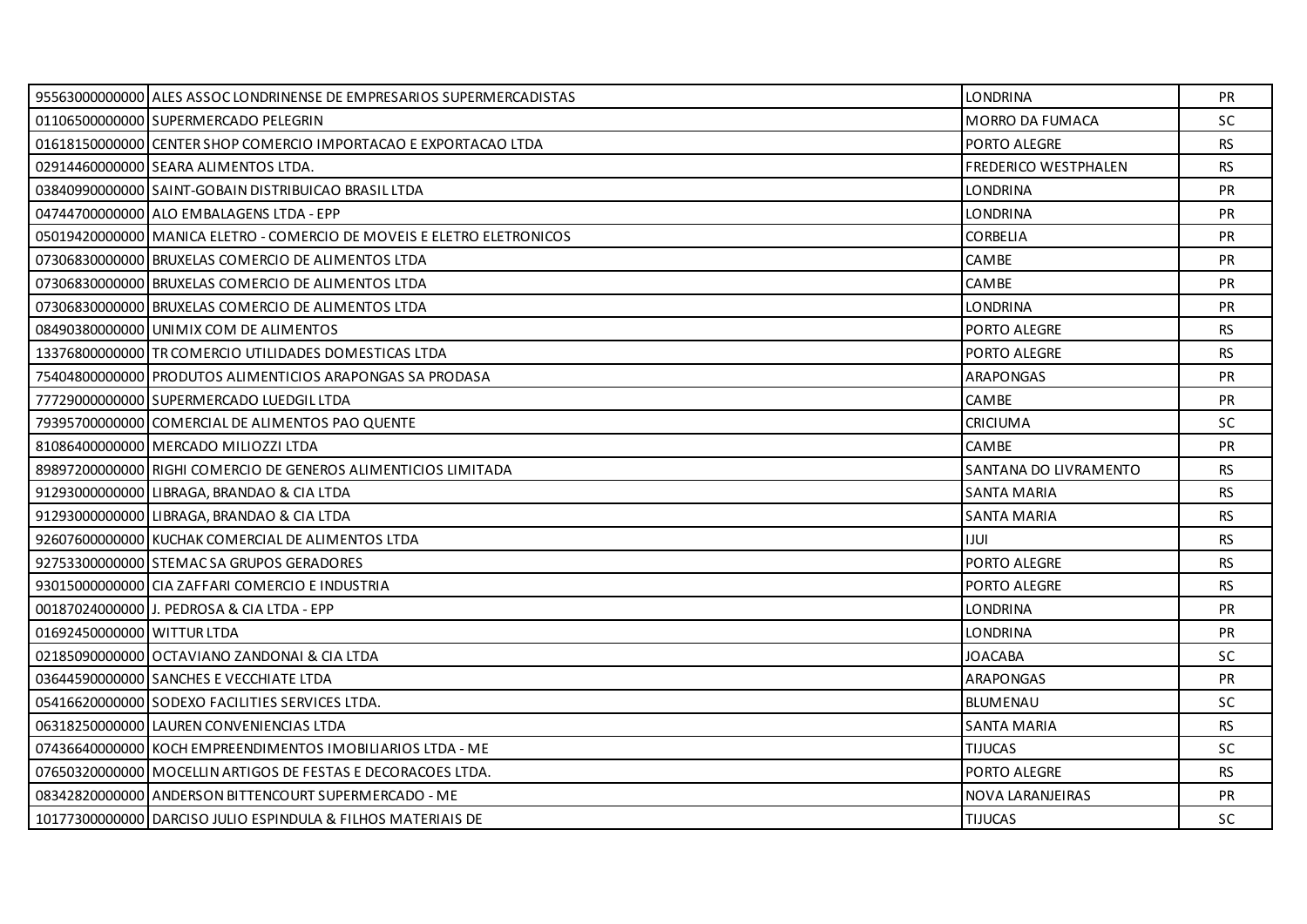| 16669800000000 REAL SOCIEDADE BENEFICENTE SANTA EDWIGES                       | SAO MIGUEL DO IGUACU | <b>PR</b> |
|-------------------------------------------------------------------------------|----------------------|-----------|
| 16965800000000 MARLICE TEREZINHA DREY STEVENS 04111812970                     | <b>SANTA HELENA</b>  | <b>PR</b> |
| 27161900000000 BAZZO E BAZZO ATACADO E VAREJO LTDA ME                         | CEU AZUL             | <b>PR</b> |
| 28369100000000 ZAFFIRA COMERCIO, DISTRIBUICAO E REPRESENTACAO LTDA EPP        | <b>CRICIUMA</b>      | <b>SC</b> |
| 61189300000000 MARISA LOJAS S A COD 911                                       | <b>BLUMENAU</b>      | <b>SC</b> |
| 75400900000000 MOVAL MOVEIS ARAPONGAS LTDA                                    | ARAPONGAS            | <b>PR</b> |
| 76093700000000 COPACOL-COOPERATIVA AGROINDUSTRIAL CONSOLATA                   | <b>GOIOERE</b>       | <b>PR</b> |
| 76430400000000 IRMAOS MUFFATO CIA LTDA                                        | CAMBE                | PR        |
| 76430400000000   IRMAOS MUFFATO CIA LTDA                                      | LONDRINA             | <b>PR</b> |
| 76430400000000 IRMAOS MUFFATO CIA LTDA                                        | ARAPONGAS            | <b>PR</b> |
| 77883300000000 SUPERMERCADO SUPERPAO LTDA                                     | SAO MATEUS DO SUL    | <b>PR</b> |
| 78218800000000 SUPERMERCADO CENTRAL LTDA                                      | <b>BLUMENAU</b>      | <b>SC</b> |
| 78622300000000 SUPERMERCADO CAMBARA LTDA                                      | LONDRINA             | <b>PR</b> |
| 79655900000000 CECRISA REVESTIMENTOS CERAMICOS S.A                            | <b>CRICIUMA</b>      | <b>SC</b> |
| 79837700000000 SUPERMERCADOS MANENTI LTDA                                     | <b>CRICIUMA</b>      | <b>SC</b> |
| 81294000000000 CASTAGNETTI E CIA LTDA                                         | CRICIUMA             | <b>SC</b> |
| 82647200000000 COOPERATIVA DE PRODUCAO E                                      | <b>BLUMENAU</b>      | SC        |
| 85067000000000 OBARA MIYAMOTO & CIA LTDA                                      | <b>LONDRINA</b>      | <b>PR</b> |
| 85275200000000 DELICIAS DA MAGRINHA INDUSTRIA E COMERCIO DE PRODUTOS NATURAIS | TIJUCAS              | <b>SC</b> |
| 89982300000000 COOPERATIVA TRITICOLA FREDERICO WESTPHALEN LTDA                | FREDERICO WESTPHALEN | <b>RS</b> |
| 89996700000000 N & N COMERCIO E PARTICIPACOES LTDA                            | <b>SANTA MARIA</b>   | RS.       |
| 90261000000000 FAMASTIL PRAT K MOVEIS E FERRAMENTAS LTDA                      | <b>GRAMADO</b>       | RS.       |
| 90852900000000 MASTER SISTEMAS AUTOMOTIVOS LTDA                               | PORTO ALEGRE         | <b>RS</b> |
| 92016800000000 COMERCIAL ZAFFARI LTDA                                         | SANTA MARIA          | <b>RS</b> |
| 98338100000000 COOPERATIVA MISTA SAO LUIZ LTDA                                | <b>SANTA ROSA</b>    | <b>RS</b> |
| 04127400000000 UNISUPER UNIAO GAUCHA DE SUPERMERCADOS                         | PORTO ALEGRE         | RS.       |
| 722212000000001SIMIONATO COMERCIO DE MATERIAIS DE CONSTRUCAO LTDA             | PORTO ALEGRE         | RS        |
| 75733100000000 SUPERMERCADO SANTAREM LTDA                                     | LONDRINA             | <b>PR</b> |
| 92696500000000   MANZOLI SA COMERCIO E INDUSTRIA                              | PORTO ALEGRE         | <b>RS</b> |
| 92860200000000 MELSON TUMELERO SA                                             | PORTO ALEGRE         | RS.       |
| 93209800000000 WMS SUPERMERCADOS DO BRASIL LTDA.                              | SANTA MARIA          | <b>RS</b> |
| 93209800000000 WMS SUPERMERCADOS DO BRASIL LTDA                               | PORTO ALEGRE         | RS.       |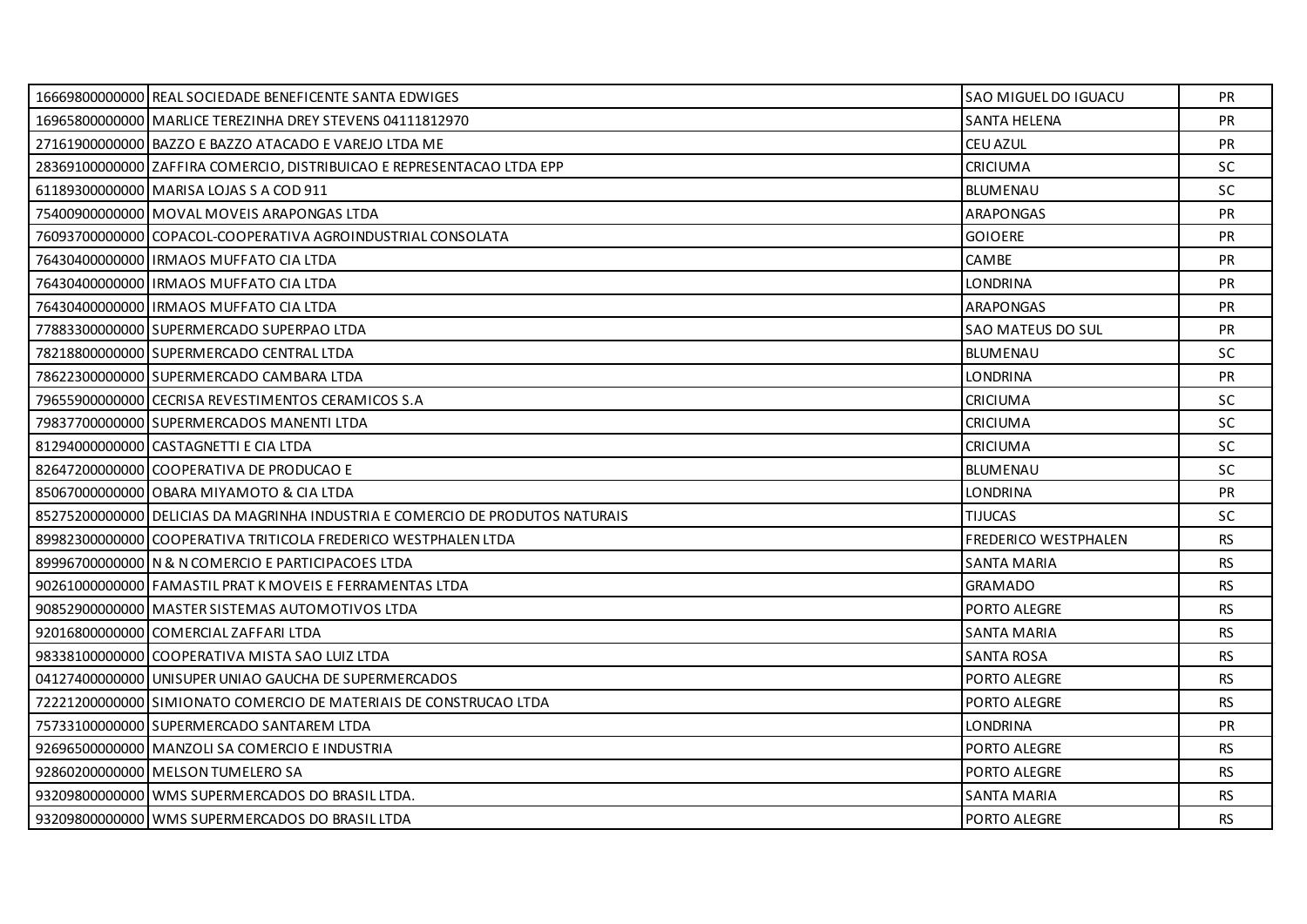|                             | 93209800000000 WMS SUPERMERCADOS DO BRASIL LTDA.                              | CHAPECO                     | SC.       |
|-----------------------------|-------------------------------------------------------------------------------|-----------------------------|-----------|
|                             | 93209800000000 WMS SUPERMERCADOS DO BRASIL LTDA.                              | FOZ DO IGUACU               | <b>PR</b> |
|                             | 95597600000000 SUPERMERCADOS BELTRAME LTDA.                                   | <b>SANTA MARIA</b>          | RS.       |
|                             | 96203400000000 WEINERT E CIA LTDA                                             | <b>SANTO ANGELO</b>         | <b>RS</b> |
|                             | 97215400000000 MARAN & CASSOL LTDA                                            | <b>SANTO ANGELO</b>         | <b>RS</b> |
|                             | 00016756070010 ARMINDO SIZDLOSKI                                              | <b>FREDERICO WESTPHALEN</b> | <b>RS</b> |
|                             | 00907336000000 ALIMENTY - DISTRIBUIDORA DE PRODUTOS ALIMENTICIOS LTDA         | PORTO ALEGRE                | <b>RS</b> |
|                             | 01618150000000 CENTER SHOP COMERCIO IMPORTACAO E EXPORTACAO LTDA              | PORTO ALEGRE                | <b>RS</b> |
|                             | 05563870000000 BELLER COMERCIO DE PAPEIS LTDA                                 | PORTO ALEGRE                | <b>RS</b> |
|                             | 08473840000000 REDE AMMPA CENTRAL DE NEGOCIOS LTDA                            | PORTO ALEGRE                | <b>RS</b> |
|                             | 11861900000000 DOLLAR COMERCIO DE CONFECCOES EIRELI - EPP - RAINHA DAS NOIVAS | PORTO ALEGRE                | <b>RS</b> |
|                             | 61286600000000 SANDOZ DO BRASIL INDUSTRIA FARMACEUTICA LTDA.                  | <b>CAMBE</b>                | <b>PR</b> |
|                             | 75315300000000 ATACADAO DISTRIBUICAO COMERCIO E INDUSTRIA LTDA                | PORTO ALEGRE                | <b>RS</b> |
|                             | 75400200000000 CASSOL MATERIAIS DE CONSTRUCAO LTDA                            | PORTO ALEGRE                | RS        |
|                             | 75587900000000 MOVEIS ROMERA LTDA                                             | <b>ARAPONGAS</b>            | <b>PR</b> |
|                             | 76189400000000 CONDOR SUPER CENTER LTDA                                       | <b>LONDRINA</b>             | <b>PR</b> |
|                             | 77729000000000 ALMEIDA MERCADOS - COMERCIO, DISTRIBUIDORA E                   | CAMBE                       | <b>PR</b> |
|                             | 83310400000000 COOPERATIVA CENTRAL AURORA ALIMENTOS                           | <b>XAXIM</b>                | <b>SC</b> |
|                             | 83310400000000 COOPERATIVA CENTRAL AURORA ALIMENTOS                           | XAXIM                       | <b>SC</b> |
|                             | 83943500000000 RENATO PERUCI EIRELI                                           | <b>CANOINHAS</b>            | SC        |
|                             | 87001300000000 PURAS DO BRASIL SOCIEDADE ANONIMA                              | PORTO ALEGRE                | <b>RS</b> |
|                             | 87397900000000 PGL DISTRIBUICAO DE ALIMENTOS LTDA                             | SANTA MARIA                 | <b>RS</b> |
|                             | 92091900000000 ASUN COMERCIO DE GENEROS ALIM LTDA                             | PORTO ALEGRE                | <b>RS</b> |
|                             | 92665600000000 DIMED SA DIST MEDICAMENTOS FL031                               | PORTO ALEGRE                | <b>RS</b> |
|                             | 00804846000000 LETICIA DIST DE ALIMENTOS LTDA                                 | PORTO ALEGRE                | <b>RS</b> |
| 02233410000000 SUP BIRD S/A |                                                                               | PORTO ALEGRE                | <b>RS</b> |
|                             | 03644590000000 SANCHES E VECCHIATE                                            | <b>ARAPONGAS</b>            | <b>PR</b> |
|                             | 04071160000000 SUPERMERCADO PROVESI LTDA                                      | <b>PENHA</b>                | SC.       |
|                             | 05373450000000 COMERCIAL DAKAR LTDA                                           | SAO FRANCISCO DO SUL        | SC        |
|                             | 07145920000000 ANGELA CABRAL SAKURAI-ME                                       | SAO MATEUS DO SUL           | <b>PR</b> |
|                             | 07306830000000 BRUXELAS COMERCIO DE ALIMENTOS LTDA                            | <b>LONDRINA</b>             | <b>PR</b> |
|                             | 08007760000000 ATLANTICO ATACADO DE BRINQUEDOS                                | <b>LONDRINA</b>             | <b>PR</b> |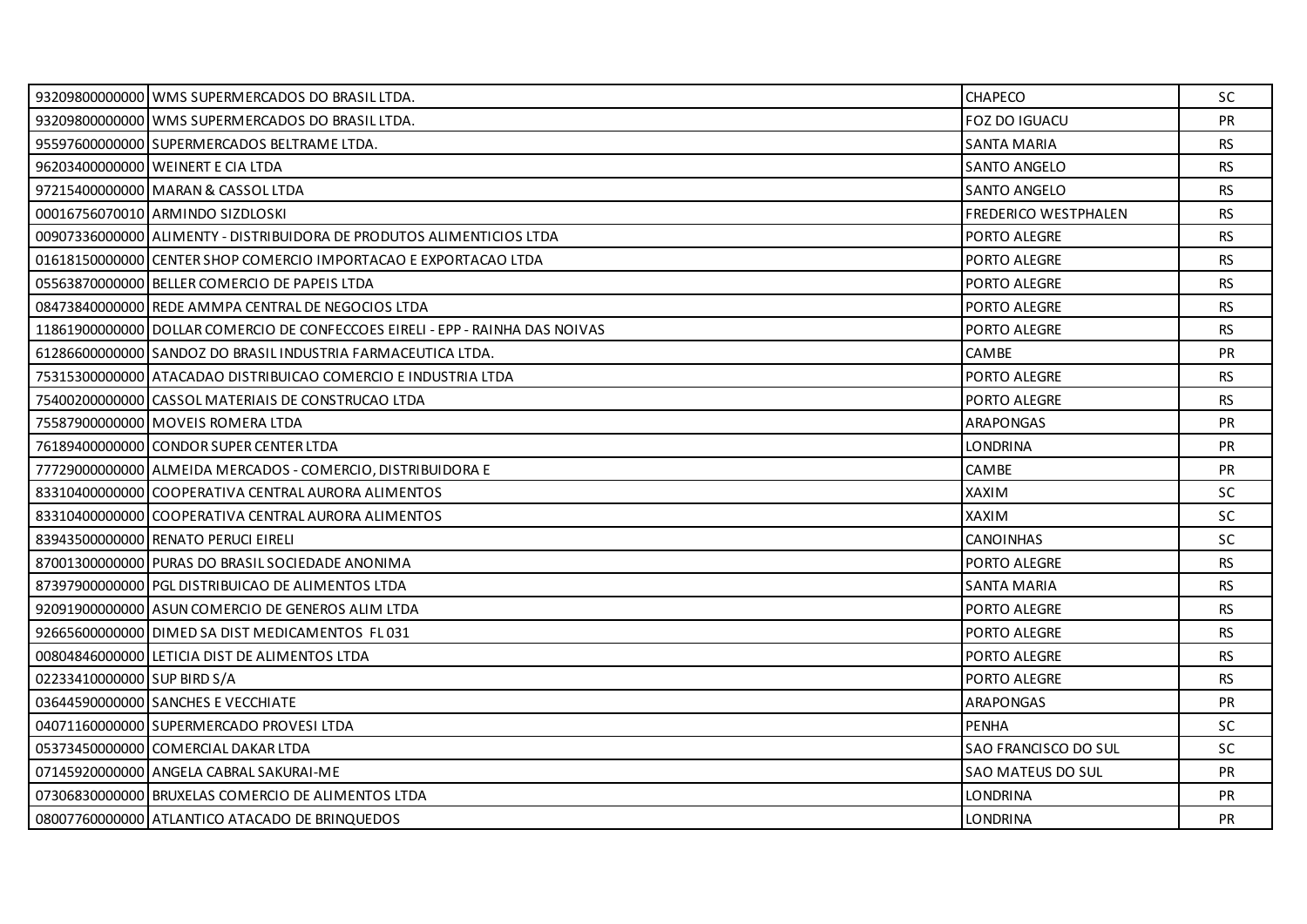|                            | 11868100000000   IZADORA COMERCIO DE CALCADOS LTDA - ME                | PORTO ALEGRE                | RS        |
|----------------------------|------------------------------------------------------------------------|-----------------------------|-----------|
|                            | 12312800000000 M C X SUPERMERCADO LTDA                                 | PORTO ALEGRE                | <b>RS</b> |
|                            | 12857800000000 PLANO SUPERMERCADO LTDA                                 | ARAPONGAS                   | <b>PR</b> |
|                            | 17328100000000 CAVALLERI COMERCIO DE ALIMENTOS EIRELI                  | PORTO ALEGRE                | <b>RS</b> |
|                            | 32579000000000 BELMOND BRASIL HOTEIS SA                                | <b>FOZ DO IGUACU</b>        | PR        |
|                            | 60394700000000 BEMIS DO BRASIL INDUSTRIA E COMERCIO DE EMBALAGENS LTDA | <b>LONDRINA</b>             | <b>PR</b> |
|                            | 76430400000000 IRMAOS MUFFATO CIA LTDA                                 | <b>CAMBE</b>                | <b>PR</b> |
|                            | 76430400000000   IRMAOS MUFFATO CIA LTDA                               | <b>LONDRINA</b>             | <b>PR</b> |
|                            | 76849500000000 MOURA COMERCIO DE ALIMENTOS LTDA                        | CHAPECO                     | <b>SC</b> |
|                            | 77887400000000 DEYCON COMERCIO E REPRESENTACOES LTDA                   | <b>LONDRINA</b>             | <b>PR</b> |
|                            | 78350600000000 CEREALISTA PARATY LTDA - 8695                           | CAMBE                       | <b>PR</b> |
|                            | 78614300000000 COMERCIAL DE MOVEIS BRASILIA LTDA                       | <b>LONDRINA</b>             | <b>PR</b> |
|                            | 83647000000000 A ANGELONI E CIA                                        | <b>CRICIUMA</b>             | SC.       |
|                            | 83648500000000 GIASSI & CIA LTDA                                       | CRICIUMA                    | SC        |
|                            | 85213600000000 MERCADO PAULINE LTDA                                    | <b>MORRO DA FUMACA</b>      | <b>SC</b> |
|                            | 87042900000000 SUPERMERCADO COPETI LTDA                                | SANTA MARIA                 | <b>RS</b> |
|                            | 92572800000000 SUPERMERCADO SORRISO LTDA                               | <b>FREDERICO WESTPHALEN</b> | <b>RS</b> |
| 92780600000000 TERMOLAR SA |                                                                        | PORTO ALEGRE                | <b>RS</b> |
|                            | 93410500000000 SUSANA BEATRIZ QUADRADO                                 | PORTO ALEGRE                | <b>RS</b> |
|                            | 95856500000000 MERCADO LISANDRA LTDA                                   | <b>CRICIUMA</b>             | <b>SC</b> |
|                            | 00332719000000 COMERCIAL DE ALIMENTOS BULEGON LTDA                     | ARROIO DO TIGRE             | <b>RS</b> |
|                            | 01481060000000 COM DE GENEROS ALIMENT MATECH LTDA                      | <b>CRICIUMA</b>             | <b>SC</b> |
|                            | 01618150000000 CENTER SHOP COMERCIO IMPORTACAO E EXPORTACAO            | PORTO ALEGRE                | <b>RS</b> |
|                            | 01662220000000 SUPER SUPERMERCADOS EIRELI - 19831                      | <b>BLUMENAU</b>             | <b>SC</b> |
|                            | 05355290000000 J D DELIBERAL E CIA LTDA                                | <b>SANTA HELENA</b>         | <b>PR</b> |
|                            | 05618880000000 REQUIA E CAMARGO DISTRIBUIDORA DE UTILIDADES LTDA - EPP | <b>SANTA MARIA</b>          | <b>RS</b> |
|                            | 09477650000000 SDB COMERCIO DE ALIMENTOS LTDA                          | <b>CRICIUMA</b>             | <b>SC</b> |
|                            | 11381800000000 TALEL FAYAD A GHAOUCHE - DOCES - ME                     | FOZ DO IGUACU               | <b>PR</b> |
|                            | 17574200000000 FASHION BUSINESS COM. DE ROUPAS LTDA                    | PORTO ALEGRE                | <b>RS</b> |
|                            | 18367000000000 CENTRO INTERNACIONAL DE ENERGIAS RENOVAVEIS-BIOGAS      | FOZ DO IGUACU               | <b>PR</b> |
|                            | 18379400000000 DALAS COMERCIO DE ALIMENTOS LTDA                        | <b>FOZ DO IGUACU</b>        | <b>PR</b> |
|                            | 27059500000000 FRAPORT BRASIL S.A AEROPORTO DE PORTO ALEGRE            | PORTO ALEGRE                | <b>RS</b> |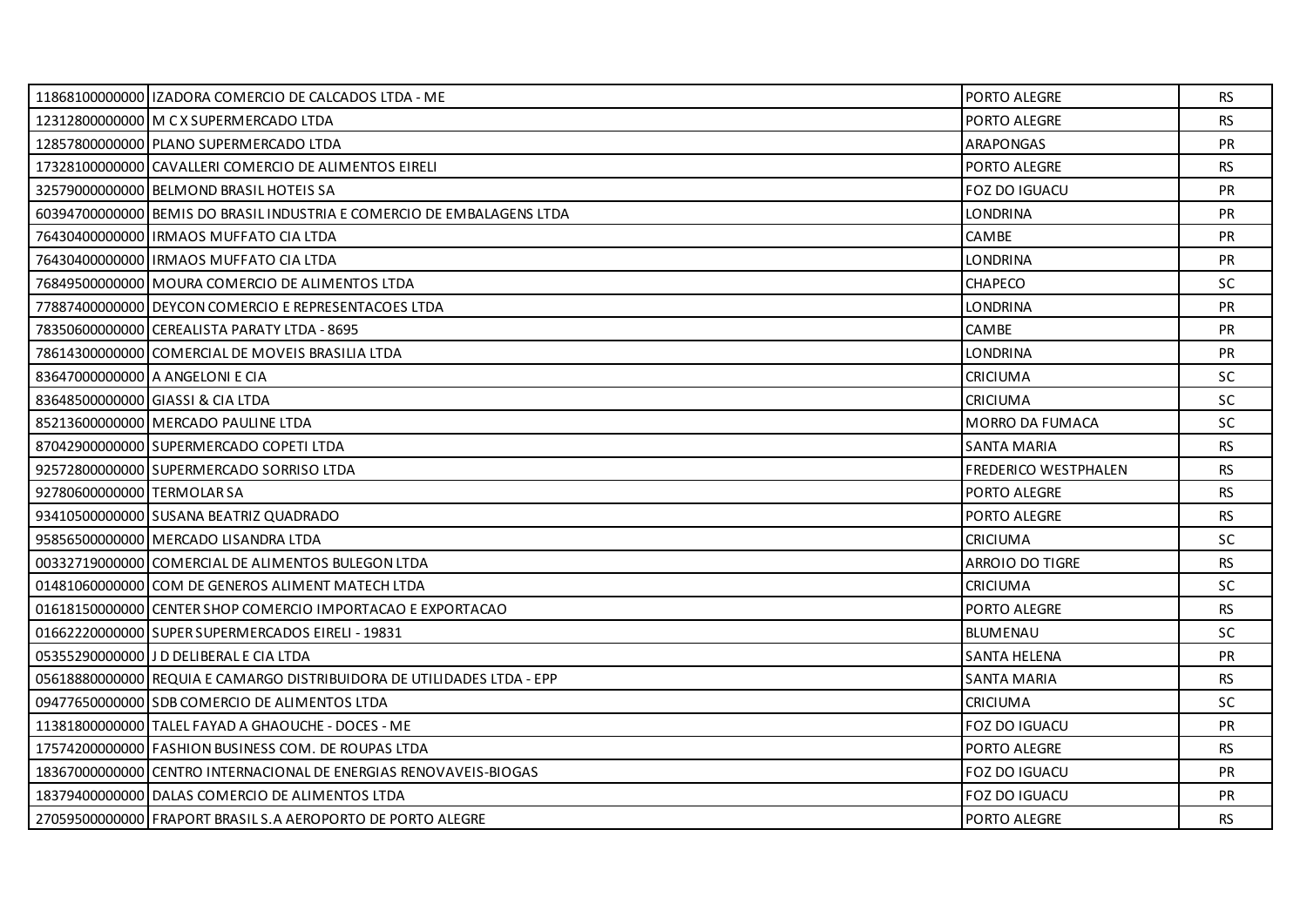|                              | 28866500000000 C. DE MATOS LO CRAVEIRO LTDA                              | <b>LONDRINA</b>             | PR        |
|------------------------------|--------------------------------------------------------------------------|-----------------------------|-----------|
| 75315300000000 ATACADAO S.A. |                                                                          | <b>BLUMENAU</b>             | SC        |
|                              | 76430400000000 IRMAOS MUFFATO & AMP CIA LTDA                             | <b>LONDRINA</b>             | <b>PR</b> |
|                              | 76430400000000   IRMAOS MUFFATO CIA LTDA                                 | <b>FOZ DO IGUACU</b>        | PR        |
|                              | 77883300000000 038 SUPERMERCADO SUPERPAO LTDA                            | <b>SAO MATEUS DO SUL</b>    | PR        |
|                              | 78218800000000 SUPERMERCADO CENTRAL LTDA                                 | <b>BLUMENAU</b>             | <b>SC</b> |
|                              | 82647200000000 COOP. DE PROD. ABASTCIMENTO DO VALE DO I                  | BLUMENAU                    | <b>SC</b> |
|                              | 82647200000000 COOPERATIVA DE PRODUCAO E ABASTECIMENTO DO VALE DO ITAJAI | <b>BLUMENAU</b>             | SC        |
|                              | 83646600000000 ALTHOFF SUPERMERCADOS LTDA                                | <b>CRICIUMA</b>             | <b>SC</b> |
|                              | 83814800000000 MONIARI SUPERMERCADOS LTDA-LOJA 4                         | <b>CRICIUMA</b>             | <b>SC</b> |
|                              | 84046100000000 BUNGE ALIMENTOS S/A                                       | <b>SAO FRANCISCO DO SUL</b> | <b>SC</b> |
|                              | 87305900000000 ELEVATO MATERIAIS DE CONSTRUCAO E DECORACAO LTDA          | PORTO ALEGRE                | <b>RS</b> |
|                              | 91293000000000 LIBRAGA, BRANDAO & CIA LTDA                               | <b>VENANCIO AIRES</b>       | <b>RS</b> |
|                              | 93059700000000 MARIA HELENA MONFARDINI POZZOBON                          | <b>SANTA MARIA</b>          | <b>RS</b> |
|                              | 93209800000000 WMS SUPERMERCADOS DO BRASIL LTDA                          | PORTO ALEGRE                | <b>RS</b> |
|                              | 95808800000000 ADELCIO COMANDOLLI EIRELI - EPP                           | <b>BLUMENAU</b>             | <b>SC</b> |
|                              | 03841200000000 STEMAC ENERGIA SA                                         | PORTO ALEGRE                | <b>RS</b> |
|                              | 09565930000000 SM ATHA MERCADO LTDA - EPP                                | PORTO ALEGRE                | <b>RS</b> |
|                              | 13924800000000 MAX MORUMBI COML ALIMENTOS LTDA                           | FOZ DO IGUACU               | <b>PR</b> |
|                              | 47427700000000 MAKRO ATACADISTA S/A                                      | PORTO ALEGRE                | <b>RS</b> |
|                              | 76430400000000 IRMAOS MUFFATO CIA LTDA                                   | <b>LONDRINA</b>             | PR        |
|                              | 78937200000000 FERTILIZANTES PIRATINI LTDA                               | PORTO ALEGRE                | <b>RS</b> |
|                              | 87568200000000 WOLLMANN E CIA LTDA                                       | <b>CERRO BRANCO</b>         | <b>RS</b> |
|                              | 19540600000000 COMERCIO DE CONFECCOES FERNANDEZ LTDA                     | IJUI                        | <b>RS</b> |
|                              | 75733100000000 SUPERMERCADO SANTAREM LTDA                                | <b>LONDRINA</b>             | <b>PR</b> |
|                              | 75733100000000 SUPERMERCADO SANTAREM LTDA                                | <b>LONDRINA</b>             | <b>PR</b> |
|                              | 92753300000000 STEMACSA GRUPOS GERADORES                                 | PORTO ALEGRE                | <b>RS</b> |
|                              | 93209800000000 WMS SUPERMERCADOS DO BRASIL                               | PORTO ALEGRE                | <b>RS</b> |
|                              | 93209800000000 WMS SUPERMERCADOS DO BRASIL LTDA.                         | <b>SANTA ROSA</b>           | <b>RS</b> |
|                              | 93209800000000 WMS SUPERMERCADOS DO BRASIL LTDA.                         | FOZ DO IGUACU               | PR        |
|                              | 93209800000000 WMS SUPERMERCADOS DO BRASIL LTDA.                         | <b>CHAPECO</b>              | <b>SC</b> |
|                              | 07170940000000 BARCELONA COMERCIO VAREJISTA E ATACADISTA S/A             | <b>LONDRINA</b>             | PR        |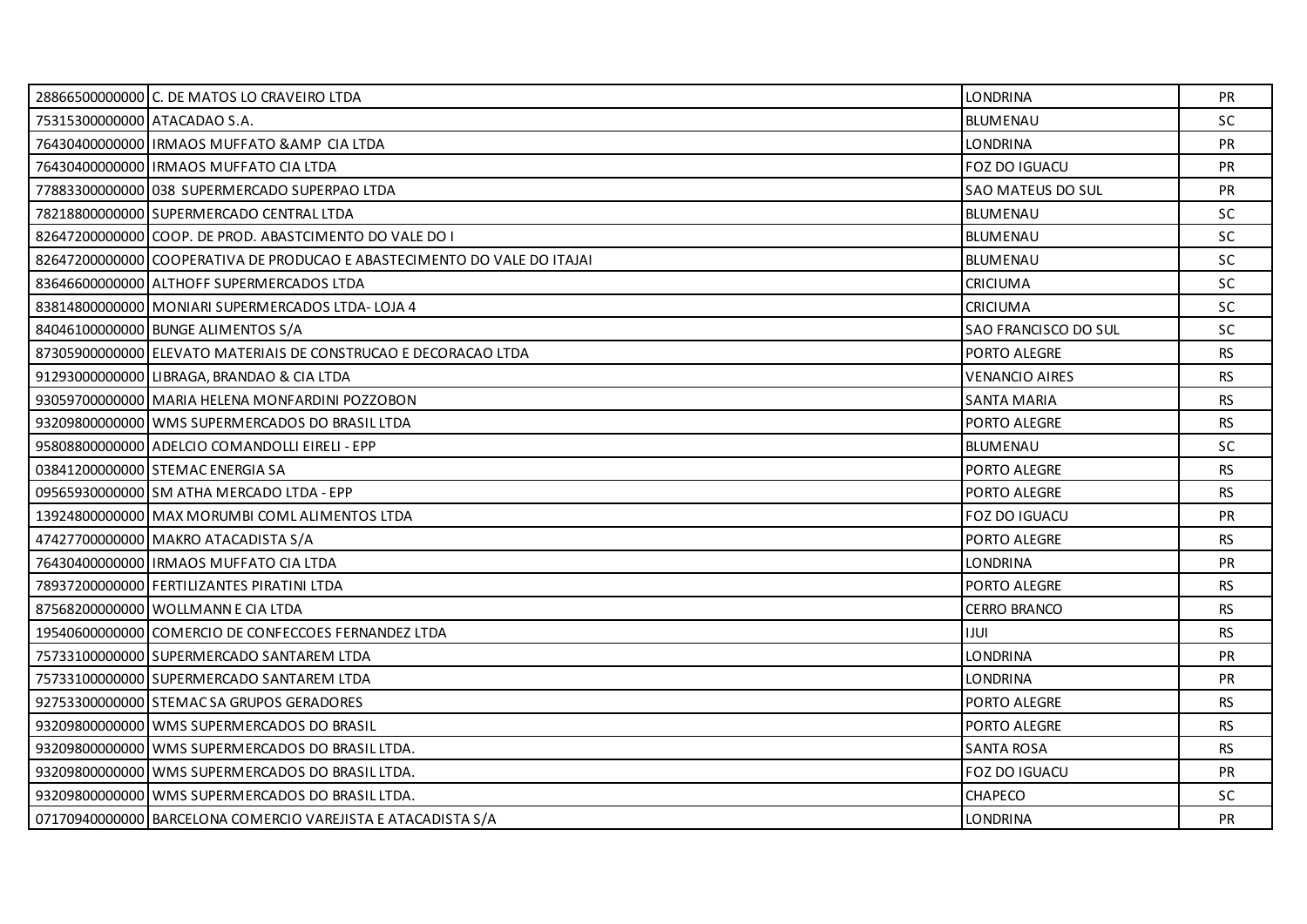|                                | 07306830000000 BRUXELAS COMERCIO DE ALIMENTOS LTDA                     | <b>CAMBE</b>          | <b>PR</b> |
|--------------------------------|------------------------------------------------------------------------|-----------------------|-----------|
|                                | 45543900000000 CARREFOUR COMERCIO E INDUSTRIA LTDA                     | PORTO ALEGRE          | <b>RS</b> |
|                                | 75315300000000 ATACADAO DISTRIBUICAO COMERCIO E INDUSTRIA LTDA         | <b>LONDRINA</b>       | PR        |
|                                | 75400200000000 CASSOL MATERIAIS DE CONSTRUCAO LTDA                     | PORTO ALEGRE          | <b>RS</b> |
|                                | 83307900000000 BRASAO SUPERMERCADOS S/A                                | CHAPECO               | <b>SC</b> |
|                                | 83310400000000 COOPERATIVA CENTRAL AURORA ALIMENTOS                    | <b>XAXIM</b>          | <b>SC</b> |
|                                | 87397900000000 PGL DISTRIBUICAO DE ALIMENTOS LTDA                      | <b>VENANCIO AIRES</b> | <b>RS</b> |
|                                | 92016800000000 COMERCIAL ZAFFARI LTDA                                  | <b>IJUI</b>           | <b>RS</b> |
|                                | 92016800000000 COMERCIAL ZAFFARI LTDA                                  | <b>CRUZ ALTA</b>      | <b>RS</b> |
|                                | 93015000000000 COMP ZAFFARI COM E IND                                  | PORTO ALEGRE          | <b>RS</b> |
|                                | 93015000000000 CIA ZAFFARI COMERCIO E IND IJ 16                        | PORTO ALEGRE          | <b>RS</b> |
|                                | 93015000000000 CIA ZAFFARI COMERCIO E INDUSTRIAL LI 18                 | PORTO ALEGRE          | <b>RS</b> |
|                                | 93209800000000 NACIONAL POA LOLIVEIRA LOJA 33                          | PORTO ALEGRE          | <b>RS</b> |
|                                | 98338100000000 COOPERATIVA MISTA SAO LUIZ LTDA                         | <b>SANTA ROSA</b>     | <b>RS</b> |
|                                | 000289860147531ELEVADORES ATLAS SCHINDLER LTDA.                        | <b>LONDRINA</b>       | <b>PR</b> |
|                                | 00033221790015 ELTON BARICHELLO                                        | <b>TUCUNDUVA</b>      | <b>RS</b> |
|                                | 00972804000000 ASSUREL ASS DOS SUPERM REGIAO DE LONDRINA               | CAMBE                 | PR        |
|                                | 01599960000000 LEHMA CEREALISTA LTDA                                   | <b>VENANCIO AIRES</b> | <b>RS</b> |
|                                | 02105870000000 REDE SUPER LTDA                                         | SANTA MARIA           | <b>RS</b> |
|                                | 02538440000000 DARNEL EMBALAGENS LTDA.                                 | <b>LONDRINA</b>       | PR        |
|                                | 02831170000000 KOCH HIPERMERCADO LTDA                                  | <b>TIJUCAS</b>        | <b>SC</b> |
|                                | 02945890000000 ELAIZE SILVA PEZZI & CIA LTDA                           | PORTO ALEGRE          | <b>RS</b> |
|                                | 03644590000000 SANCHES E VECCHIATE LTDA                                | <b>ARAPONGAS</b>      | <b>PR</b> |
| 05021130000000 PEZINE E ZANELA |                                                                        | PORTO ALEGRE          | <b>RS</b> |
|                                | 05373450000000 COMERCIAL DAKAR LTDA                                    | SAO FRANCISCO DO SUL  | <b>SC</b> |
|                                | 07162200000000 ATACADO DO BETO LTDA.                                   | PORTO ALEGRE          | <b>RS</b> |
|                                | 075612500000001ASSUNOR - ASSOCIACAO DE SUPERMERCADISTAS DO NOROESTE DO | NOVA ESPERANCA        | <b>PR</b> |
|                                | 08432040000000 JUAN CARLOS VARGAS VAZ & CIA LTDA                       | SANTANA DO LIVRAMENTO | <b>RS</b> |
|                                | 10280800000000 TUMELERO MATERIAIS DE CONSTRUCAO LTDA                   | PORTO ALEGRE          | <b>RS</b> |
|                                | 12881300000000 SHOPFATO COMERCIO ELETRONICO S/A                        | <b>CAMBE</b>          | PR        |
|                                | 13224300000000 ROBSON MELLA & CIA LTDA                                 | <b>NOVA BRESCIA</b>   | <b>RS</b> |
|                                | 13820300000000 SNOWLAND PARTICIPACOES E CONSULTORIA LTDA               | <b>GRAMADO</b>        | <b>RS</b> |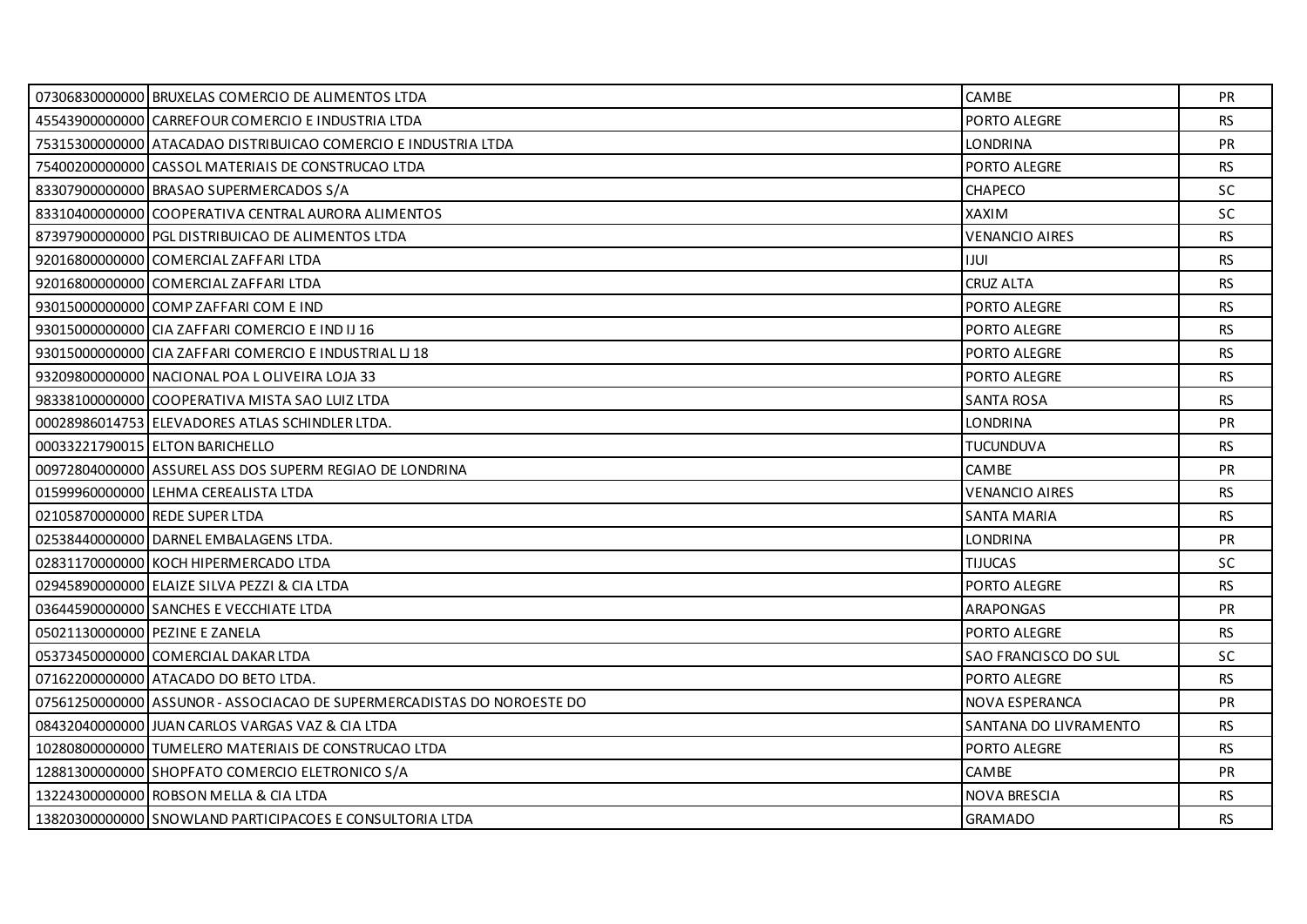|                             | 43708400000000 FAST SHOP COMERCIAL LTDA                                | PORTO ALEGRE          | <b>RS</b> |
|-----------------------------|------------------------------------------------------------------------|-----------------------|-----------|
|                             | 58512300000000 GKN DO BRASIL LTDA                                      | PORTO ALEGRE          | <b>RS</b> |
|                             | 73773100000000 ANB FARMA LTDA                                          | PORTO ALEGRE          | <b>RS</b> |
| 75315300000000 ATACADAO S.A |                                                                        | <b>FOZ DO IGUACU</b>  | PR        |
|                             | 77887400000000 DEYCON COMERCIO E REPRESENTACOES LTDA                   | <b>JOACABA</b>        | SC        |
|                             | 79837700000000 SUPERMERCADOS MANENTI LTDA                              | <b>CRICIUMA</b>       | <b>SC</b> |
|                             | 81362600000000 FIORELO PEGORARO E FILHOS LTDA                          | <b>JOACABA</b>        | <b>SC</b> |
|                             | 82033100000000 PLASTIMIL EMBALAGENS LTDA                               | <b>LONDRINA</b>       | <b>PR</b> |
|                             | 83261400000000 BISTEK-SUPERMERCADOS LTDA                               | <b>CRICIUMA</b>       | <b>SC</b> |
|                             | 83305200000000 COOPERATIVA AGROINDUSTRIAL ALFA                         | <b>CHAPECO</b>        | <b>SC</b> |
|                             | 83647000000000 A. ANGELONI & CIA. LTDA                                 | CRICIUMA              | <b>SC</b> |
|                             | 87042900000000 SUPERMERCADO COPETTI LTDA                               | <b>SANTA MARIA</b>    | <b>RS</b> |
|                             | 88933100000000 COOPERATIVA CENTRAL GAUCHA LTDA                         | <b>CRUZ ALTA</b>      | <b>RS</b> |
|                             | 91149200000000 HILMI & ABDULLAH LTDA                                   | SANTANA DO LIVRAMENTO | <b>RS</b> |
|                             | 91293000000000 LIBRAGA, BRANDAO & CIA LTDA                             | <b>SANTA MARIA</b>    | <b>RS</b> |
|                             | 91574800000000 FUNDACAO CENTRO DE EXPERIMENTACAO E PESQUISA FECOTRIGO  | <b>CRUZ ALTA</b>      | <b>RS</b> |
|                             | 92607600000000 KUCHAK COMERCIAL DE ALIMENTOS LTDA                      | <b>IJUI</b>           | <b>RS</b> |
|                             | 92815000000000 IRMANDADE DA SANTA CASA DE MISERICORDIA DE PORTO ALEGRE | PORTO ALEGRE          | <b>RS</b> |
|                             | 93209800000000 WMS SUPERMERCADOS DO BRASIL LTDA.                       | <b>SANTA MARIA</b>    | <b>RS</b> |
|                             | 01099080000000 P. M. R. DA SILVA & CIA LTDA                            | <b>LONDRINA</b>       | PR        |
|                             | 01662220000000 SUPER SUPERMERCADOS LTDA                                | <b>BLUMENAU</b>       | <b>SC</b> |
|                             | 01902150000000 E. R. GAZOLA & CIA LTDA ME                              | NOVA ESPERANCA        | <b>PR</b> |
|                             | 02831170000000 KOCH HIPERMERCADOS LTDA                                 | <b>TIJUCAS</b>        | SC        |
|                             | 03417860000000 MERCADO MENEGUELO LTDA                                  | SANTA HELENA          | PR        |
|                             | 03644590000000 SANCHES E VECCHIATE LTDA                                | <b>ARAPONGAS</b>      | <b>PR</b> |
|                             | 03817650000000 PRESTIVEL COMERCIO E SERVICOS LTDA                      | FOZ DO IGUACU         | PR        |
|                             | 04415930000000 LOJAS BECKER LTDA.                                      | <b>VENANCIO AIRES</b> | <b>RS</b> |
|                             | 06057220000000 SENDAS DISTRIBUIDORA S/A                                | <b>LONDRINA</b>       | <b>PR</b> |
|                             | 08623680000000 ANTONIO PAVAN DE LIMA E CIA LTDA ME                     | FOZ DO IGUACU         | PR        |
|                             | 09477650000000 SDB COMERCIO DE ALIMENTOS LTDA                          | <b>CHAPECO</b>        | <b>SC</b> |
|                             | 12505400000000 REDECOP S.A. INDUSTRIA, COMERCIO, IMPORTACAO E          | <b>IJUI</b>           | <b>RS</b> |
|                             |                                                                        |                       |           |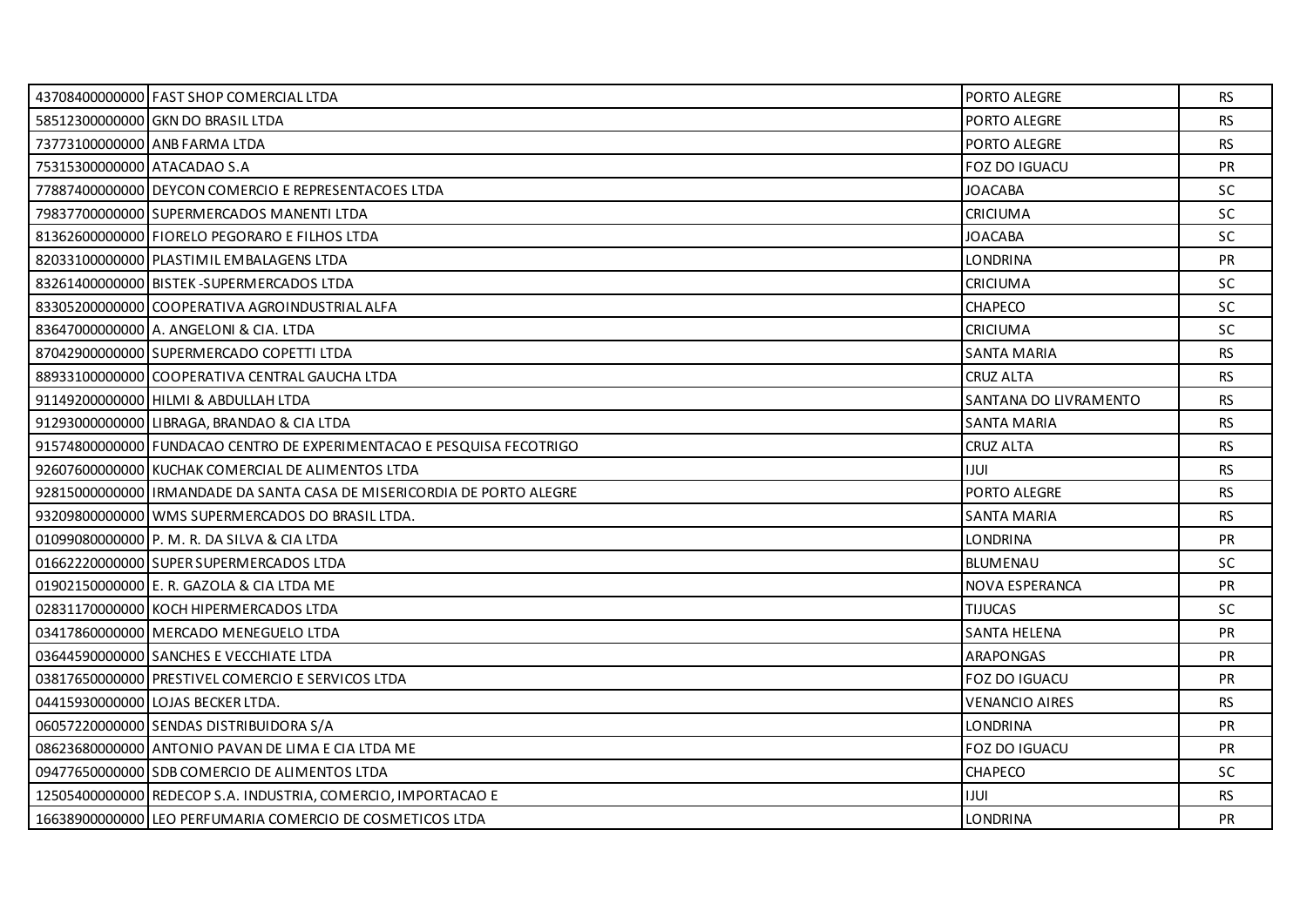|                               | 17469700000000 ARCELORMITTAL BRASILS A                            | SAO FRANCISCO DO SUL | <b>SC</b> |
|-------------------------------|-------------------------------------------------------------------|----------------------|-----------|
|                               | 19762900000000 ROBERTO DE OLIVEIRA SUPERMERCADO LTDA              | CANELA               | <b>RS</b> |
|                               | 29387700000000 DINAMO COMERCIO E INDUSTRIA DE SAL LTDA            | PORTO ALEGRE         | <b>RS</b> |
|                               | 75069800000000 DEMOBILE - INDUSTRIA DE MOVEIS LTDA.               | <b>ARAPONGAS</b>     | <b>PR</b> |
|                               | 75400200000000 CASSOL MATERIAIS DE CONSTRUCAO LTDA                | PORTO ALEGRE         | <b>RS</b> |
|                               | 75846400000000 SUPERMERCADO HAAG LTDA                             | CANOINHAS            | <b>SC</b> |
|                               | 76788000000000 DALMORA ZANDONAI & CIA LTDA                        | PATO BRANCO          | PR        |
|                               | 78211400000000 SUPERMERCADO POPIOLSKI LTDA                        | <b>CHAPECO</b>       | <b>SC</b> |
|                               | 79393100000000 PRONER SUPERMERCADOS LTDA                          | <b>JOACABA</b>       | SC.       |
|                               | 79655900000000 CECRISA REVESTIMENTOS CERAMICOS S.A 200683 3       | CRICIUMA             | <b>SC</b> |
|                               | 79863900000000 NESTOR LACHMAN & CIA LTDA                          | PATO BRANCO          | PR        |
|                               | 82557300000000 SUPERMERCADO FORLIN LTDA                           | CEU AZUL             | <b>PR</b> |
|                               | 82647200000000 COOPERATIVA DE PRODUCAO E ABASTECIMENTO DO         | <b>BLUMENAU</b>      | SC.       |
|                               | 82647200000000 COOP DE PROD E ABAST DO VALE DO ITAJAI - COOPER    | <b>BLUMENAU</b>      | <b>SC</b> |
|                               | 89086100000000 RANDON SA IMPLEMENTOS E PARTICIPACOES              | <b>CHAPECO</b>       | SC.       |
|                               | 90261000000000 FAMASTIL PRAT K MOVEIS E FERRAMENTAS LTDA          | GRAMADO              | <b>RS</b> |
|                               | 91872500000000 ROGERIO PORTALUPPI - EPP                           | PORTO ALEGRE         | <b>RS</b> |
|                               | 92016800000000 COMERCIAL ZAFFARI LTDA                             | SANTA ROSA           | RS        |
|                               | 93015000000000 COMPANHIA ZAFFARI COMERCIO E INDUSTRIA LI 6        | PORTO ALEGRE         | <b>RS</b> |
|                               | 93586300000000 VIBRA AGROINDUSTRIAL S/A                           | PATO BRANCO          | PR        |
|                               | 00027518663015 REALDO MORO FERRETTI.                              | INDEPENDENCIA        | RS        |
| 03521220000000 SUPER KAN LTDA |                                                                   | PORTO ALEGRE         | <b>RS</b> |
|                               | 04027450000000 J. P. GASPERINI & CIA. LTDA.                       | <b>SANTA HELENA</b>  | PR        |
|                               | 04768480000000 ITALO SUPERMERCADOS LTDA                           | CLEVELANDIA          | <b>PR</b> |
|                               | 05044840000000 MARCOS SANTOS E CIA LTDA                           | PORTO ALEGRE         | <b>RS</b> |
|                               | 08308850000000 VILA GLORIA SUPERMERCADOS LTDA                     | <b>PENHA</b>         | <b>SC</b> |
|                               | 75733100000000 SUPERMERCADO SANTAREM LTDA                         | LONDRINA             | <b>PR</b> |
|                               | 89848500000000 LOJAS COLOMBO SA COMERCIO DE UTILIDADES DOMESTICAS | PORTO ALEGRE         | <b>RS</b> |
|                               | 90120000000000   IRMAOS LINKE & CIA.LTDA.                         | <b>CRUZ ALTA</b>     | <b>RS</b> |
|                               | 92860200000000 MELSON TUMELERO SA                                 | PORTO ALEGRE         | RS.       |
|                               | 93209800000000 WMS SUPERMERCADOS DO BRASIL LTDA.                  | PORTO ALEGRE         | <b>RS</b> |
|                               | 93209800000000 WMS SUPERMERCADOS DO BRASIL LTDA                   | PORTO ALEGRE         | RS.       |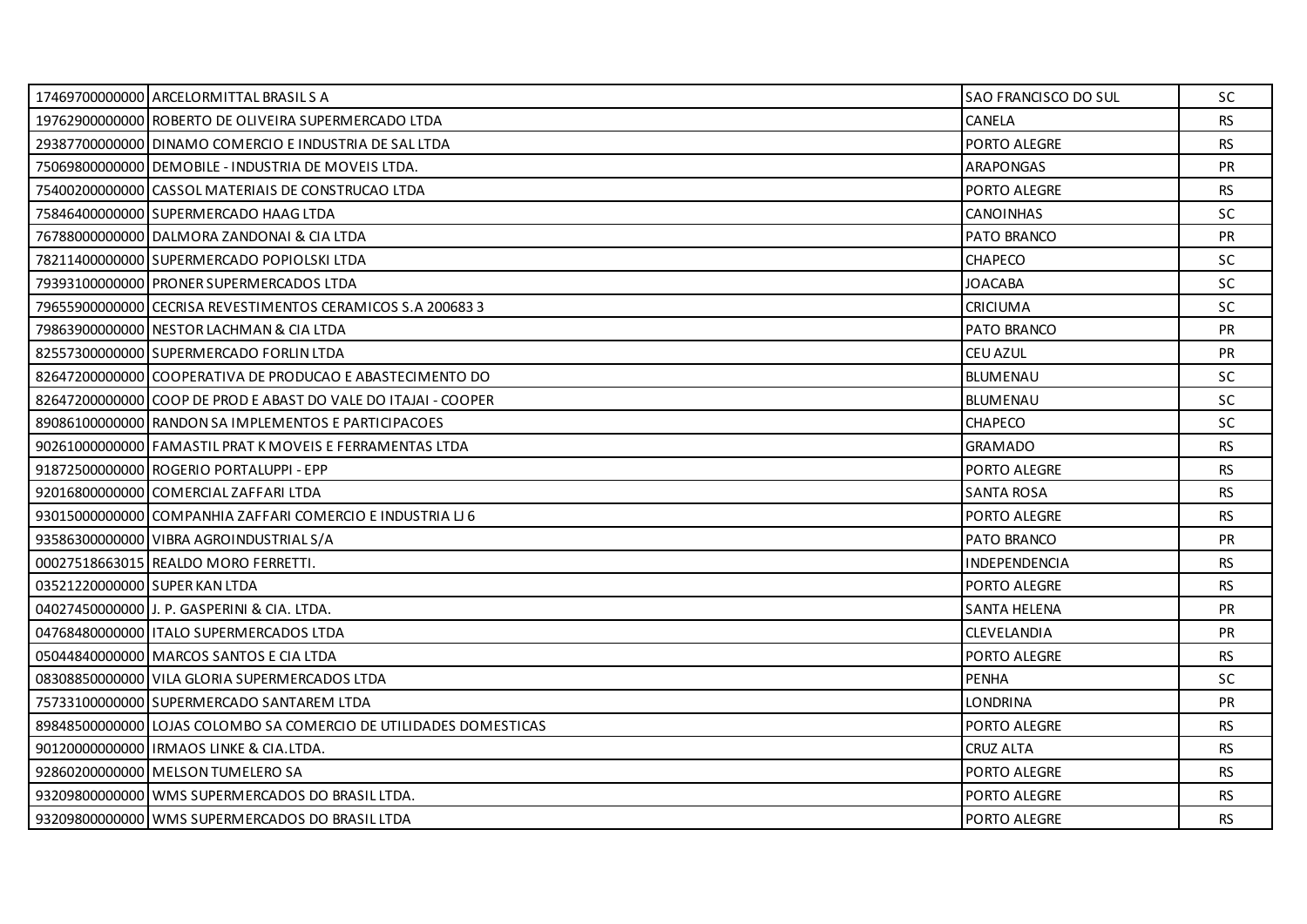|                              | 93209800000000 WMS SUPERMERCADOS DO BRASIL                             | PORTO ALEGRE          | RS        |
|------------------------------|------------------------------------------------------------------------|-----------------------|-----------|
|                              | 93209800000000 WMS SUPERMERCADOS DO BRASIL LTDA.                       | <b>SANTA MARIA</b>    | <b>RS</b> |
|                              | 96203400000000 WEINERT E CIA LTDA                                      | SANTO ANGELO          | <b>RS</b> |
|                              | 01618150000000 CENTER SHOP COMERCIO IMPORTACAO E EXPORTACAO LTDA       | PORTO ALEGRE          | <b>RS</b> |
|                              | 02185090000000 OCTAVIANO ZANDONAI & CIA LTDA                           | <b>JOACABA</b>        | <b>SC</b> |
|                              | 02808710000000 COMPANHIA DE BEBIDAS DAS AMERICAS                       | PORTO ALEGRE          | <b>RS</b> |
|                              | 05563870000000 BELLER COMERCIO DE PAPEIS LTDA                          | PORTO ALEGRE          | <b>RS</b> |
|                              | 05563870000000 BELLER COMERCIO DE PAPEIS LTDA                          | PORTO ALEGRE          | <b>RS</b> |
|                              | 05964780000000 CENTER MASTER SUL DIST DE ALIMENTOS LTDA                | PORTO ALEGRE          | RS        |
|                              | 08548300000000 CRISTIANO COM DE UTILIDADES DOMESTICAS                  | PORTO ALEGRE          | <b>RS</b> |
|                              | 59427300000000 CARREFOUR PROMOTORA DE VENDAS E PARTICIPACOES LTDA.     | PORTO ALEGRE          | <b>RS</b> |
|                              | 59427300000000 CARREFOUR PROMOTORA DE VENDAS E PARTICIPACOES LTDA.     | <b>SANTA MARIA</b>    | <b>RS</b> |
|                              | 78588400000000 CASA VISCARDI SA COMERCIO E IMPORTACAO                  | <b>LONDRINA</b>       | <b>PR</b> |
|                              | 83314800000000 COMERCIAL CELEIRO LTDA                                  | CHAPECO               | SC        |
|                              | 88723800000000 ANTONIO O MOLINE                                        | SANTANA DO LIVRAMENTO | <b>RS</b> |
|                              | 90462500000000 COMERCIAL DE ALIMENTOS LORO LTDA                        | PORTO ALEGRE          | <b>RS</b> |
|                              | 92828100000000 ASSOC DE PAIS E AMIGOS DOS EXCEPCIONAIS DE PORTO ALEGRE | PORTO ALEGRE          | <b>RS</b> |
|                              | 00000133154041 RENATO DE JESUS MACHADO                                 | <b>INDEPENDENCIA</b>  | <b>RS</b> |
|                              | 02408070000000 EVALDO LEHMKHUL E CIA LTDA                              | AGUAS MORNAS          | <b>SC</b> |
|                              | 05549420000000 MEGAMIX DISTRIBUIDORA LTDA                              | <b>LONDRINA</b>       | PR        |
|                              | 05956670000000 SUPERMIG COMERCIO DE ALIEMENTOS LTDA                    | PORTO ALEGRE          | RS.       |
|                              | 07306830000000 BRUXELAS COMERCIO DE ALIMENTOS LTDA                     | <b>LONDRINA</b>       | <b>PR</b> |
|                              | 07751610000000 EMPRESA CATARINENSE SUPERMERCADOS LTDA                  | BLUMENAU              | <b>SC</b> |
|                              | 10280800000000 TUMELERO MATERIAIS DE CONSTRUCAO S/A                    | PORTO ALEGRE          | <b>RS</b> |
|                              | 17225900000000 IINDUSTRIA DE ALIMENTOS KODAMA LTDA                     | PORTO ALEGRE          | <b>RS</b> |
|                              | 72316300000000 ALBERTI COMERCIO DE ALIMENTOS LTDA                      | CHAPECO               | <b>SC</b> |
|                              | 73396400000000   M.M.ROSSO SUPERMERCADOS LTDA                          | <b>CRICIUMA</b>       | <b>SC</b> |
|                              | 78242800000000 ATLAS INDUSTRIA DE ELETRODOMESTICOS LTDA.               | PATO BRANCO           | <b>PR</b> |
| 83475900000000 PORTOBELLO SA |                                                                        | <b>TIJUCAS</b>        | <b>SC</b> |
|                              | 85067000000000 OBARA MIYAMOTO E CIA LTDA                               | <b>LONDRINA</b>       | <b>PR</b> |
|                              | 87397900000000 PGL DISTRIBUICAO DE ALIMENTOS LTDA                      | VENANCIO AIRES        | <b>RS</b> |
|                              | 91293000000000 LIBRAGA, BRANDAO & CIA LTDA                             | <b>SANTA MARIA</b>    | RS.       |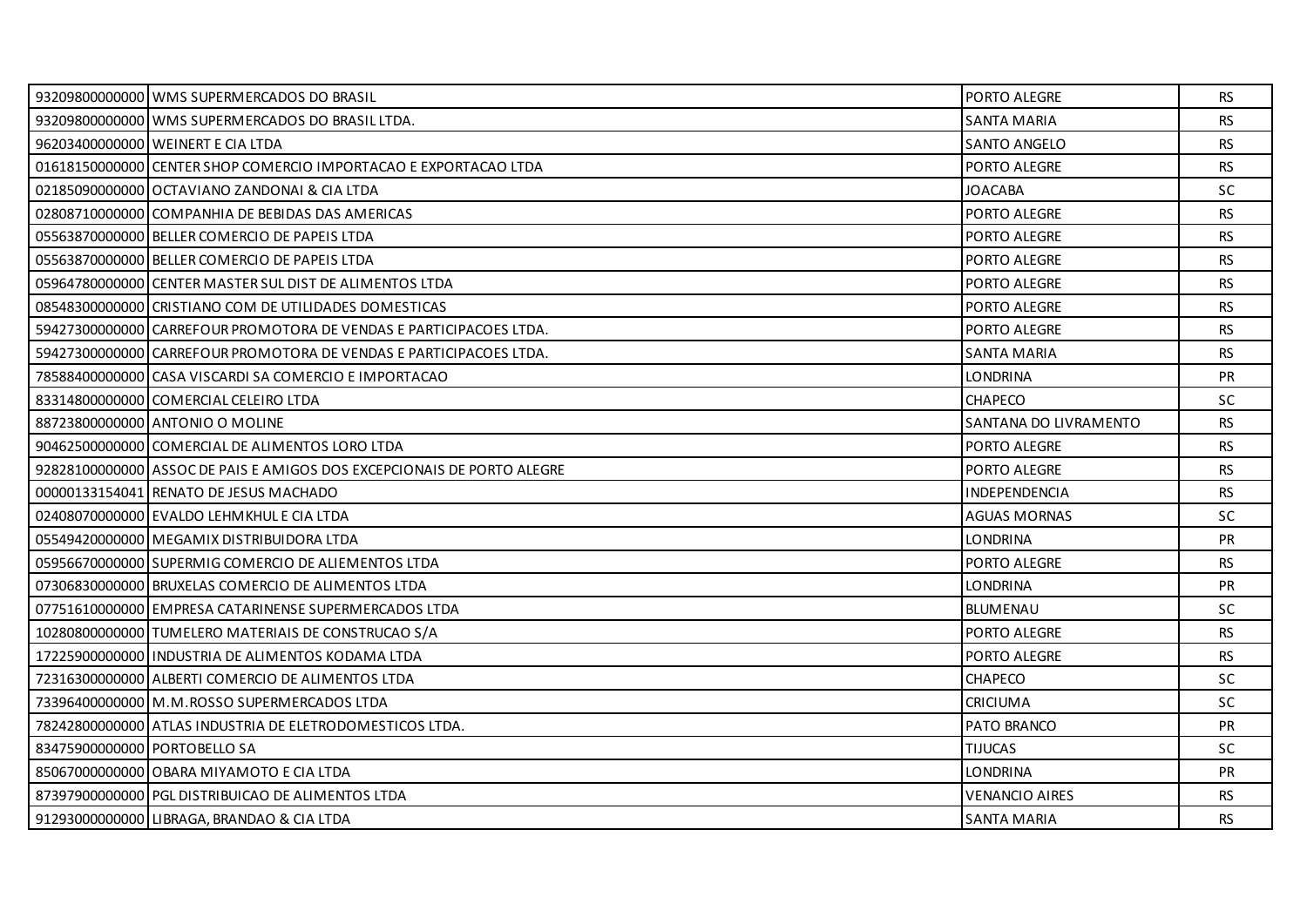|                          | 92366700000000 COMERCIAL DE FERRAGENS PROGRESSO LTDA           | PORTO ALEGRE           | <b>RS</b> |
|--------------------------|----------------------------------------------------------------|------------------------|-----------|
|                          | 92665600000000 DIMED S/A - DISTRIBUIDORA DE MEDICAMENTOS       | PORTO ALEGRE           | <b>RS</b> |
|                          | 93015000000000 COMPANHIA ZAFFARI COMERCIO E INDUSTRIA          | PORTO ALEGRE           | <b>RS</b> |
|                          | 93209800000000 WMS SUPERMERCADOS DO BRASIL LTD                 | SANTA MARIA            | <b>RS</b> |
|                          | 00056940000283 UNIPORT ATACADO E                               | <b>ARAPONGAS</b>       | <b>PR</b> |
|                          | 00594052000000 SUPER MORESCO LTDA                              | SELBACH                | <b>RS</b> |
|                          | 01085430000000 RAINHA SUPERMERCADO LTDA                        | <b>MERCEDES</b>        | <b>PR</b> |
|                          | 01438780000000 LEROY MERLIN COMPANHIA BRASILEIRA DE BRICOLAGEM | PORTO ALEGRE           | <b>RS</b> |
|                          | 02715340000000 LA CASA D' ROMA DISTRIBUIDORA LTDA              | PORTO ALEGRE           | <b>RS</b> |
|                          | 02831170000000 KOCH HIPERMERCADO LTDA                          | <b>TIJUCAS</b>         | SC.       |
|                          | 02945890000000 ELAIZE SILVA PEZZI & CIA LTDA                   | PORTO ALEGRE           | <b>RS</b> |
|                          | 04768480000000   ITALO SUPERMERCADOS LTDA                      | FOZ DO IGUACU          | <b>PR</b> |
|                          | 04768480000000 ITALO SUPERMERCADOS LTDA                        | <b>FOZ DO IGUACU</b>   | <b>PR</b> |
|                          | 04884410000000 SUPERMERCADO IVAZKO LTDA.                       | SAO MATEUS DO SUL      | PR        |
|                          | 05281500000000 JOSEVILE CAMPI ME                               | <b>CAMBE</b>           | <b>PR</b> |
|                          | 05338480000000 DINDA ALIMENTOS EIRELI                          | PORTO ALEGRE           | <b>RS</b> |
|                          | 07069700000000 ZANOTTI PRESENTES LTDA - ME                     | <b>PENHA</b>           | <b>SC</b> |
|                          | 07721890000000 SUPERMERCADO MANO RUDI LTDA                     | <b>PENHA</b>           | <b>SC</b> |
|                          | 11876000000000 SUPERCENTER COMERCIO ATACADISTA LTDA            | <b>ARAPONGAS</b>       | <b>PR</b> |
|                          | 26247000000000 LOJAO DO ALEMAO LTDA                            | PORTO ALEGRE           | RS        |
| 75263400000000 NORTOX SA |                                                                | <b>ARAPONGAS</b>       | <b>PR</b> |
|                          | 76430400000000 IRMAOS MUFFATO CIA LTDA                         | FOZ DO IGUACU          | <b>PR</b> |
|                          | 77752300000000 COOPERATIVA AGROINDUSTRIAL LAR                  | <b>SANTA HELENA</b>    | <b>PR</b> |
|                          | 78218800000000 SUPERMERCADO CENTRAL LTDA                       | <b>BLUMENAU</b>        | <b>SC</b> |
|                          | 79837700000000 SUPERMERCADOS MANENTI LTDA                      | <b>CRICIUMA</b>        | <b>SC</b> |
|                          | 83646600000000 ALTHOFF SUPERMERCADOS LTDA                      | <b>CRICIUMA</b>        | <b>SC</b> |
|                          | 83646600000000 ALTHOFF SUPERMERCADOS LTDA                      | <b>CRICIUMA</b>        | SC.       |
|                          | 83863500000000 SUPERMERCADO SALVAN LTDA                        | <b>MORRO DA FUMACA</b> | <b>SC</b> |
|                          | 84995200000000 SUPERMERCADO NOVA ERA LTDA                      | <b>MARIALVA</b>        | <b>PR</b> |
|                          | 84995200000000 SUPERM NOVA ERA LTDA                            | MARIALVA               | <b>PR</b> |
|                          | 88713000000000 GANG COMERCIO DO VESTUARIO LTDA                 | PORTO ALEGRE           | RS.       |
|                          | 90120000000000 IRMAOS LINKE & CIA.LTDA.                        | <b>CRUZ ALTA</b>       | RS.       |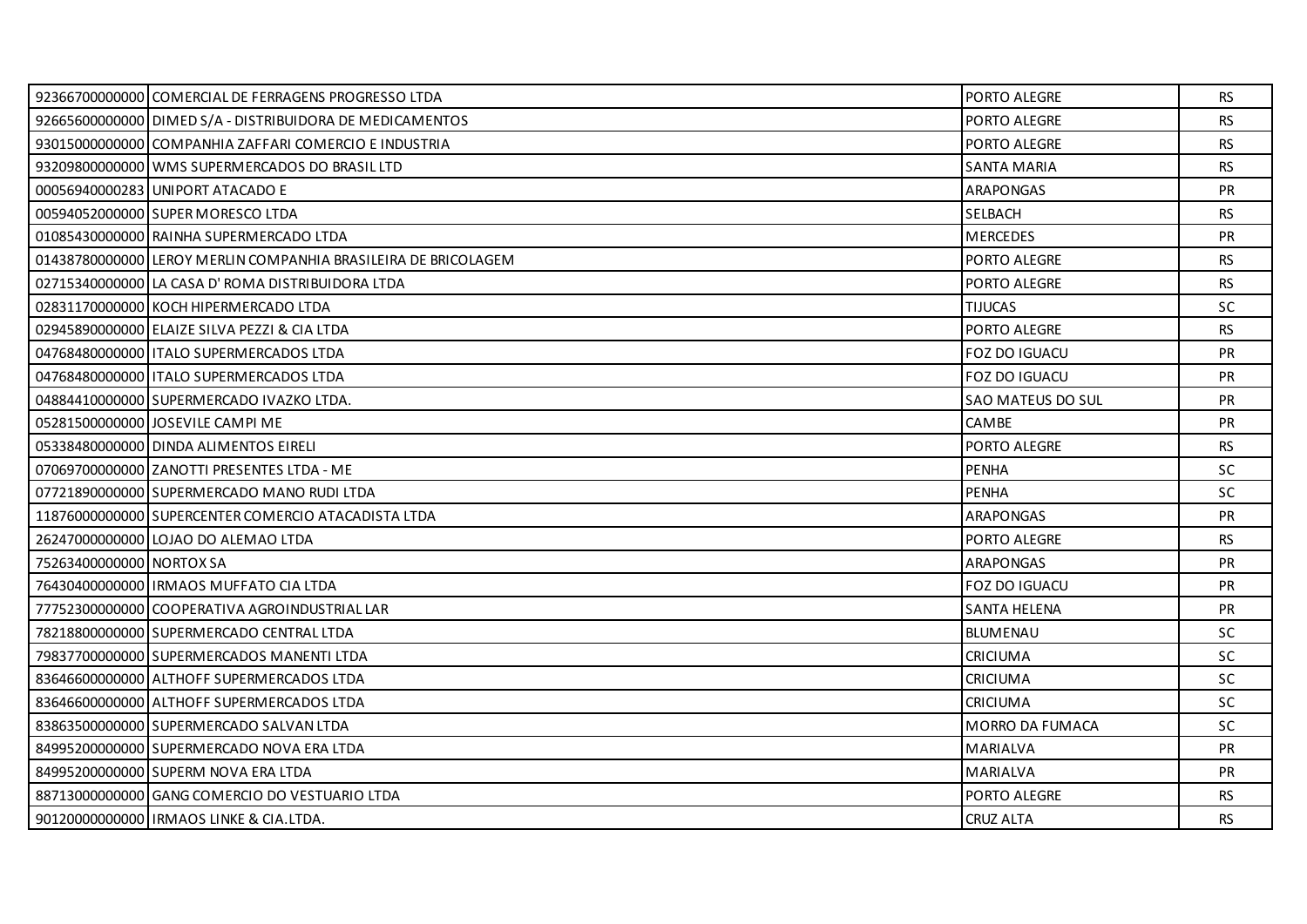|                                | 91622800000000 BELIVA-COMERCIO DE PRODUTOS ALIMENTICIOS LTDA | SANTA MARIA         | RS.       |
|--------------------------------|--------------------------------------------------------------|---------------------|-----------|
|                                | 92749200000000 RIBEIRO JUNG COMERCIO DE AUTOMOVEIS LTDA      | PORTO ALEGRE        | <b>RS</b> |
|                                | 92751900000000 INDUSTRIA DE PLASTICOS HERC LTDA              | PORTO ALEGRE        | <b>RS</b> |
|                                | 95597600000000 SUPERMERCADOS BELTRAME LTDA.                  | SANTA MARIA         | <b>RS</b> |
|                                | 98244600000000 COOPERATIVA MISTA TUCUNDUVA LTDA              | <b>TUCUNDUVA</b>    | <b>RS</b> |
|                                | 93015006001438 CIA ZAFFARI COM E IND                         | PORTO ALEGRE        | <b>RS</b> |
|                                | 61585865101420 RAIA DROGASIL SA                              | PORTO ALEGRE        | <b>RS</b> |
|                                | 93015006001942 CIA ZAFFARI COM E IND                         | PORTO ALEGRE        | <b>RS</b> |
|                                | 33014556005740 LOJAS AMERICANAS SA                           | PORTO ALEGRE        | <b>RS</b> |
|                                | 88212113011640 COM DE MEDIC BRAIR LTDA                       | <b>PORTO ALEGRE</b> | <b>RS</b> |
|                                | 88212113035582 COM DE MEDICAMENTOS BRAIR LTDA                | PORTO ALEGRE        | <b>RS</b> |
|                                | 02905110008536 GR SERV E ALIMENTACAO LTDA                    | PORTO ALEGRE        | <b>RS</b> |
|                                | 93209765025292 WMS SUPERMERCADOS DO BRASIL LTDA              | <b>PORTO ALEGRE</b> | <b>RS</b> |
|                                | 92665611004245 DIMED S A DISTRIB DE MEDIC                    | PORTO ALEGRE        | <b>RS</b> |
|                                | 33014556004264 LOJAS AMERICANAS SA LJ 42                     | PORTO ALEGRE        | <b>RS</b> |
|                                | 61585865053948 RAIA DROGASIL SA                              | PORTO ALEGRE        | <b>RS</b> |
| 92754738018029 LOJAS RENNER SA |                                                              | PORTO ALEGRE        | <b>RS</b> |
|                                | 45242914000873 C E A MODAS LTDA                              | PORTO ALEGRE        | <b>RS</b> |
|                                | 33014556069986 LOJAS AMERICANAS SA                           | PORTO ALEGRE        | <b>RS</b> |
|                                | 93015006001780 CIA ZAFFARI COM E IND                         | PORTO ALEGRE        | <b>RS</b> |
|                                | 71476527002340 CONSTRUTORA TENDA SA                          | PORTO ALEGRE        | <b>RS</b> |
|                                | 33041260033844 GLOBEX UTILIDADES S/A                         | <b>PORTO ALEGRE</b> | <b>RS</b> |
|                                | 47960950032678 MAGAZINE LUIZA S A                            | PORTO ALEGRE        | <b>RS</b> |
|                                | 92665611000681 DIMED S A DISTRIB DE MEDIC                    | PORTO ALEGRE        | <b>RS</b> |
| 33041260039885 GLOBEX UTIL SA  |                                                              | PORTO ALEGRE        | <b>RS</b> |
| 33041260039966 GLOBEX UTIL SA  |                                                              | PORTO ALEGRE        | <b>RS</b> |
| 33041260126427 VIA VAREJO S/A  |                                                              | PORTO ALEGRE        | <b>RS</b> |
|                                | 47960950029103 MAGAZINE LUIZA SA                             | PORTO ALEGRE        | <b>RS</b> |
|                                | 92754738001568 LOJAS RENNER S A                              | PORTO ALEGRE        | <b>RS</b> |
|                                | 11301177000144 BEM ME QUER - ENXOVAIS E CONFEC LTDA - EPP    | PORTO ALEGRE        | <b>RS</b> |
|                                | 96418264027924 LOJAS QUERO-QUERO SA                          | PORTO ALEGRE        | RS.       |
|                                | 93056646000171 GELLER TECIDOS EIRELLI                        | PORTO ALEGRE        | <b>RS</b> |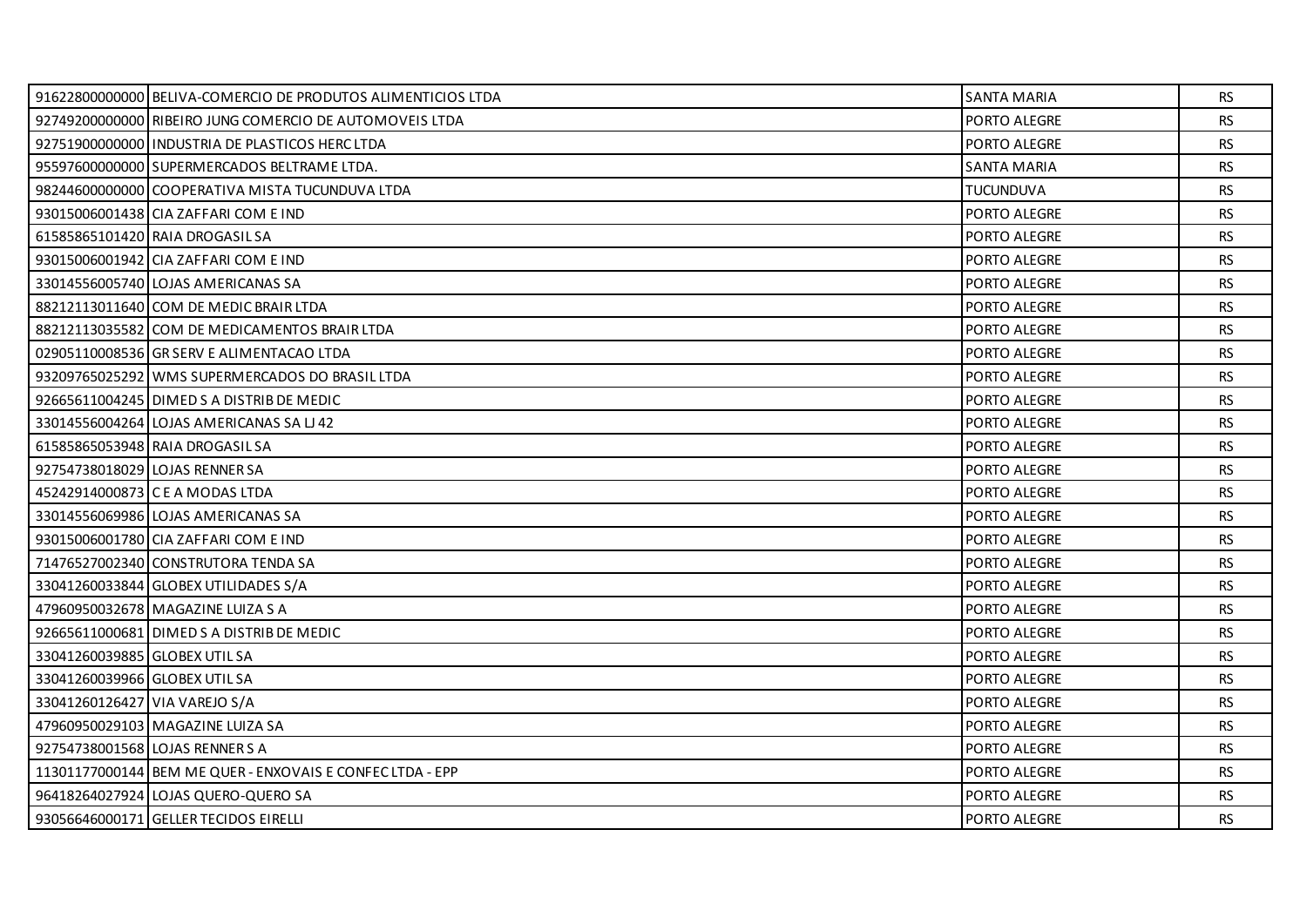|                               | 93015006001519 CIA ZAFFARI COM E IND                       | PORTO ALEGRE        | RS.       |
|-------------------------------|------------------------------------------------------------|---------------------|-----------|
|                               | 33014556031580 LOJAS AMERICANAS SA                         | PORTO ALEGRE        | RS.       |
|                               | 92754738001134 LOJAS RENNER S A                            | PORTO ALEGRE        | <b>RS</b> |
|                               | 93209765010937 WMS SUPERMERCADOS DO BRASIL LTDA            | PORTO ALEGRE        | RS.       |
|                               | 61585865128115 RAIA DROGASIL SA                            | PORTO ALEGRE        | <b>RS</b> |
|                               | 93015006002400 CIA ZAFFARI COM E IND                       | PORTO ALEGRE        | <b>RS</b> |
|                               | 93209765011747 WMS SUPERMERCADOS DO BRASIL LTDA            | PORTO ALEGRE        | <b>RS</b> |
|                               | 93209765011232 WMS SUPERMERCADOS DO BRASIL LTDA            | PORTO ALEGRE        | <b>RS</b> |
|                               | 33014556014065 LOJAS AMERICANAS SA                         | PORTO ALEGRE        | <b>RS</b> |
|                               | 33041260004232 GLOBEX UTILIDADES S/A                       | PORTO ALEGRE        | <b>RS</b> |
|                               | 43283811008215 KALUNGA COM E IND GRAFICA LTDA              | PORTO ALEGRE        | <b>RS</b> |
|                               | 45242914006308 CEA MODAS LTDA                              | PORTO ALEGRE        | RS        |
|                               | 47960950030209 MAGAZINE LUIZA SA                           | PORTO ALEGRE        | <b>RS</b> |
|                               | 89237911010880 GLOBAL DISTRIBUICAO DE BENS DE CONSUMO LTDA | PORTO ALEGRE        | <b>RS</b> |
|                               | 92754738003188 LOJAS RENNER S A                            | PORTO ALEGRE        | RS        |
|                               | 93209765008282 WMS SUPERMERCADOS DO BRASIL LTDA            | PORTO ALEGRE        | <b>RS</b> |
|                               | 87958625000149 SECRETARIA DA SAUDE                         | PORTO ALEGRE        | <b>RS</b> |
|                               | 45543915032202 CARREFOUR COM E IND LTDA                    | PORTO ALEGRE        | <b>RS</b> |
|                               | 61585865125957 RAIA DROGASIL SA                            | PORTO ALEGRE        | <b>RS</b> |
|                               | 93015006003058 CIA ZAFFARI COM E IND                       | PORTO ALEGRE        | <b>RS</b> |
| 33041260022303 VIA VAREJO S/A |                                                            | PORTO ALEGRE        | RS.       |
|                               | 88212113007961 COM DE MEDIC BRAIR LTDA                     | PORTO ALEGRE        | <b>RS</b> |
|                               | 96418264027843 LOJAS QUERO-QUERO SA                        | PORTO ALEGRE        | <b>RS</b> |
|                               | 47960950029618 MAGAZINE LUIZA SA                           | PORTO ALEGRE        | <b>RS</b> |
|                               | 61189288001908 MARISA LOJAS VAREJISTAS LTDA                | <b>PORTO ALEGRE</b> | <b>RS</b> |
|                               | 33014556069471 LOJAS AMERICANAS SA                         | PORTO ALEGRE        | <b>RS</b> |
|                               | 03703965000139 ATAC DE CONFEC FORTSUL LTDA                 | PORTO ALEGRE        | <b>RS</b> |
|                               | 90074105000188 AUVERGNE PROD ALIMENTICIOS LTDA             | <b>PORTO ALEGRE</b> | <b>RS</b> |
| 47427653001359 MAKRO ATACSA   |                                                            | PORTO ALEGRE        | <b>RS</b> |
|                               | 90074105000420 AUVERGNE PROD ALIMENTICIOS LTDA             | PORTO ALEGRE        | <b>RS</b> |
| 01838723005005 BRF SA         |                                                            | PORTO ALEGRE        | <b>RS</b> |
|                               | 34274233012968 PETROBRAS DISTRIB SA                        | PORTO ALEGRE        | RS.       |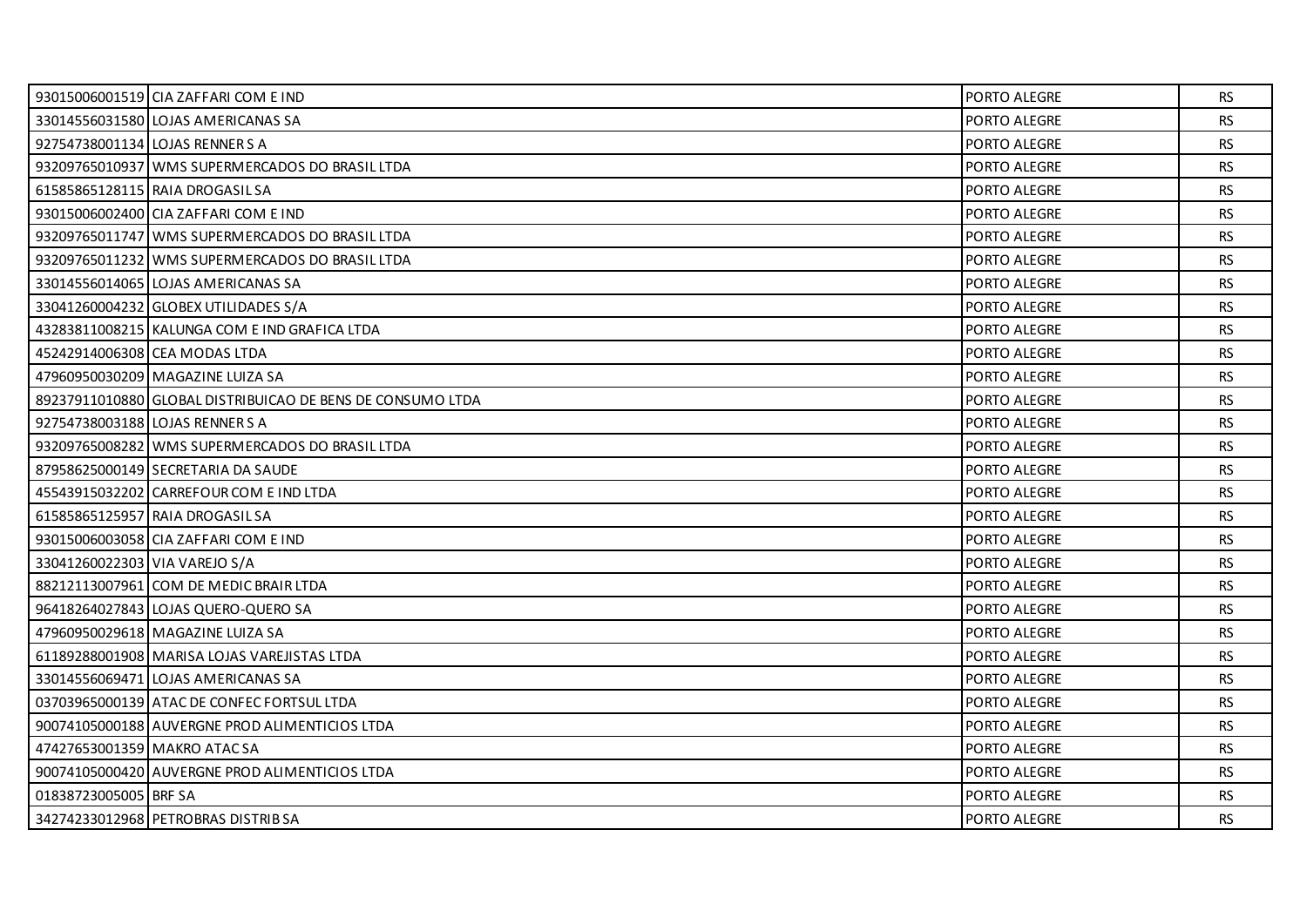|                         | 92740687000110 COML PORCELANAS E TALHERES KNETIG LTDA          | PORTO ALEGRE        | <b>RS</b> |
|-------------------------|----------------------------------------------------------------|---------------------|-----------|
|                         | 92785047000126 IMPORTADORA BAGE SA                             | PORTO ALEGRE        | <b>RS</b> |
|                         | 89962823000101   DISTRIB PAPEIS BRAILE LTDA                    | PORTO ALEGRE        | <b>RS</b> |
|                         | 45543915032709 CARREFOUR COM E IND LTDA                        | PORTO ALEGRE        | <b>RS</b> |
|                         | 02957518001034 PEPSICO DO BRASIL IND COM ALIM                  | PORTO ALEGRE        | <b>RS</b> |
|                         | 89848543937241 LOJAS COLOMBO S A COM DE UTILIDADES DOME        | <b>PORTO ALEGRE</b> | <b>RS</b> |
|                         | 92664028000575 FERRAM GERAIS COM E IMP S A                     | PORTO ALEGRE        | RS.       |
|                         | 92664028001709 FERRAM GERAIS COM E IMPORT SA                   | PORTO ALEGRE        | <b>RS</b> |
|                         | 92664028002276 FERRAM GERAIS COM E IMPORT                      | PORTO ALEGRE        | <b>RS</b> |
|                         | 92664028002357 FERRAM GERAIS COM E IMP S A                     | PORTO ALEGRE        | RS.       |
|                         | 31565104028004 PEPSICO DO BRASIL LTDA                          | PORTO ALEGRE        | <b>RS</b> |
|                         | 61490561001778 DISTRIB AUTOMOTIVA SA                           | PORTO ALEGRE        | <b>RS</b> |
|                         | 92664028000141 FERRAM GERAIS COM E IMPORT DE FERRAM E MAQ LTDA | PORTO ALEGRE        | <b>RS</b> |
|                         | 92753268000627 STEMACSA GRUPOS GERADORES                       | PORTO ALEGRE        | <b>RS</b> |
|                         | 04127398000182 UNISUPER RUNIAO GS AT D LTDA                    | PORTO ALEGRE        | <b>RS</b> |
|                         | 89848543937080 LOJAS COLOMBO SA COM DE UTIL DOM                | PORTO ALEGRE        | RS.       |
|                         | 05563868000547 BELLER COM DE PAPEIS LTDA                       | PORTO ALEGRE        | <b>RS</b> |
| 20730099010823 SADIA SA |                                                                | PORTO ALEGRE        | RS        |
|                         | 93209765011666 WMS SUPERMERCADOS DO BRASIL LTDA                | <b>PORTO ALEGRE</b> | <b>RS</b> |
|                         | 96418264028220 LOJAS QUERO-QUERO SA                            | PORTO ALEGRE        | <b>RS</b> |
|                         | 93209765011313 WMS SUPERMERCADOS DO BRASIL LTDA                | PORTO ALEGRE        | <b>RS</b> |
|                         | 93015006000466 CIA ZAFFARI COM E IND                           | <b>PORTO ALEGRE</b> | <b>RS</b> |
|                         | 61585865053514 RAIA DROGASIL SA                                | PORTO ALEGRE        | <b>RS</b> |
|                         | 93015006000890 CIA ZAFFARI COM E IND RIA                       | PORTO ALEGRE        | <b>RS</b> |
|                         | 61585865120807 RAIA DROGASIL SA                                | <b>PORTO ALEGRE</b> | <b>RS</b> |
|                         | 61585865057854 RAIA DROGASIL SA                                | PORTO ALEGRE        | <b>RS</b> |
|                         | 93209765010260 WMS SUPERMERCADOS DO BRASIL LTDA                | PORTO ALEGRE        | RS.       |
|                         | 93015006002086 CIA ZAFFARI COM E IND                           | <b>PORTO ALEGRE</b> | <b>RS</b> |
|                         | 00063960018652 WAL MART BRASIL LTDA                            | PORTO ALEGRE        | <b>RS</b> |
|                         | 93209765010341 WMS SUPERMERCADOS DO BRASIL LTDA                | PORTO ALEGRE        | <b>RS</b> |
|                         | 93015006001276 CIA ZAFFARI COM E IND L09                       | PORTO ALEGRE        | RS.       |
|                         | 61585865053603 RAIA DROGASIL SA                                | PORTO ALEGRE        | <b>RS</b> |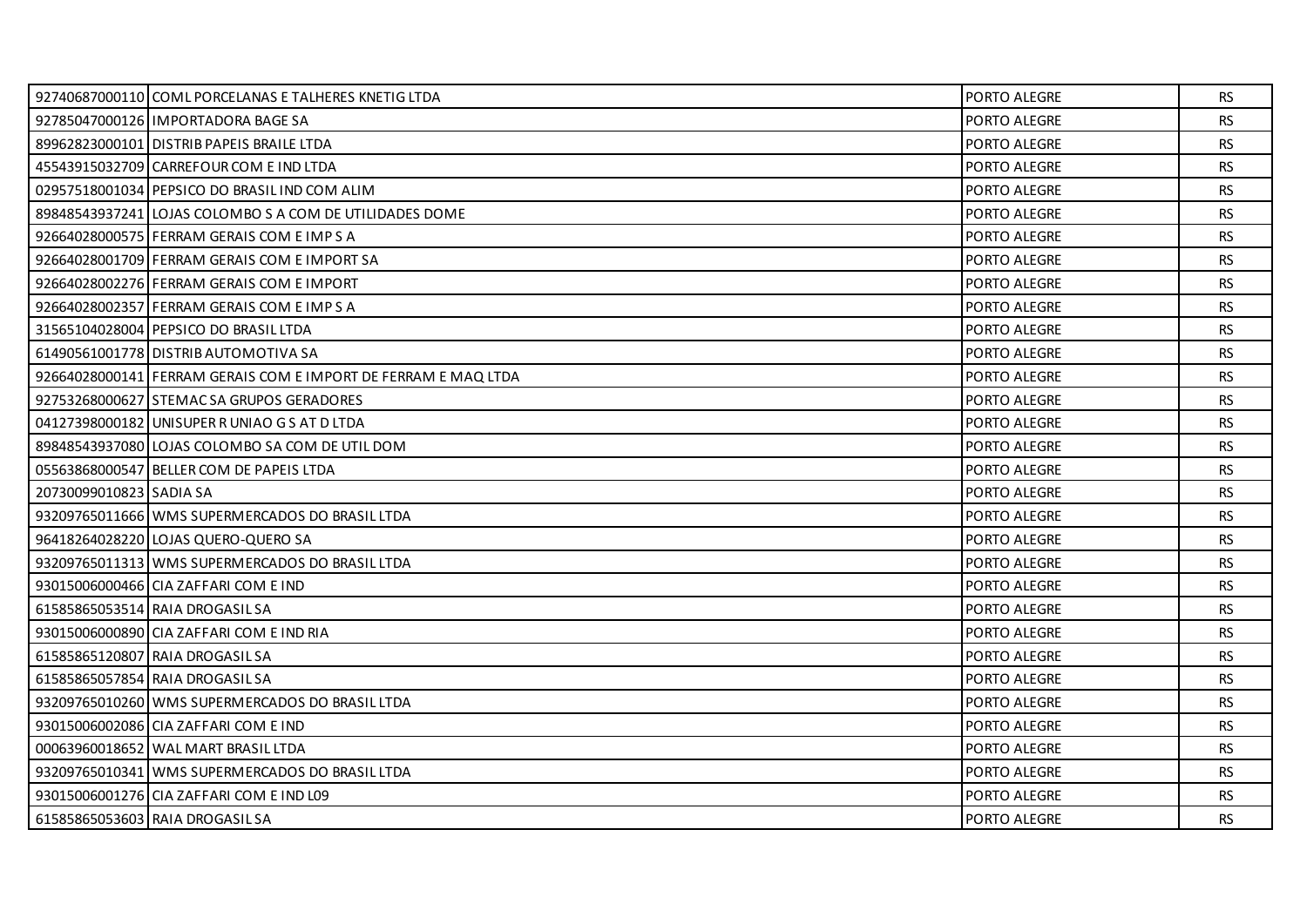|                                | 03745026000157 DANICLE REPRES LTDA                              | PORTO ALEGRE | <b>RS</b> |
|--------------------------------|-----------------------------------------------------------------|--------------|-----------|
|                                | 93209765018911 WMS SUPERMERCADOS DO BRASIL LTDA                 | PORTO ALEGRE | <b>RS</b> |
|                                | 34274233000447 PETROBRAS DISTRIBS A                             | PORTO ALEGRE | <b>RS</b> |
|                                | 03470727002093 FORD MOTOR COMPANY BRASIL LTDA                   | PORTO ALEGRE | <b>RS</b> |
|                                | 33014556037197 LOJAS AMERICANAS SA                              | PORTO ALEGRE | <b>RS</b> |
|                                | 61585865128204 RAIA DROGASIL SA                                 | PORTO ALEGRE | <b>RS</b> |
|                                | 96418264027762 LOJAS QUERO-QUERO SA                             | PORTO ALEGRE | <b>RS</b> |
|                                | 93015006000113 CIA ZAFFARI COM E IND                            | PORTO ALEGRE | <b>RS</b> |
|                                | 93209765030296 WMS SUPERMERCADOS DO BRASIL LTDA                 | PORTO ALEGRE | <b>RS</b> |
|                                | 45543915010659 CARREFOUR COM E IND LTDA                         | PORTO ALEGRE | <b>RS</b> |
|                                | 61064838012816 SAINT-GOBAIN DO BRASIL PROD INDLE P/ CONSTR LTDA | PORTO ALEGRE | <b>RS</b> |
|                                | 03476811032940   DIA BRASIL SOCIEDADE LIMITADA                  | PORTO ALEGRE | <b>RS</b> |
|                                | 93015006004291 CIA ZAFFARI COM E IND                            | PORTO ALEGRE | <b>RS</b> |
| 92754738022808 LOJAS RENNER SA |                                                                 | PORTO ALEGRE | <b>RS</b> |
|                                | 93015006001357 CIA ZAFFARI COM E IND                            | PORTO ALEGRE | <b>RS</b> |
|                                | 61585865054243 RAIA DROGASIL SA                                 | PORTO ALEGRE | <b>RS</b> |
|                                | 33014556019024 LOJAS AMERICANAS SA                              | PORTO ALEGRE | <b>RS</b> |
|                                | 43708379007376 FAST SHOP COMLS A                                | PORTO ALEGRE | <b>RS</b> |
|                                | 89848543055230 LOJAS COLOMBO S A COM DE UTIL DOME               | PORTO ALEGRE | <b>RS</b> |
| 92754738014970 LOJAS RENNER SA |                                                                 | PORTO ALEGRE | <b>RS</b> |
|                                | 92754738018967 LOJAS RENNER SA                                  | PORTO ALEGRE | <b>RS</b> |
|                                | 93015006000970 CIA ZAFFARI COM E IND                            | PORTO ALEGRE | <b>RS</b> |
|                                | 93015006003210 CIA ZAFFARI COM E IND                            | PORTO ALEGRE | <b>RS</b> |
|                                | 92665611024513 DIMED SA DIST DE MEDICAMENTOS                    | PORTO ALEGRE | <b>RS</b> |
|                                | 92665611012850 DIMED S A DISTRIB DE MEDIC                       | PORTO ALEGRE | <b>RS</b> |
|                                | 93209765010856 WMS SUPERMERCADOS DO BRASIL LTDA                 | PORTO ALEGRE | <b>RS</b> |
|                                | 90022724000129 MAZZOLA SILVA LTD                                | PORTO ALEGRE | <b>RS</b> |
|                                | 93140564000100 HOSPL GAUCHA S A                                 | PORTO ALEGRE | <b>RS</b> |
|                                | 75400218002852 CASSOL MATS CONSTR LTD                           | PORTO ALEGRE | <b>RS</b> |
|                                | 08343492002335 MRV ENG E PARTIC SA                              | PORTO ALEGRE | <b>RS</b> |
|                                | 33014556115503 LOJAS AMERICANAS SA                              | PORTO ALEGRE | <b>RS</b> |
|                                | 45242914020203 CE A MODAS LTDA                                  | PORTO ALEGRE | <b>RS</b> |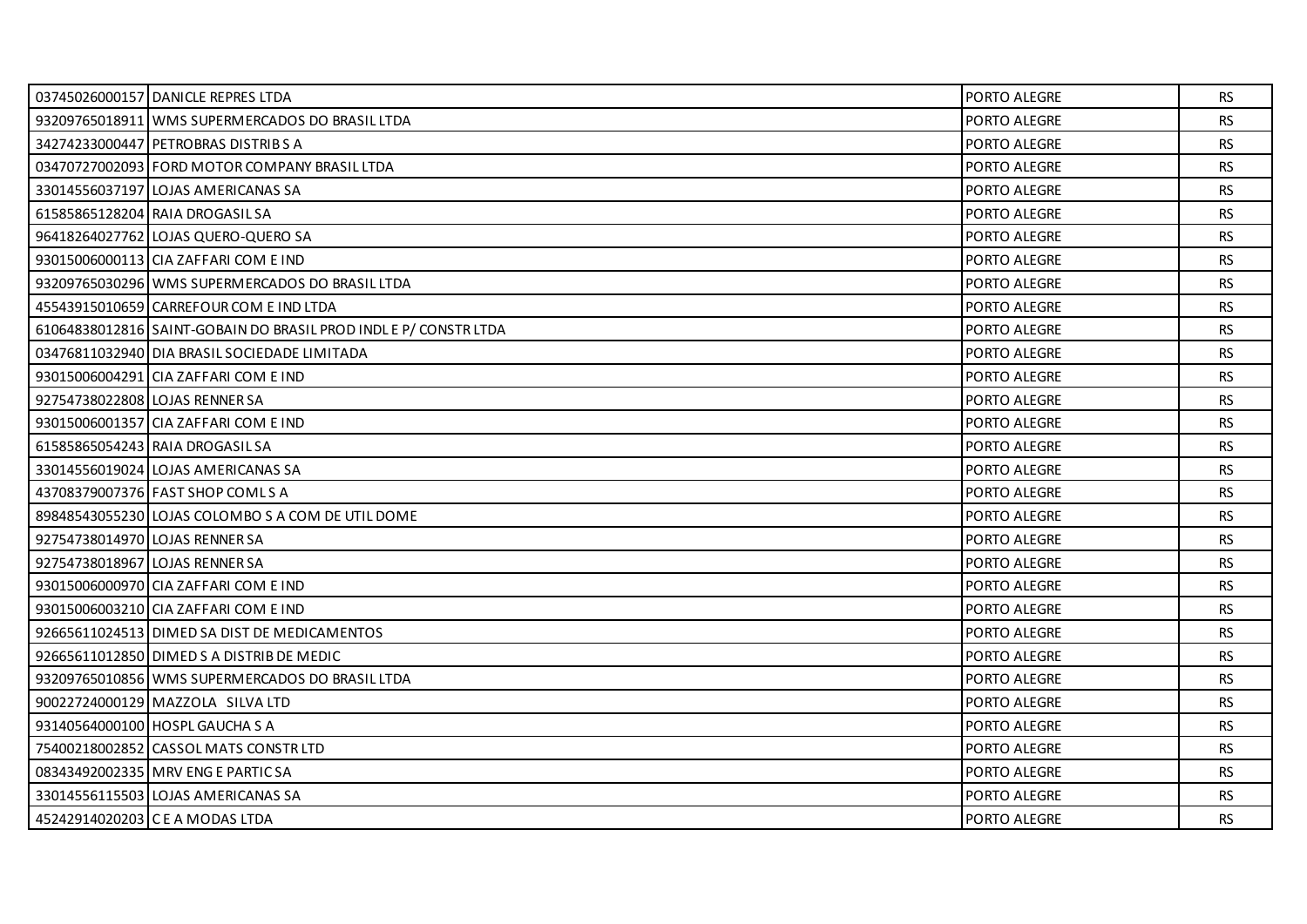|                               | 47960950053837 MAGAZINE LUIZA SA                        | PORTO ALEGRE | RS.       |
|-------------------------------|---------------------------------------------------------|--------------|-----------|
|                               | 93209765008797 WMS SUPERMERCADOS DO BRASIL LTDA         | PORTO ALEGRE | <b>RS</b> |
|                               | 58731662017197 RI HAPPY BRINQUEDOS SA                   | PORTO ALEGRE | <b>RS</b> |
|                               | 64731433004782 PBKIDS BRINQUEDOS LTDA                   | PORTO ALEGRE | <b>RS</b> |
|                               | 89237911009440 MAD HERVAL LTDA                          | PORTO ALEGRE | <b>RS</b> |
|                               | 89848543060072 LOJAS COLOMBO SA COM DE UTIL             | PORTO ALEGRE | <b>RS</b> |
|                               | 92754738012683 LOJAS RENNER SA                          | PORTO ALEGRE | <b>RS</b> |
|                               | 07650319001183 MOCELLIN COM DE BRINQUEDOS EIRELI        | PORTO ALEGRE | <b>RS</b> |
|                               | 00063960044734 WAL MART BRASIL LTDA                     | PORTO ALEGRE | <b>RS</b> |
|                               | 93209765002837 WMS SUPERMERCADOS DO BRASIL LTDA         | PORTO ALEGRE | <b>RS</b> |
|                               | 93209765002594 WMS SUPERMERCADOS DO BRASIL LTDA         | PORTO ALEGRE | <b>RS</b> |
|                               | 61486650024872 DIAGNOSTICOS DA AMERICA SA.              | PORTO ALEGRE | <b>RS</b> |
|                               | 93015006002590 CIA ZAFFARI COM E IND                    | PORTO ALEGRE | <b>RS</b> |
|                               | 01961784000420 REDE MAXXI ECON DROGARIA LTDA            | PORTO ALEGRE | <b>RS</b> |
|                               | 01961784000500 REDE MAXXI ECON DROGARIA LTDA            | PORTO ALEGRE | <b>RS</b> |
|                               | 89848543064817 LOJAS COLOMBO SA COM DE UTIL             | PORTO ALEGRE | RS.       |
|                               | 21147984000108 BELLA KASA COM DEC LTDA - ME             | PORTO ALEGRE | <b>RS</b> |
| 33041260034220 VIA VAREJO S/A |                                                         | PORTO ALEGRE | <b>RS</b> |
|                               | 47960950029022 MAGAZINE LUIZA SA                        | PORTO ALEGRE | <b>RS</b> |
|                               | 45242914024462 CEA MODAS LTDA                           | PORTO ALEGRE | <b>RS</b> |
|                               | 61585865057935 RAIA DROGASIL SA                         | PORTO ALEGRE | <b>RS</b> |
|                               | 92754738016328 LOJAS RENNER SA                          | PORTO ALEGRE | <b>RS</b> |
|                               | 93015006004968 CIA ZAFFARI COM E IND                    | PORTO ALEGRE | <b>RS</b> |
|                               | 33014556019458 LOJAS AMERICANAS SA                      | PORTO ALEGRE | <b>RS</b> |
|                               | 92753268000112 STEMACSA GRUPOS GERADORES                | PORTO ALEGRE | <b>RS</b> |
|                               | 07650319000101 MOCELLIN ART DE FESTAS E DECORACOES LTDA | PORTO ALEGRE | <b>RS</b> |
|                               | 07650319000888   MOCELLIN COM DE BRINQUEDOS EIRELI      | PORTO ALEGRE | <b>RS</b> |
|                               | 89054050000165 FABESUL COM DE SUPRIMENTOS LTDA          | PORTO ALEGRE | <b>RS</b> |
|                               | 93015006002167 CIA ZAFFARI COM E IND                    | PORTO ALEGRE | <b>RS</b> |
|                               | 93209765009769 WMS SUPERMERCADOS DO BRASIL LTDA         | PORTO ALEGRE | <b>RS</b> |
|                               | 06195514000550 RICHARD DA SILVA DOURADO - ME            | PORTO ALEGRE | <b>RS</b> |
|                               | 25630302000921 REAL MOTO PCS LTDA                       | PORTO ALEGRE | <b>RS</b> |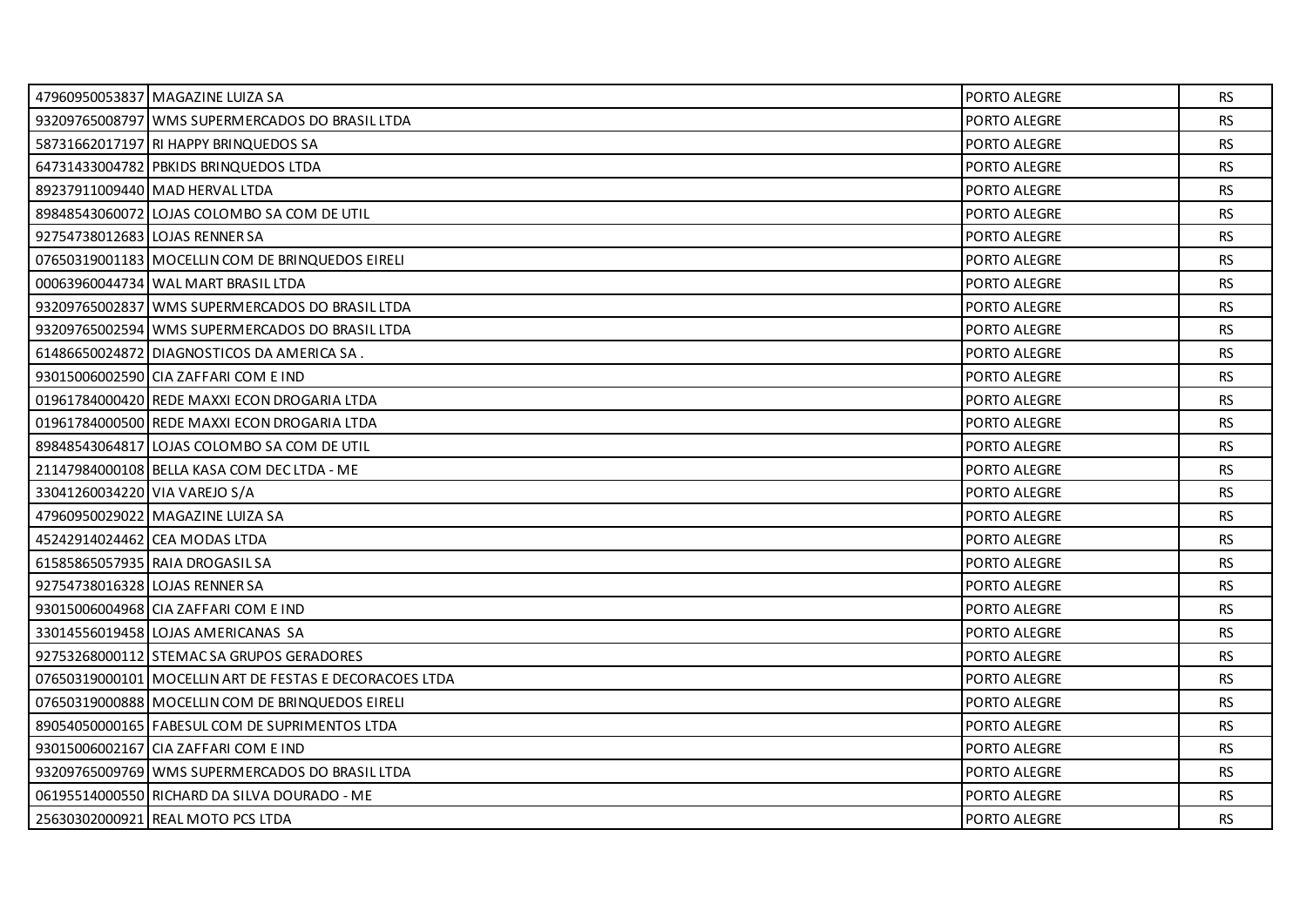|                            | 73773129000530 ANB FARMA LTDA                           | PORTO ALEGRE        | RS.       |
|----------------------------|---------------------------------------------------------|---------------------|-----------|
|                            | 93209765028550 WMS SUPERMERCADOS DO BRASIL LTDA         | PORTO ALEGRE        | <b>RS</b> |
|                            | 93209765000621 WMS SUPERMERCADOS DO BRASIL LTDA         | PORTO ALEGRE        | <b>RS</b> |
|                            | 89735070000282 GAUCHAFARMA MEDIC LTDA                   | PORTO ALEGRE        | RS.       |
|                            | 45543915038316 CARREFOUR COM E IND LTDA                 | PORTO ALEGRE        | <b>RS</b> |
|                            | 93015006004534 CIA ZAFFARI COM E IND                    | <b>PORTO ALEGRE</b> | <b>RS</b> |
|                            | 93209765009840 WMS SUPERMERCADOS DO BRASIL LTDA         | PORTO ALEGRE        | RS.       |
|                            | 89237911002780 MAD HERVAL LTDA                          | PORTO ALEGRE        | <b>RS</b> |
|                            | 96418264027339 LOJAS QUERO-QUERO SA                     | PORTO ALEGRE        | <b>RS</b> |
|                            | 00063960009408 WAL MART BRASIL LTDA                     | PORTO ALEGRE        | RS.       |
|                            | 00063960021874 WAL MART BRASIL LTDA                     | PORTO ALEGRE        | <b>RS</b> |
|                            | 93209765000117 WMS SUPERMERCADOS DO BRASIL LTDA         | PORTO ALEGRE        | <b>RS</b> |
|                            | 93209765004880 WMS SUPERMERCADOS DO BRASIL LTDA         | PORTO ALEGRE        | RS.       |
|                            | 01438784002060 LEROY M CIA BRAS BRICOLAGEM SA           | PORTO ALEGRE        | <b>RS</b> |
|                            | 45543915038669 CARREFOUR COM E IND LTDA                 | <b>PORTO ALEGRE</b> | <b>RS</b> |
| 75315333008860 ATACADAO SA |                                                         | PORTO ALEGRE        | <b>RS</b> |
|                            | 10280765000690 TUMELERO MATERIAIS DE CONSTRUCAO S/      | PORTO ALEGRE        | <b>RS</b> |
|                            | 75400218001295 CASSOL MATS CONSTR LTD                   | <b>PORTO ALEGRE</b> | RS        |
|                            | 92860238000539 MELSON TUMELERO SA                       | PORTO ALEGRE        | <b>RS</b> |
|                            | 93015006000547 CIA ZAFFARI COM E IND                    | PORTO ALEGRE        | <b>RS</b> |
|                            | 91235549002407 VONPAR REFRESCOS S A                     | PORTO ALEGRE        | RS        |
|                            | 92754738000324 LOJAS RENNER S A                         | PORTO ALEGRE        | <b>RS</b> |
|                            | 93209765011070 WMS SUPERMERCADOS DO BRASIL LTDA         | PORTO ALEGRE        | <b>RS</b> |
|                            | 59427302004695 CARREFOUR PROMOTORA DE VENDAS E PARTIC   | PORTO ALEGRE        | RS        |
|                            | 029978710001571DO - SUL DISTRIB DE PROD DOMESTICOS LTDA | PORTO ALEGRE        | <b>RS</b> |
|                            | 92678093000126 CIBER EQUIP RODOVIARIOS LTDA             | PORTO ALEGRE        | <b>RS</b> |
|                            | 04907604000177   FORTPEL COM DESC LTDA                  | PORTO ALEGRE        | <b>RS</b> |
|                            | 75400218001457 CASSOL MAT DE CONSTR LTDA                | PORTO ALEGRE        | <b>RS</b> |
|                            | 89735070000100 GAUCHAFARMA MEDICAMENTOS LTDA            | PORTO ALEGRE        | <b>RS</b> |
|                            | 89735070000444 GAUCHAFARMA MED LTDA                     | PORTO ALEGRE        | <b>RS</b> |
|                            | 92696517004768 MANZOLI S A COM E IND                    | PORTO ALEGRE        | <b>RS</b> |
|                            | 92696517006388 MANZOLI S A COM E IND                    | PORTO ALEGRE        | RS.       |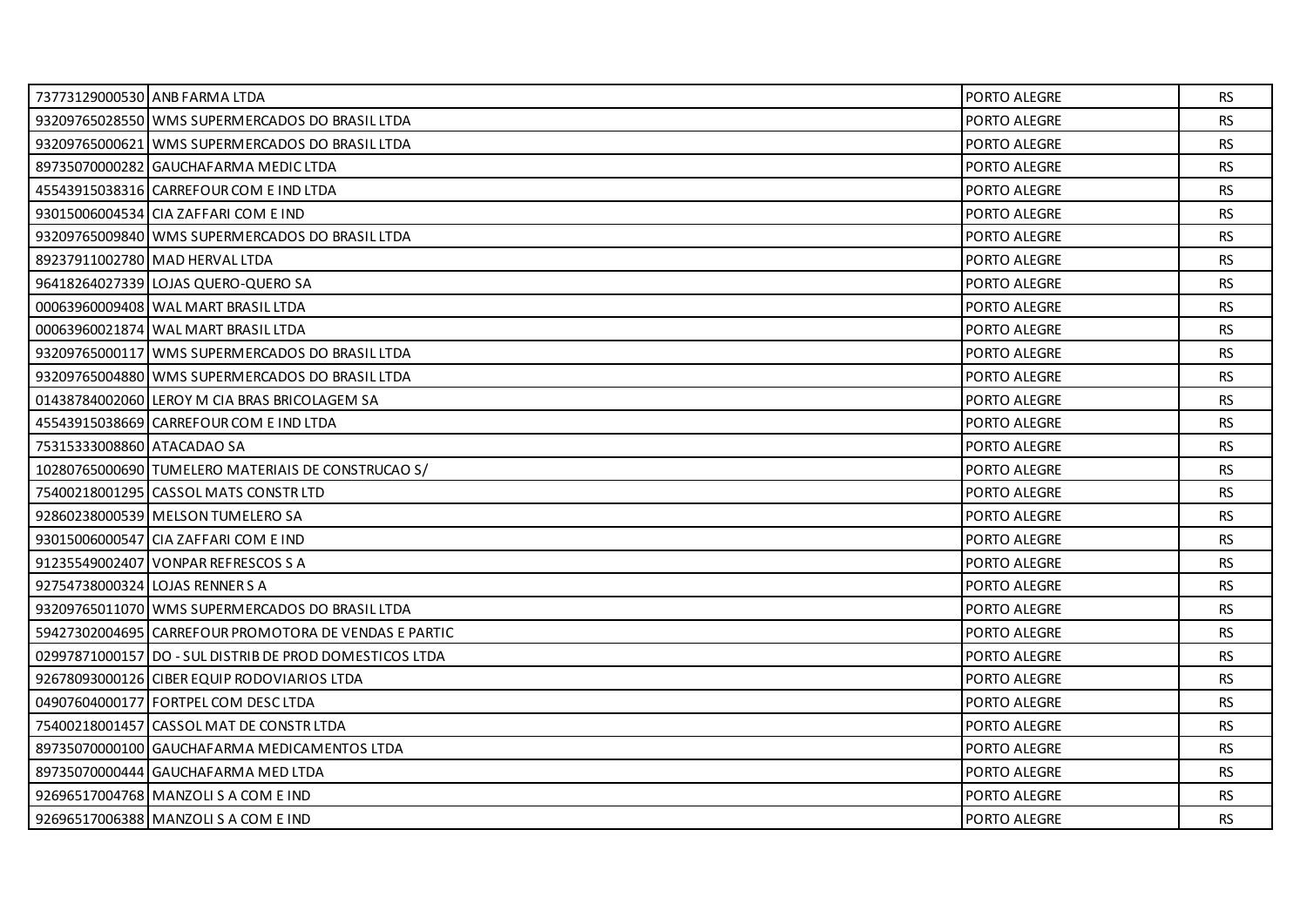| 01838723004629 BRF SA         |                                                            | PORTO ALEGRE        | <b>RS</b> |
|-------------------------------|------------------------------------------------------------|---------------------|-----------|
|                               | 93209765011585 WMS SUPERMERCADOS DO BRASIL LTDA            | PORTO ALEGRE        | <b>RS</b> |
|                               | 93209765033805 WMS SUPERMERCADOS DO BRASIL LTDA            | <b>PORTO ALEGRE</b> | <b>RS</b> |
|                               | 02354197000192 BRUNETTO COM DE ALIMENTOS LTDA              | <b>PORTO ALEGRE</b> | <b>RS</b> |
|                               | 92665611010130 DIMED S A DISTRIB DE MEDIC                  | PORTO ALEGRE        | <b>RS</b> |
|                               | 92733559000149 SUPERMERCADO GECEPEL LTDA                   | PORTO ALEGRE        | <b>RS</b> |
|                               | 45543915032113 CARREFOUR COM E IND LTDA                    | <b>PORTO ALEGRE</b> | RS.       |
|                               | 61585865054081 RAIA DROGASIL SA                            | PORTO ALEGRE        | <b>RS</b> |
|                               | 07650319001000 MOCELLIN ART DE FESTAS E DECORACOES         | <b>PORTO ALEGRE</b> | <b>RS</b> |
|                               | 33014556036891 LOJAS AMERICANAS SA                         | PORTO ALEGRE        | <b>RS</b> |
|                               | 43283811015777 KALUNGA COM E IND. GRAFICA LTDA             | PORTO ALEGRE        | <b>RS</b> |
|                               | 45242914002655 C E A MODAS LTDA                            | <b>PORTO ALEGRE</b> | <b>RS</b> |
|                               | 47960950032406   MAGAZINE LUIZA SA                         | PORTO ALEGRE        | <b>RS</b> |
|                               | 33200056004306 LOJA RIACHUELO SA                           | PORTO ALEGRE        | <b>RS</b> |
|                               | 43708379007457 FAST SHOP COMLS A                           | <b>PORTO ALEGRE</b> | <b>RS</b> |
|                               | 93015006003562 CIA ZAFFARI COM E IND                       | PORTO ALEGRE        | <b>RS</b> |
|                               |                                                            |                     |           |
| 33041260039370 GLOBEX UTIL SA |                                                            | PORTO ALEGRE        | <b>RS</b> |
| 43708379008348 FAST SHOP S.A  |                                                            | <b>PORTO ALEGRE</b> | <b>RS</b> |
|                               | 89237911008559 GLOBAL DISTRIBUICAO DE BENS DE CONSUMO LTDA | PORTO ALEGRE        | <b>RS</b> |
|                               | 89237911010103   MADEIREIRA HERVAL LTDA                    | PORTO ALEGRE        | <b>RS</b> |
|                               | 89848543937322 LOJAS COLOMBO S A COM DE UTILIDADES DOME    | PORTO ALEGRE        | <b>RS</b> |
|                               | 92754738002378 LOJAS RENNER S A                            | PORTO ALEGRE        | <b>RS</b> |
|                               | 93209765003728 WMS SUPERMERCADOS DO BRASIL LTDA            | PORTO ALEGRE        | <b>RS</b> |
|                               | 92787118000120 HOSPITAL NOSSA SENHORA DA CONCEICAO         | PORTO ALEGRE        | <b>RS</b> |
|                               | 93209765010775 WMS SUPERMERCADOS DO BRASIL LTDA            | PORTO ALEGRE        | <b>RS</b> |
|                               | 93209765011402 WMS SUPERMERCADOS DO BRASIL LTDA            | PORTO ALEGRE        | <b>RS</b> |
|                               | 92754738000162 LOJAS RENNER SOCIEDADE ANONIMA              | PORTO ALEGRE        | <b>RS</b> |
|                               | 92754738001304 LOJAS RENNER SA                             | <b>PORTO ALEGRE</b> | <b>RS</b> |
|                               | 92754738002700 LOJAS RENNER S A                            | PORTO ALEGRE        | <b>RS</b> |
|                               | 45543915032385 CARREFOUR COM E IND LTDA                    | PORTO ALEGRE        | <b>RS</b> |
|                               | 45543915000777 CARREFOUR COM E IND LTDA                    | PORTO ALEGRE        | <b>RS</b> |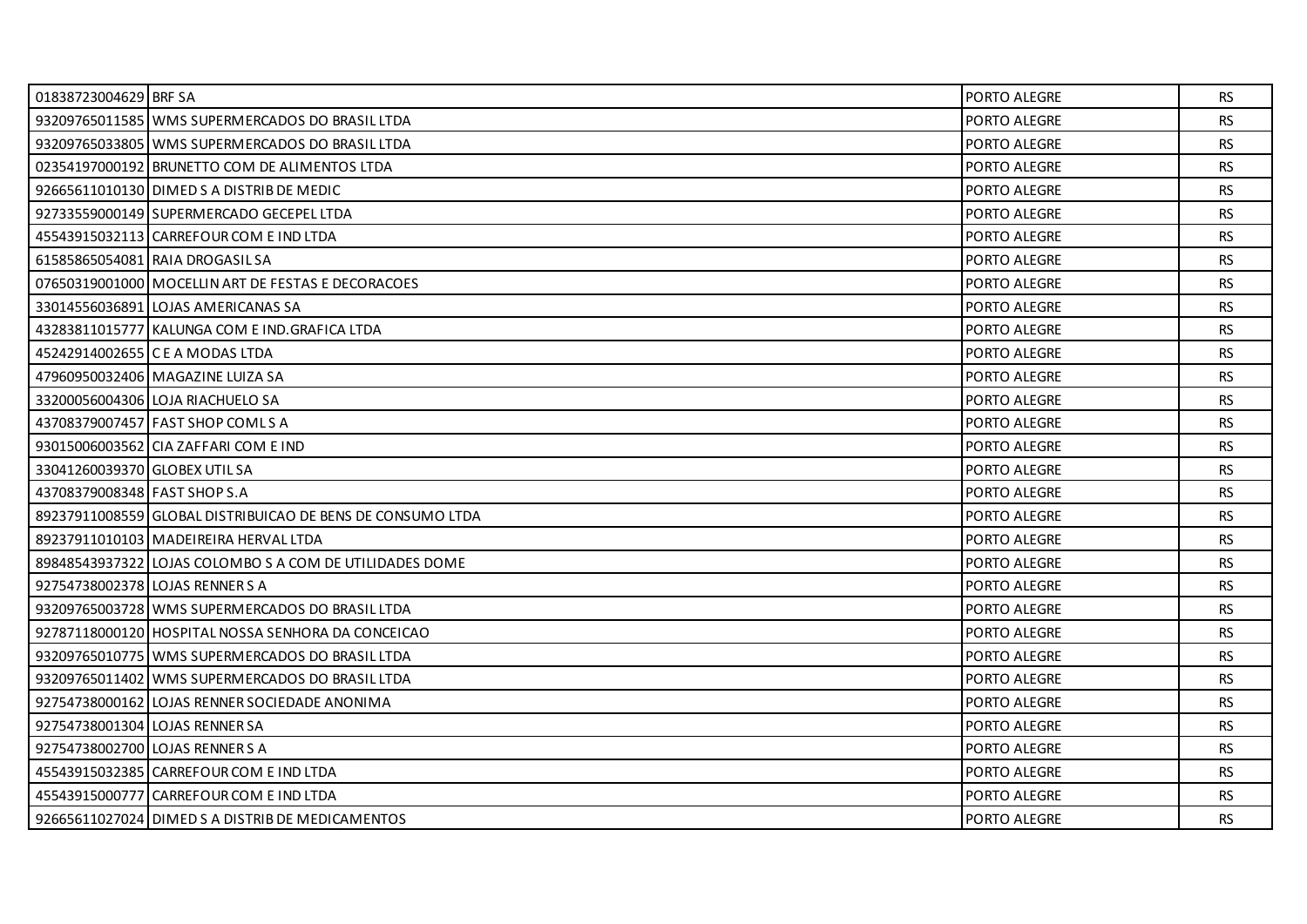| 33041260021404 VIA VAREJO S/A |                                                      | PORTO ALEGRE        | <b>RS</b> |
|-------------------------------|------------------------------------------------------|---------------------|-----------|
|                               | 93015006002833 CIA ZAFFARI COM E IND                 | PORTO ALEGRE        | <b>RS</b> |
|                               | 00063960018571 WAL MART BRASIL LTDA                  | <b>PORTO ALEGRE</b> | <b>RS</b> |
|                               | 75400218002186 CASSOL MATS CONSTR LTD                | PORTO ALEGRE        | <b>RS</b> |
|                               | 93209765029956 WMS SUPERMERCADOS DO BRASIL LTDA      | PORTO ALEGRE        | <b>RS</b> |
|                               | 72221211000246 SIMIONATO COM MAT CONSTR LTDA         | <b>PORTO ALEGRE</b> | <b>RS</b> |
|                               | 93015006003805 CIA ZAFFARI COM E IND                 | PORTO ALEGRE        | <b>RS</b> |
|                               | 87083523000127 DANILO ALBERTO TIZIANI E CIA LTDA     | PORTO ALEGRE        | <b>RS</b> |
|                               | 93015006005182 CIA ZAFFARI COM E IND                 | <b>PORTO ALEGRE</b> | <b>RS</b> |
| 03521220000400 SUPER KAN LTDA |                                                      | PORTO ALEGRE        | <b>RS</b> |
|                               | 92738244000194 KRUPER DISTRIB DE ALIMENTOS LTDA      | PORTO ALEGRE        | <b>RS</b> |
| 03521220000310 SUPER KAN LTDA |                                                      | <b>PORTO ALEGRE</b> | <b>RS</b> |
| 03521220000159 SUPER KAN LTDA |                                                      | PORTO ALEGRE        | <b>RS</b> |
|                               | 43283811015939 KALUNGA COM E INDU.GRAFICA LTDA       | PORTO ALEGRE        | <b>RS</b> |
|                               | 07650319000969 MOCELIN ART DE FESTAS E DEC LTDA      | <b>PORTO ALEGRE</b> | <b>RS</b> |
|                               | 45543915032466 CARREFOUR COM E IND LTDA              | PORTO ALEGRE        | <b>RS</b> |
|                               | 93209765011151 WMS SUPERMERCADOS DO BRASIL LTDA      | PORTO ALEGRE        | <b>RS</b> |
|                               | 89237911007153 GLOBAL DISTR. DE BENS DE CONSUMO LTDA | PORTO ALEGRE        | <b>RS</b> |
|                               | 07650319000292 MOCELLIN COM DE BRINQUEDOS EIRELI     | PORTO ALEGRE        | <b>RS</b> |
|                               | 93015006003996 CIA ZAFFARI COM E IND                 | PORTO ALEGRE        | <b>RS</b> |
|                               | 07650319001930 MOCELIN ART DE FESTAS E DEC LTDA      | CANOAS              | <b>RS</b> |
|                               | 93015006001861 CIA ZAFFARI COM E IND                 | CANOAS              | <b>RS</b> |
|                               | 93209765023915 WMS SUPERMERCADOS DO BRASIL LTDA      | CANOAS              | <b>RS</b> |
|                               | 93209765016110 WMS SUPERMERCADOS DO BRASIL LTDA      | CANOAS              | <b>RS</b> |
|                               | 3.30146E+13 LOJAS AMERICANAS SA                      | <b>CANOAS</b>       | <b>RS</b> |
|                               | 1,96178E+12 REDE MAXXI ECON DROGARIA                 | <b>CANOAS</b>       | <b>RS</b> |
|                               | 3.30413E+13 GLOBEX UTIL SA                           | <b>CANOAS</b>       | <b>RS</b> |
|                               | 8.98485E+13 LOJAS COLOMBO SA COM DE UTIL             | <b>CANOAS</b>       | <b>RS</b> |
|                               | 9,64183E+13 LOJAS QUERO-QUERO SA                     | <b>CANOAS</b>       | <b>RS</b> |
|                               | 3,30413E+13 VIA VAREJO SA                            | <b>CANOAS</b>       | <b>RS</b> |
|                               | 4,7961E+13 MAGAZINE LUIZA SA                         | <b>CANOAS</b>       | <b>RS</b> |
|                               | 1,96178E+12 REDE MAXXI ECONOMICA DROGARIA LTDA       | <b>CANOAS</b>       | <b>RS</b> |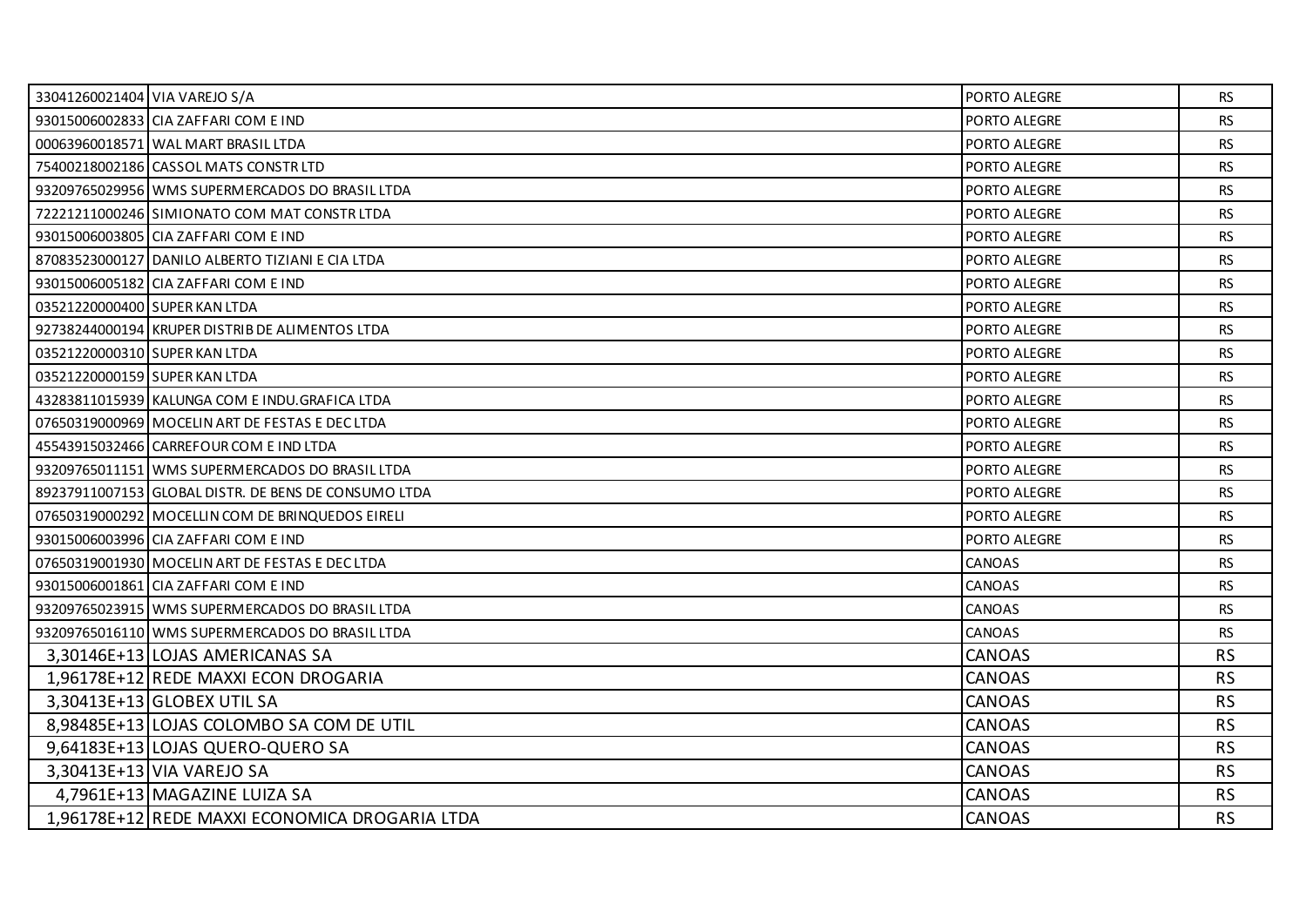| 8,82121E+13 COM DE MEDIC BRAIR LTDA                     | <b>CANOAS</b> | <b>RS</b> |
|---------------------------------------------------------|---------------|-----------|
| $9,27547E+13$ LOJAS RENNER S A                          | <b>CANOAS</b> | <b>RS</b> |
| 4,54532E+13 PROFARMA DIST DE PROD FARMACEUTICOS         | <b>CANOAS</b> | <b>RS</b> |
| 9,3015E+13 CIA ZAFFARI COM E IND RIA                    | <b>CANOAS</b> | <b>RS</b> |
| 8,90324E+13 DROGARIA GUAJUVIRA LTDA                     | <b>CANOAS</b> | <b>RS</b> |
| 63960044653 WAL MART BRASIL LTDA                        | <b>CANOAS</b> | <b>RS</b> |
| 9,09642E+13 VIEZZER e CIA LTDA                          | <b>CANOAS</b> | <b>RS</b> |
| 9,32098E+13 WMS SUPERMERCADOS DO BRASIL LTDA            | <b>CANOAS</b> | <b>RS</b> |
| 1,70409E+13 PMP DROGARIA E COM DE ELETR L               | <b>CANOAS</b> | <b>RS</b> |
| 9,32098E+13 WMS SUPERMERCADOS DO BRASIL LTDA            | <b>CANOAS</b> | <b>RS</b> |
| 9,32098E+13 WMS SUPERMERCADOS DO BRASIL LTDA.           | <b>CANOAS</b> | <b>RS</b> |
| 9,27547E+13 LOJAS RENNER SA                             | <b>CANOAS</b> | <b>RS</b> |
| 7,54002E+13 CASSOL MAT DE CONSTR LTDA                   | <b>CANOAS</b> | <b>RS</b> |
| 8,40461E+13 BUNGE ALIMENTOS SA                          | <b>CANOAS</b> | <b>RS</b> |
| 6,10828E+13 BUNGE FERTILIZANTES SA                      | <b>CANOAS</b> | <b>RS</b> |
| 9,32098E+13 WMS SUPERMERCADOS DO BRASIL LTDA            | <b>CANOAS</b> | <b>RS</b> |
| 2,70945E+12 PETROBRAS TRANSP SA - TRANSPETRO            | <b>CANOAS</b> | <b>RS</b> |
| 1,96178E+12 REDE MAXXI ECONOM DROGAR LTDA               | <b>CANOAS</b> | <b>RS</b> |
| 6,15859E+13 RAIA DROGASIL SA                            | <b>CANOAS</b> | <b>RS</b> |
| 4,55439E+13 CARREFOUR COM E IND LTDA                    | <b>CANOAS</b> | <b>RS</b> |
| 4,55439E+13 CARREFOUR COM E IND LTDA                    | <b>CANOAS</b> | <b>RS</b> |
| 3,32001E+13 LOJAS RIACHUELO SA                          | <b>CANOAS</b> | <b>RS</b> |
| 4,52429E+13 CEA MODAS LTDA                              | <b>CANOAS</b> | <b>RS</b> |
| 8,92379E+13 GLOBAL DISTRIBUICAO DE BENS DE CONSUMO LTDA | <b>CANOAS</b> | <b>RS</b> |
| 9,27547E+13 LOJAS RENNER S.A.                           | <b>CANOAS</b> | <b>RS</b> |
| 9,32098E+13 WMS SUPERMERCADOS DO BRASIL LTDA            | <b>CANOAS</b> | <b>RS</b> |
| 3,47681E+12 DIA BRASIL SOCIEDADE LIMITADA               | <b>CANOAS</b> | <b>RS</b> |
| 1,70409E+13 PMP DROGARIA E COM DE ELETR LTDA            | <b>CANOAS</b> | <b>RS</b> |
| 9,32098E+13 WMS SUPERMERCADOS DO BRASIL LTDA            | <b>CANOAS</b> | <b>RS</b> |
| 9,64183E+13 LOJAS QUERO-QUERO SA                        | <b>CANOAS</b> | <b>RS</b> |
| 3,42742E+13 PETROBRAS DISTRIB S A                       | <b>CANOAS</b> | <b>RS</b> |
| 3,34283E+12 MEDPHARMA DISTRIB DE MED                    | <b>CANOAS</b> | <b>RS</b> |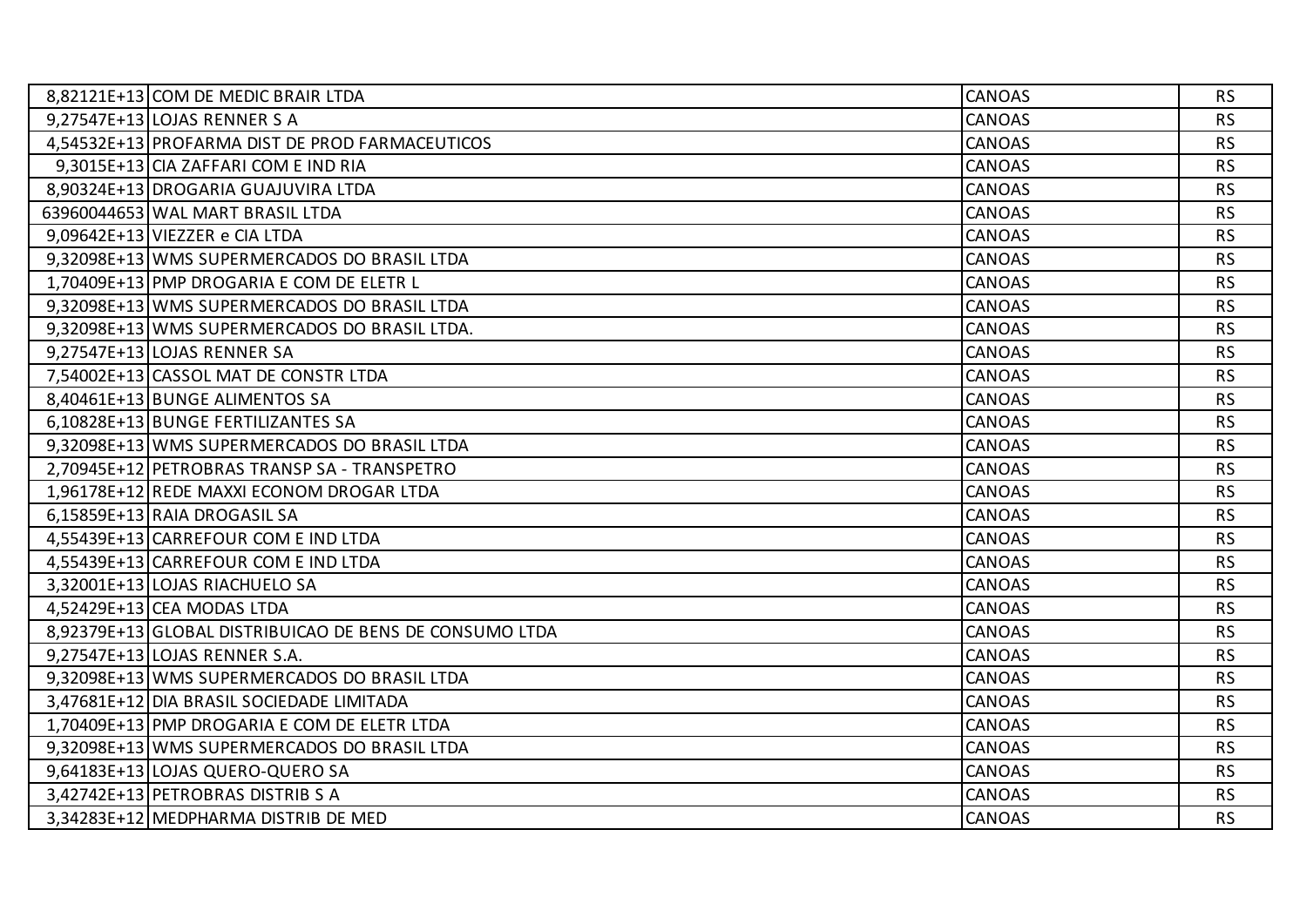| 9,42962E+13 DROGARIA MAIS ECONOMICA SA               | <b>CANOAS</b>          | <b>RS</b> |
|------------------------------------------------------|------------------------|-----------|
| 9,32098E+13 WMS SUPERMERCADOS DO BRASIL LTDA         | <b>CANOAS</b>          | <b>RS</b> |
| 1,09898E+12 PAQUETA CALC LTDA                        | <b>CANOAS</b>          | <b>RS</b> |
| 3,30002E+13 PETROLEO BRASILEIRO SA PETROBRAS         | <b>CANOAS</b>          | <b>RS</b> |
| 3,30002E+13 PETROLEO BRASILEIRO S A PETROBRAS        | <b>CANOAS</b>          | <b>RS</b> |
| 1,83872E+12 BRFBRASIL FOODS SA                       | <b>NOVA SANTA RITA</b> | <b>RS</b> |
| 3,47681E+12 DIA BRASIL SOCIEDADE LTDA                | <b>NOVA SANTA RITA</b> | <b>RS</b> |
| 1,9196E+13 DISPAR DIST DE MED LTDA                   | <b>NOVA SANTA RITA</b> | <b>RS</b> |
| 9,32098E+13 WMS SUPERMERCADOS DO BRASIL LTDA         | <b>NOVA SANTA RITA</b> | <b>RS</b> |
| 3,15651E+13 PEPSICO DO BRASIL LTDA                   | <b>NOVA SANTA RITA</b> | <b>RS</b> |
| 3,15651E+13 PEPSICO DO BRASIL LTDA                   | <b>NOVA SANTA RITA</b> | <b>RS</b> |
| 4,02998E+13 AM/PM COMESTIVEIS LTDA                   | <b>NOVA SANTA RITA</b> | <b>RS</b> |
| 9,32098E+13 WMS SUPERMERCADOS DO BRASIL LTDA         | <b>NOVA SANTA RITA</b> | <b>RS</b> |
| 7,65032E+12 MOCELLIN ART DE FESTAS E DECORACOES LTDA | <b>GUAIBA</b>          | <b>RS</b> |
| 3,30146E+13 LOJAS AMERICANAS SA                      | <b>GUAIBA</b>          | <b>RS</b> |
| 7,66393E+13 FERRAGENS NEGRAO COML LTDA               | <b>GUAIBA</b>          | <b>RS</b> |
| 8,82121E+13 COM DE MEDIC BRAIR LTDA                  | <b>GUAIBA</b>          | <b>RS</b> |
| 9,32098E+13 WMS SUPERMERCADOS DO BRASIL LTDA         | <b>GUAIBA</b>          | <b>RS</b> |
| 9,32098E+13 WMS SUPERMERCADOS DO BRASIL LTDA         | <b>GUAIBA</b>          | <b>RS</b> |
| 9,32098E+13 WMS SUPERMERCADOS DO BRASIL LTDA         | <b>GUAIBA</b>          | <b>RS</b> |
| 1,31299E+11 HIMALAIA COM PROD ALIMENT LTDA           | ELDORADO DO SUL        | <b>RS</b> |
| 2,29028E+12 KIMBERLY CLARK BRASIL IND E COM DE PROD  | ELDORADO DO SUL        | <b>RS</b> |
| 6,29413E+12 RS PROD HOSPITALARES LTDA                | <b>ELDORADO DO SUL</b> | <b>RS</b> |
| 8.95431E+13 CERVOSUL DISTRIB DE MEDICAMENTOS LTDA    | <b>ELDORADO DO SUL</b> | <b>RS</b> |
| 9,26656E+13 DIMED SA - DISTRIB DE MEDICAMENTOS       | ELDORADO DO SUL        | <b>RS</b> |
| 9,26656E+13 DIMED SA DISTRIB DE MEDICAMENTOS         | ELDORADO DO SUL        | <b>RS</b> |
| 1,43878E+12 LEROY M CIA BRAS BRICOLAGEM SA           | <b>SAO LEOPOLDO</b>    | <b>RS</b> |
| 4,7961E+13 MAGAZINE LUIZA SA                         | <b>SAO LEOPOLDO</b>    | <b>RS</b> |
| 4,7961E+13 MAGAZINE LUIZA SA                         | <b>SAO LEOPOLDO</b>    | <b>RS</b> |
| 3,30146E+13 LOJAS AMERICANAS SA                      | <b>SAO LEOPOLDO</b>    | <b>RS</b> |
| 3,30413E+13 VIA VAREJO S/A                           | SAO LEOPOLDO           | <b>RS</b> |
| 1,96178E+12 REDE MAXXI ECONOMICA DROGARIA LTDA       | <b>SAO LEOPOLDO</b>    | <b>RS</b> |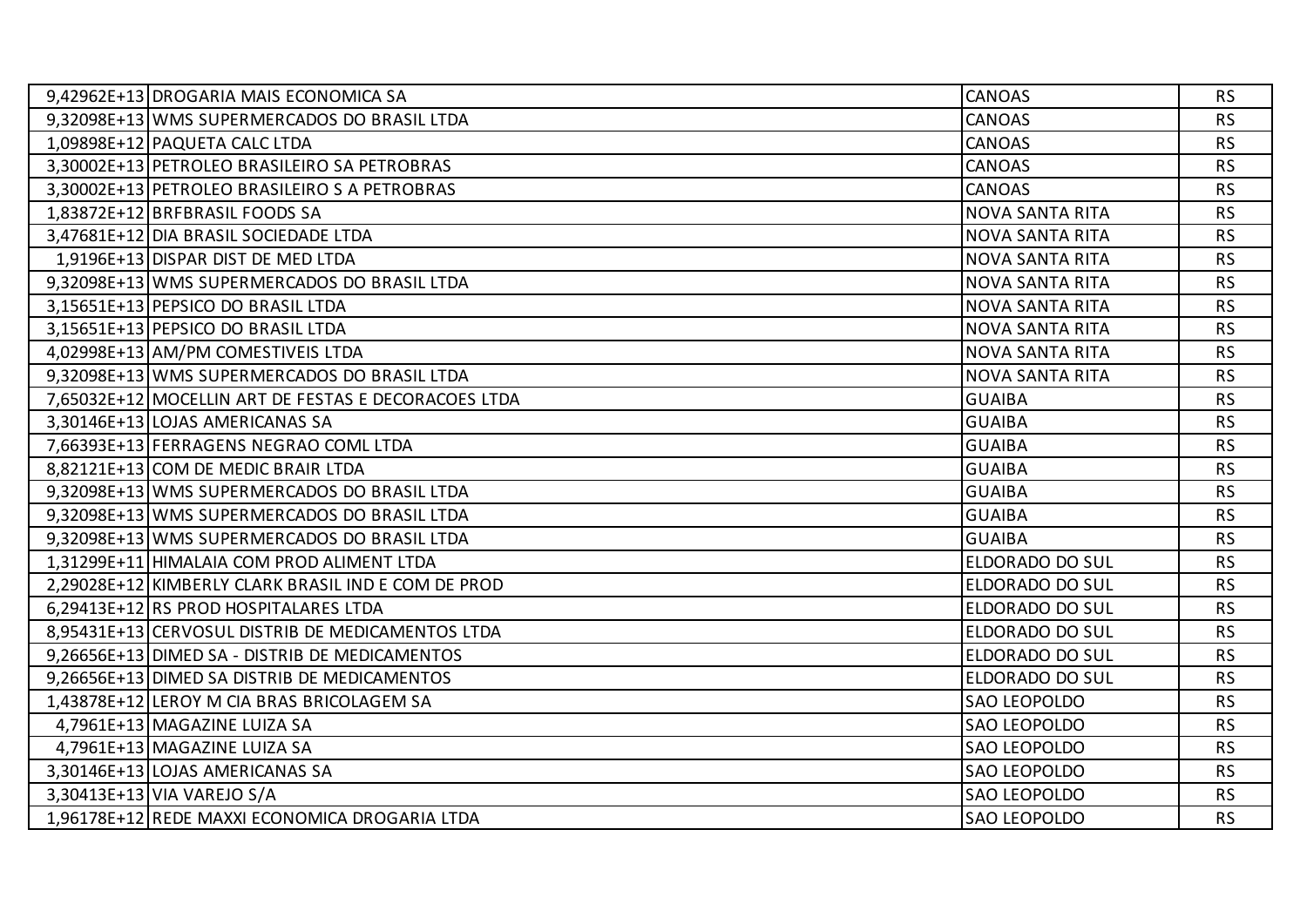| 9,64183E+13 LOJAS QUERO-QUERO SA              | <b>SAO LEOPOLDO</b>    | <b>RS</b> |
|-----------------------------------------------|------------------------|-----------|
| 9,64183E+13 LOJAS QUERO-QUERO SA              | <b>SAO LEOPOLDO</b>    | <b>RS</b> |
| 9,32098E+13 WMS SUPERMERCADOS DO BRASIL LTDA  | <b>SAO LEOPOLDO</b>    | <b>RS</b> |
| 9,27547E+13 LOJAS RENNER S A                  | <b>SAO LEOPOLDO</b>    | <b>RS</b> |
| 9,3015E+13 CIA ZAFFARI COM E IND              | <b>SAO LEOPOLDO</b>    | <b>RS</b> |
| 9,32098E+13 WMS SUPERMERCADOS DO BRASIL LTDA  | <b>SAO LEOPOLDO</b>    | <b>RS</b> |
| 9,32098E+13 WMS SUPERMERCADOS DO BRASIL LTDA  | SAO LEOPOLDO           | <b>RS</b> |
| 6,15859E+13 RAIA DROGASIL SA                  | <b>SAO LEOPOLDO</b>    | <b>RS</b> |
| 8,72352E+13 STIHL FERRAM MOTORIZADAS LTDA     | <b>SAO LEOPOLDO</b>    | <b>RS</b> |
| 2,01644E+12 RGE SUL DISTRIB DE ENERGIA SA     | <b>SAO LEOPOLDO</b>    | <b>RS</b> |
| 8,96375E+13 KLABIN SA                         | <b>SAO LEOPOLDO</b>    | <b>RS</b> |
| 63960018300 WAL MART BRASIL LTDA              | <b>SAO LEOPOLDO</b>    | <b>RS</b> |
| 9,32098E+13 WMS SUPERMERCADOS DO BRASIL LTDA. | <b>SAO LEOPOLDO</b>    | <b>RS</b> |
| 9,32098E+13 WMS SUPERMERCADOS DO BRASIL LTDA  | <b>SAO LEOPOLDO</b>    | <b>RS</b> |
| 9,32098E+13 WMS SUPERMERCADOS DO BRASIL LTDA. | <b>SAO LEOPOLDO</b>    | <b>RS</b> |
| 4,74277E+13 MAKRO ATAC SA                     | <b>SAO LEOPOLDO</b>    | <b>RS</b> |
| 9,32098E+13 WMS SUPERMERCADOS DO BRASIL LTDA  | <b>SAO LEOPOLDO</b>    | <b>RS</b> |
| 8,95485E+13 ALISUL ALIMENTOS SA               | <b>SAO LEOPOLDO</b>    | <b>RS</b> |
| 9,21662E+12 BRS SUPRIMENTOS CORPORATIVOS SA   | <b>SAO LEOPOLDO</b>    | <b>RS</b> |
| 3,88028E+12 DIEMENTZ COM DE ELETROMOVEIS LTDA | <b>PORTAO</b>          | <b>RS</b> |
| 7,35876E+12 GERDAU ACOS LONGOS SA             | <b>SAPUCAIA DO SUL</b> | <b>RS</b> |
| 4,55439E+13 CARREFOUR COM E IND LTDA          | SAPUCAIA DO SUL        | <b>RS</b> |
| 7,53153E+13 ATACADAO SA                       | <b>SAPUCAIA DO SUL</b> | <b>RS</b> |
| 7,53153E+13 ATACADAO SA                       | <b>SAPUCAIA DO SUL</b> | <b>RS</b> |
| 9,32098E+13 WMS SUPERMERCADOS DO BRASIL LTDA  | SAPUCAIA DO SUL        | <b>RS</b> |
| 7,66393E+13 FERRAGENS NEGRAO COMERCIAL LTD    | SAPUCAIA DO SUL        | <b>RS</b> |
| 7,78956E+12 S S GARCIA                        | <b>SAPUCAIA DO SUL</b> | <b>RS</b> |
| 4,7961E+13 MAGAZINE LUIZA SA                  | SAPUCAIA DO SUL        | <b>RS</b> |
| 5,92915E+13 CASA BAHIA COML LTDA              | SAPUCAIA DO SUL        | <b>RS</b> |
| 9,64183E+13 LOJAS QUERO-QUERO SA              | <b>SAPUCAIA DO SUL</b> | <b>RS</b> |
| 9,32098E+13 WMS SUPERMERCADOS DO BRASIL LTDA  | SAPUCAIA DO SUL        | <b>RS</b> |
| 9,26656E+13 DIMED S A DISTRIB DE MEDICAMENTOS | SAPUCAIA DO SUL        | <b>RS</b> |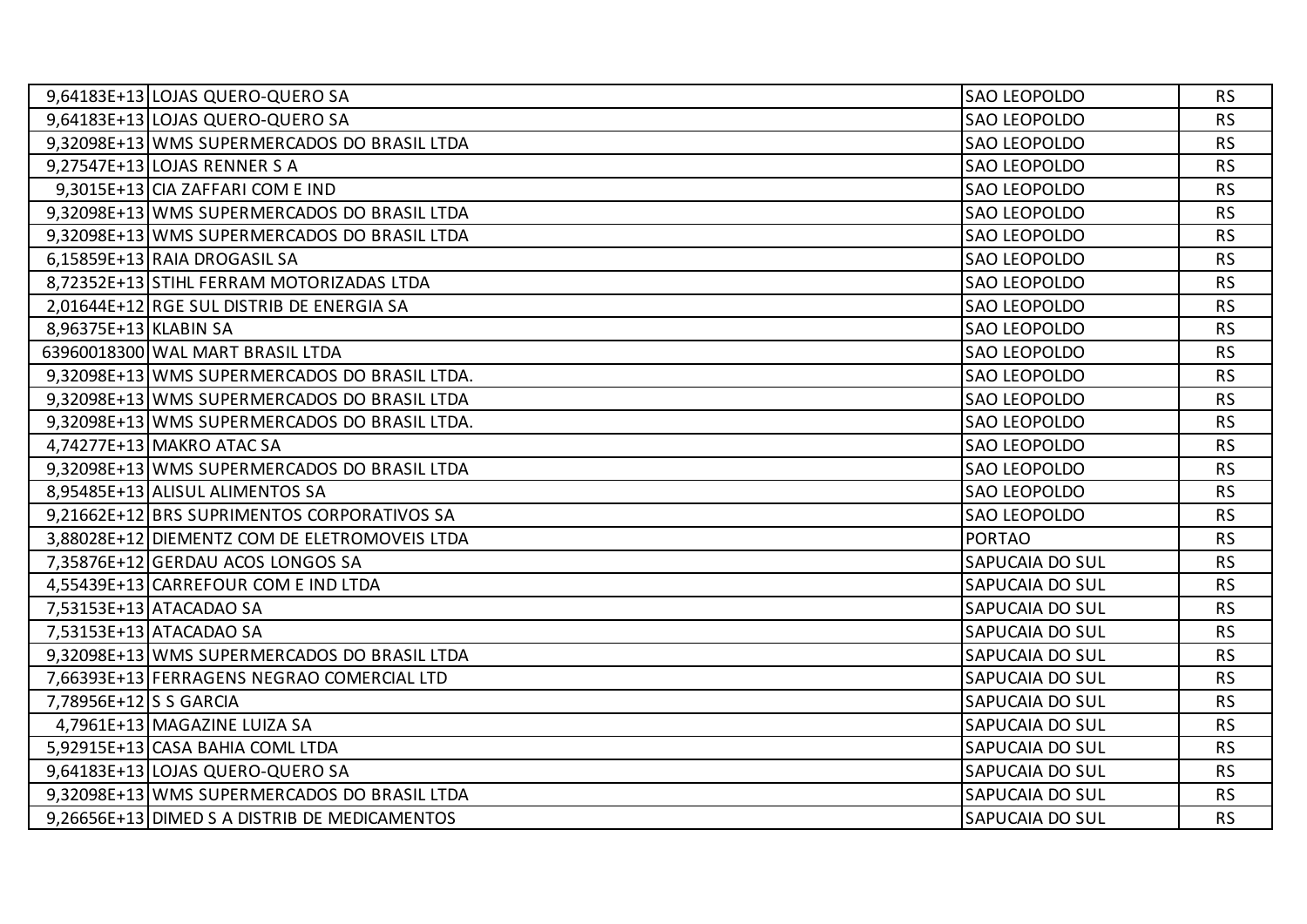|                      | 9,32098E+13 WMS SUPERMERCADOS DO BRASIL LTDA                 | <b>SAPUCAIA DO SUL</b> | <b>RS</b> |
|----------------------|--------------------------------------------------------------|------------------------|-----------|
|                      | 9,32098E+13 WMS SUPERMERCADOS DO BRASIL LTDA                 | SAPUCAIA DO SUL        | <b>RS</b> |
|                      | 9,32098E+13 WMS SUPERMERCADOS DO BRASIL LTDA                 | <b>ESTEIO</b>          | <b>RS</b> |
|                      | 3,30146E+13 LOJAS AMERICANAS SA                              | <b>ESTEIO</b>          | <b>RS</b> |
|                      | 4,7961E+13 MAGAZINE LUIZA S/A                                | <b>ESTEIO</b>          | <b>RS</b> |
|                      | 8,82121E+13 COM DE MEDICAMENTOS BRAIR LTDA                   | <b>ESTEIO</b>          | <b>RS</b> |
|                      | 9,32098E+13 WMS SUPERMERCADOS DO BRASIL LTDA                 | <b>ESTEIO</b>          | <b>RS</b> |
|                      | 9,32098E+13 WMS SUPERMERCADOS DO BRASIL LTDA                 | <b>ESTEIO</b>          | <b>RS</b> |
|                      | 5,54751E+12 SOLAE DO BRASIL IND E COM DE ALIMENTOS L         | <b>ESTEIO</b>          | <b>RS</b> |
|                      | 7,71863E+12 UNIDASUL DISTR. ALIM. LTDA                       | <b>ESTEIO</b>          | <b>RS</b> |
| 2,07301E+13 SADIA SA |                                                              | <b>ESTEIO</b>          | <b>RS</b> |
|                      | 9,32098E+13 WMS SUPERMERCADOS DO BRASIL LTDA                 | <b>ESTEIO</b>          | <b>RS</b> |
|                      | 4,55439E+13 CARREFOUR COM E IND LTDA                         | <b>ESTEIO</b>          | <b>RS</b> |
|                      | 4,55439E+13 CARREFOUR COM E IND LTDA                         | <b>ESTEIO</b>          | <b>RS</b> |
|                      | 6,10648E+13 SAINT-GOBAIN DO BRASIL PROD INDLE P/ CONSTR LTDA | <b>ESTEIO</b>          | <b>RS</b> |
|                      | 9,32098E+13 WMS SUPERMERCADOS DO BRASIL LTDA                 | <b>ESTEIO</b>          | <b>RS</b> |
|                      | 7,71863E+12 UNIDASUL DISTR ALIMENT LTDA                      | <b>ESTEIO</b>          | <b>RS</b> |
|                      | 8,97238E+13 PINCEIS ATLAS SA                                 | <b>ESTEIO</b>          | <b>RS</b> |
|                      | 8,40461E+13 BUNGE ALIMENTOS SA                               | <b>ESTEIO</b>          | <b>RS</b> |
|                      | 4,37084E+13 FAST SHOP SA                                     | <b>ESTEIO</b>          | <b>RS</b> |
|                      | 63960023060 WMB SUPERMERCADOS DO BRASIL LTDA                 | <b>NOVO HAMBURGO</b>   | <b>RS</b> |
|                      | 7,65032E+12 MOCELLIN ARTS DE FESTAS E DECORACOES LTDA        | <b>NOVO HAMBURGO</b>   | <b>RS</b> |
|                      | 4,7961E+13 MAGAZINE LUIZA SA                                 | <b>NOVO HAMBURGO</b>   | <b>RS</b> |
|                      | 5,92915E+13 CASA BAHIA COML LTDA                             | <b>NOVO HAMBURGO</b>   | <b>RS</b> |
|                      | 6,15859E+13 RAIA DROGASIL SA                                 | <b>NOVO HAMBURGO</b>   | <b>RS</b> |
|                      | 3,30146E+13 LOJAS AMERICANAS SA                              | <b>NOVO HAMBURGO</b>   | <b>RS</b> |
|                      | 9,3015E+13 COMPANHIA ZAFFARI COMERCIO E INDUSTRIA            | <b>NOVO HAMBURGO</b>   | <b>RS</b> |
|                      | 9,32098E+13 WMS SUPERMERCADOS DO BRASIL LTDA                 | <b>NOVO HAMBURGO</b>   | <b>RS</b> |
|                      | 7,60625E+13 COML DESTRO LTDA                                 | <b>NOVO HAMBURGO</b>   | <b>RS</b> |
|                      | 9,3015E+13 CIA ZAFFARI COM E IND                             | <b>NOVO HAMBURGO</b>   | <b>RS</b> |
|                      | 4,55439E+13 CARREFOUR COM E IND LTDA                         | <b>NOVO HAMBURGO</b>   | <b>RS</b> |
|                      | 7,53153E+13 ATACADAO SA                                      | <b>NOVO HAMBURGO</b>   | <b>RS</b> |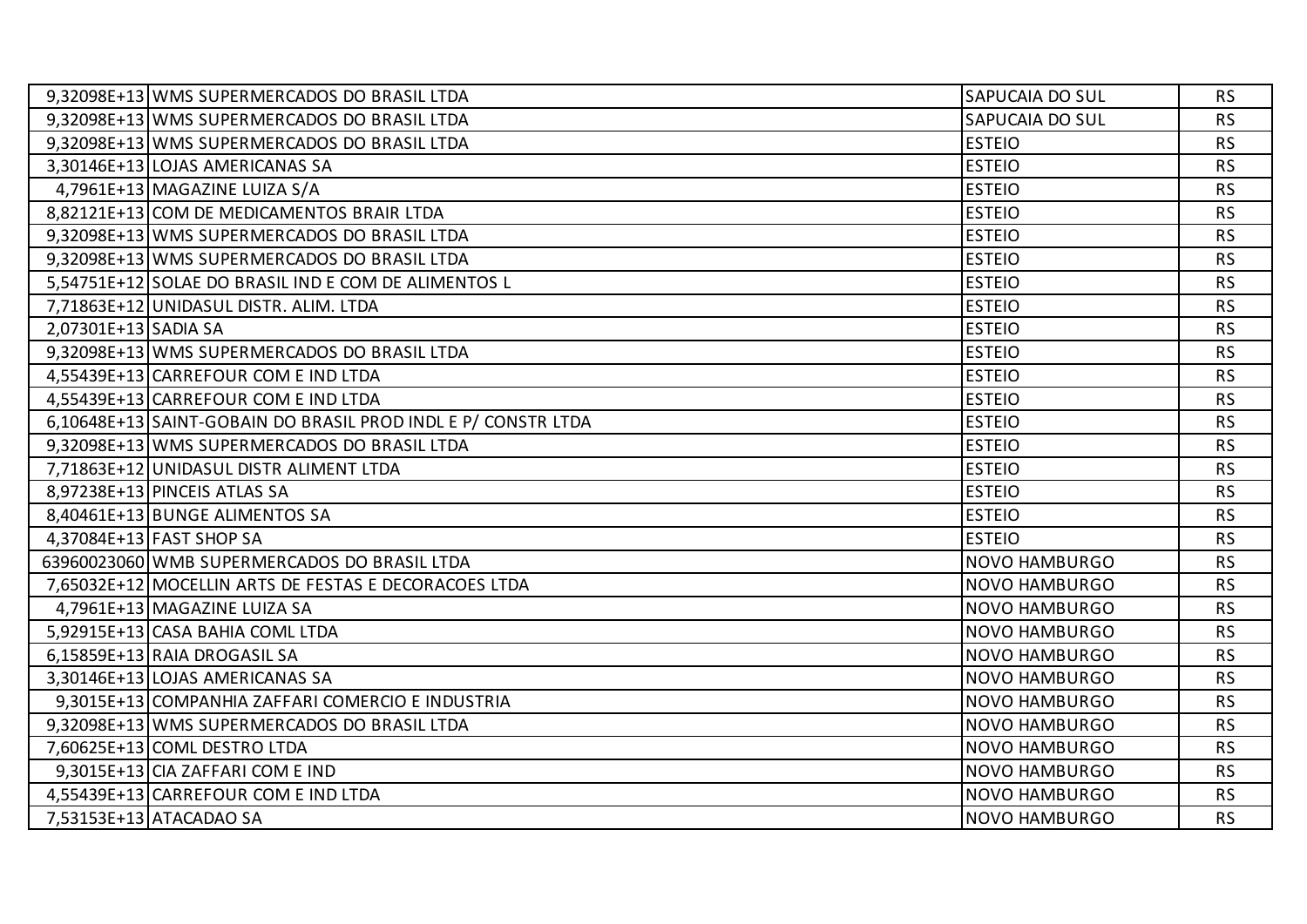|                     | 7,66357E+13 O V D IMPORTADORA DISTR LTDA                   | <b>NOVO HAMBURGO</b>  | <b>RS</b> |
|---------------------|------------------------------------------------------------|-----------------------|-----------|
|                     | 9,2664E+13 FERRAM GERAIS COM E IMPORT DE FERRAM E MAQ LTDA | <b>NOVO HAMBURGO</b>  | <b>RS</b> |
|                     | 3,15651E+13 PEPSICO DO BRASIL GALPAO NOVO HAMBURGO         | <b>NOVO HAMBURGO</b>  | <b>RS</b> |
|                     | 6,15859E+13 RAIA DROGASIL SA                               | <b>NOVO HAMBURGO</b>  | <b>RS</b> |
|                     | 3,30413E+13 VIA VAREJO S/A                                 | <b>NOVO HAMBURGO</b>  | <b>RS</b> |
|                     | 4,7961E+13 MAGAZINE LUIZA S/A                              | <b>NOVO HAMBURGO</b>  | <b>RS</b> |
|                     | 1,96178E+12 REDE MAXXI ECONOMICA DROGARIA LTDA             | <b>NOVO HAMBURGO</b>  | <b>RS</b> |
|                     | 9,32098E+13 WMS SUPERMERCADOS DO BRASIL LTDA.              | <b>NOVO HAMBURGO</b>  | <b>RS</b> |
|                     | 9,32098E+13 WMS SUPERMERCADOS DO BRASIL LTDA.              | <b>NOVO HAMBURGO</b>  | <b>RS</b> |
|                     | 9,32098E+13 WMS SUPERMERCADOS DO BRASIL LTDA               | <b>NOVO HAMBURGO</b>  | <b>RS</b> |
|                     | 9,32098E+13 WMS SUPERMERCADOS DO BRASIL LTDA               | <b>NOVO HAMBURGO</b>  | <b>RS</b> |
|                     | 3,47681E+12 DIA BRASIL SOCIEDADE LIMITADA                  | <b>NOVO HAMBURGO</b>  | <b>RS</b> |
|                     | 63960043410 WAL MART BRASIL LTDA                           | <b>NOVO HAMBURGO</b>  | <b>RS</b> |
|                     | 1,96178E+12 REDE MAXXI ECONOMICA DROGARIA LTDA             | <b>NOVO HAMBURGO</b>  | <b>RS</b> |
|                     | 9,32098E+13 WMS SUPERMERCADOS DO BRASIL LTDA               | <b>NOVO HAMBURGO</b>  | <b>RS</b> |
|                     | 9,32098E+13 WMS SUPERMERCADOS DO BRASIL LTDA               | <b>NOVO HAMBURGO</b>  | <b>RS</b> |
| 2,91627E+12 JBS S A |                                                            | <b>ESTANCIA VELHA</b> | <b>RS</b> |
|                     | 7,25738E+12 PRONTO DOCE SOL DISTR ALIM LTDA                | <b>ESTANCIA VELHA</b> | <b>RS</b> |
|                     | 9,20919E+13 ASUN COM DE GENEROS ALIMENT LTDA               | <b>ESTANCIA VELHA</b> | <b>RS</b> |
|                     | 63960044491 WAL MART BRASIL LTDA                           | <b>CAMPO BOM</b>      | <b>RS</b> |
|                     | 3,63672E+12 CENTRO DE PROD RIOGRANDENSE DE ESPUMAS         | CAMPO BOM             | <b>RS</b> |
|                     | 7,17359E+12 GRANDESUL REDE DE COMPRAS E SUPRIMENTOS LTDA   | <b>CAMPO BOM</b>      | <b>RS</b> |
|                     | 9,32098E+13 WMS SUPERMERCADOS DO BRASIL LTDA               | <b>CAMPO BOM</b>      | <b>RS</b> |
|                     | 4,7961E+13 MAGAZINE LUIZA SA                               | <b>SAPIRANGA</b>      | <b>RS</b> |
|                     | 1,96178E+12 REDE MAXXI ECONOMICA DROGARIA LTDA             | SAPIRANGA             | <b>RS</b> |
|                     | 63960028615 WAL MART BRASIL LTDA                           | SAPIRANGA             | <b>RS</b> |
|                     | 9,32098E+13 WMS SUPERMERCADOS DO BRASIL LTDA               | <b>SAPIRANGA</b>      | <b>RS</b> |
|                     | 9,64183E+13 LOJAS QUERO-QUERO SA                           | SAPIRANGA             | <b>RS</b> |
|                     | 8,82121E+13 COM DE MEDIC BRAIR LTDA                        | <b>IVOTI</b>          | <b>RS</b> |
|                     | 8,97162E+13 FROHLICH S A IND E COM DE CEREAIS              | <b>IVOTI</b>          | <b>RS</b> |
|                     | 8,92379E+13 GLOBAL DISTRIBUICAO DE BENS DE CONSUMO LTDA    | <b>DOIS IRMAOS</b>    | <b>RS</b> |
|                     | 8,92379E+13 MADEIREIRA HERVAL LTDA                         | <b>DOIS IRMAOS</b>    | <b>RS</b> |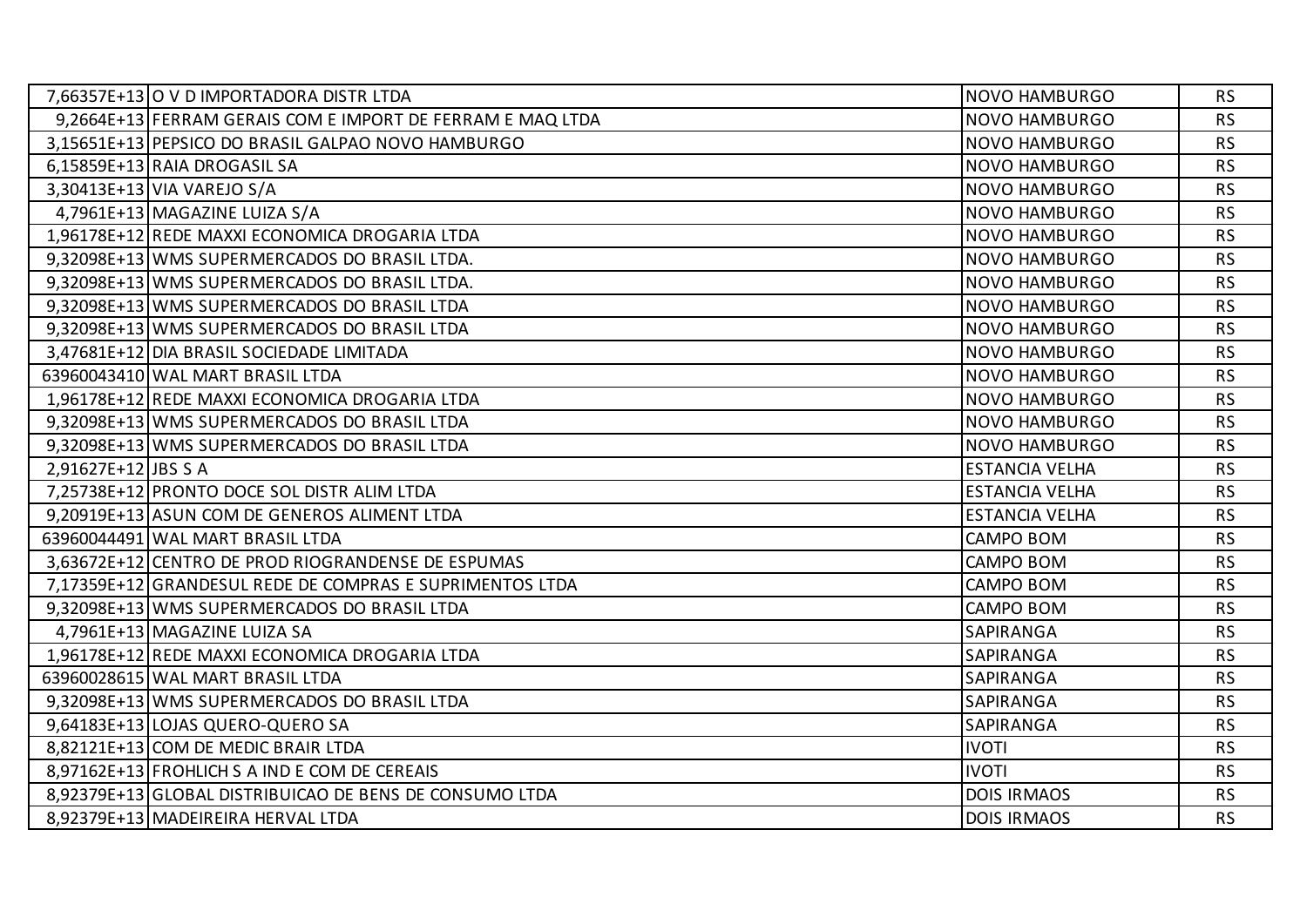| 3,30413E+13 VIA VAREJO S/A                                   | <b>GRAVATAI</b> | <b>RS</b> |
|--------------------------------------------------------------|-----------------|-----------|
| 9,64183E+13 LOJAS QUERO-QUERO SA                             | <b>GRAVATAI</b> | <b>RS</b> |
| 2,44654E+12 TANIA MARIA GALSKI                               | <b>GRAVATAI</b> | <b>RS</b> |
| 4,7961E+13 MAGAZINE LUIZA SA                                 | <b>GRAVATAI</b> | <b>RS</b> |
| 63960021793 WAL MART BRASIL LTDA                             | <b>GRAVATAI</b> | <b>RS</b> |
| 9,32098E+13 WMS SUPERMERCADOS DO BRASIL LTDA                 | <b>GRAVATAI</b> | <b>RS</b> |
| 9,32098E+13 WMS SUPERMERCADOS DO BRASIL LTDA.                | <b>GRAVATAI</b> | <b>RS</b> |
| 63960018733 WAL MART BRASIL LTDA                             | <b>GRAVATAI</b> | <b>RS</b> |
| 4,55439E+13 CARREFOUR COM E IND LTDA                         | <b>GRAVATAI</b> | <b>RS</b> |
| 4,55439E+13 CARREFOUR COM E IND LTDA                         | <b>GRAVATAI</b> | <b>RS</b> |
| 9,26656E+13 DIMED SA - DISTRIB DE MEDICAMENTOS               | <b>GRAVATAI</b> | <b>RS</b> |
| 9,32098E+13 WMS SUPERMERCADOS DO BRASIL LTDA                 | <b>GRAVATAI</b> | <b>RS</b> |
| 9,32098E+13 WMS SUPERMERCADOS DO BRASIL LTDA                 | <b>GRAVATAI</b> | <b>RS</b> |
| 9,64183E+13 LOJAS QUERO-QUERO SA                             | <b>GRAVATAI</b> | <b>RS</b> |
| 8,92379E+13 GLOBAL DISTRIBUICAO DE BENS DE CONSUMO L         | <b>GRAVATAI</b> | <b>RS</b> |
| 3,30146E+13 LOJAS AMERICANAS SA                              | <b>GRAVATAI</b> | <b>RS</b> |
| 9,27547E+13 LOJAS RENNER S A                                 | <b>GRAVATAI</b> | <b>RS</b> |
| 7,53153E+13 ATACADAO DISTRIB COME IND LTDA                   | <b>GRAVATAI</b> | <b>RS</b> |
| 2,53137E+11 DANA INDS LTDA                                   | <b>GRAVATAI</b> | <b>RS</b> |
| 4,7961E+13 MAGAZINE LUIZA SA                                 | <b>GRAVATAI</b> | <b>RS</b> |
| 6,10648E+13 SAINT-GOBAIN DO BRASIL PROD INDLE P/ CONSTR LTDA | <b>GRAVATAI</b> | <b>RS</b> |
| 9,20919E+13 ASUN COM DE GENEROS ALIMENTICIOS EIRELI          | <b>GRAVATAI</b> | <b>RS</b> |
| 5,92758E+13 GENERAL MOTORS DO BRASIL LTDA                    | <b>GRAVATAI</b> | <b>RS</b> |
| 9,32098E+13 WMS SUPERMERCADOS DO BRASIL LTDA                 | <b>GRAVATAI</b> | <b>RS</b> |
| 9,66622E+13 DREBES E CIA LTDA                                | <b>GRAVATAI</b> | <b>RS</b> |
| 9,66622E+13 DREBES e CIA LTDA                                | <b>GRAVATAI</b> | <b>RS</b> |
| 4,39967E+13 PPG INDL BRASIL TINTAS E VERN                    | <b>GRAVATAI</b> | <b>RS</b> |
| 2,69375E+12 COMAU DO BRASIL IND E COM LTDA                   | <b>GRAVATAI</b> | <b>RS</b> |
| 8,90225E+11 MERCADO VANCOSTY LTDA                            | <b>GRAVATAI</b> | <b>RS</b> |
| 56237138072 ALZIRA T DA SILVA                                | <b>GLORINHA</b> | <b>RS</b> |
| 4,17679E+12 FIBRAPLAC - PAINEIS DE MADEIRA SA                | <b>GLORINHA</b> | <b>RS</b> |
| 1,09853E+13 MINI MERCADO IMBIRUCU LTDA                       | <b>GLORINHA</b> | <b>RS</b> |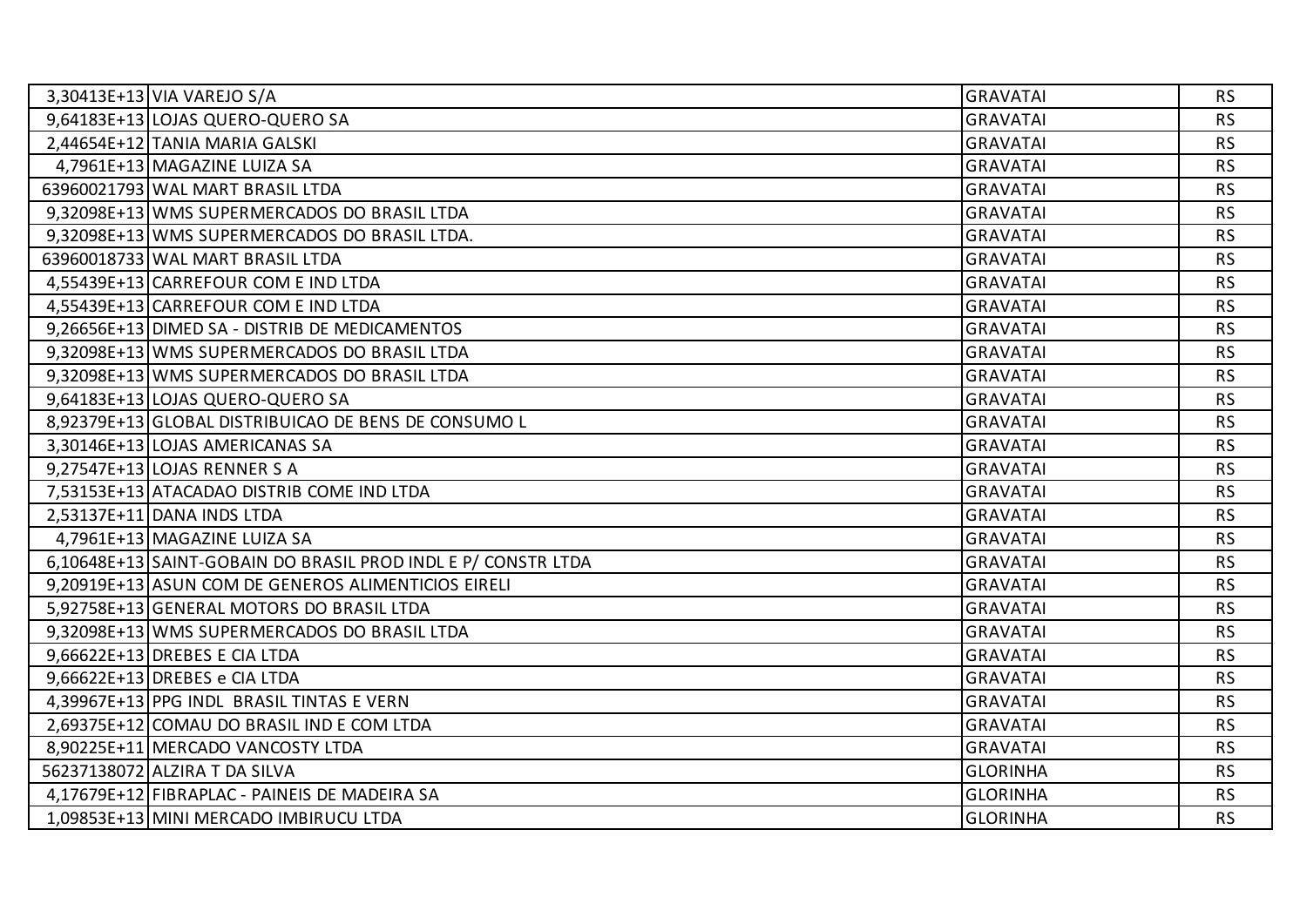|                      | 1,48431E+13 SUPERMERCADO GLORINHA LTDA                        | <b>GLORINHA</b> | <b>RS</b> |
|----------------------|---------------------------------------------------------------|-----------------|-----------|
|                      | 4,7961E+13 MAGAZINE LUIZA SA                                  | <b>VIAMAO</b>   | <b>RS</b> |
|                      | 8,7296E+13 BENOIT ELETRODOMESTICOS LTDA                       | <b>VIAMAO</b>   | <b>RS</b> |
|                      | 8,98485E+13 LOJAS COLOMBO SA COM DE UTIL                      | <b>VIAMAO</b>   | <b>RS</b> |
|                      | 9,32098E+13 WMS SUPERMERCADOS DO BRASIL LTDA                  | <b>VIAMAO</b>   | <b>RS</b> |
|                      | 9,2664E+13 FERRAM GERAIS COM E IMP S A                        | <b>VIAMAO</b>   | <b>RS</b> |
|                      | 6,10648E+13 SAINT-GOBAIN DO BRASIL PROD INDL E P/ CONSTR LTDA | <b>VIAMAO</b>   | <b>RS</b> |
|                      | 9,2664E+13 FERRAM GERAIS COM E IMPORT LTDA                    | <b>VIAMAO</b>   | <b>RS</b> |
|                      | 9,2664E+13 FERRAM GERAIS COM E IMPORT DE FERRAM E MAQ LTDA    | <b>VIAMAO</b>   | <b>RS</b> |
|                      | 9,69258E+11 COML DE ALIMENTOS HOFART LTDA                     | <b>VIAMAO</b>   | <b>RS</b> |
|                      | 63960019209 WAL MART BRASIL LTDA                              | <b>VIAMAO</b>   | <b>RS</b> |
|                      | 8,98485E+13 LOJAS COLOMBO S A COM DE UTIL DOME                | <b>VIAMAO</b>   | <b>RS</b> |
|                      | 9,32098E+13 WMS SUPERMERCADOS DO BRASIL LTDA                  | <b>VIAMAO</b>   | <b>RS</b> |
|                      | 9,37268E+13 CLAUDIO ROBERTO LEITE DE OLIVEIRA E CIA           | <b>VIAMAO</b>   | <b>RS</b> |
|                      | 9,37268E+13 CLAUDIO ROBERTO LEITE DE OLIVEIRA CIA LTDA EPP    | <b>VIAMAO</b>   | <b>RS</b> |
|                      | 9,32098E+13 WMS SUPERMERCADOS DO BRASIL LTDA                  | <b>VIAMAO</b>   | <b>RS</b> |
|                      | 9,32098E+13 WMS SUPERMERCADOS DO BRASIL LTDA                  | VIAMAO          | <b>RS</b> |
|                      | 4,7961E+13 MAGAZINE LUIZA SA                                  | <b>VIAMAO</b>   | <b>RS</b> |
|                      | 5,92915E+13 CASA BAHIA COML LTDA                              | <b>VIAMAO</b>   | <b>RS</b> |
|                      | 1,83872E+12 BRF BRASIL FOODS S A                              | <b>VIAMAO</b>   | <b>RS</b> |
|                      | 1,83872E+12 BRF - BRASIL FOODS SA                             | <b>VIAMAO</b>   | <b>RS</b> |
|                      | 2,80871E+12 CIA DE BEB DAS AMERICAS AMBEV                     | <b>VIAMAO</b>   | <b>RS</b> |
| 7,52656E+12 AMBEV SA |                                                               | <b>VIAMAO</b>   | <b>RS</b> |
|                      | 2,95065E+13 BALL BEVERAGE CAN SOUTH AMERICA SA                | <b>VIAMAO</b>   | <b>RS</b> |
|                      | 9,37268E+13 CLAUDIO ROBERTO LEITE DE OLIVEIRA E               | <b>VIAMAO</b>   | <b>RS</b> |
|                      | 1,54485E+13 FOGUINHO 5R EMPREEND IMOB SA                      | <b>ALVORADA</b> | <b>RS</b> |
|                      | 9,32098E+13 WMS SUPERMERCADOS DO BRASIL LTDA                  | <b>ALVORADA</b> | <b>RS</b> |
|                      | 7,65032E+12 MOCELIN ART DE FESTAS E DEC LTDA                  | <b>ALVORADA</b> | <b>RS</b> |
|                      | 4,7961E+13 MAGAZINE LUIZA SA                                  | <b>ALVORADA</b> | <b>RS</b> |
|                      | 9,64183E+13 LOJAS QUERO-QUERO SA                              | <b>ALVORADA</b> | <b>RS</b> |
|                      | 9,01806E+13 CEREALISTA OLIVEIRA LTDA                          | <b>ALVORADA</b> | <b>RS</b> |
|                      | 9,32098E+13 WMS SUPERMERCADOS DO BRASIL LTDA                  | <b>ALVORADA</b> | <b>RS</b> |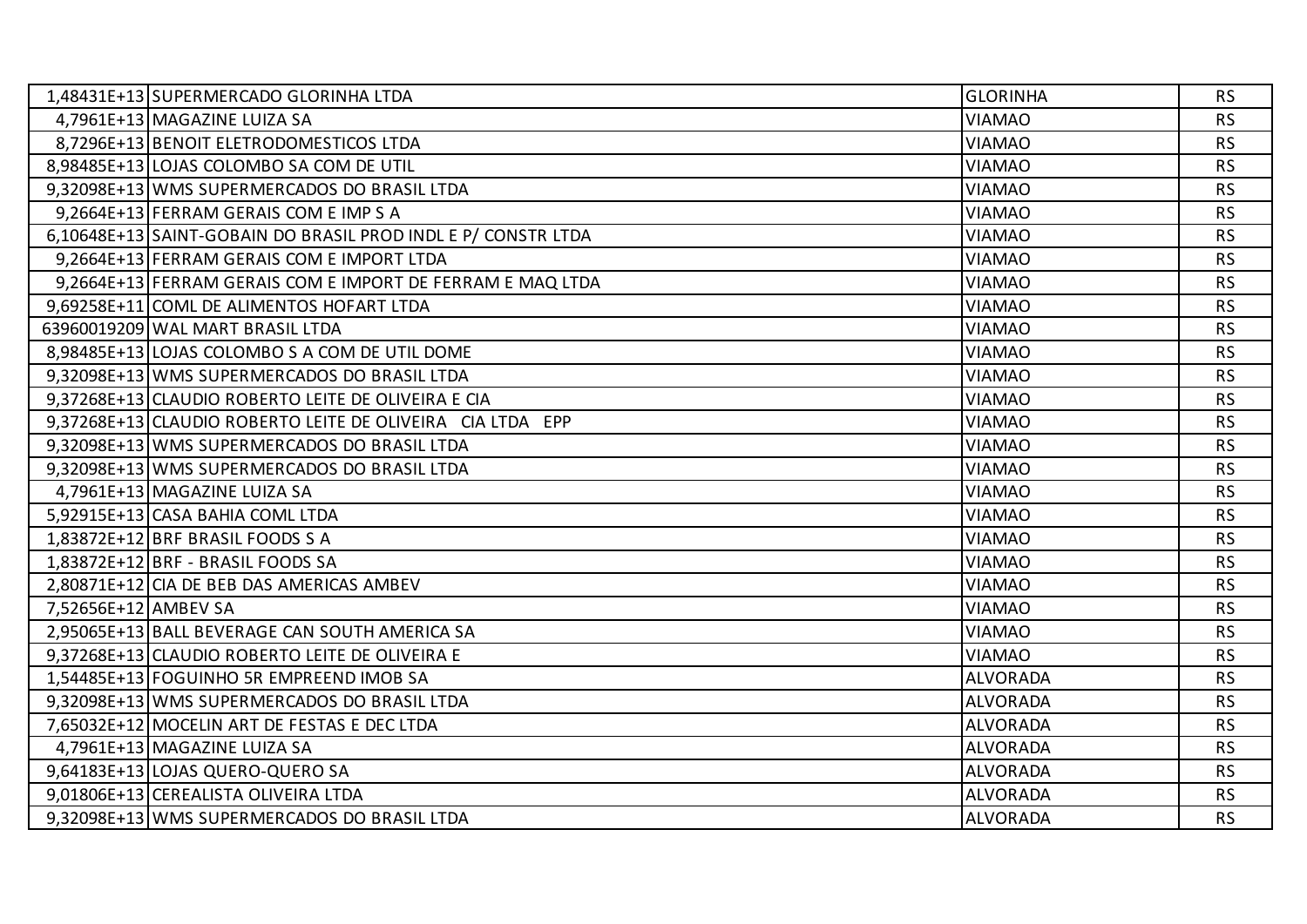| 5,96478E+12 CENTERMASTERSUL DISTRIB DE ALIME             | <b>ALVORADA</b>     | <b>RS</b> |
|----------------------------------------------------------|---------------------|-----------|
| 8,89103E+13 GUARAPARI COM DE GENEROS ALIM LTDA           | <b>ALVORADA</b>     | <b>RS</b> |
| 8,7696E+12   MAX CENTER CENTRO DE COMPRAS LTDA           | <b>ALVORADA</b>     | <b>RS</b> |
| 1,43878E+12 LEROY MERLIN CIA BRASILEIRA DE BRICOLAGEM    | <b>CACHOEIRINHA</b> | <b>RS</b> |
| 9,32098E+13 WMS SUPERMERCADOS DO BRASIL LTDA             | <b>CACHOEIRINHA</b> | <b>RS</b> |
| 8,82121E+13 COM DE MEDIC BRAIR LTDA                      | <b>CACHOEIRINHA</b> | <b>RS</b> |
| 1,96178E+12 REDE MAXXI ECONOMICA DROGARIA LTDA           | <b>CACHOEIRINHA</b> | <b>RS</b> |
| 3,30413E+13 VIA VAREJO S/A                               | <b>CACHOEIRINHA</b> | <b>RS</b> |
| 9,81029E+13 DELTASUL UTIL LTDA                           | <b>CACHOEIRINHA</b> | <b>RS</b> |
| 3,30413E+13 VIA VAREJO SA                                | <b>CACHOEIRINHA</b> | <b>RS</b> |
| 9,64183E+13 LOJAS QUERO-QUERO SA                         | <b>CACHOEIRINHA</b> | <b>RS</b> |
| 9,64183E+13 LOJAS QUERO-QUERO SA                         | <b>CACHOEIRINHA</b> | <b>RS</b> |
| 4,7961E+13 MAGAZINE LUIZA SA                             | <b>CACHOEIRINHA</b> | <b>RS</b> |
| 5,92915E+13 CASA BAHIA COML LTDA                         | <b>CACHOEIRINHA</b> | <b>RS</b> |
| 8,98485E+13 LOJAS COLOMBO SA COM DE UTIL                 | <b>CACHOEIRINHA</b> | <b>RS</b> |
| 9,32098E+13 WMS SUPERMERCADOS DO BRASIL LTDA             | <b>CACHOEIRINHA</b> | <b>RS</b> |
| 9,07243E+13 ONIZ DISTRIB LTDA                            | <b>CACHOEIRINHA</b> | <b>RS</b> |
| 9,66622E+13 DREBES e CIA LTDA                            | <b>CACHOEIRINHA</b> | <b>RS</b> |
| 3,30413E+13 VIA VAREJO S/A                               | <b>CACHOEIRINHA</b> | <b>RS</b> |
| 9,71815E+13 DIFERPAN COM IMP E EXP LTDA                  | <b>CACHOEIRINHA</b> | <b>RS</b> |
| 1,20682E+12 PANPHARMA DISTRIB DE MED                     | <b>CACHOEIRINHA</b> | <b>RS</b> |
| 9,37636E+13 ALPHA QUIMICA LTDA                           | <b>CACHOEIRINHA</b> | <b>RS</b> |
| 8,40461E+13 BUNGE ALIMENTOS SA                           | <b>CACHOEIRINHA</b> | <b>RS</b> |
| 6,19403E+13 DISTR DE MEDIC SANTA CRUZ LTDA               | <b>CACHOEIRINHA</b> | <b>RS</b> |
| 1,0374E+13 MINHA FARMACIA LTDA                           | <b>CACHOEIRINHA</b> | <b>RS</b> |
| 7,17359E+12 GRANDESUL REDE DE COMPRAS E SUPRIMENTOS LTDA | <b>CACHOEIRINHA</b> | <b>RS</b> |
| 3,30413E+13 VIA VAREJO SA                                | <b>CACHOEIRINHA</b> | <b>RS</b> |
| 9,27323E+13 JAYME WAINBERG SA IND E COM DE ENXOVAIS      | <b>CACHOEIRINHA</b> | <b>RS</b> |
| 3,30146E+13 LOJAS AMERICANAS SA                          | <b>CACHOEIRINHA</b> | <b>RS</b> |
| 8,98485E+13 LOJAS COLOMBO SA COM DE UTIL                 | <b>CACHOEIRINHA</b> | <b>RS</b> |
| 9,20919E+13 ASUN COM DE GENEROS ALIMENT LTDA             | <b>CACHOEIRINHA</b> | <b>RS</b> |
| 9,27547E+13 LOJAS RENNER S A                             | <b>CACHOEIRINHA</b> | <b>RS</b> |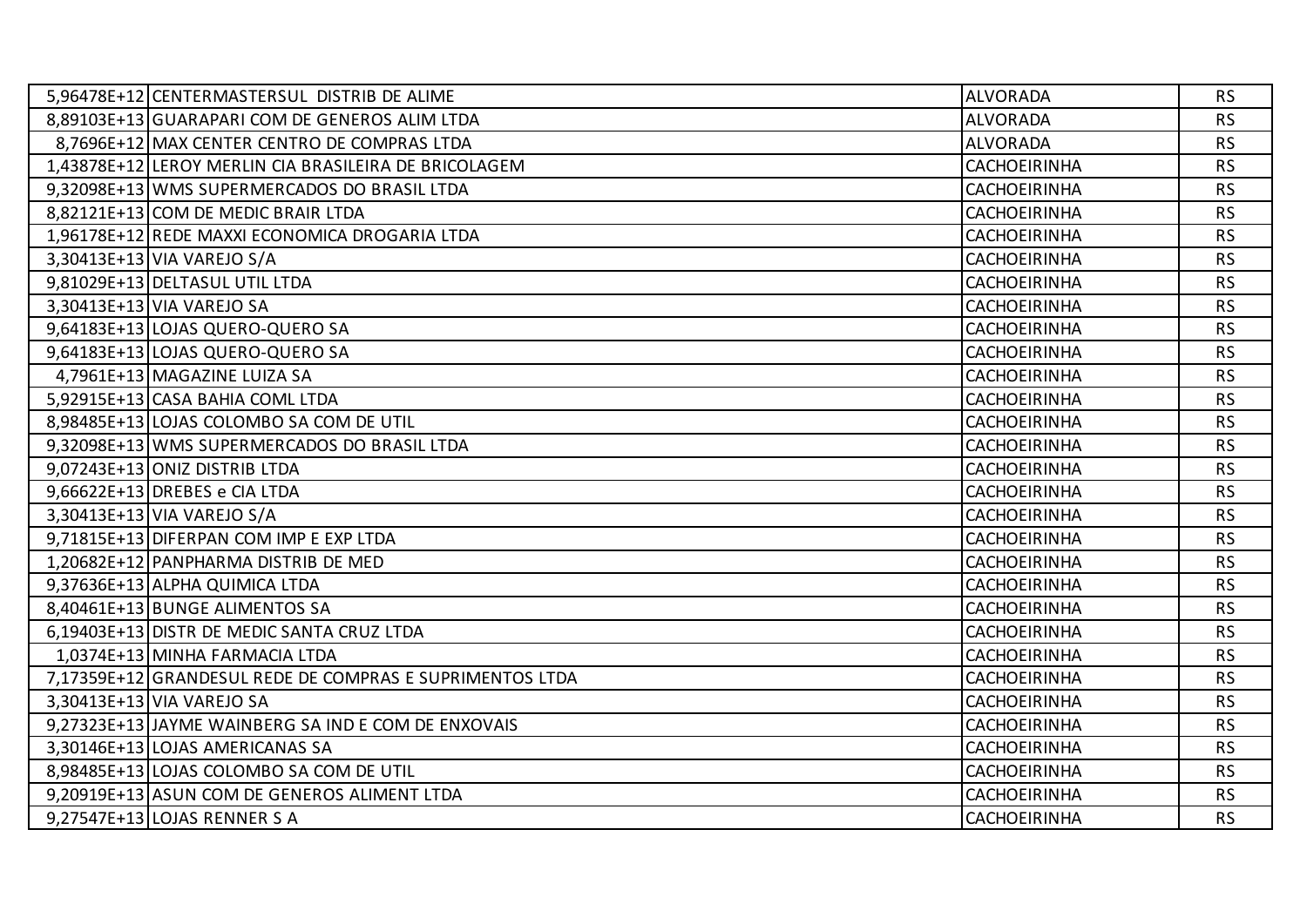| 9,32098E+13 WMS SUPERMERCADOS DO BRASIL LTDA | <b>CACHOEIRINHA</b>  | <b>RS</b> |
|----------------------------------------------|----------------------|-----------|
| 1,69577E+13 MABY SUPERMERCADOS LTDA EPP      | <b>CACHOEIRINHA</b>  | <b>RS</b> |
| 9,32098E+13 WMS SUPERMERCADOS DO BRASIL LTDA | <b>CACHOEIRINHA</b>  | <b>RS</b> |
| 4,7961E+13 MAGAZINE LUIZA SA                 | CAXIAS DO SUL        | <b>RS</b> |
| 8,82121E+13 COM DE MEDIC BRAIR LTDA          | CAXIAS DO SUL        | <b>RS</b> |
| 9,27547E+13 LOJAS RENNER SA                  | CAXIAS DO SUL        | <b>RS</b> |
| 1,13248E+12   IRMAOS ANDREAZZA LTDA          | CAXIAS DO SUL        | <b>RS</b> |
| 3,30146E+13 LOJAS AMERICANAS SA              | CAXIAS DO SUL        | <b>RS</b> |
| 3,30413E+13 VIA VAREJO S/A                   | <b>CAXIAS DO SUL</b> | <b>RS</b> |
| 8,82121E+13 COM DE MEDIC BRAIR LTDA          | CAXIAS DO SUL        | <b>RS</b> |
| 9,81029E+13 DELTASUL UTILIDADES LTDA         | <b>CAXIAS DO SUL</b> | <b>RS</b> |
| 63960041557 WAL MART BRASIL LTDA             | CAXIAS DO SUL        | <b>RS</b> |
| 1,13248E+12   IRMAOS ANDREAZZA LTDA          | CAXIAS DO SUL        | <b>RS</b> |
| 9,27547E+13 LOJAS RENNER SA                  | CAXIAS DO SUL        | <b>RS</b> |
| 9,3015E+13 CIA ZAFFARI COM E IND LJ35        | <b>CAXIAS DO SUL</b> | <b>RS</b> |
| 9,32098E+13 WMS SUPERMERCADOS DO BRASIL LTDA | CAXIAS DO SUL        | <b>RS</b> |
| 3,30146E+13 LOJAS AMERICANAS SA              | <b>CAXIAS DO SUL</b> | <b>RS</b> |
| 4,7961E+13 MAGAZINE LUIZA SA                 | CAXIAS DO SUL        | <b>RS</b> |
| 6,15859E+13 RAIA DROGASIL SA                 | CAXIAS DO SUL        | <b>RS</b> |
| 8,86152E+13 MANTOVANI E CIA LTDA             | CAXIAS DO SUL        | <b>RS</b> |
| 1,13248E+12   IRMAOS ANDREAZZA LTDA          | <b>CAXIAS DO SUL</b> | <b>RS</b> |
| 2,91446E+12 SEARA ALIMENTOS LTDA             | <b>CAXIAS DO SUL</b> | <b>RS</b> |
| 9,32098E+13 WMS SUPERMERCADOS DO BRASIL LTDA | <b>CAXIAS DO SUL</b> | <b>RS</b> |
| 1,13248E+12   IRMAOS ANDREAZZA LTDA          | <b>CAXIAS DO SUL</b> | <b>RS</b> |
| 2,01644E+12 RIO GRANDE ENERGIA S A           | CAXIAS DO SUL        | <b>RS</b> |
| 1,83872E+12 BRF BRASIL FOODS S A             | <b>CAXIAS DO SUL</b> | <b>RS</b> |
| 9,3015E+13 CIA ZAFFARI COM E IND             | <b>CAXIAS DO SUL</b> | <b>RS</b> |
| 4,7961E+13 MAGAZINE LUIZA SA                 | CAXIAS DO SUL        | <b>RS</b> |
| 1,13248E+12   IRMAOS ANDREAZZA LTDA          | CAXIAS DO SUL        | <b>RS</b> |
| 1,13248E+12   IRMAOS ANDREAZZA LTDA          | CAXIAS DO SUL        | <b>RS</b> |
| 6,15859E+13 RAIA DROGASIL SA                 | CAXIAS DO SUL        | <b>RS</b> |
| 63960018814 WAL MART BRASIL LTDA             | CAXIAS DO SUL        | <b>RS</b> |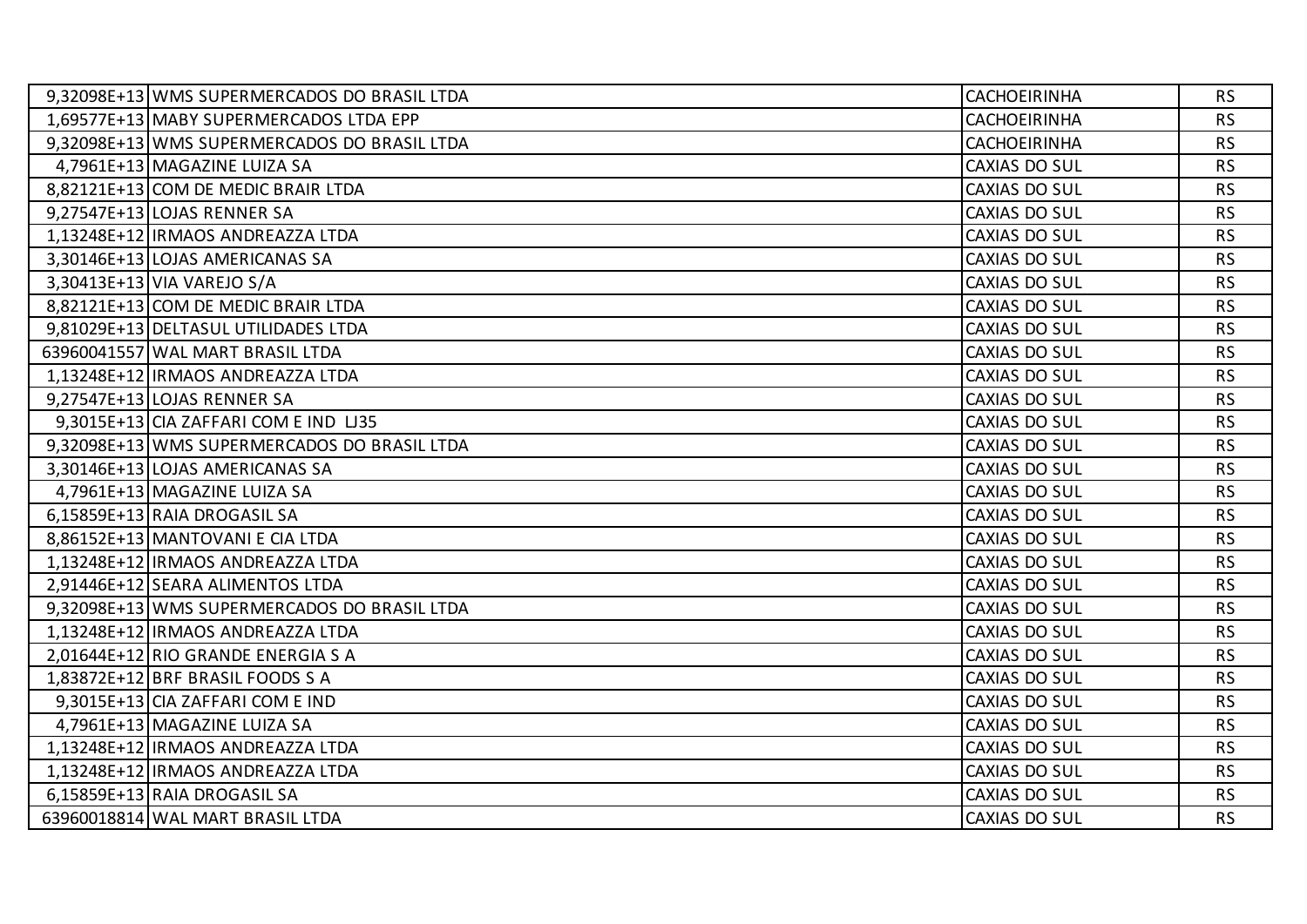| 9,32098E+13 WMS SUPERMERCADOS DO BRASIL LTDA                      | CAXIAS DO SUL        | <b>RS</b> |
|-------------------------------------------------------------------|----------------------|-----------|
| 9,81029E+13 DELTASUL UTIL LTDA                                    | CAXIAS DO SUL        | <b>RS</b> |
| 9,3015E+13 CIA ZAFFARI COM E IND                                  | CAXIAS DO SUL        | <b>RS</b> |
| 8,92379E+13 MAD HERVAL LTDA                                       | <b>CAXIAS DO SUL</b> | <b>RS</b> |
| 9,64183E+13 LOJAS QUERO-QUERO SA                                  | CAXIAS DO SUL        | <b>RS</b> |
| 8,82121E+13 COM DE MEDIC BRAIR LTDA                               | CAXIAS DO SUL        | <b>RS</b> |
| 9,3015E+13 CIA ZAFFARI COM E IND                                  | <b>CAXIAS DO SUL</b> | <b>RS</b> |
| 8,98485E+13 LOJAS COLOMBO S A COM DE UTIL DOME                    | CAXIAS DO SUL        | <b>RS</b> |
| 9,32098E+13 WMS SUPERMERCADOS DO BRASIL LTDA                      | CAXIAS DO SUL        | <b>RS</b> |
| 9,20168E+13 COML ZAFFARI LTDA                                     | CAXIAS DO SUL        | <b>RS</b> |
| 1,13248E+12   IRMAOS ANDREAZZA LTDA                               | CAXIAS DO SUL        | <b>RS</b> |
| 1,13248E+12   IRMAOS ANDREAZZA LTDA                               | CAXIAS DO SUL        | <b>RS</b> |
| 8,82121E+13 COM DE MEDIC BRAIR LTDA                               | CAXIAS DO SUL        | <b>RS</b> |
| 8,92379E+13 MAD HERVAL LTDA                                       | CAXIAS DO SUL        | <b>RS</b> |
| 1,13248E+12   IRMAOS ANDREAZZA LTDA                               | CAXIAS DO SUL        | <b>RS</b> |
| 9,64183E+13 LOJAS QUERO-QUERO S.A.                                | <b>CAXIAS DO SUL</b> | <b>RS</b> |
| 1,13248E+12   IRMAOS ANDREAZZA LTDA                               | CAXIAS DO SUL        | <b>RS</b> |
| 5,70041E+12 O VANTAJAO STA FE DISTR                               | CAXIAS DO SUL        | <b>RS</b> |
| 1,13248E+12 IRMAOS ANDREAZZA LTDA                                 | CAXIAS DO SUL        | <b>RS</b> |
| 5,70041E+12   O VANTAJAO SANTA FE DISTRIB DE PRO                  | CAXIAS DO SUL        | <b>RS</b> |
| 5,70041E+12 O VANTAJAO SANTA FE DISTR DE PROD ALIMEN              | CAXIAS DO SUL        | <b>RS</b> |
| 1,2479E+12 SUPER MERCADO SAVI LTDA                                | CAXIAS DO SUL        | <b>RS</b> |
| 9,08529E+13 MASTER SIST AUTOMOT LTDA 25584                        | CAXIAS DO SUL        | <b>RS</b> |
| 3,15651E+13 PEPSICO DO BRASIL LTDA                                | CAXIAS DO SUL        | <b>RS</b> |
| 1,13248E+12   IRMAOS ANDREAZZA LTDA                               | CAXIAS DO SUL        | <b>RS</b> |
| 8,43966E+11 JOST BRASIL SIST AUTOMOT LTDA                         | CAXIAS DO SUL        | <b>RS</b> |
| 8,30471E+12 CASTERTECH FUNDICAO E TECNOLOGIA LTDA                 | CAXIAS DO SUL        | <b>RS</b> |
| 8,90861E+13 RANDON SA IMPLEMENTOS PARTIC                          | <b>CAXIAS DO SUL</b> | <b>RS</b> |
| 8,90861E+13 RANDON SA IMPLEMENTOS E PARTIC                        | CAXIAS DO SUL        | <b>RS</b> |
| 8,90861E+13   RANDON SA IMPLMENTOS E PARTIC                       | CAXIAS DO SUL        | <b>RS</b> |
| 5,70041E+12 O VANTAJAO SANTA FE DISTRIB DE PROD ALIMENTICIOS LTDA | CAXIAS DO SUL        | <b>RS</b> |
| 1,13248E+12   IRMAOS ANDREAZZA LTDA                               | CAXIAS DO SUL        | <b>RS</b> |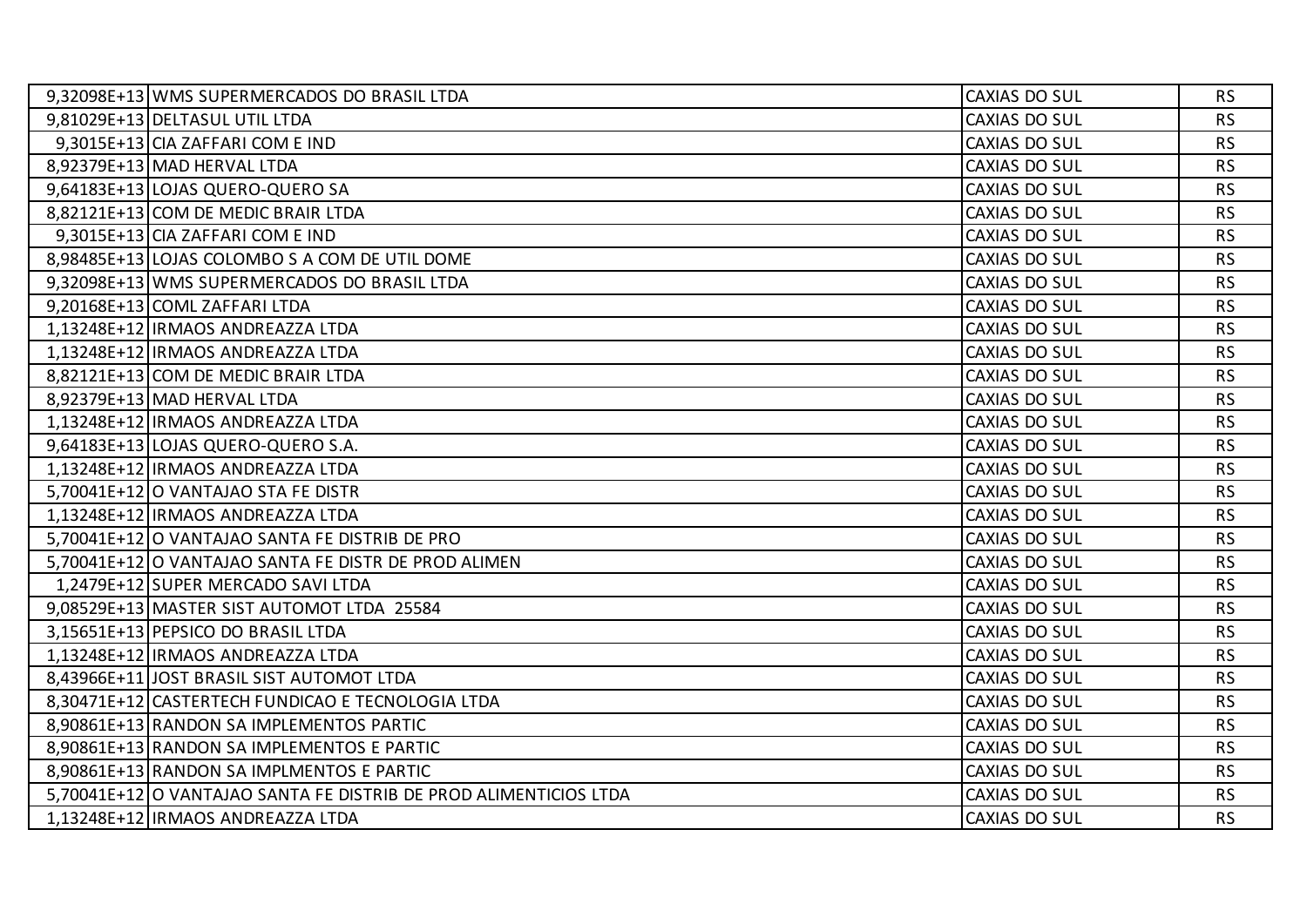| 1,13248E+12   IRMAOS ANDREAZZA LTDA                     | <b>CAXIAS DO SUL</b> | <b>RS</b> |
|---------------------------------------------------------|----------------------|-----------|
| 8,2E+12 JBS AVES LTDA                                   | <b>CAXIAS DO SUL</b> | <b>RS</b> |
| 8,86118E+13 MARCOPOLO SA                                | <b>CAXIAS DO SUL</b> | <b>RS</b> |
| 1,13248E+12   IRMAOS ANDREAZZA LTDA                     | <b>CAXIAS DO SUL</b> | <b>RS</b> |
| 1,13248E+12   IRMAOS ANDREAZZA LTDA                     | <b>CAXIAS DO SUL</b> | <b>RS</b> |
| 2,91446E+12 SEARA ALIMENTOS LTDA                        | CAXIAS DO SUL        | <b>RS</b> |
| 1,13248E+12   IRMAOS ANDREAZZA LTDA                     | CAXIAS DO SUL        | <b>RS</b> |
| 1,13248E+12   IRMAOS ANDREAZZA LTDA                     | <b>CAXIAS DO SUL</b> | <b>RS</b> |
| 1,13248E+12   IRMAOS ANDREAZZA LTDA                     | <b>CAXIAS DO SUL</b> | <b>RS</b> |
| 1,13248E+12   IRMAOS ANDREAZZA LTDA                     | CAXIAS DO SUL        | <b>RS</b> |
| 1,13248E+12   IRMAOS ANDREAZZA LTDA                     | <b>CAXIAS DO SUL</b> | <b>RS</b> |
| 8,82121E+13 COM DE MEDIC BRAIR LTDA                     | <b>CAXIAS DO SUL</b> | <b>RS</b> |
| 1,13248E+12   IRMAOS ANDREAZZA LTDA                     | CAXIAS DO SUL        | <b>RS</b> |
| 8,2E+12 JBS AVES LTDA                                   | CAXIAS DO SUL        | <b>RS</b> |
| 7,54002E+13 CASSOL MAT DE CONSTR LTDA                   | <b>CAXIAS DO SUL</b> | <b>RS</b> |
| 3,32001E+13 LOJAS RIACHUELO S A                         | <b>CAXIAS DO SUL</b> | <b>RS</b> |
| 4,74277E+13 MAKRO ATAC SA                               | CAXIAS DO SUL        | <b>RS</b> |
| 9,25639E+13 MENON COM E REPR LTDA                       | CAXIAS DO SUL        | <b>RS</b> |
| 9,27547E+13 LOJAS RENNER S A                            | CAXIAS DO SUL        | <b>RS</b> |
| 2,91446E+12 SEARA ALIMENTOS LTDA                        | <b>CAXIAS DO SUL</b> | <b>RS</b> |
| 1,13248E+12   IRMAOS ANDREAZZA LTDA                     | <b>CAXIAS DO SUL</b> | <b>RS</b> |
| 3,30413E+13 VIA VAREJO SA                               | CAXIAS DO SUL        | <b>RS</b> |
| 4,55439E+13 CARREFOUR COM E IND LTDA                    | <b>CAXIAS DO SUL</b> | <b>RS</b> |
| 8,92379E+13 GLOBAL DISTRIBUICAO DE BENS DE CONSUMO LTDA | <b>CAXIAS DO SUL</b> | <b>RS</b> |
| 1,09898E+12 PAQUETA CALC LTDA                           | CAXIAS DO SUL        | <b>RS</b> |
| 4,37084E+13 FAST SHOP SA                                | <b>CAXIAS DO SUL</b> | <b>RS</b> |
| 4,52429E+13 C A MODAS LTDA                              | <b>CAXIAS DO SUL</b> | <b>RS</b> |
| 4,7961E+13 MAGAZINE LUIZA SA                            | CAXIAS DO SUL        | <b>RS</b> |
| 8,92379E+13 GLOBAL DISTRIBUICAO DE BENS DE CONSUMO LTDA | <b>CAXIAS DO SUL</b> | <b>RS</b> |
| 4,7961E+13 MAGAZINE LUIZA SA                            | <b>CAXIAS DO SUL</b> | <b>RS</b> |
| 4,7961E+13 MAGAZINE LUIZA SA                            | CAXIAS DO SUL        | <b>RS</b> |
| 4,7961E+13 MAGAZINE LUIZA SA                            | <b>CAXIAS DO SUL</b> | <b>RS</b> |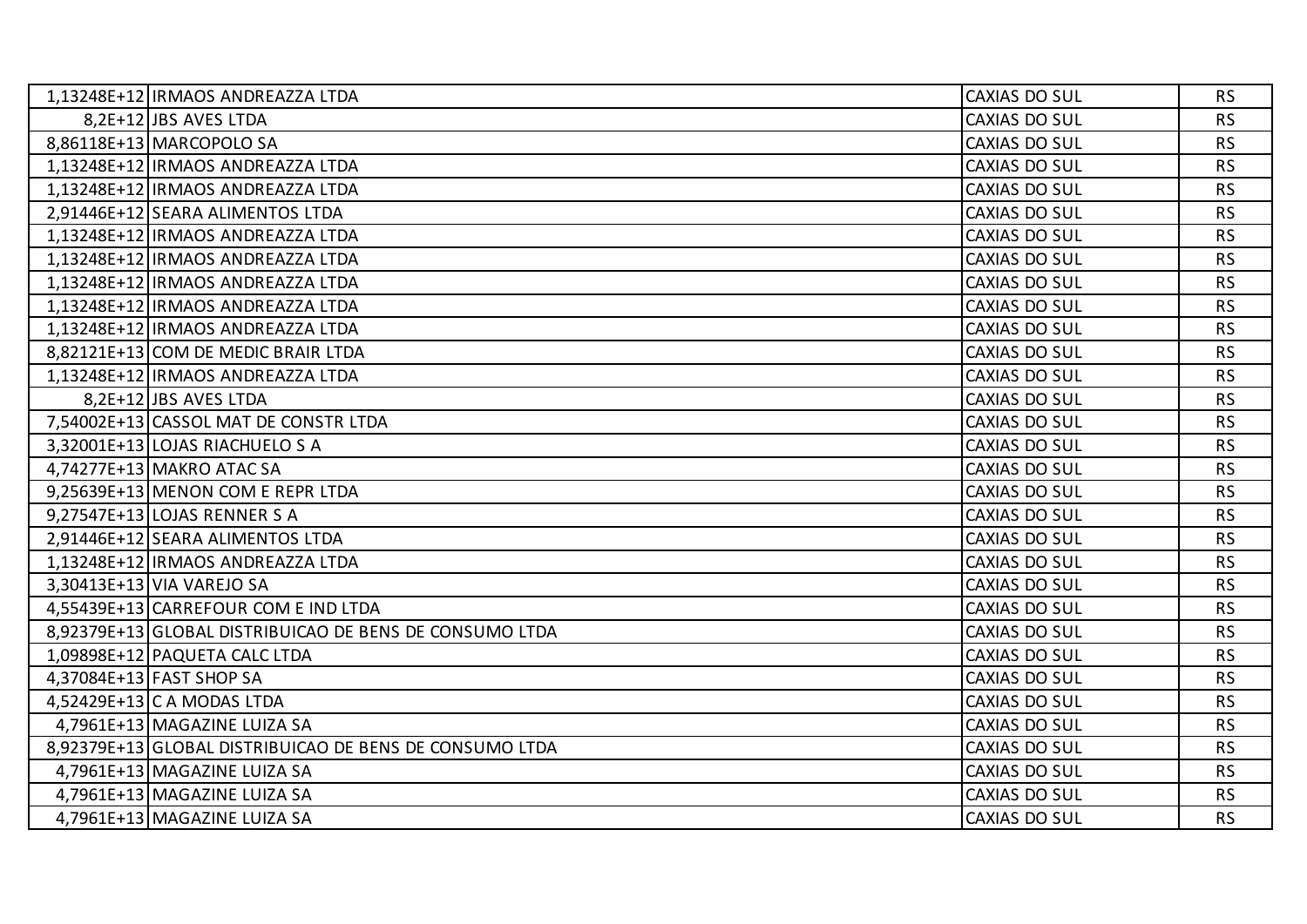| 8,98485E+13 LOJAS COLOMBO SA COM DE UTIL                | <b>CAXIAS DO SUL</b>   | <b>RS</b> |
|---------------------------------------------------------|------------------------|-----------|
| 8,86101E+13 FRAS-LE SA                                  | CAXIAS DO SUL          | <b>RS</b> |
| 8,92379E+13 GLOBAL DISTRIBUICAO DE BENS DE CONSUMO LTDA | <b>NOVA PETROPOLIS</b> | <b>RS</b> |
| 8.98485E+13 LOJAS COLOMBO S A COM DE UTIL DOMEST        | <b>NOVA PETROPOLIS</b> | <b>RS</b> |
| 9,15895E+13 COOPER AGRO PECUARIA PETROPOLIS LTDA        | <b>NOVA PETROPOLIS</b> | <b>RS</b> |
| 9,64183E+13 LOJAS QUERO-QUERO SA                        | <b>NOVA PETROPOLIS</b> | <b>RS</b> |
| 1,13248E+12 IRMAOS ANDREAZZA LTDA                       | <b>FARROUPILHA</b>     | <b>RS</b> |
| 3,30146E+13 LOJAS AMERICANAS SA                         | <b>FARROUPILHA</b>     | <b>RS</b> |
| 6,15859E+13 RAIA DROGASIL SA                            | <b>FARROUPILHA</b>     | <b>RS</b> |
| 8,98485E+13 LOJAS COLOMBO SA COM DE UTIL DOMEST         | <b>FARROUPILHA</b>     | <b>RS</b> |
| 4,7961E+13 MAGAZINE LUIZA SA                            | <b>FARROUPILHA</b>     | <b>RS</b> |
| 8,85874E+13 COOP SANTA CLARA LTDA                       | <b>CARLOS BARBOSA</b>  | <b>RS</b> |
| 8,85874E+13 COOP SANTA CLARA LTDA                       | <b>CARLOS BARBOSA</b>  | <b>RS</b> |
| 8,85874E+13 COOP SANTA CLARA LTDA                       | <b>CARLOS BARBOSA</b>  | <b>RS</b> |
| 8,85874E+13 COOPER SANTA CLARA LTDA                     | <b>CARLOS BARBOSA</b>  | <b>RS</b> |
| 8,85874E+13 COOPER SANTA CLARA LTDA                     | <b>CARLOS BARBOSA</b>  | <b>RS</b> |
| 8,85874E+13 COOPER STA CLARA LTDA                       | <b>CARLOS BARBOSA</b>  | <b>RS</b> |
| 4,7961E+13 MAGAZINE LUIZA SA                            | <b>VACARIA</b>         | <b>RS</b> |
| 8,82121E+13 COM DE MEDIC BRAIR LTDA                     | <b>VACARIA</b>         | <b>RS</b> |
| 8,82121E+13 COM DE MEDIC BRAIR LTDA                     | <b>VACARIA</b>         | <b>RS</b> |
| 9,20168E+13 COML ZAFFARI LTDA                           | <b>VACARIA</b>         | <b>RS</b> |
| 9,26656E+13 DIMED S A DISTRIB DE MEDIC                  | <b>VACARIA</b>         | <b>RS</b> |
| 8,2E+12 JBS AVES LTDA                                   | <b>IPE</b>             | <b>RS</b> |
| 8,98485E+13 LOJAS COLOMBO S A COM DE UTIL DOM           | <b>ANTONIO PRADO</b>   | <b>RS</b> |
| 9,64183E+13 LOJAS QUERO QUERO ANTONIO PRADO             | <b>ANTONIO PRADO</b>   | <b>RS</b> |
| 1,13248E+12   IRMAOS ANDREAZZA LTDA                     | <b>FLORES DA CUNHA</b> | <b>RS</b> |
| 1,13248E+12   IRMAOS ANDREAZZA LTDA                     | <b>FLORES DA CUNHA</b> | <b>RS</b> |
| 9,64183E+13 LOJAS QUERO-QUERO SA                        | <b>FLORES DA CUNHA</b> | <b>RS</b> |
| 8,82121E+13 COM DE MEDIC BRAIR LTDA                     | <b>FLORES DA CUNHA</b> | <b>RS</b> |
| 8,82121E+13 COM DE MEDIC BRAIR LTDA                     | <b>LAGOA VERMELHA</b>  | <b>RS</b> |
| 8,89577E+13 LOJAS VOLPATO LTDA                          | <b>LAGOA VERMELHA</b>  | <b>RS</b> |
| 8,89577E+13 LOJAS VOLPATO LTDA                          | LAGOA VERMELHA         | <b>RS</b> |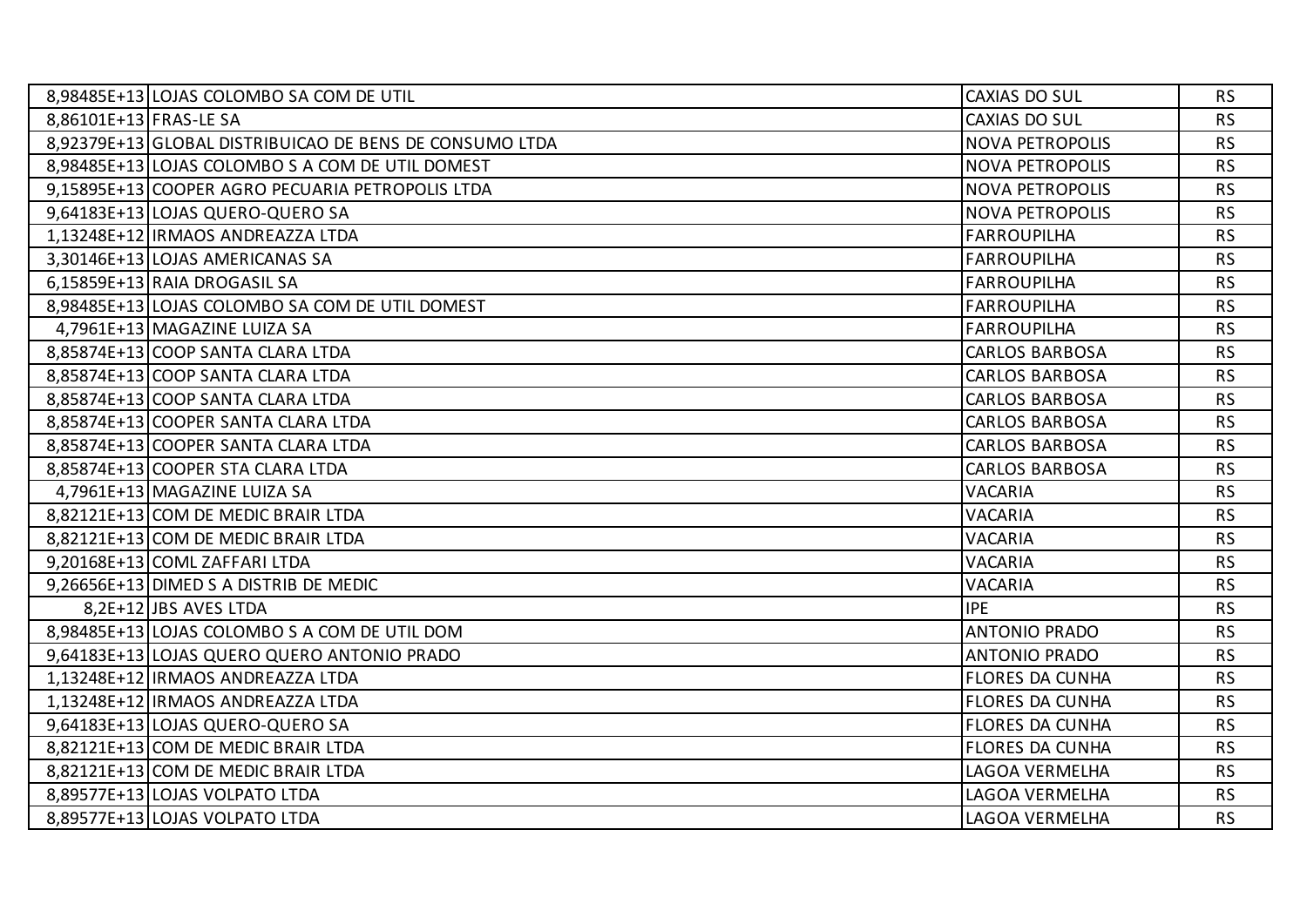| 8,89577E+13 LOJAS VOLPATO LTDA                        | LAGOA VERMELHA                | <b>RS</b> |
|-------------------------------------------------------|-------------------------------|-----------|
| 8,2E+12 JBS AVES LTDA                                 | ANDRE DA ROCHA                | <b>RS</b> |
| 3,23326E+11 SUPERMERCADO PORTAPRATA LTDA              | <b>NOVA PRATA</b>             | <b>RS</b> |
| 6,15866E+13 GENERAL MILLS BRASIL ALIM LTDA            | <b>NOVA PRATA</b>             | <b>RS</b> |
| 8,82121E+13 COM DE MEDICAMENTOS BRAIR LTDA            | <b>NOVA PRATA</b>             | <b>RS</b> |
| 8,82121E+13 COM DE MEDICAMENTOS BRAIR LTDA            | <b>VERANOPOLIS</b>            | <b>RS</b> |
| 8,85874E+13 COOPER SANTA CLARA LTDA                   | <b>VERANOPOLIS</b>            | <b>RS</b> |
| 8,2E+12 JBS AVES LTDA                                 | <b>NOVA BASSANO</b>           | <b>RS</b> |
| 8,2E+12 JBS AVES LTDA                                 | <b>NOVA BASSANO</b>           | <b>RS</b> |
| 8,85874E+13 COOPER SANTA CLARA LTDA                   | <b>PARAI</b>                  | <b>RS</b> |
| 4,78114E+12 BAESA ENERGETICA BARRA GRANDE SA          | PINHAL DA SERRA               | <b>RS</b> |
| 8,7296E+13 BENOIT ELETRODOMESTICOS LTDA               | <b>SAO FRANCISCO DE PAULA</b> | <b>RS</b> |
| 2,59182E+12 COSMA DO BRASIL PRODS E SERV AUTOMOT LTDA | SANTO ANTONIO DA PATRU        | <b>RS</b> |
| 2,71239E+13 ESTRIBO HOTEL ESTANCIA LTDA               | SANTO ANTONIO DA PATRU        | <b>RS</b> |
| 8,94678E+13 M F GOMES CIA LTDA                        | SANTO ANTONIO DA PATRU        | <b>RS</b> |
| 9,32098E+13 WMS SUPERMERCADOS DO BRASIL LTDA          | SANTO ANTONIO DA PATRU        | <b>RS</b> |
| 9,64183E+13 LOJAS QUERO-QUERO SA                      | SANTO ANTONIO DA PATRU        | <b>RS</b> |
| 2,70945E+12 PETROBRAS TRANSP SA - TRANSPETRO          | <b>OSORIO</b>                 | <b>RS</b> |
| 3,04557E+13 ELECNOR DO BRASIL LTDA                    | <b>OSORIO</b>                 | <b>RS</b> |
| 3,15651E+13 PEPSICO DO BRASIL LTDA                    | <b>OSORIO</b>                 | <b>RS</b> |
| 8,92379E+13 MAD HERVAL LTDA                           | <b>OSORIO</b>                 | <b>RS</b> |
| 9,20919E+13 ASUN COM DE GENEROS ALIMENTICIOS EIRELI   | <b>OSORIO</b>                 | <b>RS</b> |
| 9,32098E+13 WMS SUPERMERCADOS DO BRASIL LTDA          | <b>OSORIO</b>                 | <b>RS</b> |
| 9,37257E+13 ANTONIO DONISETE DALPIAZ                  | <b>OSORIO</b>                 | <b>RS</b> |
| 9,49357E+13 PAPELARIA PONTINHO LTDA EPP               | <b>OSORIO</b>                 | <b>RS</b> |
| 9,64183E+13 LOJAS QUERO-QUERO SA                      | <b>OSORIO</b>                 | <b>RS</b> |
| 3,30002E+13 PETROLEO BRASILEIRO S A PETROBRAS         | <b>OSORIO</b>                 | <b>RS</b> |
| 7,23009E+13 C. C. COSTA e CIA LTDA EPP                | <b>OSORIO</b>                 | <b>RS</b> |
| 8,7296E+13 BENOIT ELETRODOMESTICOS LTDA               | <b>OSORIO</b>                 | <b>RS</b> |
| 2,52576E+13 A LEGITIMA SUPER 10 DO LITORAL LTDA       | <b>TERRA DE AREIA</b>         | <b>RS</b> |
| 3953964097 ANDREA PACINI                              | PALMARES DO SUL               | <b>RS</b> |
| 1,07542E+13 PARQUES EOLICOS PALMARES S A              | PALMARES DO SUL               | <b>RS</b> |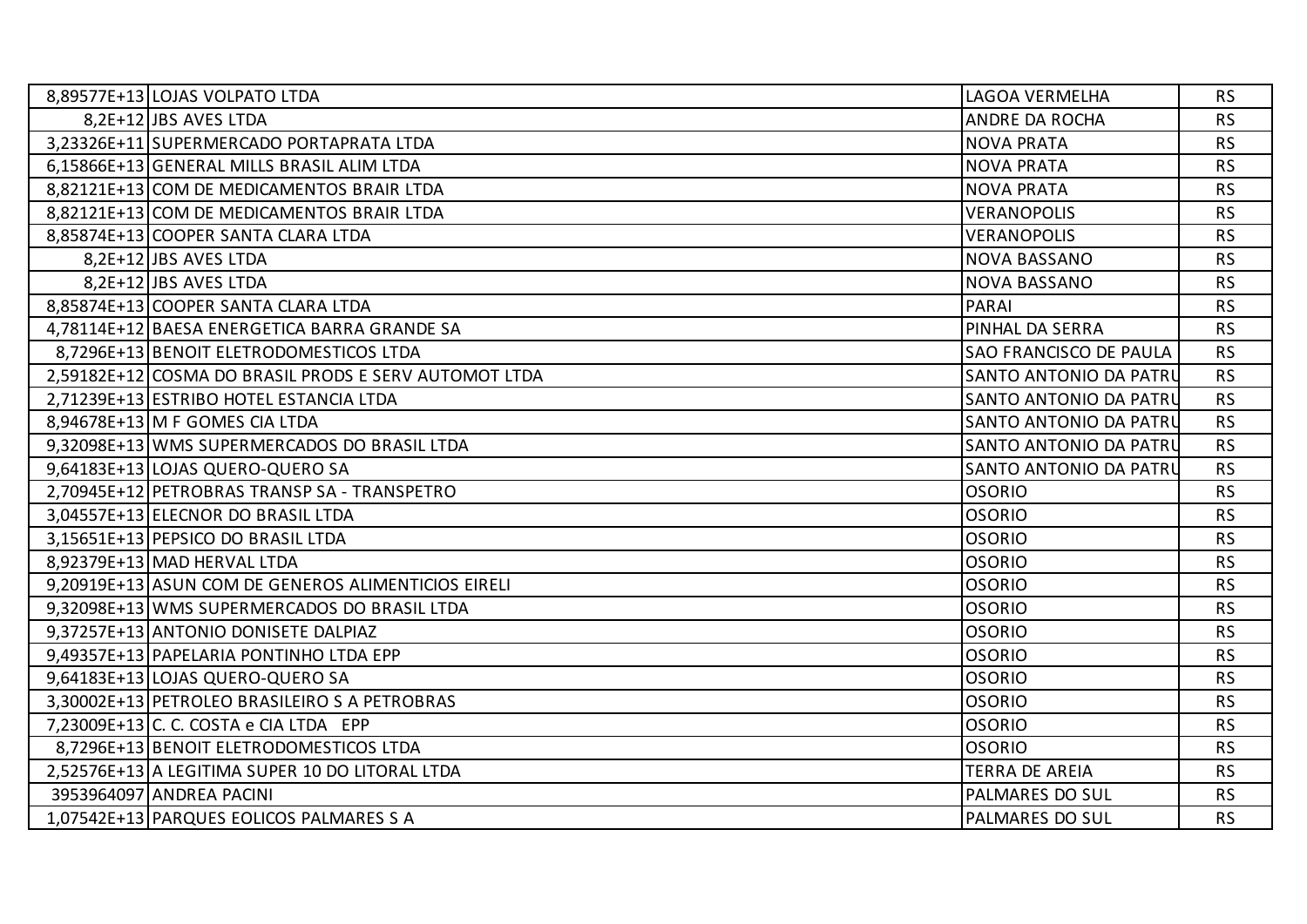| 1,28644E+13 ATLANTICA V PARQUE EOLICO SA                | PALMARES DO SUL        | <b>RS</b> |
|---------------------------------------------------------|------------------------|-----------|
| 1,86535E+13 ALEX DE MOURA SILVEIRA EPP                  | PALMARES DO SUL        | <b>RS</b> |
| 9,20919E+13 ASUN COM DE GENEROS ALIMENTICIOS EIRELI     | <b>PALMARES DO SUL</b> | <b>RS</b> |
| 9,47705E+13 SANTOS E POOCH LTDA                         | PALMARES DO SUL        | <b>RS</b> |
| 9,64183E+13 LOJAS QUERO-QUERO SA                        | PALMARES DO SUL        | <b>RS</b> |
| 1,96178E+12 REDE MAXXI ECONOMICA DROGARIA LTDA          | CAPAO DA CANOA         | <b>RS</b> |
| 1,96178E+12 REDE MAXXI ECONOMICA DROGARIA LTDA          | CAPAO DA CANOA         | <b>RS</b> |
| 6,12453E+12 MERCADO PORTO GUERREIRO LTDA                | CAPAO DA CANOA         | <b>RS</b> |
| 6,65299E+12 ANA RODRIGUES DE QUADROS EIRELE             | CAPAO DA CANOA         | <b>RS</b> |
| 7,65032E+12   MOCELLIN ART DE FESTAS E DECORACOES       | CAPAO DA CANOA         | <b>RS</b> |
| 9,56409E+12 R. SELAU LUMERTZ e CIA LTDA                 | CAPAO DA CANOA         | <b>RS</b> |
| 9,64183E+13 LOJAS QUERO-QUERO SA                        | CAPAO DA CANOA         | <b>RS</b> |
| 8,82121E+13 COM DE MEDICAMENTOS BRAIR LTDA              | CAPAO DA CANOA         | <b>RS</b> |
| 8,92379E+13 MADEIREIRA HERVAL LTDA                      | CAPAO DA CANOA         | <b>RS</b> |
| 8,98485E+13 LOJAS COLOMBO S A COM DE UTIL DOME          | CAPAO DA CANOA         | <b>RS</b> |
| 9,20919E+13 ASUN COM DE GENEROS ALIMENTICIOS EI         | CAPAO DA CANOA         | <b>RS</b> |
| 9,32098E+13 WMS SUPERMERCADOS DO BRASIL LTDA            | CAPAO DA CANOA         | <b>RS</b> |
| 9,56409E+12 R SELAU LUMERTZ E CIA LTDA                  | CAPAO DA CANOA         | <b>RS</b> |
| 9,56409E+12 R. SELAU LUMERTZ & CIA LTDA                 | CAPAO DA CANOA         | <b>RS</b> |
| 1,03423E+13 SUPER NOVO COM DE ALIMENTOS LTDA            | CAPAO DA CANOA         | <b>RS</b> |
| 2,82869E+13 SUPERMERCADO NOVO ROXO LTDA                 | CAPAO DA CANOA         | <b>RS</b> |
| 3,30146E+13 LOJAS AMERICANAS SA                         | CAPAO DA CANOA         | <b>RS</b> |
| 3,30413E+13 VIA VAREJO S/A                              | CAPAO DA CANOA         | <b>RS</b> |
| 3,377E+12 BIGJOIA - SUPERMERCADOS LTDA                  | <b>TORRES</b>          | <b>RS</b> |
| 9,64183E+13 LOJAS QUERO-QUERO SA                        | <b>TORRES</b>          | <b>RS</b> |
| 4,7961E+13 MAGAZINE LUIZA SA                            | <b>TORRES</b>          | <b>RS</b> |
| 8,82121E+13 COM DE MEDIC BRAIR LTDA                     | <b>TORRES</b>          | <b>RS</b> |
| 8,92379E+13 GLOBAL DISTRIBUICAO DE BENS DE CONSUMO LTDA | <b>TORRES</b>          | <b>RS</b> |
| 9,26656E+13 DIMED S A DISTRIB DE MEDIC                  | <b>TORRES</b>          | <b>RS</b> |
| 9,32098E+13 WMS SUPERMERCADOS DO BRASIL LTDA            | <b>TORRES</b>          | <b>RS</b> |
| 9,26656E+13 DIMED S A DISTRIB DE MEDIC                  | <b>XANGRI-LA</b>       | <b>RS</b> |
| 9,26656E+13 DIMED S A DISTRIB DE MEDIC                  | <b>XANGRI-LA</b>       | <b>RS</b> |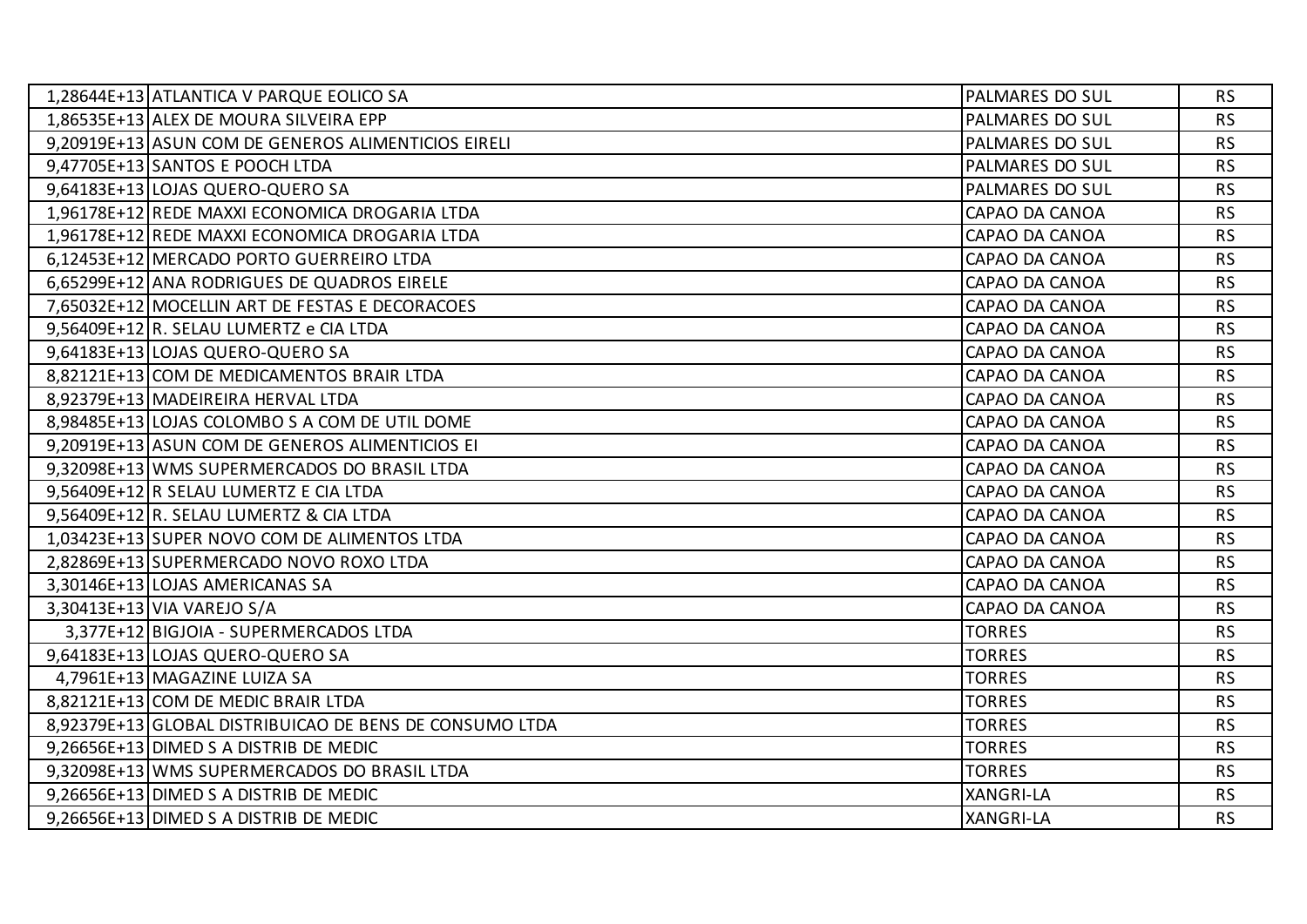| 9,26656E+13 DIMED S A DISTRIB DE MEDIC                       | <b>XANGRI-LA</b>        | <b>RS</b> |
|--------------------------------------------------------------|-------------------------|-----------|
| 9,26656E+13 DIMED S A DISTRIB DE MEDIC                       | <b>XANGRI-LA</b>        | <b>RS</b> |
| 9,32098E+13 WMS SUPERMERCADOS DO BRASIL LTDA                 | <b>XANGRI-LA</b>        | <b>RS</b> |
| 1,96178E+12 REDE MAXXI ECONOMICA DROGARIA LTDA               | <b>TRAMANDAI</b>        | <b>RS</b> |
| 3,30146E+13 LOJAS AMERICANAS SA                              | <b>TRAMANDAI</b>        | <b>RS</b> |
| 3,30413E+13 VIA VAREJO S/A                                   | <b>TRAMANDAI</b>        | <b>RS</b> |
| 9,20919E+13 ASUN COM DE GENEROS ALIMENT LTDA                 | <b>TRAMANDAI</b>        | <b>RS</b> |
| 9,32098E+13 WMS SUPERMERCADOS DO BRASIL LTDA                 | <b>TRAMANDAI</b>        | <b>RS</b> |
| 9,64183E+13 LOJAS QUERO-QUERO SA                             | <b>TRAMANDAI</b>        | <b>RS</b> |
| 4,7961E+13 MAGAZINE LUIZA SA                                 | <b>TRAMANDAI</b>        | <b>RS</b> |
| 8,82121E+13 COM DE MEDIC BRAIR LTDA                          | <b>TRAMANDAI</b>        | <b>RS</b> |
| 8,98485E+13 LOJAS COLOMBO S A COM DE UTIL DOME               | <b>TRAMANDAI</b>        | <b>RS</b> |
| 7,7188E+12 ALEX DA SILVA BARBOSA - ME                        | <b>CIDREIRA</b>         | <b>RS</b> |
| 9,22182E+12 SUPERMERCADOS VEM QUE TEM LTDA                   | <b>CIDREIRA</b>         | <b>RS</b> |
| 9,20919E+13 ASUN COM DE GENEROS ALIMENT LTDA                 | <b>CIDREIRA</b>         | <b>RS</b> |
| 9,20919E+13 ASUN COM DE GENEROS ALIMENTICIOS EIRELI          | <b>BALNEARIO PINHAL</b> | <b>RS</b> |
| 1,94471E+13 FRANCK F MULLER SUPERMERCADO EIRELI EPP          | <b>TAQUARA</b>          | <b>RS</b> |
| 1,94471E+13 FRANCK F MULLER SUPERMERCADO EIRELI EPP - 110217 | <b>TAQUARA</b>          | <b>RS</b> |
| 1,94471E+13 FRANCK F. MULLER SUPERMERCADO EIRELI             | <b>TAQUARA</b>          | <b>RS</b> |
| 8,82121E+13 COM DE MEDIC BRAIR LTDA                          | <b>TAQUARA</b>          | <b>RS</b> |
| 8,92379E+13 GLOBAL DISTRIBUICAO DE BENS DE CONSUMO LTDA      | <b>TAQUARA</b>          | <b>RS</b> |
| 9,32098E+13 WMS SUPERMERCADOS DO BRASIL LTDA                 | <b>TAQUARA</b>          | <b>RS</b> |
| 9,32098E+13 WMS SUPERMERCADOS DO BRASIL LTDA                 | <b>TAQUARA</b>          | <b>RS</b> |
| 9,64183E+13 LOJAS QUERO-QUERO SA                             | <b>TAQUARA</b>          | <b>RS</b> |
| 63960018903 WAL MART BRASIL LTDA                             | <b>IMBE</b>             | <b>RS</b> |
| 2,68825E+12 BOM MERCADO COM DE ALIMENTOS L                   | <b>IMBE</b>             | <b>RS</b> |
| 9,20919E+13 ASUN COM DE GENEROS ALIMENTICIOS EIRELI          | <b>IMBE</b>             | <b>RS</b> |
| 9,26656E+13 DIMED S A DISTRIB DE MEDIC                       | <b>IMBE</b>             | <b>RS</b> |
| 9,32098E+13 WMS SUPERMERCADOS DO BRASIL LTDA                 | <b>IMBE</b>             | <b>RS</b> |
| 9,64183E+13 LOJAS QUERO-QUERO SA                             | <b>IMBE</b>             | <b>RS</b> |
| 2,52251E+12 ANELISE DA COSTA WICHMANN                        | <b>PAROBE</b>           | <b>RS</b> |
| 4,7961E+13 MAGAZINE LUIZA SA                                 | <b>PAROBE</b>           | <b>RS</b> |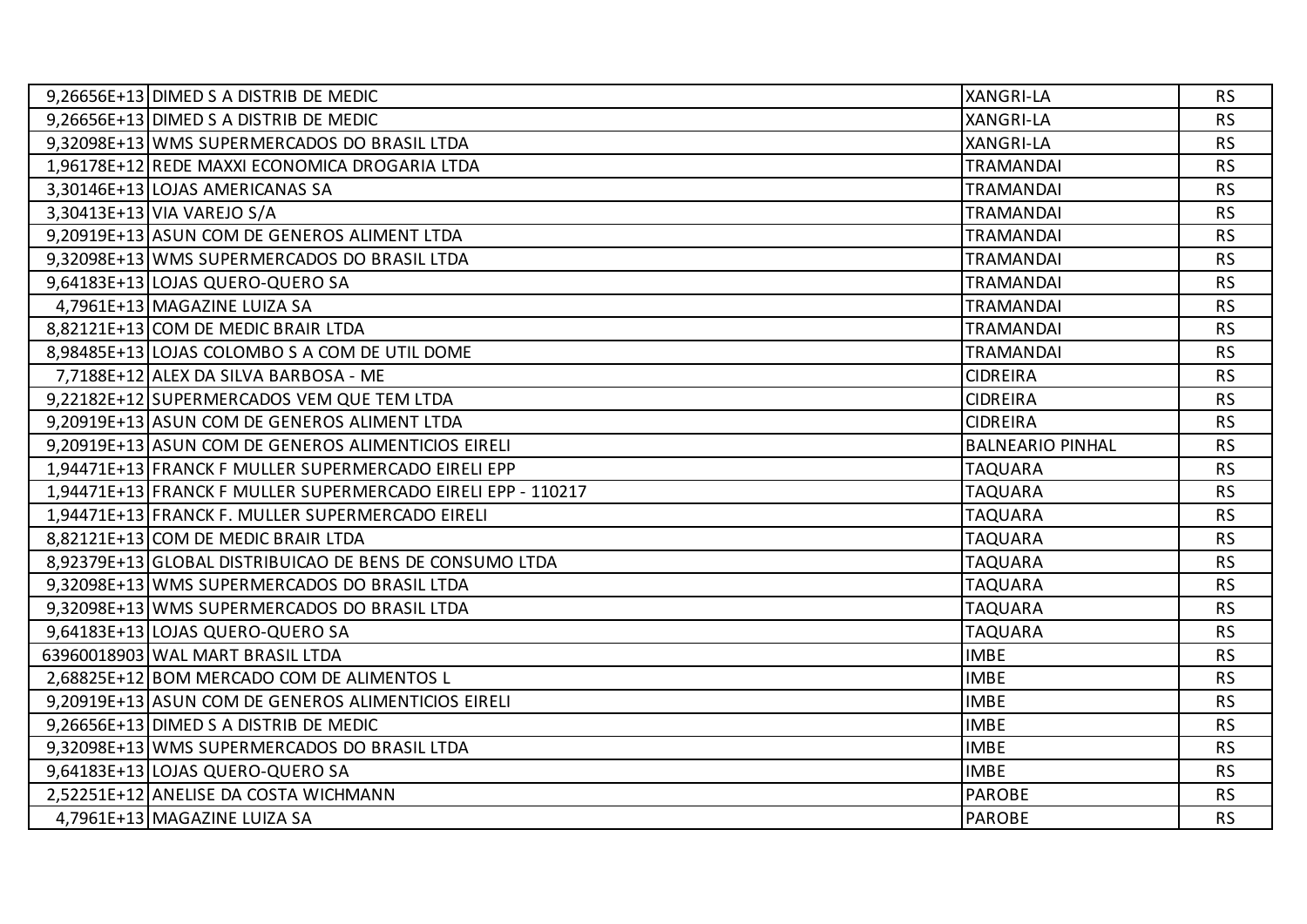| 9,32098E+13 WMS SUPERMERCADOS DO BRASIL LTDA                   | <b>PAROBE</b>          | <b>RS</b> |
|----------------------------------------------------------------|------------------------|-----------|
| 1,96178E+12 REDE MAXXI ECONOMICA DROGARIA LTDA                 | <b>IGREJINHA</b>       | <b>RS</b> |
| 2,9948E+13 RODRIGO HENRIQUE CLOSS BAZAR                        | <b>IGREJINHA</b>       | <b>RS</b> |
| 9,32098E+13 WMS SUPERMERCADOS DO BRASIL LTDA                   | <b>IGREJINHA</b>       | <b>RS</b> |
| 5,0221E+13 HNK BR IND DE BEIDAS LTDA                           | <b>IGREJINHA</b>       | <b>RS</b> |
| 8,92379E+13 MADEIREIRA HERVAL TDA                              | <b>IGREJINHA</b>       | <b>RS</b> |
| 9,64183E+13 LOJAS QUERO-QUERO SA                               | <b>TRES COROAS</b>     | <b>RS</b> |
| 1,09898E+12 PAQUETA CALC LTDA                                  | <b>GRAMADO</b>         | <b>RS</b> |
| 9,32098E+13 WMS SUPERMERCADOS DO BRASIL LTDA                   | <b>GRAMADO</b>         | <b>RS</b> |
| 9,64183E+13 LOJAS QUERO QUERO GRAMADO                          | <b>GRAMADO</b>         | <b>RS</b> |
| 3,30146E+13 LOJAS AMERICANAS SA                                | <b>GRAMADO</b>         | <b>RS</b> |
| 9,26656E+13 DIMED S A DISTRIB DE MEDIC                         | <b>GRAMADO</b>         | <b>RS</b> |
| 8,98485E+13 LOJAS COLOMBO S A COM DE UTIL DOME                 | <b>CANELA</b>          | <b>RS</b> |
| 9,26656E+13 DIMED S A DISTRIB DE MEDIC                         | CANELA                 | <b>RS</b> |
| 9,64183E+13 LOJAS QUERO-QUERO SA                               | CANELA                 | <b>RS</b> |
| 4,7961E+13 MAGAZINE LUIZA SA                                   | <b>CANELA</b>          | <b>RS</b> |
| 8,7296E+13 BENOIT ELETRODOMESTICOS LTDA                        | CANELA                 | <b>RS</b> |
| 8,82121E+13 COM DE MEDIC BRAIR LTDA                            | CANELA                 | <b>RS</b> |
| 4,7961E+13 MAGAZINE LUIZA SA                                   | <b>BENTO GONCALVES</b> | <b>RS</b> |
| 9,64183E+13 LOJAS QUERO-QUERO S.A.                             | <b>BENTO GONCALVES</b> | <b>RS</b> |
| 8,7558E+13 COMPANHIA APOLO DE SUPERMERCADOS                    | <b>BENTO GONCALVES</b> | <b>RS</b> |
| 8,92379E+13 GLOBAL DISTRIBUICAO DE BENS DE CONSUMO LTDA.       | <b>BENTO GONCALVES</b> | <b>RS</b> |
| 8,98485E+13 LOJAS COLOMBO SA COMERCIO DE UTILIDADES DOMESTICAS | <b>BENTO GONCALVES</b> | <b>RS</b> |
| 9,20125E+13 GRAZZIOTIN S A                                     | <b>BENTO GONCALVES</b> | <b>RS</b> |
| 4,7961E+13 MAGAZINE LUIZA SA                                   | <b>BENTO GONCALVES</b> | <b>RS</b> |
| 6,15859E+13 RAIA DROGASIL SA                                   | <b>BENTO GONCALVES</b> | <b>RS</b> |
| 8,82121E+13 COM DE MEDIC BRAIR LTDA                            | <b>BENTO GONCALVES</b> | <b>RS</b> |
| 9,32098E+13 WMS SUPERMERCADOS DO BRASIL LTDA                   | <b>BENTO GONCALVES</b> | <b>RS</b> |
| 63960019110 WAL MART BRASIL LTDA                               | <b>BENTO GONCALVES</b> | <b>RS</b> |
| 8,7558E+13 CIA APOLO DE SUPERMERCADOS                          | <b>BENTO GONCALVES</b> | <b>RS</b> |
| 1,06067E+12 MERCADO DE ALIMENTOS LUCHESE EIRELI                | <b>BENTO GONCALVES</b> | <b>RS</b> |
| 8,86712E+13 MERCADO DE ALIMENTOS GREPAR LTDA                   | <b>BENTO GONCALVES</b> | <b>RS</b> |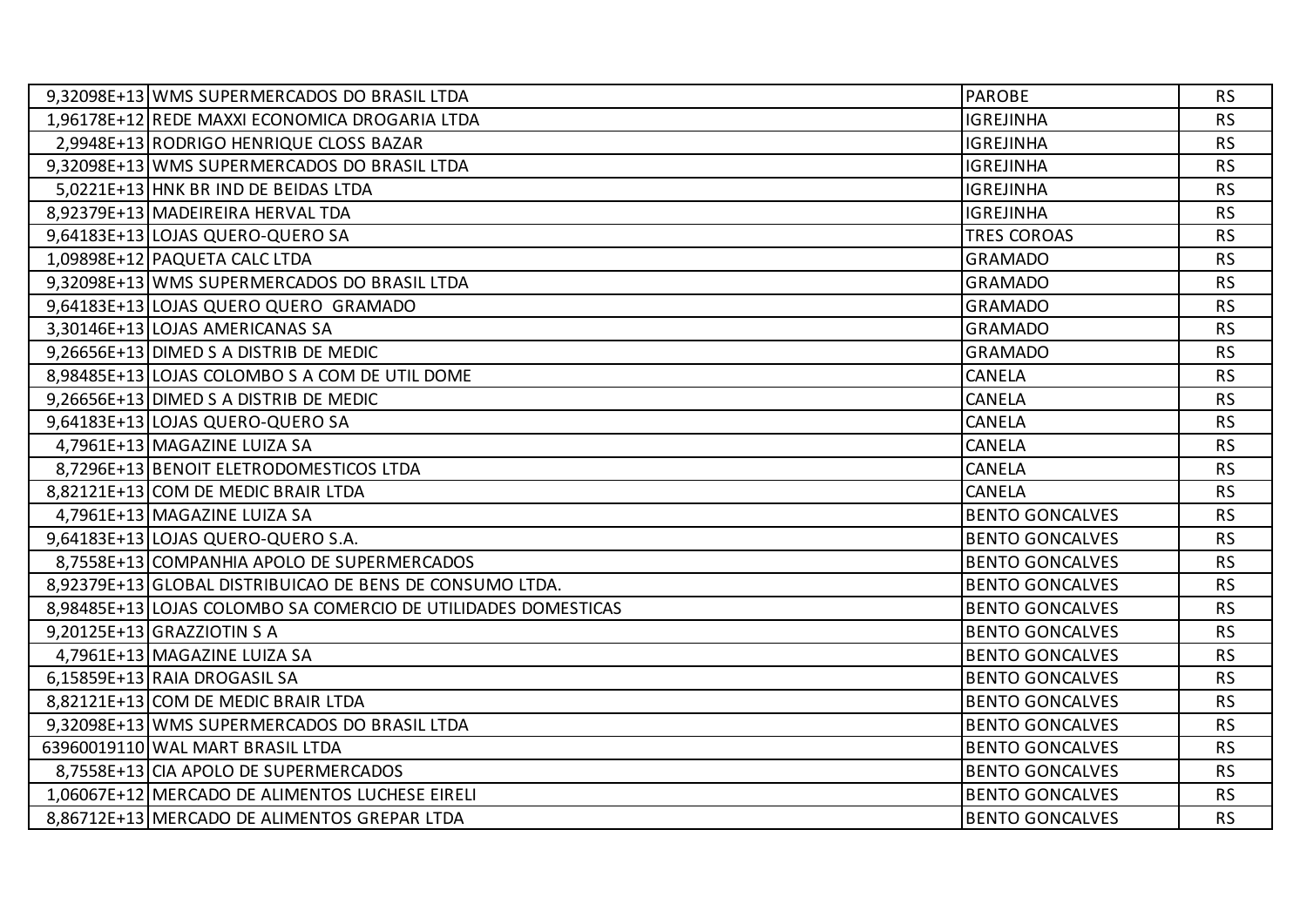| 1,13248E+12   IRMAOS ANDREAZZA LTDA            | <b>BENTO GONCALVES</b>      | <b>RS</b> |
|------------------------------------------------|-----------------------------|-----------|
| 2,91446E+12 SEARA ALIMENTOS LTDA               | <b>GARIBALDI</b>            | <b>RS</b> |
| 2,91446E+12 SEARA ALIMENTOS SA                 | <b>GARIBALDI</b>            | <b>RS</b> |
| 8,2E+12 JBS AVES LTDA                          | <b>GARIBALDI</b>            | <b>RS</b> |
| 8,2E+12 JBS AVES LTDA                          | <b>GARIBALDI</b>            | <b>RS</b> |
| 8,2E+12 JBS AVES LTDA                          | <b>GARIBALDI</b>            | <b>RS</b> |
| 2,07301E+13 SADIA SA                           | <b>GARIBALDI</b>            | <b>RS</b> |
| 9,00497E+13 COOPER AGRICOLA CAIRU LTDA         | <b>GARIBALDI</b>            | <b>RS</b> |
| 9,00497E+13 COOP AGRICOLA CAIRU LTDA           | <b>GARIBALDI</b>            | <b>RS</b> |
| 9,00497E+13 COOP. AGRIC. CAIRU LTDA            | <b>GARIBALDI</b>            | <b>RS</b> |
| 1,60202E+12 MUNICIPIO DE BOA VISTA DO SUL      | <b>BOA VISTA DO SUL</b>     | <b>RS</b> |
| 2,91446E+12 SEARA ALIMENTOS LTDA               | <b>ROCA SALES</b>           | <b>RS</b> |
| 2,91446E+12 SEARA ALIMENTOS LTDA               | <b>SALVADOR DO SUL</b>      | <b>RS</b> |
| 8,2E+12 JBS AVES LTDA                          | <b>SALVADOR DO SUL</b>      | <b>RS</b> |
| 9,64183E+13 LOJAS QUERO-QUERO SA               | <b>SAO SEBASTIAO DO CAI</b> | <b>RS</b> |
| 6,77262E+12 NOELI LUIZA STAUDT                 | <b>FELIZ</b>                | <b>RS</b> |
| 8,98485E+13 LOJAS COLOMBO S A COM DE UTIL DOME | <b>FELIZ</b>                | <b>RS</b> |
| 6,06549E+11 MASISA DO BRASIL LTDA              | <b>MONTENEGRO</b>           | <b>RS</b> |
| $2,91627E+12$ JBS SA FRIBOI                    | <b>MONTENEGRO</b>           | <b>RS</b> |
| 2,99499E+12 SUPERMERCADO MOMBACH LTDA          | <b>MONTENEGRO</b>           | <b>RS</b> |
| 8,98485E+13 LOJAS COLOMBO S A COM DE UTIL DOME | <b>MONTENEGRO</b>           | <b>RS</b> |
| 8,98485E+13 LOJAS COLOMBO S A COM DE UTIL DOME | <b>MONTENEGRO</b>           | <b>RS</b> |
| 9,32098E+13 WMS SUPERMERCADOS DO BRASIL LTDA   | <b>MONTENEGRO</b>           | <b>RS</b> |
| 9,32098E+13 WMS SUPERMERCADOS DO BRASIL LTDA   | <b>MONTENEGRO</b>           | <b>RS</b> |
| 9,64183E+13 LOJAS QUERO-QUERO SA               | <b>MONTENEGRO</b>           | <b>RS</b> |
| 5,7494E+13 CIA BRASILEIRA DE CARTUCHOS         | <b>MONTENEGRO</b>           | <b>RS</b> |
| 8,82121E+13 COM DE MEDIC BRAIR LTDA            | <b>MONTENEGRO</b>           | <b>RS</b> |
| 8,2E+12 JBS AVES LTDA                          | <b>MONTENEGRO</b>           | <b>RS</b> |
| 8,2E+12 JBS AVES LTDA                          | <b>MONTENEGRO</b>           | <b>RS</b> |
| 8,2E+12 JBS AVES LTDA                          | <b>MONTENEGRO</b>           | <b>RS</b> |
| 3,30146E+13 LOJAS AMERICANAS SA                | <b>MONTENEGRO</b>           | <b>RS</b> |
| 1,96178E+12 REDE MAXXI ECONOMICA DROGARIA LTDA | <b>MONTENEGRO</b>           | <b>RS</b> |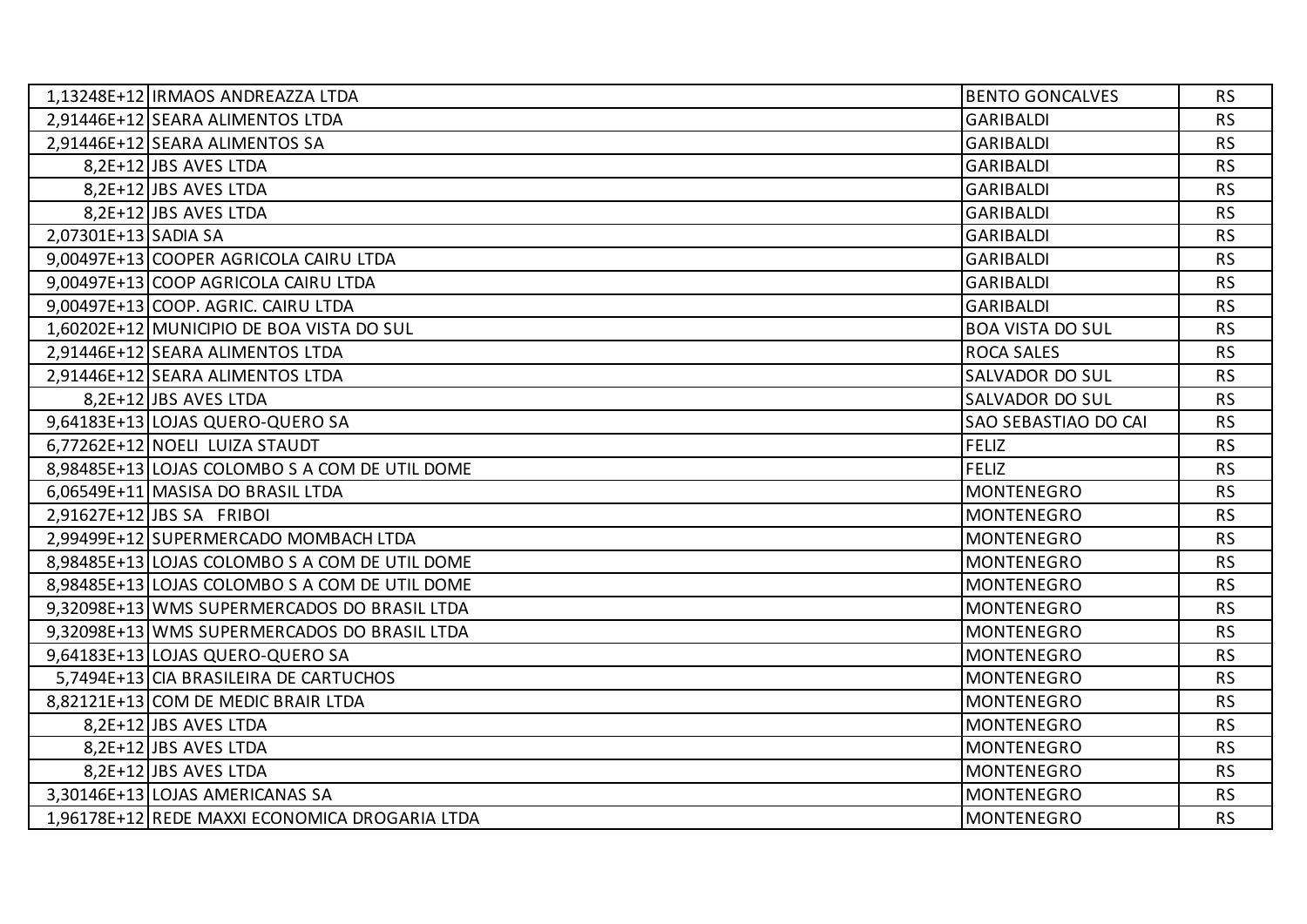| 1,96178E+12 REDE MAXXI ECONOMICA DROGARIA      | <b>VENANCIO AIRES</b>    | <b>RS</b> |
|------------------------------------------------|--------------------------|-----------|
| 1,96178E+12 REDE MAXXI ECONOMICA DROGARIA LTDA | <b>VENANCIO AIRES</b>    | <b>RS</b> |
| 1,96178E+12 REDE MAXXI ECONOMICA DROGARIA LTDA | <b>VENANCIO AIRES</b>    | <b>RS</b> |
| 4,41593E+12 LOJAS BECKER LTDA                  | <b>VENANCIO AIRES</b>    | <b>RS</b> |
| 8,82121E+13 COM DE MEDIC BRAIR LTDA            | <b>VENANCIO AIRES</b>    | <b>RS</b> |
| 9,64183E+13 LOJAS QUERO-QUERO SA               | <b>VENANCIO AIRES</b>    | <b>RS</b> |
| 9,64183E+13 LOJAS QUERO-QUERO SA               | <b>VENANCIO AIRES</b>    | <b>RS</b> |
| 1,32047E+13 BOREALIS BRASIL SA                 | <b>TRIUNFO</b>           | <b>RS</b> |
| 9,64183E+13 LOJAS QUERO-QUERO SA               | <b>TRIUNFO</b>           | <b>RS</b> |
| 4,22976E+12 VIDEOLAR - INNOVA SA               | <b>TRIUNFO</b>           | <b>RS</b> |
| 1,83872E+12 BRF BRASIL FOODS S A               | <b>TAQUARI</b>           | <b>RS</b> |
| 1,96178E+12 REDE MAXXI ECONOMICA DROGARIA LTDA | <b>TAQUARI</b>           | <b>RS</b> |
| 9,78399E+13 COOP REG DE ENERGIA TAQUARI JACUI  | <b>TAQUARI</b>           | <b>RS</b> |
| 8,98485E+13 LOJAS COLOMBO S A COM DE UTIL DOME | <b>TAQUARI</b>           | <b>RS</b> |
| 1,83872E+12 PERDIGAO SA                        | <b>BOM RETIRO DO SUL</b> | <b>RS</b> |
| 2,91446E+12 SEARA ALIMENTOS LTDA               | <b>BOM RETIRO DO SUL</b> | <b>RS</b> |
| 9,64183E+13 LOJAS QUERO-QUERO SA               | <b>BOM RETIRO DO SUL</b> | <b>RS</b> |
| 1,96178E+12 REDE MAXXI ECONOMICA DROGARIA LTDA | <b>ESTRELA</b>           | <b>RS</b> |
| 7,53153E+13 ATACADAO SA                        | <b>ESTRELA</b>           | <b>RS</b> |
| 8,7296E+13 BENOIT ELETRODOMESTICOS LTDA        | <b>ESTRELA</b>           | <b>RS</b> |
| 8,7296E+13 BENOIT ELETRODOMESTICOS LTDA        | <b>ESTRELA</b>           | <b>RS</b> |
| 8,82121E+13 COM DE MEDIC BRAIR LTDA            | <b>ESTRELA</b>           | <b>RS</b> |
| 8,87615E+13 FILTROBOM COM AUTOPECAS LTDA       | <b>ESTRELA</b>           | <b>RS</b> |
| 1,83872E+12 BRF BRASIL FOODS S A               | <b>TEUTONIA</b>          | <b>RS</b> |
| 8,7296E+13 BENOIT ELETRODOMESTICOS LTDA        | <b>TEUTONIA</b>          | <b>RS</b> |
| 8,82121E+13 COM DE MEDIC BRAIR LTDA            | <b>TEUTONIA</b>          | <b>RS</b> |
| 8,97742E+13 COOP LANGUIRU LTDA                 | <b>TEUTONIA</b>          | <b>RS</b> |
| 8,97742E+13 COOPER LANGUIRU LTDA               | <b>TEUTONIA</b>          | <b>RS</b> |
| 8,97777E+13 COOP REG DE DESENV TEUTONIA CER    | <b>TEUTONIA</b>          | <b>RS</b> |
| 8,97777E+13 COOPER REG DE DES TEUTONIA CERTEL  | <b>TEUTONIA</b>          | <b>RS</b> |
| 9,64183E+13 LOJAS QUERO-QUERO SA               | <b>TEUTONIA</b>          | <b>RS</b> |
| 8,97742E+13 COOPER LANGUIRU LTDA               | <b>WESTFALIA</b>         | <b>RS</b> |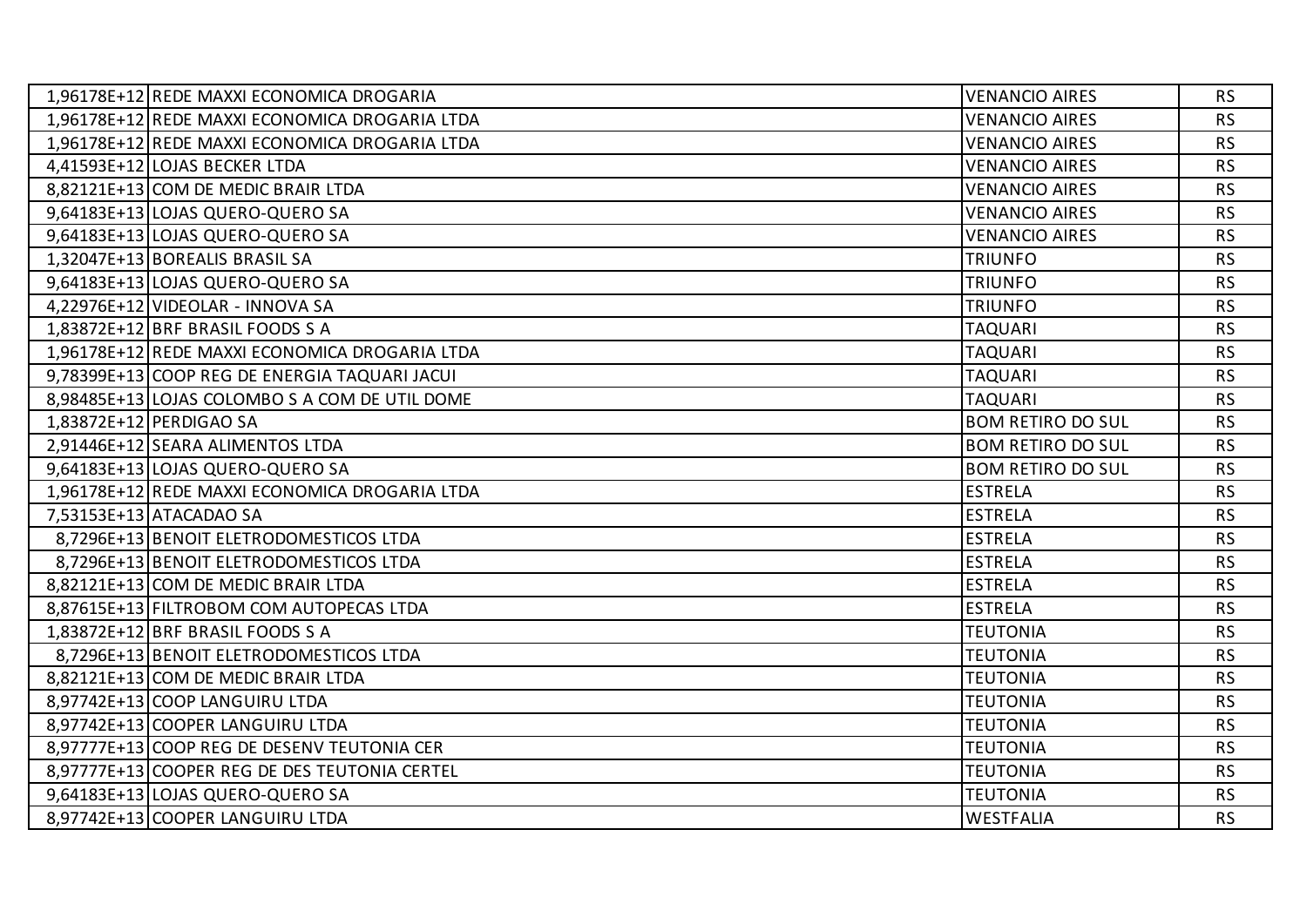| 63960044904 WAL MART BRASIL LTDA                          | LAJEADO            | <b>RS</b> |
|-----------------------------------------------------------|--------------------|-----------|
| 1,83872E+12 BRF SA                                        | LAJEADO            | <b>RS</b> |
| 1,83872E+12 BRF SA                                        | LAJEADO            | <b>RS</b> |
| 1,83872E+12 BRF BRASIL FOODS SA                           | LAJEADO            | <b>RS</b> |
| 1,03655E+13 DISTRIB DE ALIMENTOS BEIRA RIO LAJ            | LAJEADO            | <b>RS</b> |
| 9,32098E+13 WMS SUPERMERCADOS DO BRASIL LTDA              | LAJEADO            | <b>RS</b> |
| 9,64183E+13 LOJAS QUERO-QUERO SA                          | LAJEADO            | <b>RS</b> |
| 9,64183E+13 LOJAS QUERO-QUERO SA                          | LAJEADO            | <b>RS</b> |
| 8,7296E+13 BENOIT ELETRODOMESTICOS LTDA                   | LAJEADO            | <b>RS</b> |
| 8,7296E+13 BENOIT ELETRODOMESTICOS LTDA                   | LAJEADO            | <b>RS</b> |
| 8,82121E+13 COM DE MEDIC BRAIR LTDA                       | LAJEADO            | <b>RS</b> |
| 8,82121E+13 COM DE MEDIC BRAIR LTDA                       | LAJEADO            | <b>RS</b> |
| 9,11565E+13 IMPRA E EXPRA DE CEREAIS S A                  | LAJEADO            | <b>RS</b> |
| 9,32098E+13 WMS SUPERMERCADOS DO BRASIL LTDA              | LAJEADO            | <b>RS</b> |
| 2,07301E+13 SADIA SA                                      | LAJEADO            | <b>RS</b> |
| 3,30146E+13 LOJAS AMERICANAS SA                           | LAJEADO            | <b>RS</b> |
| 6,15859E+13 RAIA DROGASIL SA                              | LAJEADO            | <b>RS</b> |
| 8,7296E+13 BENOIT ELETRODOMESTICOS LTDA                   | LAJEADO            | <b>RS</b> |
| 8,7296E+13 BENOIT ELETRODOMESTICOS LTDA                   | LAJEADO            | <b>RS</b> |
| 8,7296E+13 BENOIT ELETRODOMESTICOS LTDA                   | LAJEADO            | <b>RS</b> |
| 1,03655E+13 DISTR DE ALIM BEIRA RIO LAJEADO LTDA          | LAJEADO            | <b>RS</b> |
| 9,11565E+13 IMPORTADORA E EXPORTADORA DE CEREAIS S A 0172 | LAJEADO            | <b>RS</b> |
| 9,11553E+13 COSTANEIRA - ARNO JOHANN S.A. COMER           | LAJEADO            | <b>RS</b> |
| 1,83872E+12 BRF BRASIL FOODS S A                          | ARROIO DO MEIO     | <b>RS</b> |
| 1,83872E+12 BRF BRASIL FOODS S A                          | ARROIO DO MEIO     | <b>RS</b> |
| 8,98485E+13 LOJAS COLOMBO S A COM DE UTIL DOM             | <b>ENCANTADO</b>   | <b>RS</b> |
| 9,35674E+13 DARTORA E IRMAO LTDA                          | <b>ENCANTADO</b>   | <b>RS</b> |
| 9,64183E+13 LOJAS QUERO-QUERO SA                          | <b>ARVOREZINHA</b> | <b>RS</b> |
| 9,32098E+13 WMS SUPERMERCADOS DO BRASIL LTDA              | <b>PELOTAS</b>     | <b>RS</b> |
| 9,32098E+13 WMS SUPERMERCADOS DO BRASIL LTDA              | <b>PELOTAS</b>     | <b>RS</b> |
| 8,82121E+13 COM DE MEDIC BRAIR LTDA                       | <b>PELOTAS</b>     | <b>RS</b> |
| 8,82121E+13 COM DE MEDIC BRAIR LTDA                       | <b>PELOTAS</b>     | <b>RS</b> |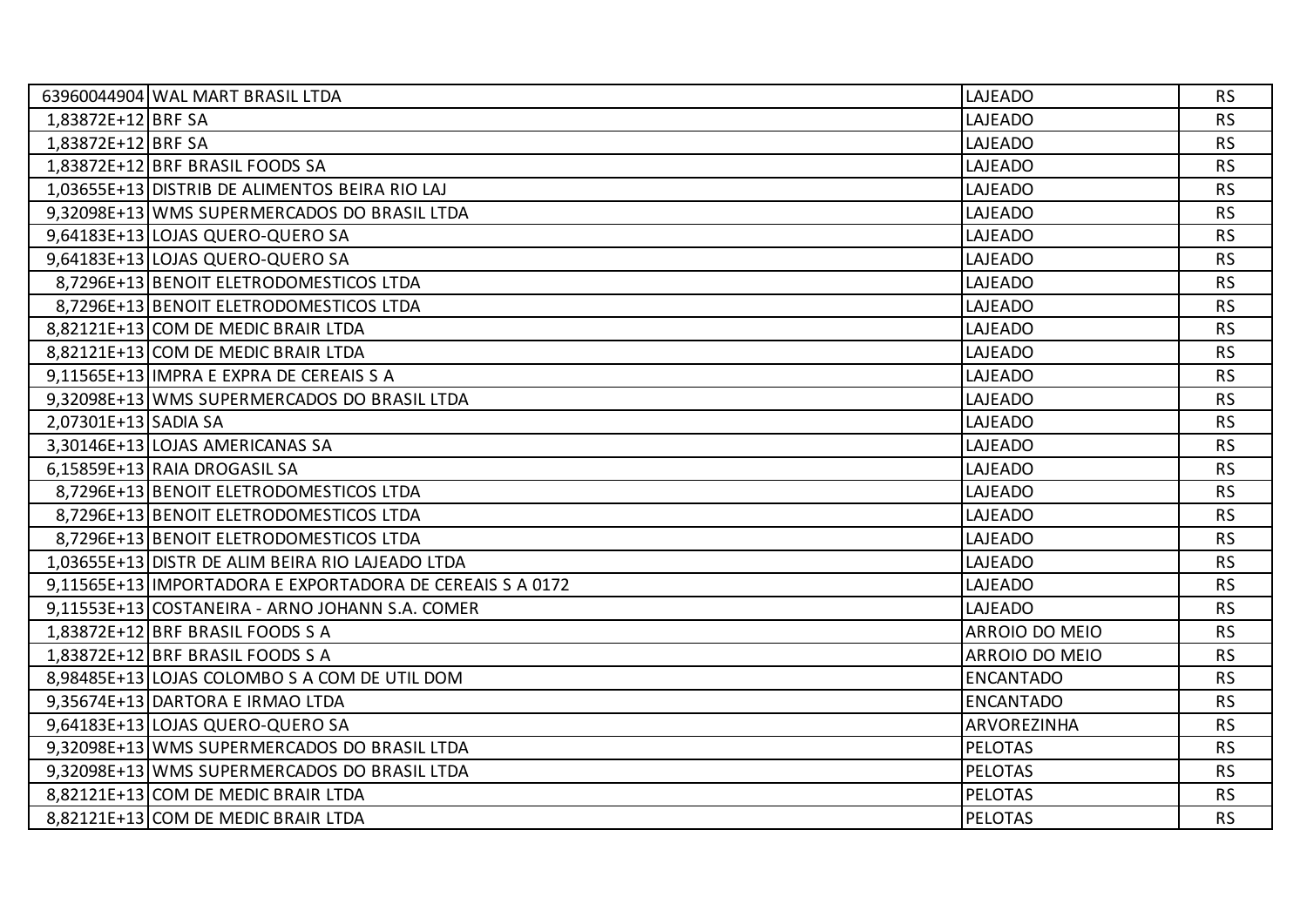|                        | 8,98485E+13 LOJAS COLOMBO S A COM DE UTIL DOM  | <b>PELOTAS</b> | <b>RS</b> |
|------------------------|------------------------------------------------|----------------|-----------|
|                        | 9,64183E+13 LOJAS QUERO-QUERO SA               | <b>PELOTAS</b> | <b>RS</b> |
|                        | 9,64183E+13 LOJAS QUERO-QUERO SA               | <b>PELOTAS</b> | <b>RS</b> |
|                        | 1,96178E+12 REDE MAXXI ECONOMICA DROGARIA LTDA | <b>PELOTAS</b> | <b>RS</b> |
|                        | 5,92915E+13 CASA BAHIA COML LTDA               | <b>PELOTAS</b> | <b>RS</b> |
|                        | 9,32098E+13 WMS SUPERMERCADOS DO BRASIL LTDA   | <b>PELOTAS</b> | <b>RS</b> |
|                        | 1,96178E+12 REDE MAXXI ECONOMICA DROGARIA LTDA | <b>PELOTAS</b> | <b>RS</b> |
|                        | 8,98485E+13 LOJAS COLOMBO S A COM DE UTIL DOME | <b>PELOTAS</b> | <b>RS</b> |
|                        | 9,32098E+13 WMS SUPERMERCADOS DO BRASIL LTDA   | <b>PELOTAS</b> | <b>RS</b> |
|                        | 4,43562E+12 PALACIO DAS OFERTAS LTDA           | <b>PELOTAS</b> | <b>RS</b> |
|                        | 9,06229E+13 SHAWKAT AHMAD MOH D QADAN          | <b>PELOTAS</b> | <b>RS</b> |
|                        | 1,96178E+12 REDE MAXXI ECONOMICA DROGARIA LTDA | <b>PELOTAS</b> | <b>RS</b> |
|                        | 3,30413E+13 VIA VAREJO S/A                     | <b>PELOTAS</b> | <b>RS</b> |
|                        | 3,30413E+13 VIA VAREJO S/A                     | <b>PELOTAS</b> | <b>RS</b> |
|                        | 4,52429E+13 C A MODAS LTDA                     | <b>PELOTAS</b> | <b>RS</b> |
|                        | 4,7961E+13 MAGAZINE LUIZA SA                   | <b>PELOTAS</b> | <b>RS</b> |
|                        | 8,82121E+13 COM DE MEDIC BRAIR LTDA            | <b>PELOTAS</b> | <b>RS</b> |
|                        | 9,26656E+13 DIMED S A DISTRIB DE MEDICAMENTOS  | <b>PELOTAS</b> | <b>RS</b> |
|                        | 9,27547E+13 LOJAS RENNER S A                   | <b>PELOTAS</b> | <b>RS</b> |
|                        | 9,32098E+13 WMS SUPERMERCADOS DO BRASIL LTDA   | <b>PELOTAS</b> | <b>RS</b> |
|                        | 63960021602 WAL MART BRASIL LTDA               | <b>PELOTAS</b> | <b>RS</b> |
|                        | 9,0775E+12 MAICON DIORLEM BJERK LUCAS          | <b>PELOTAS</b> | <b>RS</b> |
|                        | 7,53153E+13 ATACADAO SA                        | <b>PELOTAS</b> | <b>RS</b> |
|                        | 9,2232E+13   IRMAOS SILVA ROCHA CIALTDA        | <b>PELOTAS</b> | <b>RS</b> |
|                        | 9,32098E+13 WMS SUPERMERCADOS DO BRASIL LTDA   | <b>PELOTAS</b> | <b>RS</b> |
|                        | 9,2232E+13 IRMAOS SILVA ROCHA E CIA LTDA       | <b>PELOTAS</b> | <b>RS</b> |
|                        | 1,06074E+12 MACRO ATAC KROLOW LTDA             | <b>PELOTAS</b> | <b>RS</b> |
|                        | 1,03728E+13 RAFK COM DE CALC E ACESS L         | <b>PELOTAS</b> | <b>RS</b> |
|                        | 3,30146E+13 LOJAS AMERICANAS SA                | <b>PELOTAS</b> | <b>RS</b> |
| 3,30413E+13 VIA VAREJO |                                                | <b>PELOTAS</b> | <b>RS</b> |
|                        | 3,32001E+13 LOJAS RIACHUELO                    | <b>PELOTAS</b> | <b>RS</b> |
|                        | 4,52429E+13 C A MODAS LTDA                     | <b>PELOTAS</b> | <b>RS</b> |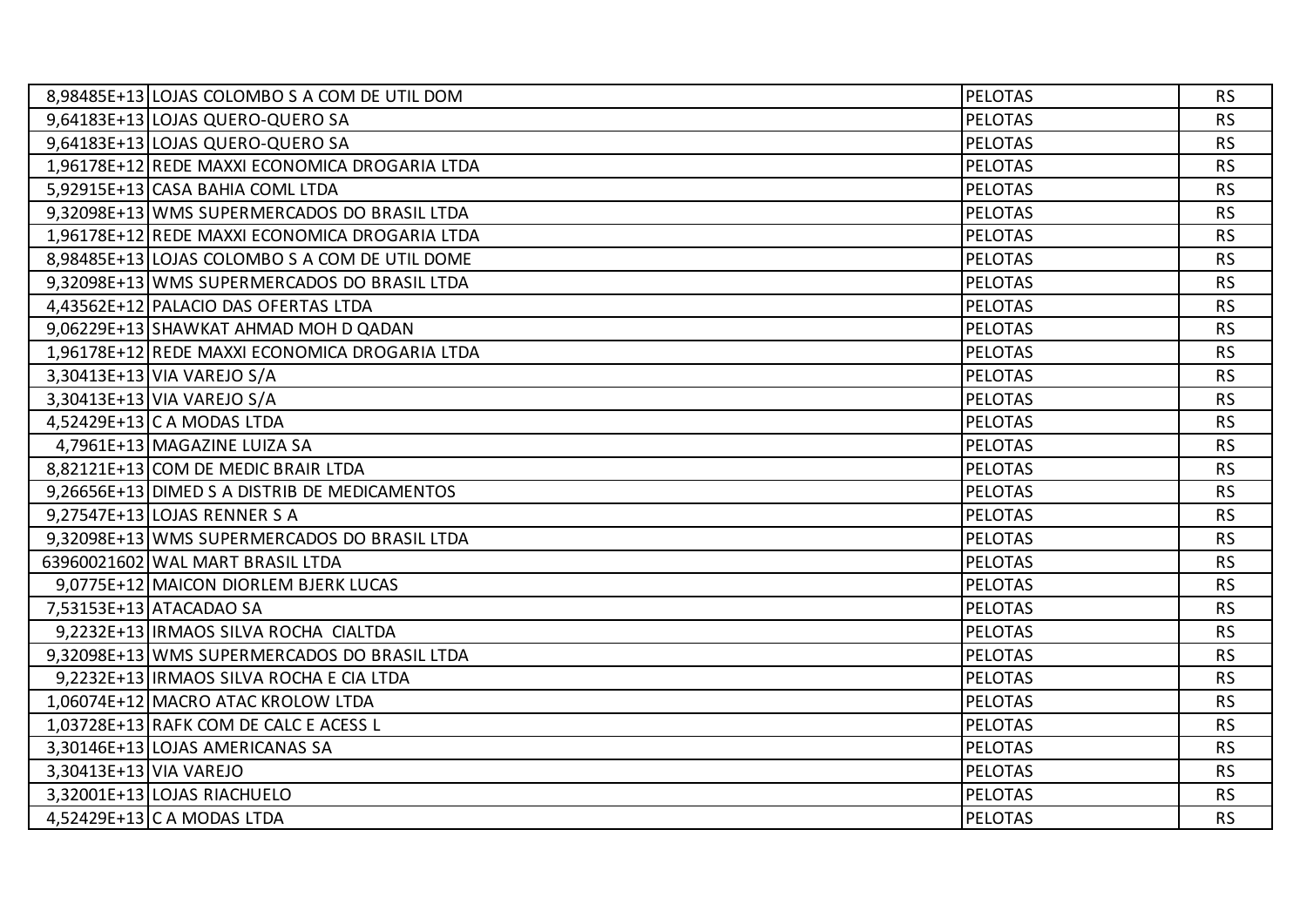| 9,27547E+13 LOJAS RENNER S A                   | <b>PELOTAS</b>             | <b>RS</b> |
|------------------------------------------------|----------------------------|-----------|
| 3,20457E+12 TREICHEL MACROMERCADO LTDA         | <b>PELOTAS</b>             | <b>RS</b> |
| 8,71011E+13 SUPERMERCADO JEPSEN LTDA           | <b>SAO LOURENCO DO SUL</b> | <b>RS</b> |
| 9,26656E+13 DIMED SA - DISTRIB DE MEDICAMENTOS | SAO LOURENCO DO SUL        | <b>RS</b> |
| 9,64183E+13 LOJAS QUERO-QUERO SA               | SAO LOURENCO DO SUL        | <b>RS</b> |
| 3,30146E+13 LOJAS AMERICANAS SA                | CAMAQUA                    | <b>RS</b> |
| 5,92915E+13 CASA BAHIA COML LTDA               | CAMAQUA                    | <b>RS</b> |
| 7,41792E+13 SULPAR COM DE FERRAG LTDA          | CAMAQUA                    | <b>RS</b> |
| 8,7296E+13 BENOIT ELETRODOMESTICOS LTDA        | CAMAQUA                    | <b>RS</b> |
| 8,82121E+13 COM DE MEDIC BRAIR LTDA            | CAMAQUA                    | <b>RS</b> |
| 8,98485E+13 LOJAS COLOMBO S A COM DE UTIL DOME | CAMAQUA                    | <b>RS</b> |
| 9,32098E+13 WMS SUPERMERCADOS DO BRASIL LTDA   | CAMAQUA                    | <b>RS</b> |
| 9,64183E+13 LOJAS QUERO-QUERO SA               | CAMAQUA                    | <b>RS</b> |
| 8,82121E+13 COM DE MEDIC BRAIR LTDA            | <b>RIO GRANDE</b>          | <b>RS</b> |
| 9,32098E+13 WMS SUPERMERCADOS DO BRASIL LTDA   | <b>RIO GRANDE</b>          | <b>RS</b> |
| 1,83872E+12 BRF SA                             | <b>RIO GRANDE</b>          | <b>RS</b> |
| 1,96178E+12 REDE MAXXI ECONOMICA DROGARIA LTDA | <b>RIO GRANDE</b>          | <b>RS</b> |
| 3,30413E+13 VIA VAREJO S/A                     | <b>RIO GRANDE</b>          | <b>RS</b> |
| 4,7961E+13 MAGAZINE LUIZA SA                   | <b>RIO GRANDE</b>          | <b>RS</b> |
| 8,82121E+13 COM DE MEDIC BRAIR LTDA            | <b>RIO GRANDE</b>          | <b>RS</b> |
| 8,98485E+13 LOJAS COLOMBO S A COM DE UTIL DOME | <b>RIO GRANDE</b>          | <b>RS</b> |
| 9,27547E+13 LOJAS RENNER SA                    | <b>RIO GRANDE</b>          | <b>RS</b> |
| 9,32098E+13 WMS SUPERMERCADOS DO BRASIL LTDA   | <b>RIO GRANDE</b>          | <b>RS</b> |
| 6,10828E+13 BUNGE FERTILIZANTES SA             | <b>RIO GRANDE</b>          | <b>RS</b> |
| 9,32098E+13 WMS SUPERMERCADOS DO BRASIL LTDA   | <b>RIO GRANDE</b>          | <b>RS</b> |
| 7,75163E+12 MAKOLL MAT DE CONSTR LTDA - ME     | <b>RIO GRANDE</b>          | <b>RS</b> |
| 9,48468E+13 SUPERMERCADO GUANABARA SA          | <b>RIO GRANDE</b>          | <b>RS</b> |
| 7,53153E+13 ATAC DISTRIB COM E IND LTDA        | <b>RIO GRANDE</b>          | <b>RS</b> |
| 3,30002E+13 PETROLEO BRASILEIRO S A PETROBRAS  | <b>RIO GRANDE</b>          | <b>RS</b> |
| 6,10828E+13 BUNGE FERTILIZANTES SA             | <b>RIO GRANDE</b>          | <b>RS</b> |
| 6,10828E+13 BUNGE FERTILIZANTES SA             | <b>RIO GRANDE</b>          | <b>RS</b> |
| 8,40461E+13 BUNGE ALIMENTOS SA                 | <b>RIO GRANDE</b>          | <b>RS</b> |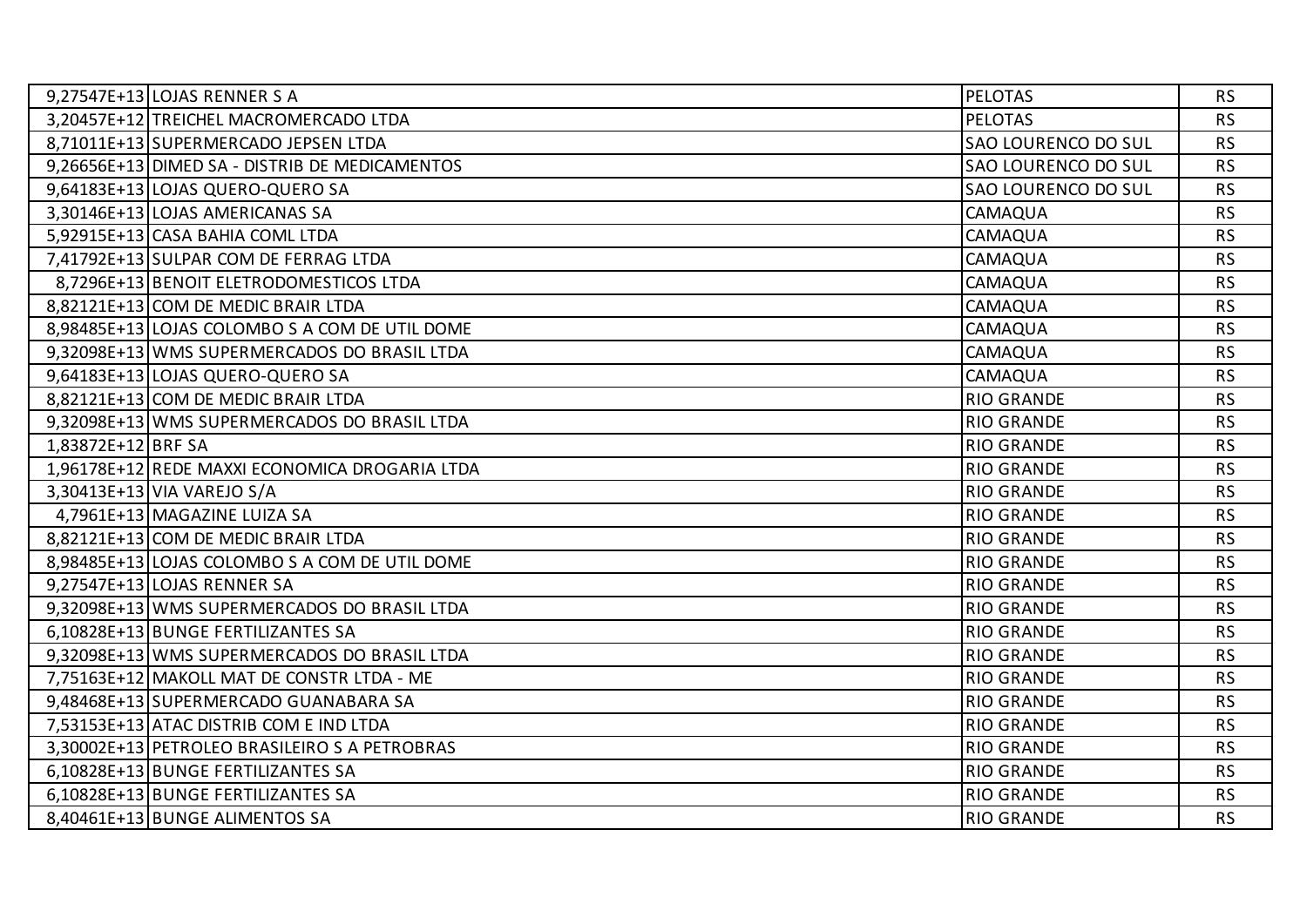| 8,82121E+13 COM DE MEDICAMENTOS BRAIR LTDA 331      | <b>RIO GRANDE</b>       | <b>RS</b> |
|-----------------------------------------------------|-------------------------|-----------|
| 3,30146E+13 LOJAS AMERICANAS SA                     | <b>RIO GRANDE</b>       | <b>RS</b> |
| 3,30413E+13 VIA VAREJO S/A                          | <b>RIO GRANDE</b>       | <b>RS</b> |
| 9,27547E+13 LOJAS RENNER SA                         | <b>RIO GRANDE</b>       | <b>RS</b> |
| 1,96178E+12 REDE MAXXI ECONOMICA DROGARIA LTDA      | SAO JOSE DO NORTE       | <b>RS</b> |
| 1,96178E+12 REDE MAXXI ECONOMICA DROGARIA LTDA      | SAO JOSE DO NORTE       | <b>RS</b> |
| 8,82121E+13 COM DE MEDICAMENTOS BRAIR LTDA          | SAO JOSE DO NORTE       | <b>RS</b> |
| 8,82121E+13 COM DE MEDICAMENTOS BRAIR LTDA          | SAO JOSE DO NORTE       | <b>RS</b> |
| 9,29803E+13 FLOPAL FLORESTADORA PALMARES LTDA       | SAO JOSE DO NORTE       | <b>RS</b> |
| 8,82121E+13 COM DE MEDIC BRAIR LTDA                 | SANTA VITORIA DO PALMAF | <b>RS</b> |
| 9,26656E+13 DIMED S A DISTRIB DE MEDIC              | SANTA VITORIA DO PALMAF | <b>RS</b> |
| 9,64183E+13 LOJAS QUERO-QUERO SA                    | SANTA VITORIA DO PALMAR | <b>RS</b> |
| 8,87405E+13 LONDRES MACRO ATAC DE PROD ALIMENT LTDA | <b>CHUI</b>             | <b>RS</b> |
| 8,87405E+13 LONDRES MACRO ATAC DE PROD ALIMENT LTDA | <b>CHUI</b>             | <b>RS</b> |
| 9,40838E+13 K K COM IMPORT E EXPORTACAO LTDA        | <b>CHUI</b>             | <b>RS</b> |
| 9,40328E+13 MARCIO ANGELO PAIVA COSTA E CIA LTDA    | <b>MOSTARDAS</b>        | <b>RS</b> |
| 9,64183E+13 LOJAS QUERO-QUERO SA                    | <b>JAGUARAO</b>         | <b>RS</b> |
| 8,82121E+13 COM DE MEDIC BRAIR LTDA                 | <b>JAGUARAO</b>         | <b>RS</b> |
| 9,26656E+13 DIMED S A DISTRIB DE MEDIC              | <b>JAGUARAO</b>         | <b>RS</b> |
| 8,82121E+13 COM DE MEDIC BRAIR LTDA                 | ARROIO GRANDE           | <b>RS</b> |
| 9,64183E+13 LOJAS QUERO-QUERO SA                    | <b>ARROIO GRANDE</b>    | <b>RS</b> |
| 8,7296E+13 BENOIT ELETRODOMESTICOS LTDA             | <b>BAGE</b>             | <b>RS</b> |
| 8,82121E+13 COM DE MEDIC BRAIR LTDA                 | <b>BAGE</b>             | <b>RS</b> |
| 9,64183E+13 LOJAS QUERO-QUERO SA                    | <b>BAGE</b>             | <b>RS</b> |
| 3,30413E+13 VIA VAREJO S/A                          | <b>BAGE</b>             | <b>RS</b> |
| 8,82121E+13 COM DE MEDIC BRAIR LTDA                 | <b>BAGE</b>             | <b>RS</b> |
| 9,26656E+13 DIMED S A DISTRIB DE MEDIC              | <b>BAGE</b>             | <b>RS</b> |
| 9,32098E+13 WMS SUPERMERCADOS DO BRASIL LTDA        | <b>BAGE</b>             | <b>RS</b> |
| 8,73979E+13 PGL DISTRIBUICAO DE ALIM .LTDA          | <b>BAGE</b>             | <b>RS</b> |
| 9,64183E+13 LOJAS QUERO QUERO S A                   | <b>BAGE</b>             | <b>RS</b> |
| 9,64183E+13 LOJAS QUERO-QUERO SA                    | <b>BAGE</b>             | <b>RS</b> |
| 9,26656E+13 DIMED S A DISTRIB DE MEDIC              | <b>BAGE</b>             | <b>RS</b> |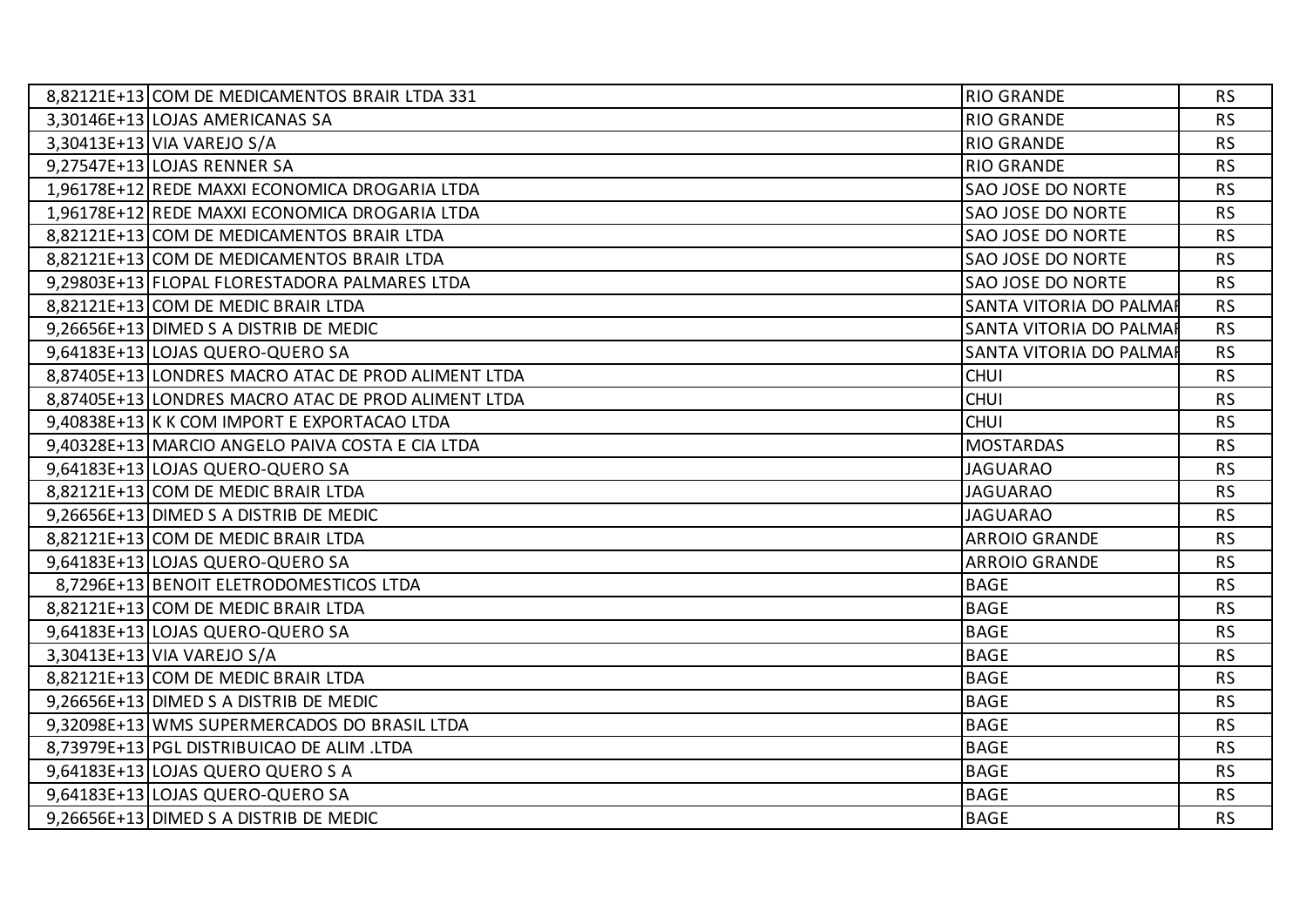| 9,32098E+13 WMS SUPERMERCADOS DO BRASIL LTDA                   | <b>BAGE</b>                | <b>RS</b> |
|----------------------------------------------------------------|----------------------------|-----------|
| 8,98485E+13 LOJAS COLOMBO SA COMERCIO DE UTILIDADES DOMESTICAS | <b>BAGE</b>                | <b>RS</b> |
| 1,06675E+13 H N FREITAS MINIMERCADO LTDA                       | <b>BAGE</b>                | <b>RS</b> |
| 8,98485E+13 LOJAS COLOMBO S A COM DE UTIL DOME                 | <b>BAGE</b>                | <b>RS</b> |
| 9,64183E+13 LOJAS QUERO-QUERO SA                               | <b>BAGE</b>                | <b>RS</b> |
| 63960038254 WAL MART BRASIL LTDA                               | <b>BAGE</b>                | <b>RS</b> |
| 9,32098E+13 WMS SUPERMERCADOS DO BRASIL LTDA                   | <b>BAGE</b>                | <b>RS</b> |
| 8,73979E+13 PGL DISTRIBUICAO DE ALIMENTOS LTDA                 | <b>BAGE</b>                | <b>RS</b> |
| 9,26656E+13 DIMED S A DISTRIB DE MEDIC                         | <b>DOM PEDRITO</b>         | <b>RS</b> |
| 9,32098E+13 WMS SUPERMERCADOS DO BRASIL LTDA                   | <b>DOM PEDRITO</b>         | <b>RS</b> |
| 9,64183E+13 LOJAS QUERO-QUERO SA                               | <b>DOM PEDRITO</b>         | <b>RS</b> |
| 1,6379E+12 VOTORANTIM CIMENTOS SA                              | PINHEIRO MACHADO           | <b>RS</b> |
| 9,26656E+13 DIMED S A DISTRIB DE MEDIC                         | <b>CACHOEIRA DO SUL</b>    | <b>RS</b> |
| 3,30146E+13 LOJAS AMERICANAS SA                                | <b>CACHOEIRA DO SUL</b>    | <b>RS</b> |
| 9,26656E+13 DIMED S A DISTRIB DE MEDIC                         | <b>CACHOEIRA DO SUL</b>    | <b>RS</b> |
| 8,82121E+13 COM DE MEDIC BRAIR LTDA                            | <b>CACHOEIRA DO SUL</b>    | <b>RS</b> |
| 7,25546E+12 SUPER LIS SUPERMERCADO EIRELI                      | <b>AGUDO</b>               | <b>RS</b> |
| 7,34473E+12 G G F COM DE GENEROS ALIMENTICIOS LTDA             | <b>CACAPAVA DO SUL</b>     | <b>RS</b> |
| 9,64183E+13 LOJAS QUERO QUERO SA                               | <b>CACAPAVA DO SUL</b>     | <b>RS</b> |
| 9,1293E+13 LIBRAGA BRANDAO E CIA LTDA                          | CACAPAVA DO SUL            | <b>RS</b> |
| 8,96793E+13 SOC FARMACEUTICA SANTOS FREITAS LTDA               | SANTANA DA BOA VISTA       | <b>RS</b> |
| 8,82121E+13 COM DE MEDIC BRAIR LTDA                            | CANGUCU                    | <b>RS</b> |
| 9,64183E+13 LOJAS QUERO-QUERO SA                               | CANGUCU                    | <b>RS</b> |
| 9,1293E+13 LIBRAGA BRANDAO E CIA LTDA                          | <b>ENCRUZILHADA DO SUL</b> | <b>RS</b> |
| 8,82121E+13 COM DE MEDIC BRAIR LTDA                            | <b>RIO PARDO</b>           | <b>RS</b> |
| 9,32098E+13 WMS SUPERMERCADOS DO BRASIL LTDA                   | <b>RIO PARDO</b>           | <b>RS</b> |
| 2,4741E+12 TRACTEBEL ENERGIA SA                                | <b>CHARQUEADAS</b>         | <b>RS</b> |
| 7,35964E+12 GERDAU ACOS ESPECIAIS SA                           | <b>CHARQUEADAS</b>         | <b>RS</b> |
| 8,7296E+13 BENOIT ELETRODOMESTICOS LTDA                        | CHARQUEADAS                | <b>RS</b> |
| 9,64183E+13 LOJAS QUERO-QUERO SA                               | <b>BUTIA</b>               | <b>RS</b> |
| 9,46749E+13 SUPERMERCADO VEM Q TEM LTDA                        | MINAS DO LEAO              | <b>RS</b> |
| 9,64183E+13 LOJAS QUERO-QUERO SA                               | MINAS DO LEAO              | <b>RS</b> |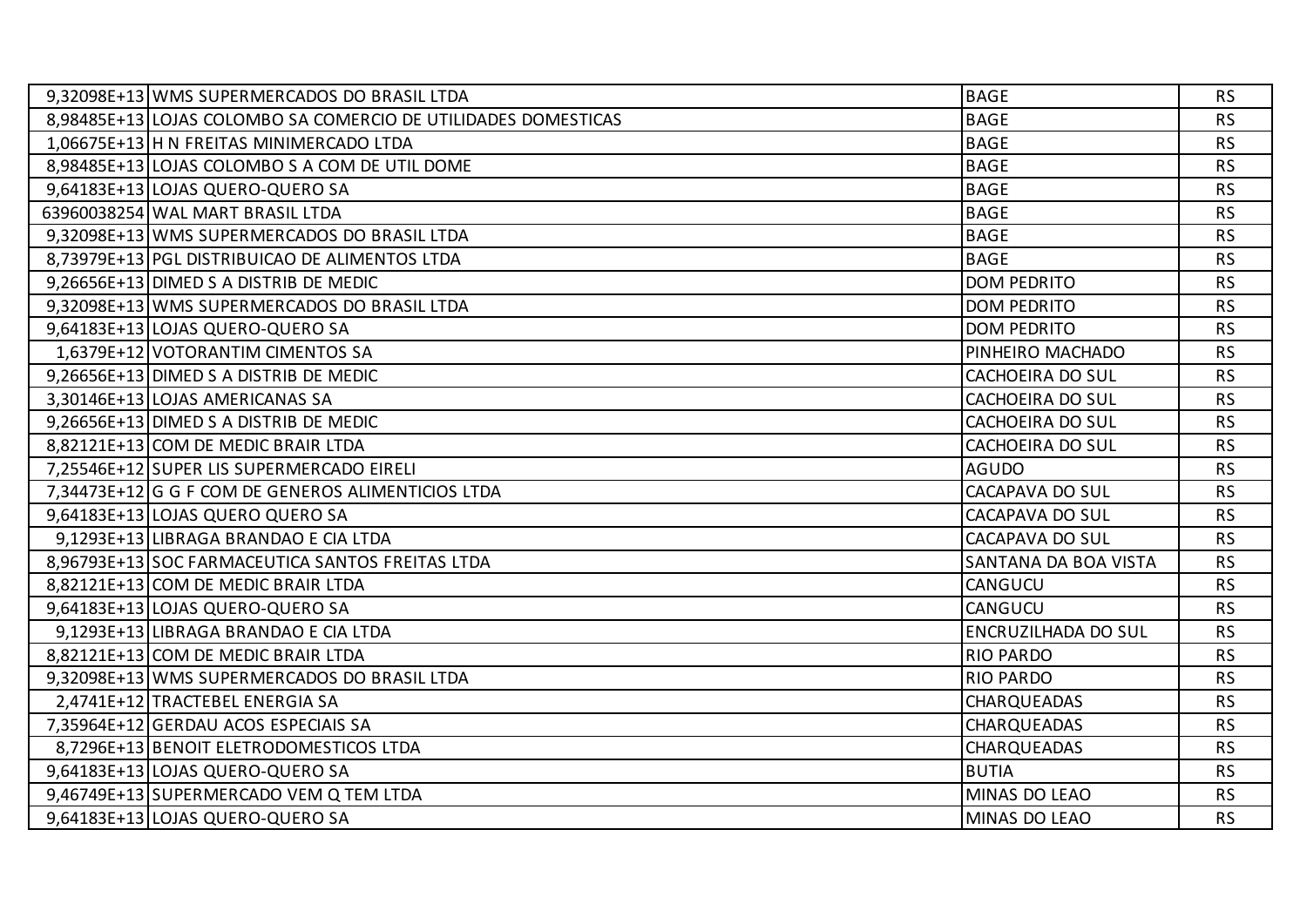| 9,32098E+13 WMS SUPERMERCADOS DO BRASIL LTDA     | <b>BARRA DO RIBEIRO</b>  | <b>RS</b> |
|--------------------------------------------------|--------------------------|-----------|
| 4,7961E+13 MAGAZINE LUIZA SA                     | <b>SANTA CRUZ DO SUL</b> | <b>RS</b> |
| 9,81029E+13 DELTASSUL UTIL LTDA                  | <b>SANTA CRUZ DO SUL</b> | <b>RS</b> |
| 4,64195E+12 SUPERALEGRIA LTDA                    | <b>SANTA CRUZ DO SUL</b> | <b>RS</b> |
| 8,82121E+13 COM DE MEDIC BRAIR LTDA              | <b>SANTA CRUZ DO SUL</b> | <b>RS</b> |
| 6,15859E+13 RAIA DROGASIL SA                     | <b>SANTA CRUZ DO SUL</b> | <b>RS</b> |
| 7,40725E+13 AGRO COML AFUBRA LTDA                | <b>SANTA CRUZ DO SUL</b> | <b>RS</b> |
| 9,32098E+13 WMS SUPERMERCADOS DO BRASIL LTDA     | <b>SANTA CRUZ DO SUL</b> | <b>RS</b> |
| 9,1293E+13 LIBRAGA BRANDAO E CIA LTDA            | <b>SANTA CRUZ DO SUL</b> | <b>RS</b> |
| 63960040666 WAL MART BRASIL LTDA                 | <b>SANTA CRUZ DO SUL</b> | <b>RS</b> |
| 9,32098E+13 WMS SUPERMERCADOS DO BRASIL LTDA     | <b>SANTA CRUZ DO SUL</b> | <b>RS</b> |
| 8,28731E+13 GENESIO A MENDES E CIA LTDA          | <b>SANTA CRUZ DO SUL</b> | <b>RS</b> |
| 9,43894E+13 MCW PROD MEDICOS E HOSPITALARES LTDA | <b>SANTA CRUZ DO SUL</b> | <b>RS</b> |
| 8,82121E+13 COM DE MEDIC BRAIR LTDA              | <b>SANTA CRUZ DO SUL</b> | <b>RS</b> |
| 9,34292E+13 MILLER COMRCIO DE ALIMENTOS LTDA     | <b>SANTA CRUZ DO SUL</b> | <b>RS</b> |
| 9,20168E+13 COML ZAFFARI LTDA                    | <b>SANTA CRUZ DO SUL</b> | <b>RS</b> |
| 9,34292E+13 MILLER- COM DE ALIMENTOS LTDA        | <b>SANTA CRUZ DO SUL</b> | <b>RS</b> |
| 9,1293E+13 LIBRAGA BRANDAO E CIA LTDA            | <b>SANTA CRUZ DO SUL</b> | <b>RS</b> |
| 7,40725E+13   AGRO-COMERCIAL AFUBRA LTDA         | <b>SANTA CRUZ DO SUL</b> | <b>RS</b> |
| 9,32098E+13 WMS SUPERMERCADOS DO BRASIL LTDA     | <b>SANTA CRUZ DO SUL</b> | <b>RS</b> |
| 9,81029E+13 DELTASUL UTIL LTDA                   | <b>SANTA CRUZ DO SUL</b> | <b>RS</b> |
| 9,81029E+13 DELTASUL UTIL LTDA                   | <b>SANTA CRUZ DO SUL</b> | <b>RS</b> |
| 9,81029E+13 DELTASUL UTIL LTDA                   | <b>SANTA CRUZ DO SUL</b> | <b>RS</b> |
| 9,81029E+13 DELTASUL UTIL LTDA                   | <b>SANTA CRUZ DO SUL</b> | <b>RS</b> |
| 9,81029E+13 DELTASUL UTIL LTDA                   | <b>SANTA CRUZ DO SUL</b> | <b>RS</b> |
| 4,64195E+12 SUPERALEGRIA LTDA                    | <b>VERA CRUZ</b>         | <b>RS</b> |
| 9,23154E+12 NINO UTIL DOMEST LTDA                | <b>VERA CRUZ</b>         | <b>RS</b> |
| 8,82121E+13 COM DE MEDIC BRAIR LTDA              | CANDELARIA               | <b>RS</b> |
| 9,55976E+13 SUPERMERCADOS BELTRAME LTDA          | <b>SANTA MARIA</b>       | <b>RS</b> |
| 9,1293E+13 LIBRAGA BRANDAO E CIA LTDA            | <b>SANTA MARIA</b>       | <b>RS</b> |
| 1,18717E+13 CORREA AMP MILANI LTDA ME            | <b>SANTA MARIA</b>       | <b>RS</b> |
| 7,2115E+13 CVI REFRIGERANTES LTDA                | <b>SANTA MARIA</b>       | <b>RS</b> |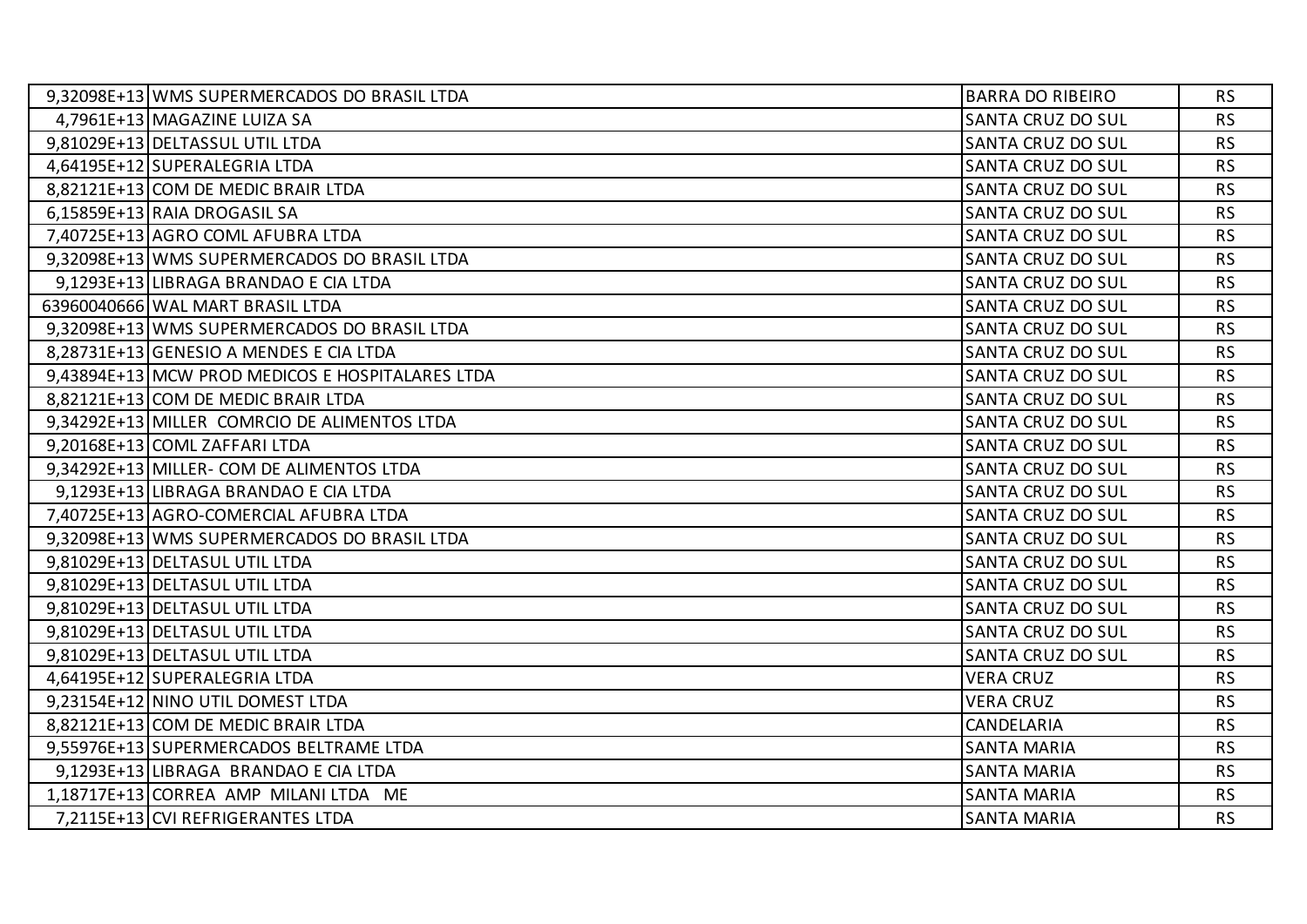| 4,55439E+13 CARREFOUR COM E IND LTDA                    | <b>SANTA MARIA</b> | <b>RS</b> |
|---------------------------------------------------------|--------------------|-----------|
| 3,87993E+12 REIS, VAHL e CIA LTDA                       | <b>SANTA MARIA</b> | <b>RS</b> |
| 8,82121E+13 COM DE MEDIC BRAIR LTDA                     | <b>SANTA MARIA</b> | <b>RS</b> |
| 9,26656E+13 DIMED S A DISTRIB DE MEDIC                  | <b>SANTA MARIA</b> | <b>RS</b> |
| 3,32001E+13 LOJAS RIACHUELO SA                          | <b>SANTA MARIA</b> | <b>RS</b> |
| 9,27547E+13 LOJAS RENNER S A                            | <b>SANTA MARIA</b> | <b>RS</b> |
| 8,98485E+13 LOJAS COLOMBO S A COM DE UTILIDADES DOME    | <b>SANTA MARIA</b> | <b>RS</b> |
| 8,70429E+13 SUPERMERCADO COPETTI LTDA                   | <b>SANTA MARIA</b> | <b>RS</b> |
| 9,32098E+13 WMS SUPERMERCADOS DO BRASIL LTDA            | <b>SANTA MARIA</b> | <b>RS</b> |
| 63960045110 WAL MART BRASIL LTDA                        | <b>SANTA MARIA</b> | <b>RS</b> |
| 3,30146E+13 LOJAS AMERICANAS SA                         | <b>SANTA MARIA</b> | <b>RS</b> |
| 8,70429E+13 SUPERMERCADO COPETTI LTDA                   | <b>SANTA MARIA</b> | <b>RS</b> |
| 9,1293E+13 LIBRAGA BRANDAO E CIA LTDA                   | <b>SANTA MARIA</b> | <b>RS</b> |
| 3,30413E+13 VIA VAREJO S/A                              | <b>SANTA MARIA</b> | <b>RS</b> |
| 4,7961E+13 MAGAZINE LUIZA SA                            | <b>SANTA MARIA</b> | <b>RS</b> |
| 4,7961E+13 MAGAZINE LUIZA SA                            | <b>SANTA MARIA</b> | <b>RS</b> |
| 9,26656E+13 DIMED S A DISTRIB DE MEDIC                  | <b>SANTA MARIA</b> | <b>RS</b> |
| 3,87993E+12 REIS, VAHL e CIA LTDA                       | <b>SANTA MARIA</b> | <b>RS</b> |
| 9,64183E+13 LOJAS QUERO-QUERO SA                        | <b>SANTA MARIA</b> | <b>RS</b> |
| 3,30146E+13 LOJAS AMERICANAS SA                         | <b>SANTA MARIA</b> | <b>RS</b> |
| 8,7296E+13 BENOIT ELETRODOMESTICOS LTDA                 | <b>SANTA MARIA</b> | <b>RS</b> |
| 8,98485E+13 LOJAS COLOMBO S A COM DE UTILIDADES DOME    | <b>SANTA MARIA</b> | <b>RS</b> |
| 8,82121E+13 COM DE MEDIC BRAIR LTDA                     | <b>SANTA MARIA</b> | <b>RS</b> |
| 8,92379E+13 GLOBAL DISTRIBUICAO DE BENS DE CONSUMO LTDA | <b>SANTA MARIA</b> | <b>RS</b> |
| 3,30146E+13 LOJAS AMERICANAS SA                         | <b>SANTA MARIA</b> | <b>RS</b> |
| 9,27547E+13 LOJAS RENNER SA                             | <b>SANTA MARIA</b> | <b>RS</b> |
| 8,82121E+13 COM DE MEDIC BRAIR LTDA                     | <b>SANTA MARIA</b> | <b>RS</b> |
| 63960023222 WAL MART BRASIL LTDA                        | <b>SANTA MARIA</b> | <b>RS</b> |
| 3,7336E+12 SUPERLEGAL COM DE BRINQUEDOS LTDA            | <b>SANTA MARIA</b> | <b>RS</b> |
| 9,32098E+13 WMS SUPERMERCADOS DO BRASIL LTDA            | <b>SANTA MARIA</b> | <b>RS</b> |
| 9,64183E+13 LOJAS QUERO QUERO S A                       | <b>SANTA MARIA</b> | <b>RS</b> |
| 9,32098E+13 WMS SUPERMERCADOS DO BRASIL LTDA            | <b>SANTA MARIA</b> | <b>RS</b> |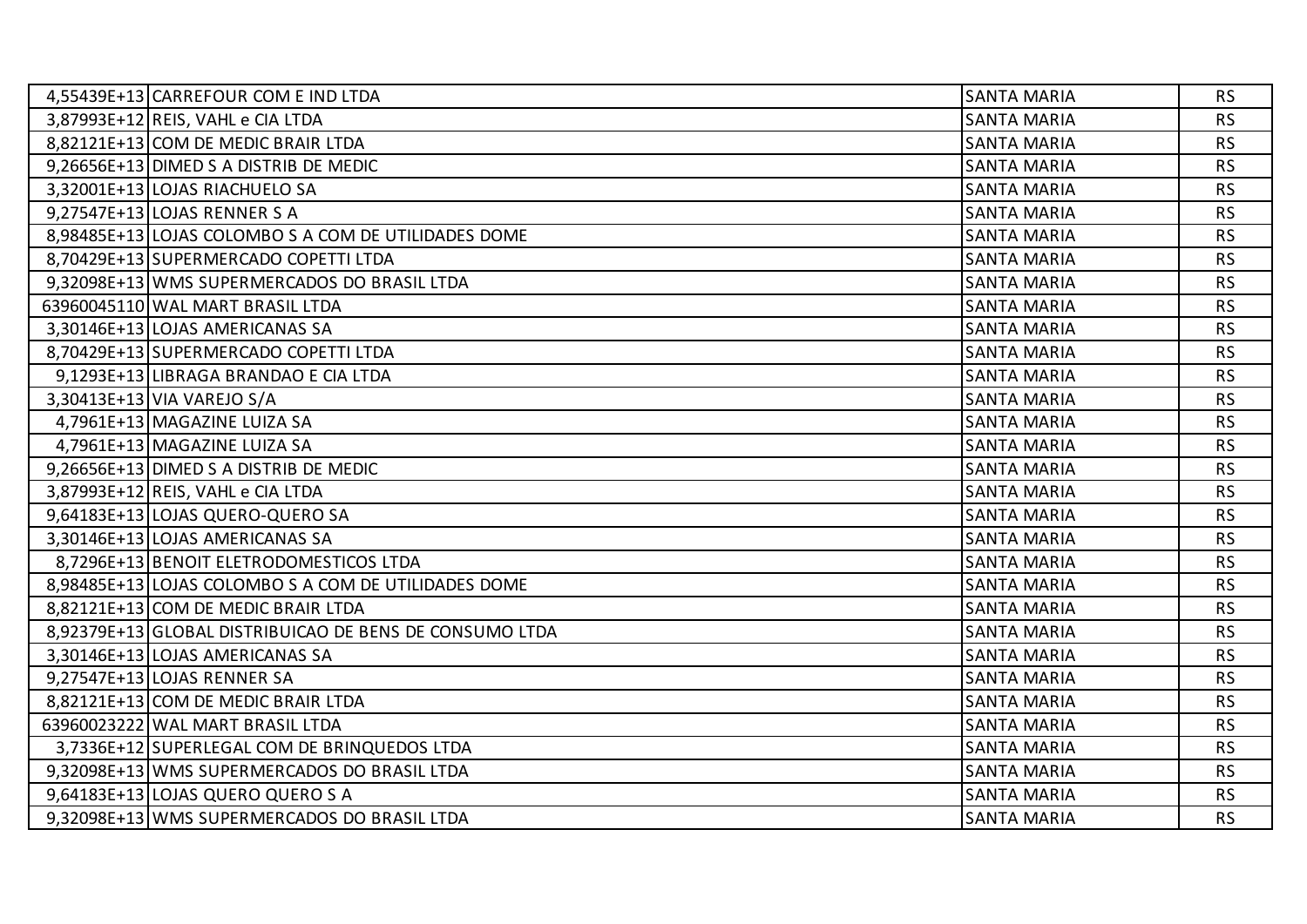| 9,55976E+13 SUPERMERCADOS BELTRAME LTDA        | <b>SANTA MARIA</b>      | <b>RS</b> |
|------------------------------------------------|-------------------------|-----------|
| 9,32098E+13 WMS SUPERMERCADOS DO BRASIL LTDA   | <b>SANTA MARIA</b>      | <b>RS</b> |
| 9,32098E+13 WMS SUPERMERCADOS DO BRASIL LTDA   | <b>SANTA MARIA</b>      | <b>RS</b> |
| 2,10587E+12 REDE SUPERMERCADO LTDA             | <b>SANTA MARIA</b>      | <b>RS</b> |
| 9,1293E+13 LIBRAGA, BRANDAO e CIA LTDA         | <b>SANTA MARIA</b>      | <b>RS</b> |
| 9,20168E+13 COML ZAFFARI LTDA                  | <b>SANTA MARIA</b>      | <b>RS</b> |
| 7,53153E+13 ATACADAO DISTRIBUICAO COM IND LTDA | <b>SANTA MARIA</b>      | <b>RS</b> |
| 6,31825E+12 DIARIO CONVENIENCIAS LTDA          | <b>SANTA MARIA</b>      | <b>RS</b> |
| 9,1293E+13 LIBRAGA, BRANDAO e CIA LTDA         | <b>SANTA MARIA</b>      | <b>RS</b> |
| 9,1293E+13 LIBRAGA BRANDAO E CIA LTDA          | <b>SANTA MARIA</b>      | <b>RS</b> |
| 8,7792E+13 BELTRAME COM DE MAT DE CONSTR LTDA  | <b>SANTA MARIA</b>      | <b>RS</b> |
| 9,1293E+13 LIBRAGA, BRANDAO CIA LTDA           | <b>SANTA MARIA</b>      | <b>RS</b> |
| 9,64183E+13 LOJAS QUERO-QUERO SA               | <b>SANTA MARIA</b>      | <b>RS</b> |
| 9,64183E+13 LOJAS QUERO-QUERO SA               | <b>RESTINGA SECA</b>    | <b>RS</b> |
| 2,83286E+12 DONA FRANCISCA ENERGETICA SA       | <b>NOVA PALMA</b>       | <b>RS</b> |
| 4,96384E+12 COML TRES LETRAS LTDA              | <b>SAO GABRIEL</b>      | <b>RS</b> |
| 4,96384E+12 COML 3LETRAS LTDA                  | <b>SAO GABRIEL</b>      | <b>RS</b> |
| 8,82121E+13 COM DE MEDIC BRAIR LTDA            | <b>SAO GABRIEL</b>      | <b>RS</b> |
| 9,1293E+13 LIBRAGA BRANDAO E CIA LTDA          | <b>SAO GABRIEL</b>      | <b>RS</b> |
| 9,26656E+13 DIMED S A DISTRIB DE MEDIC         | <b>SAO GABRIEL</b>      | <b>RS</b> |
| 9,32098E+13 WMS SUPERMERCADOS DO BRASIL LTDA   | <b>SAO GABRIEL</b>      | <b>RS</b> |
| 9,64183E+13 LOJAS QUERO-QUERO SA               | <b>SAO SEPE</b>         | <b>RS</b> |
| 9,72253E+13 COOP TRITICOLA SEPEENSE LTDA       | <b>SAO SEPE</b>         | <b>RS</b> |
| 9,72253E+13 COOP TRITICOLA SEPEENSE LTDA       | <b>SAO SEPE</b>         | <b>RS</b> |
| 9,72253E+13 COOP TRITICOLA SEPEENSE LTDA       | <b>SAO SEPE</b>         | <b>RS</b> |
| 9,64183E+13 LOJAS QUERO-QUERO SA               | <b>SAO PEDRO DO SUL</b> | <b>RS</b> |
| 9,64183E+13 LOJAS QUERO-QUERO SA               | SAO VICENTE DO SUL      | <b>RS</b> |
| 9,64183E+13 LOJAS QUERO-QUERO SA               | <b>CACEQUI</b>          | <b>RS</b> |
| 6,1035E+11 SUPERMERCADO BAKLIZI LTDA           | <b>URUGUAIANA</b>       | <b>RS</b> |
| 8,82121E+13 COM DE MEDIC BRAIR LTDA            | <b>URUGUAIANA</b>       | <b>RS</b> |
| 63960019705 WMB SUPERMERCADOS DO BRASIL LTDA   | <b>URUGUAIANA</b>       | <b>RS</b> |
| 3,30146E+13 LOJAS AMERICANAS SA                | <b>URUGUAIANA</b>       | <b>RS</b> |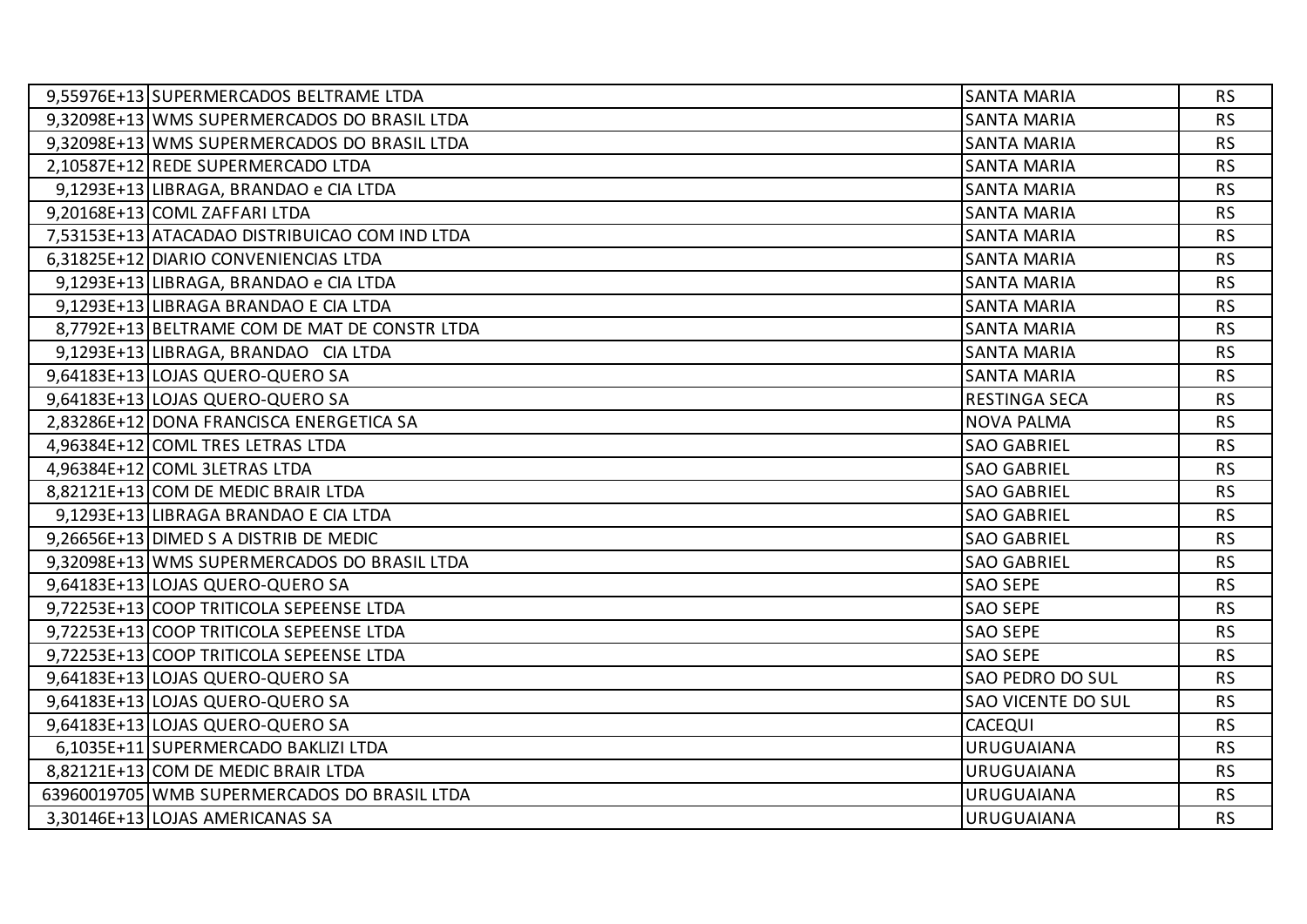| 9,32098E+13 WMS SUPERMERCADOS DO BRASIL LTDA                  | <b>URUGUAIANA</b>     | <b>RS</b> |
|---------------------------------------------------------------|-----------------------|-----------|
| 9,64183E+13 LOJAS QUERO-QUERO S.A.                            | <b>URUGUAIANA</b>     | <b>RS</b> |
| 9,26656E+13 DIMED S A DISTRIB DE MEDICAMENTOS                 | <b>URUGUAIANA</b>     | <b>RS</b> |
| 6,1035E+11 SUPERMERCADO BAKLIZI LTDA                          | <b>URUGUAIANA</b>     | <b>RS</b> |
| 8,82121E+13 COM DE MEDIC BRAIR LTDA                           | <b>URUGUAIANA</b>     | <b>RS</b> |
| 6,1035E+11 SUPERMERCADO BAKLIZI LTDA                          | <b>URUGUAIANA</b>     | <b>RS</b> |
| 6,1035E+11 SUPERMERCADO BAKLIZI LTDA                          | <b>URUGUAIANA</b>     | <b>RS</b> |
| 8,98485E+13 LOJAS COLOMBO S A COM DE UTIL DOME                | <b>ALEGRETE</b>       | <b>RS</b> |
| 9,64183E+13 LOJAS QUERO-QUERO SA                              | <b>ALEGRETE</b>       | <b>RS</b> |
| 9,32098E+13 WMS SUPERMERCADOS DO BRASIL LTDA                  | <b>ALEGRETE</b>       | <b>RS</b> |
| 8,73979E+13 PGL DISTRIBUICAO DE ALIMENTOS LTDA                | <b>ALEGRETE</b>       | <b>RS</b> |
| 8,82121E+13 COM DE MEDIC BRAIR LTDA                           | <b>ALEGRETE</b>       | <b>RS</b> |
| 9,26656E+13 DIMED S A DISTRIB DE MEDIC                        | <b>ALEGRETE</b>       | <b>RS</b> |
| 9,26656E+13 DIMED S A DISTRIB DE MEDIC                        | <b>ALEGRETE</b>       | <b>RS</b> |
| 9,64183E+13 LOJAS QUERO-QUERO SA                              | <b>QUARAI</b>         | <b>RS</b> |
| 8,98972E+13 RIGHI COM DE GENEROS ALIMENT LTDA                 | <b>QUARAI</b>         | <b>RS</b> |
| 8,98972E+13 RIGHI COM DE GENEROS ALIMENTICIOS LIMITADA        | SANTANA DO LIVRAMENTO | <b>RS</b> |
| 8,98972E+13 RIGHI COM DE GENEROS ALIMENTICIOS LIMITADA        | SANTANA DO LIVRAMENTO | <b>RS</b> |
| 9,64183E+13 LOJAS QUERO-QUERO SA                              | SANTANA DO LIVRAMENTO | <b>RS</b> |
| 8,98972E+13 RIGHI COM DE GENEROS ALIMENTICIOS LIMITADA        | SANTANA DO LIVRAMENTO | <b>RS</b> |
| 8,81252E+13 SUPERMERCADO NIEDERAUER LTDA                      | SANTANA DO LIVRAMENTO | <b>RS</b> |
| 8,43204E+12 J. C. VARGAS VAZ COM DE GENEROS ALIMENTICIOS LTDA | SANTANA DO LIVRAMENTO | <b>RS</b> |
| 8,81252E+13 SUPERMERCADO NIEDERAUER LTDA                      | SANTANA DO LIVRAMENTO | <b>RS</b> |
| 9,11492E+13 HILMI ABDULLAH CIA LTDA                           | SANTANA DO LIVRAMENTO | <b>RS</b> |
| 9,30338E+12 PROVISAO COM DE GENEROS ALIMENT LTDA              | SANTANA DO LIVRAMENTO | <b>RS</b> |
| 9,81559E+12 DISTRIB DE ALIMENTOS SUL FRANGO LTDA              | SANTANA DO LIVRAMENTO | <b>RS</b> |
| 8,98972E+13 RIGHI COM DE GENEROS ALIMENTICIOS LIMITADA        | SANTANA DO LIVRAMENTO | <b>RS</b> |
| 1,08999E+13   INAMAS COM DE BEB LTDA                          | SANTANA DO LIVRAMENTO | <b>RS</b> |
| 8,98972E+13 RIGHI COM DE GENEROS ALIMENT LTDA                 | SANTANA DO LIVRAMENTO | <b>RS</b> |
| 8,82121E+13 COM DE MEDICAMENTOS BRAIR LTDA                    | SANTANA DO LIVRAMENTO | <b>RS</b> |
| 4,51163E+12 NORONHA E REIS LTDA                               | SANTANA DO LIVRAMENTO | <b>RS</b> |
| 9,32098E+13 WMS SUPERMERCADOS DO BRASIL LTDA                  | SANTANA DO LIVRAMENTO | <b>RS</b> |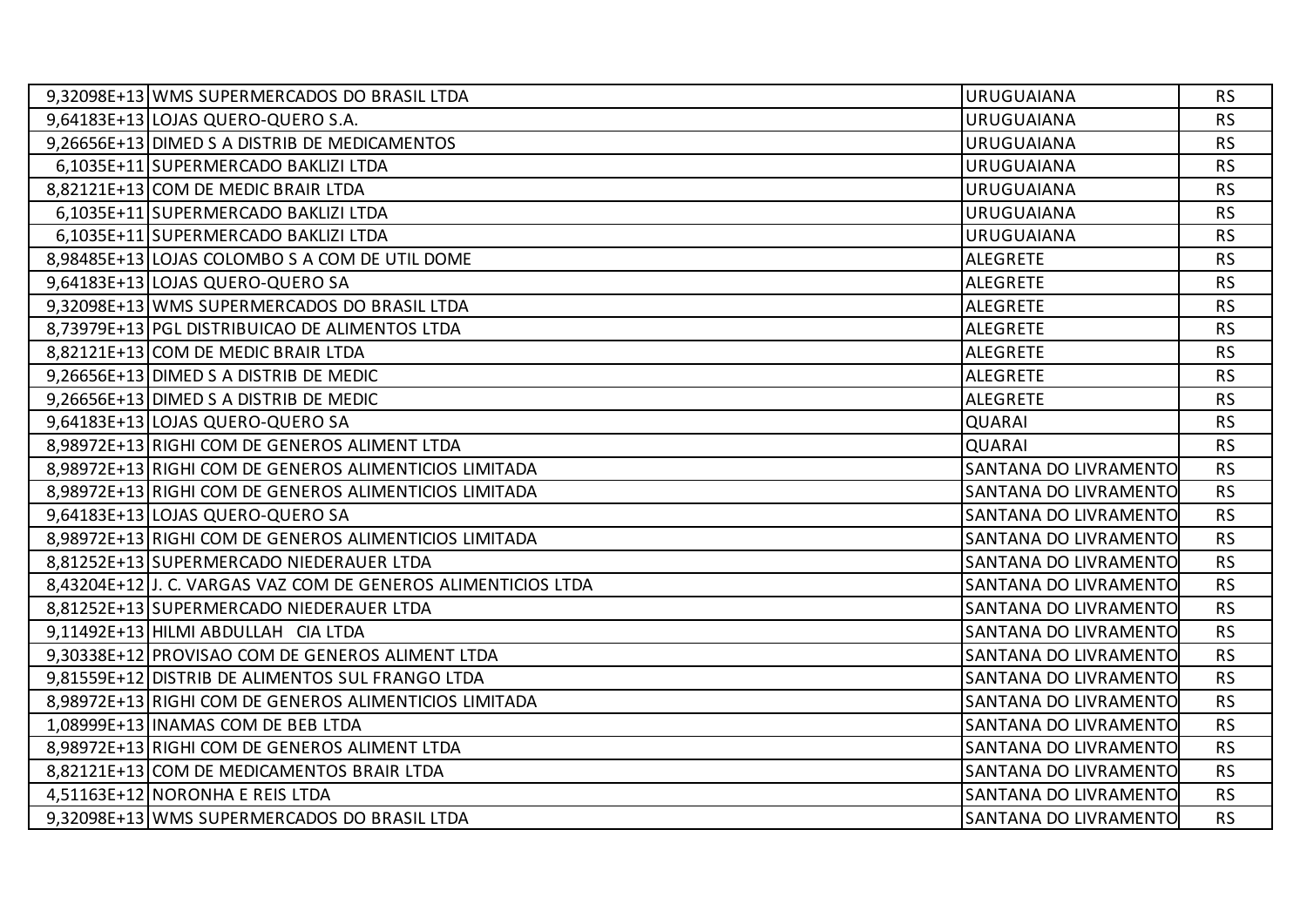| 8,98972E+13 RIGHI COM DE GENEROS ALIMENT LTDA   | SANTANA DO LIVRAMENTO        | <b>RS</b> |
|-------------------------------------------------|------------------------------|-----------|
| 8,98972E+13 RIGHI COM DE GENEROS ALIMENT LTDA   | SANTANA DO LIVRAMENTO        | <b>RS</b> |
| 8,82121E+13 COM DE MEDIC BRAIR LTDA             | <b>ROSARIO DO SUL</b>        | <b>RS</b> |
| 9,26656E+13 DIMED S A DISTRIB DE MEDIC          | ROSARIO DO SUL               | <b>RS</b> |
| 9,32098E+13 WMS SUPERMERCADOS DO BRASIL LTDA    | <b>ROSARIO DO SUL</b>        | <b>RS</b> |
| 9,64183E+13 LOJAS QUERO-QUERO SA                | <b>ROSARIO DO SUL</b>        | <b>RS</b> |
| 9,64183E+13 LOJAS QUERO-QUERO SA                | <b>ITAQUI</b>                | <b>RS</b> |
| 9,1293E+13 LIBRAGA BRANDAO E CIA LTDA           | <b>ITAQUI</b>                | <b>RS</b> |
| 9,26656E+13 DIMED S A DISTRIB DE MEDIC          | <b>ITAQUI</b>                | <b>RS</b> |
| 8,3647E+13 A ANGELONI E CIA LTDA                | <b>SAO BORJA</b>             | <b>RS</b> |
| 8,82121E+13 COM DE MEDICAMENTOS BRAIR LTDA 387  | <b>SAO BORJA</b>             | <b>RS</b> |
| 8,98485E+13 LOJAS COLOMBO S A COM DE UTIL DOM   | <b>SAO BORJA</b>             | <b>RS</b> |
| 9,26656E+13 DIMED S A DISTRIB DE MEDIC          | <b>SAO BORJA</b>             | <b>RS</b> |
| 9,32098E+13 WMS SUPERMERCADOS DO BRASIL LTDA    | <b>SAO BORJA</b>             | <b>RS</b> |
| 9,32098E+13 WMS SUPERMERCADOS DO BRASIL LTDA    | <b>SAO BORJA</b>             | <b>RS</b> |
| 9,64183E+13 LOJAS QUERO-QUERO SA                | <b>SAO BORJA</b>             | <b>RS</b> |
| 8,82121E+13 COM DE MEDIC BRAIR LTDA             | <b>SANTIAGO</b>              | <b>RS</b> |
| 9,1293E+13 LIBRAGA BRANDAO E CIA LTDA           | <b>SANTIAGO</b>              | <b>RS</b> |
| 9,26656E+13 DIMED S A DISTRIB DE MEDIC          | <b>SANTIAGO</b>              | <b>RS</b> |
| 9,1293E+13 LIBRAGA BRANDAO E CIA LTDA           | <b>JAGUARI</b>               | <b>RS</b> |
| 9,64183E+13 LOJAS QUERO-QUERO SA                | <b>JAGUARI</b>               | <b>RS</b> |
| 9,70785E+13 COOP TRITICOLA REG SAOLUIZENSE LTDA | <b>SAO LUIZ GONZAGA</b>      | <b>RS</b> |
| 9,07265E+13 COTRIJUI COOP AGROPEC E INDL        | <b>SAO LUIZ GONZAGA</b>      | <b>RS</b> |
| 9,26656E+13 DIMED S A DISTRIB DE MEDIC          | <b>SAO LUIZ GONZAGA</b>      | <b>RS</b> |
| 9,64183E+13 LOJAS QUERO-QUERO SA                | <b>SAO LUIZ GONZAGA</b>      | <b>RS</b> |
| 8,40461E+13 BUNGE ALIMENTOS SA                  | <b>BOSSOROCA</b>             | <b>RS</b> |
| 9,64183E+13 LOJAS QUERO-QUERO SA                | <b>BOSSOROCA</b>             | <b>RS</b> |
| 9,64183E+13 LOJAS QUERO-QUERO SA                | SANTO ANTONIO DAS MISS       | <b>RS</b> |
| 9,64183E+13 LOJAS QUERO-QUERO SA                | <b>CERRO LARGO</b>           | <b>RS</b> |
| 9,64183E+13 LOJAS QUERO-QUERO SA                | <b>ROQUE GONZALES</b>        | <b>RS</b> |
| 9,64183E+13 LOJAS QUERO-QUERO SA                | <b>SAO PAULO DAS MISSOES</b> | <b>RS</b> |
| 3,30146E+13 LOJAS AMERICANAS SA                 | <b>CRUZ ALTA</b>             | <b>RS</b> |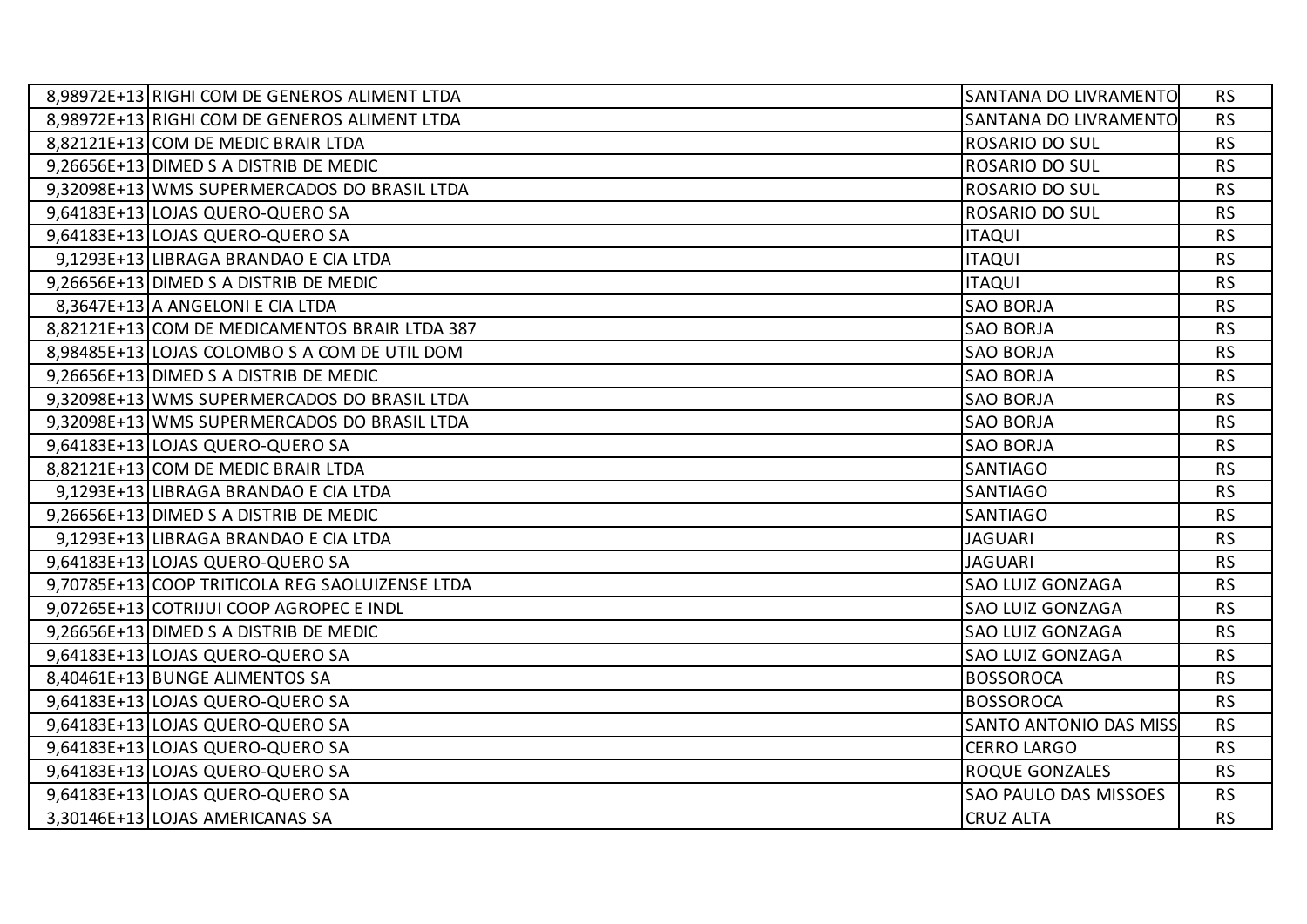| 4,7961E+13 MAGAZINE LUIZA SA                            | <b>CRUZ ALTA</b>            | <b>RS</b> |
|---------------------------------------------------------|-----------------------------|-----------|
| 8,82121E+13 COM DE MEDIC BRAIR LTDA                     | <b>CRUZ ALTA</b>            | <b>RS</b> |
| 9,26656E+13 DIMED SA - DISTRIB DE MEDICAMENTOS          | <b>CRUZ ALTA</b>            | <b>RS</b> |
| 9,64183E+13 LOJAS QUERO-QUERO SA                        | <b>CRUZ ALTA</b>            | <b>RS</b> |
| 9,32098E+13 WMS SUPERMERCADOS DO BRASIL LTDA            | <b>CRUZ ALTA</b>            | <b>RS</b> |
| 8,98485E+13 LOJAS COLOMBO SA COM DE UTIL DOMEST         | <b>CRUZ ALTA</b>            | <b>RS</b> |
| 9,64183E+13 LOJAS QUERO-QUERO SA                        | <b>CRUZ ALTA</b>            | <b>RS</b> |
| 8,40461E+13 BUNGE ALIMENTOS SA                          | <b>CRUZ ALTA</b>            | <b>RS</b> |
| 9,012E+13   IRMAOS LINKE e CIA.LTDA.                    | <b>CRUZ ALTA</b>            | <b>RS</b> |
| 9,09694E+13 COML SCHWERZ LTDA                           | <b>CRUZ ALTA</b>            | <b>RS</b> |
| 8,92379E+13 GLOBAL DISTRIBUICAO DE BENS DE CONSUMO LTDA | <b>CRUZ ALTA</b>            | <b>RS</b> |
| 6,10828E+13 BUNGE FERTILIZANTES SA                      | <b>CRUZ ALTA</b>            | <b>RS</b> |
| 8,40461E+13 BUNGE ALIMENTOS SA                          | <b>CRUZ ALTA</b>            | <b>RS</b> |
| 9,1293E+13 LIBRAGA BRANDAO E CIA LTDA                   | <b>JULIO DE CASTILHOS</b>   | <b>RS</b> |
| 8,40461E+13 BUNGE ALIMENTOS SA                          | <b>TUPANCIRETA</b>          | <b>RS</b> |
| 8,82121E+13 COM DE MEDIC BRAIR LTDA                     | <b>TUPANCIRETA</b>          | <b>RS</b> |
| 9,64183E+13 LOJAS QUERO-QUERO SA                        | <b>TUPANCIRETA</b>          | <b>RS</b> |
| 9,26656E+13 DIMED S A DISTRIB DE MEDICAMENTOS           | <b>IBIRUBA</b>              | <b>RS</b> |
| 9,64183E+13 LOJAS QUERO-QUERO SA                        | <b>IBIRUBA</b>              | <b>RS</b> |
| 8,40461E+13 BUNGE ALIMENTOS SA                          | SANTA BARBARA DO SUL        | <b>RS</b> |
| 9,06573E+13 COOP AGRIC MISTA GENERAL OSORIO LTDA COT    | SANTA BARBARA DO SUL        | <b>RS</b> |
| 8,82121E+13 COM DE MEDIC BRAIR LTDA                     | <b>PANAMBI</b>              | <b>RS</b> |
| 9,19825E+13 COTRIPAL AGROP COOP                         | <b>PANAMBI</b>              | <b>RS</b> |
| 9,19825E+13 COTRIPAL AGROPECUARIA COOPER                | <b>PANAMBI</b>              | <b>RS</b> |
| 9,20112E+13 FOCKINK INSTALACOES ELETRICAS LTDA          | <b>PANAMBI</b>              | <b>RS</b> |
| 9,64183E+13 LOJAS QUERO-QUERO SA                        | <b>PANAMBI</b>              | <b>RS</b> |
| 5,30034E+12 DAIRY PARTNERS AMERICAS MANUFACTURING BR    | PALMEIRA DAS MISSOES        | <b>RS</b> |
| 8,40777E+12 SUDBRACK LEONHARDT SUPERMERCADOS LTDA       | PALMEIRA DAS MISSOES        | <b>RS</b> |
| 9,09192E+13 ENEDIR GERALDO SIGNORI                      | PALMEIRA DAS MISSOES        | <b>RS</b> |
| 9,26656E+13 DIMED S A DISTRIB DE MEDIC                  | PALMEIRA DAS MISSOES        | <b>RS</b> |
| 9,64183E+13 LOJAS QUERO-QUERO SA                        | PALMEIRA DAS MISSOES        | <b>RS</b> |
| 2,91446E+12 SEARA ALIMENTOS LTDA                        | <b>FREDERICO WESTPHALEN</b> | <b>RS</b> |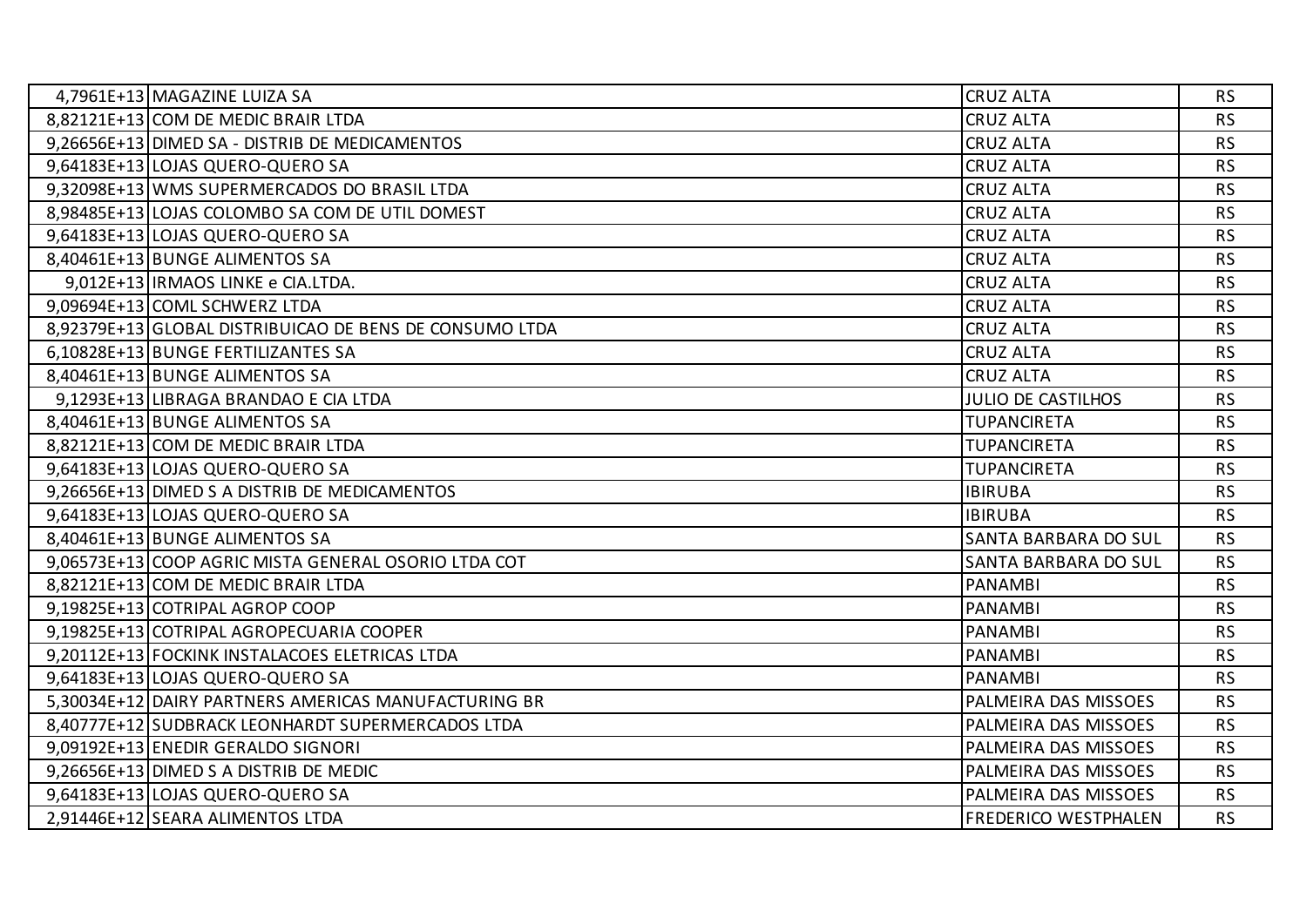|                      | 2,91446E+12 SEARA ALIMENTOS LTDA                                | <b>FREDERICO WESTPHALEN</b> | <b>RS</b> |
|----------------------|-----------------------------------------------------------------|-----------------------------|-----------|
|                      | 8,82121E+13 COM DE MEDIC BRAIR LTDA                             | FREDERICO WESTPHALEN        | <b>RS</b> |
|                      | 8,99823E+13 COOP TRITICOLA FREDERICO WESTPHALEN LTDA            | <b>FREDERICO WESTPHALEN</b> | <b>RS</b> |
|                      | 9,26656E+13 DIMED S A DISTRIB DE MEDIC                          | FREDERICO WESTPHALEN        | <b>RS</b> |
|                      | 9,64183E+13 LOJAS QUERO-QUERO SA                                | <b>FREDERICO WESTPHALEN</b> | <b>RS</b> |
|                      | 9,64183E+13 LOJAS QUERO-QUERO SA                                | <b>TENENTE PORTELA</b>      | <b>RS</b> |
| 1,83872E+12 BRF SA   |                                                                 | <b>REDENTORA</b>            | <b>RS</b> |
|                      | 8,80947E+13 COOPER TRITICOLA MISTA CAMPO NOVO LTDA              | <b>CAMPO NOVO</b>           | <b>RS</b> |
|                      | 9,64183E+13 LOJAS QUERO-QUERO SA                                | <b>CAMPO NOVO</b>           | <b>RS</b> |
|                      | 8,40461E+13 BUNGE ALIMENTOS SA                                  | <b>SANTO AUGUSTO</b>        | <b>RS</b> |
|                      | 9,64183E+13 LOJAS QUERO-QUERO SA                                | <b>SANTO AUGUSTO</b>        | <b>RS</b> |
|                      | 2,91446E+12 SEARA ALIMENTOS LTDA                                | <b>TRES PASSOS</b>          | <b>RS</b> |
| 3,90659E+12 SADIA SA |                                                                 | <b>TRES PASSOS</b>          | <b>RS</b> |
| 2,07301E+13 SADIA SA |                                                                 | <b>TRES PASSOS</b>          | <b>RS</b> |
|                      | 8,82121E+13 COM DE MEDICAMENTOS BRAIR LTDA                      | <b>TRES PASSOS</b>          | <b>RS</b> |
|                      | 8,98485E+13 LOJAS COLOMBO SA COM DE UTIL DOMEST                 | <b>TRES PASSOS</b>          | <b>RS</b> |
|                      | 9,26656E+13 DIMED S A DISTRIB DE MEDIC                          | <b>TRES PASSOS</b>          | <b>RS</b> |
|                      | 9,64183E+13 LOJAS QUERO-QUERO SA                                | <b>TRES PASSOS</b>          | <b>RS</b> |
|                      | 9,64183E+13 LOJAS QUERO-QUERO SA                                | CRISSIUMAL                  | <b>RS</b> |
|                      | 9,64183E+13 LOJAS QUERO-QUERO SA                                | <b>HUMAITA</b>              | <b>RS</b> |
|                      | 9,64183E+13 LOJAS QUERO-QUERO SA                                | <b>SAO MARTINHO</b>         | <b>RS</b> |
|                      | 1,83872E+12 BRF - BRASIL FOODS SA                               | <b>IJUI</b>                 | <b>RS</b> |
|                      | 1,25054E+13 REDECOP SA INDUSTRIA, COMERCIO, IMPORT E EXPORTACAO | <b>IJUI</b>                 | <b>RS</b> |
|                      | 3,42742E+13 PETROBRAS DISTRIB SA                                | <b>IJUI</b>                 | <b>RS</b> |
|                      | 9,26656E+13 DIMED S A DISTRIB DE MEDIC                          | <b>IJUI</b>                 | <b>RS</b> |
|                      | 9,32098E+13 WMS SUPERMERCADOS DO BRASIL LTDA                    | <b>IJUI</b>                 | <b>RS</b> |
|                      | 9,64183E+13 LOJAS QUERO QUERO S A                               | <b>IJUI</b>                 | <b>RS</b> |
|                      | 9,64183E+13 LOJAS QUERO-QUERO SA                                | <b>IJUI</b>                 | <b>RS</b> |
|                      | 9,81029E+13 DELTASUL UTIL LTDA                                  | <b>IJUI</b>                 | <b>RS</b> |
|                      | 9,81029E+13 DELTASUL UTIL LTDA                                  | <b>IJUI</b>                 | <b>RS</b> |
|                      | 8,98485E+13 LOJAS COLOMBO SA COM DE UTIL DOMEST                 | <b>IJUI</b>                 | <b>RS</b> |
|                      | 9,07265E+13 COTRIJUI COOP AGROPEC INDL                          | <b>IJUI</b>                 | <b>RS</b> |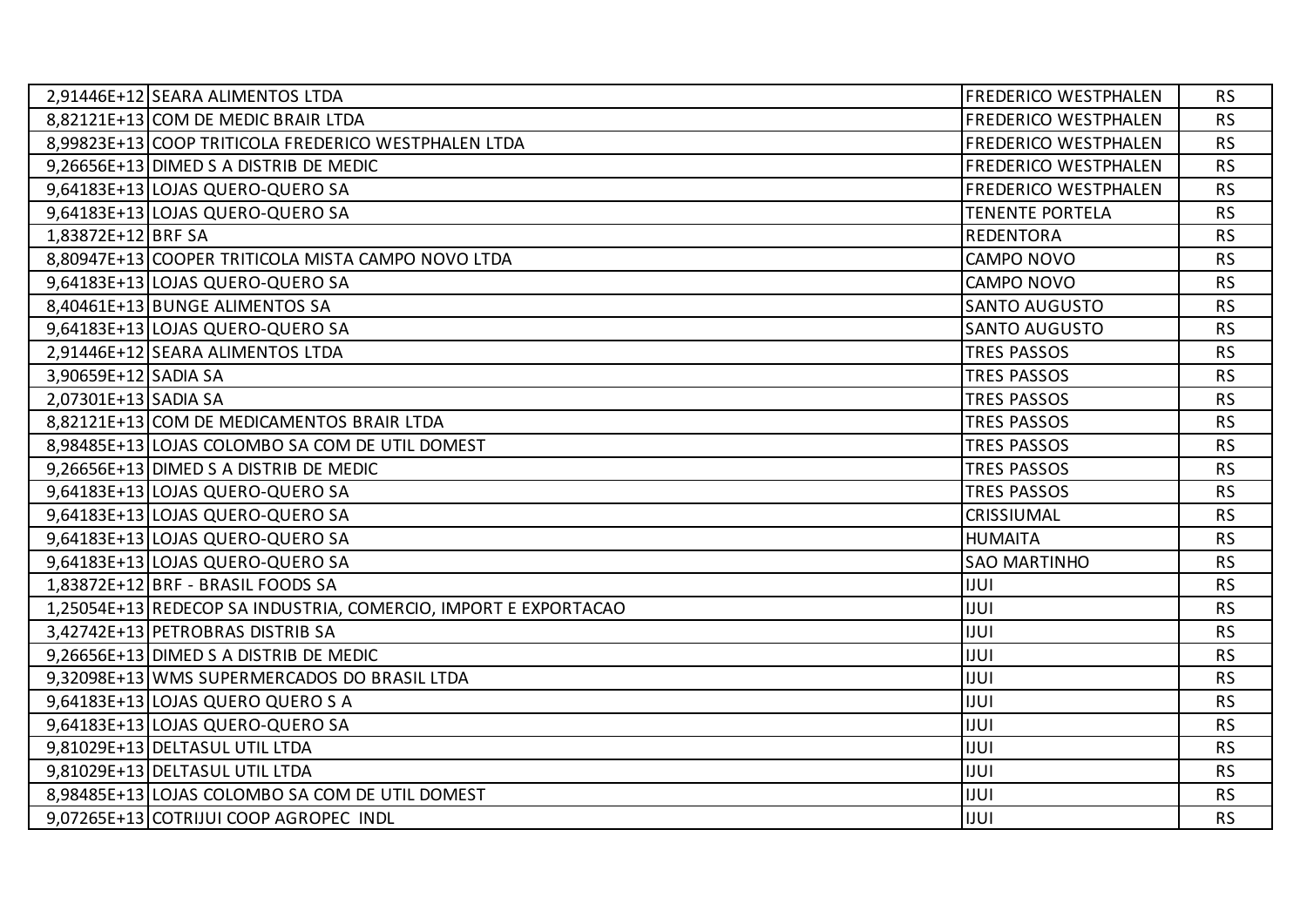| 9,07265E+13 COTRIJUI COOPER AGROPECUARIA AMP INDL       | <b>IUUI</b>            | <b>RS</b> |
|---------------------------------------------------------|------------------------|-----------|
| 9,26076E+13 KUCHAK COML DE ALIMENTOS LTDA               | <b>IJUI</b>            | <b>RS</b> |
| 9,26076E+13 KUCHAK COML DE ALIMENTOS LTDA               | <b>IJUI</b>            | <b>RS</b> |
| 6,04987E+13 CARGILL AGRICOLA SA                         | <b>IJUI</b>            | <b>RS</b> |
| 8,82121E+13 COM DE MEDIC BRAIR LTDA                     | <b>IJUI</b>            | <b>RS</b> |
| 9,64183E+13 LOJAS QUERO-QUERO SA                        | <b>AUGUSTO PESTANA</b> | <b>RS</b> |
| 8,7296E+13 BENOIT ELETRODOMESTICOS LTDA                 | <b>INHACORA</b>        | <b>RS</b> |
| 9,64183E+13 LOJAS QUERO-QUERO SA                        | <b>CATUIPE</b>         | <b>RS</b> |
| 9,20168E+13 COML ZAFFARI LTDA                           | <b>SANTO ANGELO</b>    | <b>RS</b> |
| 9,72154E+13 MARAN CASSOLLTDA                            | <b>SANTO ANGELO</b>    | <b>RS</b> |
| 8,98485E+13 LOJAS COLOMBO S A COM DE UTIL DOME          | <b>SANTO ANGELO</b>    | <b>RS</b> |
| 9,32098E+13 WMS SUPERMERCADOS DO BRASIL LTDA            | <b>SANTO ANGELO</b>    | <b>RS</b> |
| 9,62034E+13 WEINERT E CIA LTDA                          | <b>SANTO ANGELO</b>    | <b>RS</b> |
| 9,81029E+13 DELTASUL UTIL LTDA                          | <b>SANTO ANGELO</b>    | <b>RS</b> |
| 9,64183E+13 LOJAS QUERO-QUERO SA                        | <b>SANTO ANGELO</b>    | <b>RS</b> |
| 3,30146E+13 LOJAS AMERICANAS SA                         | <b>SANTO ANGELO</b>    | <b>RS</b> |
| 9,26656E+13 DIMED S A DISTRIB DE MEDIC                  | <b>SANTO ANGELO</b>    | <b>RS</b> |
| 8,82121E+13 COM DE MEDIC BRAIR LTDA                     | <b>SANTO ANGELO</b>    | <b>RS</b> |
| 9,26656E+13 DIMED S A DISTRIB DE MEDIC                  | <b>SANTO ANGELO</b>    | <b>RS</b> |
| 9,1293E+13 LIBRAGA BRANDAO E CIA LTDA                   | <b>SANTO ANGELO</b>    | <b>RS</b> |
| 9,64183E+13 LOJAS QUERO-QUERO S.A.                      | <b>SANTO ANGELO</b>    | <b>RS</b> |
| 4,7961E+13 MAGAZINE LUIZA S/A                           | <b>SANTO ANGELO</b>    | <b>RS</b> |
| 63960019039 WAL MART BRASIL LTDA                        | <b>SANTO ANGELO</b>    | <b>RS</b> |
| 9,32098E+13 WMS SUPERMERCADOS DO BRASIL LTDA            | <b>SANTO ANGELO</b>    | <b>RS</b> |
| 8,40461E+13 BUNGE ALIMENTOS SA                          | <b>SANTO ANGELO</b>    | <b>RS</b> |
| 9,62033E+13 COOPER TRITICOLA REGIONAL SANTO ANGELO LTDA | <b>SANTO ANGELO</b>    | <b>RS</b> |
| 8,40461E+13 BUNGE ALIMENTOS SA                          | <b>GIRUA</b>           | <b>RS</b> |
| 8,95051E+13 CEREALISTA GIRUA LTDA                       | <b>GIRUA</b>           | <b>RS</b> |
| 4,7961E+13 MAGAZINE LUIZA SA                            | <b>SANTA ROSA</b>      | <b>RS</b> |
| 8,98485E+13 LOJAS COLOMBO SA COM DE UTIL DOMEST         | <b>SANTA ROSA</b>      | <b>RS</b> |
| 9,26656E+13 DIMED SA - DISTRIB DE MEDICAMENTOS          | <b>SANTA ROSA</b>      | <b>RS</b> |
| 9,32098E+13 WMS SUPERMERCADOS DO BRASIL LTDA            | <b>SANTA ROSA</b>      | <b>RS</b> |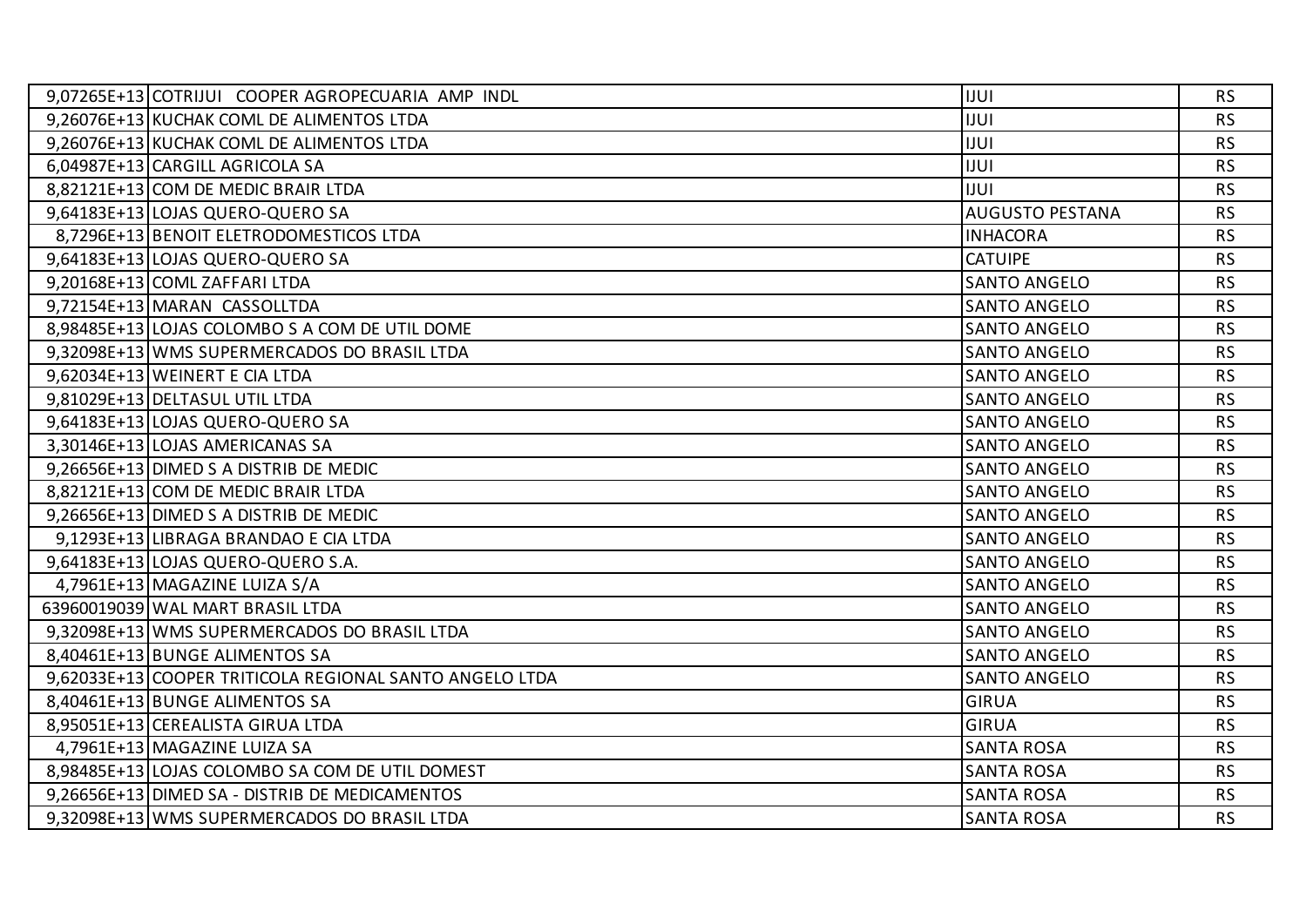|                    | 9,58213E+13 COOP TRITICOLA SANTA ROSA LTDA | <b>SANTA ROSA</b>            | <b>RS</b> |
|--------------------|--------------------------------------------|------------------------------|-----------|
|                    | 9,64183E+13 LOJAS QUERO-QUERO SA           | <b>SANTA ROSA</b>            | <b>RS</b> |
|                    | 9,64183E+13 LOJAS QUERO-QUERO SA           | <b>SANTA ROSA</b>            | <b>RS</b> |
|                    | 9,81029E+13 DELTASUL UTIL LTDA             | <b>SANTA ROSA</b>            | <b>RS</b> |
| 1,83872E+12 BRF SA |                                            | TRES DE MAIO                 | <b>RS</b> |
|                    | 9,64183E+13 LOJAS QUERO-QUERO SA           | <b>BOA VISTA DO BURICA</b>   | <b>RS</b> |
|                    | 8,82121E+13 COM DE MEDIC BRAIR LTDA        | <b>HORIZONTINA</b>           | <b>RS</b> |
|                    | 9,64183E+13 LOJAS QUERO-QUERO SA           | <b>DOUTOR MAURICIO CARDO</b> | <b>RS</b> |
|                    | 9,64183E+13 LOJAS QUERO-QUERO SA           | TUCUNDUVA                    | <b>RS</b> |
|                    | 9,64183E+13 LOJAS QUERO-QUERO SA           | <b>TUPARENDI</b>             | <b>RS</b> |
|                    | 9,64183E+13 LOJAS QUERO-QUERO S.A.         | <b>SANTO CRISTO</b>          | <b>RS</b> |
|                    | 9,64183E+13 LOJAS QUERO QUERO S A          | <b>SANTO CRISTO</b>          | <b>RS</b> |
|                    | 9,64183E+13 LOJAS QUERO-QUERO SA           | <b>SANTO CRISTO</b>          | <b>RS</b> |
|                    | 9,64183E+13 LOJAS QUERO-QUERO SA           | <b>SANTO CRISTO</b>          | <b>RS</b> |
|                    | 9,64183E+13 LOJAS QUERO-QUERO SA           | CANDIDO GODOI                | <b>RS</b> |
|                    | 9,64183E+13 LOJAS QUERO-QUERO SA           | CAMPINA DAS MISSOES          | <b>RS</b> |
|                    | 9,64183E+13 LOJAS QUERO-QUERO SA           | PORTO LUCENA                 | <b>RS</b> |
|                    | 9,64183E+13 LOJAS QUERO-QUERO SA           | PORTO XAVIER                 | <b>RS</b> |
|                    | 3,30146E+13 LOJAS AMERICANAS               | PASSO FUNDO                  | <b>RS</b> |
|                    | 8,82121E+13 COM DE MEDICAMENTOS BRAIR LTDA | PASSO FUNDO                  | <b>RS</b> |
|                    | 9,20125E+13 GRAZZIOTIN S A                 | PASSO FUNDO                  | <b>RS</b> |
|                    | 9,20168E+13 COML ZAFFARI LTDA              | PASSO FUNDO                  | <b>RS</b> |
|                    | 4,7961E+13 MAGAZINE LUIZA SA               | PASSO FUNDO                  | <b>RS</b> |
|                    | 9,26656E+13 DIMED S A DISTRIB DE MEDIC     | PASSO FUNDO                  | <b>RS</b> |
|                    | 9,26656E+13 DIMED S A DISTRIB DE MEDIC     | PASSO FUNDO                  | <b>RS</b> |
|                    | 4,7961E+13 MAGAZINE LUIZA SA               | PASSO FUNDO                  | <b>RS</b> |
|                    | 8,82121E+13 COM DE MEDIC BRAIR LTDA        | PASSO FUNDO                  | <b>RS</b> |
|                    | 8,82121E+13 COM DE MEDIC BRAIR LTDA        | PASSO FUNDO                  | <b>RS</b> |
|                    | 9,64183E+13 LOJAS QUERO QUERO S A          | PASSO FUNDO                  | <b>RS</b> |
|                    | 8,82121E+13 COM DE MEDIC BRAIR LTDA        | PASSO FUNDO                  | <b>RS</b> |
|                    | 9,26656E+13 DIMED S A DISTRIB DE MEDIC     | PASSO FUNDO                  | <b>RS</b> |
|                    | 3,30413E+13 VIA VAREJO S/A                 | PASSO FUNDO                  | <b>RS</b> |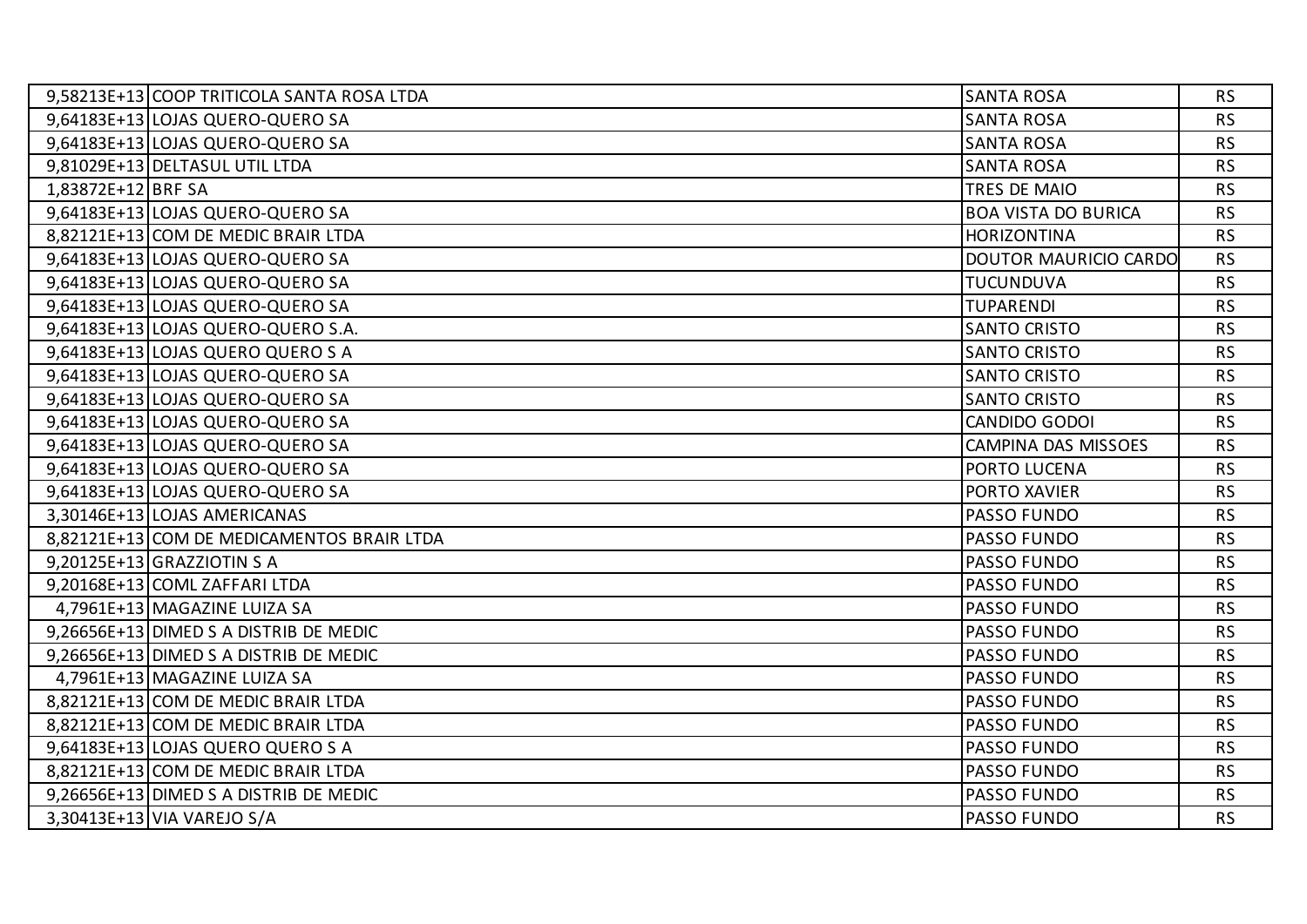| 8,98485E+13 LOJAS COLOMBO S A COM DE UTIL DOM        | <b>PASSO FUNDO</b> | <b>RS</b> |
|------------------------------------------------------|--------------------|-----------|
| 9,27547E+13 LOJAS RENNER SA                          | PASSO FUNDO        | <b>RS</b> |
| 8,82121E+13 COM DE MEDIC BRAIR LTDA                  | <b>PASSO FUNDO</b> | <b>RS</b> |
| 8,82121E+13 COM DE MEDIC BRAIR LTDA                  | PASSO FUNDO        | <b>RS</b> |
| 8,82121E+13 COM DE MEDIC BRAIR LTDA                  | PASSO FUNDO        | <b>RS</b> |
| 9,20168E+13 COML ZAFFARI LTDA                        | <b>PASSO FUNDO</b> | <b>RS</b> |
| 9,26656E+13 DIMED S A DISTRIB DE MEDIC               | PASSO FUNDO        | <b>RS</b> |
| $9,3015E+13$ CIA ZAFFARI COM E IND                   | PASSO FUNDO        | <b>RS</b> |
| 9,3015E+13 CIA ZAFFARI COM E IND                     | PASSO FUNDO        | <b>RS</b> |
| 9,20168E+13 COML ZAFFARI LTDA C00996                 | PASSO FUNDO        | <b>RS</b> |
| 9,20168E+13 COML ZAFFARI LTDA                        | PASSO FUNDO        | <b>RS</b> |
| 8,82121E+13 COM DE MEDIC BRAIR LTDA                  | <b>PASSO FUNDO</b> | <b>RS</b> |
| 9,3015E+13 CPMPANHIA ZAFFARI COM E IND               | PASSO FUNDO        | <b>RS</b> |
| 9,20168E+13 COML ZAFFARI LTDA                        | PASSO FUNDO        | <b>RS</b> |
| 6,15859E+13 RAIA DROGASIL SA                         | <b>PASSO FUNDO</b> | <b>RS</b> |
| 8,82121E+13 COM DE MEDIC BRAIR LTDA                  | PASSO FUNDO        | <b>RS</b> |
| 6,15859E+13 RAIA DROGASIL SA                         | PASSO FUNDO        | <b>RS</b> |
| 8,82121E+13 COM DE MEDICAMENTOS BRAIR LTDA           | <b>PASSO FUNDO</b> | <b>RS</b> |
| 8,82121E+13 COM DE MEDICAMENTOS BRAIR LTDA           | <b>PASSO FUNDO</b> | <b>RS</b> |
| 389595004 MANUEL ANTONIO FALCAO E HUMBERTO FALCAO    | PASSO FUNDO        | <b>RS</b> |
| 8,40461E+13 BUNGE ALIMENTOS SA                       | PASSO FUNDO        | <b>RS</b> |
| 8,2E+12 JBS AVES LTDA                                | PASSO FUNDO        | <b>RS</b> |
| 9,64183E+13 LOJAS QUERO-QUERO SA                     | PASSO FUNDO        | <b>RS</b> |
| 9,26656E+13 DIMED SA DISTR DE MEDICAMENTO            | PASSO FUNDO        | <b>RS</b> |
| 3,15651E+13 PEPSICO DO BRASIL LTDA                   | <b>PASSO FUNDO</b> | <b>RS</b> |
| 8,40461E+13 BUNGE ALIMENTOS SA                       | PASSO FUNDO        | <b>RS</b> |
| 5,26267E+12 CONSTRUATACADO COM DE MAT DE CONSTR LTDA | PASSO FUNDO        | <b>RS</b> |
| 8,40461E+13 BUNGE ALIMENTOS SA                       | PASSO FUNDO        | <b>RS</b> |
| 8,82121E+13 COM DE MEDICAMENTOS BRAIR LTDA           | PASSO FUNDO        | <b>RS</b> |
| 3,42742E+13 PETROBRAS DISTRIB SA                     | PASSO FUNDO        | <b>RS</b> |
| 7,93795E+13 HAVAN LOJAS DE DEPARTAMENTOS LTDA        | PASSO FUNDO        | <b>RS</b> |
| 9,20168E+13 COML ZAFFARI LTDA                        | <b>PASSO FUNDO</b> | <b>RS</b> |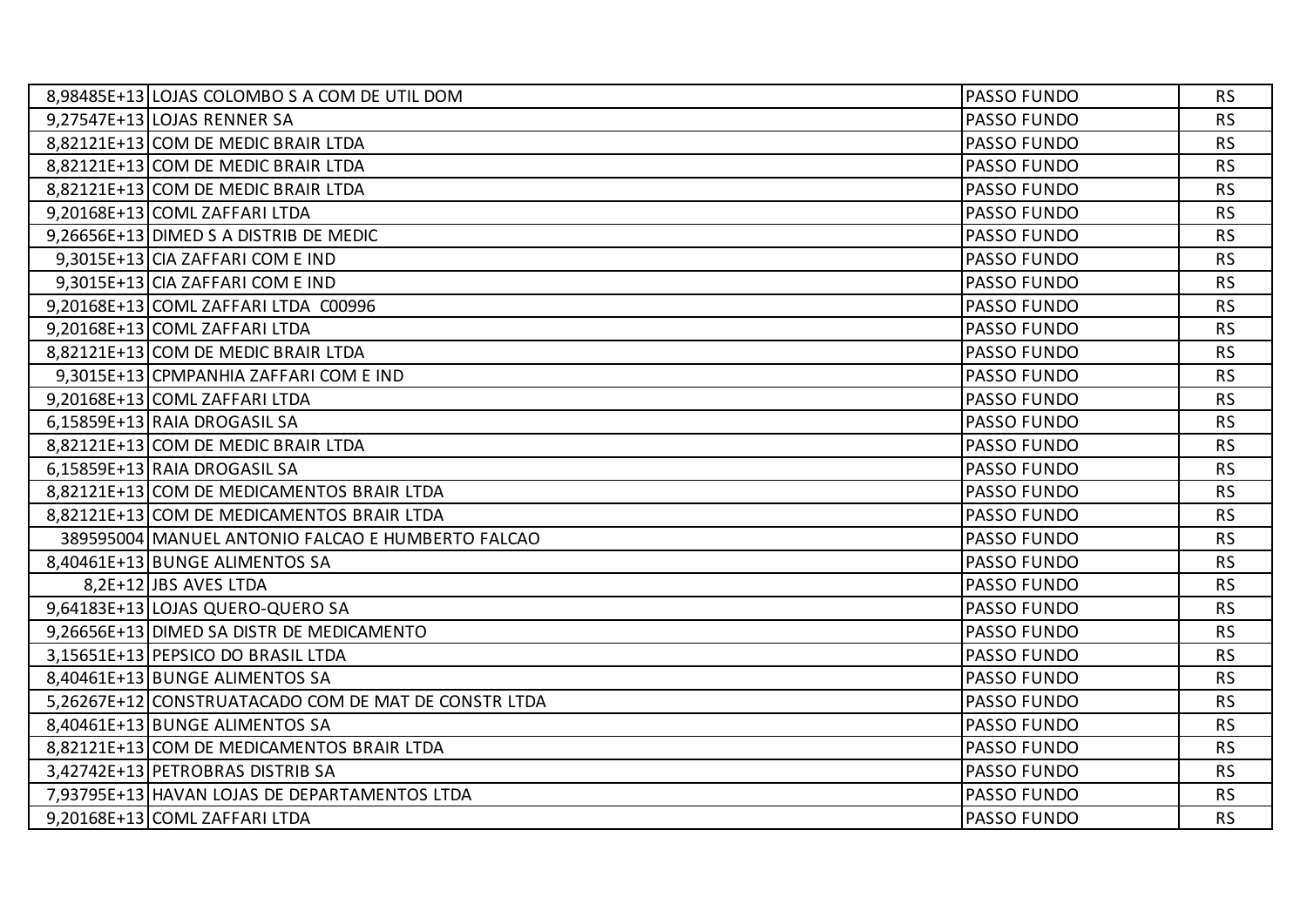| 8,82121E+13 COM DE MEDICAMENTOS BRAIR LTDA             | PASSO FUNDO                | <b>RS</b> |
|--------------------------------------------------------|----------------------------|-----------|
| 1,83731E+12 ZDC COML DE COSM LTDA                      | PASSO FUNDO                | <b>RS</b> |
| 9,20125E+13 GRAZZIOTIN S A                             | <b>PASSO FUNDO</b>         | <b>RS</b> |
| 9,20125E+13 GRAZZIOTIN S A                             | PASSO FUNDO                | <b>RS</b> |
| 8,82121E+13 COM DE MEDIC BRAIR LTDA                    | PASSO FUNDO                | <b>RS</b> |
| 8,2E+12 JBS AVES LTDA                                  | <b>PASSO FUNDO</b>         | <b>RS</b> |
| 5,78384E+12 SUPER LUVISA LTDA                          | PASSO FUNDO                | <b>RS</b> |
| 8,82121E+13 COM DE MEDICAMENTOS BRAIR LTDA             | PASSO FUNDO                | <b>RS</b> |
| 8,82121E+13 COM DE MEDICAMENTOS BRAIR LTDA             | <b>PASSO FUNDO</b>         | <b>RS</b> |
| 5,78384E+12 L. LUVISA - EPP                            | PASSO FUNDO                | <b>RS</b> |
| 8,82121E+13 COM DE MEDIC BRAIR LTDA                    | PASSO FUNDO                | <b>RS</b> |
| 1,83872E+12 BRF BRASIL FOODS S A                       | <b>MARAU</b>               | <b>RS</b> |
| 1,83872E+12 BRF - BRASIL FOODS SA                      | <b>MARAU</b>               | <b>RS</b> |
| 1,83872E+12 BRF BRASIL FOODS S A                       | <b>MARAU</b>               | <b>RS</b> |
| 1,83872E+12 BRF SA                                     | <b>MARAU</b>               | <b>RS</b> |
| 1,83872E+12 BRF BRASIL FOODS S A                       | <b>MARAU</b>               | <b>RS</b> |
| 8,82121E+13 COM DE MEDIC BRAIR LTDA                    | <b>MARAU</b>               | <b>RS</b> |
| 8,98485E+13 LOJAS COLOMBO S A COM DE UTIL DOME         | <b>MARAU</b>               | <b>RS</b> |
| 9,64183E+13 LOJAS QUERO-QUERO SA                       | <b>MARAU</b>               | <b>RS</b> |
| 1,15607E+13 AGROPECUARIA ENTRE RIOS LTDA - ME          | <b>SAO VALENTIM DO SUL</b> | <b>RS</b> |
| 1,83872E+12 BRF SA                                     | <b>SERAFINA CORREA</b>     | <b>RS</b> |
| 9,3976E+13 MIG PLUS NUTRIMENTOS AGROPEC LTDA           | CASCA                      | <b>RS</b> |
| 1,83872E+12 BRF - BRASIL FOODS SA                      | SANTO ANTONIO DO PALM      | <b>RS</b> |
| 9,20176E+12 LEAL CENTER COM VAREJ. E ATAC PRODS. ALIM. | <b>SOLEDADE</b>            | <b>RS</b> |
| 3,30146E+13 LOJAS AMERICANAS SA                        | <b>SOLEDADE</b>            | <b>RS</b> |
| 8,98485E+13 LOJAS COLOMBO SA COM DE UTIL DOMEST        | <b>SOLEDADE</b>            | <b>RS</b> |
| 9,64183E+13 LOJAS QUERO-QUERO SA                       | <b>SOLEDADE</b>            | <b>RS</b> |
| 9,75065E+13 COAGRISOL COOPER AGROINDUSTRIAL            | <b>SOLEDADE</b>            | <b>RS</b> |
| 9,76637E+13 COOP TRITICOLA TAPERENSE LTDA COTRISOJA    | <b>MORMACO</b>             | <b>RS</b> |
| 1,83872E+12 BRF BRASIL FOODS SA                        | <b>FONTOURA XAVIER</b>     | <b>RS</b> |
| 9,64183E+13 LOJAS QUERO-QUERO SA                       | <b>FONTOURA XAVIER</b>     | <b>RS</b> |
| 8,96776E+13 COOP TRITICOLA DE ESPUMOSO LTDA            | <b>ESPUMOSO</b>            | <b>RS</b> |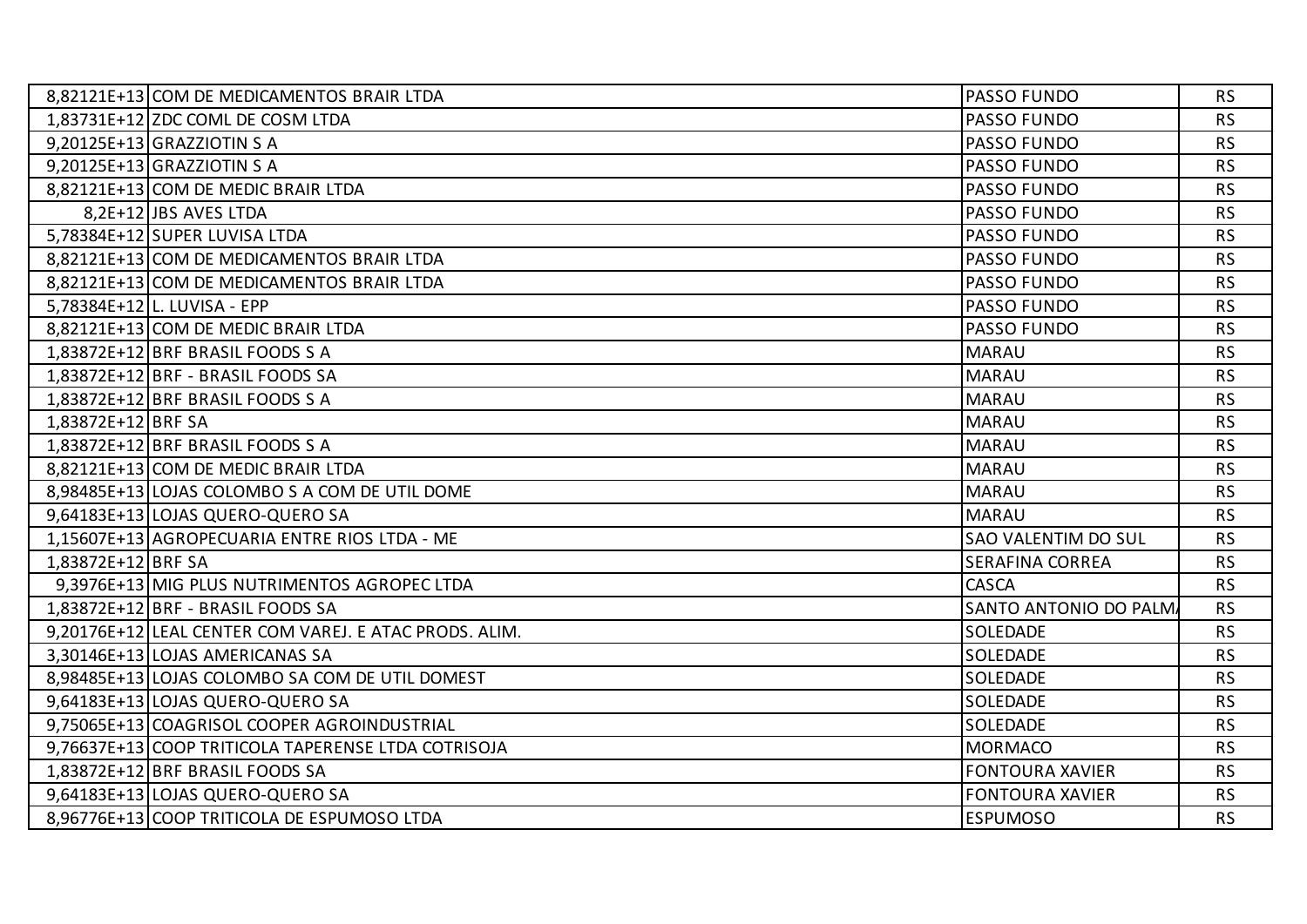| 8,96776E+13 COOPER TRITICOLA DE ESPUMOSO LTDA       | <b>ESPUMOSO</b>        | <b>RS</b> |
|-----------------------------------------------------|------------------------|-----------|
| 8,96776E+13 COOP TRITICOLA DE ESPUMOSO LTDA COTRIEL | <b>ESPUMOSO</b>        | <b>RS</b> |
| 9,64183E+13 LOJAS QUERO-QUERO SA                    | <b>ESPUMOSO</b>        | <b>RS</b> |
| 8,82121E+13 COM DE MEDIC BRAIR LTDA                 | NAO-ME-TOQUE           | <b>RS</b> |
| 9,14955E+13 COTRIJAL COOP AGROP E INDISTRIAL        | NAO-ME-TOQUE           | <b>RS</b> |
| 9,64183E+13 LOJAS QUERO QUERO SA                    | NAO-ME-TOQUE           | <b>RS</b> |
| 9,64183E+13 LOJAS QUERO-QUERO SA                    | <b>TAPERA</b>          | <b>RS</b> |
| 9,76637E+13 COOP TRITICOLA TAPERENSE LTDA COTRISOJA | <b>TAPERA</b>          | <b>RS</b> |
| 8,40777E+12 SUDBRACK LEONHARDT SUPERMERCADOS LTDA   | CARAZINHO              | <b>RS</b> |
| 1,10519E+13 NESTLE SUL ALIMENTOS E BEB LTDA         | <b>CARAZINHO</b>       | <b>RS</b> |
| 9,26656E+13 DIMED S A DISTRIB DE MEDIC              | CARAZINHO              | <b>RS</b> |
| 9,49213E+13 COQUEIROS SUPERMERCADOS LTDA            | CARAZINHO              | <b>RS</b> |
| 9,49213E+13 COQUEIROS SUPERMERCADOS LTDA            | CARAZINHO              | <b>RS</b> |
| 9,49213E+13 COQUEIROS SUPERMERCADOS LTDA            | CARAZINHO              | <b>RS</b> |
| 9,49213E+13 COQUEIROS SUPERMERCADOS LTDA            | <b>CARAZINHO</b>       | <b>RS</b> |
| 4,7961E+13 MAGAZINE LUIZA SA                        | CARAZINHO              | <b>RS</b> |
| 7,96581E+13 AGRO SANDRILTDA                         | CARAZINHO              | <b>RS</b> |
| 8,40461E+13 BUNGE ALIMENTOS SA                      | <b>CARAZINHO</b>       | <b>RS</b> |
| 8,82121E+13 COM DE MEDIC BRAIR LTDA                 | <b>CARAZINHO</b>       | <b>RS</b> |
| 8,84556E+13 ZES SUPERMERCADOS LTDA                  | CARAZINHO              | <b>RS</b> |
| 9,73205E+13 COOPER TRITICOLA SARANDI LTDA           | SARANDI                | <b>RS</b> |
| 9,73205E+13 COOPER TRITICOLA SARANDI LTDA COTRISAL  | SARANDI                | <b>RS</b> |
| 8,82121E+13 COM DE MEDICAMENTOS BRAIR LTDA          | SARANDI                | <b>RS</b> |
| 9,64183E+13 LOJAS QUERO-QUERO SA                    | SARANDI                | <b>RS</b> |
| 1,95613E+12 NILO TOZZO E CIA LTDA                   | <b>NONOAI</b>          | <b>RS</b> |
| 8,77105E+13 SUPERMERCADO BERTUOL LTDA               | <b>NONOAI</b>          | <b>RS</b> |
| 8,2E+12 JBS AVES LTDA                               | TRINDADE DO SUL        | <b>RS</b> |
| 1,87417E+12 MASTER ATS SUPERMERCADOS LTDA           | <b>CAMPINAS DO SUL</b> | <b>RS</b> |
| 9,64183E+13 LOJAS QUERO-QUERO SA                    | <b>CONSTANTINA</b>     | <b>RS</b> |
| 9,40956E+11 COMIL ONIBUS SA                         | <b>ERECHIM</b>         | <b>RS</b> |
| 1,87417E+12 MASTER ATS SUPERMERCADOS LTDA           | <b>ERECHIM</b>         | <b>RS</b> |
| 1,87417E+12 MASTER ATS SUPERMERCADOS LTDA           | <b>ERECHIM</b>         | <b>RS</b> |